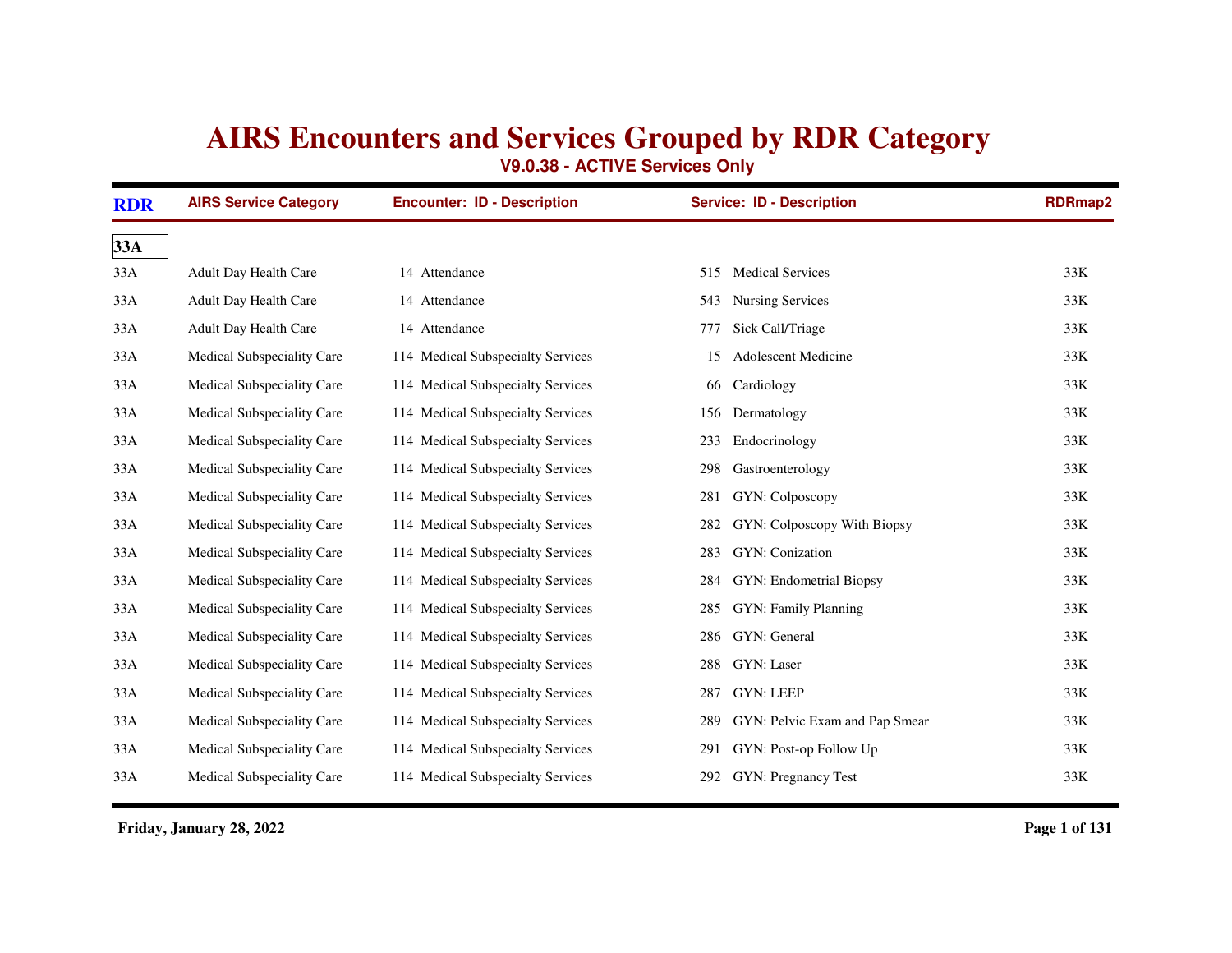| <b>RDR</b> | <b>AIRS Service Category</b> | <b>Encounter: ID - Description</b>          |     | <b>Service: ID - Description</b>   | <b>RDRmap2</b> |
|------------|------------------------------|---------------------------------------------|-----|------------------------------------|----------------|
| 33A        | Medical Subspeciality Care   | 114 Medical Subspecialty Services           | 293 | GYN: Prenatal Care                 | 33K            |
| 33A        | Medical Subspeciality Care   | 114 Medical Subspecialty Services           | 294 | GYN: STD Screen                    | 33K            |
| 33A        | Medical Subspeciality Care   | 114 Medical Subspecialty Services           | 295 | GYN: STD Treatment                 | 33K            |
| 33A        | Medical Subspeciality Care   | 114 Medical Subspecialty Services           | 296 | GYN: Vaginal Biopsy                | 33K            |
| 33A        | Medical Subspeciality Care   | 114 Medical Subspecialty Services           | 404 | <b>Infectious Disease</b>          | 33K            |
| 33A        | Medical Subspeciality Care   | 114 Medical Subspecialty Services           | 533 | Neurology                          | 33K            |
| 33A        | Medical Subspeciality Care   | 114 Medical Subspecialty Services           | 534 | Neuropsychology                    | 33K            |
| 33A        | Medical Subspeciality Care   | 114 Medical Subspecialty Services           | 560 | Obstetrics                         | 33K            |
| 33A        | Medical Subspeciality Care   | 114 Medical Subspecialty Services           | 569 | Oncology                           | 33K            |
| 33A        | Medical Subspeciality Care   | 114 Medical Subspecialty Services           | 574 | Ophthalmology                      | 33K            |
| 33A        | Medical Subspeciality Care   | 114 Medical Subspecialty Services           | 593 | Otolaryngology (ENT)               | 33K            |
| 33A        | Medical Subspeciality Care   | 114 Medical Subspecialty Services           | 611 | Pediatric Developmental Assessment | 33K            |
| 33A        | Medical Subspeciality Care   | 114 Medical Subspecialty Services           |     | 612 Pediatrics                     | 33K            |
| 33A        | Medical Subspeciality Care   | 114 Medical Subspecialty Services           | 651 | Podiatry                           | 33K            |
| 33A        | Medical Subspeciality Care   | 114 Medical Subspecialty Services           | 691 | Psychiatric Evaluation             | 33K            |
| 33A        | Medical Subspeciality Care   | 114 Medical Subspecialty Services           | 692 | Psychiatry                         | 33K            |
| 33A        | Medical Subspeciality Care   | 114 Medical Subspecialty Services           | 699 | Pulmonology                        | 33K            |
| 33A        | Medical Subspeciality Care   | 114 Medical Subspecialty Services           | 701 | Radiology                          | 33K            |
| 33A        | Medical Subspeciality Care   | 114 Medical Subspecialty Services           | 811 | Surgery                            | 33K            |
| 33A        | Medical Subspeciality Care   | 115 Medical Subspecialty Services - Follow- | 15  | Adolescent Medicine                | 33K            |
| 33A        | Medical Subspeciality Care   | 115 Medical Subspecialty Services - Follow- | 66  | Cardiology                         | 33K            |
| 33A        | Medical Subspeciality Care   | 115 Medical Subspecialty Services - Follow- | 156 | Dermatology                        | 33K            |
| 33A        | Medical Subspeciality Care   | 115 Medical Subspecialty Services - Follow- | 233 | Endocrinology                      | 33K            |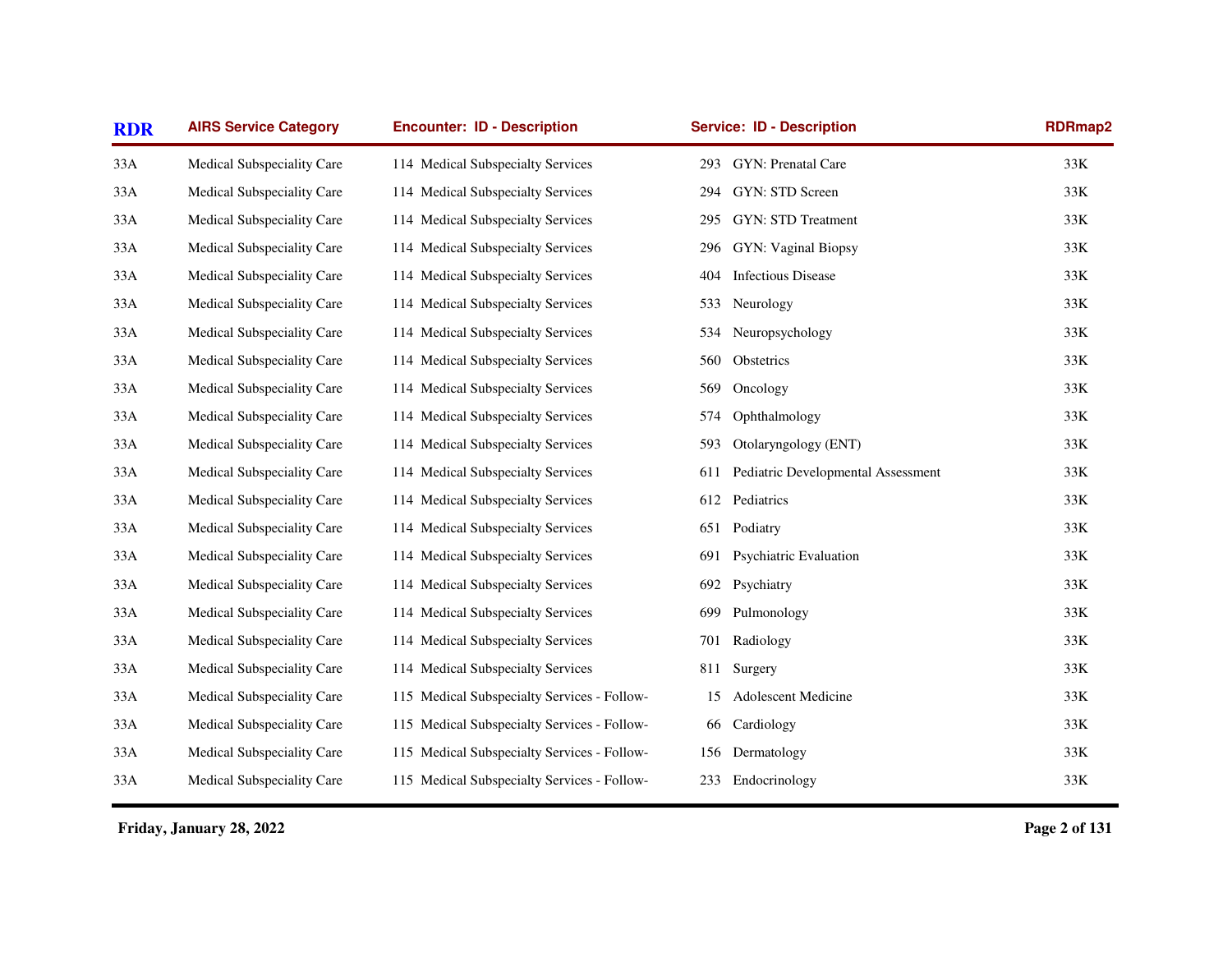| <b>RDR</b> | <b>AIRS Service Category</b> | <b>Encounter: ID - Description</b>          | <b>Service: ID - Description</b>       | <b>RDRmap2</b> |
|------------|------------------------------|---------------------------------------------|----------------------------------------|----------------|
| 33A        | Medical Subspeciality Care   | 115 Medical Subspecialty Services - Follow- | Gastroenterology<br>298                | 33K            |
| 33A        | Medical Subspeciality Care   | 115 Medical Subspecialty Services - Follow- | GYN: Colposcopy<br>281                 | 33K            |
| 33A        | Medical Subspeciality Care   | 115 Medical Subspecialty Services - Follow- | GYN: Colposcopy With Biopsy<br>282     | 33K            |
| 33A        | Medical Subspeciality Care   | 115 Medical Subspecialty Services - Follow- | GYN: Conization<br>283                 | 33K            |
| 33A        | Medical Subspeciality Care   | 115 Medical Subspecialty Services - Follow- | GYN: Endometrial Biopsy<br>284         | 33K            |
| 33A        | Medical Subspeciality Care   | 115 Medical Subspecialty Services - Follow- | GYN: Family Planning<br>285            | 33K            |
| 33A        | Medical Subspeciality Care   | 115 Medical Subspecialty Services - Follow- | GYN: General<br>286                    | 33K            |
| 33A        | Medical Subspeciality Care   | 115 Medical Subspecialty Services - Follow- | GYN: Laser<br>288                      | 33K            |
| 33A        | Medical Subspeciality Care   | 115 Medical Subspecialty Services - Follow- | <b>GYN: LEEP</b><br>287                | 33K            |
| 33A        | Medical Subspeciality Care   | 115 Medical Subspecialty Services - Follow- | GYN: Pelvic Exam with Pap Smear<br>290 | 33K            |
| 33A        | Medical Subspeciality Care   | 115 Medical Subspecialty Services - Follow- | GYN: Post-op Follow Up<br>291          | 33K            |
| 33A        | Medical Subspeciality Care   | 115 Medical Subspecialty Services - Follow- | GYN: Pregnancy Test<br>292             | 33K            |
| 33A        | Medical Subspeciality Care   | 115 Medical Subspecialty Services - Follow- | GYN: Prenatal Care<br>293              | 33K            |
| 33A        | Medical Subspeciality Care   | 115 Medical Subspecialty Services - Follow- | GYN: STD Screen<br>294                 | 33K            |
| 33A        | Medical Subspeciality Care   | 115 Medical Subspecialty Services - Follow- | GYN: STD Treatment<br>295              | 33K            |
| 33A        | Medical Subspeciality Care   | 115 Medical Subspecialty Services - Follow- | GYN: Vaginal Biopsy<br>296             | 33K            |
| 33A        | Medical Subspeciality Care   | 115 Medical Subspecialty Services - Follow- | <b>Infectious Disease</b><br>404       | 33K            |
| 33A        | Medical Subspeciality Care   | 115 Medical Subspecialty Services - Follow- | 533<br>Neurology                       | 33K            |
| 33A        | Medical Subspeciality Care   | 115 Medical Subspecialty Services - Follow- | Neuropsychology<br>534                 | 33K            |
| 33A        | Medical Subspeciality Care   | 115 Medical Subspecialty Services - Follow- | Obstetrics<br>560                      | 33K            |
| 33A        | Medical Subspeciality Care   | 115 Medical Subspecialty Services - Follow- | 569<br>Oncology                        | 33K            |
| 33A        | Medical Subspeciality Care   | 115 Medical Subspecialty Services - Follow- | Ophthalmology<br>574                   | 33K            |
| 33A        | Medical Subspeciality Care   | 115 Medical Subspecialty Services - Follow- | Otolaryngology (ENT)<br>593            | 33K            |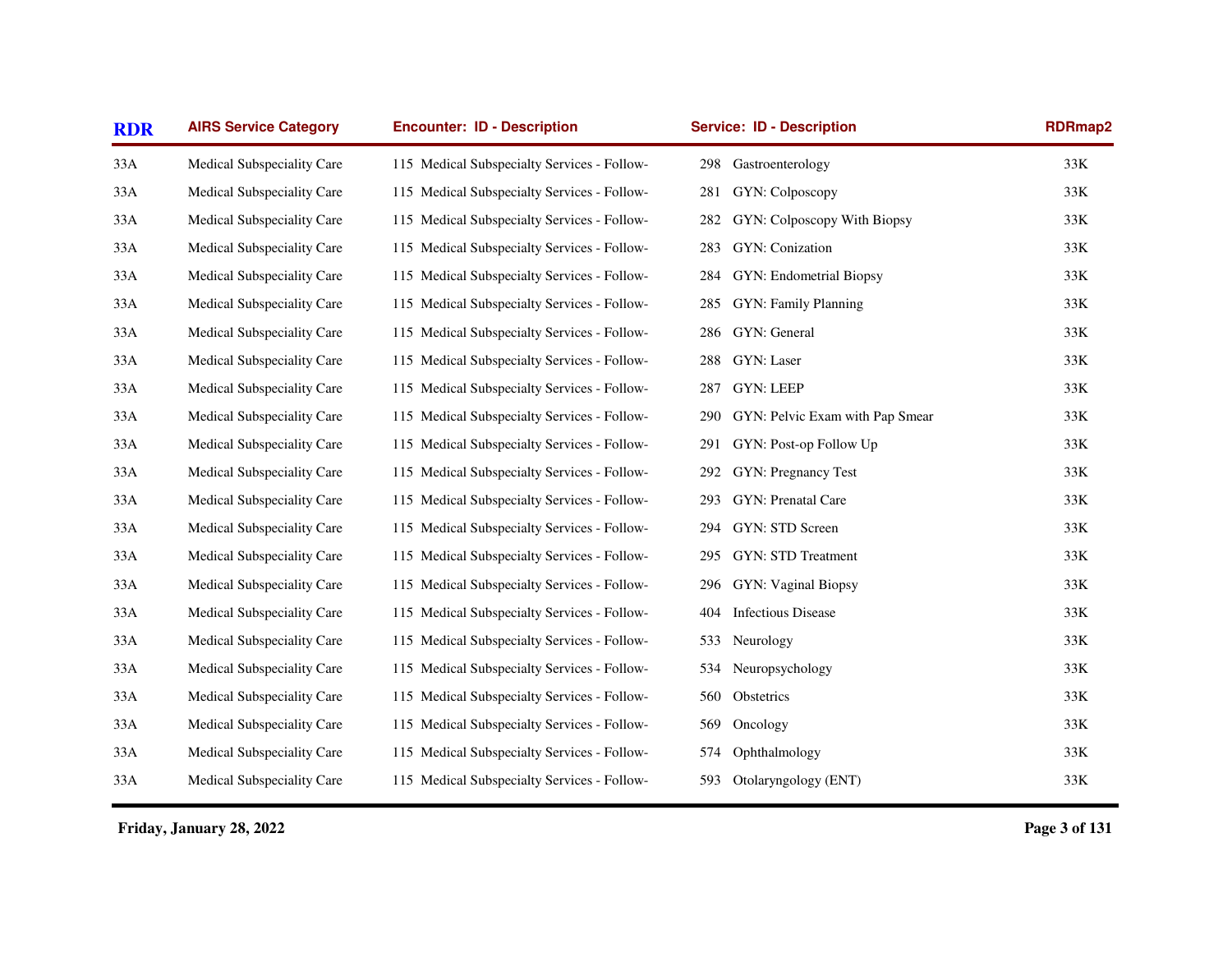| <b>RDR</b> | <b>AIRS Service Category</b> | <b>Encounter: ID - Description</b>          |      | <b>Service: ID - Description</b>           | <b>RDRmap2</b> |
|------------|------------------------------|---------------------------------------------|------|--------------------------------------------|----------------|
| 33A        | Medical Subspeciality Care   | 115 Medical Subspecialty Services - Follow- | 611  | Pediatric Developmental Assessment         | 33K            |
| 33A        | Medical Subspeciality Care   | 115 Medical Subspecialty Services - Follow- |      | 612 Pediatrics                             | 33K            |
| 33A        | Medical Subspeciality Care   | 115 Medical Subspecialty Services - Follow- |      | 651 Podiatry                               | 33K            |
| 33A        | Medical Subspeciality Care   | 115 Medical Subspecialty Services - Follow- | 691  | Psychiatric Evaluation                     | 33K            |
| 33A        | Medical Subspeciality Care   | 115 Medical Subspecialty Services - Follow- | 692  | Psychiatry                                 | 33K            |
| 33A        | Medical Subspeciality Care   | 115 Medical Subspecialty Services - Follow- | 699  | Pulmonology                                | 33K            |
| 33A        | Medical Subspeciality Care   | 115 Medical Subspecialty Services - Follow- | 701  | Radiology                                  | 33K            |
| 33A        | Medical Subspeciality Care   | 115 Medical Subspecialty Services - Follow- | 811  | Surgery                                    | 33K            |
| 33A        | Medical Subspeciality Care   | 115 Medical Subspecialty Services - Follow- | 844  | Treatment for Hepatitis C                  | 33K            |
| 33A        | Primary Care                 | 34 Clinical Trial Follow-Up                 | 6    | <b>AFB Culture</b>                         | 33K            |
| 33A        | Primary Care                 | 34 Clinical Trial Follow-Up                 | 1202 | Anal Pap Smear                             | 33K            |
| 33A        | Primary Care                 | 34 Clinical Trial Follow-Up                 | 36   | Assessment of Mental Health & Social Needs | 33K            |
| 33A        | Primary Care                 | 34 Clinical Trial Follow-Up                 | 909. | <b>Basic Patient Education/Counseling</b>  | 33K            |
| 33A        | Primary Care                 | 34 Clinical Trial Follow-Up                 | 912  | <b>Buprenorphine Administration</b>        | 33K            |
| 33A        | Primary Care                 | 34 Clinical Trial Follow-Up                 | 913  | <b>Buprenorphine Education</b>             | 33K            |
| 33A        | Primary Care                 | 34 Clinical Trial Follow-Up                 | 65   | CBC/Differential                           | 33K            |
| 33A        | Primary Care                 | 34 Clinical Trial Follow-Up                 | 82   | <b>Chemistry Panel</b>                     | 33K            |
| 33A        | Primary Care                 | 34 Clinical Trial Follow-Up                 | 83   | Chest X-Ray                                | 33K            |
| 33A        | Primary Care                 | 34 Clinical Trial Follow-Up                 | 92   | Chlamydia Screen                           | 33K            |
| 33A        | Primary Care                 | 34 Clinical Trial Follow-Up                 | 93   | Cholesterol Test                           | 33K            |
| 33A        | Primary Care                 | 34 Clinical Trial Follow-Up                 | 189  | Discussion of Partner Services             | 33K            |
| 33A        | Primary Care                 | 34 Clinical Trial Follow-Up                 | 986  | Domestic Violence Screening                | 33K            |
| 33A        | Primary Care                 | 34 Clinical Trial Follow-Up                 | 309  | <b>Gonococcal Culture</b>                  | $33K$          |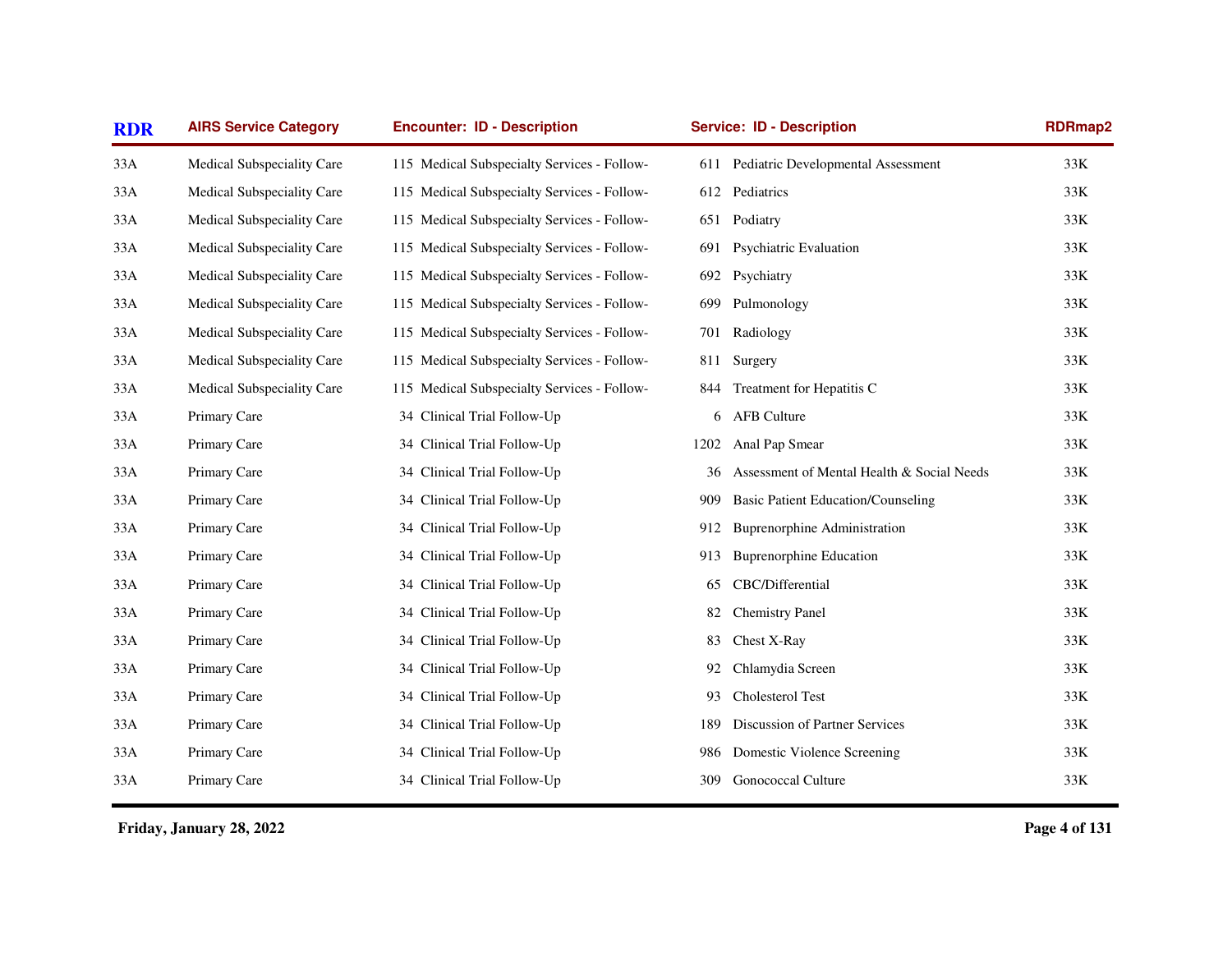| <b>RDR</b> | <b>AIRS Service Category</b> | <b>Encounter: ID - Description</b> | <b>Service: ID - Description</b>                     | <b>RDRmap2</b> |
|------------|------------------------------|------------------------------------|------------------------------------------------------|----------------|
| 33A        | Primary Care                 | 34 Clinical Trial Follow-Up        | 356 Hepatitis B Vaccine Administered                 | 33K            |
| 33A        | Primary Care                 | 34 Clinical Trial Follow-Up        | <b>Hepatitis Panel</b><br>358                        | 33K            |
| 33A        | Primary Care                 | 34 Clinical Trial Follow-Up        | 334 HIV Transmission Prevention Education/Counseling | 33K            |
| 33A        | Primary Care                 | 34 Clinical Trial Follow-Up        | Information on Partner Notification<br>425           | 33K            |
| 33A        | Primary Care                 | 34 Clinical Trial Follow-Up        | <b>Interim Medical History</b><br>442                | 33K            |
| 33A        | Primary Care                 | 34 Clinical Trial Follow-Up        | Lab Test: CD4<br>453                                 | 33K            |
| 33A        | Primary Care                 | 34 Clinical Trial Follow-Up        | Lab Test: RPR/Syph Serology<br>451                   | 33K            |
| 33A        | Primary Care                 | 34 Clinical Trial Follow-Up        | Lab Test: Viral Load<br>454                          | 33K            |
| 33A        | Primary Care                 | 34 Clinical Trial Follow-Up        | Lipid Screening<br>1029                              | 33K            |
| 33A        | Primary Care                 | 34 Clinical Trial Follow-Up        | <b>MAC</b> Prophylaxis<br>1030                       | 33K            |
| 33A        | Primary Care                 | 34 Clinical Trial Follow-Up        | Meningitis Vaccine Provided<br>1212                  | 33K            |
| 33A        | Primary Care                 | 34 Clinical Trial Follow-Up        | 1033<br>Naloxone                                     | 33K            |
| 33A        | Primary Care                 | 34 Clinical Trial Follow-Up        | <b>Nutrition Assessment</b><br>544 -                 | 33K            |
| 33A        | Primary Care                 | 34 Clinical Trial Follow-Up        | 1037<br>PCP Prophylaxis                              | 33K            |
| 33A        | Primary Care                 | 34 Clinical Trial Follow-Up        | <b>PCR</b> Testing<br>598                            | 33K            |
| 33A        | Primary Care                 | 34 Clinical Trial Follow-Up        | Pediatric Developmental Assessment<br>611            | 33K            |
| 33A        | Primary Care                 | 34 Clinical Trial Follow-Up        | Pelvic Exam With Gonococcal Culture<br>620           | 33K            |
| 33A        | Primary Care                 | 34 Clinical Trial Follow-Up        | Pelvic Exam With Pap Smear<br>622                    | 33K            |
| 33A        | Primary Care                 | 34 Clinical Trial Follow-Up        | Physical Examination<br>635                          | 33K            |
| 33A        | Primary Care                 | 34 Clinical Trial Follow-Up        | Pneumococcal Vaccination<br>1040                     | 33K            |
| 33A        | Primary Care                 | 34 Clinical Trial Follow-Up        | <b>Pregnancy Test</b><br>678                         | 33K            |
| 33A        | Primary Care                 | 34 Clinical Trial Follow-Up        | Psychosocial Assessment<br>698                       | 33K            |
| 33A        | Primary Care                 | 34 Clinical Trial Follow-Up        | Referral for HIV-related Medical Care<br>1058        | 33K            |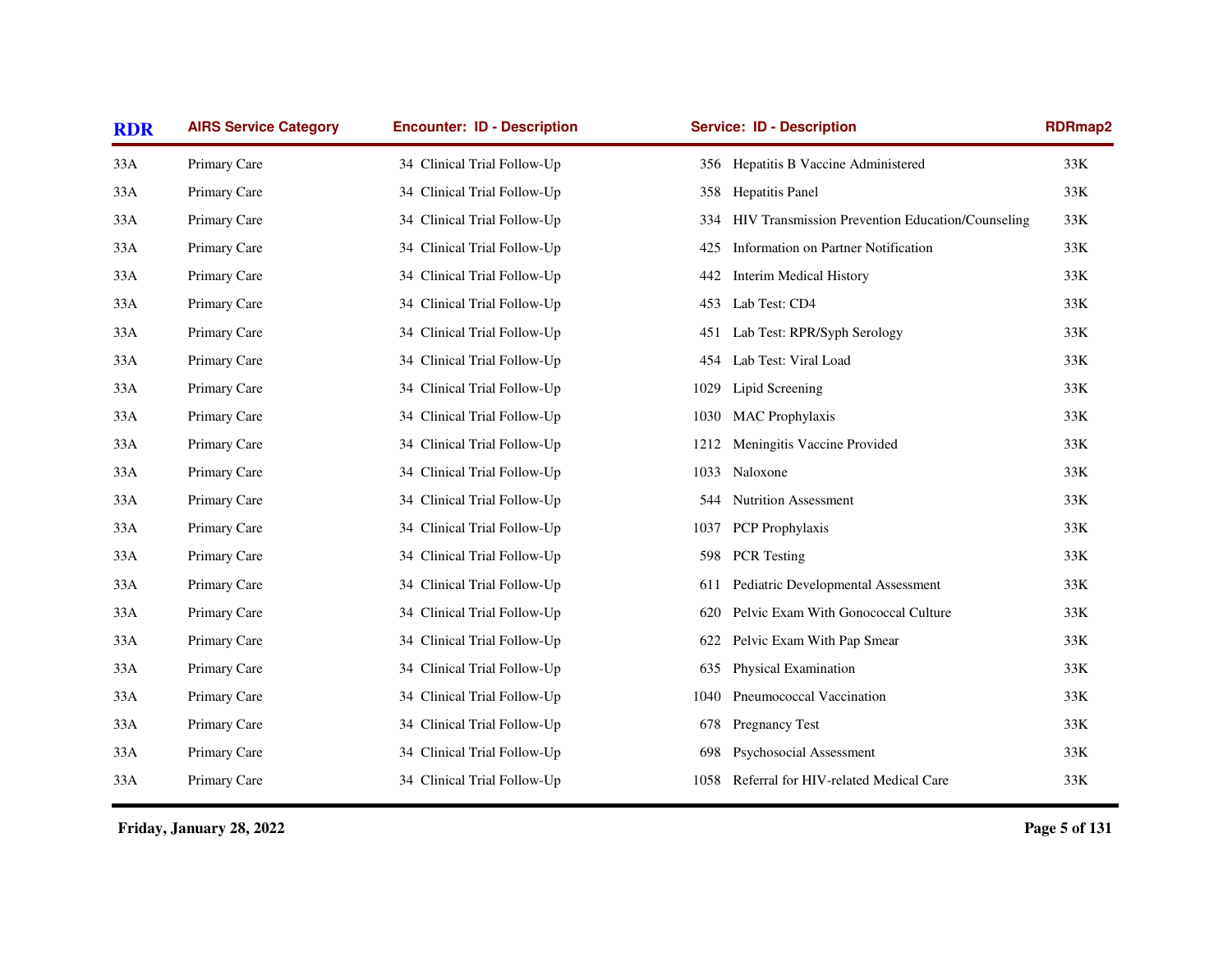| <b>RDR</b> | <b>AIRS Service Category</b> | <b>Encounter: ID - Description</b>      | <b>Service: ID - Description</b>                       | <b>RDRmap2</b> |
|------------|------------------------------|-----------------------------------------|--------------------------------------------------------|----------------|
| 33A        | Primary Care                 | 34 Clinical Trial Follow-Up             | Screening for STI other than HIV or Syph-Blood<br>751  | 33K            |
| 33A        | Primary Care                 | 34 Clinical Trial Follow-Up             | Screening for STI other than HIV or Syph-Urine<br>1098 | $33K$          |
| 33A        | Primary Care                 | 34 Clinical Trial Follow-Up             | Screening/Testing for Hepatitis B<br>757               | 33K            |
| 33A        | Primary Care                 | 34 Clinical Trial Follow-Up             | Screening/Testing for Hepatitis C<br>759               | $33K$          |
| 33A        | Primary Care                 | 34 Clinical Trial Follow-Up             | Screening/Testing for Syphilis Blood Test<br>761       | 33K            |
| 33A        | Primary Care                 | 34 Clinical Trial Follow-Up             | <b>STD</b> Evaluation<br>738                           | 33K            |
| 33A        | Primary Care                 | 34 Clinical Trial Follow-Up             | <b>Substance Use Assessment</b><br>798                 | 33K            |
| 33A        | Primary Care                 | 34 Clinical Trial Follow-Up             | TB Screen (PPD/Anergy)<br>452                          | $33K$          |
| 33A        | Primary Care                 | 34 Clinical Trial Follow-Up             | TB Screen (QuantiFERON)<br>1205                        | $33K$          |
| 33A        | Primary Care                 | 34 Clinical Trial Follow-Up             | TB Treatment<br>816                                    | 33K            |
| 33A        | Primary Care                 | 34 Clinical Trial Follow-Up             | Tobacco Use Assessment<br>821                          | 33K            |
| 33A        | Primary Care                 | 34 Clinical Trial Follow-Up             | <b>Treatment Adherence Monitoring</b><br>832           | 33K            |
| 33A        | Primary Care                 | 34 Clinical Trial Follow-Up             | <b>Treatment Education</b><br>836                      | 33K            |
| 33A        | Primary Care                 | 34 Clinical Trial Follow-Up             | Treatment for Hepatitis C<br>844                       | $33K$          |
| 33A        | Primary Care                 | 34 Clinical Trial Follow-Up             | <b>Treatment for Syphilis</b><br>846                   | $33K$          |
| 33A        | Primary Care                 | 34 Clinical Trial Follow-Up             | Treatment of STI other than HIV or Syphilis<br>847     | 33K            |
| 33A        | Primary Care                 | 34 Clinical Trial Follow-Up             | Triglycerides Test<br>849                              | 33K            |
| 33A        | Primary Care                 | 34 Clinical Trial Follow-Up             | Urinalysis<br>851                                      | 33K            |
| 33A        | Primary Care                 | 34 Clinical Trial Follow-Up             | Vaccination/Immunization<br>855                        | $33K$          |
| 33A        | Primary Care                 | 34 Clinical Trial Follow-Up             | <b>Wellness Screening</b><br>1141                      | $33K$          |
| 33A        | Primary Care                 | 35 Clinical Visit (General Clinic Rate) | Adherence Incentive<br>1326                            | 33K            |
| 33A        | Primary Care                 | 35 Clinical Visit (General Clinic Rate) | 6 AFB Culture                                          | 33K            |
| 33A        | Primary Care                 | 35 Clinical Visit (General Clinic Rate) | 1202 Anal Pap Smear                                    | $33K$          |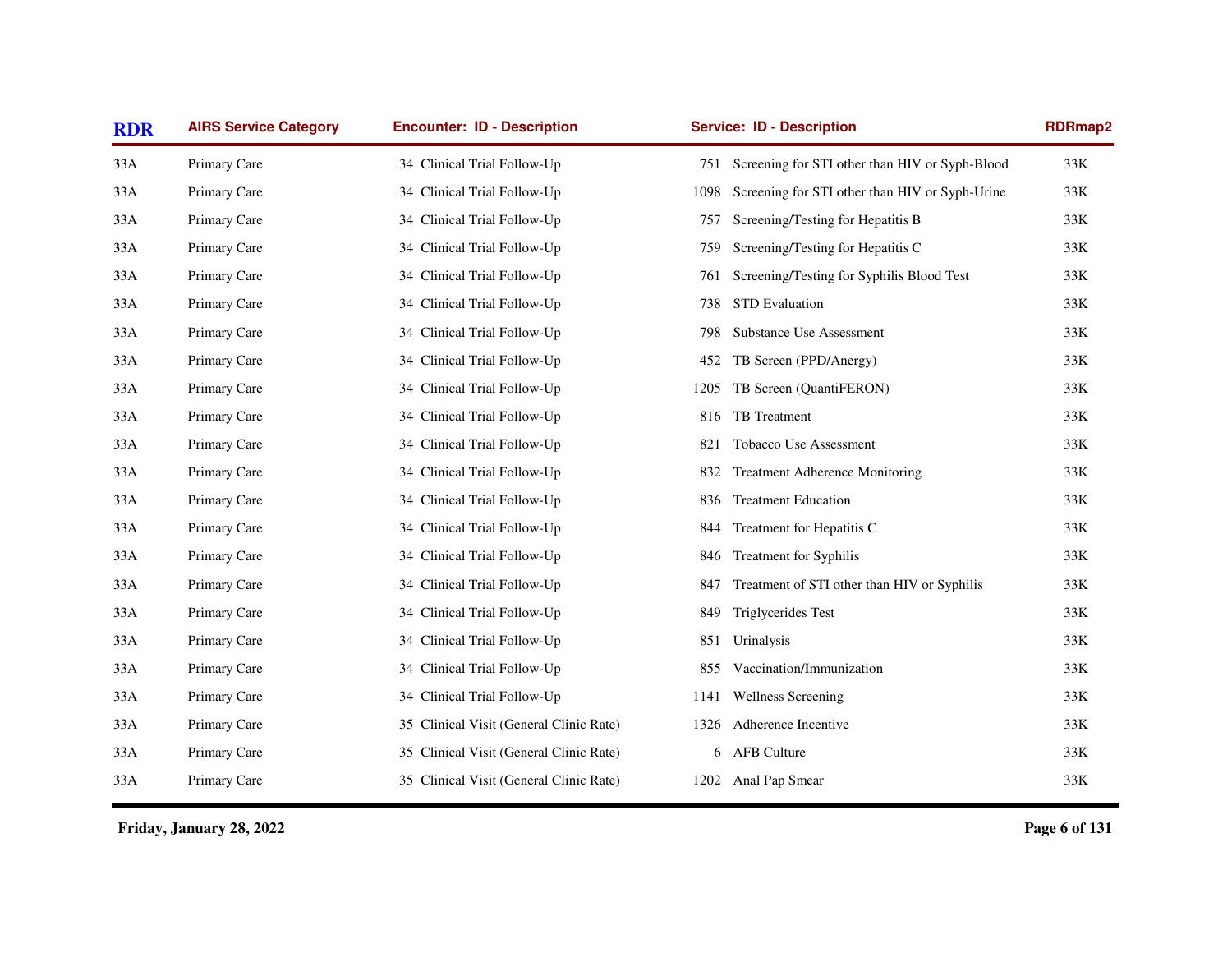| <b>RDR</b> | <b>AIRS Service Category</b> | <b>Encounter: ID - Description</b>      | <b>Service: ID - Description</b>                 | <b>RDRmap2</b> |
|------------|------------------------------|-----------------------------------------|--------------------------------------------------|----------------|
| 33A        | Primary Care                 | 35 Clinical Visit (General Clinic Rate) | Assessment of Mental Health & Social Needs<br>36 | 33K            |
| 33A        | Primary Care                 | 35 Clinical Visit (General Clinic Rate) | <b>Basic Patient Education/Counseling</b><br>909 | 33K            |
| 33A        | Primary Care                 | 35 Clinical Visit (General Clinic Rate) | <b>Buprenorphine Administration</b><br>912       | 33K            |
| 33A        | Primary Care                 | 35 Clinical Visit (General Clinic Rate) | <b>Buprenorphine Education</b><br>913            | 33K            |
| 33A        | Primary Care                 | 35 Clinical Visit (General Clinic Rate) | Care Coordination (PEP)<br>1265                  | 33K            |
| 33A        | Primary Care                 | 35 Clinical Visit (General Clinic Rate) | Care Coordination (PrEP)<br>1266                 | $33K$          |
| 33A        | Primary Care                 | 35 Clinical Visit (General Clinic Rate) | CBC/Differential<br>65                           | 33K            |
| 33A        | Primary Care                 | 35 Clinical Visit (General Clinic Rate) | <b>Chemistry Panel</b><br>82                     | $33K$          |
| 33A        | Primary Care                 | 35 Clinical Visit (General Clinic Rate) | Chest X-Ray<br>83                                | 33K            |
| 33A        | Primary Care                 | 35 Clinical Visit (General Clinic Rate) | Chlamydia Screen<br>92                           | 33K            |
| 33A        | Primary Care                 | 35 Clinical Visit (General Clinic Rate) | Cholesterol Test<br>93                           | 33K            |
| 33A        | Primary Care                 | 35 Clinical Visit (General Clinic Rate) | Clinical Assessment for PEP<br>1261              | 33K            |
| 33A        | Primary Care                 | 35 Clinical Visit (General Clinic Rate) | Clinical Assessment for PrEP<br>1262             | 33K            |
| 33A        | Primary Care                 | 35 Clinical Visit (General Clinic Rate) | 1270<br>Clinical Follow-up PrEP Visit            | $33K$          |
| 33A        | Primary Care                 | 35 Clinical Visit (General Clinic Rate) | Clinical Trial Follow Up<br>114                  | $33K$          |
| 33A        | Primary Care                 | 35 Clinical Visit (General Clinic Rate) | Comprehensive Medical History<br>127             | $33K$          |
| 33A        | Primary Care                 | 35 Clinical Visit (General Clinic Rate) | Discussion of Partner Services<br>189            | $33K$          |
| 33A        | Primary Care                 | 35 Clinical Visit (General Clinic Rate) | Discussion of Sexual Health<br>191               | $33K$          |
| 33A        | Primary Care                 | 35 Clinical Visit (General Clinic Rate) | Domestic Violence Screening<br>986               | 33K            |
| 33A        | Primary Care                 | 35 Clinical Visit (General Clinic Rate) | <b>Family Planning</b><br>257                    | 33K            |
| 33A        | Primary Care                 | 35 Clinical Visit (General Clinic Rate) | <b>Gonococcal Culture</b><br>309                 | 33K            |
| 33A        | Primary Care                 | 35 Clinical Visit (General Clinic Rate) | Group Treatment Education<br>326                 | 33K            |
| 33A        | Primary Care                 | 35 Clinical Visit (General Clinic Rate) | 1207 Health Literacy Verification                | $33K$          |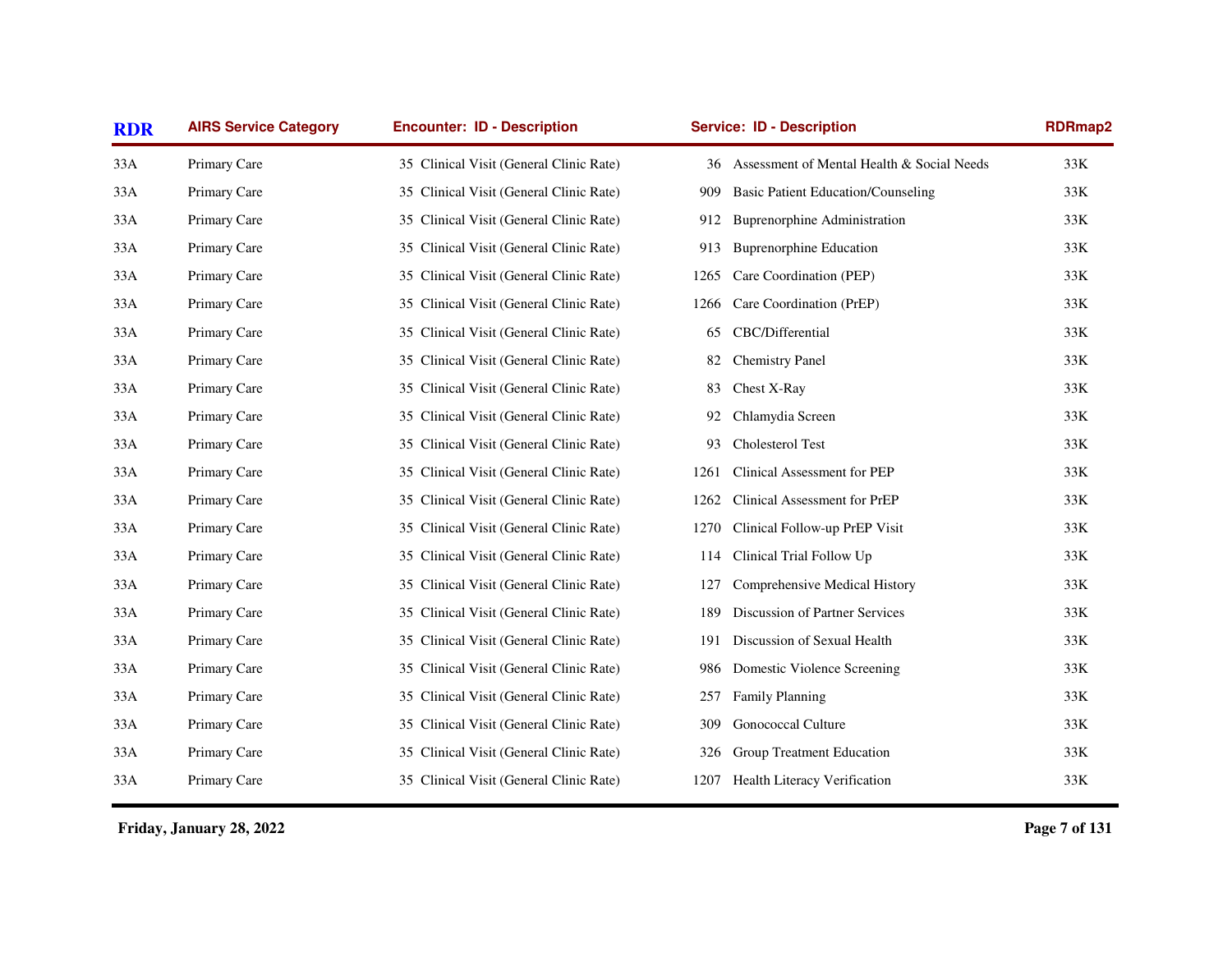| <b>RDR</b> | <b>AIRS Service Category</b> | <b>Encounter: ID - Description</b>      | <b>Service: ID - Description</b>                          | <b>RDRmap2</b> |
|------------|------------------------------|-----------------------------------------|-----------------------------------------------------------|----------------|
| 33A        | Primary Care                 | 35 Clinical Visit (General Clinic Rate) | 354 Hepatitis A Vaccine Administered                      | 33K            |
| 33A        | Primary Care                 | 35 Clinical Visit (General Clinic Rate) | Hepatitis B Vaccine Administered<br>356                   | 33K            |
| 33A        | Primary Care                 | 35 Clinical Visit (General Clinic Rate) | <b>Hepatitis Panel</b><br>358                             | 33K            |
| 33A        | Primary Care                 | 35 Clinical Visit (General Clinic Rate) | HIV Transmission Prevention Education/Counseling<br>334   | 33K            |
| 33A        | Primary Care                 | 35 Clinical Visit (General Clinic Rate) | Hormone Therapy<br>1325                                   | 33K            |
| 33A        | Primary Care                 | 35 Clinical Visit (General Clinic Rate) | Information on Partner Notification<br>425                | 33K            |
| 33A        | Primary Care                 | 35 Clinical Visit (General Clinic Rate) | Information on PrEP<br>1289                               | 33K            |
| 33A        | Primary Care                 | 35 Clinical Visit (General Clinic Rate) | Lab Test: CD4<br>453                                      | 33K            |
| 33A        | Primary Care                 | 35 Clinical Visit (General Clinic Rate) | Lab Test: RPR/Syph Serology<br>451                        | 33K            |
| 33A        | Primary Care                 | 35 Clinical Visit (General Clinic Rate) | Lab Test: Viral Load<br>454                               | 33K            |
| 33A        | Primary Care                 | 35 Clinical Visit (General Clinic Rate) | Lipid Screening<br>1029                                   | 33K            |
| 33A        | Primary Care                 | 35 Clinical Visit (General Clinic Rate) | <b>MAC</b> Prophylaxis<br>1030                            | 33K            |
| 33A        | Primary Care                 | 35 Clinical Visit (General Clinic Rate) | <b>Maternal Depression Counseling</b><br>1444             |                |
| 33A        | Primary Care                 | 35 Clinical Visit (General Clinic Rate) | Maternal Depression Screening (Postpartum)<br>1443        |                |
| 33A        | Primary Care                 | 35 Clinical Visit (General Clinic Rate) | Maternal Depression Screening (Prior to Delivery)<br>1442 |                |
| 33A        | Primary Care                 | 35 Clinical Visit (General Clinic Rate) | 1212<br>Meningitis Vaccine Provided                       | 33K            |
| 33A        | Primary Care                 | 35 Clinical Visit (General Clinic Rate) | Naloxone<br>1033                                          | 33K            |
| 33A        | Primary Care                 | 35 Clinical Visit (General Clinic Rate) | 544 Nutrition Assessment                                  | 33K            |
| 33A        | Primary Care                 | 35 Clinical Visit (General Clinic Rate) | 1348<br>Partner PrEP Education/Screening                  | 33K            |
| 33A        | Primary Care                 | 35 Clinical Visit (General Clinic Rate) | PCP Prophylaxis<br>1037                                   | 33K            |
| 33A        | Primary Care                 | 35 Clinical Visit (General Clinic Rate) | <b>PCR</b> Testing<br>598                                 | 33K            |
| 33A        | Primary Care                 | 35 Clinical Visit (General Clinic Rate) | Pediatric Developmental Assessment<br>611                 | 33K            |
| 33A        | Primary Care                 | 35 Clinical Visit (General Clinic Rate) | Pelvic Exam With Gonococcal Culture<br>620                | 33K            |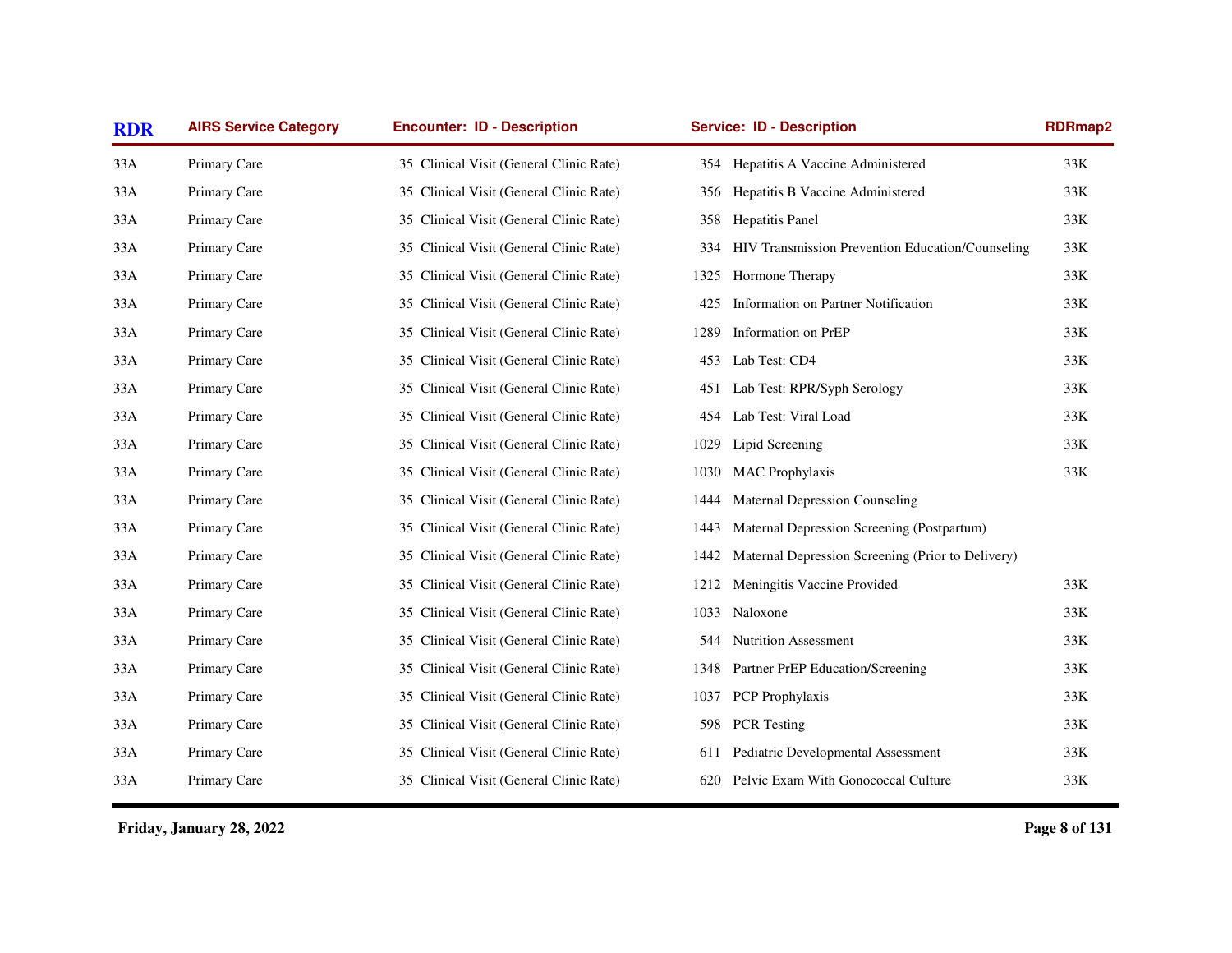| <b>RDR</b> | <b>AIRS Service Category</b> | <b>Encounter: ID - Description</b>      | <b>Service: ID - Description</b>                       | <b>RDRmap2</b> |
|------------|------------------------------|-----------------------------------------|--------------------------------------------------------|----------------|
| 33A        | Primary Care                 | 35 Clinical Visit (General Clinic Rate) | 622 Pelvic Exam With Pap Smear                         | 33K            |
| 33A        | Primary Care                 | 35 Clinical Visit (General Clinic Rate) | Physical Examination<br>635                            | 33K            |
| 33A        | Primary Care                 | 35 Clinical Visit (General Clinic Rate) | Pneumococcal Vaccination<br>1040                       | 33K            |
| 33A        | Primary Care                 | 35 Clinical Visit (General Clinic Rate) | Postpartum Care<br>1440                                | 33K            |
| 33A        | Primary Care                 | 35 Clinical Visit (General Clinic Rate) | Preconception Counseling<br>1208                       | 33K            |
| 33A        | Primary Care                 | 35 Clinical Visit (General Clinic Rate) | Pregnancy Test<br>678                                  | 33K            |
| 33A        | Primary Care                 | 35 Clinical Visit (General Clinic Rate) | Prenatal Care<br>679                                   | 33K            |
| 33A        | Primary Care                 | 35 Clinical Visit (General Clinic Rate) | Psychosocial Assessment<br>698                         | 33K            |
| 33A        | Primary Care                 | 35 Clinical Visit (General Clinic Rate) | Referral for HIV-related Medical Care<br>1058          | 33K            |
| 33A        | Primary Care                 | 35 Clinical Visit (General Clinic Rate) | Risk Reduction Counseling (PEP)<br>1303                | 33K            |
| 33A        | Primary Care                 | 35 Clinical Visit (General Clinic Rate) | Risk Reduction Counseling (PrEP)<br>1304               | 33K            |
| 33A        | Primary Care                 | 35 Clinical Visit (General Clinic Rate) | Routine Follow-Up/Treatment<br>736                     | 33K            |
| 33A        | Primary Care                 | 35 Clinical Visit (General Clinic Rate) | Screening for PrEP<br>1305                             | 33K            |
| 33A        | Primary Care                 | 35 Clinical Visit (General Clinic Rate) | Screening for STI other than HIV or Syph-Blood<br>751  | 33K            |
| 33A        | Primary Care                 | 35 Clinical Visit (General Clinic Rate) | 1098<br>Screening for STI other than HIV or Syph-Urine | 33K            |
| 33A        | Primary Care                 | 35 Clinical Visit (General Clinic Rate) | Screening/Testing for Hepatitis B<br>757               | 33K            |
| 33A        | Primary Care                 | 35 Clinical Visit (General Clinic Rate) | Screening/Testing for Hepatitis C<br>759               | 33K            |
| 33A        | Primary Care                 | 35 Clinical Visit (General Clinic Rate) | Screening/Testing for Syphilis Blood Test<br>761       | 33K            |
| 33A        | Primary Care                 | 35 Clinical Visit (General Clinic Rate) | <b>STD</b> Evaluation<br>738                           | 33K            |
| 33A        | Primary Care                 | 35 Clinical Visit (General Clinic Rate) | <b>Substance Use Assessment</b><br>798                 | 33K            |
| 33A        | Primary Care                 | 35 Clinical Visit (General Clinic Rate) | TB Prophylaxis<br>814                                  | 33K            |
| 33A        | Primary Care                 | 35 Clinical Visit (General Clinic Rate) | TB Screen (PPD/Anergy)<br>452                          | 33K            |
| 33A        | Primary Care                 | 35 Clinical Visit (General Clinic Rate) | TB Screen (QuantiFERON)<br>1205                        | 33K            |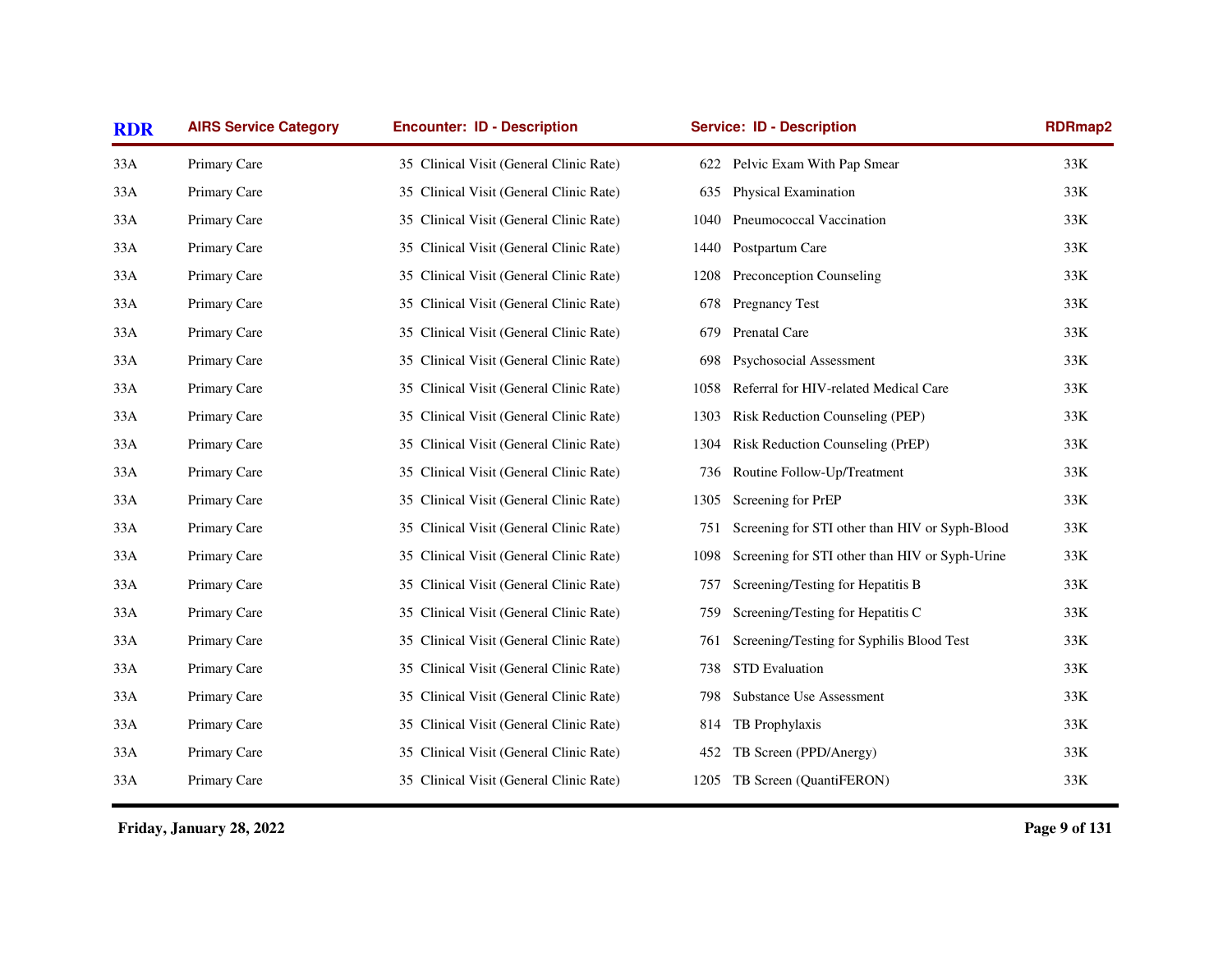| <b>RDR</b> | <b>AIRS Service Category</b> | <b>Encounter: ID - Description</b>        | <b>Service: ID - Description</b>                   | <b>RDRmap2</b> |
|------------|------------------------------|-------------------------------------------|----------------------------------------------------|----------------|
| 33A        | Primary Care                 | 35 Clinical Visit (General Clinic Rate)   | 816 TB Treatment                                   | 33K            |
| 33A        | Primary Care                 | 35 Clinical Visit (General Clinic Rate)   | Tobacco Use Assessment<br>821                      | 33K            |
| 33A        | Primary Care                 | 35 Clinical Visit (General Clinic Rate)   | <b>Transition Summary Completed</b><br>1251        | 33K            |
| 33A        | Primary Care                 | 35 Clinical Visit (General Clinic Rate)   | <b>Transportation Services</b><br>828              | $33K$          |
| 33A        | Primary Care                 | 35 Clinical Visit (General Clinic Rate)   | Treatment Adherence Counseling (PEP)<br>1308       | 33K            |
| 33A        | Primary Care                 | 35 Clinical Visit (General Clinic Rate)   | Treatment Adherence Counseling (PrEP)<br>1309      | 33K            |
| 33A        | Primary Care                 | 35 Clinical Visit (General Clinic Rate)   | <b>Treatment Adherence Monitoring</b><br>832       | 33K            |
| 33A        | Primary Care                 | 35 Clinical Visit (General Clinic Rate)   | <b>Treatment Education</b><br>836                  | 33K            |
| 33A        | Primary Care                 | 35 Clinical Visit (General Clinic Rate)   | Treatment for Hepatitis C<br>844                   | 33K            |
| 33A        | Primary Care                 | 35 Clinical Visit (General Clinic Rate)   | <b>Treatment for Syphilis</b><br>846               | 33K            |
| 33A        | Primary Care                 | 35 Clinical Visit (General Clinic Rate)   | Treatment of STI other than HIV or Syphilis<br>847 | 33K            |
| 33A        | Primary Care                 | 35 Clinical Visit (General Clinic Rate)   | Triglycerides Test<br>849                          | 33K            |
| 33A        | Primary Care                 | 35 Clinical Visit (General Clinic Rate)   | Urinalysis<br>851                                  | 33K            |
| 33A        | Primary Care                 | 35 Clinical Visit (General Clinic Rate)   | Vaccination/Immunization<br>855                    | 33K            |
| 33A        | Primary Care                 | 35 Clinical Visit (General Clinic Rate)   | Well Child/Primary Care<br>879                     | $33K$          |
| 33A        | Primary Care                 | 35 Clinical Visit (General Clinic Rate)   | <b>Wellness Screening</b><br>1141                  | 33K            |
| 33A        | Primary Care                 | 301 Hepatitis C Counseling (Positive)     | <b>Basic Patient Education/Counseling</b><br>909   | $33K$          |
| 33A        | Primary Care                 | 297 Hepatitis C Post-Treatment Evaluation | CBC/Differential<br>65                             | 33K            |
| 33A        | Primary Care                 | 297 Hepatitis C Post-Treatment Evaluation | Depression Screening<br>1189                       | 33K            |
| 33A        | Primary Care                 | 297 Hepatitis C Post-Treatment Evaluation | <b>HCV Viral Load</b><br>1160                      | 33K            |
| 33A        | Primary Care                 | 297 Hepatitis C Post-Treatment Evaluation | Limited Physical Exam<br>1175                      | 33K            |
| 33A        | Primary Care                 | 297 Hepatitis C Post-Treatment Evaluation | Liver Panel (ALT/AST)<br>1167                      | $33K$          |
| 33A        | Primary Care                 | 297 Hepatitis C Post-Treatment Evaluation | 678 Pregnancy Test                                 | 33K            |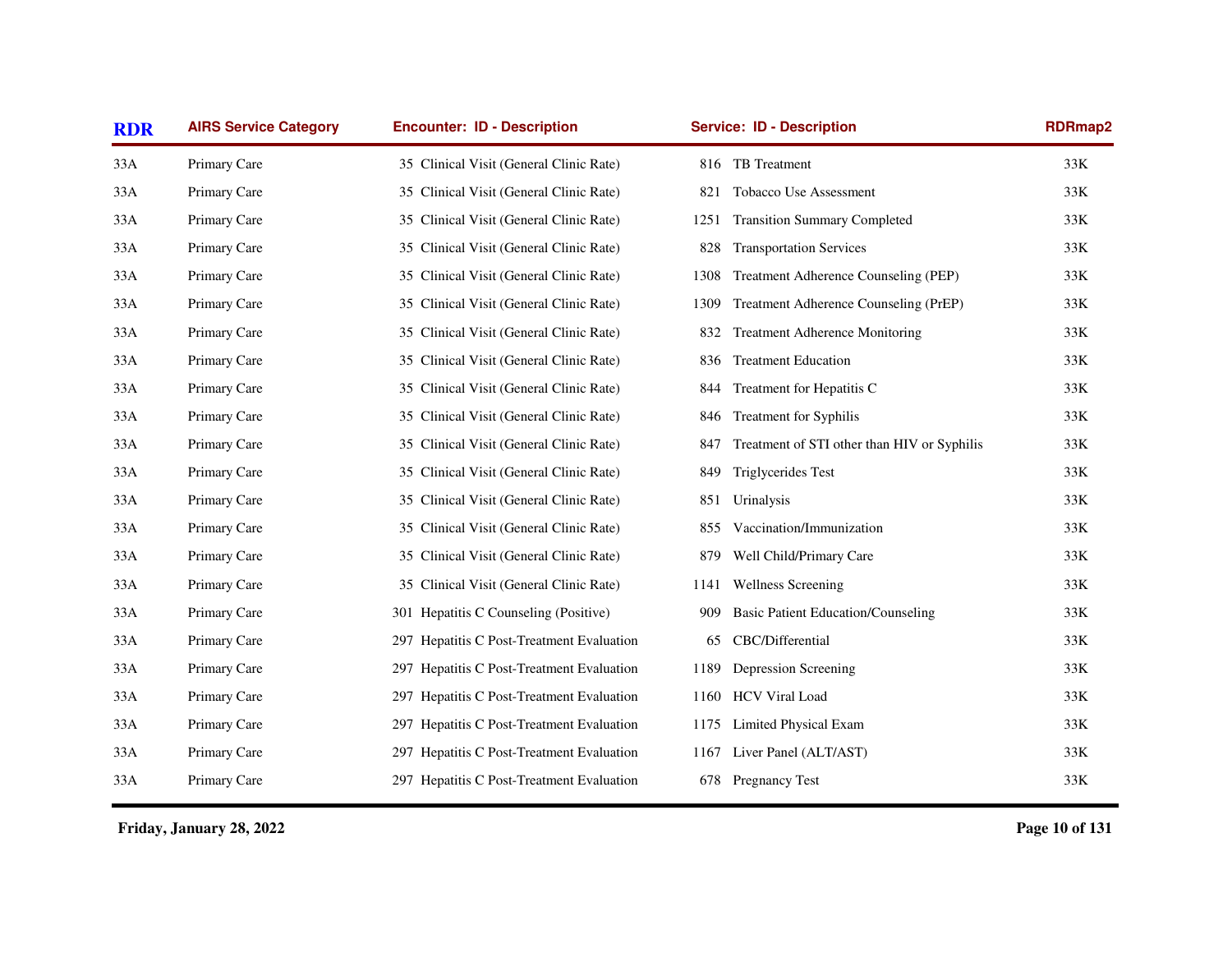| <b>RDR</b> | <b>AIRS Service Category</b> | <b>Encounter: ID - Description</b>        |      | <b>Service: ID - Description</b>               | RDRmap2 |
|------------|------------------------------|-------------------------------------------|------|------------------------------------------------|---------|
| 33A        | Primary Care                 | 297 Hepatitis C Post-Treatment Evaluation |      | 1165 PT/INR                                    | 33K     |
| 33A        | Primary Care                 | 297 Hepatitis C Post-Treatment Evaluation | 1177 | Side-effect monitoring                         | 33K     |
| 33A        | Primary Care                 | 297 Hepatitis C Post-Treatment Evaluation | 798  | <b>Substance Use Assessment</b>                | 33K     |
| 33A        | Primary Care                 | 297 Hepatitis C Post-Treatment Evaluation | 1169 | Thyroid Stimulating Hormone (TSH)              | 33K     |
| 33A        | Primary Care                 | 296 Hepatitis C Pre-Treatment Evaluation  | 36   | Assessment of Mental Health & Social Needs     | 33K     |
| 33A        | Primary Care                 | 296 Hepatitis C Pre-Treatment Evaluation  | 1189 | Depression Screening                           | 33K     |
| 33A        | Primary Care                 | 296 Hepatitis C Pre-Treatment Evaluation  | 1160 | <b>HCV Viral Load</b>                          | 33K     |
| 33A        | Primary Care                 | 296 Hepatitis C Pre-Treatment Evaluation  | 354  | Hepatitis A Vaccine Administered               | 33K     |
| 33A        | Primary Care                 | 296 Hepatitis C Pre-Treatment Evaluation  | 355  | Hepatitis A Vaccine Offered but client refused | 33K     |
| 33A        | Primary Care                 | 296 Hepatitis C Pre-Treatment Evaluation  | 356  | Hepatitis B Vaccine Administered               | 33K     |
| 33A        | Primary Care                 | 296 Hepatitis C Pre-Treatment Evaluation  | 357  | Hepatitis B Vaccine Offered but client refused | 33K     |
| 33A        | Primary Care                 | 296 Hepatitis C Pre-Treatment Evaluation  | 1159 | Information on HCV Prevention/Transmission     | 33K     |
| 33A        | Primary Care                 | 296 Hepatitis C Pre-Treatment Evaluation  | 442  | <b>Interim Medical History</b>                 | 33K     |
| 33A        | Primary Care                 | 296 Hepatitis C Pre-Treatment Evaluation  | 1175 | Limited Physical Exam                          | 33K     |
| 33A        | Primary Care                 | 296 Hepatitis C Pre-Treatment Evaluation  | 1173 | Liver Biopsy                                   | 33K     |
| 33A        | Primary Care                 | 296 Hepatitis C Pre-Treatment Evaluation  | 544  | <b>Nutrition Assessment</b>                    | 33K     |
| 33A        | Primary Care                 | 296 Hepatitis C Pre-Treatment Evaluation  | 678  | Pregnancy Test                                 | 33K     |
| 33A        | Primary Care                 | 296 Hepatitis C Pre-Treatment Evaluation  | 698  | Psychosocial Assessment                        | 33K     |
| 33A        | Primary Care                 | 296 Hepatitis C Pre-Treatment Evaluation  | 798  | <b>Substance Use Assessment</b>                | 33K     |
| 33A        | Primary Care                 | 296 Hepatitis C Pre-Treatment Evaluation  | 1174 | Ultrasound (Liver)                             | 33K     |
| 33A        | Primary Care                 | 288 Hepatitis C Treatment Monitoring      | 1171 | Alpha fetoprotein (AFP)                        | 33K     |
| 33A        | Primary Care                 | 288 Hepatitis C Treatment Monitoring      | 36   | Assessment of Mental Health & Social Needs     | 33K     |
| 33A        | Primary Care                 | 288 Hepatitis C Treatment Monitoring      |      | 1168 Bilirubin/Uric Acid                       | 33K     |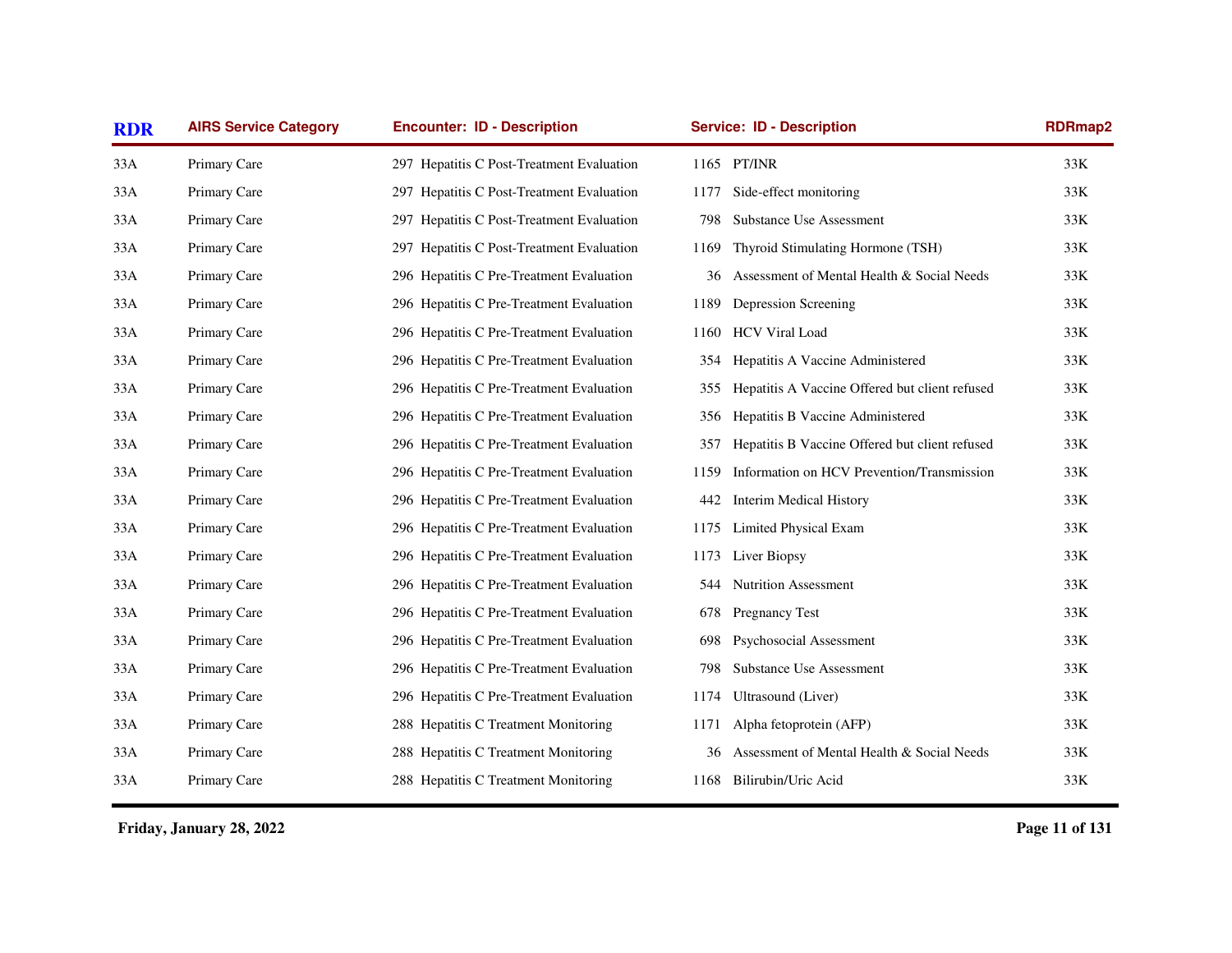| <b>RDR</b> | <b>AIRS Service Category</b> | <b>Encounter: ID - Description</b>   | <b>Service: ID - Description</b>                                           | <b>RDRmap2</b> |
|------------|------------------------------|--------------------------------------|----------------------------------------------------------------------------|----------------|
| 33A        | Primary Care                 | 288 Hepatitis C Treatment Monitoring | CBC/Differential<br>65                                                     | 33K            |
| 33A        | Primary Care                 | 288 Hepatitis C Treatment Monitoring | Depression Screening<br>1189                                               | 33K            |
| 33A        | Primary Care                 | 288 Hepatitis C Treatment Monitoring | Discussion of Partner Services<br>189                                      | 33K            |
| 33A        | Primary Care                 | 288 Hepatitis C Treatment Monitoring | Glucose<br>1162                                                            | 33K            |
| 33A        | Primary Care                 | 288 Hepatitis C Treatment Monitoring | <b>HCV Viral Load</b><br>1160                                              | 33K            |
| 33A        | Primary Care                 | 288 Hepatitis C Treatment Monitoring | Hemoglobin<br>351                                                          | 33K            |
| 33A        | Primary Care                 | 288 Hepatitis C Treatment Monitoring | Hepatitis A Vaccine Administered<br>354                                    | 33K            |
| 33A        | Primary Care                 | 288 Hepatitis C Treatment Monitoring | Hepatitis A Vaccine Offered but client refused<br>355                      | 33K            |
| 33A        | Primary Care                 | 288 Hepatitis C Treatment Monitoring | Hepatitis B Vaccine Administered<br>356                                    | 33K            |
| 33A        | Primary Care                 | 288 Hepatitis C Treatment Monitoring | Hepatitis B Vaccine Offered but client refused<br>357                      | 33K            |
| 33A        | Primary Care                 | 288 Hepatitis C Treatment Monitoring | Information on Partner Notification<br>425                                 | 33K            |
| 33A        | Primary Care                 | 288 Hepatitis C Treatment Monitoring | <b>Interim Medical History</b><br>442                                      | 33K            |
| 33A        | Primary Care                 | 288 Hepatitis C Treatment Monitoring | Limited Physical Exam<br>1175                                              | 33K            |
| 33A        | Primary Care                 | 288 Hepatitis C Treatment Monitoring | Liver Panel (ALT/AST)<br>1167                                              | 33K            |
| 33A        | Primary Care                 | 288 Hepatitis C Treatment Monitoring | Medication administration ( <i>i.e.</i> , weekly injections of peg<br>1176 | 33K            |
| 33A        | Primary Care                 | 288 Hepatitis C Treatment Monitoring | Neutrophil Count<br>1163                                                   | 33K            |
| 33A        | Primary Care                 | 288 Hepatitis C Treatment Monitoring | Nutrition Assessment<br>544                                                | 33K            |
| 33A        | Primary Care                 | 288 Hepatitis C Treatment Monitoring | 1188<br>Ocular exams                                                       | 33K            |
| 33A        | Primary Care                 | 288 Hepatitis C Treatment Monitoring | Platelets<br>1164                                                          | 33K            |
| 33A        | Primary Care                 | 288 Hepatitis C Treatment Monitoring | <b>Pregnancy Test</b><br>678                                               | 33K            |
| 33A        | Primary Care                 | 288 Hepatitis C Treatment Monitoring | Psychosocial Assessment<br>698                                             | 33K            |
| 33A        | Primary Care                 | 288 Hepatitis C Treatment Monitoring | 1165 PT/INR                                                                | 33K            |
| 33A        | Primary Care                 | 288 Hepatitis C Treatment Monitoring | 1051 Rapid HIV Test                                                        | $33K$          |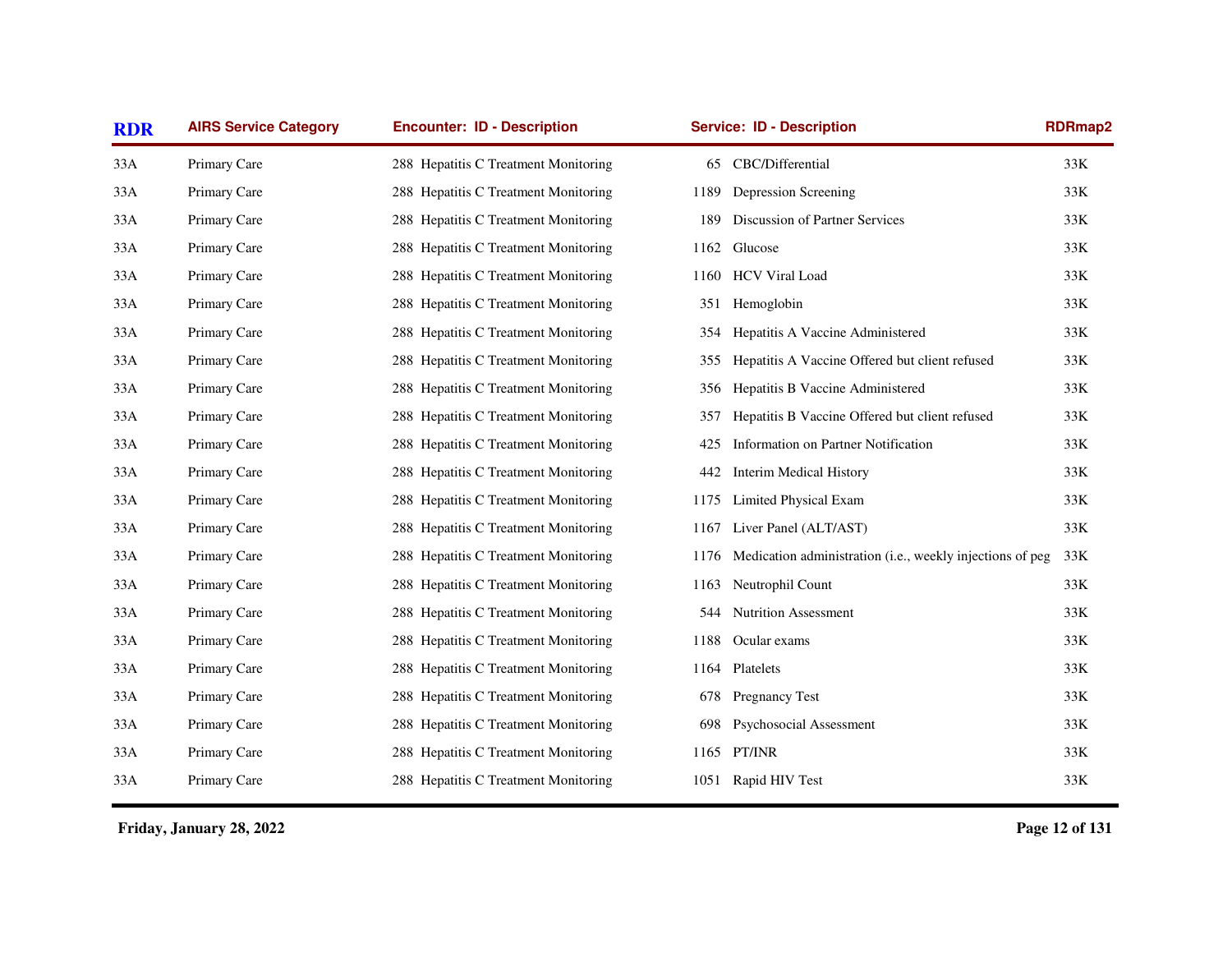| <b>RDR</b> | <b>AIRS Service Category</b> | <b>Encounter: ID - Description</b>         | <b>RDRmap2</b><br><b>Service: ID - Description</b>           |       |
|------------|------------------------------|--------------------------------------------|--------------------------------------------------------------|-------|
| 33A        | Primary Care                 | 288 Hepatitis C Treatment Monitoring       | Screening/Testing for Hepatitis B<br>757                     | 33K   |
| 33A        | Primary Care                 | 288 Hepatitis C Treatment Monitoring       | Screening/Testing for Hepatitis B Offered but Refused<br>758 | 33K   |
| 33A        | Primary Care                 | 288 Hepatitis C Treatment Monitoring       | Side-effect monitoring<br>1177                               | 33K   |
| 33A        | Primary Care                 | 288 Hepatitis C Treatment Monitoring       | Standard HIV Test<br>1140                                    | 33K   |
| 33A        | Primary Care                 | 288 Hepatitis C Treatment Monitoring       | STI/STD Screen<br>739                                        | 33K   |
| 33A        | Primary Care                 | 288 Hepatitis C Treatment Monitoring       | Substance Use Assessment<br>798                              | $33K$ |
| 33A        | Primary Care                 | 288 Hepatitis C Treatment Monitoring       | Thyroid Stimulating Hormone (TSH)<br>1169                    | 33K   |
| 33A        | Primary Care                 | 288 Hepatitis C Treatment Monitoring       | Treatment Adherence Counseling--Individual<br>830            | 33K   |
| 33A        | Primary Care                 | 288 Hepatitis C Treatment Monitoring       | WBC (White Blood Cell Count)<br>1180                         | 33K   |
| 33A        | Primary Care                 | 89 Hepatitis Screening, Testing, Treatment | Discussion of Partner Services<br>189                        | 33K   |
| 33A        | Primary Care                 | 89 Hepatitis Screening, Testing, Treatment | 1160 HCV Viral Load                                          | 33K   |
| 33A        | Primary Care                 | 89 Hepatitis Screening, Testing, Treatment | 1199 HCV Viral Load (Diagnostic)                             | 33K   |
| 33A        | Primary Care                 | 89 Hepatitis Screening, Testing, Treatment | Hepatitis A Vaccine Administered<br>354                      | 33K   |
| 33A        | Primary Care                 | 89 Hepatitis Screening, Testing, Treatment | Hepatitis A Vaccine Offered but client refused<br>355        | 33K   |
| 33A        | Primary Care                 | 89 Hepatitis Screening, Testing, Treatment | Hepatitis B Vaccine Administered<br>356                      | 33K   |
| 33A        | Primary Care                 | 89 Hepatitis Screening, Testing, Treatment | Hepatitis B Vaccine Offered but client refused<br>357        | 33K   |
| 33A        | Primary Care                 | 89 Hepatitis Screening, Testing, Treatment | Information on Partner Notification<br>425                   | 33K   |
| 33A        | Primary Care                 | 89 Hepatitis Screening, Testing, Treatment | Previously tested, repeat test not indicated<br>683          | 33K   |
| 33A        | Primary Care                 | 89 Hepatitis Screening, Testing, Treatment | Referred for HIV Screening/Testing<br>714                    | $33K$ |
| 33A        | Primary Care                 | 89 Hepatitis Screening, Testing, Treatment | Referred for HIV Treatment<br>715                            | 33K   |
| 33A        | Primary Care                 | 89 Hepatitis Screening, Testing, Treatment | Screening/Testing for Hepatitis A<br>755                     | 33K   |
| 33A        | Primary Care                 | 89 Hepatitis Screening, Testing, Treatment | Screening/Testing for Hepatitis A Offered but Refused<br>756 | 33K   |
| 33A        | Primary Care                 | 89 Hepatitis Screening, Testing, Treatment | Screening/Testing for Hepatitis B<br>757                     | $33K$ |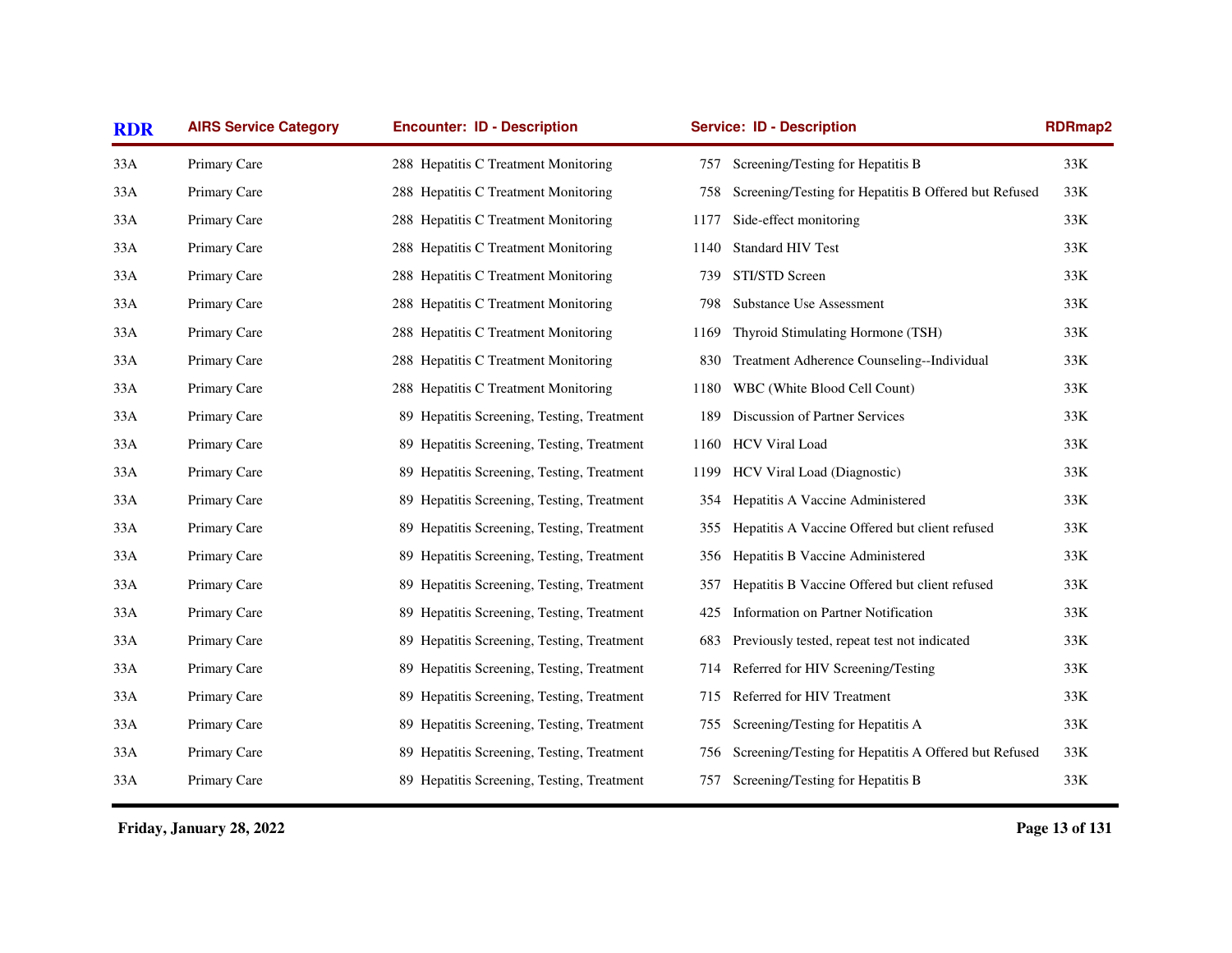| <b>RDR</b> | <b>AIRS Service Category</b> | <b>Encounter: ID - Description</b>              | <b>Service: ID - Description</b>                            | <b>RDRmap2</b>                                               |  |
|------------|------------------------------|-------------------------------------------------|-------------------------------------------------------------|--------------------------------------------------------------|--|
| 33A        | Primary Care                 | 89 Hepatitis Screening, Testing, Treatment      | 758                                                         | Screening/Testing for Hepatitis B Offered but Refused<br>33K |  |
| 33A        | Primary Care                 | 89 Hepatitis Screening, Testing, Treatment      | Screening/Testing for Hepatitis C<br>759                    | 33K                                                          |  |
| 33A        | Primary Care                 | 89 Hepatitis Screening, Testing, Treatment      | 760                                                         | 33K<br>Screening/Testing for Hepatitis C Offered but Refused |  |
| 33A        | Primary Care                 | 89 Hepatitis Screening, Testing, Treatment      | Screening/Testing for HIV Offered but Refused<br>754        | $33K$                                                        |  |
| 33A        | Primary Care                 | 89 Hepatitis Screening, Testing, Treatment      | Treatment for Hepatitis C<br>844                            | 33K                                                          |  |
| 33A        | Primary Care                 | 89 Hepatitis Screening, Testing, Treatment      | Treatment for Hepatitis C offered but client refused<br>845 | 33K                                                          |  |
| 33A        | Primary Care                 | 89 Hepatitis Screening, Testing, Treatment      | Treatment for HIV offered but client refused<br>843         | $33K$                                                        |  |
| 33A        | Primary Care                 | 89 Hepatitis Screening, Testing, Treatment      | <b>Wellness Screening</b><br>1141                           | $33K$                                                        |  |
| 33A        | Primary Care                 | 287 Initial Hepatitis C Medical Evaluation a    | Alpha fetoprotein (AFP)<br>1171                             | 33K                                                          |  |
| 33A        | Primary Care                 | 287 Initial Hepatitis C Medical Evaluation a    | Assessment of Mental Health & Social Needs<br>36            | 33K                                                          |  |
| 33A        | Primary Care                 | Initial Hepatitis C Medical Evaluation a<br>287 | Bilirubin/Uric Acid<br>1168                                 | 33K                                                          |  |
| 33A        | Primary Care                 | 287 Initial Hepatitis C Medical Evaluation a    | CBC/Differential<br>65                                      | 33K                                                          |  |
| 33A        | Primary Care                 | 287 Initial Hepatitis C Medical Evaluation a    | Comprehensive Medical History<br>127                        | 33K                                                          |  |
| 33A        | Primary Care                 | 287 Initial Hepatitis C Medical Evaluation a    | Creatine/BUN<br>1166                                        | 33K                                                          |  |
| 33A        | Primary Care                 | 287 Initial Hepatitis C Medical Evaluation a    | Depression Screening<br>1189                                | $33K$                                                        |  |
| 33A        | Primary Care                 | 287 Initial Hepatitis C Medical Evaluation a    | Discussion of Partner Services<br>189                       | 33K                                                          |  |
| 33A        | Primary Care                 | 287 Initial Hepatitis C Medical Evaluation a    | 1162 Glucose                                                | $33K$                                                        |  |
| 33A        | Primary Care                 | Initial Hepatitis C Medical Evaluation a<br>287 | 1170 HbA1C                                                  | $33K$                                                        |  |
| 33A        | Primary Care                 | 287 Initial Hepatitis C Medical Evaluation a    | <b>HCV</b> Genotype<br>1161                                 | 33K                                                          |  |
| 33A        | Primary Care                 | Initial Hepatitis C Medical Evaluation a<br>287 | HCV Viral Load (Diagnostic)<br>1199                         | 33K                                                          |  |
| 33A        | Primary Care                 | 287 Initial Hepatitis C Medical Evaluation a    | Hepatitis A Vaccine Administered<br>354                     | 33K                                                          |  |
| 33A        | Primary Care                 | 287 Initial Hepatitis C Medical Evaluation a    | Hepatitis A Vaccine Offered but client refused<br>355       | 33K                                                          |  |
| 33A        | Primary Care                 | 287 Initial Hepatitis C Medical Evaluation a    | 356 Hepatitis B Vaccine Administered                        | $33K$                                                        |  |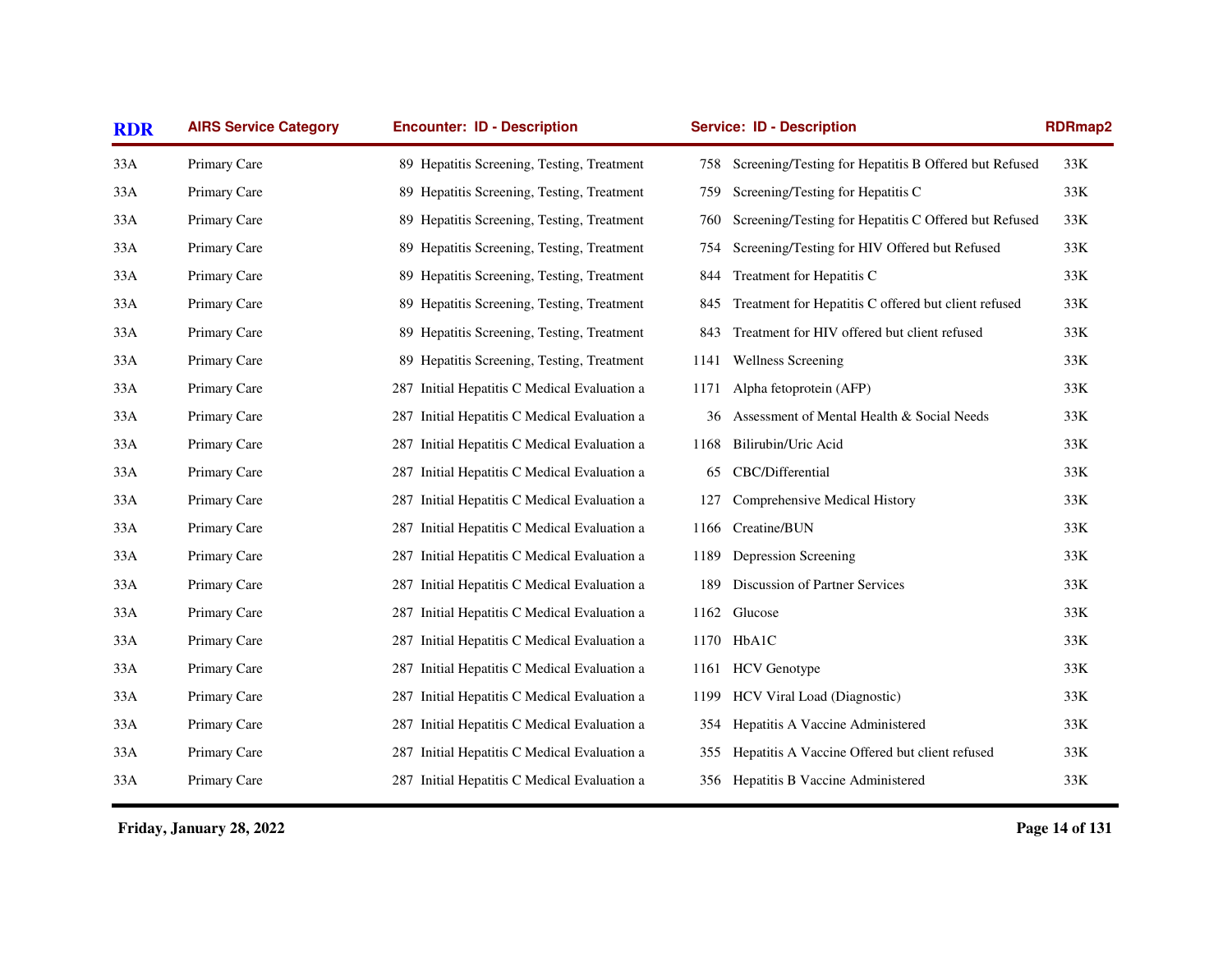| <b>RDR</b> | <b>AIRS Service Category</b> | <b>Encounter: ID - Description</b>           |      | <b>Service: ID - Description</b>                      | <b>RDRmap2</b> |
|------------|------------------------------|----------------------------------------------|------|-------------------------------------------------------|----------------|
| 33A        | Primary Care                 | 287 Initial Hepatitis C Medical Evaluation a | 357  | Hepatitis B Vaccine Offered but client refused        | 33K            |
| 33A        | Primary Care                 | 287 Initial Hepatitis C Medical Evaluation a | 1159 | Information on HCV Prevention/Transmission            | 33K            |
| 33A        | Primary Care                 | 287 Initial Hepatitis C Medical Evaluation a | 425  | Information on Partner Notification                   | 33K            |
| 33A        | Primary Care                 | 287 Initial Hepatitis C Medical Evaluation a | 1173 | Liver Biopsy                                          | 33K            |
| 33A        | Primary Care                 | 287 Initial Hepatitis C Medical Evaluation a | 1167 | Liver Panel (ALT/AST)                                 | 33K            |
| 33A        | Primary Care                 | 287 Initial Hepatitis C Medical Evaluation a | 1163 | Neutrophil Count                                      | 33K            |
| 33A        | Primary Care                 | 287 Initial Hepatitis C Medical Evaluation a | 544  | <b>Nutrition Assessment</b>                           | 33K            |
| 33A        | Primary Care                 | 287 Initial Hepatitis C Medical Evaluation a | 635  | Physical Examination                                  | 33K            |
| 33A        | Primary Care                 | 287 Initial Hepatitis C Medical Evaluation a | 1164 | Platelets                                             | 33K            |
| 33A        | Primary Care                 | 287 Initial Hepatitis C Medical Evaluation a | 678  | <b>Pregnancy Test</b>                                 | 33K            |
| 33A        | Primary Care                 | 287 Initial Hepatitis C Medical Evaluation a | 1165 | PT/INR                                                | 33K            |
| 33A        | Primary Care                 | 287 Initial Hepatitis C Medical Evaluation a | 1051 | Rapid HIV Test                                        | 33K            |
| 33A        | Primary Care                 | 287 Initial Hepatitis C Medical Evaluation a | 755  | Screening/Testing for Hepatitis A                     | 33K            |
| 33A        | Primary Care                 | 287 Initial Hepatitis C Medical Evaluation a | 756  | Screening/Testing for Hepatitis A Offered but Refused | $33K$          |
| 33A        | Primary Care                 | 287 Initial Hepatitis C Medical Evaluation a | 757  | Screening/Testing for Hepatitis B                     | 33K            |
| 33A        | Primary Care                 | 287 Initial Hepatitis C Medical Evaluation a | 758  | Screening/Testing for Hepatitis B Offered but Refused | 33K            |
| 33A        | Primary Care                 | 287 Initial Hepatitis C Medical Evaluation a | 1140 | Standard HIV Test                                     | 33K            |
| 33A        | Primary Care                 | 287 Initial Hepatitis C Medical Evaluation a | 739  | STI/STD Screen                                        | 33K            |
| 33A        | Primary Care                 | 287 Initial Hepatitis C Medical Evaluation a | 798  | Substance Use Assessment                              | 33K            |
| 33A        | Primary Care                 | 287 Initial Hepatitis C Medical Evaluation a | 1169 | Thyroid Stimulating Hormone (TSH)                     | $33K$          |
| 33A        | Primary Care                 | 287 Initial Hepatitis C Medical Evaluation a | 1174 | Ultrasound (Liver)                                    | 33K            |
| 33A        | Primary Care                 | 243 Initial Visit (General)                  | 1326 | Adherence Incentive                                   | 33K            |
| 33A        | Primary Care                 | 243 Initial Visit (General)                  | 6    | <b>AFB Culture</b>                                    | $33K$          |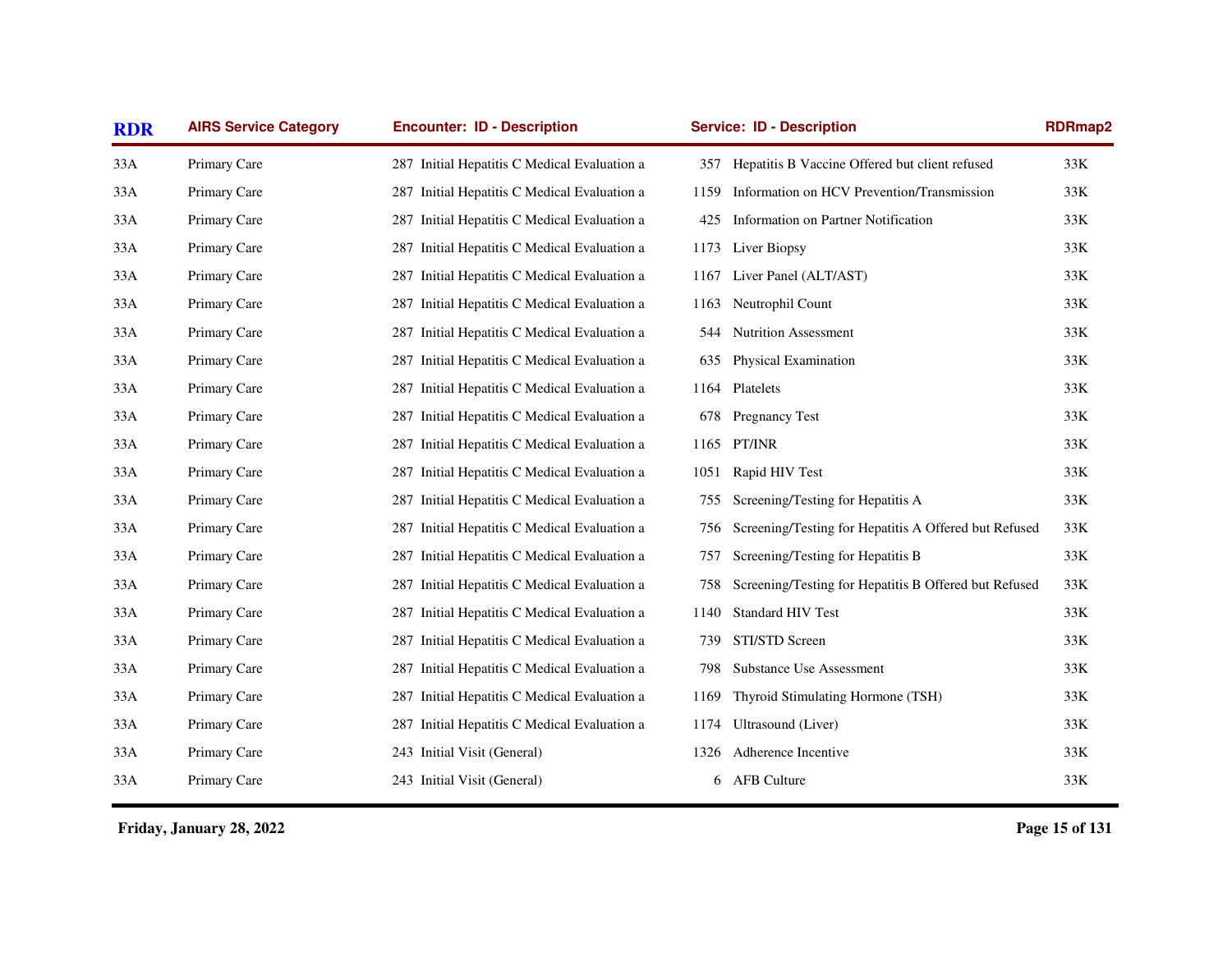| <b>RDR</b> | <b>AIRS Service Category</b> | <b>Encounter: ID - Description</b> | <b>Service: ID - Description</b>                 | <b>RDRmap2</b>                                              |
|------------|------------------------------|------------------------------------|--------------------------------------------------|-------------------------------------------------------------|
| 33A        | Primary Care                 | 243 Initial Visit (General)        | Anal Pap Smear<br>1202                           | 33K                                                         |
| 33A        | Primary Care                 | 243 Initial Visit (General)        | Assessment of Mental Health & Social Needs<br>36 | 33K                                                         |
| 33A        | Primary Care                 | 243 Initial Visit (General)        | <b>Basic Patient Education/Counseling</b><br>909 | 33K                                                         |
| 33A        | Primary Care                 | 243 Initial Visit (General)        | <b>Buprenorphine Administration</b><br>912       | 33K                                                         |
| 33A        | Primary Care                 | 243 Initial Visit (General)        | <b>Buprenorphine Education</b><br>913            | 33K                                                         |
| 33A        | Primary Care                 | 243 Initial Visit (General)        | CBC/Differential<br>65                           | 33K                                                         |
| 33A        | Primary Care                 | 243 Initial Visit (General)        | <b>Chemistry Panel</b><br>82                     | 33K                                                         |
| 33A        | Primary Care                 | 243 Initial Visit (General)        | Chest X-Ray<br>83                                | 33K                                                         |
| 33A        | Primary Care                 | 243 Initial Visit (General)        | Chlamydia Screen<br>92                           | 33K                                                         |
| 33A        | Primary Care                 | 243 Initial Visit (General)        | Cholesterol Test<br>93                           | 33K                                                         |
| 33A        | Primary Care                 | 243 Initial Visit (General)        | Comprehensive Medical History<br>127             | 33K                                                         |
| 33A        | Primary Care                 | 243 Initial Visit (General)        | Development of Action Plan with Client<br>1324   | 33K                                                         |
| 33A        | Primary Care                 | 243 Initial Visit (General)        | <b>Discussion of Partner Services</b><br>189     | 33K                                                         |
| 33A        | Primary Care                 | 243 Initial Visit (General)        | Discussion of Sexual Health<br>191               | 33K                                                         |
| 33A        | Primary Care                 | 243 Initial Visit (General)        | Domestic Violence Screening<br>986               | $33K$                                                       |
| 33A        | Primary Care                 | 243 Initial Visit (General)        | Family Planning<br>257                           | 33K                                                         |
| 33A        | Primary Care                 | 243 Initial Visit (General)        | <b>Gonococcal Culture</b><br>309                 | 33K                                                         |
| 33A        | Primary Care                 | 243 Initial Visit (General)        | Group Treatment Education<br>326                 | 33K                                                         |
| 33A        | Primary Care                 | 243 Initial Visit (General)        | Health Literacy Verification<br>1207             | 33K                                                         |
| 33A        | Primary Care                 | 243 Initial Visit (General)        | Hepatitis A Vaccine Administered<br>354          | 33K                                                         |
| 33A        | Primary Care                 | 243 Initial Visit (General)        | Hepatitis B Vaccine Administered<br>356          | 33K                                                         |
| 33A        | Primary Care                 | 243 Initial Visit (General)        | 358 Hepatitis Panel                              | 33K                                                         |
| 33A        | Primary Care                 | 243 Initial Visit (General)        |                                                  | 334 HIV Transmission Prevention Education/Counseling<br>33K |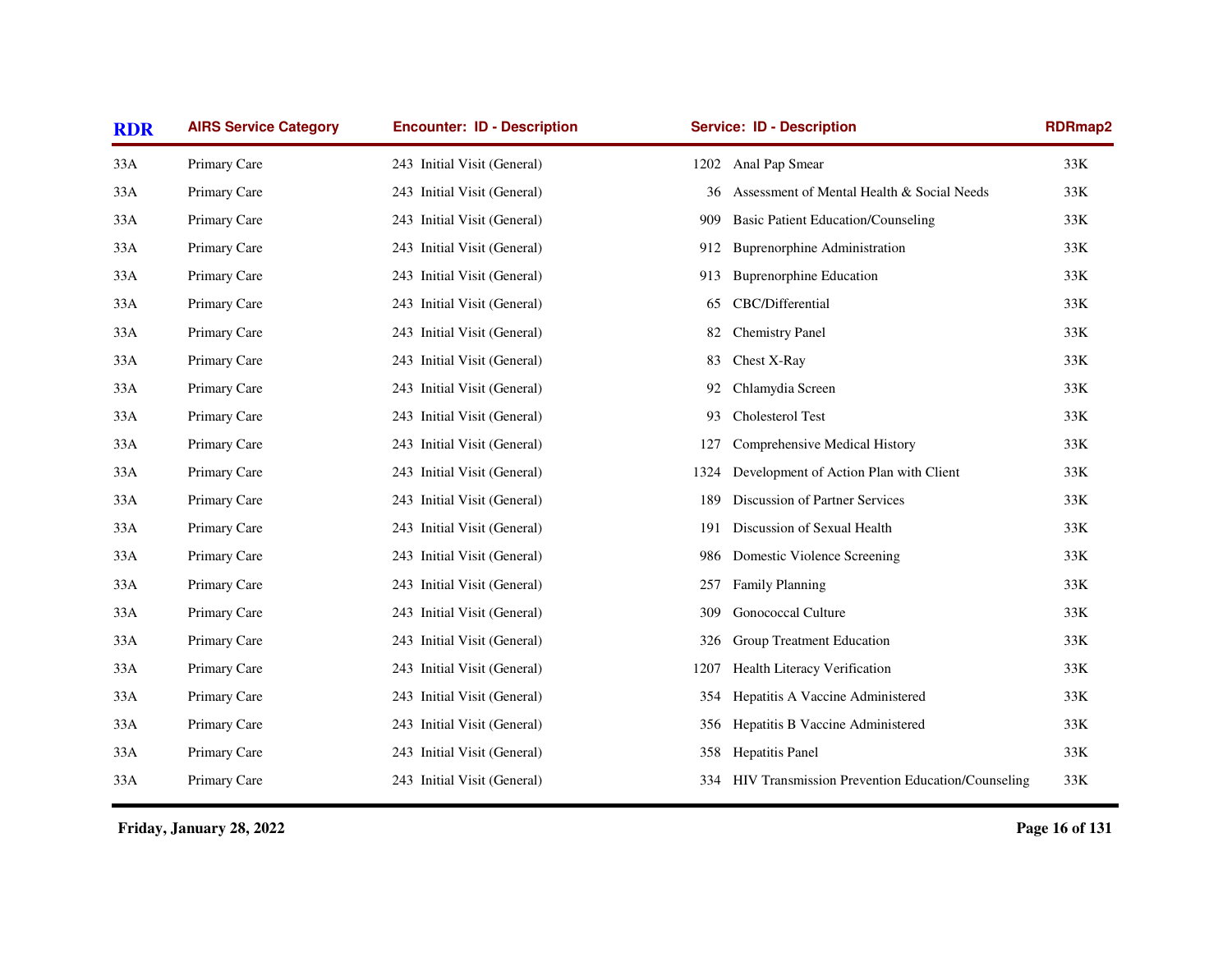| <b>RDR</b> | <b>AIRS Service Category</b> | <b>Encounter: ID - Description</b> | <b>Service: ID - Description</b>                          | <b>RDRmap2</b> |
|------------|------------------------------|------------------------------------|-----------------------------------------------------------|----------------|
| 33A        | Primary Care                 | 243 Initial Visit (General)        | Hormone Therapy<br>1325                                   | 33K            |
| 33A        | Primary Care                 | 243 Initial Visit (General)        | Information on Partner Notification<br>425                | $33K$          |
| 33A        | Primary Care                 | 243 Initial Visit (General)        | Information on PrEP<br>1289                               | 33K            |
| 33A        | Primary Care                 | 243 Initial Visit (General)        | Lab Test: CD4<br>453                                      | 33K            |
| 33A        | Primary Care                 | 243 Initial Visit (General)        | Lab Test: RPR/Syph Serology<br>451                        | $33K$          |
| 33A        | Primary Care                 | 243 Initial Visit (General)        | Lab Test: Viral Load<br>454                               | 33K            |
| 33A        | Primary Care                 | 243 Initial Visit (General)        | Lipid Screening<br>1029                                   | 33K            |
| 33A        | Primary Care                 | 243 Initial Visit (General)        | <b>MAC</b> Prophylaxis<br>1030                            | $33K$          |
| 33A        | Primary Care                 | 243 Initial Visit (General)        | <b>Maternal Depression Counseling</b><br>1444             |                |
| 33A        | Primary Care                 | 243 Initial Visit (General)        | Maternal Depression Screening (Postpartum)<br>1443        |                |
| 33A        | Primary Care                 | 243 Initial Visit (General)        | Maternal Depression Screening (Prior to Delivery)<br>1442 |                |
| 33A        | Primary Care                 | 243 Initial Visit (General)        | Meningitis Vaccine Provided<br>1212                       | 33K            |
| 33A        | Primary Care                 | 243 Initial Visit (General)        | Naloxone<br>1033                                          | 33K            |
| 33A        | Primary Care                 | 243 Initial Visit (General)        | <b>Nutrition Assessment</b><br>544                        | 33K            |
| 33A        | Primary Care                 | 243 Initial Visit (General)        | Partner PrEP Education/Screening<br>1348                  | 33K            |
| 33A        | Primary Care                 | 243 Initial Visit (General)        | PCP Prophylaxis<br>1037                                   | 33K            |
| 33A        | Primary Care                 | 243 Initial Visit (General)        | <b>PCR</b> Testing<br>598                                 | 33K            |
| 33A        | Primary Care                 | 243 Initial Visit (General)        | Pediatric Developmental Assessment<br>611                 | 33K            |
| 33A        | Primary Care                 | 243 Initial Visit (General)        | Pelvic Exam With Gonococcal Culture<br>620                | 33K            |
| 33A        | Primary Care                 | 243 Initial Visit (General)        | Pelvic Exam With Pap Smear<br>622                         | 33K            |
| 33A        | Primary Care                 | 243 Initial Visit (General)        | Physical Examination<br>635                               | 33K            |
| 33A        | Primary Care                 | 243 Initial Visit (General)        | Pneumococcal Vaccination<br>1040                          | 33K            |
| 33A        | Primary Care                 | 243 Initial Visit (General)        | 1440 Postpartum Care                                      | 33K            |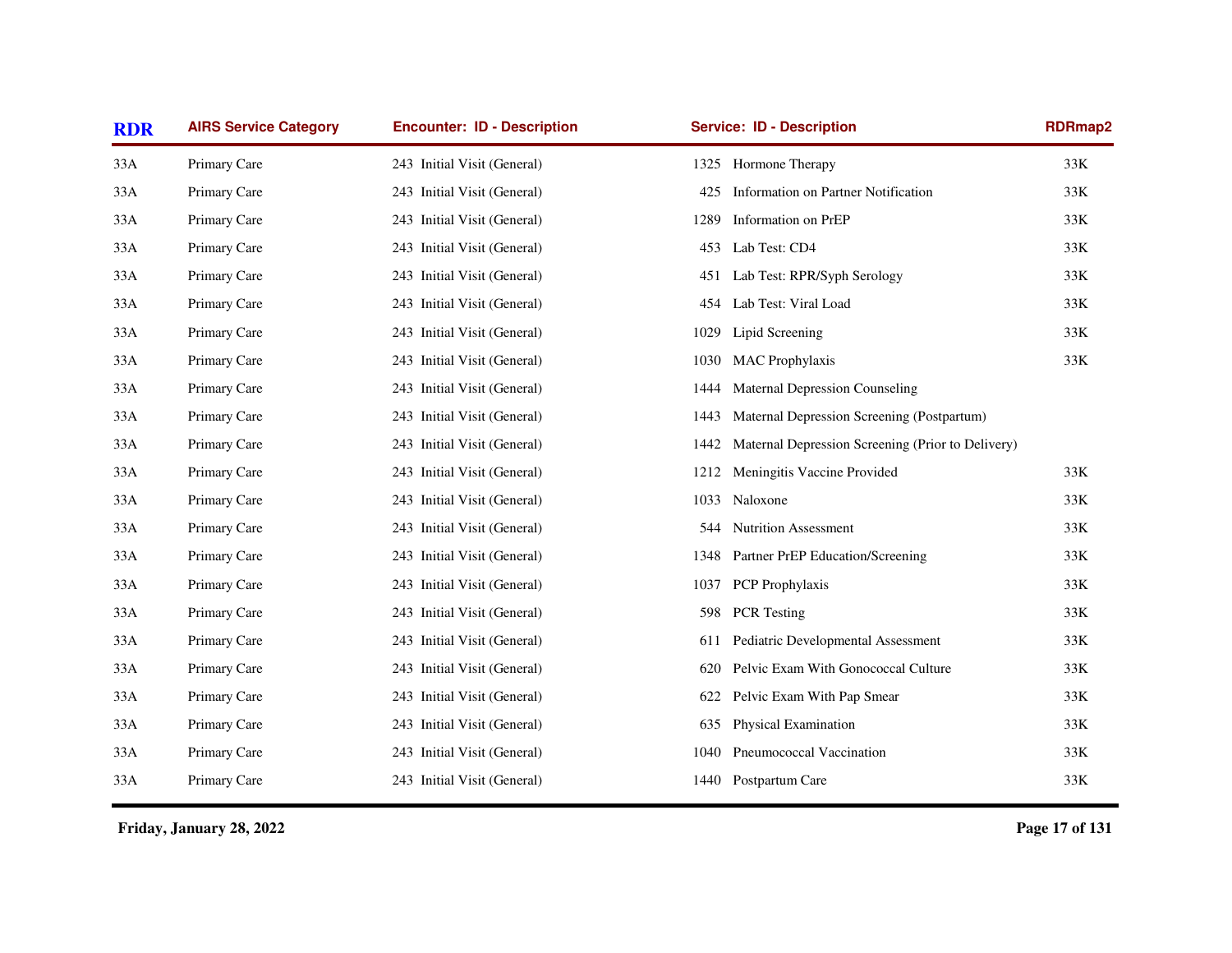| <b>RDR</b> | <b>AIRS Service Category</b> | <b>Encounter: ID - Description</b> | <b>Service: ID - Description</b>                       | <b>RDRmap2</b> |
|------------|------------------------------|------------------------------------|--------------------------------------------------------|----------------|
| 33A        | Primary Care                 | 243 Initial Visit (General)        | Preconception Counseling<br>1208                       | 33K            |
| 33A        | Primary Care                 | 243 Initial Visit (General)        | <b>Pregnancy Test</b><br>678                           | 33K            |
| 33A        | Primary Care                 | 243 Initial Visit (General)        | Prenatal Care<br>679                                   | 33K            |
| 33A        | Primary Care                 | 243 Initial Visit (General)        | Psychosocial Assessment<br>698                         | $33K$          |
| 33A        | Primary Care                 | 243 Initial Visit (General)        | Referral for HIV-related Medical Care<br>1058          | 33K            |
| 33A        | Primary Care                 | 243 Initial Visit (General)        | Screening for STI other than HIV or Syph-Blood<br>751  | 33K            |
| 33A        | Primary Care                 | 243 Initial Visit (General)        | Screening for STI other than HIV or Syph-Urine<br>1098 | 33K            |
| 33A        | Primary Care                 | 243 Initial Visit (General)        | Screening/Testing for Hepatitis B<br>757               | 33K            |
| 33A        | Primary Care                 | 243 Initial Visit (General)        | Screening/Testing for Hepatitis C<br>759               | 33K            |
| 33A        | Primary Care                 | 243 Initial Visit (General)        | Screening/Testing for Syphilis Blood Test<br>761       | 33K            |
| 33A        | Primary Care                 | 243 Initial Visit (General)        | <b>STD</b> Evaluation<br>738                           | 33K            |
| 33A        | Primary Care                 | 243 Initial Visit (General)        | <b>Substance Use Assessment</b><br>798                 | 33K            |
| 33A        | Primary Care                 | 243 Initial Visit (General)        | TB Prophylaxis<br>814                                  | 33K            |
| 33A        | Primary Care                 | 243 Initial Visit (General)        | TB Screen (PPD/Anergy)<br>452                          | 33K            |
| 33A        | Primary Care                 | 243 Initial Visit (General)        | TB Screen (QuantiFERON)<br>1205                        | 33K            |
| 33A        | Primary Care                 | 243 Initial Visit (General)        | TB Treatment<br>816                                    | 33K            |
| 33A        | Primary Care                 | 243 Initial Visit (General)        | <b>Tobacco Use Assessment</b><br>821                   | 33K            |
| 33A        | Primary Care                 | 243 Initial Visit (General)        | <b>Transportation Services</b><br>828                  | 33K            |
| 33A        | Primary Care                 | 243 Initial Visit (General)        | <b>Treatment Adherence Monitoring</b><br>832           | 33K            |
| 33A        | Primary Care                 | 243 Initial Visit (General)        | <b>Treatment Education</b><br>836                      | 33K            |
| 33A        | Primary Care                 | 243 Initial Visit (General)        | Treatment for Hepatitis C<br>844                       | 33K            |
| 33A        | Primary Care                 | 243 Initial Visit (General)        | Treatment for Syphilis<br>846                          | 33K            |
| 33A        | Primary Care                 | 243 Initial Visit (General)        | Treatment of STI other than HIV or Syphilis<br>847     | 33K            |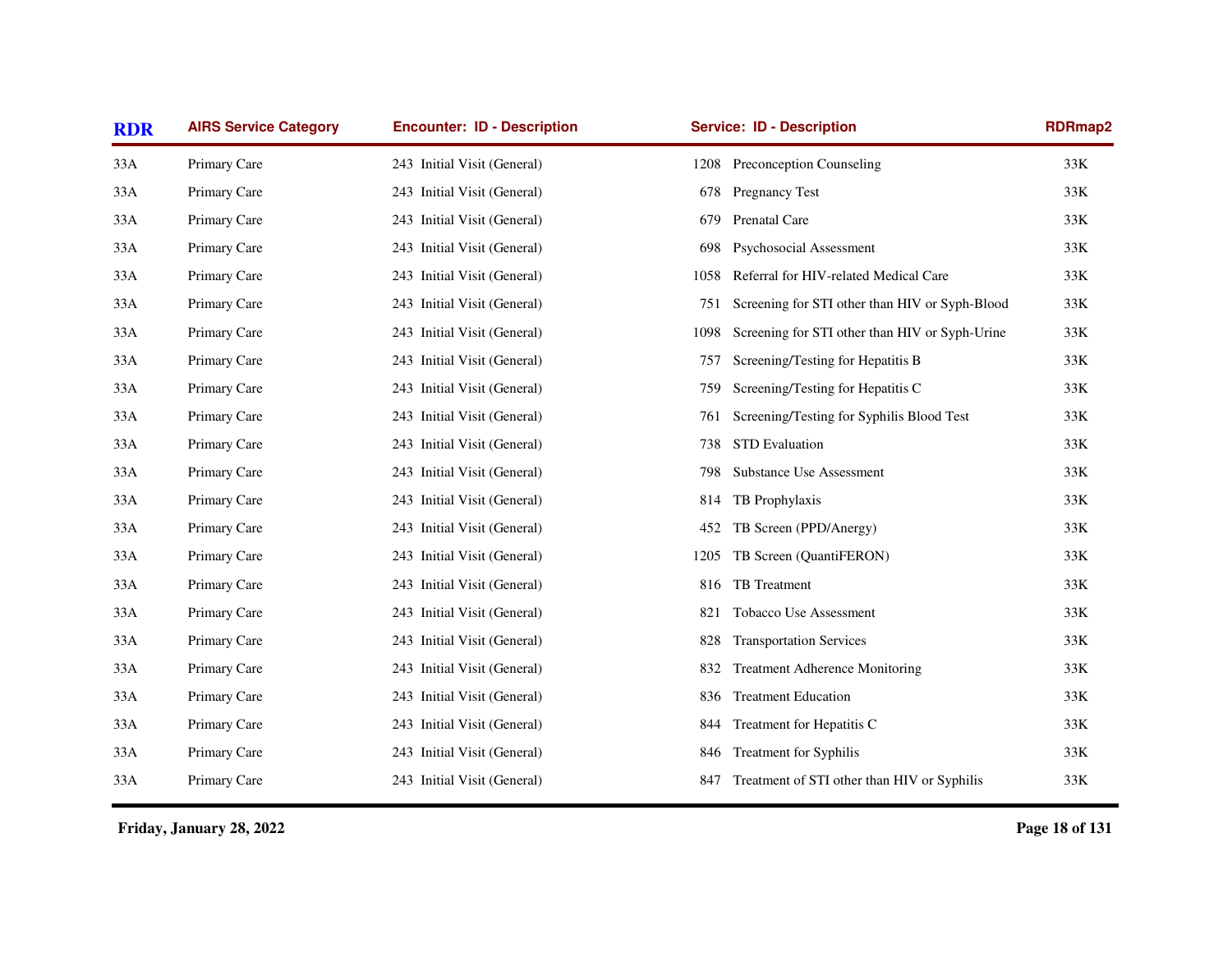| <b>RDR</b> | <b>AIRS Service Category</b> | <b>Encounter: ID - Description</b> | <b>Service: ID - Description</b>  |                                            | <b>RDRmap2</b> |
|------------|------------------------------|------------------------------------|-----------------------------------|--------------------------------------------|----------------|
| 33A        | Primary Care                 | 243 Initial Visit (General)        | Triglycerides Test<br>849         |                                            | 33K            |
| 33A        | Primary Care                 | 243 Initial Visit (General)        | 851<br>Urinalysis                 |                                            | 33K            |
| 33A        | Primary Care                 | 243 Initial Visit (General)        | 855                               | Vaccination/Immunization                   | 33K            |
| 33A        | Primary Care                 | 243 Initial Visit (General)        | 879                               | Well Child/Primary Care                    | 33K            |
| 33A        | Primary Care                 | 243 Initial Visit (General)        | <b>Wellness Screening</b><br>1141 |                                            | 33K            |
| 33A        | Primary Care                 | 244 Interim Visit (General)        | Adherence Incentive<br>1326       |                                            | 33K            |
| 33A        | Primary Care                 | 244 Interim Visit (General)        | AFB Culture<br>6                  |                                            | 33K            |
| 33A        | Primary Care                 | 244 Interim Visit (General)        | Anal Pap Smear<br>1202            |                                            | 33K            |
| 33A        | Primary Care                 | 244 Interim Visit (General)        | 36                                | Assessment of Mental Health & Social Needs | 33K            |
| 33A        | Primary Care                 | 244 Interim Visit (General)        | 909                               | <b>Basic Patient Education/Counseling</b>  | 33K            |
| 33A        | Primary Care                 | 244 Interim Visit (General)        | 912                               | <b>Buprenorphine Administration</b>        | 33K            |
| 33A        | Primary Care                 | 244 Interim Visit (General)        | 913                               | <b>Buprenorphine Education</b>             | 33K            |
| 33A        | Primary Care                 | 244 Interim Visit (General)        | CBC/Differential<br>65            |                                            | 33K            |
| 33A        | Primary Care                 | 244 Interim Visit (General)        | <b>Chemistry Panel</b><br>82      |                                            | 33K            |
| 33A        | Primary Care                 | 244 Interim Visit (General)        | Chest X-Ray<br>83                 |                                            | 33K            |
| 33A        | Primary Care                 | 244 Interim Visit (General)        | Chlamydia Screen<br>92            |                                            | 33K            |
| 33A        | Primary Care                 | 244 Interim Visit (General)        | Cholesterol Test<br>93            |                                            | 33K            |
| 33A        | Primary Care                 | 244 Interim Visit (General)        | 127                               | Comprehensive Medical History              | $33K$          |
| 33A        | Primary Care                 | 244 Interim Visit (General)        | 189                               | Discussion of Partner Services             | 33K            |
| 33A        | Primary Care                 | 244 Interim Visit (General)        | 191                               | Discussion of Sexual Health                | 33K            |
| 33A        | Primary Care                 | 244 Interim Visit (General)        | 986                               | Domestic Violence Screening                | 33K            |
| 33A        | Primary Care                 | 244 Interim Visit (General)        | <b>Family Planning</b><br>257     |                                            | 33K            |
| 33A        | Primary Care                 | 244 Interim Visit (General)        | <b>Gonococcal Culture</b><br>309  |                                            | 33K            |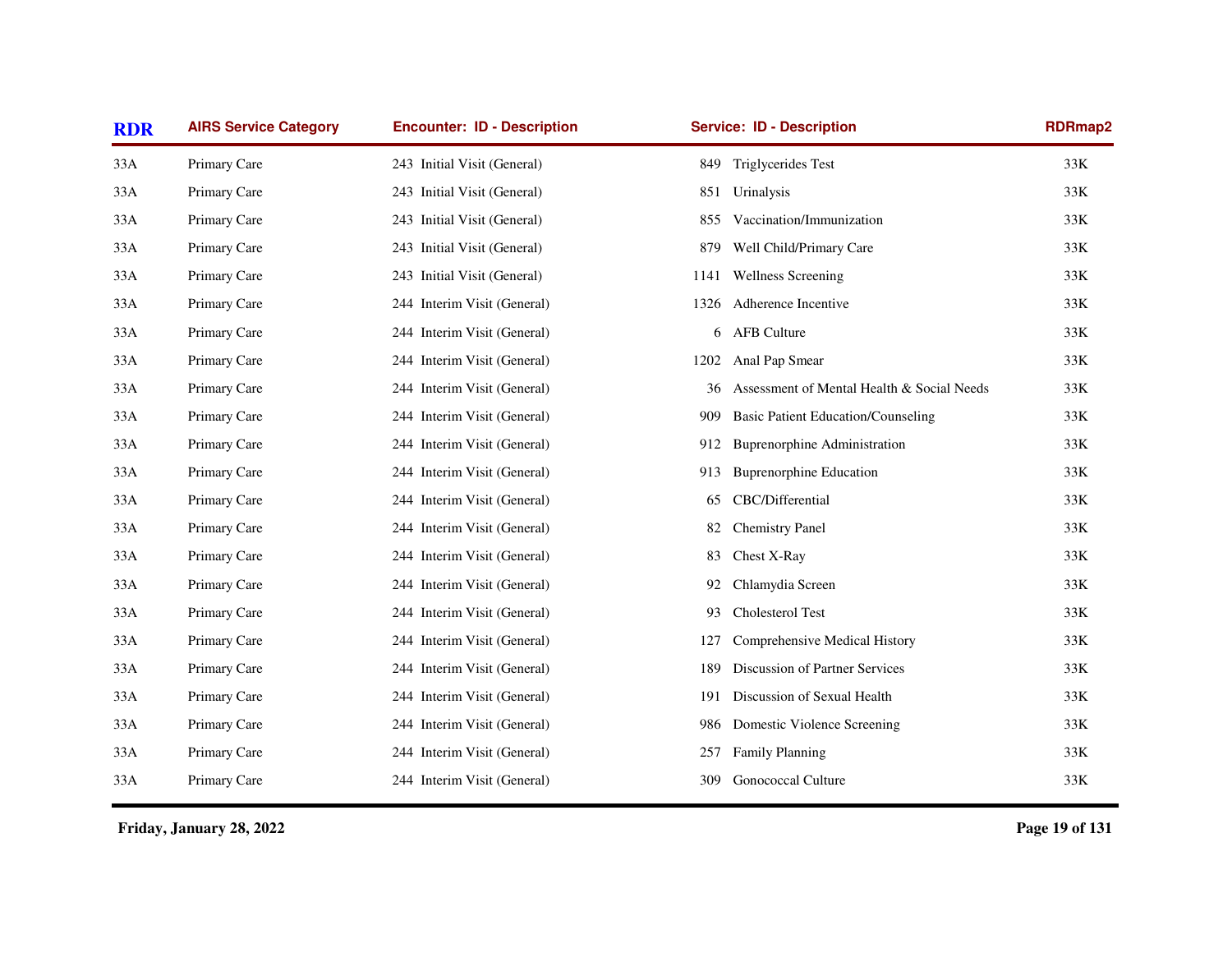| <b>RDR</b> | <b>AIRS Service Category</b> | <b>Encounter: ID - Description</b> | <b>Service: ID - Description</b>                          | <b>RDRmap2</b> |
|------------|------------------------------|------------------------------------|-----------------------------------------------------------|----------------|
| 33A        | Primary Care                 | 244 Interim Visit (General)        | Group Treatment Education<br>326                          | 33K            |
| 33A        | Primary Care                 | 244 Interim Visit (General)        | Health Literacy Verification<br>1207                      | 33K            |
| 33A        | Primary Care                 | 244 Interim Visit (General)        | Hepatitis A Vaccine Administered<br>354                   | 33K            |
| 33A        | Primary Care                 | 244 Interim Visit (General)        | Hepatitis B Vaccine Administered<br>356                   | $33K$          |
| 33A        | Primary Care                 | 244 Interim Visit (General)        | <b>Hepatitis Panel</b><br>358                             | 33K            |
| 33A        | Primary Care                 | 244 Interim Visit (General)        | HIV Transmission Prevention Education/Counseling<br>334   | 33K            |
| 33A        | Primary Care                 | 244 Interim Visit (General)        | Hormone Therapy<br>1325                                   | 33K            |
| 33A        | Primary Care                 | 244 Interim Visit (General)        | Information on Partner Notification<br>425                | 33K            |
| 33A        | Primary Care                 | 244 Interim Visit (General)        | Information on PrEP<br>1289                               | 33K            |
| 33A        | Primary Care                 | 244 Interim Visit (General)        | <b>Interim Medical History</b><br>442                     | 33K            |
| 33A        | Primary Care                 | 244 Interim Visit (General)        | Lab Test: CD4<br>453                                      | 33K            |
| 33A        | Primary Care                 | 244 Interim Visit (General)        | Lab Test: RPR/Syph Serology<br>451                        | 33K            |
| 33A        | Primary Care                 | 244 Interim Visit (General)        | Lab Test: Viral Load<br>454                               | $33K$          |
| 33A        | Primary Care                 | 244 Interim Visit (General)        | Lipid Screening<br>1029                                   | $33K$          |
| 33A        | Primary Care                 | 244 Interim Visit (General)        | <b>MAC</b> Prophylaxis<br>1030                            | 33K            |
| 33A        | Primary Care                 | 244 Interim Visit (General)        | <b>Maternal Depression Counseling</b><br>1444             |                |
| 33A        | Primary Care                 | 244 Interim Visit (General)        | Maternal Depression Screening (Postpartum)<br>1443        |                |
| 33A        | Primary Care                 | 244 Interim Visit (General)        | Maternal Depression Screening (Prior to Delivery)<br>1442 |                |
| 33A        | Primary Care                 | 244 Interim Visit (General)        | Meningitis Vaccine Provided<br>1212                       | 33K            |
| 33A        | Primary Care                 | 244 Interim Visit (General)        | Naloxone<br>1033                                          | 33K            |
| 33A        | Primary Care                 | 244 Interim Visit (General)        | 544 Nutrition Assessment                                  | 33K            |
| 33A        | Primary Care                 | 244 Interim Visit (General)        | 1348 Partner PrEP Education/Screening                     | 33K            |
| 33A        | Primary Care                 | 244 Interim Visit (General)        | 1037 PCP Prophylaxis                                      | 33K            |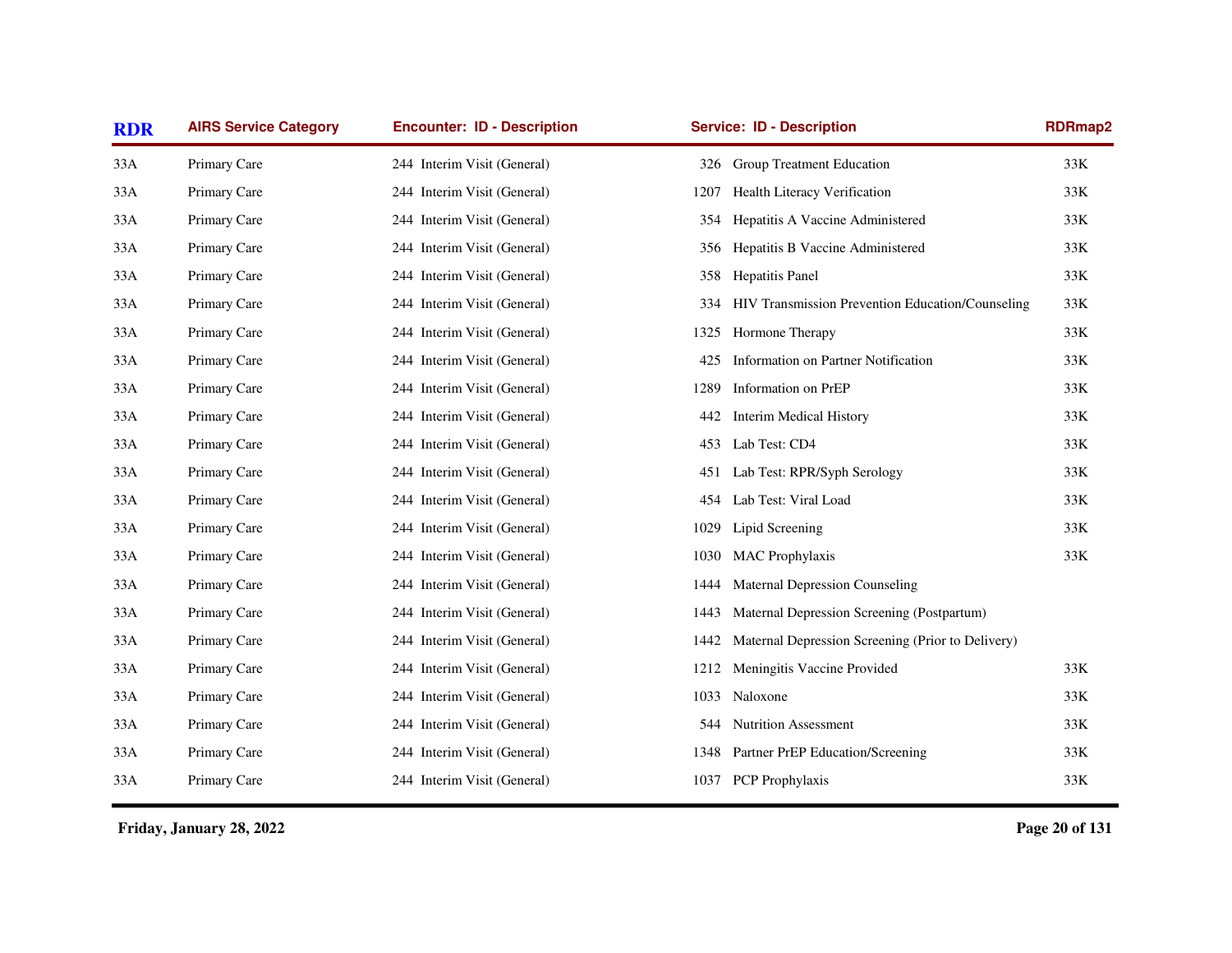| <b>RDR</b> | <b>AIRS Service Category</b> | <b>Encounter: ID - Description</b> | <b>Service: ID - Description</b>                       | RDRmap2 |
|------------|------------------------------|------------------------------------|--------------------------------------------------------|---------|
| 33A        | Primary Care                 | 244 Interim Visit (General)        | 598 PCR Testing                                        | 33K     |
| 33A        | Primary Care                 | 244 Interim Visit (General)        | Pediatric Developmental Assessment<br>611              | 33K     |
| 33A        | Primary Care                 | 244 Interim Visit (General)        | Pelvic Exam With Gonococcal Culture<br>620             | 33K     |
| 33A        | Primary Care                 | 244 Interim Visit (General)        | Pelvic Exam With Pap Smear<br>622                      | $33K$   |
| 33A        | Primary Care                 | 244 Interim Visit (General)        | <b>Physical Examination</b><br>635                     | 33K     |
| 33A        | Primary Care                 | 244 Interim Visit (General)        | Pneumococcal Vaccination<br>1040                       | 33K     |
| 33A        | Primary Care                 | 244 Interim Visit (General)        | Postpartum Care<br>1440                                | 33K     |
| 33A        | Primary Care                 | 244 Interim Visit (General)        | Preconception Counseling<br>1208                       | 33K     |
| 33A        | Primary Care                 | 244 Interim Visit (General)        | Pregnancy Test<br>678                                  | 33K     |
| 33A        | Primary Care                 | 244 Interim Visit (General)        | Prenatal Care<br>679                                   | 33K     |
| 33A        | Primary Care                 | 244 Interim Visit (General)        | Psychosocial Assessment<br>698                         | 33K     |
| 33A        | Primary Care                 | 244 Interim Visit (General)        | Referral for HIV-related Medical Care<br>1058          | 33K     |
| 33A        | Primary Care                 | 244 Interim Visit (General)        | Screening for STI other than HIV or Syph-Blood<br>751  | 33K     |
| 33A        | Primary Care                 | 244 Interim Visit (General)        | Screening for STI other than HIV or Syph-Urine<br>1098 | 33K     |
| 33A        | Primary Care                 | 244 Interim Visit (General)        | Screening/Testing for Hepatitis B<br>757               | 33K     |
| 33A        | Primary Care                 | 244 Interim Visit (General)        | Screening/Testing for Hepatitis C<br>759               | 33K     |
| 33A        | Primary Care                 | 244 Interim Visit (General)        | Screening/Testing for Syphilis Blood Test<br>761       | 33K     |
| 33A        | Primary Care                 | 244 Interim Visit (General)        | <b>STD</b> Evaluation<br>738                           | 33K     |
| 33A        | Primary Care                 | 244 Interim Visit (General)        | Substance Use Assessment<br>798                        | 33K     |
| 33A        | Primary Care                 | 244 Interim Visit (General)        | TB Prophylaxis<br>814                                  | 33K     |
| 33A        | Primary Care                 | 244 Interim Visit (General)        | TB Screen (PPD/Anergy)<br>452                          | 33K     |
| 33A        | Primary Care                 | 244 Interim Visit (General)        | TB Screen (QuantiFERON)<br>1205                        | 33K     |
| 33A        | Primary Care                 | 244 Interim Visit (General)        | 816 TB Treatment                                       | 33K     |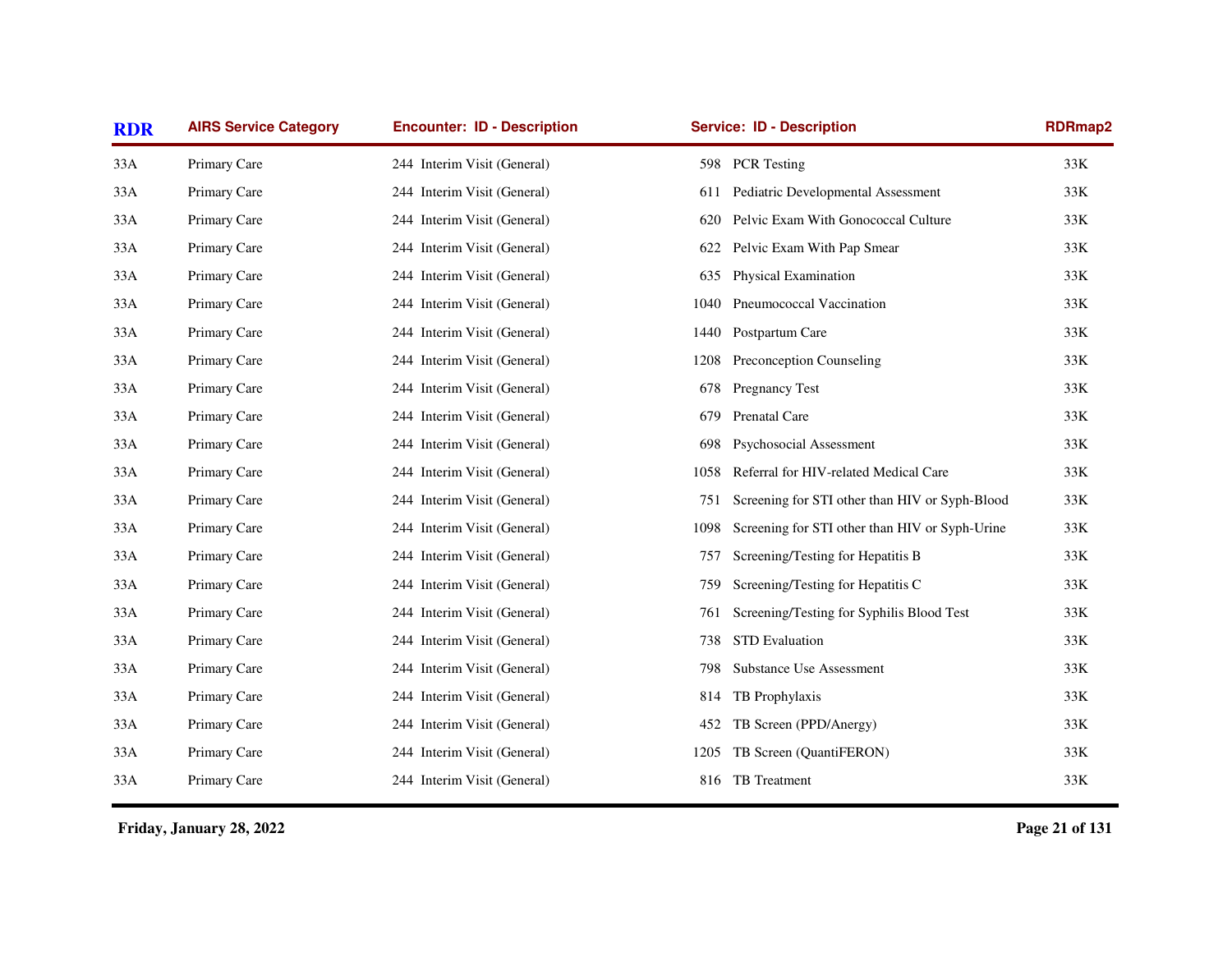| <b>RDR</b> | <b>AIRS Service Category</b> | <b>Encounter: ID - Description</b> | <b>Service: ID - Description</b>                   | <b>RDRmap2</b> |
|------------|------------------------------|------------------------------------|----------------------------------------------------|----------------|
| 33A        | Primary Care                 | 244 Interim Visit (General)        | Tobacco Use Assessment<br>821                      | 33K            |
| 33A        | Primary Care                 | 244 Interim Visit (General)        | <b>Transition Summary Completed</b><br>1251        | 33K            |
| 33A        | Primary Care                 | 244 Interim Visit (General)        | <b>Transportation Services</b><br>828              | 33K            |
| 33A        | Primary Care                 | 244 Interim Visit (General)        | Treatment Adherence Monitoring<br>832              | 33K            |
| 33A        | Primary Care                 | 244 Interim Visit (General)        | <b>Treatment Education</b><br>836                  | 33K            |
| 33A        | Primary Care                 | 244 Interim Visit (General)        | Treatment for Hepatitis C<br>844                   | 33K            |
| 33A        | Primary Care                 | 244 Interim Visit (General)        | <b>Treatment for Syphilis</b><br>846               | 33K            |
| 33A        | Primary Care                 | 244 Interim Visit (General)        | Treatment of STI other than HIV or Syphilis<br>847 | 33K            |
| 33A        | Primary Care                 | 244 Interim Visit (General)        | <b>Triglycerides Test</b><br>849                   | 33K            |
| 33A        | Primary Care                 | 244 Interim Visit (General)        | Urinalysis<br>851                                  | 33K            |
| 33A        | Primary Care                 | 244 Interim Visit (General)        | Vaccination/Immunization<br>855                    | 33K            |
| 33A        | Primary Care                 | 244 Interim Visit (General)        | Well Child/Primary Care<br>879                     | 33K            |
| 33A        | Primary Care                 | 244 Interim Visit (General)        | <b>Wellness Screening</b><br>1141                  | 33K            |
| 33A        | Primary Care                 | 164 Routine GYN Visit              | Adherence Incentive<br>1326                        | 33K            |
| 33A        | Primary Care                 | 164 Routine GYN Visit              | Anal Pap Smear<br>1202                             | 33K            |
| 33A        | Primary Care                 | 164 Routine GYN Visit              | Assessment of Mental Health & Social Needs<br>36   | 33K            |
| 33A        | Primary Care                 | 164 Routine GYN Visit              | Care Coordination (PEP)<br>1265                    | 33K            |
| 33A        | Primary Care                 | 164 Routine GYN Visit              | Care Coordination (PrEP)<br>1266                   | 33K            |
| 33A        | Primary Care                 | 164 Routine GYN Visit              | Clinical Assessment for PEP<br>1261                | 33K            |
| 33A        | Primary Care                 | 164 Routine GYN Visit              | Clinical Assessment for PrEP<br>1262               | 33K            |
| 33A        | Primary Care                 | 164 Routine GYN Visit              | 1270<br>Clinical Follow-up PrEP Visit              | 33K            |
| 33A        | Primary Care                 | 164 Routine GYN Visit              | Colposcopy<br>116                                  | 33K            |
| 33A        | Primary Care                 | 164 Routine GYN Visit              | Colposcopy With Biopsy<br>117                      | 33K            |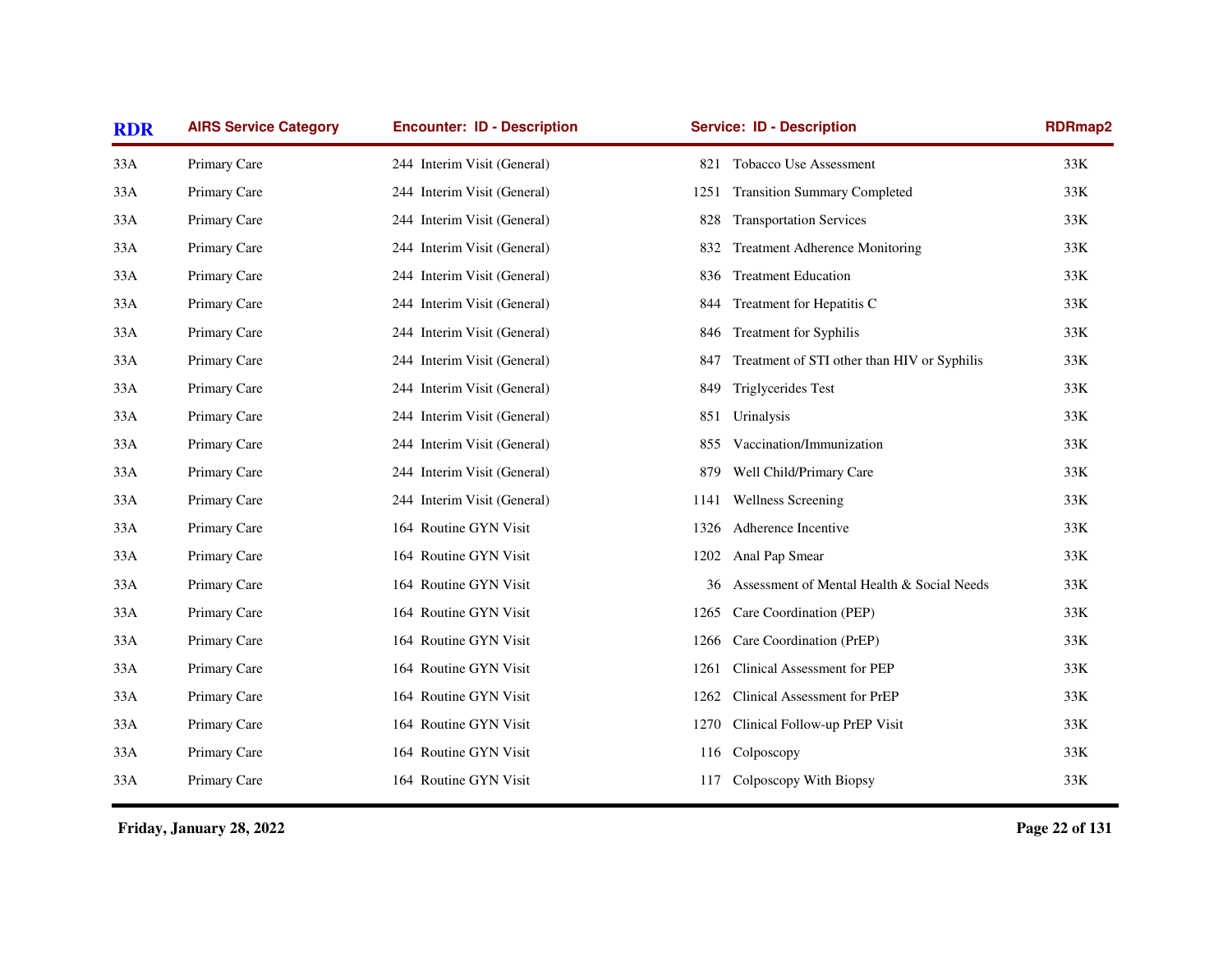| <b>RDR</b> | <b>AIRS Service Category</b> | <b>Encounter: ID - Description</b> | <b>Service: ID - Description</b>                          | <b>RDRmap2</b> |
|------------|------------------------------|------------------------------------|-----------------------------------------------------------|----------------|
| 33A        | Primary Care                 | 164 Routine GYN Visit              | Conization<br>132                                         | 33K            |
| 33A        | Primary Care                 | 164 Routine GYN Visit              | Discussion of Partner Services<br>189                     | 33K            |
| 33A        | Primary Care                 | 164 Routine GYN Visit              | Discussion of Sexual Health<br>191                        | 33K            |
| 33A        | Primary Care                 | 164 Routine GYN Visit              | Domestic Violence Screening<br>986                        | 33K            |
| 33A        | Primary Care                 | 164 Routine GYN Visit              | <b>Endometrial Biopsy</b><br>235                          | 33K            |
| 33A        | Primary Care                 | 164 Routine GYN Visit              | <b>Family Planning</b><br>257                             | 33K            |
| 33A        | Primary Care                 | 164 Routine GYN Visit              | General<br>299                                            | 33K            |
| 33A        | Primary Care                 | 164 Routine GYN Visit              | Health Literacy Verification<br>1207                      | 33K            |
| 33A        | Primary Care                 | 164 Routine GYN Visit              | Hepatitis A Vaccine Administered<br>354                   | 33K            |
| 33A        | Primary Care                 | 164 Routine GYN Visit              | Hepatitis B Vaccine Administered<br>356                   | 33K            |
| 33A        | Primary Care                 | 164 Routine GYN Visit              | HIV Transmission Prevention Education/Counseling<br>334   | 33K            |
| 33A        | Primary Care                 | 164 Routine GYN Visit              | Hormone Therapy<br>1325                                   | 33K            |
| 33A        | Primary Care                 | 164 Routine GYN Visit              | Information on Partner Notification<br>425                | 33K            |
| 33A        | Primary Care                 | 164 Routine GYN Visit              | Information on PrEP<br>1289                               | 33K            |
| 33A        | Primary Care                 | 164 Routine GYN Visit              | 456<br>Laser                                              | 33K            |
| 33A        | Primary Care                 | 164 Routine GYN Visit              | <b>LEEP</b><br>450                                        | 33K            |
| 33A        | Primary Care                 | 164 Routine GYN Visit              | <b>Maternal Depression Counseling</b><br>1444             |                |
| 33A        | Primary Care                 | 164 Routine GYN Visit              | Maternal Depression Screening (Postpartum)<br>1443        |                |
| 33A        | Primary Care                 | 164 Routine GYN Visit              | Maternal Depression Screening (Prior to Delivery)<br>1442 |                |
| 33A        | Primary Care                 | 164 Routine GYN Visit              | 1212 Meningitis Vaccine Provided                          | 33K            |
| 33A        | Primary Care                 | 164 Routine GYN Visit              | Partner PrEP Education/Screening<br>1348                  | 33K            |
| 33A        | Primary Care                 | 164 Routine GYN Visit              | Pelvic Exam With Gonococcal Culture<br>620                | 33K            |
| 33A        | Primary Care                 | 164 Routine GYN Visit              | Pelvic Exam With Pap Smear<br>622                         | 33K            |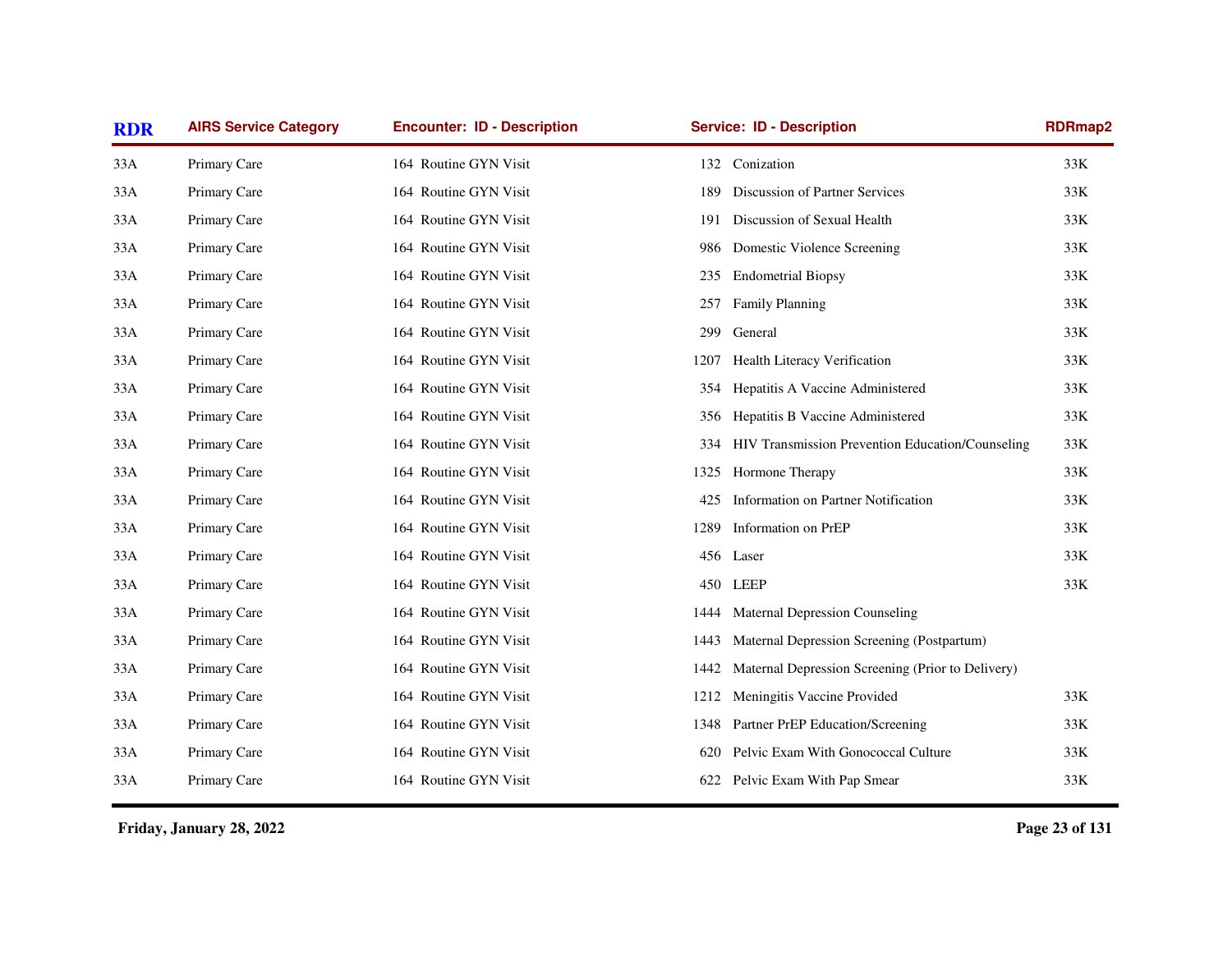| <b>RDR</b> | <b>AIRS Service Category</b> | <b>Encounter: ID - Description</b> | <b>Service: ID - Description</b>                       | <b>RDRmap2</b> |
|------------|------------------------------|------------------------------------|--------------------------------------------------------|----------------|
| 33A        | Primary Care                 | 164 Routine GYN Visit              | Post-op Follow-up<br>655                               | 33K            |
| 33A        | Primary Care                 | 164 Routine GYN Visit              | Postpartum Care<br>1440                                | 33K            |
| 33A        | Primary Care                 | 164 Routine GYN Visit              | Preconception Counseling<br>1208                       | 33K            |
| 33A        | Primary Care                 | 164 Routine GYN Visit              | <b>Pregnancy Test</b><br>678                           | 33K            |
| 33A        | Primary Care                 | 164 Routine GYN Visit              | Prenatal Care<br>679                                   | 33K            |
| 33A        | Primary Care                 | 164 Routine GYN Visit              | Referral for HIV-related Medical Care<br>1058          | 33K            |
| 33A        | Primary Care                 | 164 Routine GYN Visit              | Risk Reduction Counseling (PEP)<br>1303                | 33K            |
| 33A        | Primary Care                 | 164 Routine GYN Visit              | Risk Reduction Counseling (PrEP)<br>1304               | 33K            |
| 33A        | Primary Care                 | 164 Routine GYN Visit              | Screening for PrEP<br>1305                             | 33K            |
| 33A        | Primary Care                 | 164 Routine GYN Visit              | Screening for STI other than HIV or Syph-Blood<br>751  | 33K            |
| 33A        | Primary Care                 | 164 Routine GYN Visit              | Screening for STI other than HIV or Syph-Urine<br>1098 | 33K            |
| 33A        | Primary Care                 | 164 Routine GYN Visit              | Screening/Testing for Hepatitis B<br>757               | 33K            |
| 33A        | Primary Care                 | 164 Routine GYN Visit              | Screening/Testing for Hepatitis C<br>759               | 33K            |
| 33A        | Primary Care                 | 164 Routine GYN Visit              | Screening/Testing for Syphilis Blood Test<br>761       | 33K            |
| 33A        | Primary Care                 | 164 Routine GYN Visit              | STD Treatment<br>740                                   | 33K            |
| 33A        | Primary Care                 | 164 Routine GYN Visit              | STI/STD Screen<br>739                                  | 33K            |
| 33A        | Primary Care                 | 164 Routine GYN Visit              | <b>Substance Use Assessment</b><br>798                 | 33K            |
| 33A        | Primary Care                 | 164 Routine GYN Visit              | Tobacco Use Assessment<br>821                          | 33K            |
| 33A        | Primary Care                 | 164 Routine GYN Visit              | <b>Transportation Services</b><br>828                  | 33K            |
| 33A        | Primary Care                 | 164 Routine GYN Visit              | Treatment Adherence Counseling (PEP)<br>1308           | 33K            |
| 33A        | Primary Care                 | 164 Routine GYN Visit              | Treatment Adherence Counseling (PrEP)<br>1309          | 33K            |
| 33A        | Primary Care                 | 164 Routine GYN Visit              | 846 Treatment for Syphilis                             | 33K            |
| 33A        | Primary Care                 | 164 Routine GYN Visit              | Treatment of STI other than HIV or Syphilis<br>847     | 33K            |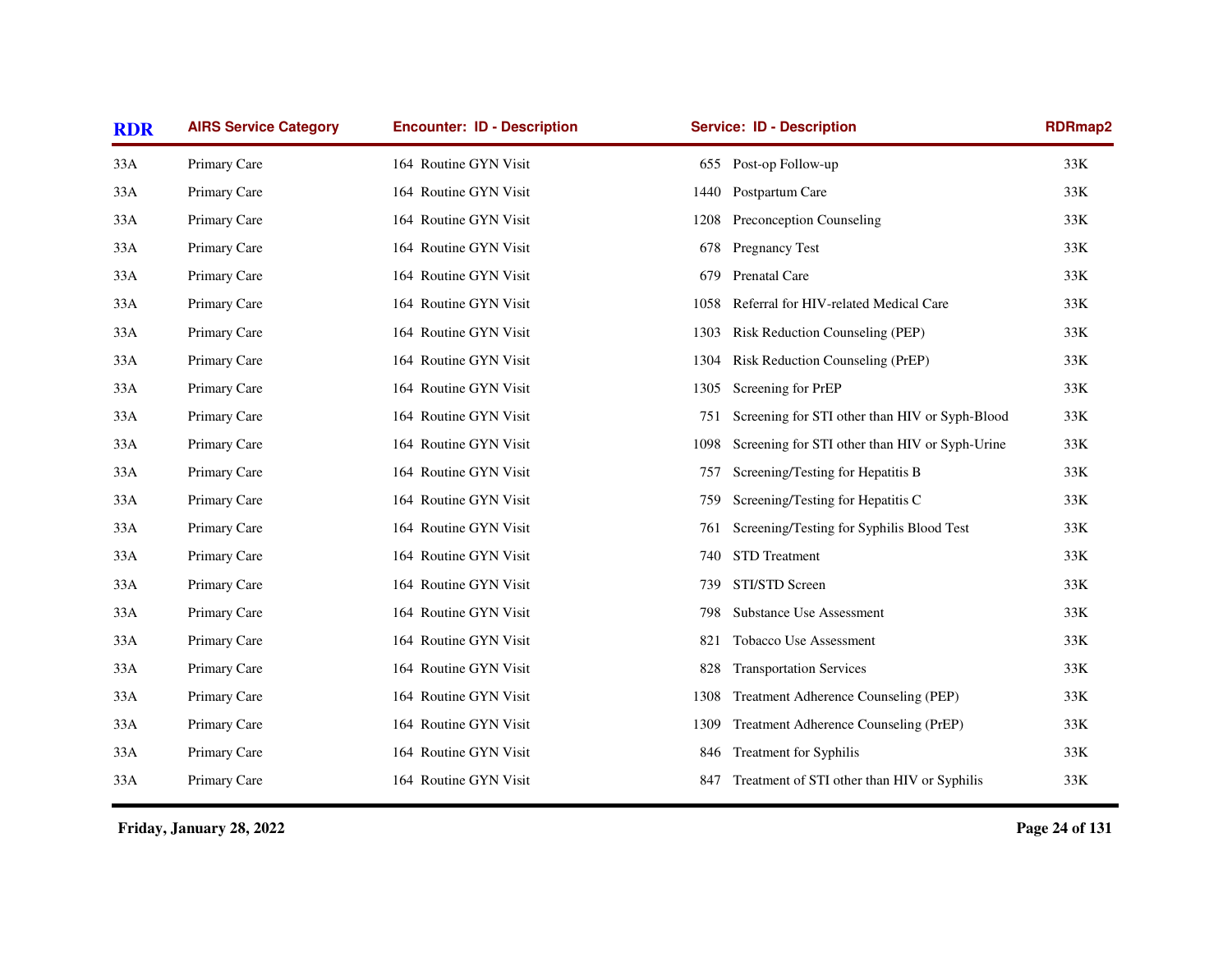| <b>RDR</b> | <b>AIRS Service Category</b> | <b>Encounter: ID - Description</b> | <b>Service: ID - Description</b>                 | <b>RDRmap2</b> |
|------------|------------------------------|------------------------------------|--------------------------------------------------|----------------|
| 33A        | Primary Care                 | 164 Routine GYN Visit              | 856 Vaginal Biopsy                               | 33K            |
| 33A        | Primary Care                 | 164 Routine GYN Visit              | Wellness Screening<br>1141                       | 33K            |
| 33A        | Primary Care                 | 302 STI Counseling (Positive)      | 909<br><b>Basic Patient Education/Counseling</b> | 33K            |
| 33A        | Primary Care                 | 188 TB Services                    | 23<br>Advocacy                                   | 33K            |
| 33A        | Primary Care                 | 188 TB Services                    | Assistance With Activities Of Daily Living<br>42 | 33K            |
| 33A        | Primary Care                 | 188 TB Services                    | Case Closure/Discharge<br>72                     | 33K            |
| 33A        | Primary Care                 | 188 TB Services                    | Crisis Intervention<br>137                       | 33K            |
| 33A        | Primary Care                 | 188 TB Services                    | Discussion of Partner Services<br>189            | 33K            |
| 33A        | Primary Care                 | 188 TB Services                    | <b>DOPT Visit</b><br>141                         | 33K            |
| 33A        | Primary Care                 | 188 TB Services                    | <b>DOT</b> Visit<br>142                          | 33K            |
| 33A        | Primary Care                 | 188 TB Services                    | Escort<br>238                                    | 33K            |
| 33A        | Primary Care                 | 188 TB Services                    | Follow-up - Missed DOPT Visit<br>267             | 33K            |
| 33A        | Primary Care                 | 188 TB Services                    | Follow-up - Missed DOT Visit<br>268              | 33K            |
| 33A        | Primary Care                 | 188 TB Services                    | Hepatitis B Vaccine Administered<br>356          | 33K            |
| 33A        | Primary Care                 | 188 TB Services                    | Home Visit<br>366                                | 33K            |
| 33A        | Primary Care                 | 188 TB Services                    | <b>Hospital Visit</b><br>369                     | 33K            |
| 33A        | Primary Care                 | 188 TB Services                    | Information on Partner Notification<br>425       | 33K            |
| 33A        | Primary Care                 | 188 TB Services                    | 439<br>Intake/Assessment                         | 33K            |
| 33A        | Primary Care                 | 188 TB Services                    | Living Skills Training<br>499                    | 33K            |
| 33A        | Primary Care                 | 188 TB Services                    | Other Follow-up<br>583                           | 33K            |
| 33A        | Primary Care                 | 188 TB Services                    | Reassessment<br>702                              | 33K            |
| 33A        | Primary Care                 | 188 TB Services                    | Referral<br>705                                  | 33K            |
| 33A        | Primary Care                 | 188 TB Services                    | Screening/Testing for Hepatitis B<br>757         | 33K            |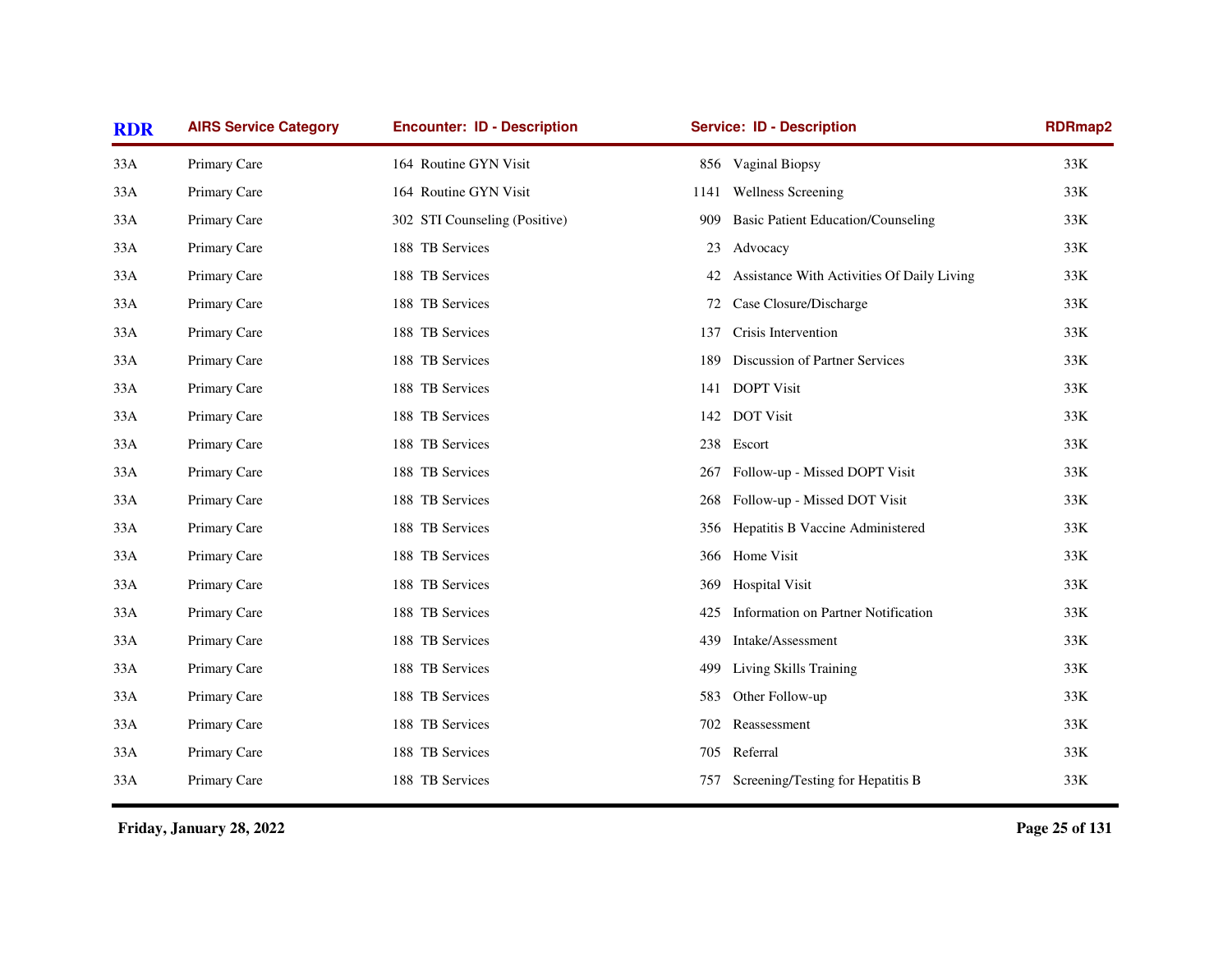| <b>RDR</b> | <b>AIRS Service Category</b> | <b>Encounter: ID - Description</b> |      | <b>Service: ID - Description</b>                 | <b>RDRmap2</b> |
|------------|------------------------------|------------------------------------|------|--------------------------------------------------|----------------|
| 33A        | Primary Care                 | 188 TB Services                    | 759  | Screening/Testing for Hepatitis C                | 33K            |
| 33A        | Primary Care                 | 188 TB Services                    | 772  | Service Plan Development/Update                  | 33K            |
| 33A        | Primary Care                 | 188 TB Services                    | 773  | Service Plan Implementation/Monitoring/Follow-Up | 33K            |
| 33A        | Primary Care                 | 188 TB Services                    | 808  | <b>Support Group</b>                             | 33K            |
| 33A        | Primary Care                 | 188 TB Services                    | 832  | <b>Treatment Adherence Monitoring</b>            | 33K            |
| 33A        | Primary Care                 | 188 TB Services                    | 1141 | <b>Wellness Screening</b>                        | 33K            |
| 33A        | Primary Medical Care 5 Tier  | 213 HIV Monitoring (5 Tier)        |      | 6 AFB Culture                                    | 33K            |
| 33A        | Primary Medical Care 5 Tier  | 213 HIV Monitoring (5 Tier)        | 1202 | Anal Pap Smear                                   | 33K            |
| 33A        | Primary Medical Care 5 Tier  | 213 HIV Monitoring (5 Tier)        | 36   | Assessment of Mental Health & Social Needs       | 33K            |
| 33A        | Primary Medical Care 5 Tier  | 213 HIV Monitoring (5 Tier)        | 909  | <b>Basic Patient Education/Counseling</b>        | 33K            |
| 33A        | Primary Medical Care 5 Tier  | 213 HIV Monitoring (5 Tier)        | 912  | <b>Buprenorphine Administration</b>              | 33K            |
| 33A        | Primary Medical Care 5 Tier  | 213 HIV Monitoring (5 Tier)        | 913  | <b>Buprenorphine Education</b>                   | 33K            |
| 33A        | Primary Medical Care 5 Tier  | 213 HIV Monitoring (5 Tier)        | 65   | CBC/Differential                                 | 33K            |
| 33A        | Primary Medical Care 5 Tier  | 213 HIV Monitoring (5 Tier)        | 82   | <b>Chemistry Panel</b>                           | 33K            |
| 33A        | Primary Medical Care 5 Tier  | 213 HIV Monitoring (5 Tier)        | 83   | Chest X-Ray                                      | 33K            |
| 33A        | Primary Medical Care 5 Tier  | 213 HIV Monitoring (5 Tier)        | 92   | Chlamydia Screen                                 | 33K            |
| 33A        | Primary Medical Care 5 Tier  | 213 HIV Monitoring (5 Tier)        | 93   | Cholesterol Test                                 | 33K            |
| 33A        | Primary Medical Care 5 Tier  | 213 HIV Monitoring (5 Tier)        | 114  | Clinical Trial Follow Up                         | 33K            |
| 33A        | Primary Medical Care 5 Tier  | 213 HIV Monitoring (5 Tier)        | 986  | Domestic Violence Screening                      | 33K            |
| 33A        | Primary Medical Care 5 Tier  | 213 HIV Monitoring (5 Tier)        | 257  | <b>Family Planning</b>                           | 33K            |
| 33A        | Primary Medical Care 5 Tier  | 213 HIV Monitoring (5 Tier)        | 309  | <b>Gonococcal Culture</b>                        | 33K            |
| 33A        | Primary Medical Care 5 Tier  | 213 HIV Monitoring (5 Tier)        | 356  | Hepatitis B Vaccine Administered                 | 33K            |
| 33A        | Primary Medical Care 5 Tier  | 213 HIV Monitoring (5 Tier)        |      | 358 Hepatitis Panel                              | 33K            |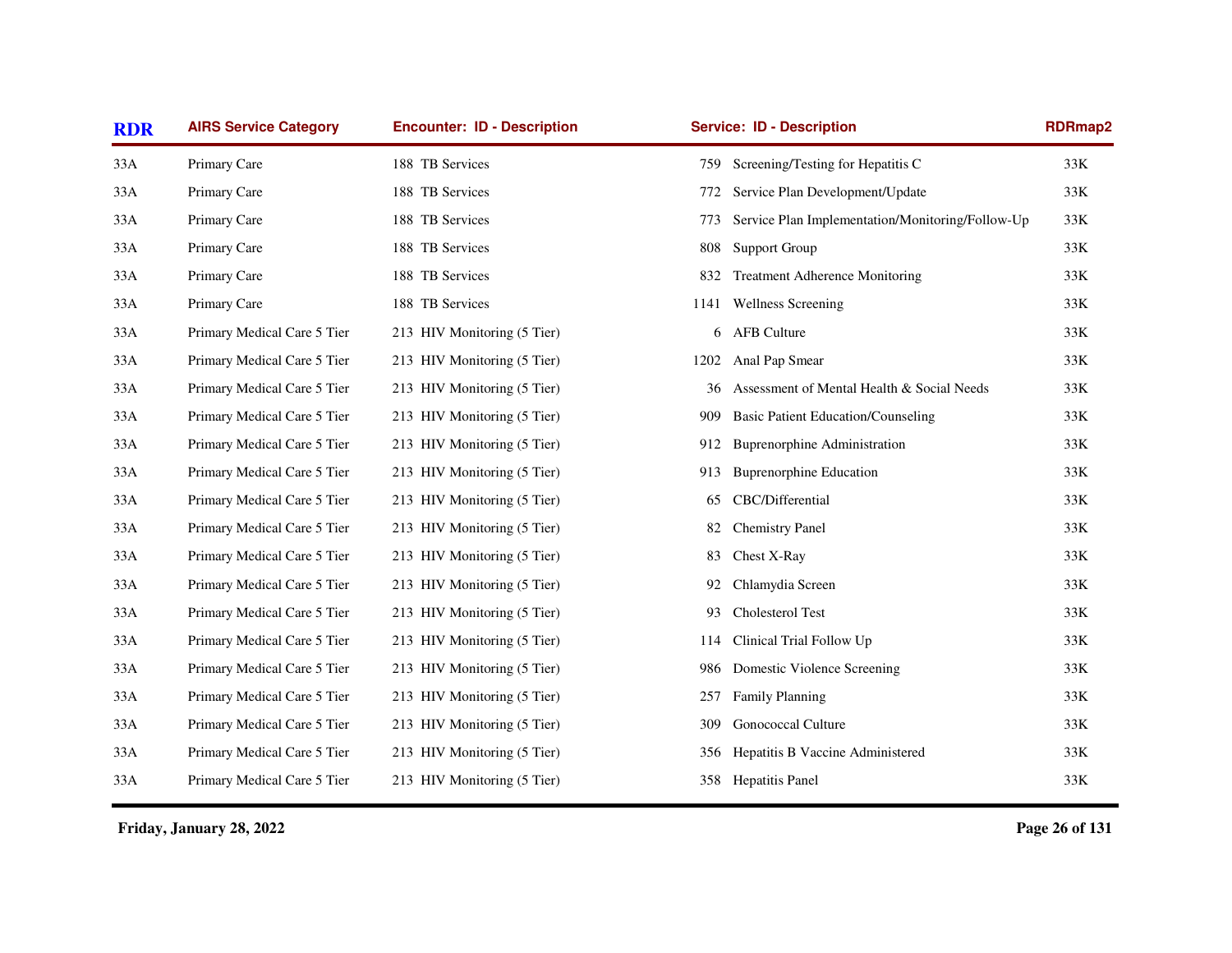| <b>RDR</b> | <b>Encounter: ID - Description</b><br><b>Service: ID - Description</b><br><b>AIRS Service Category</b> |                             |      | <b>RDRmap2</b>                                       |       |
|------------|--------------------------------------------------------------------------------------------------------|-----------------------------|------|------------------------------------------------------|-------|
| 33A        | Primary Medical Care 5 Tier                                                                            | 213 HIV Monitoring (5 Tier) |      | 334 HIV Transmission Prevention Education/Counseling | 33K   |
| 33A        | Primary Medical Care 5 Tier                                                                            | 213 HIV Monitoring (5 Tier) | 442  | Interim Medical History                              | 33K   |
| 33A        | Primary Medical Care 5 Tier                                                                            | 213 HIV Monitoring (5 Tier) |      | 453 Lab Test: CD4                                    | 33K   |
| 33A        | Primary Medical Care 5 Tier                                                                            | 213 HIV Monitoring (5 Tier) | 451  | Lab Test: RPR/Syph Serology                          | 33K   |
| 33A        | Primary Medical Care 5 Tier                                                                            | 213 HIV Monitoring (5 Tier) | 454  | Lab Test: Viral Load                                 | $33K$ |
| 33A        | Primary Medical Care 5 Tier                                                                            | 213 HIV Monitoring (5 Tier) | 1029 | Lipid Screening                                      | 33K   |
| 33A        | Primary Medical Care 5 Tier                                                                            | 213 HIV Monitoring (5 Tier) | 1030 | <b>MAC</b> Prophylaxis                               | 33K   |
| 33A        | Primary Medical Care 5 Tier                                                                            | 213 HIV Monitoring (5 Tier) | 1033 | Naloxone                                             | $33K$ |
| 33A        | Primary Medical Care 5 Tier                                                                            | 213 HIV Monitoring (5 Tier) | 544  | <b>Nutrition Assessment</b>                          | 33K   |
| 33A        | Primary Medical Care 5 Tier                                                                            | 213 HIV Monitoring (5 Tier) | 1037 | PCP Prophylaxis                                      | 33K   |
| 33A        | Primary Medical Care 5 Tier                                                                            | 213 HIV Monitoring (5 Tier) | 598  | <b>PCR</b> Testing                                   | 33K   |
| 33A        | Primary Medical Care 5 Tier                                                                            | 213 HIV Monitoring (5 Tier) | 611  | Pediatric Developmental Assessment                   | 33K   |
| 33A        | Primary Medical Care 5 Tier                                                                            | 213 HIV Monitoring (5 Tier) | 620  | Pelvic Exam With Gonococcal Culture                  | 33K   |
| 33A        | Primary Medical Care 5 Tier                                                                            | 213 HIV Monitoring (5 Tier) | 622  | Pelvic Exam With Pap Smear                           | 33K   |
| 33A        | Primary Medical Care 5 Tier                                                                            | 213 HIV Monitoring (5 Tier) | 635  | Physical Examination                                 | 33K   |
| 33A        | Primary Medical Care 5 Tier                                                                            | 213 HIV Monitoring (5 Tier) | 1040 | Pneumococcal Vaccination                             | 33K   |
| 33A        | Primary Medical Care 5 Tier                                                                            | 213 HIV Monitoring (5 Tier) | 678  | <b>Pregnancy Test</b>                                | 33K   |
| 33A        | Primary Medical Care 5 Tier                                                                            | 213 HIV Monitoring (5 Tier) | 698  | Psychosocial Assessment                              | $33K$ |
| 33A        | Primary Medical Care 5 Tier                                                                            | 213 HIV Monitoring (5 Tier) | 1058 | Referral for HIV-related Medical Care                | 33K   |
| 33A        | Primary Medical Care 5 Tier                                                                            | 213 HIV Monitoring (5 Tier) | 751  | Screening for STI other than HIV or Syph-Blood       | 33K   |
| 33A        | Primary Medical Care 5 Tier                                                                            | 213 HIV Monitoring (5 Tier) | 1098 | Screening for STI other than HIV or Syph-Urine       | 33K   |
| 33A        | Primary Medical Care 5 Tier                                                                            | 213 HIV Monitoring (5 Tier) | 757  | Screening/Testing for Hepatitis B                    | 33K   |
| 33A        | Primary Medical Care 5 Tier                                                                            | 213 HIV Monitoring (5 Tier) | 759  | Screening/Testing for Hepatitis C                    | $33K$ |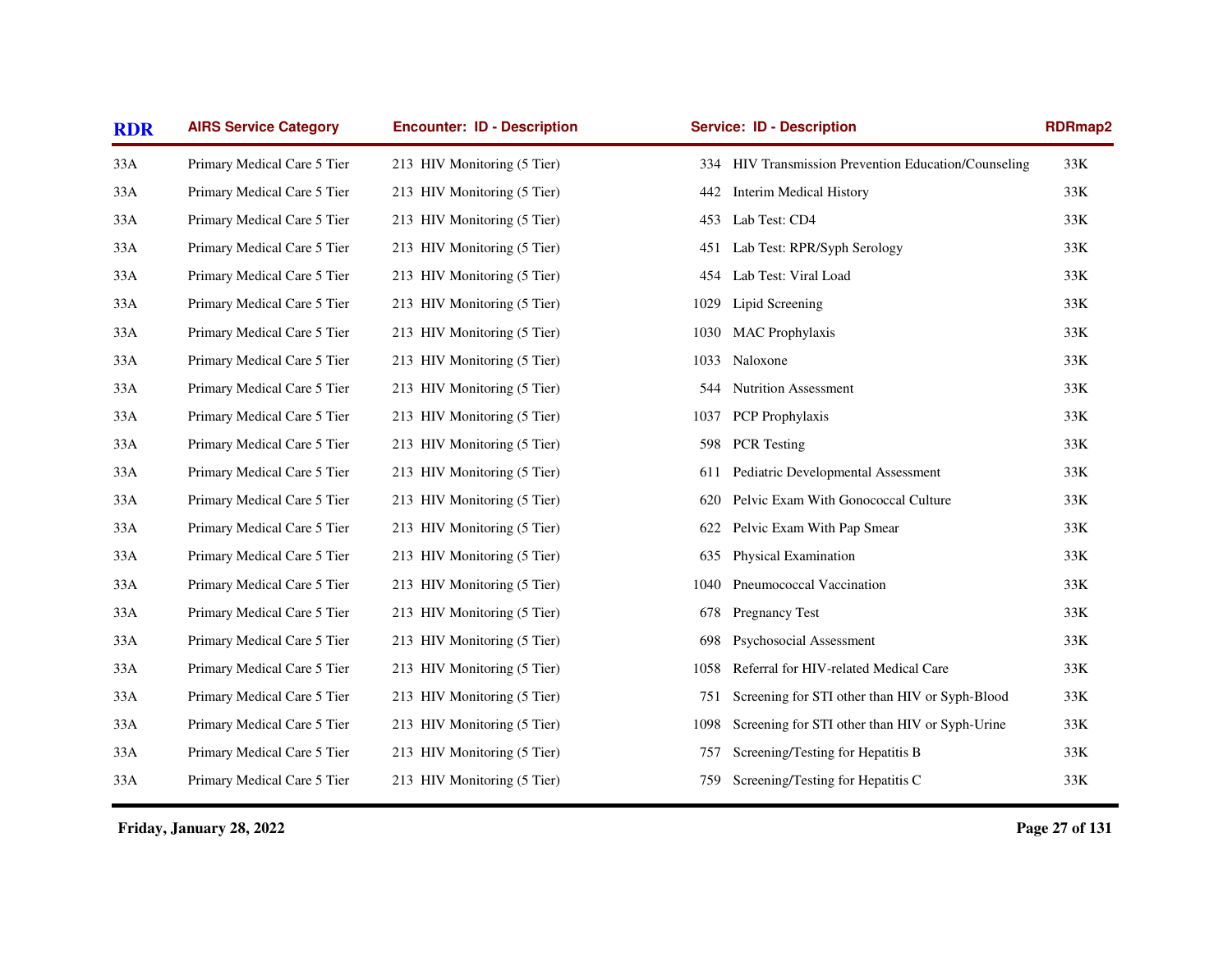| <b>RDR</b> | <b>Encounter: ID - Description</b><br><b>AIRS Service Category</b> |                                          | <b>Service: ID - Description</b> | <b>RDRmap2</b>                              |       |
|------------|--------------------------------------------------------------------|------------------------------------------|----------------------------------|---------------------------------------------|-------|
| 33A        | Primary Medical Care 5 Tier                                        | 213 HIV Monitoring (5 Tier)              | 761                              | Screening/Testing for Syphilis Blood Test   | 33K   |
| 33A        | Primary Medical Care 5 Tier                                        | 213 HIV Monitoring (5 Tier)              | 738                              | <b>STD</b> Evaluation                       | 33K   |
| 33A        | Primary Medical Care 5 Tier                                        | 213 HIV Monitoring (5 Tier)              | 798                              | <b>Substance Use Assessment</b>             | 33K   |
| 33A        | Primary Medical Care 5 Tier                                        | 213 HIV Monitoring (5 Tier)              | 814                              | TB Prophylaxis                              | 33K   |
| 33A        | Primary Medical Care 5 Tier                                        | 213 HIV Monitoring (5 Tier)              | 452                              | TB Screen (PPD/Anergy)                      | 33K   |
| 33A        | Primary Medical Care 5 Tier                                        | 213 HIV Monitoring (5 Tier)              | 1205                             | TB Screen (QuantiFERON)                     | 33K   |
| 33A        | Primary Medical Care 5 Tier                                        | 213 HIV Monitoring (5 Tier)              | 816                              | TB Treatment                                | 33K   |
| 33A        | Primary Medical Care 5 Tier                                        | 213 HIV Monitoring (5 Tier)              | 821                              | Tobacco Use Assessment                      | 33K   |
| 33A        | Primary Medical Care 5 Tier                                        | 213 HIV Monitoring (5 Tier)              | 832                              | <b>Treatment Adherence Monitoring</b>       | 33K   |
| 33A        | Primary Medical Care 5 Tier                                        | 213 HIV Monitoring (5 Tier)              | 836                              | <b>Treatment Education</b>                  | 33K   |
| 33A        | Primary Medical Care 5 Tier                                        | 213 HIV Monitoring (5 Tier)              | 844                              | Treatment for Hepatitis C                   | 33K   |
| 33A        | Primary Medical Care 5 Tier                                        | 213 HIV Monitoring (5 Tier)              | 846                              | <b>Treatment for Syphilis</b>               | 33K   |
| 33A        | Primary Medical Care 5 Tier                                        | 213 HIV Monitoring (5 Tier)              | 847                              | Treatment of STI other than HIV or Syphilis | 33K   |
| 33A        | Primary Medical Care 5 Tier                                        | 213 HIV Monitoring (5 Tier)              | 849                              | Triglycerides Test                          | 33K   |
| 33A        | Primary Medical Care 5 Tier                                        | 213 HIV Monitoring (5 Tier)              | 851                              | Urinalysis                                  | 33K   |
| 33A        | Primary Medical Care 5 Tier                                        | 213 HIV Monitoring (5 Tier)              | 855                              | Vaccination/Immunization                    | 33K   |
| 33A        | Primary Medical Care 5 Tier                                        | 213 HIV Monitoring (5 Tier)              | 879                              | Well Child/Primary Care                     | $33K$ |
| 33A        | Primary Medical Care 5 Tier                                        | 219 Initial/Annual Comprehensive HIV Med | 6                                | <b>AFB Culture</b>                          | 33K   |
| 33A        | Primary Medical Care 5 Tier                                        | 219 Initial/Annual Comprehensive HIV Med | 1202                             | Anal Pap Smear                              | 33K   |
| 33A        | Primary Medical Care 5 Tier                                        | 219 Initial/Annual Comprehensive HIV Med | 36                               | Assessment of Mental Health & Social Needs  | 33K   |
| 33A        | Primary Medical Care 5 Tier                                        | 219 Initial/Annual Comprehensive HIV Med | 909                              | <b>Basic Patient Education/Counseling</b>   | 33K   |
| 33A        | Primary Medical Care 5 Tier                                        | 219 Initial/Annual Comprehensive HIV Med | 912                              | <b>Buprenorphine Administration</b>         | 33K   |
| 33A        | Primary Medical Care 5 Tier                                        | 219 Initial/Annual Comprehensive HIV Med | 913                              | <b>Buprenorphine Education</b>              | 33K   |
|            |                                                                    |                                          |                                  |                                             |       |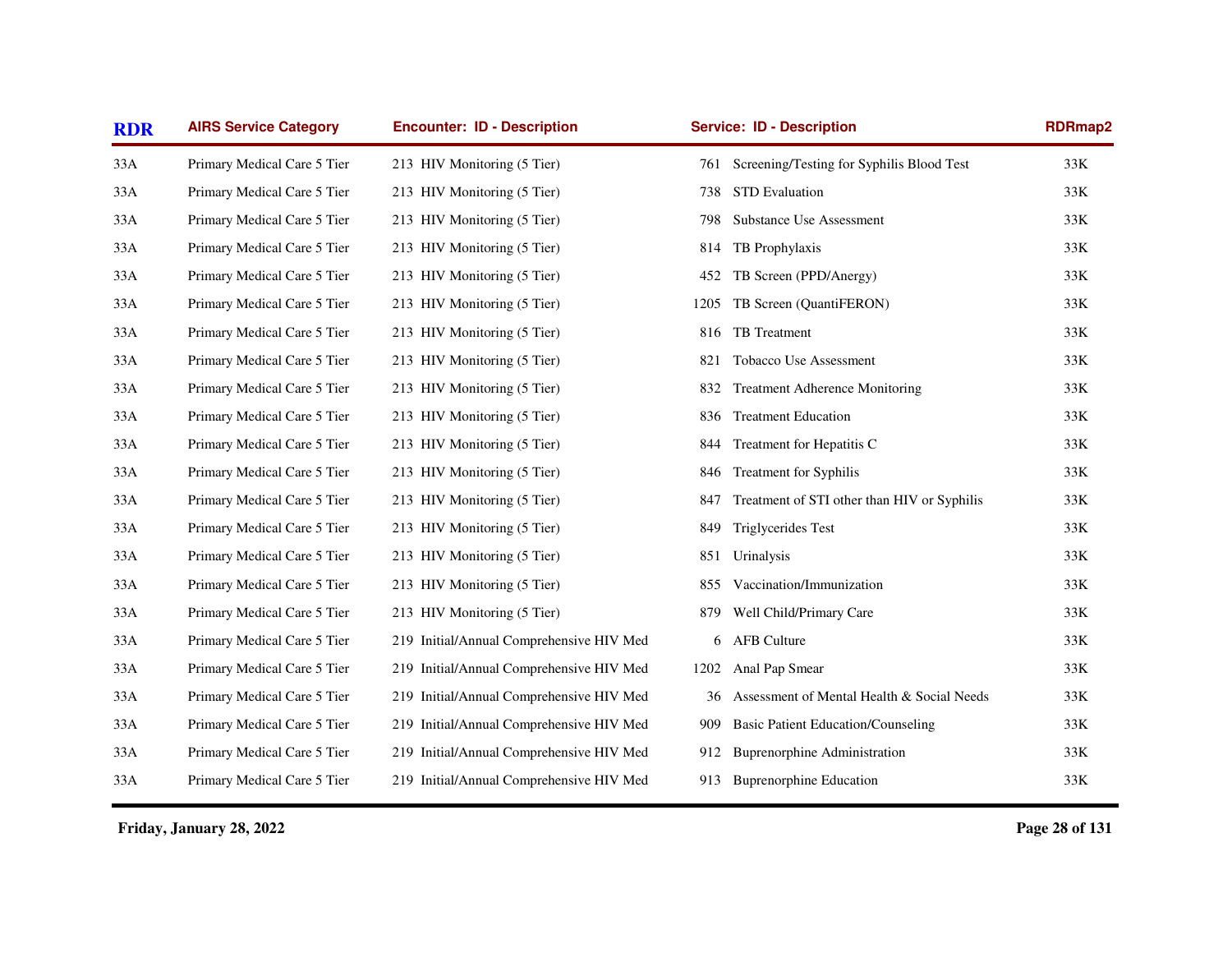| <b>RDR</b> | <b>AIRS Service Category</b> | <b>Encounter: ID - Description</b>       |      | <b>Service: ID - Description</b>                 | <b>RDRmap2</b> |
|------------|------------------------------|------------------------------------------|------|--------------------------------------------------|----------------|
| 33A        | Primary Medical Care 5 Tier  | 219 Initial/Annual Comprehensive HIV Med | 65   | CBC/Differential                                 | 33K            |
| 33A        | Primary Medical Care 5 Tier  | 219 Initial/Annual Comprehensive HIV Med | 82   | <b>Chemistry Panel</b>                           | 33K            |
| 33A        | Primary Medical Care 5 Tier  | 219 Initial/Annual Comprehensive HIV Med | 83   | Chest X-Ray                                      | 33K            |
| 33A        | Primary Medical Care 5 Tier  | 219 Initial/Annual Comprehensive HIV Med | 92   | Chlamydia Screen                                 | 33K            |
| 33A        | Primary Medical Care 5 Tier  | 219 Initial/Annual Comprehensive HIV Med | 93   | Cholesterol Test                                 | 33K            |
| 33A        | Primary Medical Care 5 Tier  | 219 Initial/Annual Comprehensive HIV Med | 127  | Comprehensive Medical History                    | 33K            |
| 33A        | Primary Medical Care 5 Tier  | 219 Initial/Annual Comprehensive HIV Med | 986  | Domestic Violence Screening                      | 33K            |
| 33A        | Primary Medical Care 5 Tier  | 219 Initial/Annual Comprehensive HIV Med | 257  | Family Planning                                  | 33K            |
| 33A        | Primary Medical Care 5 Tier  | 219 Initial/Annual Comprehensive HIV Med | 309  | <b>Gonococcal Culture</b>                        | 33K            |
| 33A        | Primary Medical Care 5 Tier  | 219 Initial/Annual Comprehensive HIV Med | 326  | Group Treatment Education                        | 33K            |
| 33A        | Primary Medical Care 5 Tier  | 219 Initial/Annual Comprehensive HIV Med | 356  | Hepatitis B Vaccine Administered                 | 33K            |
| 33A        | Primary Medical Care 5 Tier  | 219 Initial/Annual Comprehensive HIV Med | 358  | Hepatitis Panel                                  | $33K$          |
| 33A        | Primary Medical Care 5 Tier  | 219 Initial/Annual Comprehensive HIV Med | 334  | HIV Transmission Prevention Education/Counseling | 33K            |
| 33A        | Primary Medical Care 5 Tier  | 219 Initial/Annual Comprehensive HIV Med | 453  | Lab Test: CD4                                    | 33K            |
| 33A        | Primary Medical Care 5 Tier  | 219 Initial/Annual Comprehensive HIV Med | 451  | Lab Test: RPR/Syph Serology                      | 33K            |
| 33A        | Primary Medical Care 5 Tier  | 219 Initial/Annual Comprehensive HIV Med | 454  | Lab Test: Viral Load                             | 33K            |
| 33A        | Primary Medical Care 5 Tier  | 219 Initial/Annual Comprehensive HIV Med | 1029 | Lipid Screening                                  | 33K            |
| 33A        | Primary Medical Care 5 Tier  | 219 Initial/Annual Comprehensive HIV Med | 1030 | <b>MAC</b> Prophylaxis                           | 33K            |
| 33A        | Primary Medical Care 5 Tier  | 219 Initial/Annual Comprehensive HIV Med | 1033 | Naloxone                                         | 33K            |
| 33A        | Primary Medical Care 5 Tier  | 219 Initial/Annual Comprehensive HIV Med | 544  | <b>Nutrition Assessment</b>                      | 33K            |
| 33A        | Primary Medical Care 5 Tier  | 219 Initial/Annual Comprehensive HIV Med | 1037 | <b>PCP</b> Prophylaxis                           | 33K            |
| 33A        | Primary Medical Care 5 Tier  | 219 Initial/Annual Comprehensive HIV Med | 598  | <b>PCR</b> Testing                               | 33K            |
| 33A        | Primary Medical Care 5 Tier  | 219 Initial/Annual Comprehensive HIV Med | 611  | Pediatric Developmental Assessment               | $33K$          |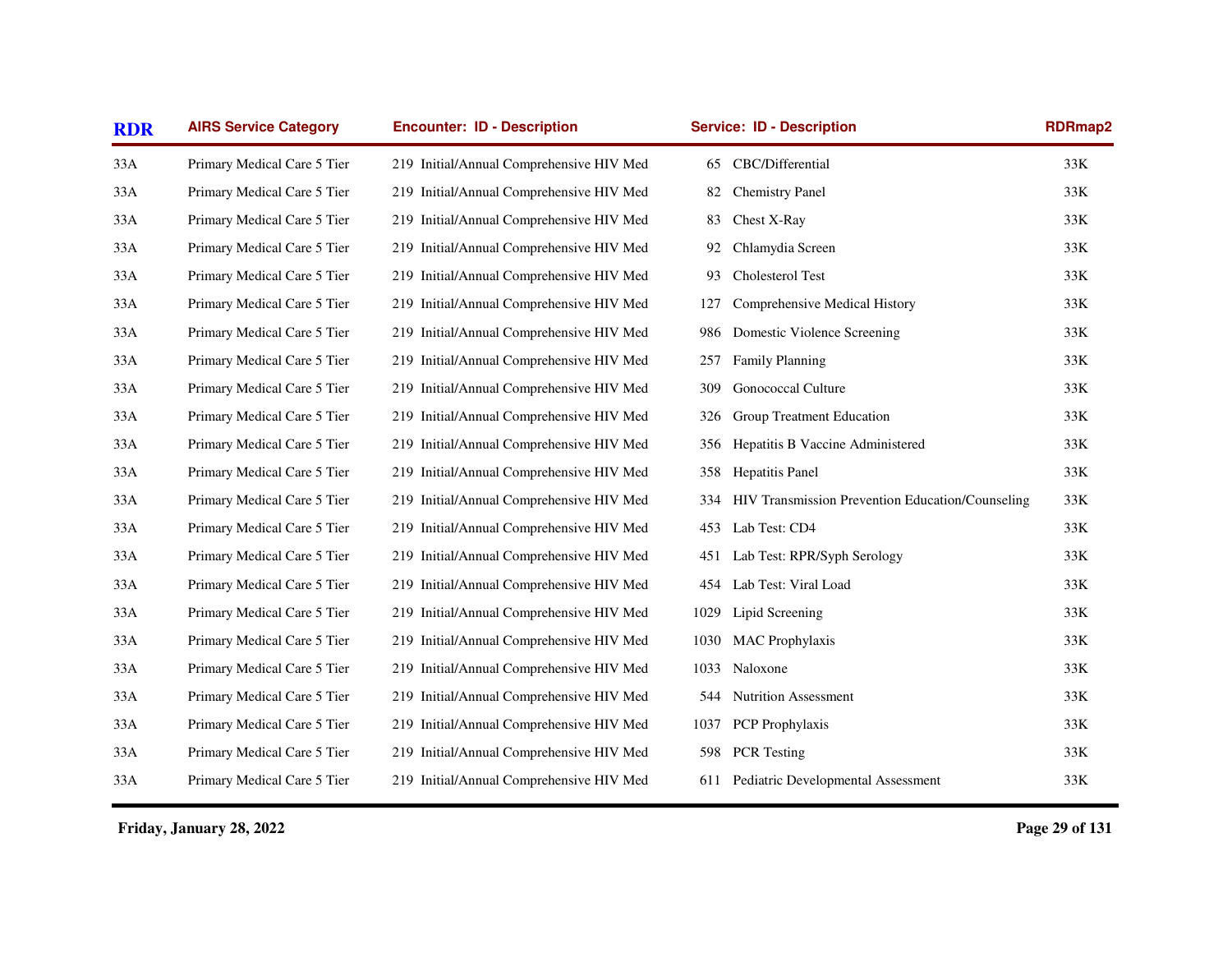| <b>AIRS Service Category</b> | <b>Encounter: ID - Description</b>       | <b>Service: ID - Description</b> |                                                | RDRmap2 |  |
|------------------------------|------------------------------------------|----------------------------------|------------------------------------------------|---------|--|
| Primary Medical Care 5 Tier  | 219 Initial/Annual Comprehensive HIV Med | 620                              | Pelvic Exam With Gonococcal Culture            | 33K     |  |
| Primary Medical Care 5 Tier  | 219 Initial/Annual Comprehensive HIV Med | 622                              | Pelvic Exam With Pap Smear                     | 33K     |  |
| Primary Medical Care 5 Tier  | 219 Initial/Annual Comprehensive HIV Med | 635                              | Physical Examination                           | 33K     |  |
| Primary Medical Care 5 Tier  | 219 Initial/Annual Comprehensive HIV Med | 1040                             | Pneumococcal Vaccination                       | 33K     |  |
| Primary Medical Care 5 Tier  | 219 Initial/Annual Comprehensive HIV Med | 678                              | Pregnancy Test                                 | 33K     |  |
| Primary Medical Care 5 Tier  | 219 Initial/Annual Comprehensive HIV Med | 698                              | Psychosocial Assessment                        | 33K     |  |
| Primary Medical Care 5 Tier  | 219 Initial/Annual Comprehensive HIV Med | 1058                             | Referral for HIV-related Medical Care          | 33K     |  |
| Primary Medical Care 5 Tier  | 219 Initial/Annual Comprehensive HIV Med | 751                              | Screening for STI other than HIV or Syph-Blood | 33K     |  |
| Primary Medical Care 5 Tier  | 219 Initial/Annual Comprehensive HIV Med | 1098                             | Screening for STI other than HIV or Syph-Urine | 33K     |  |
| Primary Medical Care 5 Tier  | 219 Initial/Annual Comprehensive HIV Med | 757                              | Screening/Testing for Hepatitis B              | 33K     |  |
| Primary Medical Care 5 Tier  | 219 Initial/Annual Comprehensive HIV Med | 759                              | Screening/Testing for Hepatitis C              | 33K     |  |
| Primary Medical Care 5 Tier  | 219 Initial/Annual Comprehensive HIV Med | 761                              | Screening/Testing for Syphilis Blood Test      | 33K     |  |
| Primary Medical Care 5 Tier  | 219 Initial/Annual Comprehensive HIV Med | 738                              | <b>STD</b> Evaluation                          | 33K     |  |
| Primary Medical Care 5 Tier  | 219 Initial/Annual Comprehensive HIV Med | 798                              | <b>Substance Use Assessment</b>                | 33K     |  |
| Primary Medical Care 5 Tier  | 219 Initial/Annual Comprehensive HIV Med | 814                              | TB Prophylaxis                                 | 33K     |  |
| Primary Medical Care 5 Tier  | 219 Initial/Annual Comprehensive HIV Med | 452                              | TB Screen (PPD/Anergy)                         | 33K     |  |
| Primary Medical Care 5 Tier  | 219 Initial/Annual Comprehensive HIV Med | 1205                             | TB Screen (QuantiFERON)                        | 33K     |  |
| Primary Medical Care 5 Tier  | 219 Initial/Annual Comprehensive HIV Med | 816                              | TB Treatment                                   | 33K     |  |
| Primary Medical Care 5 Tier  | 219 Initial/Annual Comprehensive HIV Med | 821                              | Tobacco Use Assessment                         | 33K     |  |
| Primary Medical Care 5 Tier  | 219 Initial/Annual Comprehensive HIV Med | 832                              | <b>Treatment Adherence Monitoring</b>          | 33K     |  |
| Primary Medical Care 5 Tier  | 219 Initial/Annual Comprehensive HIV Med | 844                              | Treatment for Hepatitis C                      | 33K     |  |
| Primary Medical Care 5 Tier  | 219 Initial/Annual Comprehensive HIV Med | 846                              | <b>Treatment for Syphilis</b>                  | 33K     |  |
| Primary Medical Care 5 Tier  | 219 Initial/Annual Comprehensive HIV Med | 847                              | Treatment of STI other than HIV or Syphilis    | 33K     |  |
|                              |                                          |                                  |                                                |         |  |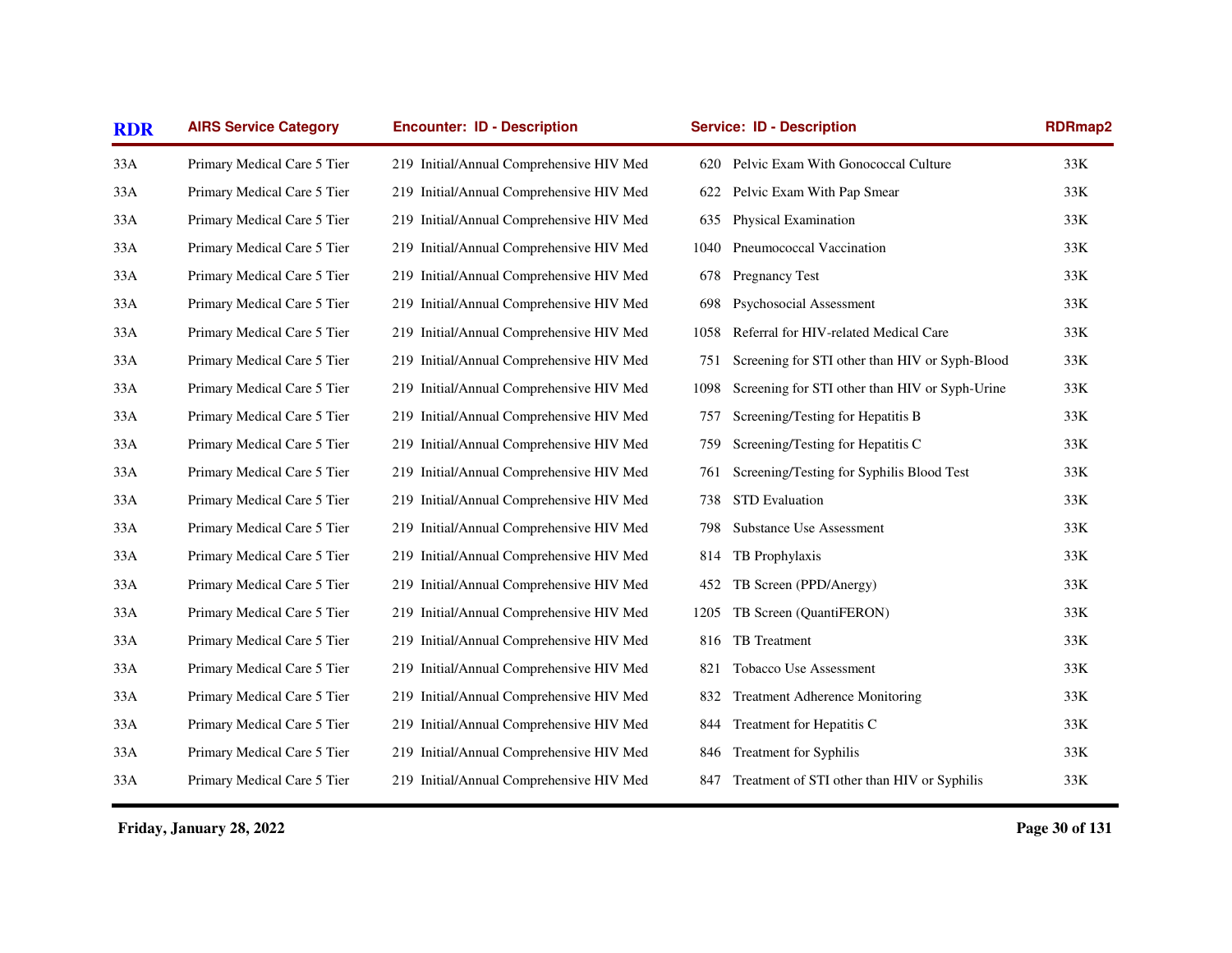| <b>RDR</b> | <b>AIRS Service Category</b> | <b>Encounter: ID - Description</b>       |                | <b>Service: ID - Description</b>           | RDRmap2 |
|------------|------------------------------|------------------------------------------|----------------|--------------------------------------------|---------|
| 33A        | Primary Medical Care 5 Tier  | 219 Initial/Annual Comprehensive HIV Med | 849            | Triglycerides Test                         | 33K     |
| 33A        | Primary Medical Care 5 Tier  | 219 Initial/Annual Comprehensive HIV Med | 851            | Urinalysis                                 | 33K     |
| 33A        | Primary Medical Care 5 Tier  | 219 Initial/Annual Comprehensive HIV Med | 855            | Vaccination/Immunization                   | 33K     |
| 33A        | Primary Medical Care 5 Tier  | 219 Initial/Annual Comprehensive HIV Med | 879            | Well Child/Primary Care                    | 33K     |
| 33A        | Primary Medical Care 7 Tier  | 18 Blood Transfusion (7 Tier)            | $\mathbf{1}$   | 1 Unit                                     | 33K     |
| 33A        | Primary Medical Care 7 Tier  | 18 Blood Transfusion (7 Tier)            | $\mathbf{2}$   | 2 Units                                    | 33K     |
| 33A        | Primary Medical Care 7 Tier  | 18 Blood Transfusion (7 Tier)            | 3              | 3 Units                                    | 33K     |
| 33A        | Primary Medical Care 7 Tier  | 18 Blood Transfusion (7 Tier)            | $\overline{4}$ | 4 Units                                    | 33K     |
| 33A        | Primary Medical Care 7 Tier  | 102 Infusion Chemotherapy (7 Tier)       | 377            | <b>IV</b> Medication                       | 33K     |
| 33A        | Primary Medical Care 7 Tier  | 102 Infusion Chemotherapy (7 Tier)       | 625            | Pentamidine                                | 33K     |
| 33A        | Primary Medical Care 7 Tier  | 103 Initial Visit (7 Tier)               | 6              | <b>AFB</b> Culture                         | 33K     |
| 33A        | Primary Medical Care 7 Tier  | 103 Initial Visit (7 Tier)               | 1202           | Anal Pap Smear                             | 33K     |
| 33A        | Primary Medical Care 7 Tier  | 103 Initial Visit (7 Tier)               | 36             | Assessment of Mental Health & Social Needs | 33K     |
| 33A        | Primary Medical Care 7 Tier  | 103 Initial Visit (7 Tier)               | 909            | <b>Basic Patient Education/Counseling</b>  | 33K     |
| 33A        | Primary Medical Care 7 Tier  | 103 Initial Visit (7 Tier)               | 912            | <b>Buprenorphine Administration</b>        | 33K     |
| 33A        | Primary Medical Care 7 Tier  | 103 Initial Visit (7 Tier)               | 913            | <b>Buprenorphine Education</b>             | 33K     |
| 33A        | Primary Medical Care 7 Tier  | 103 Initial Visit (7 Tier)               | 65             | CBC/Differential                           | 33K     |
| 33A        | Primary Medical Care 7 Tier  | 103 Initial Visit (7 Tier)               | 82             | <b>Chemistry Panel</b>                     | 33K     |
| 33A        | Primary Medical Care 7 Tier  | 103 Initial Visit (7 Tier)               | 83             | Chest X-Ray                                | 33K     |
| 33A        | Primary Medical Care 7 Tier  | 103 Initial Visit (7 Tier)               | 92             | Chlamydia Screen                           | 33K     |
| 33A        | Primary Medical Care 7 Tier  | 103 Initial Visit (7 Tier)               | 93             | Cholesterol Test                           | 33K     |
| 33A        | Primary Medical Care 7 Tier  | 103 Initial Visit (7 Tier)               | 127            | Comprehensive Medical History              | 33K     |
| 33A        | Primary Medical Care 7 Tier  | 103 Initial Visit (7 Tier)               | 986            | Domestic Violence Screening                | 33K     |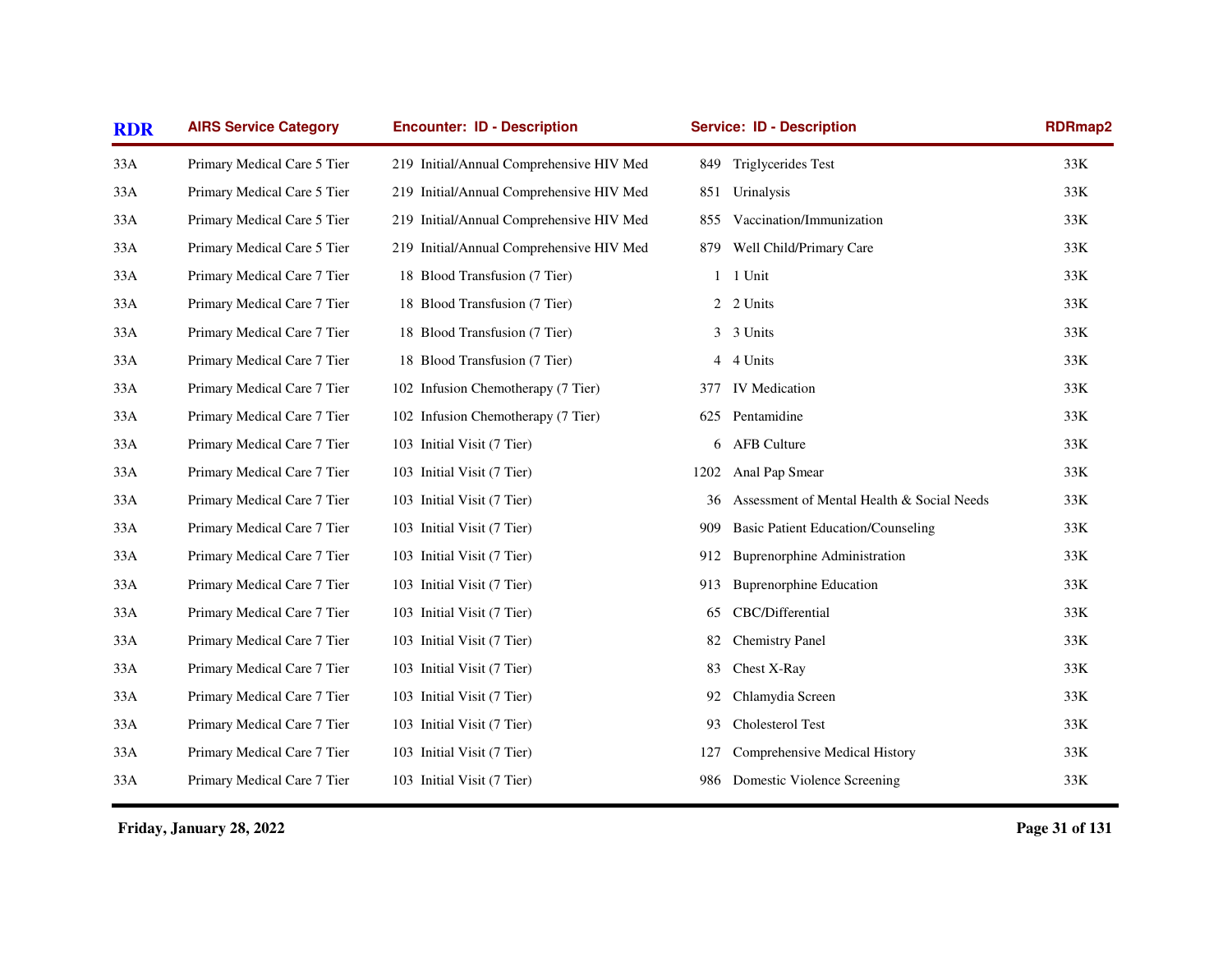| <b>RDR</b> | <b>AIRS Service Category</b> | <b>Encounter: ID - Description</b> | <b>Service: ID - Description</b>                        | <b>RDRmap2</b> |
|------------|------------------------------|------------------------------------|---------------------------------------------------------|----------------|
| 33A        | Primary Medical Care 7 Tier  | 103 Initial Visit (7 Tier)         | 257 Family Planning                                     | 33K            |
| 33A        | Primary Medical Care 7 Tier  | 103 Initial Visit (7 Tier)         | <b>Gonococcal Culture</b><br>309                        | 33K            |
| 33A        | Primary Medical Care 7 Tier  | 103 Initial Visit (7 Tier)         | Group Treatment Education<br>326                        | 33K            |
| 33A        | Primary Medical Care 7 Tier  | 103 Initial Visit (7 Tier)         | Hepatitis B Vaccine Administered<br>356                 | $33K$          |
| 33A        | Primary Medical Care 7 Tier  | 103 Initial Visit (7 Tier)         | Hepatitis Panel<br>358                                  | 33K            |
| 33A        | Primary Medical Care 7 Tier  | 103 Initial Visit (7 Tier)         | HIV Transmission Prevention Education/Counseling<br>334 | 33K            |
| 33A        | Primary Medical Care 7 Tier  | 103 Initial Visit (7 Tier)         | Lab Test: CD4<br>453                                    | 33K            |
| 33A        | Primary Medical Care 7 Tier  | 103 Initial Visit (7 Tier)         | Lab Test: RPR/Syph Serology<br>451                      | $33K$          |
| 33A        | Primary Medical Care 7 Tier  | 103 Initial Visit (7 Tier)         | Lab Test: Viral Load<br>454                             | 33K            |
| 33A        | Primary Medical Care 7 Tier  | 103 Initial Visit (7 Tier)         | 1029<br>Lipid Screening                                 | 33K            |
| 33A        | Primary Medical Care 7 Tier  | 103 Initial Visit (7 Tier)         | <b>MAC</b> Prophylaxis<br>1030                          | $33K$          |
| 33A        | Primary Medical Care 7 Tier  | 103 Initial Visit (7 Tier)         | 1033 Naloxone                                           | 33K            |
| 33A        | Primary Medical Care 7 Tier  | 103 Initial Visit (7 Tier)         | <b>Nutrition Assessment</b><br>544                      | 33K            |
| 33A        | Primary Medical Care 7 Tier  | 103 Initial Visit (7 Tier)         | PCP Prophylaxis<br>1037                                 | 33K            |
| 33A        | Primary Medical Care 7 Tier  | 103 Initial Visit (7 Tier)         | <b>PCR</b> Testing<br>598                               | 33K            |
| 33A        | Primary Medical Care 7 Tier  | 103 Initial Visit (7 Tier)         | Pediatric Developmental Assessment<br>611               | 33K            |
| 33A        | Primary Medical Care 7 Tier  | 103 Initial Visit (7 Tier)         | Pelvic Exam With Gonococcal Culture<br>620              | $33K$          |
| 33A        | Primary Medical Care 7 Tier  | 103 Initial Visit (7 Tier)         | Pelvic Exam With Pap Smear<br>622                       | 33K            |
| 33A        | Primary Medical Care 7 Tier  | 103 Initial Visit (7 Tier)         | Physical Examination<br>635                             | 33K            |
| 33A        | Primary Medical Care 7 Tier  | 103 Initial Visit (7 Tier)         | Pneumococcal Vaccination<br>1040                        | 33K            |
| 33A        | Primary Medical Care 7 Tier  | 103 Initial Visit (7 Tier)         | Pregnancy Test<br>678                                   | 33K            |
| 33A        | Primary Medical Care 7 Tier  | 103 Initial Visit (7 Tier)         | Psychosocial Assessment<br>698                          | 33K            |
| 33A        | Primary Medical Care 7 Tier  | 103 Initial Visit (7 Tier)         | 1058 Referral for HIV-related Medical Care              | $33K$          |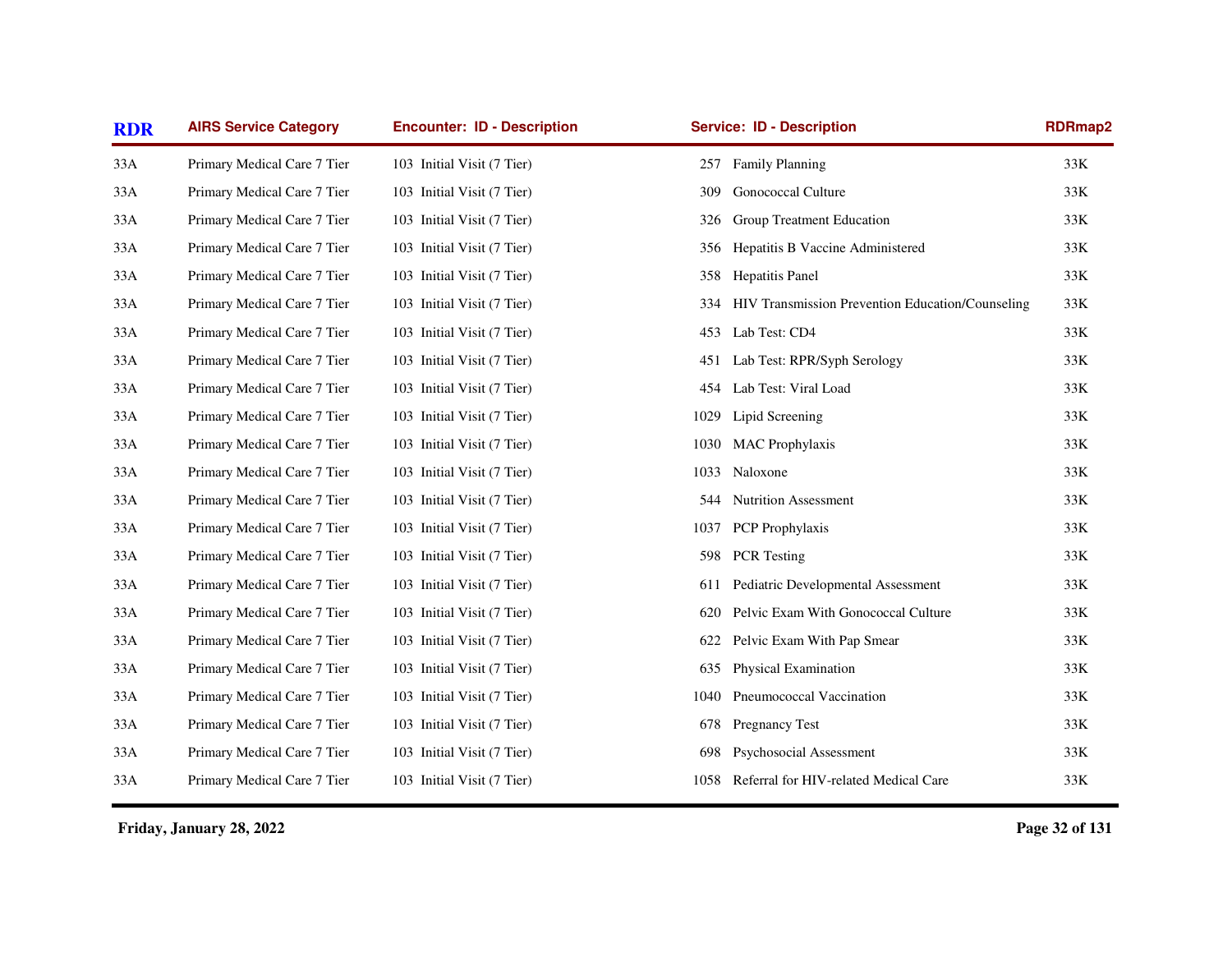| <b>RDR</b> | <b>AIRS Service Category</b> | <b>Encounter: ID - Description</b>            |      | <b>Service: ID - Description</b>                   | RDRmap2 |
|------------|------------------------------|-----------------------------------------------|------|----------------------------------------------------|---------|
| 33A        | Primary Medical Care 7 Tier  | 103 Initial Visit (7 Tier)                    |      | 751 Screening for STI other than HIV or Syph-Blood | 33K     |
| 33A        | Primary Medical Care 7 Tier  | 103 Initial Visit (7 Tier)                    | 1098 | Screening for STI other than HIV or Syph-Urine     | 33K     |
| 33A        | Primary Medical Care 7 Tier  | 103 Initial Visit (7 Tier)                    | 757  | Screening/Testing for Hepatitis B                  | 33K     |
| 33A        | Primary Medical Care 7 Tier  | 103 Initial Visit (7 Tier)                    | 759  | Screening/Testing for Hepatitis C                  | 33K     |
| 33A        | Primary Medical Care 7 Tier  | 103 Initial Visit (7 Tier)                    | 761  | Screening/Testing for Syphilis Blood Test          | 33K     |
| 33A        | Primary Medical Care 7 Tier  | 103 Initial Visit (7 Tier)                    | 738  | <b>STD</b> Evaluation                              | 33K     |
| 33A        | Primary Medical Care 7 Tier  | 103 Initial Visit (7 Tier)                    | 798  | <b>Substance Use Assessment</b>                    | 33K     |
| 33A        | Primary Medical Care 7 Tier  | 103 Initial Visit (7 Tier)                    | 814  | TB Prophylaxis                                     | 33K     |
| 33A        | Primary Medical Care 7 Tier  | 103 Initial Visit (7 Tier)                    | 452  | TB Screen (PPD/Anergy)                             | 33K     |
| 33A        | Primary Medical Care 7 Tier  | 103 Initial Visit (7 Tier)                    | 1205 | TB Screen (QuantiFERON)                            | 33K     |
| 33A        | Primary Medical Care 7 Tier  | 103 Initial Visit (7 Tier)                    | 816  | TB Treatment                                       | 33K     |
| 33A        | Primary Medical Care 7 Tier  | 103 Initial Visit (7 Tier)                    | 821  | Tobacco Use Assessment                             | 33K     |
| 33A        | Primary Medical Care 7 Tier  | 103 Initial Visit (7 Tier)                    | 844  | Treatment for Hepatitis C                          | 33K     |
| 33A        | Primary Medical Care 7 Tier  | 103 Initial Visit (7 Tier)                    | 846  | Treatment for Syphilis                             | 33K     |
| 33A        | Primary Medical Care 7 Tier  | 103 Initial Visit (7 Tier)                    | 847  | Treatment of STI other than HIV or Syphilis        | 33K     |
| 33A        | Primary Medical Care 7 Tier  | 103 Initial Visit (7 Tier)                    | 849  | Triglycerides Test                                 | 33K     |
| 33A        | Primary Medical Care 7 Tier  | 103 Initial Visit (7 Tier)                    | 851  | Urinalysis                                         | 33K     |
| 33A        | Primary Medical Care 7 Tier  | 103 Initial Visit (7 Tier)                    | 855  | Vaccination/Immunization                           | 33K     |
| 33A        | Primary Medical Care 7 Tier  | 103 Initial Visit (7 Tier)                    | 879  | Well Child/Primary Care                            | 33K     |
| 33A        | Primary Medical Care 7 Tier  | 106 Intermediate Visit (7 Tier) incl Focus Hx | 6    | <b>AFB Culture</b>                                 | 33K     |
| 33A        | Primary Medical Care 7 Tier  | 106 Intermediate Visit (7 Tier) incl Focus Hx | 1202 | Anal Pap Smear                                     | 33K     |
| 33A        | Primary Medical Care 7 Tier  | 106 Intermediate Visit (7 Tier) incl Focus Hx | 36   | Assessment of Mental Health & Social Needs         | 33K     |
| 33A        | Primary Medical Care 7 Tier  | 106 Intermediate Visit (7 Tier) incl Focus Hx | 909  | <b>Basic Patient Education/Counseling</b>          | 33K     |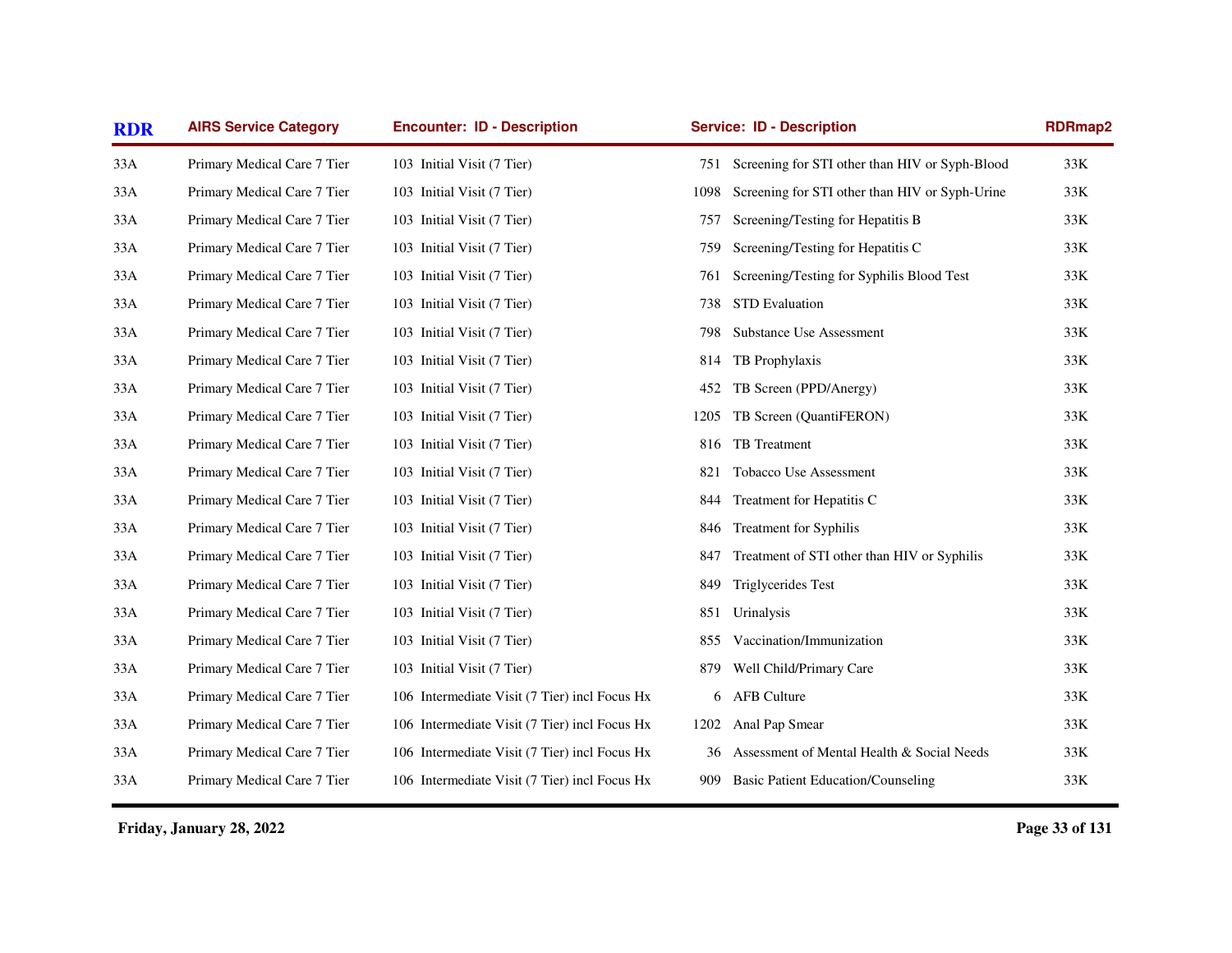| <b>RDR</b> | <b>AIRS Service Category</b> | <b>Encounter: ID - Description</b>            |      | <b>Service: ID - Description</b>                 | RDRmap2 |
|------------|------------------------------|-----------------------------------------------|------|--------------------------------------------------|---------|
| 33A        | Primary Medical Care 7 Tier  | 106 Intermediate Visit (7 Tier) incl Focus Hx | 912  | <b>Buprenorphine Administration</b>              | 33K     |
| 33A        | Primary Medical Care 7 Tier  | 106 Intermediate Visit (7 Tier) incl Focus Hx | 913  | <b>Buprenorphine Education</b>                   | 33K     |
| 33A        | Primary Medical Care 7 Tier  | 106 Intermediate Visit (7 Tier) incl Focus Hx | 65   | CBC/Differential                                 | 33K     |
| 33A        | Primary Medical Care 7 Tier  | 106 Intermediate Visit (7 Tier) incl Focus Hx | 82   | <b>Chemistry Panel</b>                           | 33K     |
| 33A        | Primary Medical Care 7 Tier  | 106 Intermediate Visit (7 Tier) incl Focus Hx | 83   | Chest X-Ray                                      | 33K     |
| 33A        | Primary Medical Care 7 Tier  | 106 Intermediate Visit (7 Tier) incl Focus Hx | 92   | Chlamydia Screen                                 | 33K     |
| 33A        | Primary Medical Care 7 Tier  | 106 Intermediate Visit (7 Tier) incl Focus Hx | 93   | Cholesterol Test                                 | 33K     |
| 33A        | Primary Medical Care 7 Tier  | 106 Intermediate Visit (7 Tier) incl Focus Hx | 114  | Clinical Trial Follow Up                         | 33K     |
| 33A        | Primary Medical Care 7 Tier  | 106 Intermediate Visit (7 Tier) incl Focus Hx | 127  | Comprehensive Medical History                    | 33K     |
| 33A        | Primary Medical Care 7 Tier  | 106 Intermediate Visit (7 Tier) incl Focus Hx | 986  | Domestic Violence Screening                      | 33K     |
| 33A        | Primary Medical Care 7 Tier  | 106 Intermediate Visit (7 Tier) incl Focus Hx | 257  | <b>Family Planning</b>                           | 33K     |
| 33A        | Primary Medical Care 7 Tier  | 106 Intermediate Visit (7 Tier) incl Focus Hx | 309  | <b>Gonococcal Culture</b>                        | 33K     |
| 33A        | Primary Medical Care 7 Tier  | 106 Intermediate Visit (7 Tier) incl Focus Hx | 356  | Hepatitis B Vaccine Administered                 | 33K     |
| 33A        | Primary Medical Care 7 Tier  | 106 Intermediate Visit (7 Tier) incl Focus Hx | 358  | Hepatitis Panel                                  | 33K     |
| 33A        | Primary Medical Care 7 Tier  | 106 Intermediate Visit (7 Tier) incl Focus Hx | 334  | HIV Transmission Prevention Education/Counseling | 33K     |
| 33A        | Primary Medical Care 7 Tier  | 106 Intermediate Visit (7 Tier) incl Focus Hx | 453  | Lab Test: CD4                                    | 33K     |
| 33A        | Primary Medical Care 7 Tier  | 106 Intermediate Visit (7 Tier) incl Focus Hx | 451  | Lab Test: RPR/Syph Serology                      | 33K     |
| 33A        | Primary Medical Care 7 Tier  | 106 Intermediate Visit (7 Tier) incl Focus Hx | 454  | Lab Test: Viral Load                             | 33K     |
| 33A        | Primary Medical Care 7 Tier  | 106 Intermediate Visit (7 Tier) incl Focus Hx | 1029 | Lipid Screening                                  | 33K     |
| 33A        | Primary Medical Care 7 Tier  | 106 Intermediate Visit (7 Tier) incl Focus Hx | 1030 | <b>MAC</b> Prophylaxis                           | 33K     |
| 33A        | Primary Medical Care 7 Tier  | 106 Intermediate Visit (7 Tier) incl Focus Hx | 1033 | Naloxone                                         | 33K     |
| 33A        | Primary Medical Care 7 Tier  | 106 Intermediate Visit (7 Tier) incl Focus Hx | 544  | <b>Nutrition Assessment</b>                      | 33K     |
| 33A        | Primary Medical Care 7 Tier  | 106 Intermediate Visit (7 Tier) incl Focus Hx | 1152 | <b>Outpatient Bridge Medical Care</b>            | $33K$   |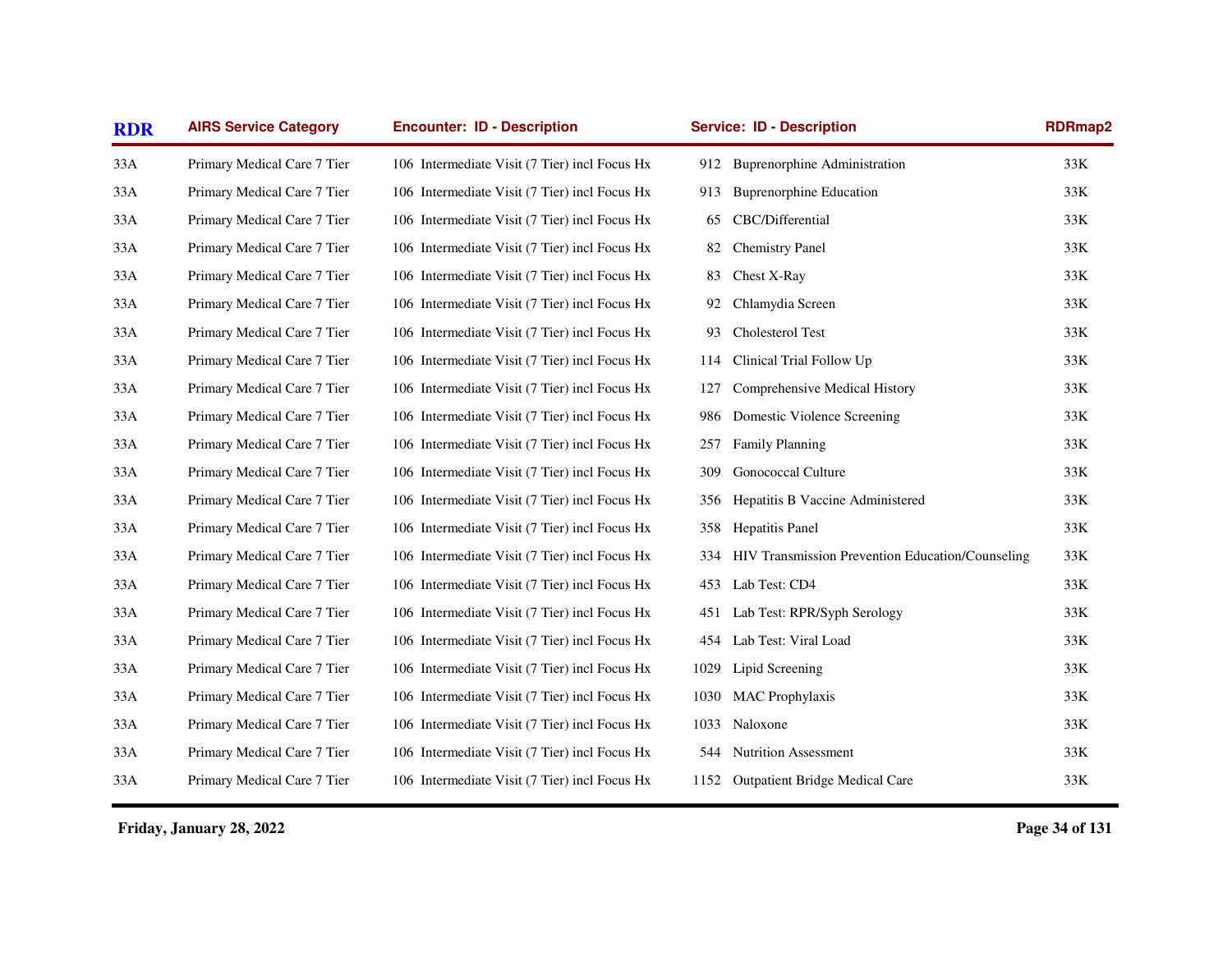| <b>RDR</b> | <b>AIRS Service Category</b><br><b>Encounter: ID - Description</b><br><b>Service: ID - Description</b> |                                               |      | <b>RDRmap2</b>                                 |       |
|------------|--------------------------------------------------------------------------------------------------------|-----------------------------------------------|------|------------------------------------------------|-------|
| 33A        | Primary Medical Care 7 Tier                                                                            | 106 Intermediate Visit (7 Tier) incl Focus Hx |      | 1037 PCP Prophylaxis                           | 33K   |
| 33A        | Primary Medical Care 7 Tier                                                                            | 106 Intermediate Visit (7 Tier) incl Focus Hx | 598  | <b>PCR</b> Testing                             | 33K   |
| 33A        | Primary Medical Care 7 Tier                                                                            | 106 Intermediate Visit (7 Tier) incl Focus Hx | 611  | Pediatric Developmental Assessment             | 33K   |
| 33A        | Primary Medical Care 7 Tier                                                                            | 106 Intermediate Visit (7 Tier) incl Focus Hx | 620  | Pelvic Exam With Gonococcal Culture            | 33K   |
| 33A        | Primary Medical Care 7 Tier                                                                            | 106 Intermediate Visit (7 Tier) incl Focus Hx | 622  | Pelvic Exam With Pap Smear                     | 33K   |
| 33A        | Primary Medical Care 7 Tier                                                                            | 106 Intermediate Visit (7 Tier) incl Focus Hx | 635  | Physical Examination                           | $33K$ |
| 33A        | Primary Medical Care 7 Tier                                                                            | 106 Intermediate Visit (7 Tier) incl Focus Hx | 1040 | Pneumococcal Vaccination                       | 33K   |
| 33A        | Primary Medical Care 7 Tier                                                                            | 106 Intermediate Visit (7 Tier) incl Focus Hx | 678  | <b>Pregnancy Test</b>                          | 33K   |
| 33A        | Primary Medical Care 7 Tier                                                                            | 106 Intermediate Visit (7 Tier) incl Focus Hx | 698  | Psychosocial Assessment                        | 33K   |
| 33A        | Primary Medical Care 7 Tier                                                                            | 106 Intermediate Visit (7 Tier) incl Focus Hx | 1058 | Referral for HIV-related Medical Care          | 33K   |
| 33A        | Primary Medical Care 7 Tier                                                                            | 106 Intermediate Visit (7 Tier) incl Focus Hx | 736  | Routine Follow-Up/Treatment                    | 33K   |
| 33A        | Primary Medical Care 7 Tier                                                                            | 106 Intermediate Visit (7 Tier) incl Focus Hx | 751  | Screening for STI other than HIV or Syph-Blood | 33K   |
| 33A        | Primary Medical Care 7 Tier                                                                            | 106 Intermediate Visit (7 Tier) incl Focus Hx | 1098 | Screening for STI other than HIV or Syph-Urine | 33K   |
| 33A        | Primary Medical Care 7 Tier                                                                            | 106 Intermediate Visit (7 Tier) incl Focus Hx | 757  | Screening/Testing for Hepatitis B              | 33K   |
| 33A        | Primary Medical Care 7 Tier                                                                            | 106 Intermediate Visit (7 Tier) incl Focus Hx | 759  | Screening/Testing for Hepatitis C              | 33K   |
| 33A        | Primary Medical Care 7 Tier                                                                            | 106 Intermediate Visit (7 Tier) incl Focus Hx | 761  | Screening/Testing for Syphilis Blood Test      | $33K$ |
| 33A        | Primary Medical Care 7 Tier                                                                            | 106 Intermediate Visit (7 Tier) incl Focus Hx | 738  | <b>STD</b> Evaluation                          | $33K$ |
| 33A        | Primary Medical Care 7 Tier                                                                            | 106 Intermediate Visit (7 Tier) incl Focus Hx | 798  | <b>Substance Use Assessment</b>                | 33K   |
| 33A        | Primary Medical Care 7 Tier                                                                            | 106 Intermediate Visit (7 Tier) incl Focus Hx | 814  | TB Prophylaxis                                 | 33K   |
| 33A        | Primary Medical Care 7 Tier                                                                            | 106 Intermediate Visit (7 Tier) incl Focus Hx | 452  | TB Screen (PPD/Anergy)                         | 33K   |
| 33A        | Primary Medical Care 7 Tier                                                                            | 106 Intermediate Visit (7 Tier) incl Focus Hx | 1205 | TB Screen (QuantiFERON)                        | $33K$ |
| 33A        | Primary Medical Care 7 Tier                                                                            | 106 Intermediate Visit (7 Tier) incl Focus Hx | 816  | TB Treatment                                   | 33K   |
| 33A        | Primary Medical Care 7 Tier                                                                            | 106 Intermediate Visit (7 Tier) incl Focus Hx | 821  | Tobacco Use Assessment                         | $33K$ |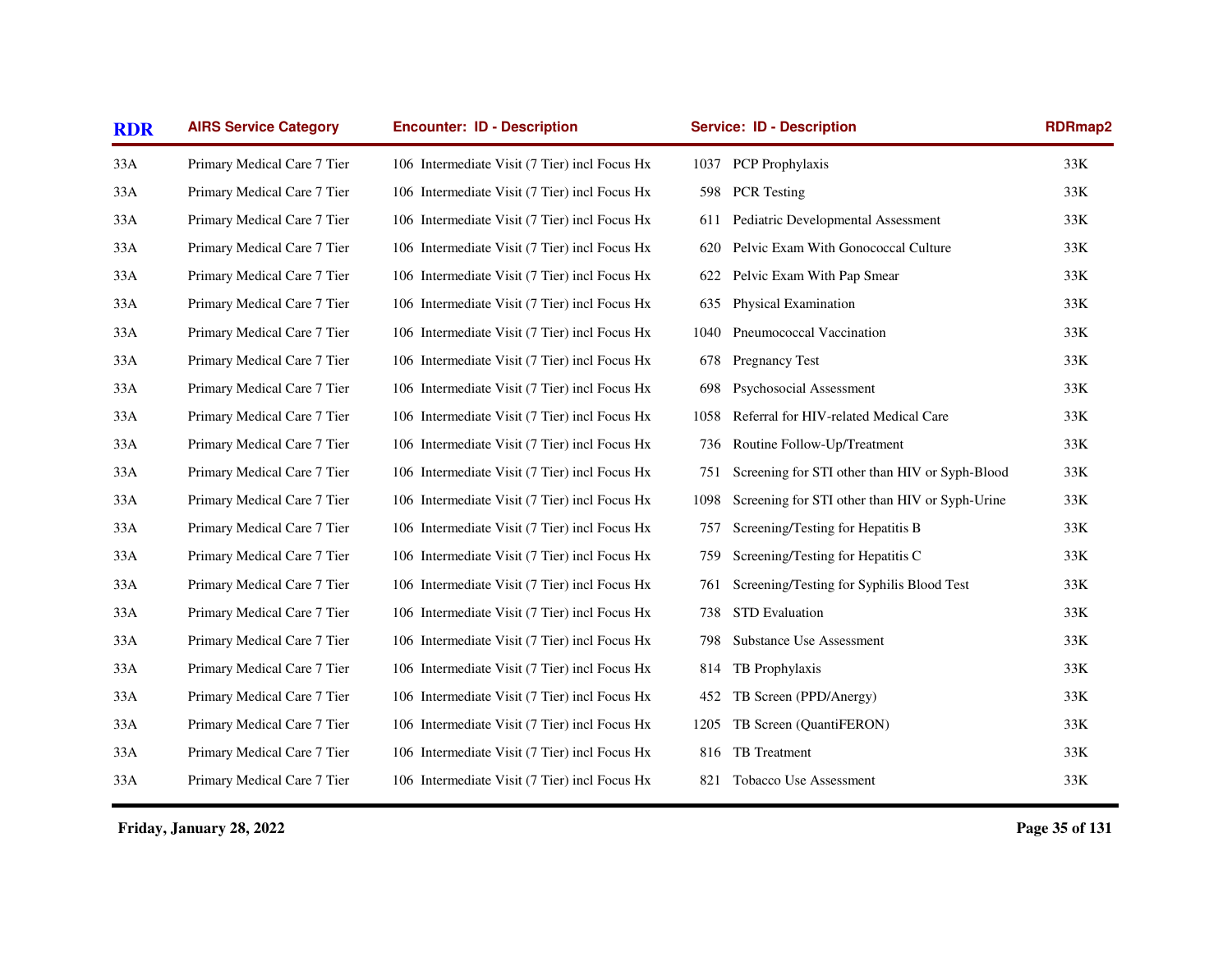| <b>RDR</b> | <b>AIRS Service Category</b> | <b>Encounter: ID - Description</b>            | <b>Service: ID - Description</b> |                                             | RDRmap2 |
|------------|------------------------------|-----------------------------------------------|----------------------------------|---------------------------------------------|---------|
| 33A        | Primary Medical Care 7 Tier  | 106 Intermediate Visit (7 Tier) incl Focus Hx | 844                              | Treatment for Hepatitis C                   | 33K     |
| 33A        | Primary Medical Care 7 Tier  | 106 Intermediate Visit (7 Tier) incl Focus Hx | 846                              | <b>Treatment for Syphilis</b>               | 33K     |
| 33A        | Primary Medical Care 7 Tier  | 106 Intermediate Visit (7 Tier) incl Focus Hx | 847                              | Treatment of STI other than HIV or Syphilis | 33K     |
| 33A        | Primary Medical Care 7 Tier  | 106 Intermediate Visit (7 Tier) incl Focus Hx | 849                              | <b>Triglycerides Test</b>                   | 33K     |
| 33A        | Primary Medical Care 7 Tier  | 106 Intermediate Visit (7 Tier) incl Focus Hx | 851                              | Urinalysis                                  | 33K     |
| 33A        | Primary Medical Care 7 Tier  | 106 Intermediate Visit (7 Tier) incl Focus Hx | 855                              | Vaccination/Immunization                    | 33K     |
| 33A        | Primary Medical Care 7 Tier  | 106 Intermediate Visit (7 Tier) incl Focus Hx | 879                              | Well Child/Primary Care                     | 33K     |
| 33A        | Primary Medical Care 7 Tier  | 165 Routine Visit (7 Tier)                    | 6                                | <b>AFB Culture</b>                          | 33K     |
| 33A        | Primary Medical Care 7 Tier  | 165 Routine Visit (7 Tier)                    | 1202                             | Anal Pap Smear                              | 33K     |
| 33A        | Primary Medical Care 7 Tier  | 165 Routine Visit (7 Tier)                    | 36                               | Assessment of Mental Health & Social Needs  | 33K     |
| 33A        | Primary Medical Care 7 Tier  | 165 Routine Visit (7 Tier)                    | 909                              | <b>Basic Patient Education/Counseling</b>   | 33K     |
| 33A        | Primary Medical Care 7 Tier  | 165 Routine Visit (7 Tier)                    | 912                              | <b>Buprenorphine Administration</b>         | 33K     |
| 33A        | Primary Medical Care 7 Tier  | 165 Routine Visit (7 Tier)                    | 913                              | <b>Buprenorphine Education</b>              | 33K     |
| 33A        | Primary Medical Care 7 Tier  | 165 Routine Visit (7 Tier)                    | 65                               | CBC/Differential                            | 33K     |
| 33A        | Primary Medical Care 7 Tier  | 165 Routine Visit (7 Tier)                    | 82                               | <b>Chemistry Panel</b>                      | 33K     |
| 33A        | Primary Medical Care 7 Tier  | 165 Routine Visit (7 Tier)                    | 83                               | Chest X-Ray                                 | 33K     |
| 33A        | Primary Medical Care 7 Tier  | 165 Routine Visit (7 Tier)                    | 92                               | Chlamydia Screen                            | 33K     |
| 33A        | Primary Medical Care 7 Tier  | 165 Routine Visit (7 Tier)                    | 93                               | Cholesterol Test                            | 33K     |
| 33A        | Primary Medical Care 7 Tier  | 165 Routine Visit (7 Tier)                    | 114                              | Clinical Trial Follow Up                    | 33K     |
| 33A        | Primary Medical Care 7 Tier  | 165 Routine Visit (7 Tier)                    | 127                              | Comprehensive Medical History               | 33K     |
| 33A        | Primary Medical Care 7 Tier  | 165 Routine Visit (7 Tier)                    | 986                              | Domestic Violence Screening                 | 33K     |
| 33A        | Primary Medical Care 7 Tier  | 165 Routine Visit (7 Tier)                    | 257                              | <b>Family Planning</b>                      | 33K     |
| 33A        | Primary Medical Care 7 Tier  | 165 Routine Visit (7 Tier)                    | 309                              | Gonococcal Culture                          | 33K     |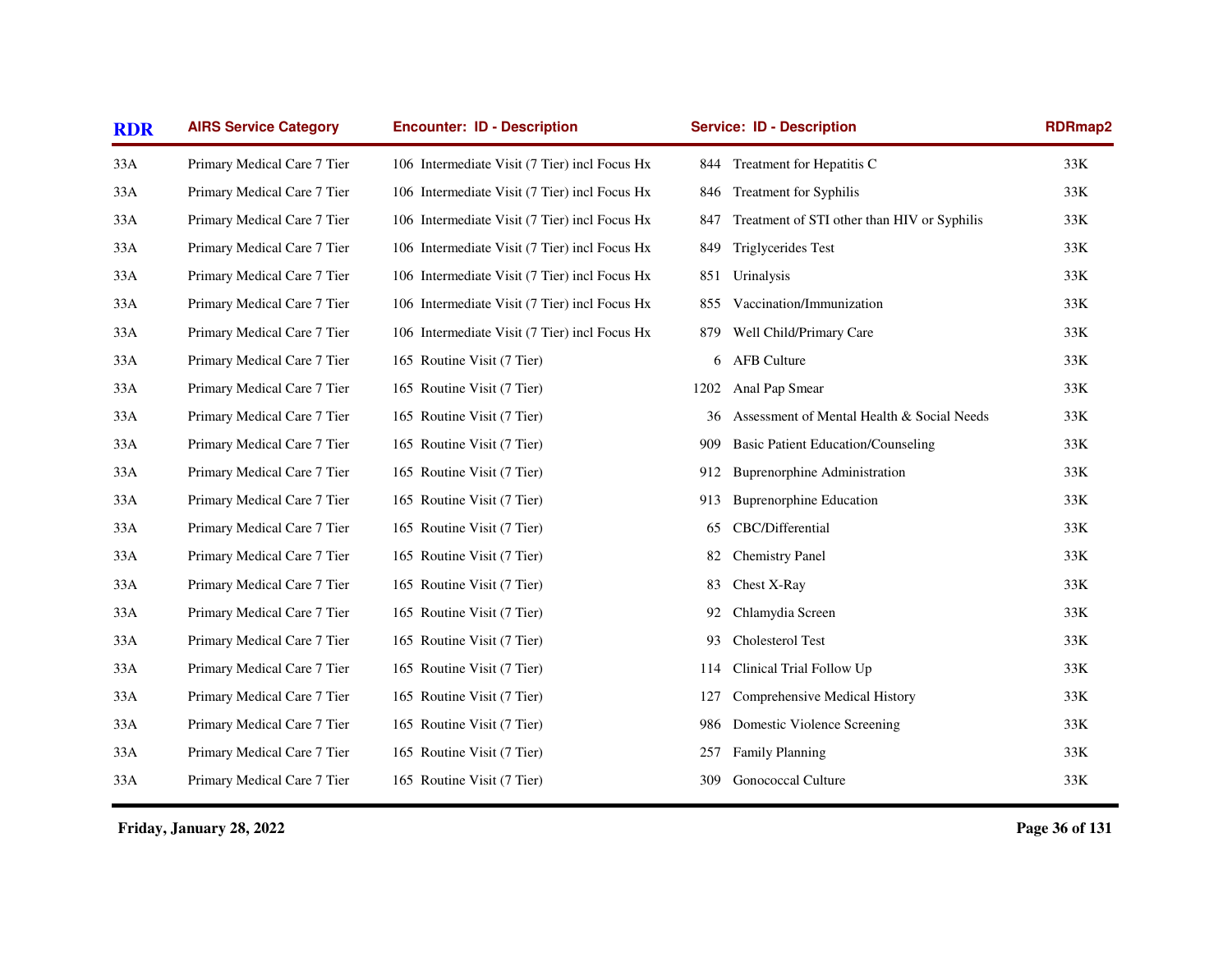| <b>RDR</b> | <b>AIRS Service Category</b> | <b>Encounter: ID - Description</b> | <b>Service: ID - Description</b>                        | RDRmap2 |
|------------|------------------------------|------------------------------------|---------------------------------------------------------|---------|
| 33A        | Primary Medical Care 7 Tier  | 165 Routine Visit (7 Tier)         | 326 Group Treatment Education                           | 33K     |
| 33A        | Primary Medical Care 7 Tier  | 165 Routine Visit (7 Tier)         | 356 Hepatitis B Vaccine Administered                    | 33K     |
| 33A        | Primary Medical Care 7 Tier  | 165 Routine Visit (7 Tier)         | Hepatitis Panel<br>358                                  | 33K     |
| 33A        | Primary Medical Care 7 Tier  | 165 Routine Visit (7 Tier)         | HIV Transmission Prevention Education/Counseling<br>334 | 33K     |
| 33A        | Primary Medical Care 7 Tier  | 165 Routine Visit (7 Tier)         | Lab Test: CD4<br>453                                    | 33K     |
| 33A        | Primary Medical Care 7 Tier  | 165 Routine Visit (7 Tier)         | Lab Test: RPR/Syph Serology<br>451                      | 33K     |
| 33A        | Primary Medical Care 7 Tier  | 165 Routine Visit (7 Tier)         | Lab Test: Viral Load<br>454                             | 33K     |
| 33A        | Primary Medical Care 7 Tier  | 165 Routine Visit (7 Tier)         | Lipid Screening<br>1029                                 | 33K     |
| 33A        | Primary Medical Care 7 Tier  | 165 Routine Visit (7 Tier)         | <b>MAC</b> Prophylaxis<br>1030                          | 33K     |
| 33A        | Primary Medical Care 7 Tier  | 165 Routine Visit (7 Tier)         | Naloxone<br>1033                                        | 33K     |
| 33A        | Primary Medical Care 7 Tier  | 165 Routine Visit (7 Tier)         | Nutrition Assessment<br>544                             | 33K     |
| 33A        | Primary Medical Care 7 Tier  | 165 Routine Visit (7 Tier)         | PCP Prophylaxis<br>1037                                 | 33K     |
| 33A        | Primary Medical Care 7 Tier  | 165 Routine Visit (7 Tier)         | <b>PCR</b> Testing<br>598                               | 33K     |
| 33A        | Primary Medical Care 7 Tier  | 165 Routine Visit (7 Tier)         | Pediatric Developmental Assessment<br>611               | 33K     |
| 33A        | Primary Medical Care 7 Tier  | 165 Routine Visit (7 Tier)         | Pelvic Exam With Gonococcal Culture<br>620              | 33K     |
| 33A        | Primary Medical Care 7 Tier  | 165 Routine Visit (7 Tier)         | Pelvic Exam With Pap Smear<br>622                       | 33K     |
| 33A        | Primary Medical Care 7 Tier  | 165 Routine Visit (7 Tier)         | Physical Examination<br>635                             | 33K     |
| 33A        | Primary Medical Care 7 Tier  | 165 Routine Visit (7 Tier)         | Pneumococcal Vaccination<br>1040                        | 33K     |
| 33A        | Primary Medical Care 7 Tier  | 165 Routine Visit (7 Tier)         | <b>Pregnancy Test</b><br>678                            | 33K     |
| 33A        | Primary Medical Care 7 Tier  | 165 Routine Visit (7 Tier)         | Psychosocial Assessment<br>698                          | 33K     |
| 33A        | Primary Medical Care 7 Tier  | 165 Routine Visit (7 Tier)         | Referral for HIV-related Medical Care<br>1058           | 33K     |
| 33A        | Primary Medical Care 7 Tier  | 165 Routine Visit (7 Tier)         | Routine Follow-Up/Treatment<br>736                      | 33K     |
| 33A        | Primary Medical Care 7 Tier  | 165 Routine Visit (7 Tier)         | 751 Screening for STI other than HIV or Syph-Blood      | 33K     |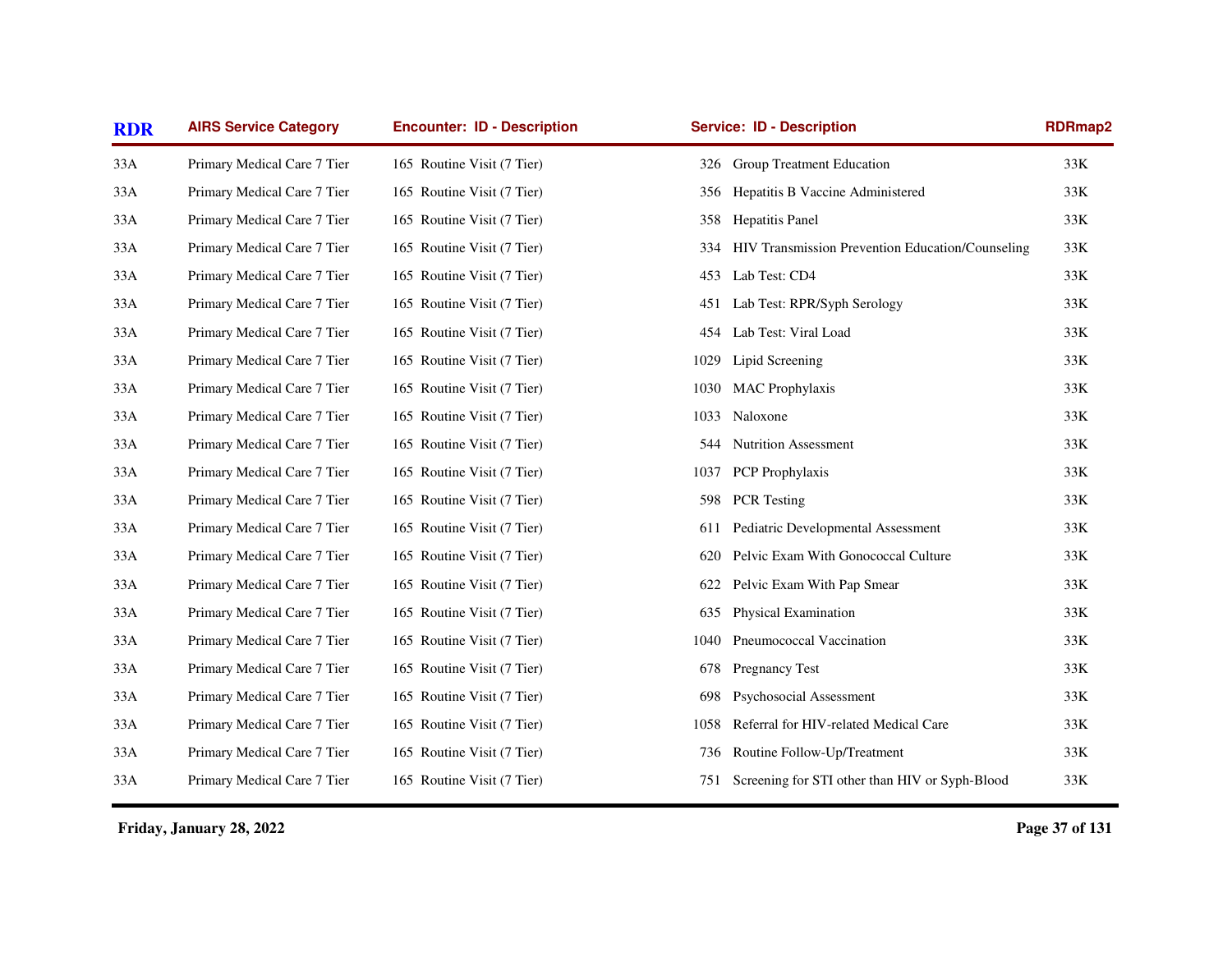| <b>RDR</b> | <b>AIRS Service Category</b> | <b>Encounter: ID - Description</b>       |      | <b>Service: ID - Description</b>               | <b>RDRmap2</b> |
|------------|------------------------------|------------------------------------------|------|------------------------------------------------|----------------|
| 33A        | Primary Medical Care 7 Tier  | 165 Routine Visit (7 Tier)               | 1098 | Screening for STI other than HIV or Syph-Urine | 33K            |
| 33A        | Primary Medical Care 7 Tier  | 165 Routine Visit (7 Tier)               | 757  | Screening/Testing for Hepatitis B              | 33K            |
| 33A        | Primary Medical Care 7 Tier  | 165 Routine Visit (7 Tier)               | 759  | Screening/Testing for Hepatitis C              | 33K            |
| 33A        | Primary Medical Care 7 Tier  | 165 Routine Visit (7 Tier)               | 761  | Screening/Testing for Syphilis Blood Test      | 33K            |
| 33A        | Primary Medical Care 7 Tier  | 165 Routine Visit (7 Tier)               | 738  | STD Evaluation                                 | 33K            |
| 33A        | Primary Medical Care 7 Tier  | 165 Routine Visit (7 Tier)               | 798  | Substance Use Assessment                       | $33K$          |
| 33A        | Primary Medical Care 7 Tier  | 165 Routine Visit (7 Tier)               | 814  | TB Prophylaxis                                 | 33K            |
| 33A        | Primary Medical Care 7 Tier  | 165 Routine Visit (7 Tier)               | 452  | TB Screen (PPD/Anergy)                         | 33K            |
| 33A        | Primary Medical Care 7 Tier  | 165 Routine Visit (7 Tier)               | 1205 | TB Screen (QuantiFERON)                        | 33K            |
| 33A        | Primary Medical Care 7 Tier  | 165 Routine Visit (7 Tier)               | 816  | TB Treatment                                   | $33K$          |
| 33A        | Primary Medical Care 7 Tier  | 165 Routine Visit (7 Tier)               | 821  | Tobacco Use Assessment                         | 33K            |
| 33A        | Primary Medical Care 7 Tier  | 165 Routine Visit (7 Tier)               | 844  | Treatment for Hepatitis C                      | 33K            |
| 33A        | Primary Medical Care 7 Tier  | 165 Routine Visit (7 Tier)               | 846  | Treatment for Syphilis                         | $33K$          |
| 33A        | Primary Medical Care 7 Tier  | 165 Routine Visit (7 Tier)               | 847  | Treatment of STI other than HIV or Syphilis    | 33K            |
| 33A        | Primary Medical Care 7 Tier  | 165 Routine Visit (7 Tier)               | 849  | Triglycerides Test                             | 33K            |
| 33A        | Primary Medical Care 7 Tier  | 165 Routine Visit (7 Tier)               | 851  | Urinalysis                                     | 33K            |
| 33A        | Primary Medical Care 7 Tier  | 165 Routine Visit (7 Tier)               | 855  | Vaccination/Immunization                       | $33K$          |
| 33A        | Primary Medical Care 7 Tier  | 165 Routine Visit (7 Tier)               | 879  | Well Child/Primary Care                        | 33K            |
| 33A        | Primary Medical Care 7 Tier  | 180 Subsequent Annual Comprehensive (7 T | 6    | <b>AFB</b> Culture                             | 33K            |
| 33A        | Primary Medical Care 7 Tier  | 180 Subsequent Annual Comprehensive (7 T | 1202 | Anal Pap Smear                                 | 33K            |
| 33A        | Primary Medical Care 7 Tier  | 180 Subsequent Annual Comprehensive (7 T | 36   | Assessment of Mental Health & Social Needs     | 33K            |
| 33A        | Primary Medical Care 7 Tier  | 180 Subsequent Annual Comprehensive (7 T | 909  | <b>Basic Patient Education/Counseling</b>      | 33K            |
| 33A        | Primary Medical Care 7 Tier  | 180 Subsequent Annual Comprehensive (7 T |      | 912 Buprenorphine Administration               | 33K            |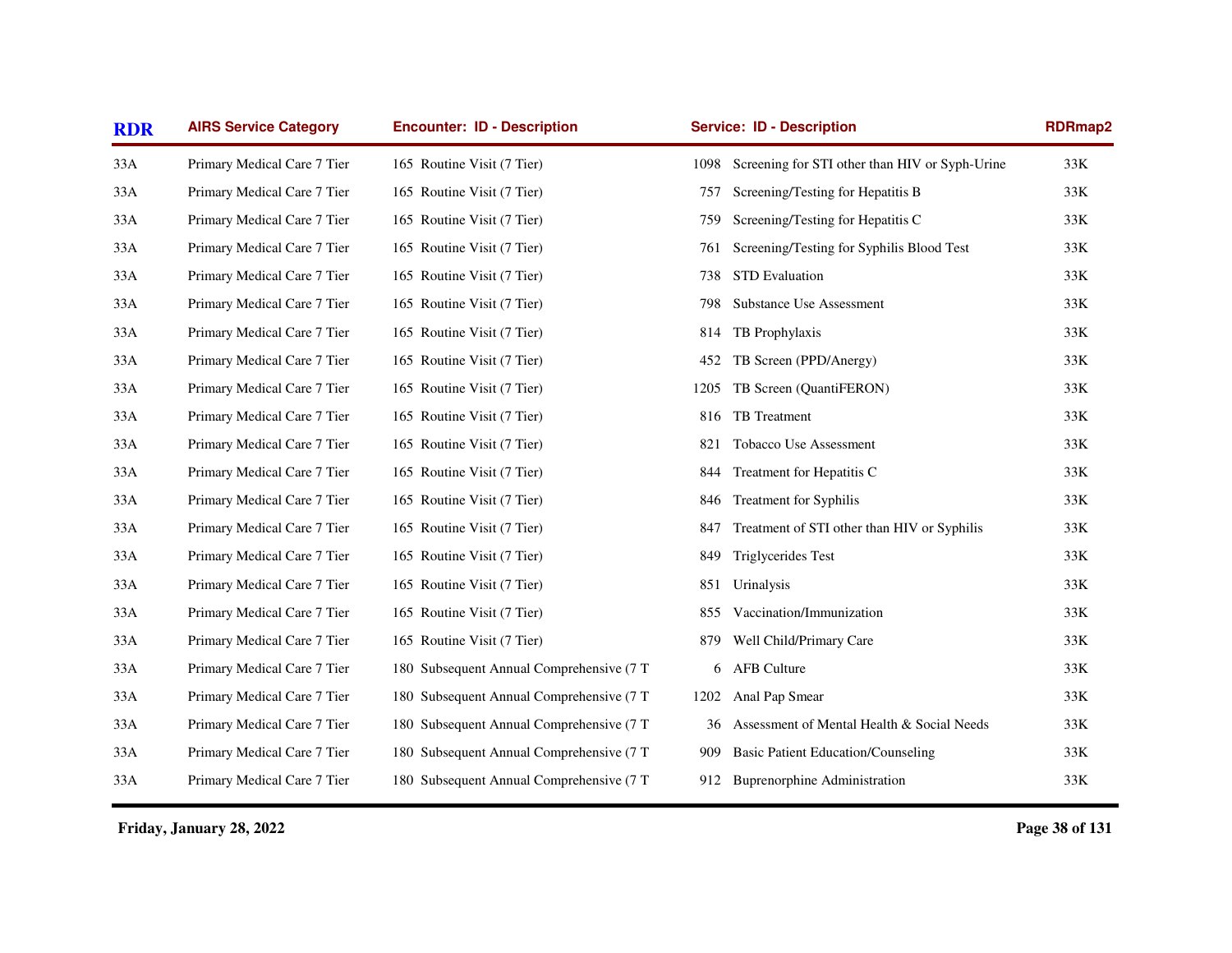| <b>RDR</b> | <b>AIRS Service Category</b> | <b>Encounter: ID - Description</b>        |      | <b>Service: ID - Description</b>                        | RDRmap2 |
|------------|------------------------------|-------------------------------------------|------|---------------------------------------------------------|---------|
| 33A        | Primary Medical Care 7 Tier  | 180 Subsequent Annual Comprehensive (7 T  | 913  | <b>Buprenorphine Education</b>                          | 33K     |
| 33A        | Primary Medical Care 7 Tier  | 180 Subsequent Annual Comprehensive (7 T  | 65   | CBC/Differential                                        | 33K     |
| 33A        | Primary Medical Care 7 Tier  | 180 Subsequent Annual Comprehensive (7 T  | 82   | <b>Chemistry Panel</b>                                  | 33K     |
| 33A        | Primary Medical Care 7 Tier  | 180 Subsequent Annual Comprehensive (7 T  | 83   | Chest X-Ray                                             | 33K     |
| 33A        | Primary Medical Care 7 Tier  | 180 Subsequent Annual Comprehensive (7 T) | 92   | Chlamydia Screen                                        | 33K     |
| 33A        | Primary Medical Care 7 Tier  | 180 Subsequent Annual Comprehensive (7 T  | 93   | Cholesterol Test                                        | 33K     |
| 33A        | Primary Medical Care 7 Tier  | 180 Subsequent Annual Comprehensive (7 T  | 127  | Comprehensive Medical History                           | 33K     |
| 33A        | Primary Medical Care 7 Tier  | 180 Subsequent Annual Comprehensive (7 T  | 309  | <b>Gonococcal Culture</b>                               | 33K     |
| 33A        | Primary Medical Care 7 Tier  | 180 Subsequent Annual Comprehensive (7 T  | 326  | Group Treatment Education                               | 33K     |
| 33A        | Primary Medical Care 7 Tier  | 180 Subsequent Annual Comprehensive (7 T  | 356  | Hepatitis B Vaccine Administered                        | 33K     |
| 33A        | Primary Medical Care 7 Tier  | 180 Subsequent Annual Comprehensive (7 T  | 358  | Hepatitis Panel                                         | 33K     |
| 33A        | Primary Medical Care 7 Tier  | 180 Subsequent Annual Comprehensive (7 T  | 334  | <b>HIV Transmission Prevention Education/Counseling</b> | 33K     |
| 33A        | Primary Medical Care 7 Tier  | 180 Subsequent Annual Comprehensive (7 T  | 453  | Lab Test: CD4                                           | 33K     |
| 33A        | Primary Medical Care 7 Tier  | 180 Subsequent Annual Comprehensive (7 T  | 451  | Lab Test: RPR/Syph Serology                             | 33K     |
| 33A        | Primary Medical Care 7 Tier  | 180 Subsequent Annual Comprehensive (7 T  | 454  | Lab Test: Viral Load                                    | 33K     |
| 33A        | Primary Medical Care 7 Tier  | 180 Subsequent Annual Comprehensive (7 T  | 1029 | Lipid Screening                                         | $33K$   |
| 33A        | Primary Medical Care 7 Tier  | 180 Subsequent Annual Comprehensive (7 T  | 1030 | <b>MAC</b> Prophylaxis                                  | 33K     |
| 33A        | Primary Medical Care 7 Tier  | 180 Subsequent Annual Comprehensive (7 T  | 1033 | Naloxone                                                | 33K     |
| 33A        | Primary Medical Care 7 Tier  | 180 Subsequent Annual Comprehensive (7 T  | 1037 | PCP Prophylaxis                                         | 33K     |
| 33A        | Primary Medical Care 7 Tier  | 180 Subsequent Annual Comprehensive (7 T  | 598  | <b>PCR</b> Testing                                      | $33K$   |
| 33A        | Primary Medical Care 7 Tier  | 180 Subsequent Annual Comprehensive (7 T  | 611  | Pediatric Developmental Assessment                      | 33K     |
| 33A        | Primary Medical Care 7 Tier  | 180 Subsequent Annual Comprehensive (7 T  | 620  | Pelvic Exam With Gonococcal Culture                     | 33K     |
| 33A        | Primary Medical Care 7 Tier  | 180 Subsequent Annual Comprehensive (7 T  |      | 622 Pelvic Exam With Pap Smear                          | $33K$   |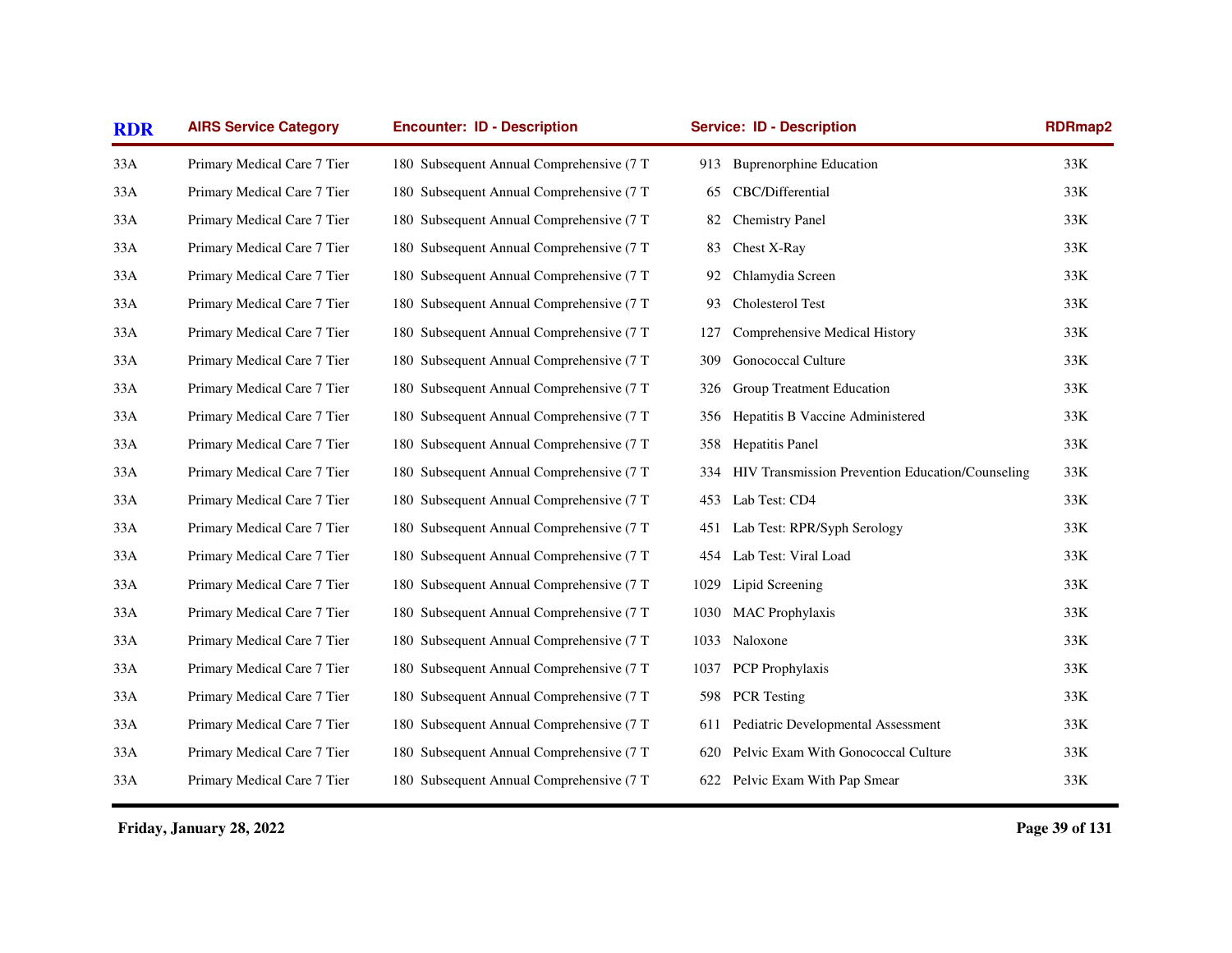| <b>RDR</b> | <b>AIRS Service Category</b> | <b>Encounter: ID - Description</b>       | <b>Service: ID - Description</b> |                                                | RDRmap2 |  |
|------------|------------------------------|------------------------------------------|----------------------------------|------------------------------------------------|---------|--|
| 33A        | Primary Medical Care 7 Tier  | 180 Subsequent Annual Comprehensive (7 T | 635                              | <b>Physical Examination</b>                    | 33K     |  |
| 33A        | Primary Medical Care 7 Tier  | 180 Subsequent Annual Comprehensive (7 T | 1040                             | Pneumococcal Vaccination                       | 33K     |  |
| 33A        | Primary Medical Care 7 Tier  | 180 Subsequent Annual Comprehensive (7 T | 678                              | Pregnancy Test                                 | 33K     |  |
| 33A        | Primary Medical Care 7 Tier  | 180 Subsequent Annual Comprehensive (7 T | 698                              | Psychosocial Assessment                        | 33K     |  |
| 33A        | Primary Medical Care 7 Tier  | 180 Subsequent Annual Comprehensive (7 T | 1058                             | Referral for HIV-related Medical Care          | 33K     |  |
| 33A        | Primary Medical Care 7 Tier  | 180 Subsequent Annual Comprehensive (7 T | 751                              | Screening for STI other than HIV or Syph-Blood | 33K     |  |
| 33A        | Primary Medical Care 7 Tier  | 180 Subsequent Annual Comprehensive (7 T | 1098                             | Screening for STI other than HIV or Syph-Urine | 33K     |  |
| 33A        | Primary Medical Care 7 Tier  | 180 Subsequent Annual Comprehensive (7 T | 757                              | Screening/Testing for Hepatitis B              | 33K     |  |
| 33A        | Primary Medical Care 7 Tier  | 180 Subsequent Annual Comprehensive (7 T | 759                              | Screening/Testing for Hepatitis C              | 33K     |  |
| 33A        | Primary Medical Care 7 Tier  | 180 Subsequent Annual Comprehensive (7 T | 761                              | Screening/Testing for Syphilis Blood Test      | 33K     |  |
| 33A        | Primary Medical Care 7 Tier  | 180 Subsequent Annual Comprehensive (7 T | 738                              | STD Evaluation                                 | 33K     |  |
| 33A        | Primary Medical Care 7 Tier  | 180 Subsequent Annual Comprehensive (7 T | 798                              | Substance Use Assessment                       | 33K     |  |
| 33A        | Primary Medical Care 7 Tier  | 180 Subsequent Annual Comprehensive (7 T | 452                              | TB Screen (PPD/Anergy)                         | 33K     |  |
| 33A        | Primary Medical Care 7 Tier  | 180 Subsequent Annual Comprehensive (7 T | 1205                             | TB Screen (QuantiFERON)                        | 33K     |  |
| 33A        | Primary Medical Care 7 Tier  | 180 Subsequent Annual Comprehensive (7 T | 816                              | TB Treatment                                   | 33K     |  |
| 33A        | Primary Medical Care 7 Tier  | 180 Subsequent Annual Comprehensive (7 T | 821                              | Tobacco Use Assessment                         | 33K     |  |
| 33A        | Primary Medical Care 7 Tier  | 180 Subsequent Annual Comprehensive (7 T | 844                              | Treatment for Hepatitis C                      | 33K     |  |
| 33A        | Primary Medical Care 7 Tier  | 180 Subsequent Annual Comprehensive (7 T | 846                              | <b>Treatment for Syphilis</b>                  | 33K     |  |
| 33A        | Primary Medical Care 7 Tier  | 180 Subsequent Annual Comprehensive (7 T | 847                              | Treatment of STI other than HIV or Syphilis    | 33K     |  |
| 33A        | Primary Medical Care 7 Tier  | 180 Subsequent Annual Comprehensive (7 T | 849                              | Triglycerides Test                             | 33K     |  |
| 33A        | Primary Medical Care 7 Tier  | 180 Subsequent Annual Comprehensive (7 T | 851                              | Urinalysis                                     | 33K     |  |
| 33A        | Primary Medical Care 7 Tier  | 180 Subsequent Annual Comprehensive (7 T | 855                              | Vaccination/Immunization                       | 33K     |  |
| 33A        | Primary Medical Care 7 Tier  | 190 Therapeutic Visit (7 Tier)           | 36                               | Assessment of Mental Health & Social Needs     | 33K     |  |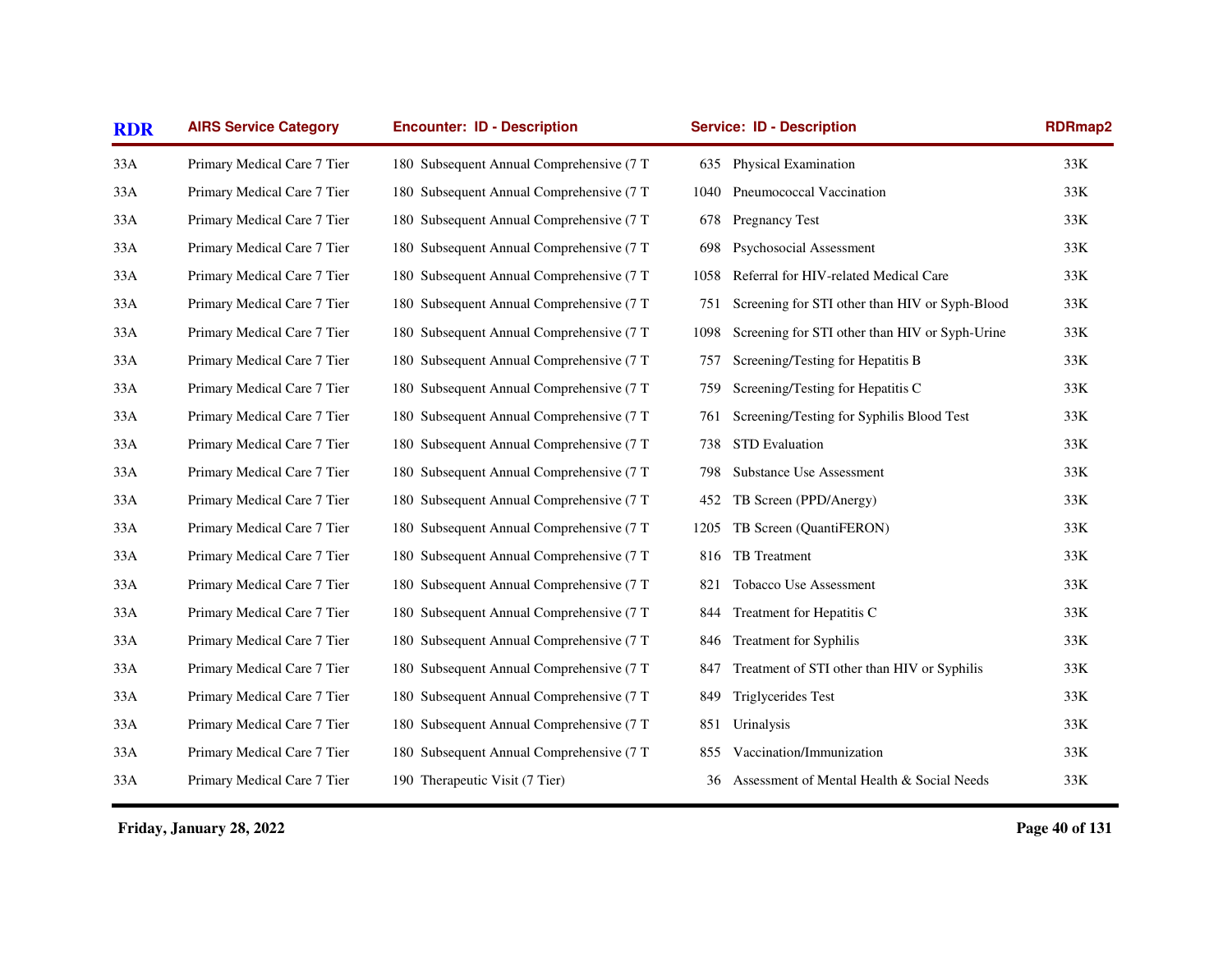| <b>RDR</b>  | <b>AIRS Service Category</b> | <b>Encounter: ID - Description</b> | <b>Service: ID - Description</b>                        | RDRmap2 |
|-------------|------------------------------|------------------------------------|---------------------------------------------------------|---------|
| 33A         | Primary Medical Care 7 Tier  | 190 Therapeutic Visit (7 Tier)     | <b>Basic Patient Education/Counseling</b><br>909        | 33K     |
| 33A         | Primary Medical Care 7 Tier  | 190 Therapeutic Visit (7 Tier)     | <b>Buprenorphine Education</b><br>913                   | 33K     |
| 33A         | Primary Medical Care 7 Tier  | 190 Therapeutic Visit (7 Tier)     | Domestic Violence Screening<br>986                      | 33K     |
| 33A         | Primary Medical Care 7 Tier  | 190 Therapeutic Visit (7 Tier)     | Group Treatment Education<br>326                        | 33K     |
| 33A         | Primary Medical Care 7 Tier  | 190 Therapeutic Visit (7 Tier)     | HIV Transmission Prevention Education/Counseling<br>334 | 33K     |
| 33A         | Primary Medical Care 7 Tier  | 190 Therapeutic Visit (7 Tier)     | <b>Nutrition Assessment</b><br>544                      | 33K     |
| 33A         | Primary Medical Care 7 Tier  | 190 Therapeutic Visit (7 Tier)     | Overdose Prevention Education<br>1110                   | 33K     |
| 33A         | Primary Medical Care 7 Tier  | 190 Therapeutic Visit (7 Tier)     | Psychosocial Assessment<br>698                          | 33K     |
| 33A         | Primary Medical Care 7 Tier  | 190 Therapeutic Visit (7 Tier)     | Referral to Partner Notification Services<br>1111       | 33K     |
| 33A         | Primary Medical Care 7 Tier  | 190 Therapeutic Visit (7 Tier)     | <b>Substance Use Assessment</b><br>798                  | 33K     |
| 33A         | Primary Medical Care 7 Tier  | 190 Therapeutic Visit (7 Tier)     | Tobacco Use Assessment<br>821                           | 33K     |
| 33A         | <b>Supportive Services</b>   | 46 Directly Observed Therapy       | Directly Observed Prophylactic Therapy<br>163           | 33K     |
| 33A         | <b>Supportive Services</b>   | 46 Directly Observed Therapy       | Directly Observed Therapy/Treatment<br>165              | 33K     |
| <b>33AA</b> |                              |                                    |                                                         |         |
| 33AA        | Adult Day Health Care        | 14 Attendance                      | <b>Rehabilitation Group</b><br>719                      |         |
| 33AA        | Adult Day Health Care        | 14 Attendance                      | <b>Rehabilitation Services</b><br>720                   |         |
| <b>33AB</b> |                              |                                    |                                                         |         |
| 33AB        | <b>Supportive Services</b>   | 125 Non-Certified Adult Day Care   | Caregiver Counseling<br>69                              |         |
| 33AB        | <b>Supportive Services</b>   | 163 Respite                        | <b>Adult Supervision Care</b><br>21                     |         |
| 33AB        | <b>Supportive Services</b>   | 163 Respite                        | Child Day Care<br>88                                    |         |
| 33AB        | <b>Supportive Services</b>   | 163 Respite                        | Direct Agency Transport (Car/Van)<br>161                |         |
| 33AB        | <b>Supportive Services</b>   | 163 Respite                        | Homemaker Services<br>367                               |         |
| 33AB        | <b>Supportive Services</b>   | 163 Respite                        | Intake/Assessment<br>439                                |         |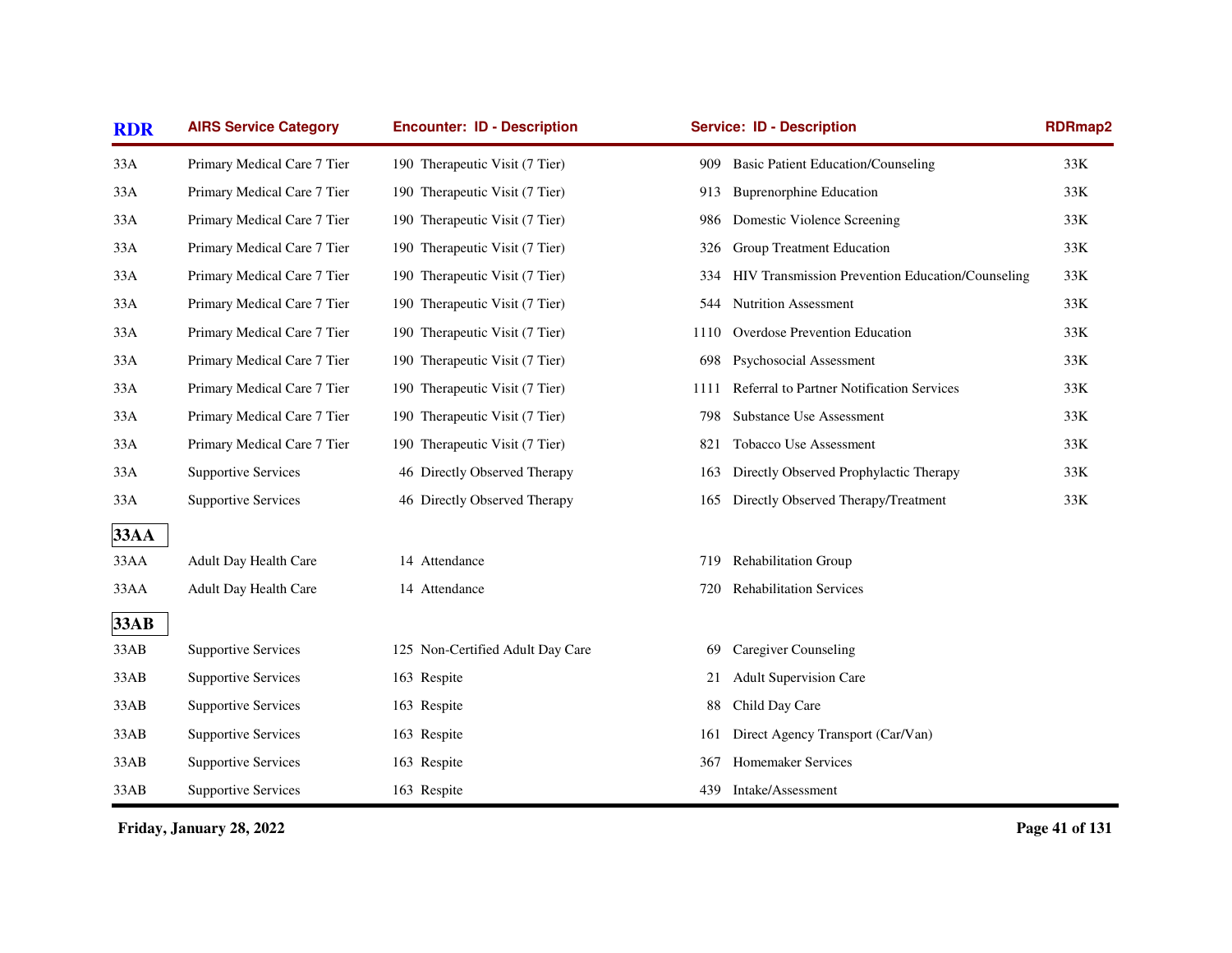| <b>RDR</b>  | <b>AIRS Service Category</b> | <b>Encounter: ID - Description</b> | <b>Service: ID - Description</b>                 | <b>RDRmap2</b> |
|-------------|------------------------------|------------------------------------|--------------------------------------------------|----------------|
| 33AB        | <b>Supportive Services</b>   | 163 Respite                        | 512 Meal Preparation                             |                |
| <b>33AE</b> |                              |                                    |                                                  |                |
| 33AE        | Child Care/Child Life Servic | 27 Child Life                      | Developmental Maintenance and Enhancement<br>159 |                |
| 33AE        | Child Care/Child Life Servic | 27 Child Life                      | <b>Family Counseling</b><br>247                  |                |
| 33AE        | Child Care/Child Life Servic | 27 Child Life                      | General Counseling<br>302                        |                |
| 33AE        | Child Care/Child Life Servic | 27 Child Life                      | <b>Medical Play</b><br>514                       |                |
| 33AE        | Child Care/Child Life Servic | 27 Child Life                      | Preparation for Procedure<br>680                 |                |
| 33AE        | Child Care/Child Life Servic | 27 Child Life                      | Therapeutic Distraction/Diversion<br>819         |                |
| 33AE        | Legal Services               | 5 Adoption                         | Legal Assistance<br>461                          |                |
| 33AE        | Legal Services               | 7 Advanced Directive               | Legal Assistance<br>461                          |                |
| 33AE        | Legal Services               | 15 Bankruptcy/Debtor Relief        | Legal Assistance<br>461                          |                |
| 33AE        | Legal Services               | 25 Child Abuse/Neglect             | Legal Assistance<br>461                          |                |
| 33AE        | Legal Services               | 28 Child Protective Order          | Legal Assistance<br>461                          |                |
| 33AE        | Legal Services               | 38 Confidentiality and Testing     | 461<br><b>Legal Assistance</b>                   |                |
| 33AE        | Legal Services               | 42 Custody/Visitation              | Legal Assistance<br>461                          |                |
| 33AE        | Legal Services               | 43 Debt Collection                 | Legal Assistance<br>461                          |                |
| 33AE        | Legal Services               | 315 Discrimination                 | <b>Legal Assistance</b><br>461                   |                |
| 33AE        | Legal Services               | 47 Divorce/Separation              | <b>Legal Assistance</b><br>461                   |                |
| 33AE        | <b>Legal Services</b>        | 53 Domestic Violence               | Legal Assistance<br>461                          |                |
| 33AE        | Legal Services               | 58 Emancipation                    | Legal Assistance<br>461                          |                |
| 33AE        | Legal Services               | 59 Employee Benefits               | Legal Assistance<br>461                          |                |
| 33AE        | Legal Services               | 71 Food Stamps                     | Legal Assistance<br>461                          |                |
| 33AE        | <b>Legal Services</b>        | 73 Foster Care                     | <b>Legal Assistance</b><br>461                   |                |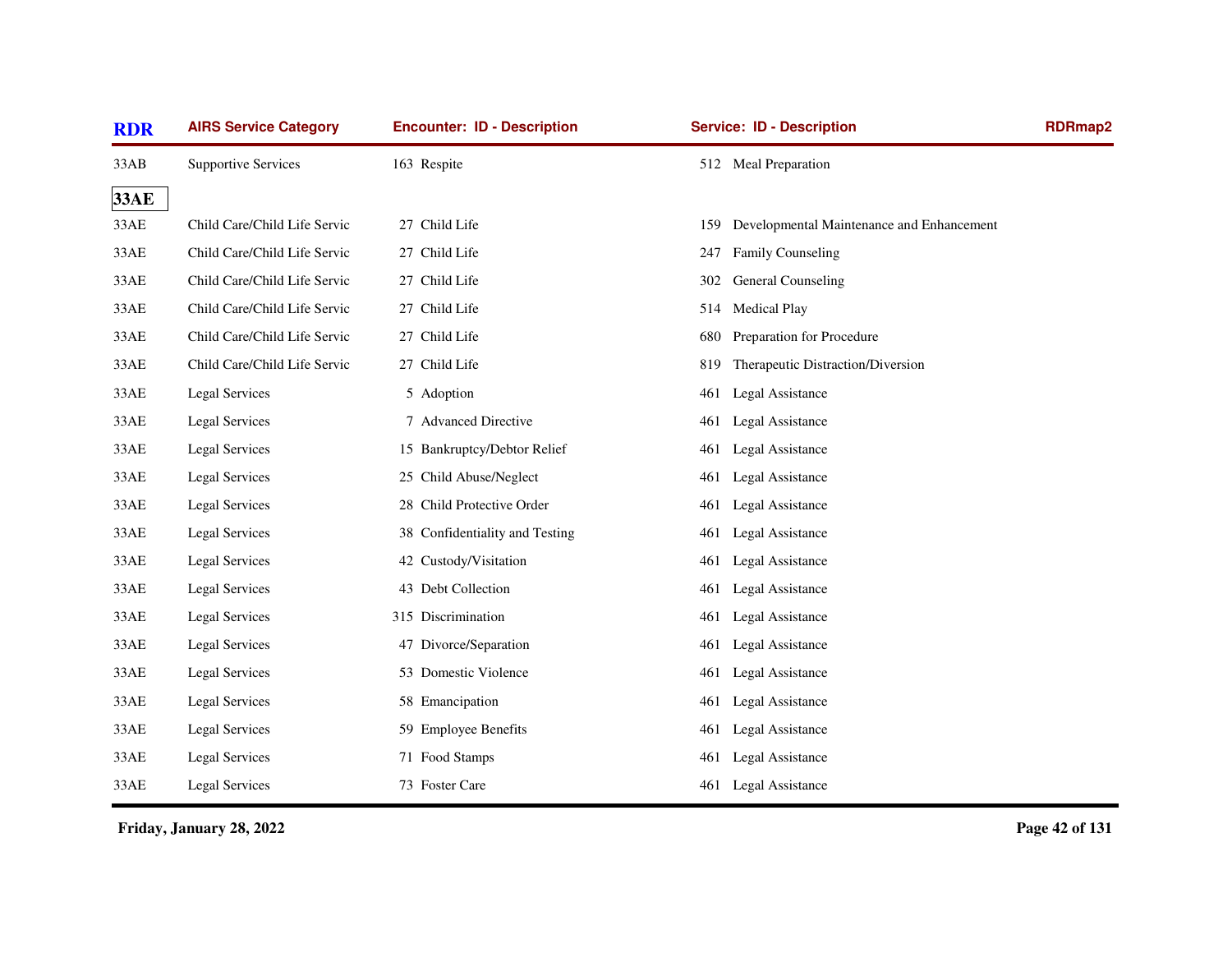| <b>RDR</b> | <b>AIRS Service Category</b> | <b>Encounter: ID - Description</b>     | <b>Service: ID - Description</b> | <b>RDRmap2</b> |
|------------|------------------------------|----------------------------------------|----------------------------------|----------------|
| 33AE       | <b>Legal Services</b>        | 82 Guardianship/Conservatorship        | 461 Legal Assistance             |                |
| 33AE       | Legal Services               | 88 Health Care Proxy                   | Legal Assistance<br>461          |                |
| 33AE       | Legal Services               | 96 Immigration                         | 461<br>Legal Assistance          |                |
| 33AE       | <b>Legal Services</b>        | 98 Incarcerated Individuals / Re-entry | Legal Assistance<br>461          |                |
| 33AE       | <b>Legal Services</b>        | 108 Job Discrimination                 | Legal Assistance<br>461          |                |
| 33AE       | <b>Legal Services</b>        | 109 Landlord Tenant                    | Legal Assistance<br>461          |                |
| 33AE       | <b>Legal Services</b>        | 113 Medicaid                           | Legal Assistance<br>461          |                |
| 33AE       | <b>Legal Services</b>        | 116 Medicare                           | Legal Assistance<br>461          |                |
| 33AE       | Legal Services               | 130 Other                              | Legal Assistance<br>461          |                |
| 33AE       | Legal Services               | 130 Other                              | Legal Assistance<br>461          |                |
| 33AE       | Legal Services               | 130 Other                              | Legal Assistance<br>461          |                |
| 33AE       | Legal Services               | 130 Other                              | Legal Assistance<br>461          |                |
| 33AE       | <b>Legal Services</b>        | 130 Other                              | Legal Assistance<br>461          |                |
| 33AE       | <b>Legal Services</b>        | 130 Other                              | 461<br>Legal Assistance          |                |
| 33AE       | <b>Legal Services</b>        | 130 Other                              | Legal Assistance<br>461          |                |
| 33AE       | <b>Legal Services</b>        | 130 Other                              | 461<br>Legal Assistance          |                |
| 33AE       | <b>Legal Services</b>        | 130 Other                              | Legal Assistance<br>461          |                |
| 33AE       | <b>Legal Services</b>        | 132 Other Housing                      | Legal Assistance<br>461          |                |
| 33AE       | Legal Services               | 133 Other Public Housing               | Legal Assistance<br>461          |                |
| 33AE       | <b>Legal Services</b>        | 137 Parental Rights Termination        | Legal Assistance<br>461          |                |
| 33AE       | Legal Services               | 316 Power of Attorney                  | Legal Assistance<br>461          |                |
| 33AE       | <b>Legal Services</b>        | 159 Public Utilities                   | <b>Legal Assistance</b><br>461   |                |
| 33AE       | <b>Legal Services</b>        | 173 Special Education Program          | Legal Assistance<br>461          |                |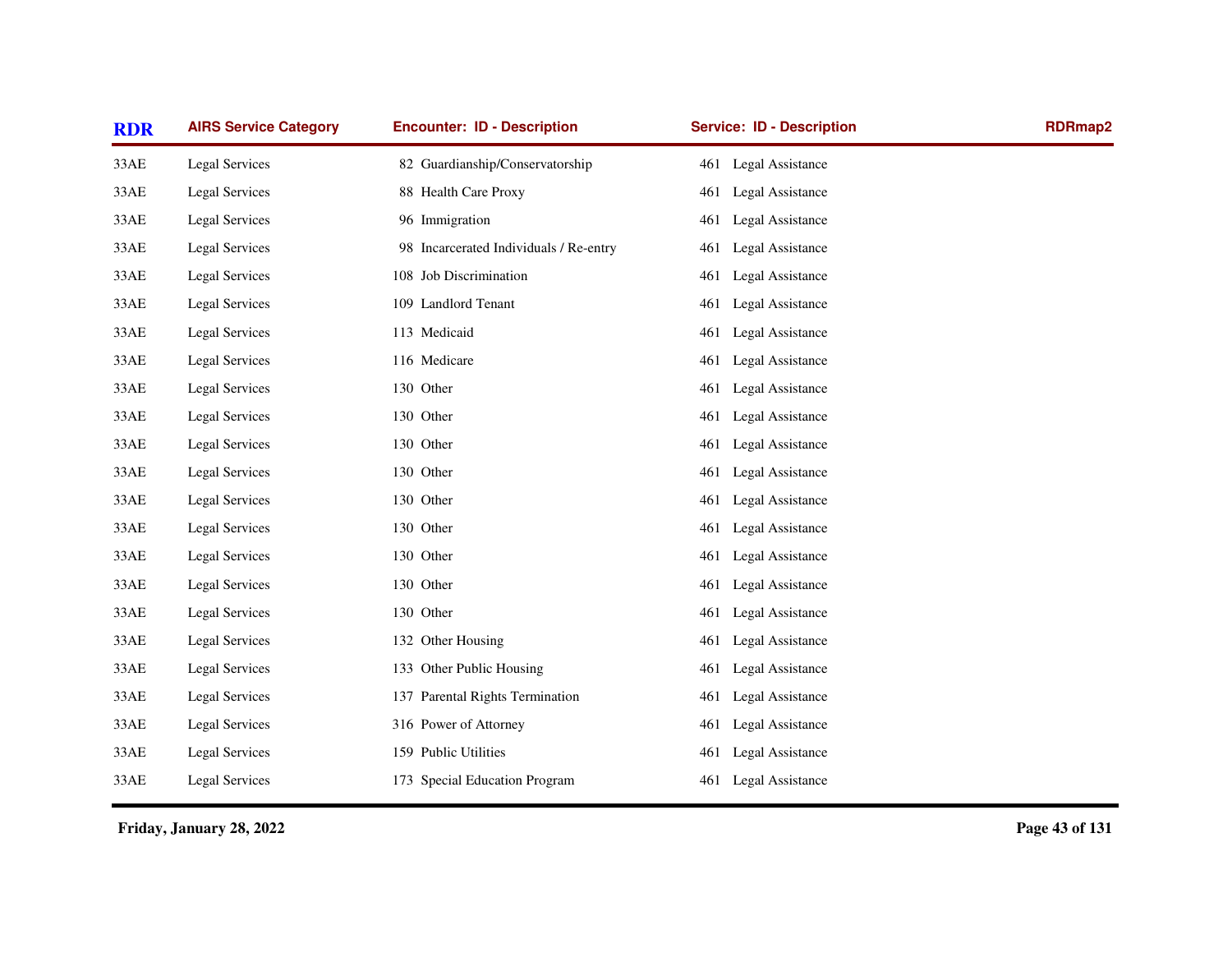| <b>RDR</b> | <b>AIRS Service Category</b> | <b>Encounter: ID - Description</b> | <b>Service: ID - Description</b>                 | <b>RDRmap2</b> |
|------------|------------------------------|------------------------------------|--------------------------------------------------|----------------|
| 33AE       | Legal Services               | 174 Special Services               | <b>Legal Assistance</b><br>461                   |                |
| 33AE       | Legal Services               | 166 SSI/SSDI                       | Legal Assistance<br>461                          |                |
| 33AE       | Legal Services               | 177 Standby Guardianship           | Legal Assistance<br>461                          |                |
| 33AE       | Legal Services               | 181 Subsidized Housing Rights      | Legal Assistance<br>461                          |                |
| 33AE       | Legal Services               | 185 Support                        | Legal Assistance<br>461                          |                |
| 33AE       | Legal Services               | 187 Suspension/Expulsion           | Legal Assistance<br>461                          |                |
| 33AE       | Legal Services               | 201 Unemployment Insurance         | Legal Assistance<br>461                          |                |
| 33AE       | Legal Services               | 202 Welfare                        | Legal Assistance<br>461                          |                |
| 33AE       | Legal Services               | 204 Will                           | Legal Assistance<br>461                          |                |
| 33AE       | Legal Services               | 206 Wrongful Discharge             | Legal Assistance<br>461                          |                |
| 33AE       | Permanency Planning          | 6 Adoption/Foster Care             | <b>Adoption Service</b><br>16                    |                |
| 33AE       | Permanency Planning          | 6 Adoption/Foster Care             | Adoption/Foster Care Advocacy<br>19              |                |
| 33AE       | Permanency Planning          | 6 Adoption/Foster Care             | Adoption/Foster Care Info & Referral<br>20       |                |
| 33AE       | Permanency Planning          | 6 Adoption/Foster Care             | <b>Foster Care Service</b><br>278                |                |
| 33AE       | Permanency Planning          | 6 Adoption/Foster Care             | Intake/Assessment<br>439                         |                |
| 33AE       | Permanency Planning          | 141 Permanency Planning            | Adoption/Foster Care<br>17                       |                |
| 33AE       | Permanency Planning          | 141 Permanency Planning            | Adoption/Foster Care (Group)<br>18               |                |
| 33AE       | Permanency Planning          | 141 Permanency Planning            | Assistance With Activities Of Daily Living<br>42 |                |
| 33AE       | Permanency Planning          | 141 Permanency Planning            | <b>Bereavement Counseling</b><br>52              |                |
| 33AE       | Permanency Planning          | 141 Permanency Planning            | Bereavement Group(s)<br>53                       |                |
| 33AE       | Permanency Planning          | 141 Permanency Planning            | Case Closure/Discharge<br>72                     |                |
| 33AE       | Permanency Planning          | 141 Permanency Planning            | Child Custody/Guardianship<br>86                 |                |
| 33AE       | Permanency Planning          | 141 Permanency Planning            | Child Custody/Guardianship (Group)<br>87         |                |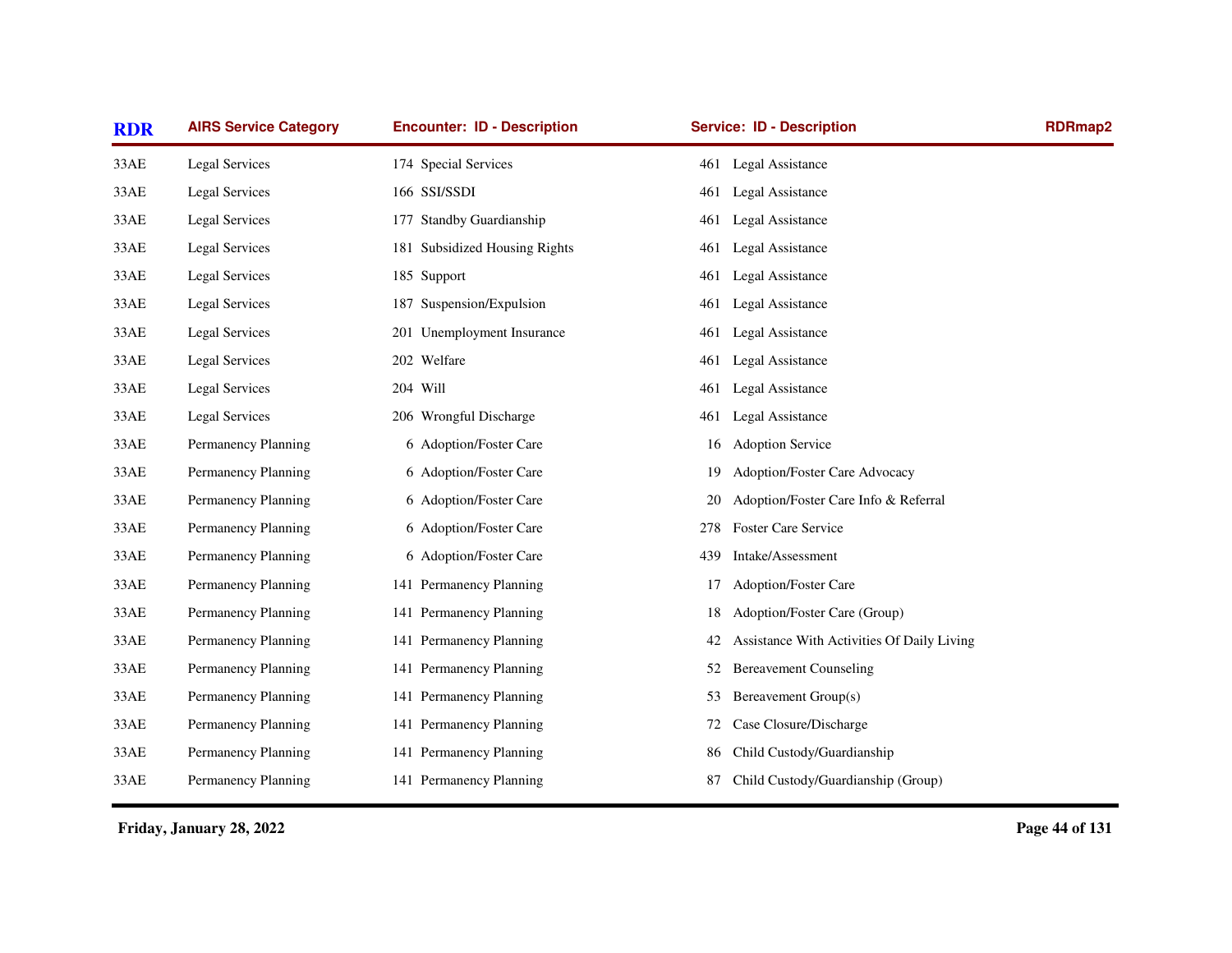| <b>RDR</b> | <b>AIRS Service Category</b> | <b>Encounter: ID - Description</b> | <b>Service: ID - Description</b>            | <b>RDRmap2</b> |
|------------|------------------------------|------------------------------------|---------------------------------------------|----------------|
| 33AE       | Permanency Planning          | 141 Permanency Planning            | Child Placement<br>90                       |                |
| 33AE       | Permanency Planning          | 141 Permanency Planning            | Consultation with Legal Provider<br>1211    |                |
| 33AE       | Permanency Planning          | 141 Permanency Planning            | Crisis Intervention/Care<br>138             |                |
| 33AE       | Permanency Planning          | 141 Permanency Planning            | <b>Disclosure Related Activities</b><br>169 |                |
| 33AE       | Permanency Planning          | 141 Permanency Planning            | Escort<br>238                               |                |
| 33AE       | Permanency Planning          | 141 Permanency Planning            | Family Counseling<br>247                    |                |
| 33AE       | Permanency Planning          | 141 Permanency Planning            | Group Education<br>318                      |                |
| 33AE       | Permanency Planning          | 141 Permanency Planning            | Home Visit<br>366                           |                |
| 33AE       | Permanency Planning          | 141 Permanency Planning            | <b>Hospital Visit</b><br>369                |                |
| 33AE       | Permanency Planning          | 141 Permanency Planning            | <b>Individual Counseling</b><br>391         |                |
| 33AE       | Permanency Planning          | 141 Permanency Planning            | <b>Information/Referral</b><br>405          |                |
| 33AE       | Permanency Planning          | 141 Permanency Planning            | Intake/Assessment<br>439                    |                |
| 33AE       | Permanency Planning          | 141 Permanency Planning            | Legal Advocacy<br>460                       |                |
| 33AE       | Permanency Planning          | 141 Permanency Planning            | Legal: Advanced Directives<br>464           |                |
| 33AE       | Permanency Planning          | 141 Permanency Planning            | Legal: Custody/Guardianship<br>468          |                |
| 33AE       | Permanency Planning          | 141 Permanency Planning            | Legal: Divorce/Separation<br>471            |                |
| 33AE       | Permanency Planning          | 141 Permanency Planning            | Legal: Health Care Power Of Attorney<br>479 |                |
| 33AE       | Permanency Planning          | 141 Permanency Planning            | Legal: Health/Life Insurance<br>482         |                |
| 33AE       | Permanency Planning          | 141 Permanency Planning            | Legal: Other Family Law<br>487              |                |
| 33AE       | Permanency Planning          | 141 Permanency Planning            | Legal: Power Of Attorney<br>488             |                |
| 33AE       | Permanency Planning          | 141 Permanency Planning            | Legal: Wills<br>493                         |                |
| 33AE       | Permanency Planning          | 141 Permanency Planning            | Living Skills Training<br>499               |                |
| 33AE       | Permanency Planning          | 141 Permanency Planning            | 583 Other Follow-up                         |                |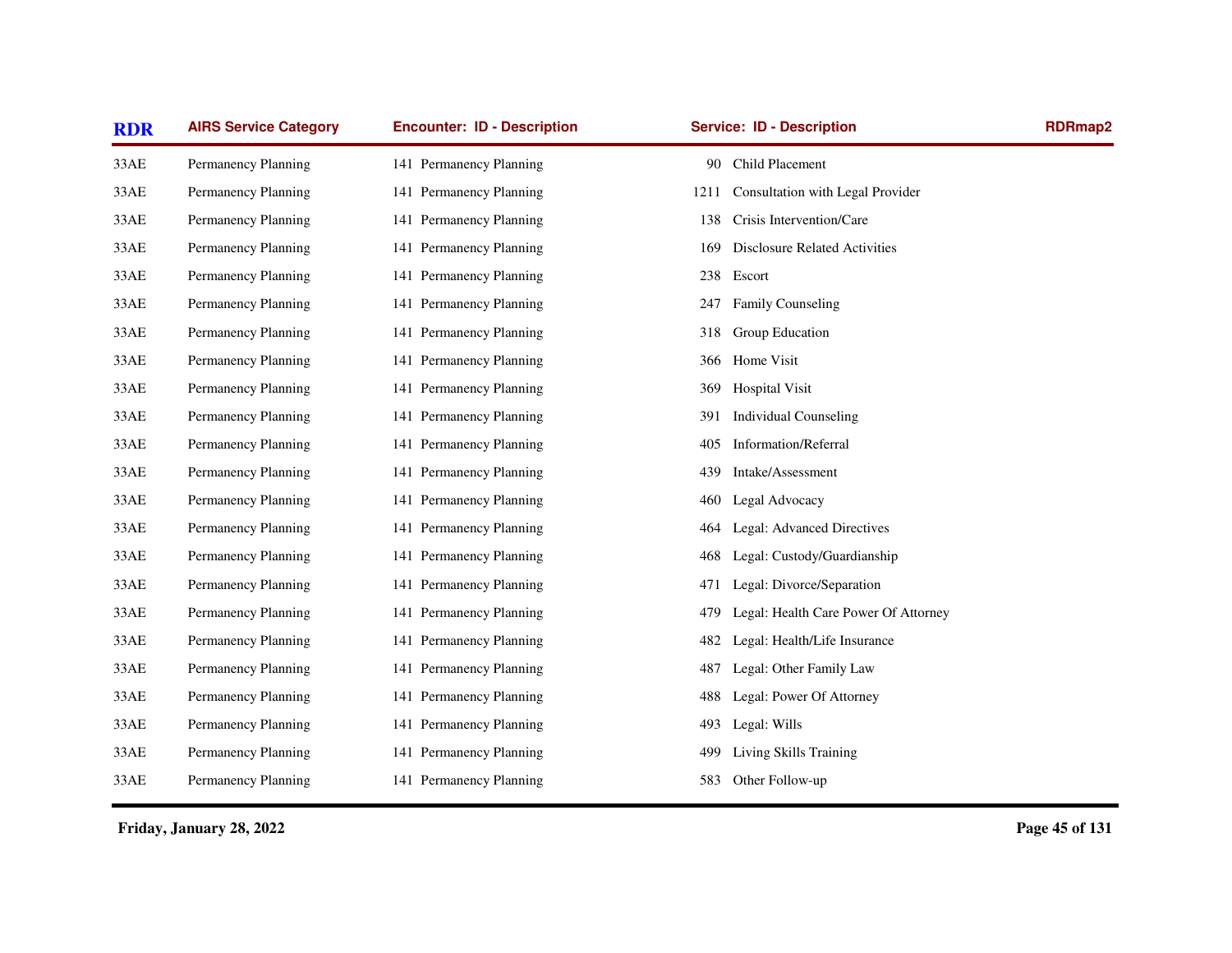| <b>RDR</b> | <b>AIRS Service Category</b> | <b>Encounter: ID - Description</b> | <b>Service: ID - Description</b>                        | <b>RDRmap2</b> |
|------------|------------------------------|------------------------------------|---------------------------------------------------------|----------------|
| 33AE       | Permanency Planning          | 141 Permanency Planning            | 594 Outing/Field Trip                                   |                |
| 33AE       | Permanency Planning          | 141 Permanency Planning            | Peer Group Meeting<br>616                               |                |
| 33AE       | Permanency Planning          | 141 Permanency Planning            | Reassessment<br>702                                     |                |
| 33AE       | Permanency Planning          | 141 Permanency Planning            | Service Plan Development/Update<br>772                  |                |
| 33AE       | Permanency Planning          | 141 Permanency Planning            | Service Plan Implementation/Monitoring/Follow-Up<br>773 |                |
| 33AE       | Permanency Planning          | 141 Permanency Planning            | <b>Support Group</b><br>808                             |                |
| 33AE       | <b>Supportive Services</b>   | 30 Client Advocacy                 | Benefits and Entitlements Seminar<br>46                 |                |
| 33AE       | <b>Supportive Services</b>   | 30 Client Advocacy                 | Benefits: Other/General<br>48                           |                |
| 33AE       | <b>Supportive Services</b>   | 30 Client Advocacy                 | Immigration: Asylum<br>378                              |                |
| 33AE       | <b>Supportive Services</b>   | 30 Client Advocacy                 | Immigration: Deportation<br>379                         |                |
| 33AE       | <b>Supportive Services</b>   | 30 Client Advocacy                 | Immigration: Naturalization<br>380                      |                |
| 33AE       | <b>Supportive Services</b>   | 30 Client Advocacy                 | Immigration: Residency<br>381                           |                |
| 33AE       | <b>Supportive Services</b>   | 30 Client Advocacy                 | Immigration: Voluntary Departure<br>382                 |                |
| 33AE       | <b>Supportive Services</b>   | 30 Client Advocacy                 | Intake/Assessment<br>439                                |                |
| 33AE       | <b>Supportive Services</b>   | 30 Client Advocacy                 | Legal Advice/Counsel<br>459                             |                |
| 33AE       | <b>Supportive Services</b>   | 30 Client Advocacy                 | Legal Advocacy<br>460                                   |                |
| 33AE       | <b>Supportive Services</b>   | 30 Client Advocacy                 | Legal: Access To Clinical Trials<br>462                 |                |
| 33AE       | <b>Supportive Services</b>   | 30 Client Advocacy                 | Legal: Adoption<br>463                                  |                |
| 33AE       | <b>Supportive Services</b>   | 30 Client Advocacy                 | Legal: Advanced Directives<br>464                       |                |
| 33AE       | <b>Supportive Services</b>   | 30 Client Advocacy                 | Legal: Affidavit Of Cremation<br>465                    |                |
| 33AE       | <b>Supportive Services</b>   | 30 Client Advocacy                 | Legal: Affidavit Of Guardianship<br>466                 |                |
| 33AE       | <b>Supportive Services</b>   | 30 Client Advocacy                 | Legal: Child Custody/Guardianship<br>467                |                |
| 33AE       | <b>Supportive Services</b>   | 30 Client Advocacy                 | Legal: Debtor/Creditor<br>469                           |                |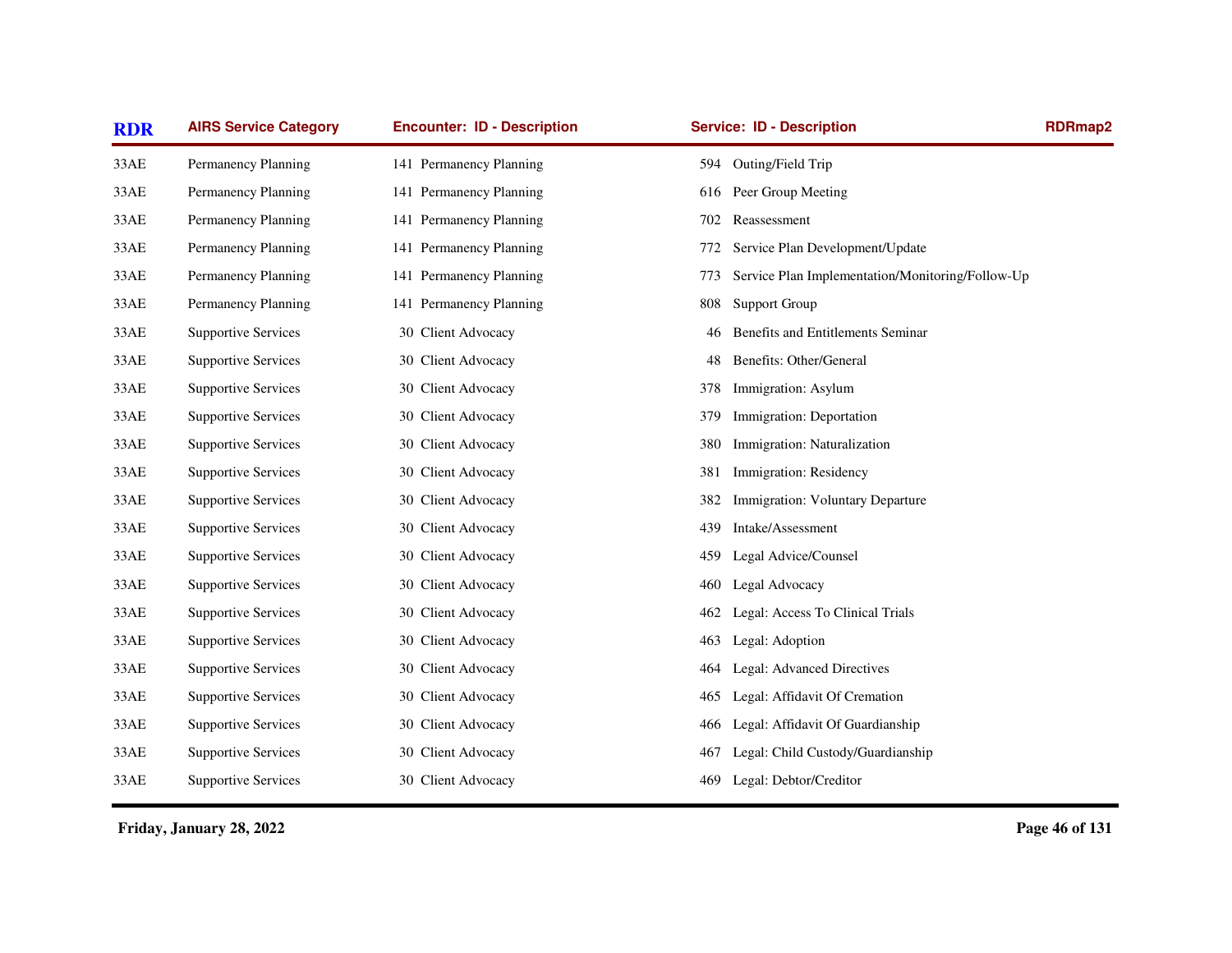| <b>RDR</b> | <b>AIRS Service Category</b> | <b>Encounter: ID - Description</b> | <b>Service: ID - Description</b>               | <b>RDRmap2</b> |
|------------|------------------------------|------------------------------------|------------------------------------------------|----------------|
| 33AE       | <b>Supportive Services</b>   | 30 Client Advocacy                 | 470 Legal: Discrimination                      |                |
| 33AE       | <b>Supportive Services</b>   | 30 Client Advocacy                 | Legal: Divorce/Separation<br>471               |                |
| 33AE       | <b>Supportive Services</b>   | 30 Client Advocacy                 | 472<br>Legal: Employment Issues                |                |
| 33AE       | <b>Supportive Services</b>   | 30 Client Advocacy                 | Legal: Entitlements<br>473                     |                |
| 33AE       | <b>Supportive Services</b>   | 30 Client Advocacy                 | Legal: Estate Planning<br>474                  |                |
| 33AE       | <b>Supportive Services</b>   | 30 Client Advocacy                 | Legal: Financial/Tax Matters<br>475            |                |
| 33AE       | <b>Supportive Services</b>   | 30 Client Advocacy                 | Legal: Health Care Access<br>478               |                |
| 33AE       | <b>Supportive Services</b>   | 30 Client Advocacy                 | Legal: Health Care Proxy/Living Will<br>480    |                |
| 33AE       | <b>Supportive Services</b>   | 30 Client Advocacy                 | Legal: Health Insurance<br>481                 |                |
| 33AE       | <b>Supportive Services</b>   | 30 Client Advocacy                 | Legal: HIV Confidentiality Issues<br>476       |                |
| 33AE       | <b>Supportive Services</b>   | 30 Client Advocacy                 | Legal: HIV Testing Issues<br>477               |                |
| 33AE       | <b>Supportive Services</b>   | 30 Client Advocacy                 | Legal: Immigration<br>483                      |                |
| 33AE       | <b>Supportive Services</b>   | 30 Client Advocacy                 | Legal: Landlord/Tenant<br>484                  |                |
| 33AE       | <b>Supportive Services</b>   | 30 Client Advocacy                 | Legal: Medical Power of Attorney<br>485        |                |
| 33AE       | <b>Supportive Services</b>   | 30 Client Advocacy                 | 486<br>Legal: Other                            |                |
| 33AE       | <b>Supportive Services</b>   | 30 Client Advocacy                 | Legal: Other Family Law<br>487                 |                |
| 33AE       | <b>Supportive Services</b>   | 30 Client Advocacy                 | Legal: Power Of Attorney<br>488                |                |
| 33AE       | <b>Supportive Services</b>   | 30 Client Advocacy                 | Legal: Standby Guardianship/Designation<br>489 |                |
| 33AE       | <b>Supportive Services</b>   | 30 Client Advocacy                 | Legal: Torts<br>490                            |                |
| 33AE       | <b>Supportive Services</b>   | 30 Client Advocacy                 | Legal: Trusts<br>491                           |                |
| 33AE       | <b>Supportive Services</b>   | 30 Client Advocacy                 | Legal: Visitation<br>492                       |                |
| 33AE       | <b>Supportive Services</b>   | 30 Client Advocacy                 | Legal: Wills<br>493                            |                |
| 33AE       | <b>Supportive Services</b>   | 30 Client Advocacy                 | 496 Life Insurance                             |                |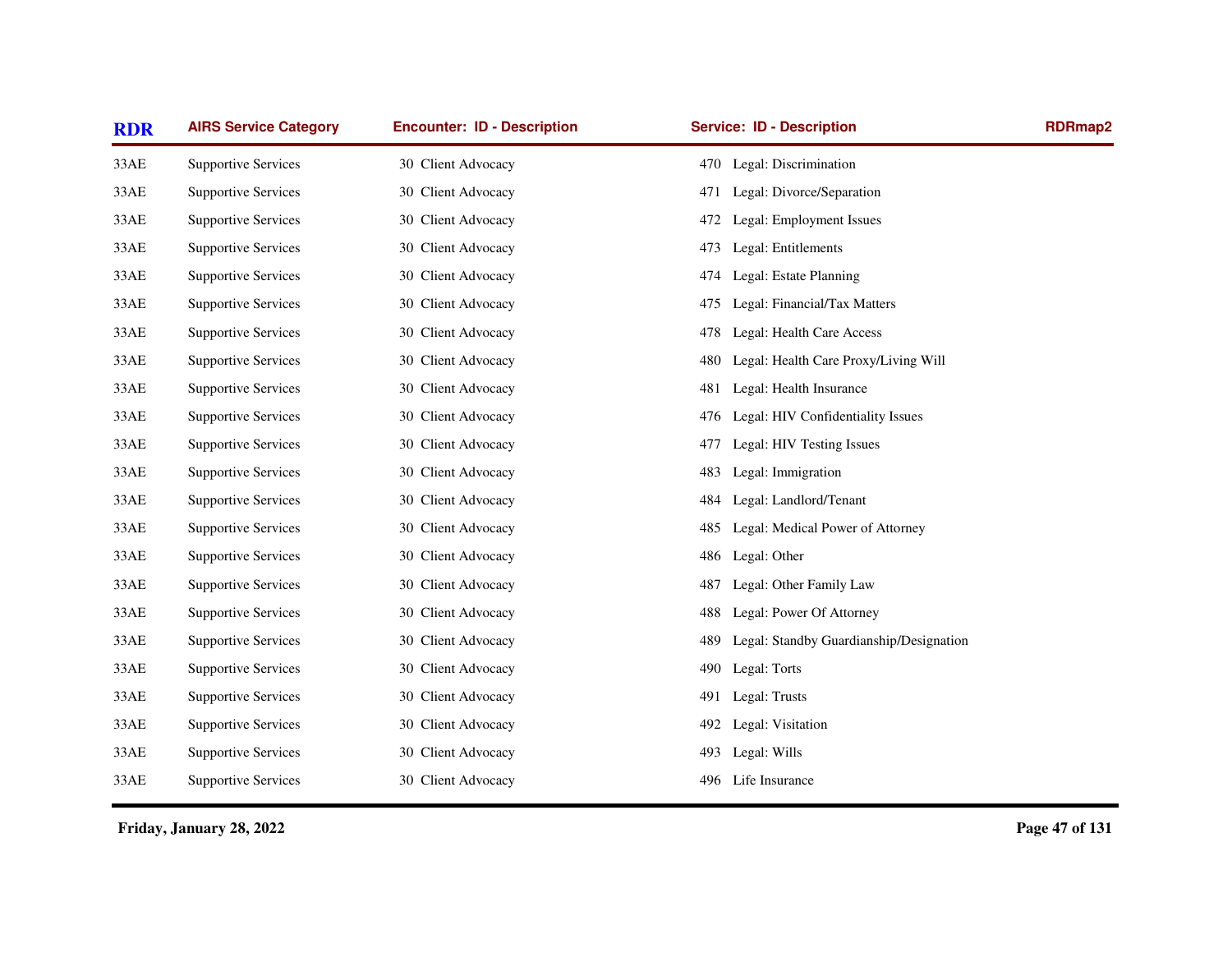| <b>RDR</b> | <b>AIRS Service Category</b> | <b>Encounter: ID - Description</b>      | <b>Service: ID - Description</b>        | <b>RDRmap2</b> |
|------------|------------------------------|-----------------------------------------|-----------------------------------------|----------------|
| 33AE       | <b>Supportive Services</b>   | 30 Client Advocacy                      | 540 Notary Public Service               |                |
| 33AE       | <b>Supportive Services</b>   | 30 Client Advocacy                      | Open SSI/SSD Case<br>573                |                |
| 33AE       | <b>Supportive Services</b>   | 293 Legal Intake/Assessment             | Assessment<br>35                        |                |
| 33AE       | <b>Supportive Services</b>   | 293 Legal Intake/Assessment             | 436 Intake                              |                |
| 33AE       | <b>Supportive Services</b>   | 293 Legal Intake/Assessment             | 1200 Legal Plan Development/Update      |                |
| 33AE       | <b>Supportive Services</b>   | 293 Legal Intake/Assessment             | Reassessment<br>702                     |                |
| 33AE       | <b>Supportive Services</b>   | 293 Legal Intake/Assessment             | 705 Referral                            |                |
| 33C        |                              |                                         |                                         |                |
| 33C        | Dental Care                  | 44 Dental Services                      | 154 Dental Care Plan Adherence          |                |
| 33C        | Dental Care                  | 44 Dental Services                      | 234 Endodontics                         |                |
| 33C        | Dental Care                  | 44 Dental Services                      | Follow-up Care<br>271                   |                |
| 33C        | Dental Care                  | 44 Dental Services                      | Hygienist/Preventive<br>376             |                |
| 33C        | Dental Care                  | 44 Dental Services                      | Intake/Assessment<br>439                |                |
| 33C        | Dental Care                  | 44 Dental Services                      | 575<br>Oral Pathology                   |                |
| 33C        | Dental Care                  | 44 Dental Services                      | <b>Oral Surgery</b><br>576              |                |
| 33C        | Dental Care                  | 44 Dental Services                      | Periodic Exam<br>626                    |                |
| 33C        | Dental Care                  | 44 Dental Services                      | Periodontics<br>627                     |                |
| 33C        | Dental Care                  | 44 Dental Services                      | 686 Prophylaxis                         |                |
| 33C        | Dental Care                  | 44 Dental Services                      | Prosthodontics<br>687                   |                |
| 33C        | Dental Care                  | 44 Dental Services                      | Restorative/Palliative Treatment<br>729 |                |
| 33G        |                              |                                         |                                         |                |
| 33G        | Home Health Care             | 90 Home Health Care - Para-Professional | Crisis Intervention<br>137              |                |
| 33G        | Home Health Care             | 90 Home Health Care - Para-Professional | 238 Escort                              |                |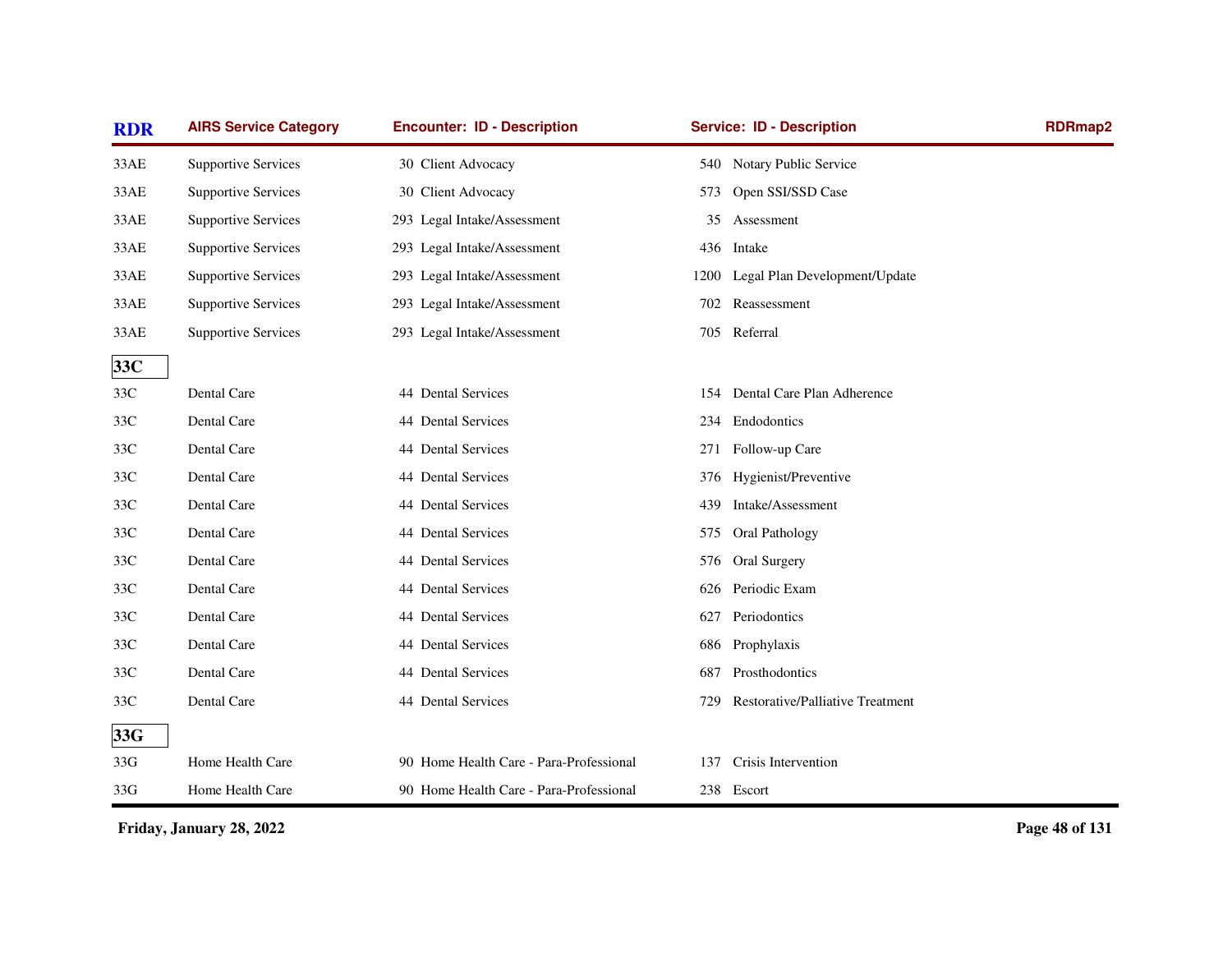| <b>RDR</b> | <b>AIRS Service Category</b> | <b>Encounter: ID - Description</b>      | <b>Service: ID - Description</b>                        | RDRmap2 |
|------------|------------------------------|-----------------------------------------|---------------------------------------------------------|---------|
| 33G        | Home Health Care             | 90 Home Health Care - Para-Professional | 314 Group Counseling                                    |         |
| 33G        | Home Health Care             | 90 Home Health Care - Para-Professional | Home Health Aide Visit<br>364                           |         |
| 33G        | Home Health Care             | 90 Home Health Care - Para-Professional | In-Home Assessment<br>383                               |         |
| 33G        | Home Health Care             | 90 Home Health Care - Para-Professional | <b>Initial Screening</b><br>433                         |         |
| 33G        | Home Health Care             | 90 Home Health Care - Para-Professional | Other Follow-up<br>583                                  |         |
| 33G        | Home Health Care             | 90 Home Health Care - Para-Professional | Personal Care Aide Visit<br>628                         |         |
| 33G        | Home Health Care             | 90 Home Health Care - Para-Professional | Referral<br>705                                         |         |
| 33G        | Home Health Care             | 90 Home Health Care - Para-Professional | Service Plan Implementation/Monitoring/Follow-Up<br>773 |         |
| 33G        | Home Health Care             | 91 Home Health Care - Professional      | <b>Bereavement Counseling</b><br>52                     |         |
| 33G        | Home Health Care             | 91 Home Health Care - Professional      | Case Closure/Discharge<br>72                            |         |
| 33G        | Home Health Care             | 91 Home Health Care - Professional      | <b>Community Nursing</b><br>119                         |         |
| 33G        | Home Health Care             | 91 Home Health Care - Professional      | Crisis Intervention<br>137                              |         |
| 33G        | Home Health Care             | 91 Home Health Care - Professional      | Family Counseling<br>247                                |         |
| 33G        | Home Health Care             | 91 Home Health Care - Professional      | Home Health Aide Visit<br>364                           |         |
| 33G        | Home Health Care             | 91 Home Health Care - Professional      | <b>Individual Counseling</b><br>391                     |         |
| 33G        | Home Health Care             | 91 Home Health Care - Professional      | In-Home Assessment<br>383                               |         |
| 33G        | Home Health Care             | 91 Home Health Care - Professional      | In-Hospital Assessment<br>385                           |         |
| 33G        | Home Health Care             | 91 Home Health Care - Professional      | <b>Initial Screening</b><br>433                         |         |
| 33G        | Home Health Care             | 91 Home Health Care - Professional      | <b>Mental Health Assessment</b><br>518                  |         |
| 33G        | Home Health Care             | 91 Home Health Care - Professional      | <b>Nutrition Counseling</b><br>546                      |         |
| 33G        | Home Health Care             | 91 Home Health Care - Professional      | Occupational Therapy<br>561                             |         |
| 33G        | Home Health Care             | 91 Home Health Care - Professional      | 583<br>Other Follow-up                                  |         |
| 33G        | Home Health Care             | 91 Home Health Care - Professional      | 608 Pastoral Counseling                                 |         |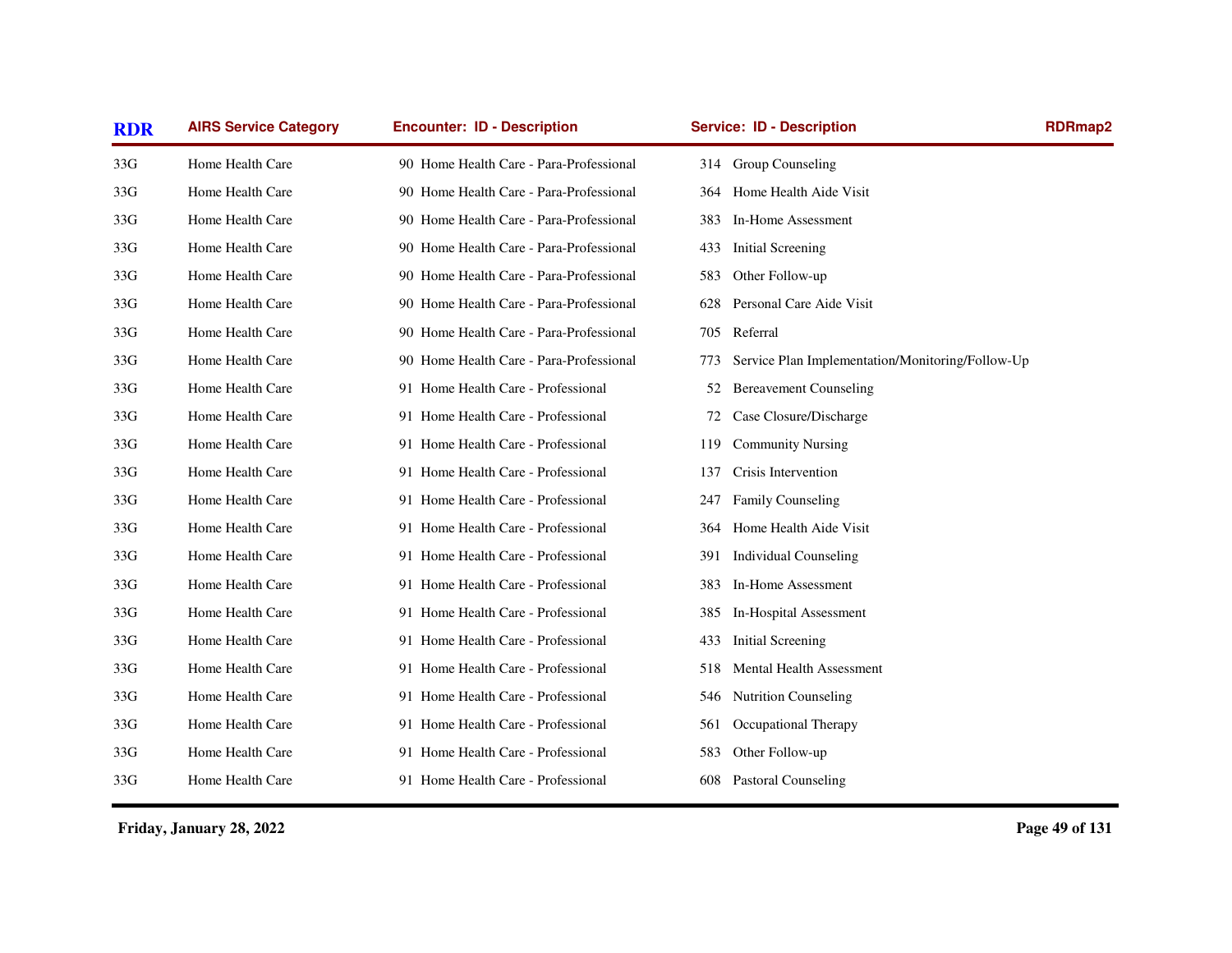| <b>RDR</b> | <b>AIRS Service Category</b> | <b>Encounter: ID - Description</b>  | <b>Service: ID - Description</b>                        | <b>RDRmap2</b> |
|------------|------------------------------|-------------------------------------|---------------------------------------------------------|----------------|
| 33G        | Home Health Care             | 91 Home Health Care - Professional  | 628 Personal Care Aide Visit                            |                |
| 33G        | Home Health Care             | 91 Home Health Care - Professional  | Physical Therapy<br>636                                 |                |
| 33G        | Home Health Care             | 91 Home Health Care - Professional  | 702<br>Reassessment                                     |                |
| 33G        | Home Health Care             | 91 Home Health Care - Professional  | Referral<br>705                                         |                |
| 33G        | Home Health Care             | 91 Home Health Care - Professional  | Respite Care<br>728                                     |                |
| 33G        | Home Health Care             | 91 Home Health Care - Professional  | Service Plan Development/Update<br>772                  |                |
| 33G        | Home Health Care             | 91 Home Health Care - Professional  | Service Plan Implementation/Monitoring/Follow-Up<br>773 |                |
| 33G        | Home Health Care             | 91 Home Health Care - Professional  | Speech Therapy<br>783                                   |                |
| 33G        | Home Health Care             | 92 Home Health Care - Specialized   | Crisis Intervention<br>137                              |                |
| 33G        | Home Health Care             | 92 Home Health Care - Specialized   | Home Infusion<br>365                                    |                |
| 33G        | Home Health Care             | 92 Home Health Care - Specialized   | In-Home Assessment--Specialized<br>384                  |                |
| 33G        | Home Health Care             | 92 Home Health Care - Specialized   | In-Hospital Assessment--Specialized<br>386              |                |
| 33G        | Home Health Care             | 92 Home Health Care - Specialized   | Mental Health Assessment<br>518                         |                |
| 33G        | Home Health Care             | 92 Home Health Care - Specialized   | Reassessment<br>702                                     |                |
| 33G        | Home Health Care             | 92 Home Health Care - Specialized   | Service Plan Development/Update<br>772                  |                |
| 33I        |                              |                                     |                                                         |                |
| 33I        | Adult Day Health Care        | 14 Attendance                       | Mental Health/Psychiatric Services<br>522               | 33K            |
| 33I        | Adult Day Health Care        | 14 Attendance                       | Mental Health/Psychiatry Group<br>523                   | 33K            |
| 33I        | Mental Health                | 284 Mental Health Care Coordination | Case Closure/Discharge<br>72                            | 33K            |
| 33I        | Mental Health                | 284 Mental Health Care Coordination | Case Conference<br>73                                   | 33K            |
| 33I        | Mental Health                | 284 Mental Health Care Coordination | Coordination with Other Medical Provider<br>1104        | 33K            |
| 33I        | Mental Health                | 284 Mental Health Care Coordination | Coordination with Primary Care Provider<br>1105         | 33K            |
| 33I        | Mental Health                | 284 Mental Health Care Coordination | 1106 Coordination with Social Services Provider         | 33K            |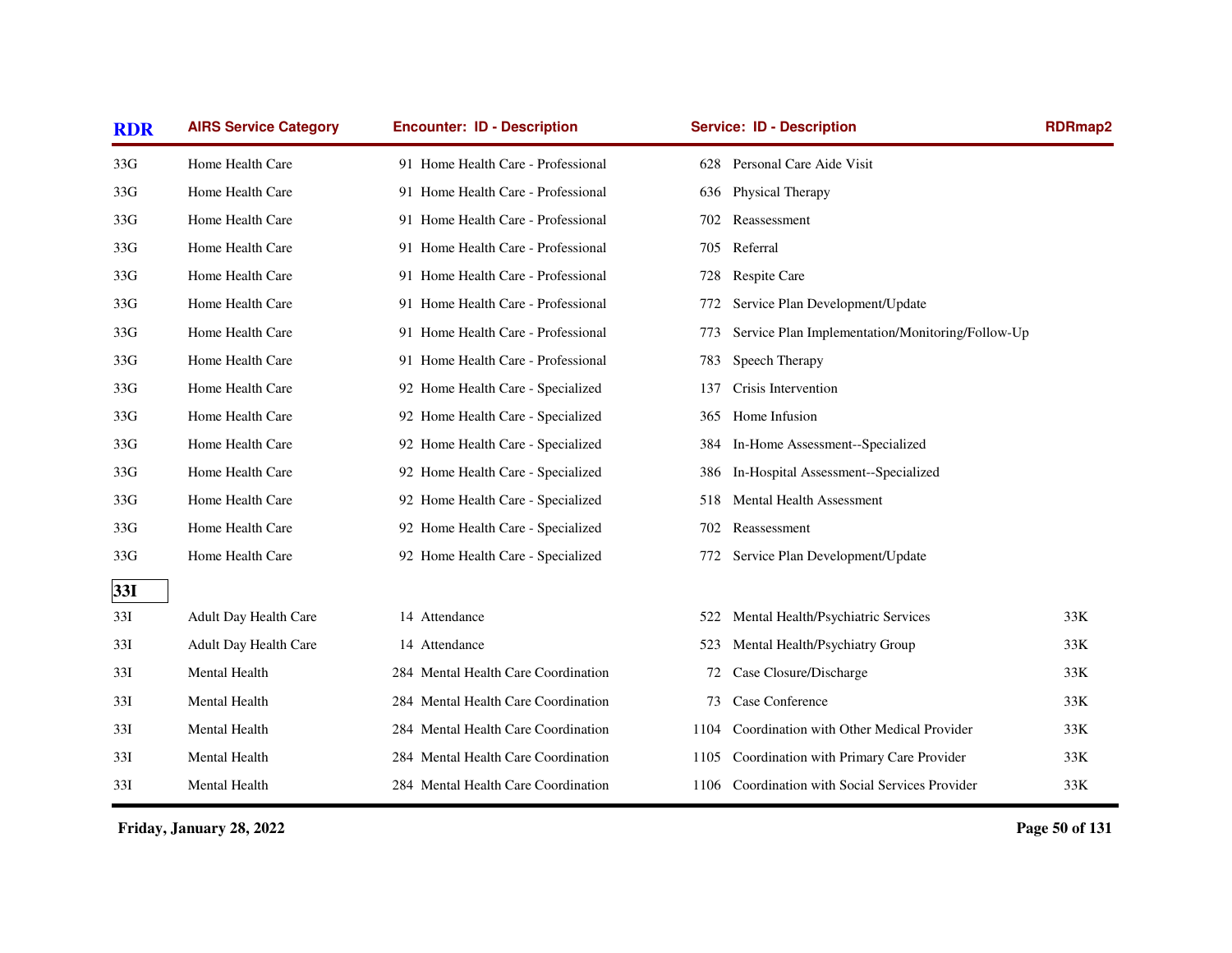| <b>RDR</b> | <b>AIRS Service Category</b> | <b>Encounter: ID - Description</b>  | <b>Service: ID - Description</b>                    | <b>RDRmap2</b> |
|------------|------------------------------|-------------------------------------|-----------------------------------------------------|----------------|
| 33I        | Mental Health                | 284 Mental Health Care Coordination | Crisis Intervention<br>137                          | 33K            |
| 33I        | Mental Health                | 284 Mental Health Care Coordination | Determination of Client Needs<br>157                | 33K            |
| 33I        | Mental Health                | 284 Mental Health Care Coordination | Development of Plan<br>158                          | 33K            |
| 33I        | Mental Health                | 284 Mental Health Care Coordination | <b>Eligibility Determination</b><br>223             | 33K            |
| 33I        | Mental Health                | 284 Mental Health Care Coordination | Information on Referral Service Availability<br>427 | 33K            |
| 33I        | Mental Health                | 284 Mental Health Care Coordination | 436<br>Intake                                       | 33K            |
| 33I        | Mental Health                | 284 Mental Health Care Coordination | Plan Update<br>648                                  | 33K            |
| 33I        | Mental Health                | 284 Mental Health Care Coordination | Re-engagement Efforts<br>704                        | $33K$          |
| 33I        | Mental Health                | 284 Mental Health Care Coordination | Referral Verification and Follow-up<br>708          | 33K            |
| 33I        | Mental Health                | 157 Psychiatric Services            | Adherence Incentive<br>1326                         | 33K            |
| 33I        | Mental Health                | 157 Psychiatric Services            | Bereavement Group(s)<br>53                          | 33K            |
| 33I        | Mental Health                | 157 Psychiatric Services            | Care Coordination<br>67                             | 33K            |
| 33I        | Mental Health                | 157 Psychiatric Services            | Case Closure/Discharge<br>72                        | 33K            |
| 33I        | Mental Health                | 157 Psychiatric Services            | Consultation<br>135                                 | 33K            |
| 33I        | Mental Health                | 157 Psychiatric Services            | <b>Couples Counseling</b><br>136                    | 33K            |
| 33I        | Mental Health                | 157 Psychiatric Services            | Crisis Intervention<br>137                          | 33K            |
| 33I        | Mental Health                | 157 Psychiatric Services            | Depression Screening<br>1189                        | 33K            |
| 33I        | Mental Health                | 157 Psychiatric Services            | Discussion of Disclosure of HIV Status<br>180       | 33K            |
| 33I        | Mental Health                | 157 Psychiatric Services            | Domestic Violence Screening<br>986                  | 33K            |
| 33I        | Mental Health                | 157 Psychiatric Services            | <b>Family Counseling</b><br>247                     | 33K            |
| 33I        | Mental Health                | 157 Psychiatric Services            | Family Counseling (Substance Use)<br>251            | 33K            |
| 33I        | Mental Health                | 157 Psychiatric Services            | Follow-up Activities<br>266                         | 33K            |
| 33I        | Mental Health                | 157 Psychiatric Services            | Group Activity<br>311                               | 33K            |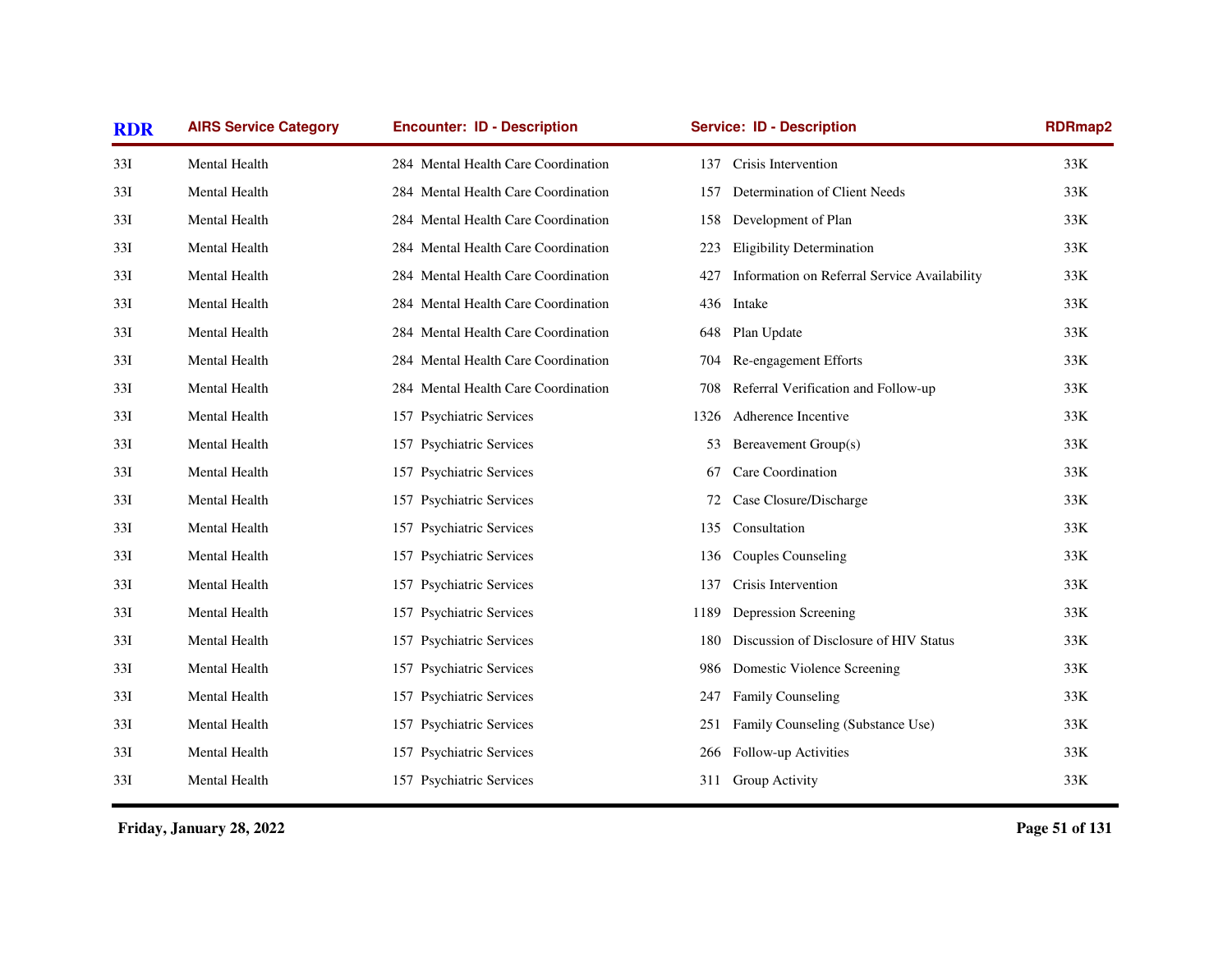| <b>RDR</b> | <b>AIRS Service Category</b> | <b>Encounter: ID - Description</b> | <b>Service: ID - Description</b>                          | RDRmap2 |
|------------|------------------------------|------------------------------------|-----------------------------------------------------------|---------|
| 33I        | Mental Health                | 157 Psychiatric Services           | 314 Group Counseling                                      | 33K     |
| 33I        | Mental Health                | 157 Psychiatric Services           | Group Counseling (Substance Use)<br>317                   | 33K     |
| 33I        | Mental Health                | 157 Psychiatric Services           | <b>Individual Counseling</b><br>391                       | 33K     |
| 33I        | Mental Health                | 157 Psychiatric Services           | Individual Counseling (Substance Use)<br>395              | 33K     |
| 33I        | Mental Health                | 157 Psychiatric Services           | <b>Initial Screening</b><br>433                           | 33K     |
| 33I        | Mental Health                | 157 Psychiatric Services           | Intake/Assessment/Evaluation<br>440                       | 33K     |
| 33I        | Mental Health                | 157 Psychiatric Services           | <b>Maternal Depression Counseling</b><br>1444             |         |
| 33I        | Mental Health                | 157 Psychiatric Services           | Maternal Depression Screening (Postpartum)<br>1443        |         |
| 33I        | Mental Health                | 157 Psychiatric Services           | Maternal Depression Screening (Prior to Delivery)<br>1442 |         |
| 33I        | Mental Health                | 157 Psychiatric Services           | Practice of Disclosure of HIV Status<br>669               | 33K     |
| 33I        | Mental Health                | 157 Psychiatric Services           | <b>Psychiatric Evaluation</b><br>691                      | 33K     |
| 33I        | Mental Health                | 157 Psychiatric Services           | Psychological Assessment/Testing<br>694                   | 33K     |
| 33I        | Mental Health                | 157 Psychiatric Services           | Psychopharmacology<br>695                                 | 33K     |
| 33I        | Mental Health                | 157 Psychiatric Services           | Psychosocial Assessment<br>698                            | 33K     |
| 33I        | Mental Health                | 157 Psychiatric Services           | Reassessment<br>702                                       | $33K$   |
| 33I        | Mental Health                | 157 Psychiatric Services           | 705 Referral                                              | 33K     |
| 33I        | Mental Health                | 157 Psychiatric Services           | Suicide Intervention<br>806                               | 33K     |
| 33I        | Mental Health                | 157 Psychiatric Services           | 808<br><b>Support Group</b>                               | $33K$   |
| 33I        | Mental Health                | 157 Psychiatric Services           | <b>Transportation Services</b><br>828                     | 33K     |
| 33I        | Mental Health                | 157 Psychiatric Services           | <b>Treatment Plan Development</b><br>840                  | 33K     |
| 33I        | Mental Health                | 157 Psychiatric Services           | <b>Treatment Plan Update</b><br>841                       | 33K     |
| 33I        | Mental Health                | 158 Psychological Services         | Adherence Incentive<br>1326                               | 33K     |
| 33I        | Mental Health                | 158 Psychological Services         | Bereavement Group(s)<br>53                                | 33K     |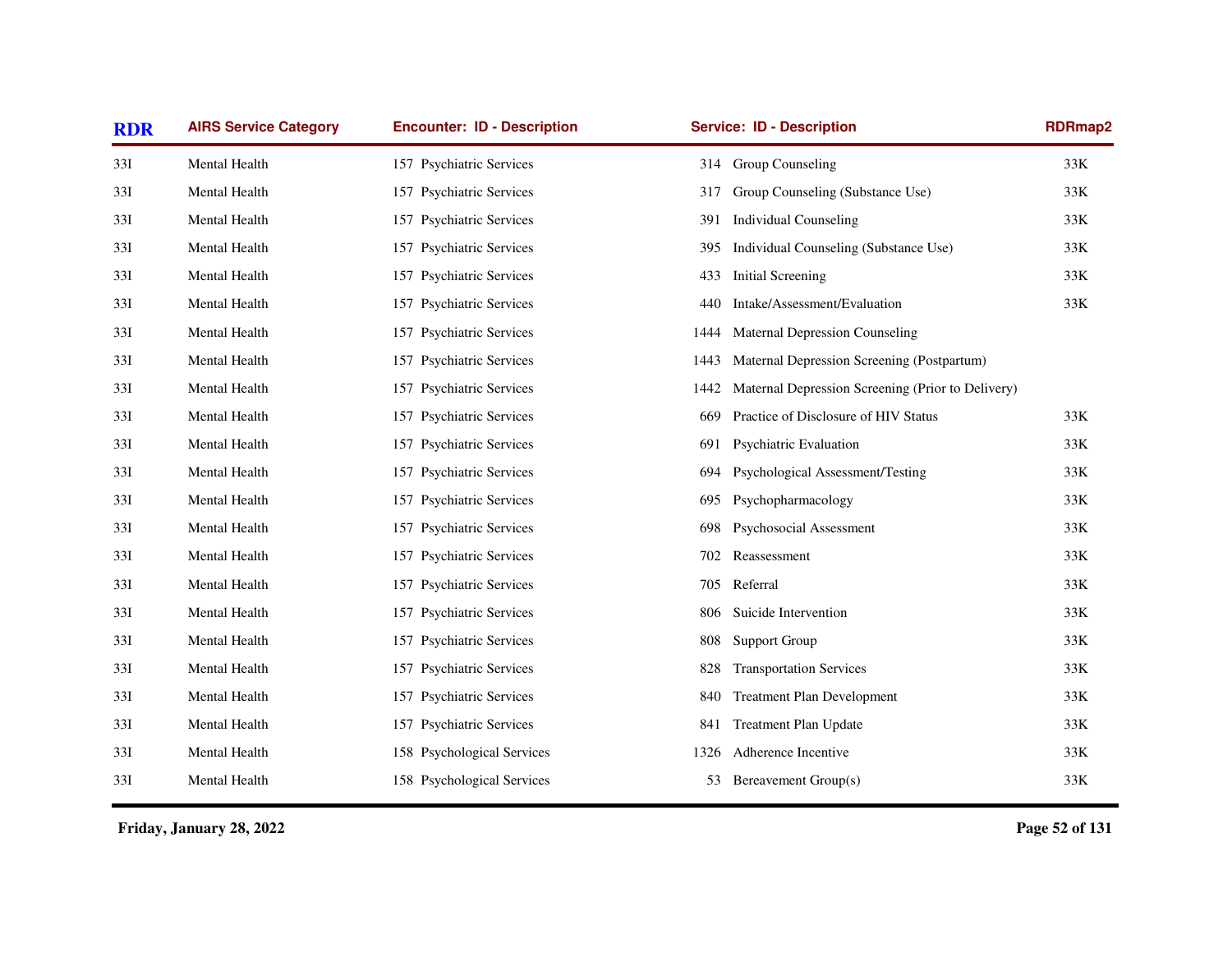| <b>RDR</b> | <b>AIRS Service Category</b> | <b>Encounter: ID - Description</b> | <b>Service: ID - Description</b>                          | <b>RDRmap2</b> |
|------------|------------------------------|------------------------------------|-----------------------------------------------------------|----------------|
| 33I        | Mental Health                | 158 Psychological Services         | Care Coordination<br>67                                   | 33K            |
| 33I        | Mental Health                | 158 Psychological Services         | Case Closure/Discharge<br>72                              | 33K            |
| 33I        | Mental Health                | 158 Psychological Services         | Consultation<br>135                                       | 33K            |
| 33I        | Mental Health                | 158 Psychological Services         | Couples Counseling<br>136                                 | 33K            |
| 33I        | Mental Health                | 158 Psychological Services         | Crisis Intervention<br>137                                | 33K            |
| 33I        | Mental Health                | 158 Psychological Services         | Depression Screening<br>1189                              | 33K            |
| 33I        | Mental Health                | 158 Psychological Services         | Discussion of Disclosure of HIV Status<br>180             | 33K            |
| 33I        | Mental Health                | 158 Psychological Services         | Domestic Violence Screening<br>986                        | 33K            |
| 33I        | Mental Health                | 158 Psychological Services         | Family Counseling<br>247                                  | 33K            |
| 33I        | Mental Health                | 158 Psychological Services         | Family Counseling (Substance Use)<br>251                  | 33K            |
| 33I        | Mental Health                | 158 Psychological Services         | Follow-up Activities<br>266                               | 33K            |
| 33I        | Mental Health                | 158 Psychological Services         | Group Activity<br>311                                     | 33K            |
| 33I        | Mental Health                | 158 Psychological Services         | Group Counseling<br>314                                   | 33K            |
| 33I        | Mental Health                | 158 Psychological Services         | Group Counseling (Substance Use)<br>317                   | 33K            |
| 33I        | Mental Health                | 158 Psychological Services         | Home Visit<br>366                                         | 33K            |
| 33I        | Mental Health                | 158 Psychological Services         | <b>Individual Counseling</b><br>391                       | 33K            |
| 33I        | Mental Health                | 158 Psychological Services         | Individual Counseling (Substance Use)<br>395              | 33K            |
| 33I        | Mental Health                | 158 Psychological Services         | Initial Screening<br>433                                  | 33K            |
| 33I        | Mental Health                | 158 Psychological Services         | Intake/Assessment/Evaluation<br>440                       | 33K            |
| 33I        | Mental Health                | 158 Psychological Services         | <b>Maternal Depression Counseling</b><br>1444             |                |
| 33I        | Mental Health                | 158 Psychological Services         | Maternal Depression Screening (Postpartum)<br>1443        |                |
| 33I        | Mental Health                | 158 Psychological Services         | Maternal Depression Screening (Prior to Delivery)<br>1442 |                |
| 33I        | Mental Health                | 158 Psychological Services         | Practice of Disclosure of HIV Status<br>669               | 33K            |
|            |                              |                                    |                                                           |                |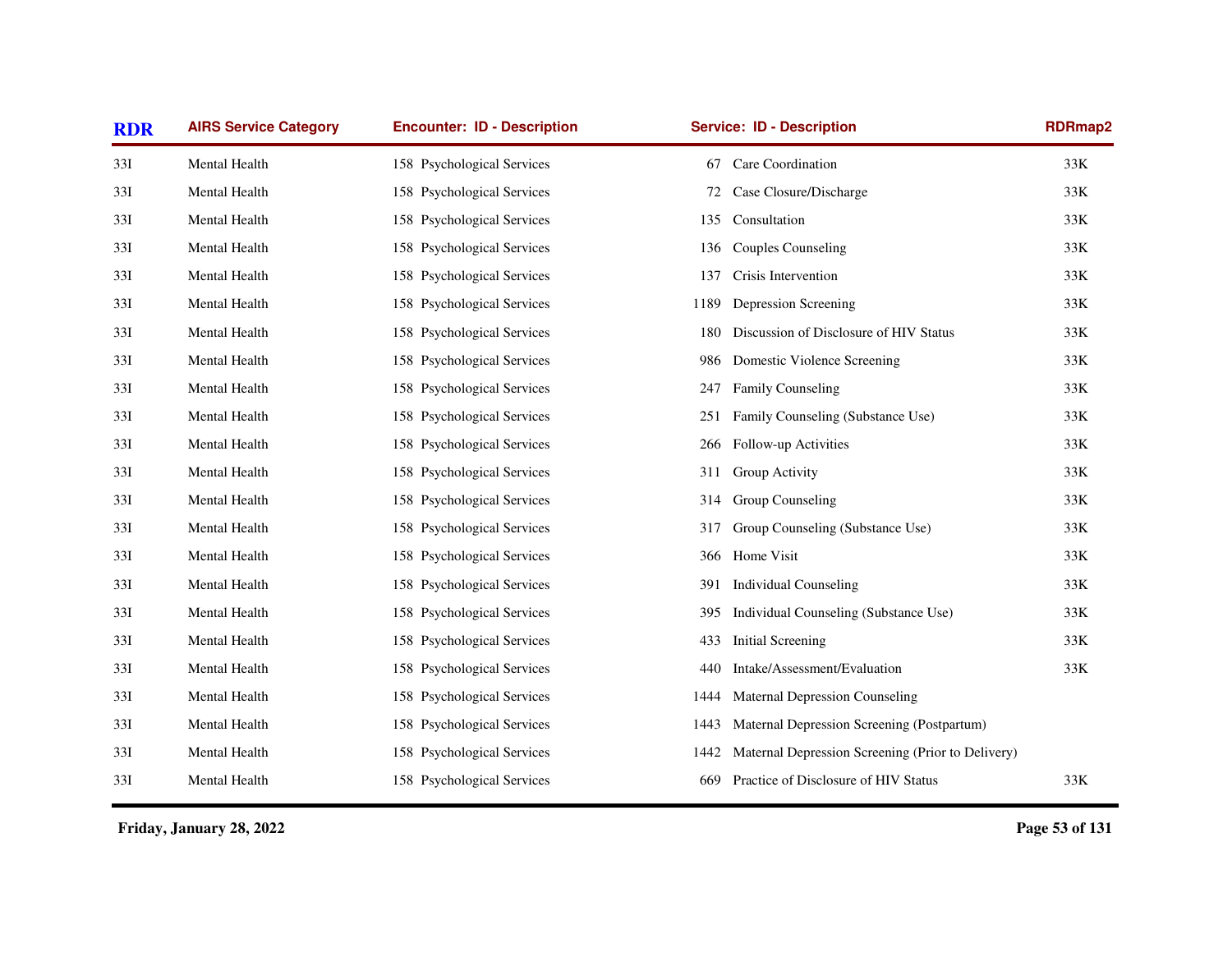| <b>RDR</b> | <b>AIRS Service Category</b> | <b>Encounter: ID - Description</b> | <b>Service: ID - Description</b>                     | <b>RDRmap2</b> |
|------------|------------------------------|------------------------------------|------------------------------------------------------|----------------|
| 33I        | Mental Health                | 158 Psychological Services         | 691 Psychiatric Evaluation                           | 33K            |
| 33I        | Mental Health                | 158 Psychological Services         | Psychological Assessment/Testing<br>694              | 33K            |
| 33I        | Mental Health                | 158 Psychological Services         | Psychopharmacology (Initial)<br>696                  | 33K            |
| 33I        | Mental Health                | 158 Psychological Services         | Psychosocial Assessment<br>698                       | 33K            |
| 33I        | Mental Health                | 158 Psychological Services         | Reassessment<br>702                                  | 33K            |
| 33I        | Mental Health                | 158 Psychological Services         | Referral<br>705                                      | 33K            |
| 33I        | Mental Health                | 158 Psychological Services         | Suicide Intervention<br>806                          | 33K            |
| 33I        | Mental Health                | 158 Psychological Services         | <b>Support Group</b><br>808                          | 33K            |
| 33I        | Mental Health                | 158 Psychological Services         | <b>Transportation Services</b><br>828                | 33K            |
| 33I        | Mental Health                | 158 Psychological Services         | <b>Treatment Plan Development</b><br>840             | 33K            |
| 33I        | Mental Health                | 158 Psychological Services         | Treatment Plan Update<br>841                         | 33K            |
| 33I        | Mental Health                | 197 Treatment Education            | Group Treatment Education<br>326                     | 33K            |
| 33I        | Mental Health                | 197 Treatment Education            | <b>Treatment Education</b><br>836                    | 33K            |
| 33J        |                              |                                    |                                                      |                |
| 33J        | Nutrition and Food           | 126 Nutrition Group Education      | <b>Nutrition Counseling</b><br>546                   |                |
| 33J        | Nutrition and Food           | 126 Nutrition Group Education      | <b>Nutritional Supplements</b><br>559                |                |
| 33J        | Nutrition and Food           | 126 Nutrition Group Education      | Physical Condition Assessment and Development<br>634 |                |
| 33J        | Nutrition and Food           | 127 Nutrition Initial Assessment   | <b>Fat Content</b><br>259                            |                |
| 33J        | Nutrition and Food           | 127 Nutrition Initial Assessment   | <b>Nutrition Counseling</b><br>546                   |                |
| 33J        | Nutrition and Food           | 127 Nutrition Initial Assessment   | <b>Nutritional Supplements</b><br>559                |                |
| 33J        | Nutrition and Food           | 127 Nutrition Initial Assessment   | Physical Condition Assessment and Development<br>634 |                |
| 33J        | Nutrition and Food           | 128 Nutrition Services             | <b>Fat Content</b><br>259                            |                |
| 33J        | Nutrition and Food           | 128 Nutrition Services             | 266 Follow-up Activities                             |                |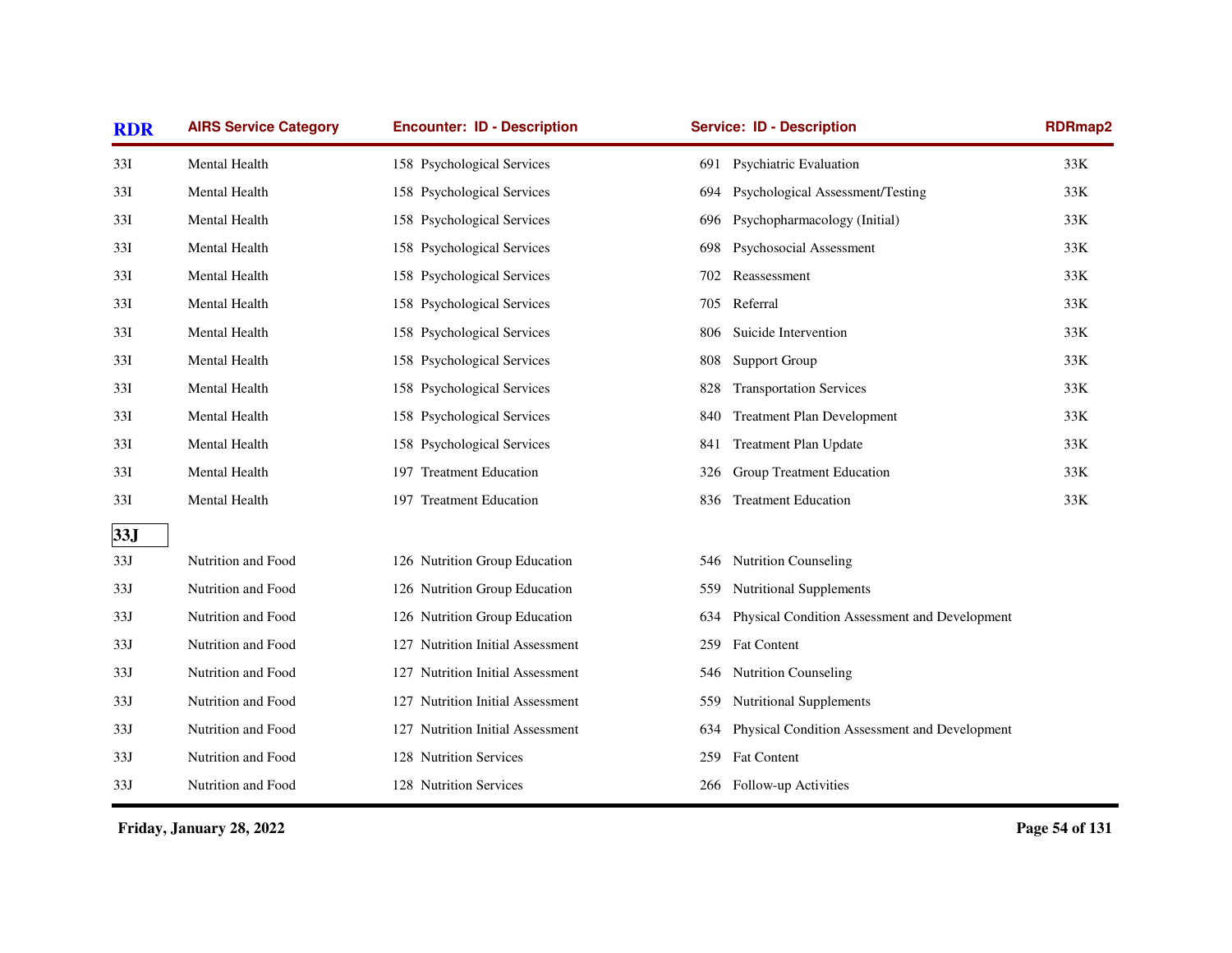| <b>RDR</b> | <b>AIRS Service Category</b> | <b>Encounter: ID - Description</b>          | <b>Service: ID - Description</b>                     | <b>RDRmap2</b> |
|------------|------------------------------|---------------------------------------------|------------------------------------------------------|----------------|
| 33J        | Nutrition and Food           | 128 Nutrition Services                      | 546 Nutrition Counseling                             |                |
| 33J        | Nutrition and Food           | 128 Nutrition Services                      | Nutrition Health Education - Group<br>547            |                |
| 33J        | Nutrition and Food           | 128 Nutrition Services                      | <b>Nutritional Supplements</b><br>559                |                |
| 33J        | Nutrition and Food           | 128 Nutrition Services                      | Physical Condition Assessment and Development<br>634 |                |
| 33K        |                              |                                             |                                                      |                |
| 33K        | Adult Day Health Care        | 14 Attendance                               | Case Management<br>75                                |                |
| 33K        | Adult Day Health Care        | 14 Attendance                               | Interdisciplinary Care Planning<br>441               |                |
| 33K        | Care Coordination            | 261 Care Coordination with Service Provider | Adherence Incentive<br>1326                          |                |
| 33K        | Care Coordination            | 261 Care Coordination with Service Provider | Coordination with Other Medical Provider<br>1104     |                |
| 33K        | Care Coordination            | 261 Care Coordination with Service Provider | Coordination with Primary Care Provider<br>1105      |                |
| 33K        | Care Coordination            | 261 Care Coordination with Service Provider | Coordination with Social Services Provider<br>1106   |                |
| 33K        | Care Coordination            | 261 Care Coordination with Service Provider | <b>Transportation Services</b><br>828                |                |
| 33K        | Care Coordination            | 105 Intake                                  | Patient Consents to Information-Sharing<br>1153      |                |
| 33K        | Care Coordination            | 143 Plan Development                        | Client Care Plan Completed/Signed<br>1154            |                |
| 33K        | Case Management - Groups     | 31 Client Escort                            | Assessment<br>35                                     |                |
| 33K        | Case Management - Groups     | 31 Client Escort                            | Case Closure/Discharge<br>72                         |                |
| 33K        | Case Management - Groups     | 31 Client Escort                            | Case Conference<br>73                                |                |
| 33K        | Case Management - Groups     | 31 Client Escort                            | Case Recording/Administrative Activities<br>76       |                |
| 33K        | Case Management - Groups     | 31 Client Escort                            | Case Specific Supervision<br>78                      |                |
| 33K        | Case Management - Groups     | 31 Client Escort                            | Crisis Intervention<br>137                           |                |
| 33K        | Case Management - Groups     | 31 Client Escort                            | Intake<br>436                                        |                |
| 33K        | Case Management - Groups     | 31 Client Escort                            | Non-Billable Case Recording<br>536                   |                |
| 33K        | Case Management - Groups     | 31 Client Escort                            | Non-Billable Community Follow Up Worker<br>537       |                |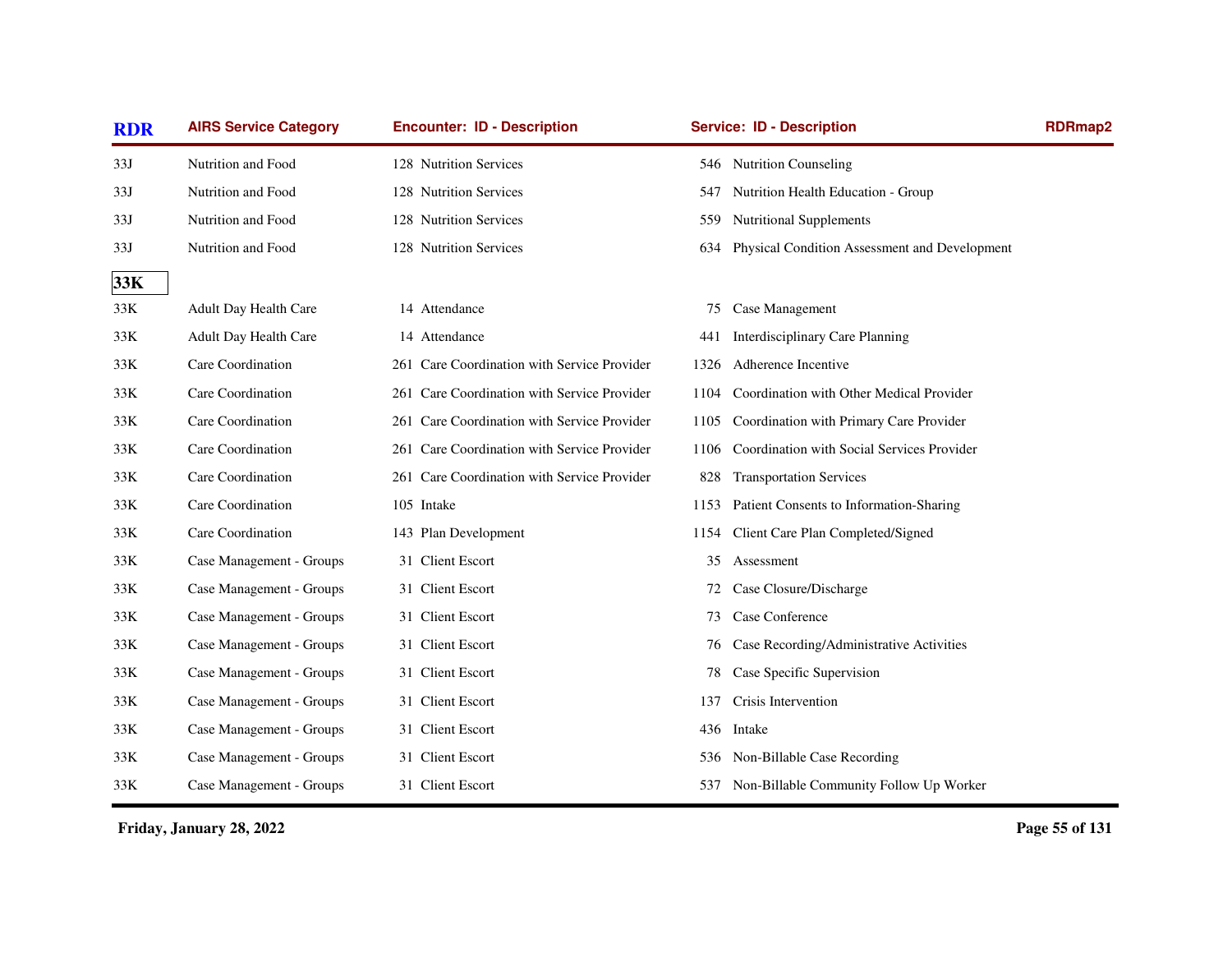| <b>RDR</b> | <b>AIRS Service Category</b> | <b>Encounter: ID - Description</b> | <b>Service: ID - Description</b>                        | <b>RDRmap2</b> |
|------------|------------------------------|------------------------------------|---------------------------------------------------------|----------------|
| 33K        | Case Management - Groups     | 31 Client Escort                   | Non-Billable Supervisory Review<br>538                  |                |
| 33K        | Case Management - Groups     | 31 Client Escort                   | Other Billable<br>582                                   |                |
| 33K        | Case Management - Groups     | 31 Client Escort                   | Other Non-billable<br>586                               |                |
| 33K        | Case Management - Groups     | 31 Client Escort                   | Reassessment<br>702                                     |                |
| 33K        | Case Management - Groups     | 31 Client Escort                   | Service Plan Development/Update<br>772                  |                |
| 33K        | Case Management - Groups     | 31 Client Escort                   | Service Plan Implementation/Monitoring/Follow-Up<br>773 |                |
| 33K        | Case Management - Groups     | 31 Client Escort                   | <b>Supervisory Review</b><br>807                        |                |
| 33K        | Case Management - Groups     | 21 CM Conference                   | Assessment<br>35                                        |                |
| 33K        | Case Management - Groups     | 21 CM Conference                   | Case Closure/Discharge<br>72                            |                |
| 33K        | Case Management - Groups     | 21 CM Conference                   | Case Conference<br>73                                   |                |
| 33K        | Case Management - Groups     | 21 CM Conference                   | Case Recording/Administrative Activities<br>76          |                |
| 33K        | Case Management - Groups     | 21 CM Conference                   | Case Specific Supervision<br>78                         |                |
| 33K        | Case Management - Groups     | 21 CM Conference                   | Crisis Intervention<br>137                              |                |
| 33K        | Case Management - Groups     | 21 CM Conference                   | 436<br>Intake                                           |                |
| 33K        | Case Management - Groups     | 21 CM Conference                   | 536 Non-Billable Case Recording                         |                |
| 33K        | Case Management - Groups     | 21 CM Conference                   | Non-Billable Community Follow Up Worker<br>537          |                |
| 33K        | Case Management - Groups     | 21 CM Conference                   | Non-Billable Supervisory Review<br>538                  |                |
| 33K        | Case Management - Groups     | 21 CM Conference                   | Other Billable<br>582                                   |                |
| 33K        | Case Management - Groups     | 21 CM Conference                   | Other Non-billable<br>586                               |                |
| 33K        | Case Management - Groups     | 21 CM Conference                   | Reassessment<br>702                                     |                |
| 33K        | Case Management - Groups     | 21 CM Conference                   | Service Plan Development/Update<br>772                  |                |
| 33K        | Case Management - Groups     | 21 CM Conference                   | Service Plan Implementation/Monitoring/Follow-Up<br>773 |                |
| 33K        | Case Management - Groups     | 21 CM Conference                   | <b>Supervisory Review</b><br>807                        |                |
|            |                              |                                    |                                                         |                |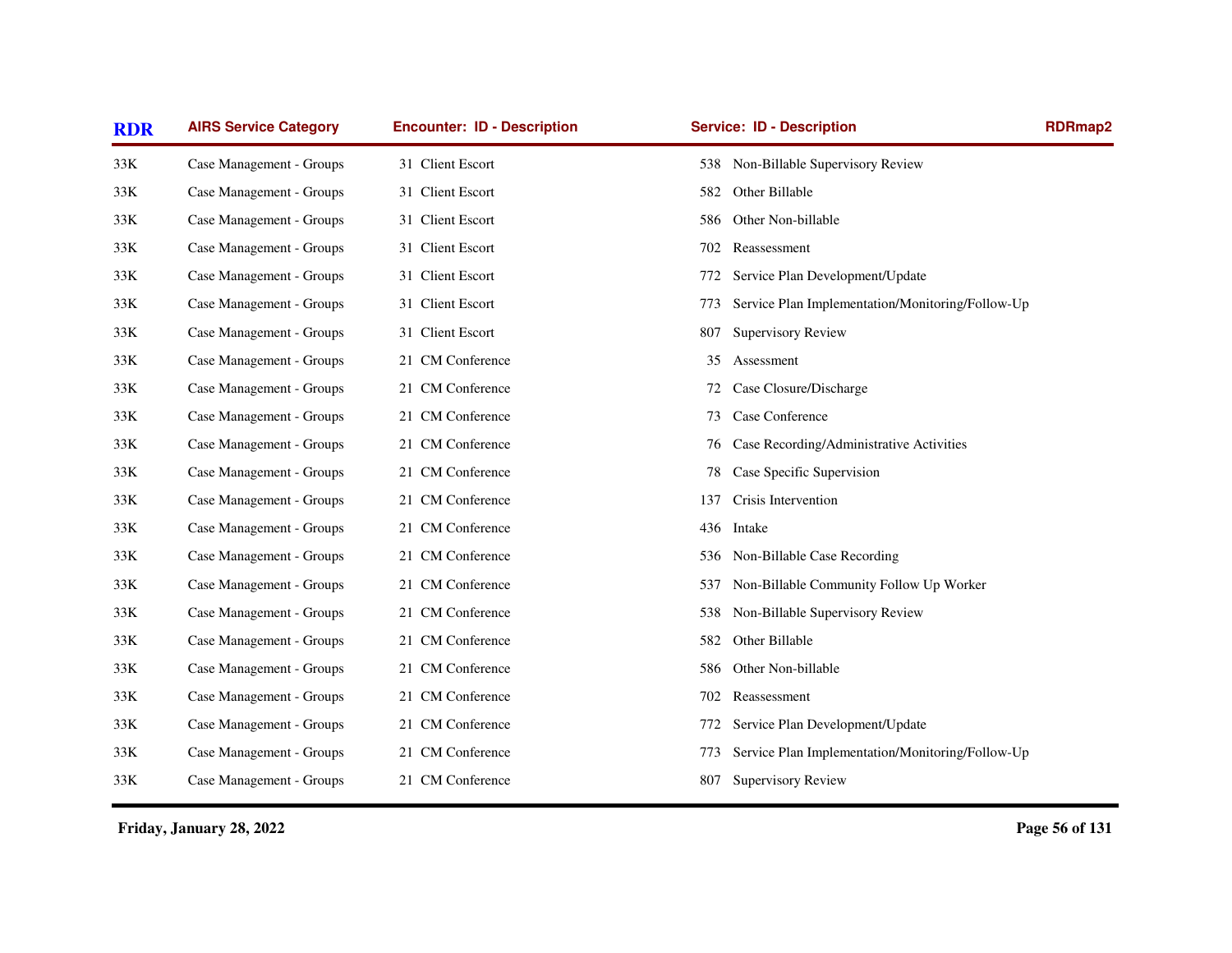| <b>RDR</b> | <b>AIRS Service Category</b> | <b>Encounter: ID - Description</b> | <b>Service: ID - Description</b>                        | <b>RDRmap2</b> |
|------------|------------------------------|------------------------------------|---------------------------------------------------------|----------------|
| 33K        | Case Management - Groups     | 69 Face To Face                    | Assessment<br>35                                        |                |
| 33K        | Case Management - Groups     | 69 Face To Face                    | Case Closure/Discharge<br>72                            |                |
| 33K        | Case Management - Groups     | 69 Face To Face                    | Case Conference<br>73                                   |                |
| 33K        | Case Management - Groups     | 69 Face To Face                    | Case Recording/Administrative Activities<br>76          |                |
| 33K        | Case Management - Groups     | 69 Face To Face                    | Case Specific Supervision<br>78                         |                |
| 33K        | Case Management - Groups     | 69 Face To Face                    | Crisis Intervention<br>137                              |                |
| 33K        | Case Management - Groups     | 69 Face To Face                    | 436<br>Intake                                           |                |
| 33K        | Case Management - Groups     | 69 Face To Face                    | Non-Billable Case Recording<br>536                      |                |
| 33K        | Case Management - Groups     | 69 Face To Face                    | Non-Billable Community Follow Up Worker<br>537          |                |
| 33K        | Case Management - Groups     | 69 Face To Face                    | Non-Billable Supervisory Review<br>538                  |                |
| 33K        | Case Management - Groups     | 69 Face To Face                    | Other Billable<br>582                                   |                |
| 33K        | Case Management - Groups     | 69 Face To Face                    | Other Non-billable<br>586                               |                |
| 33K        | Case Management - Groups     | 69 Face To Face                    | 702<br>Reassessment                                     |                |
| 33K        | Case Management - Groups     | 69 Face To Face                    | Service Plan Development/Update<br>772                  |                |
| 33K        | Case Management - Groups     | 69 Face To Face                    | Service Plan Implementation/Monitoring/Follow-Up<br>773 |                |
| 33K        | Case Management - Groups     | 69 Face To Face                    | <b>Supervisory Review</b><br>807                        |                |
| 33K        | Case Management - Groups     | 130 Other                          | Assessment<br>35                                        |                |
| 33K        | Case Management - Groups     | 130 Other                          | Case Closure/Discharge<br>72                            |                |
| 33K        | Case Management - Groups     | 130 Other                          | Case Conference<br>73                                   |                |
| 33K        | Case Management - Groups     | 130 Other                          | Case Recording/Administrative Activities<br>76          |                |
| 33K        | Case Management - Groups     | 130 Other                          | Case Specific Supervision<br>78                         |                |
| 33K        | Case Management - Groups     | 130 Other                          | Crisis Intervention<br>137                              |                |
| 33K        | Case Management - Groups     | 130 Other                          | 436 Intake                                              |                |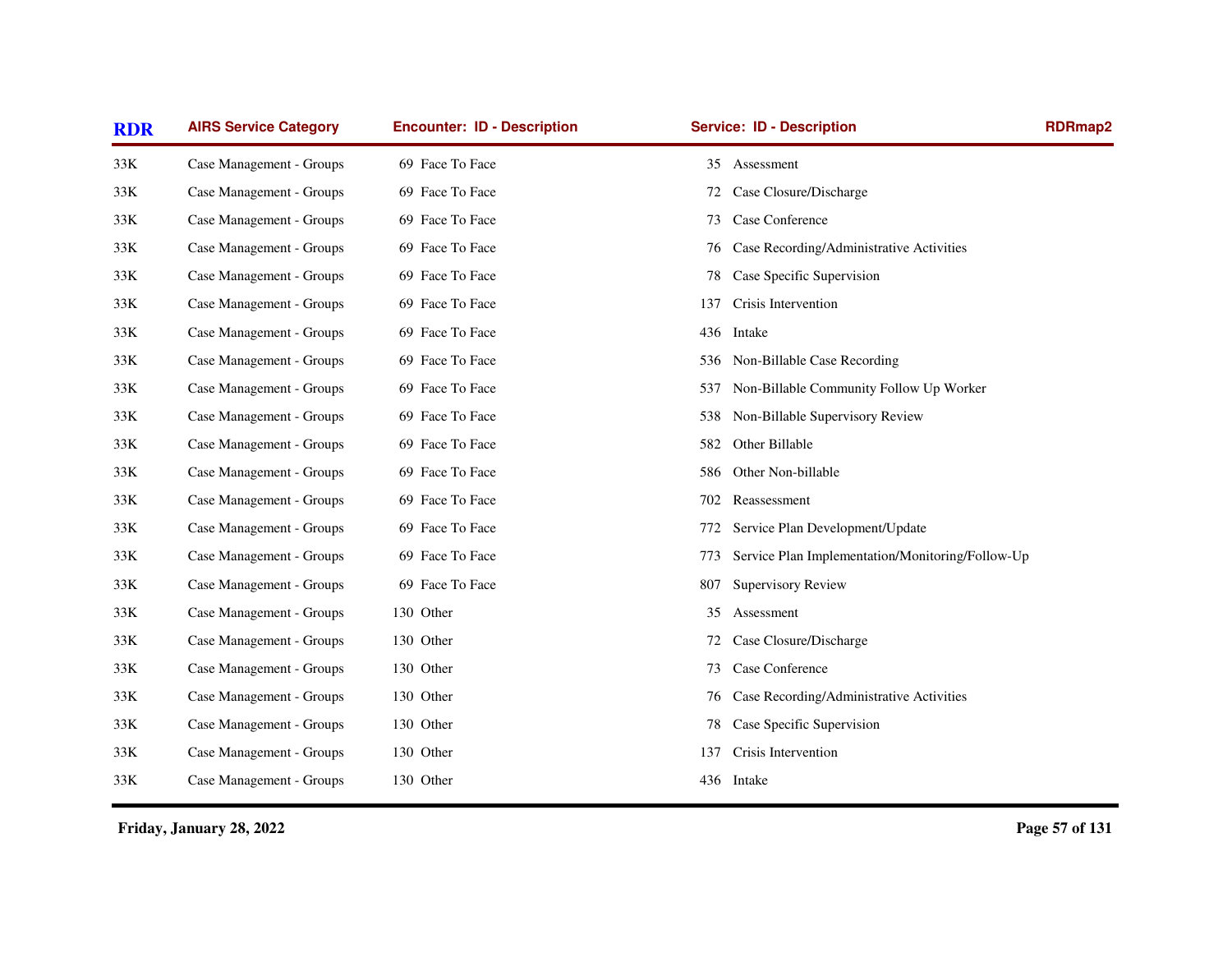| <b>RDR</b> | <b>AIRS Service Category</b> | <b>Encounter: ID - Description</b> | <b>Service: ID - Description</b>                        | <b>RDRmap2</b> |
|------------|------------------------------|------------------------------------|---------------------------------------------------------|----------------|
| 33K        | Case Management - Groups     | 130 Other                          | 536 Non-Billable Case Recording                         |                |
| 33K        | Case Management - Groups     | 130 Other                          | Non-Billable Community Follow Up Worker<br>537          |                |
| 33K        | Case Management - Groups     | 130 Other                          | Non-Billable Supervisory Review<br>538                  |                |
| 33K        | Case Management - Groups     | 130 Other                          | Other Billable<br>582                                   |                |
| 33K        | Case Management - Groups     | 130 Other                          | Other Non-billable<br>586.                              |                |
| 33K        | Case Management - Groups     | 130 Other                          | Reassessment<br>702                                     |                |
| 33K        | Case Management - Groups     | 130 Other                          | Service Plan Development/Update<br>772                  |                |
| 33K        | Case Management - Groups     | 130 Other                          | Service Plan Implementation/Monitoring/Follow-Up<br>773 |                |
| 33K        | Case Management - Groups     | 130 Other                          | <b>Supervisory Review</b><br>807                        |                |
| 33K        | Case Management - Groups     | 142 Phone                          | Assessment<br>35                                        |                |
| 33K        | Case Management - Groups     | 142 Phone                          | Case Closure/Discharge<br>72                            |                |
| 33K        | Case Management - Groups     | 142 Phone                          | Case Conference<br>73                                   |                |
| 33K        | Case Management - Groups     | 142 Phone                          | Case Recording/Administrative Activities<br>76          |                |
| 33K        | Case Management - Groups     | 142 Phone                          | Case Specific Supervision<br>78                         |                |
| 33K        | Case Management - Groups     | 142 Phone                          | Crisis Intervention<br>137                              |                |
| 33K        | Case Management - Groups     | 142 Phone                          | Intake<br>436                                           |                |
| 33K        | Case Management - Groups     | 142 Phone                          | Non-Billable Case Recording<br>536                      |                |
| 33K        | Case Management - Groups     | 142 Phone                          | Non-Billable Community Follow Up Worker<br>537          |                |
| 33K        | Case Management - Groups     | 142 Phone                          | Non-Billable Supervisory Review<br>538                  |                |
| 33K        | Case Management - Groups     | 142 Phone                          | Other Billable<br>582                                   |                |
| 33K        | Case Management - Groups     | 142 Phone                          | Other Non-billable<br>586                               |                |
| 33K        | Case Management - Groups     | 142 Phone                          | Reassessment<br>702                                     |                |
| 33K        | Case Management - Groups     | 142 Phone                          | Service Plan Development/Update<br>772                  |                |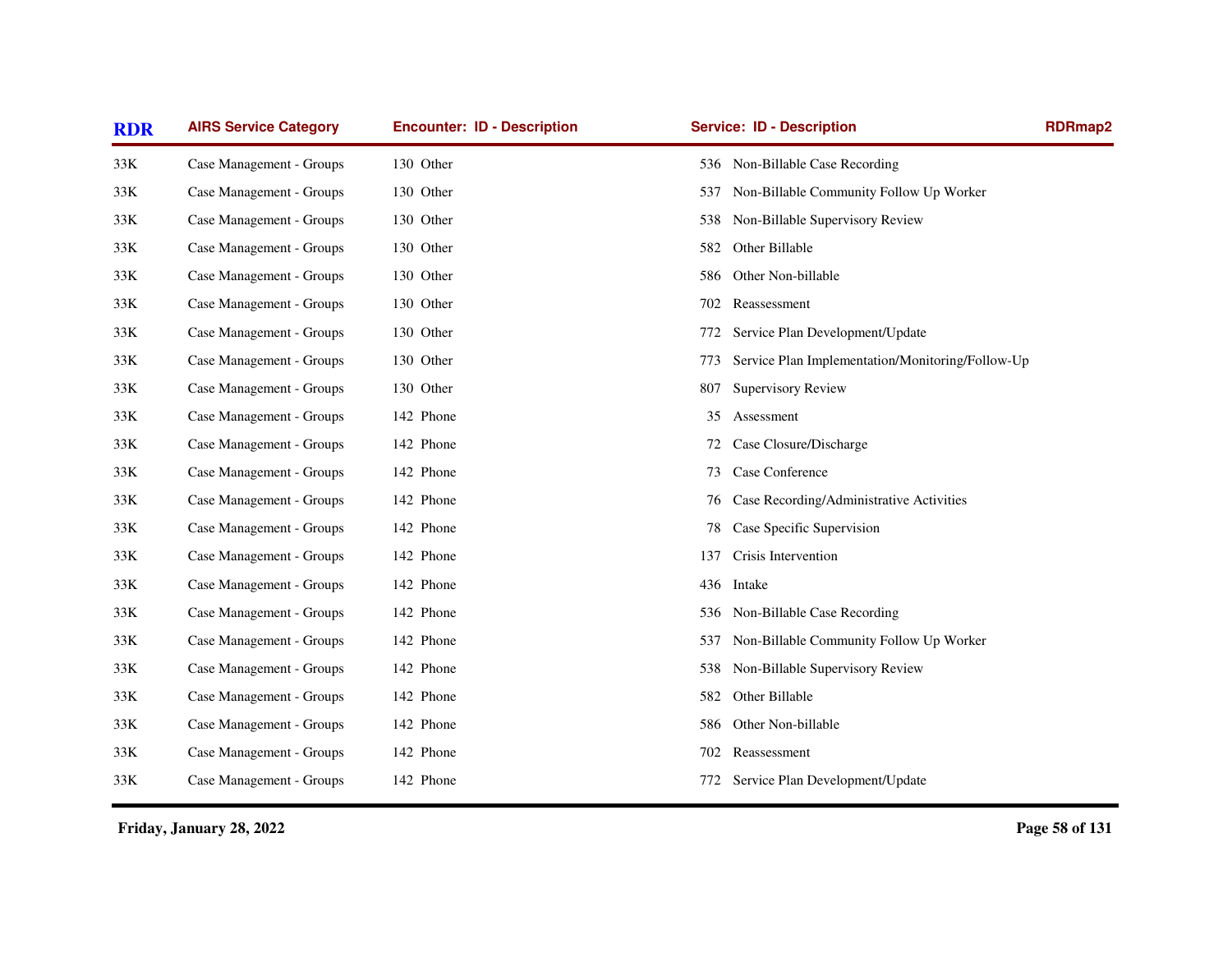| <b>RDR</b> | <b>AIRS Service Category</b> | <b>Encounter: ID - Description</b>     | <b>Service: ID - Description</b>                             | RDRmap2 |
|------------|------------------------------|----------------------------------------|--------------------------------------------------------------|---------|
| 33K        | Case Management - Groups     | 142 Phone                              | Service Plan Implementation/Monitoring/Follow-Up<br>773      |         |
| 33K        | Case Management - Groups     | 142 Phone                              | <b>Supervisory Review</b><br>807                             |         |
| 33K        | Linkage, Retention, & Adher  | 139 Peer Services                      | Appointment Reminder<br>1260                                 |         |
| 33K        | Linkage, Retention, & Adher  | 139 Peer Services                      | Home Visits - Adherence<br>1286                              |         |
| 33K        | Linkage, Retention, & Adher  | 139 Peer Services                      | Home Visits - Retention<br>1287                              |         |
| 33K        | Linkage, Retention, & Adher  | 139 Peer Services                      | Peer Adherence Support<br>1298                               |         |
| 33K        | Linkage, Retention, & Adher  | 139 Peer Services                      | Peer Escort<br>1228                                          |         |
| 33K        | Linkage, Retention, & Adher  | 139 Peer Services                      | Peer Group Meeting - Adherence<br>1299                       |         |
| 33K        | Linkage, Retention, & Adher  | 139 Peer Services                      | Peer Group Meeting - Retention<br>1300                       |         |
| 33K        | Linkage, Retention, & Adher  | 139 Peer Services                      | Peer Retention Support<br>1301                               |         |
| 33K        | Linkage, Retention, & Adher  | 139 Peer Services                      | Program Orientation<br>1319                                  |         |
| 33K        | Linkage, Retention, & Adher  | 139 Peer Services                      | Re-engagement Efforts<br>704                                 |         |
| 33K        | Linkage, Retention, & Adher  | 139 Peer Services                      | Service Plan Implementation/Monitoring/Follow-Up<br>773      |         |
| 33K        | Linkage, Retention, & Adher  | 310 Retention/Engagement and Adherence | Adherence Measurement - Diaries<br>1252                      |         |
| 33K        | Linkage, Retention, & Adher  | 310 Retention/Engagement and Adherence | Adherence Measurement - Directly Observed Therapy<br>1253    |         |
| 33K        | Linkage, Retention, & Adher  | 310 Retention/Engagement and Adherence | Adherence Measurement - Electronic Monitoring (MEM<br>1254   |         |
| 33K        | Linkage, Retention, & Adher  | 310 Retention/Engagement and Adherence | Adherence Measurement - Family Reporting for Individ<br>1255 |         |
| 33K        | Linkage, Retention, & Adher  | 310 Retention/Engagement and Adherence | Adherence Measurement - Patient Self Report<br>1256          |         |
| 33K        | Linkage, Retention, & Adher  | 310 Retention/Engagement and Adherence | Adherence Measurement - Pill Count<br>1257                   |         |
| 33K        | Linkage, Retention, & Adher  | 310 Retention/Engagement and Adherence | Adherence Measurement - Pill Power Pre-Packaging<br>1259     |         |
| 33K        | Linkage, Retention, & Adher  | 310 Retention/Engagement and Adherence | Adherence Measurement - Prescription Refill<br>1258          |         |
| 33K        | Linkage, Retention, & Adher  | 310 Retention/Engagement and Adherence | 23<br>Advocacy                                               |         |
| 33K        | Linkage, Retention, & Adher  | 310 Retention/Engagement and Adherence | 1260 Appointment Reminder                                    |         |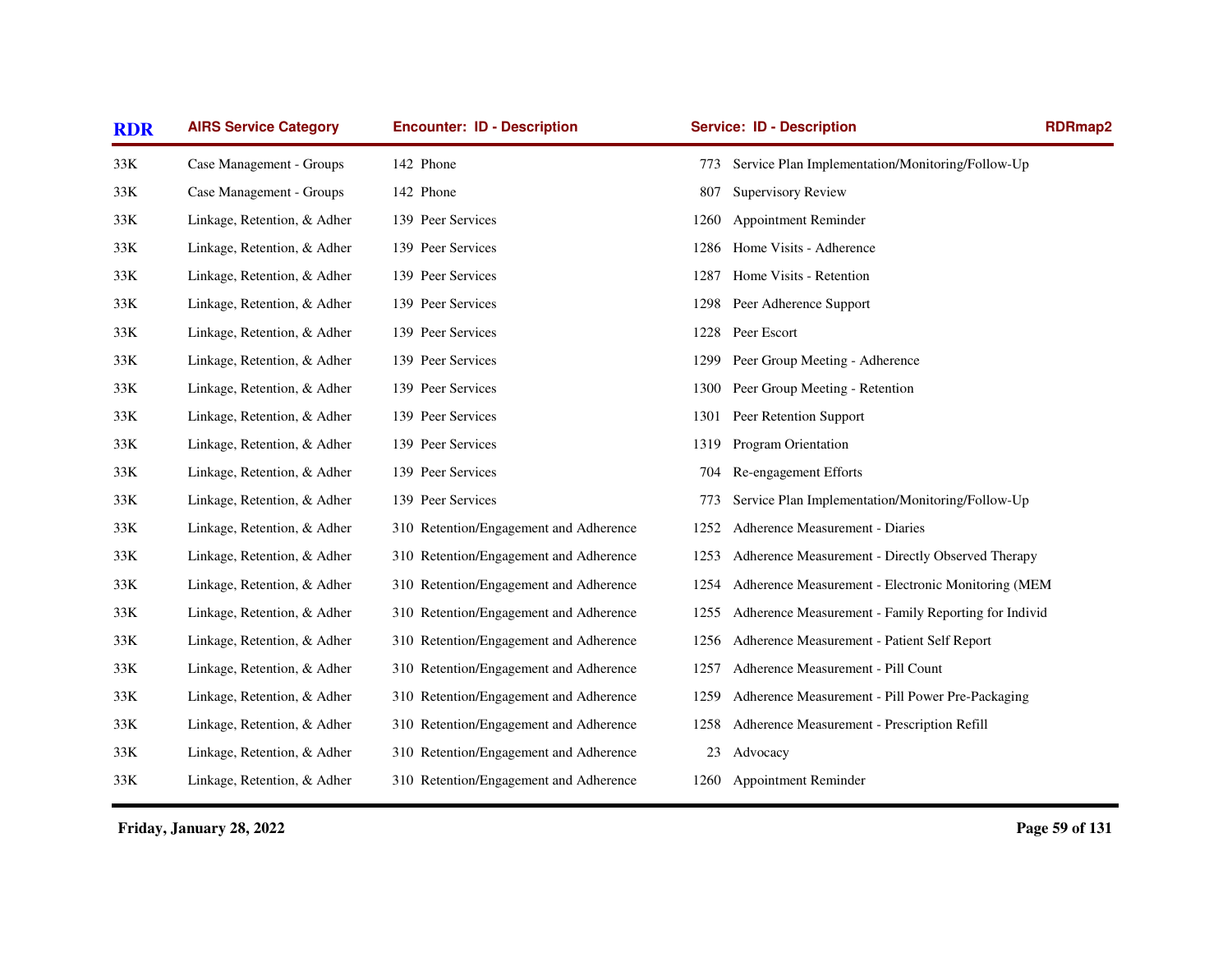| <b>RDR</b> | <b>AIRS Service Category</b> | <b>Encounter: ID - Description</b>     | <b>Service: ID - Description</b>                               | <b>RDRmap2</b> |
|------------|------------------------------|----------------------------------------|----------------------------------------------------------------|----------------|
| 33K        | Linkage, Retention, & Adher  | 310 Retention/Engagement and Adherence | 35 Assessment                                                  |                |
| 33K        | Linkage, Retention, & Adher  | 310 Retention/Engagement and Adherence | Assistance with Access to Benefits/Entitlements<br>1144        |                |
| 33K        | Linkage, Retention, & Adher  | 310 Retention/Engagement and Adherence | 1316 Attempt to contact client                                 |                |
| 33K        | Linkage, Retention, & Adher  | 310 Retention/Engagement and Adherence | Barrier Assessment - Adherence<br>1263                         |                |
| 33K        | Linkage, Retention, & Adher  | 310 Retention/Engagement and Adherence | Barrier Assessment - Retention<br>1264                         |                |
| 33K        | Linkage, Retention, & Adher  | 310 Retention/Engagement and Adherence | Case Closure/Discharge<br>72                                   |                |
| 33K        | Linkage, Retention, & Adher  | 310 Retention/Engagement and Adherence | Case Conference - Adherence<br>1267                            |                |
| 33K        | Linkage, Retention, & Adher  | 310 Retention/Engagement and Adherence | Case Conference - Retention<br>1268                            |                |
| 33K        | Linkage, Retention, & Adher  | 310 Retention/Engagement and Adherence | 1271<br>Comprehensive Behavioral Risk Assessment               |                |
| 33K        | Linkage, Retention, & Adher  | 310 Retention/Engagement and Adherence | Comprehensive Risk Assessment<br>1272                          |                |
| 33K        | Linkage, Retention, & Adher  | 310 Retention/Engagement and Adherence | Coord. w/ Behavioral Health Provider - Adherence<br>1273       |                |
| 33K        | Linkage, Retention, & Adher  | 310 Retention/Engagement and Adherence | 1274<br>Coord. w/ Behavioral Health Provider - Retention       |                |
| 33K        | Linkage, Retention, & Adher  | 310 Retention/Engagement and Adherence | Coord. w/ Case Management Provider - Adherence<br>1275         |                |
| 33K        | Linkage, Retention, & Adher  | 310 Retention/Engagement and Adherence | Coord. w/ Case Management Provider - Retention<br>1276         |                |
| 33K        | Linkage, Retention, & Adher  | 310 Retention/Engagement and Adherence | Coord. w/ Other Medical Provider - Adherence<br>1277           |                |
| 33K        | Linkage, Retention, & Adher  | 310 Retention/Engagement and Adherence | Coord. w/ Other Medical Provider - Retention<br>1278           |                |
| 33K        | Linkage, Retention, & Adher  | 310 Retention/Engagement and Adherence | Coordination with Primary Care Provider<br>1105                |                |
| 33K        | Linkage, Retention, & Adher  | 310 Retention/Engagement and Adherence | Coordination with Social Services Provider - Adherence<br>1279 |                |
| 33K        | Linkage, Retention, & Adher  | 310 Retention/Engagement and Adherence | Coordination with Social Services Provider - Retention<br>1280 |                |
| 33K        | Linkage, Retention, & Adher  | 310 Retention/Engagement and Adherence | Crisis Intervention<br>137                                     |                |
| 33K        | Linkage, Retention, & Adher  | 310 Retention/Engagement and Adherence | Discussion of Disclosure of HIV Status<br>180                  |                |
| 33K        | Linkage, Retention, & Adher  | 310 Retention/Engagement and Adherence | Discussion of Partner Services<br>189                          |                |
| 33K        | Linkage, Retention, & Adher  | 310 Retention/Engagement and Adherence | Domestic Violence Screening<br>986                             |                |
|            |                              |                                        |                                                                |                |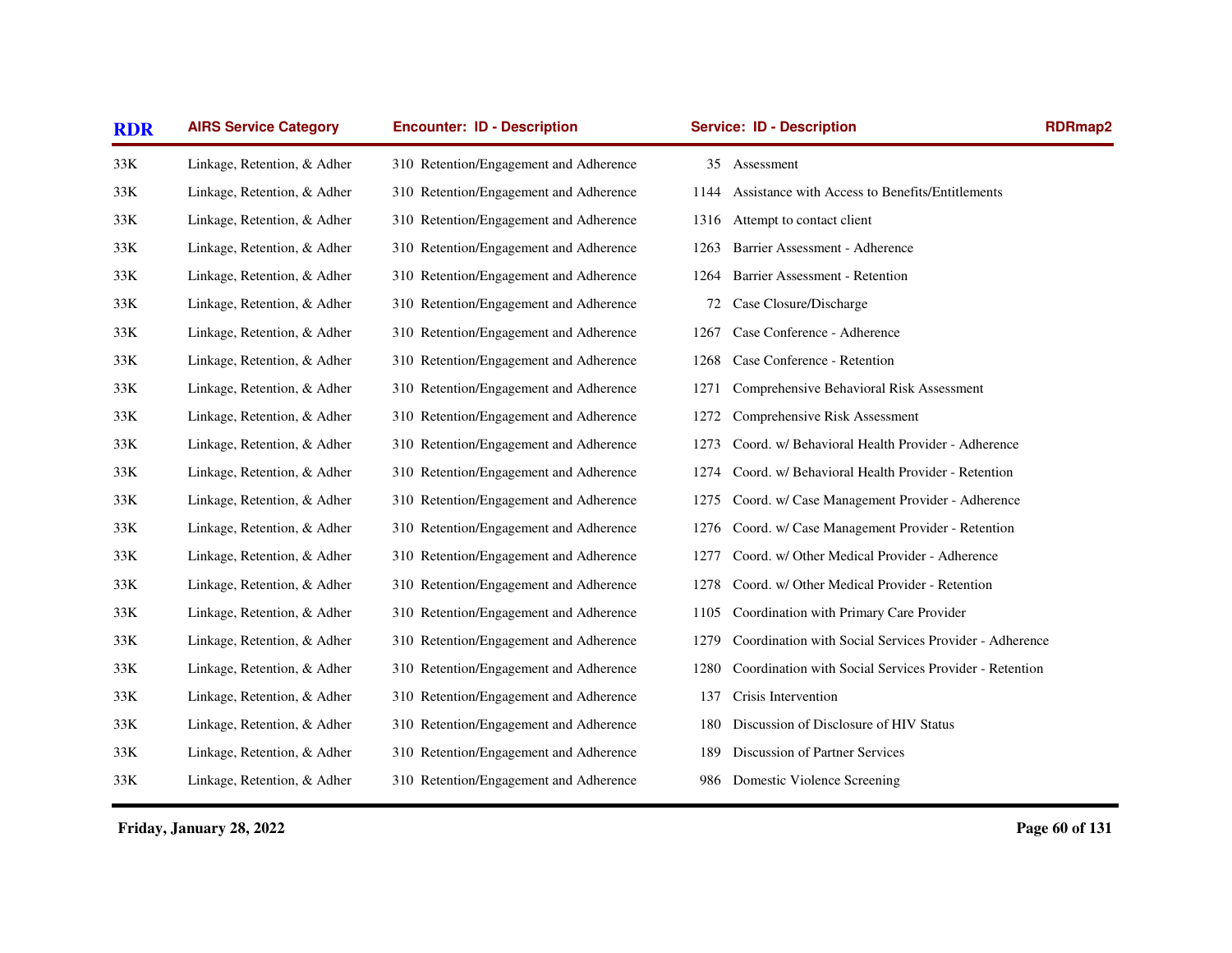| <b>RDR</b> | <b>AIRS Service Category</b> | <b>Encounter: ID - Description</b>     | <b>Service: ID - Description</b>                          | <b>RDRmap2</b> |
|------------|------------------------------|----------------------------------------|-----------------------------------------------------------|----------------|
| 33K        | Linkage, Retention, & Adher  | 310 Retention/Engagement and Adherence | Escort<br>238                                             |                |
| 33K        | Linkage, Retention, & Adher  | 310 Retention/Engagement and Adherence | <b>Financial Assessment</b><br>261                        |                |
| 33K        | Linkage, Retention, & Adher  | 310 Retention/Engagement and Adherence | Group Linkage Intervention<br>1285                        |                |
| 33K        | Linkage, Retention, & Adher  | 310 Retention/Engagement and Adherence | Group Treatment Education and Adherence Counseling<br>327 |                |
| 33K        | Linkage, Retention, & Adher  | 310 Retention/Engagement and Adherence | Health Education - Individual<br>346                      |                |
| 33K        | Linkage, Retention, & Adher  | 310 Retention/Engagement and Adherence | Health Literacy Verification<br>1207                      |                |
| 33K        | Linkage, Retention, & Adher  | 310 Retention/Engagement and Adherence | <b>HIV Risk Reduction/Education</b><br>330                |                |
| 33K        | Linkage, Retention, & Adher  | 310 Retention/Engagement and Adherence | Home Visits - Adherence<br>1286                           |                |
| 33K        | Linkage, Retention, & Adher  | 310 Retention/Engagement and Adherence | Home Visits - Retention<br>1287                           |                |
| $33K$      | Linkage, Retention, & Adher  | 310 Retention/Engagement and Adherence | 1288<br>Housing Assessment                                |                |
| 33K        | Linkage, Retention, & Adher  | 310 Retention/Engagement and Adherence | Intake<br>436                                             |                |
| 33K        | Linkage, Retention, & Adher  | 310 Retention/Engagement and Adherence | <b>Mental Health Assessment</b><br>518                    |                |
| 33K        | Linkage, Retention, & Adher  | 310 Retention/Engagement and Adherence | Overdose Prevention - Individual<br>1103                  |                |
| 33K        | Linkage, Retention, & Adher  | 310 Retention/Engagement and Adherence | <b>Partner Services</b><br>1038                           |                |
| 33K        | Linkage, Retention, & Adher  | 310 Retention/Engagement and Adherence | <b>Prevention Counseling</b><br>1145                      |                |
| 33K        | Linkage, Retention, & Adher  | 310 Retention/Engagement and Adherence | 702<br>Reassessment                                       |                |
| 33K        | Linkage, Retention, & Adher  | 310 Retention/Engagement and Adherence | Re-engagement Efforts<br>704                              |                |
| 33K        | Linkage, Retention, & Adher  | 310 Retention/Engagement and Adherence | Service Plan Development/Update<br>772                    |                |
| 33K        | Linkage, Retention, & Adher  | 310 Retention/Engagement and Adherence | Service Plan Implementation/Monitoring/Follow-Up<br>773   |                |
| 33K        | Linkage, Retention, & Adher  | 310 Retention/Engagement and Adherence | <b>Substance Use Assessment</b><br>798                    |                |
| 33K        | Linkage, Retention, & Adher  | 310 Retention/Engagement and Adherence | <b>Supportive Counseling</b><br>1146                      |                |
| 33K        | Linkage, Retention, & Adher  | 310 Retention/Engagement and Adherence | <b>Transportation Assessment</b><br>1307                  |                |
| 33K        | Linkage, Retention, & Adher  | 310 Retention/Engagement and Adherence | Treatment Education and Adherence Counseling<br>1310      |                |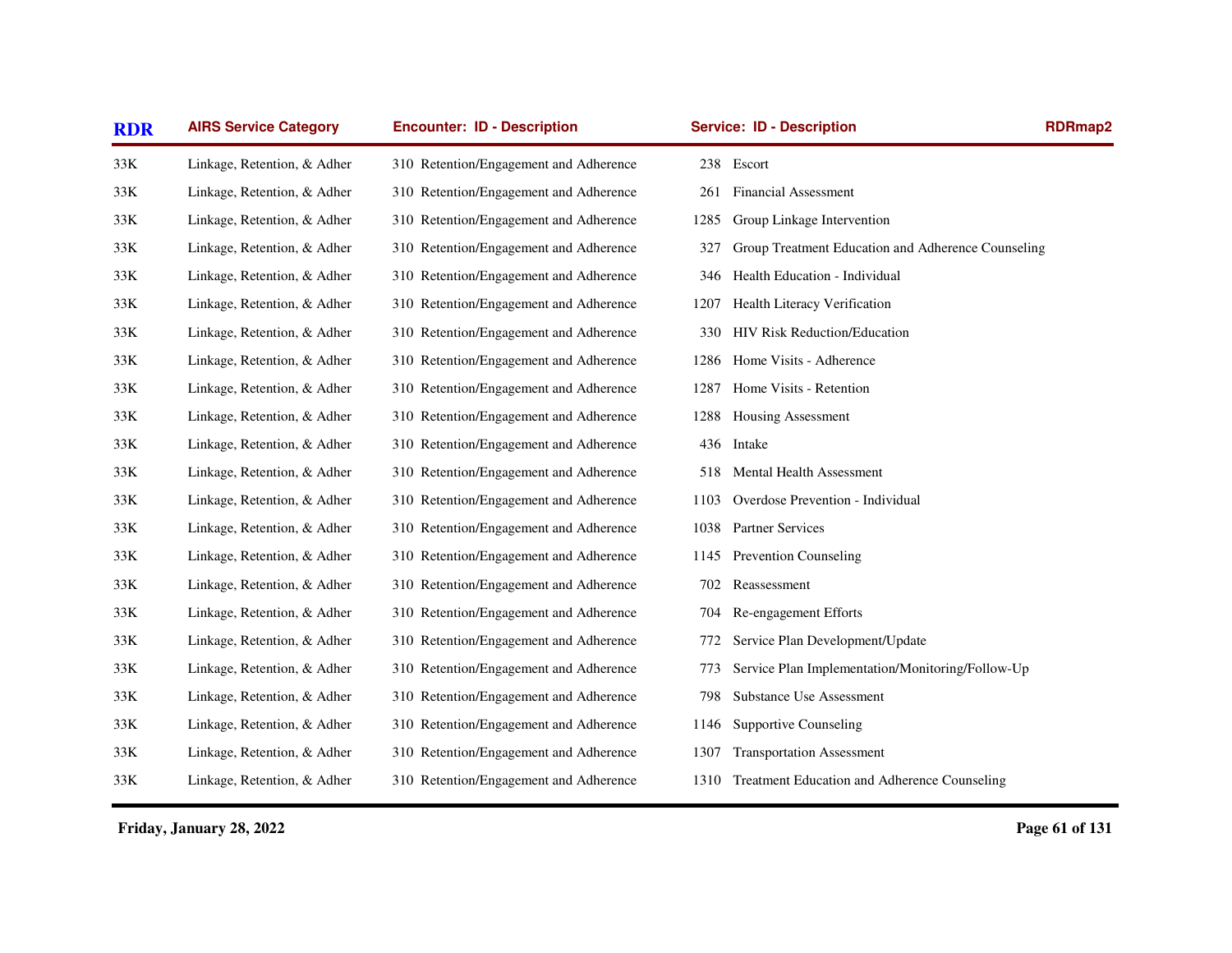| <b>RDR</b> | <b>AIRS Service Category</b> | <b>Encounter: ID - Description</b> | <b>Service: ID - Description</b>                        | <b>RDRmap2</b> |
|------------|------------------------------|------------------------------------|---------------------------------------------------------|----------------|
| 33K        | Medical Case Management      | 69 Face To Face                    | 1326 Adherence Incentive                                |                |
| 33K        | Medical Case Management      | 69 Face To Face                    | Advocacy<br>23                                          |                |
| 33K        | Medical Case Management      | 69 Face To Face                    | 35<br>Assessment                                        |                |
| 33K        | Medical Case Management      | 69 Face To Face                    | Assistance with Access to Benefits/Entitlements<br>1144 |                |
| 33K        | Medical Case Management      | 69 Face To Face                    | 72 Case Closure/Discharge                               |                |
| 33K        | Medical Case Management      | 69 Face To Face                    | Case Conference<br>73                                   |                |
| 33K        | Medical Case Management      | 69 Face To Face                    | Coordination with Other Medical Provider<br>1104        |                |
| 33K        | Medical Case Management      | 69 Face To Face                    | Coordination with Primary Care Provider<br>1105         |                |
| 33K        | Medical Case Management      | 69 Face To Face                    | Coordination with Social Services Provider<br>1106      |                |
| 33K        | Medical Case Management      | 69 Face To Face                    | Crisis Intervention<br>137                              |                |
| 33K        | Medical Case Management      | 69 Face To Face                    | Discussion of Disclosure of HIV Status<br>180           |                |
| 33K        | Medical Case Management      | 69 Face To Face                    | Discussion of Partner Services<br>189                   |                |
| 33K        | Medical Case Management      | 69 Face To Face                    | Discussion of Sexual Health<br>191                      |                |
| 33K        | Medical Case Management      | 69 Face To Face                    | Domestic Violence Screening<br>986                      |                |
| 33K        | Medical Case Management      | 69 Face To Face                    | Engagement<br>1143                                      |                |
| 33K        | Medical Case Management      | 69 Face To Face                    | Escort<br>238                                           |                |
| 33K        | Medical Case Management      | 69 Face To Face                    | Health Education - Individual<br>346                    |                |
| 33K        | Medical Case Management      | 69 Face To Face                    | Health Literacy Verification<br>1207                    |                |
| 33K        | Medical Case Management      | 69 Face To Face                    | HIV Risk Reduction/Education<br>330                     |                |
| 33K        | Medical Case Management      | 69 Face To Face                    | Home Visit<br>366                                       |                |
| 33K        | Medical Case Management      | 69 Face To Face                    | Information on PrEP<br>1289                             |                |
| 33K        | Medical Case Management      | 69 Face To Face                    | 436 Intake                                              |                |
| 33K        | Medical Case Management      | 69 Face To Face                    | 1444 Maternal Depression Counseling                     |                |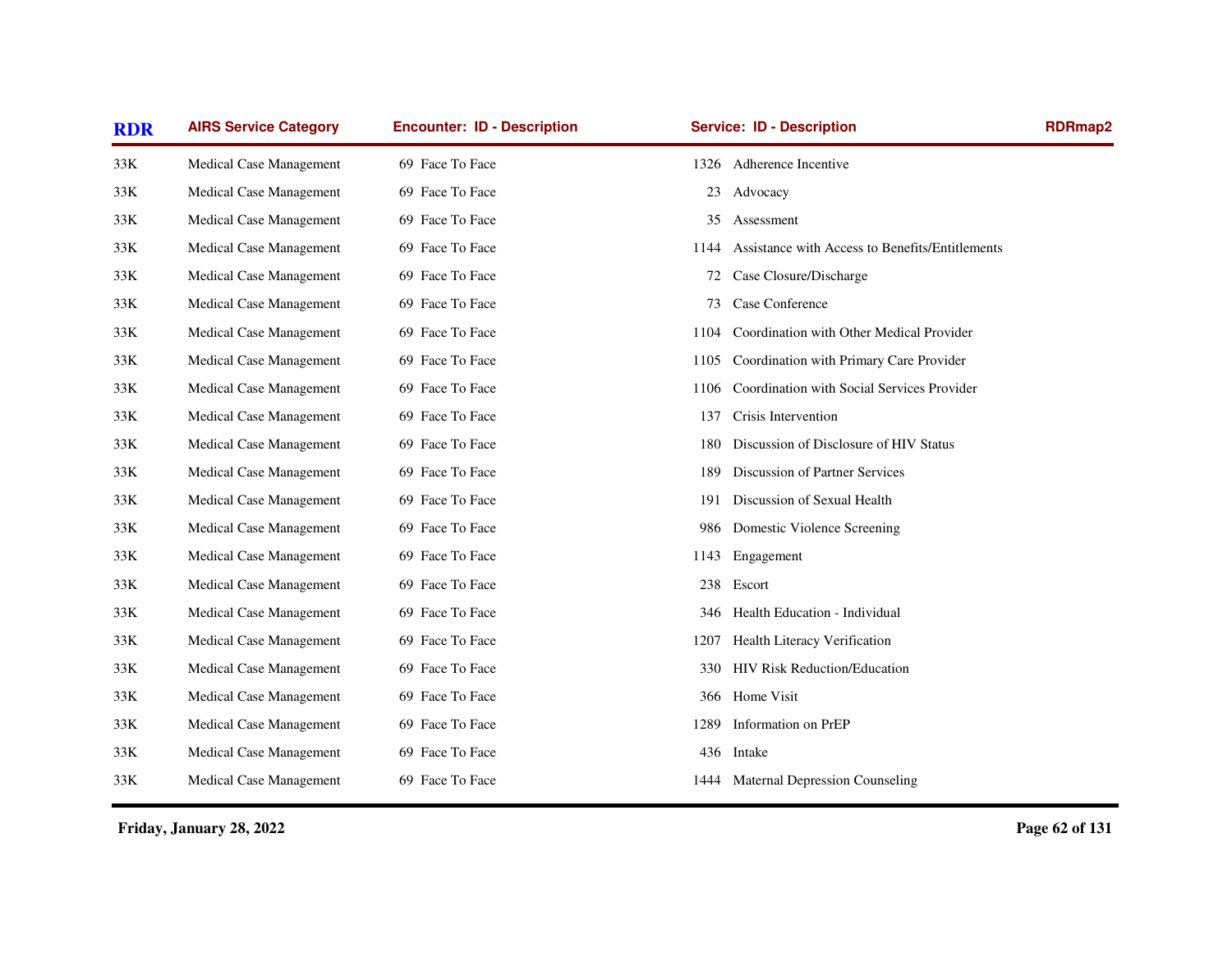| <b>RDR</b> | <b>AIRS Service Category</b> | <b>Encounter: ID - Description</b> | <b>Service: ID - Description</b>                          | <b>RDRmap2</b> |
|------------|------------------------------|------------------------------------|-----------------------------------------------------------|----------------|
| 33K        | Medical Case Management      | 69 Face To Face                    | 1443 Maternal Depression Screening (Postpartum)           |                |
| 33K        | Medical Case Management      | 69 Face To Face                    | Maternal Depression Screening (Prior to Delivery)<br>1442 |                |
| 33K        | Medical Case Management      | 69 Face To Face                    | Overdose Prevention - Individual<br>1103                  |                |
| 33K        | Medical Case Management      | 69 Face To Face                    | 1348 Partner PrEP Education/Screening                     |                |
| 33K        | Medical Case Management      | 69 Face To Face                    | 1038 Partner Services                                     |                |
| 33K        | Medical Case Management      | 69 Face To Face                    | Postpartum Re-engagement Efforts<br>1328                  |                |
| 33K        | Medical Case Management      | 69 Face To Face                    | <b>Prevention Counseling</b><br>1145                      |                |
| 33K        | Medical Case Management      | 69 Face To Face                    | Reassessment<br>702                                       |                |
| 33K        | Medical Case Management      | 69 Face To Face                    | Re-engagement Efforts<br>704                              |                |
| 33K        | Medical Case Management      | 69 Face To Face                    | 705 Referral                                              |                |
| 33K        | Medical Case Management      | 69 Face To Face                    | Referral Verification and Follow-up<br>708                |                |
| 33K        | Medical Case Management      | 69 Face To Face                    | Self-management Counseling<br>1072                        |                |
| 33K        | Medical Case Management      | 69 Face To Face                    | Service Plan Development/Update<br>772                    |                |
| 33K        | Medical Case Management      | 69 Face To Face                    | Service Plan Implementation/Monitoring/Follow-Up<br>773   |                |
| 33K        | Medical Case Management      | 69 Face To Face                    | Substance Use Assessment<br>798                           |                |
| 33K        | Medical Case Management      | 69 Face To Face                    | <b>Supportive Counseling</b><br>1146                      |                |
| 33K        | Medical Case Management      | 69 Face To Face                    | Tobacco Use Assessment<br>821                             |                |
| 33K        | Medical Case Management      | 69 Face To Face                    | <b>Transportation Services</b><br>828                     |                |
| 33K        | Medical Case Management      | 69 Face To Face                    | Treatment Adherence Counseling--Individual<br>830         |                |
| 33K        | Medical Case Management      | 69 Face To Face                    | <b>Treatment Education</b><br>836                         |                |
| 33K        | Medical Case Management      | 130 Other                          | Adherence Incentive<br>1326                               |                |
| 33K        | Medical Case Management      | 130 Other                          | 23<br>Advocacy                                            |                |
| 33K        | Medical Case Management      | 130 Other                          | 35 Assessment                                             |                |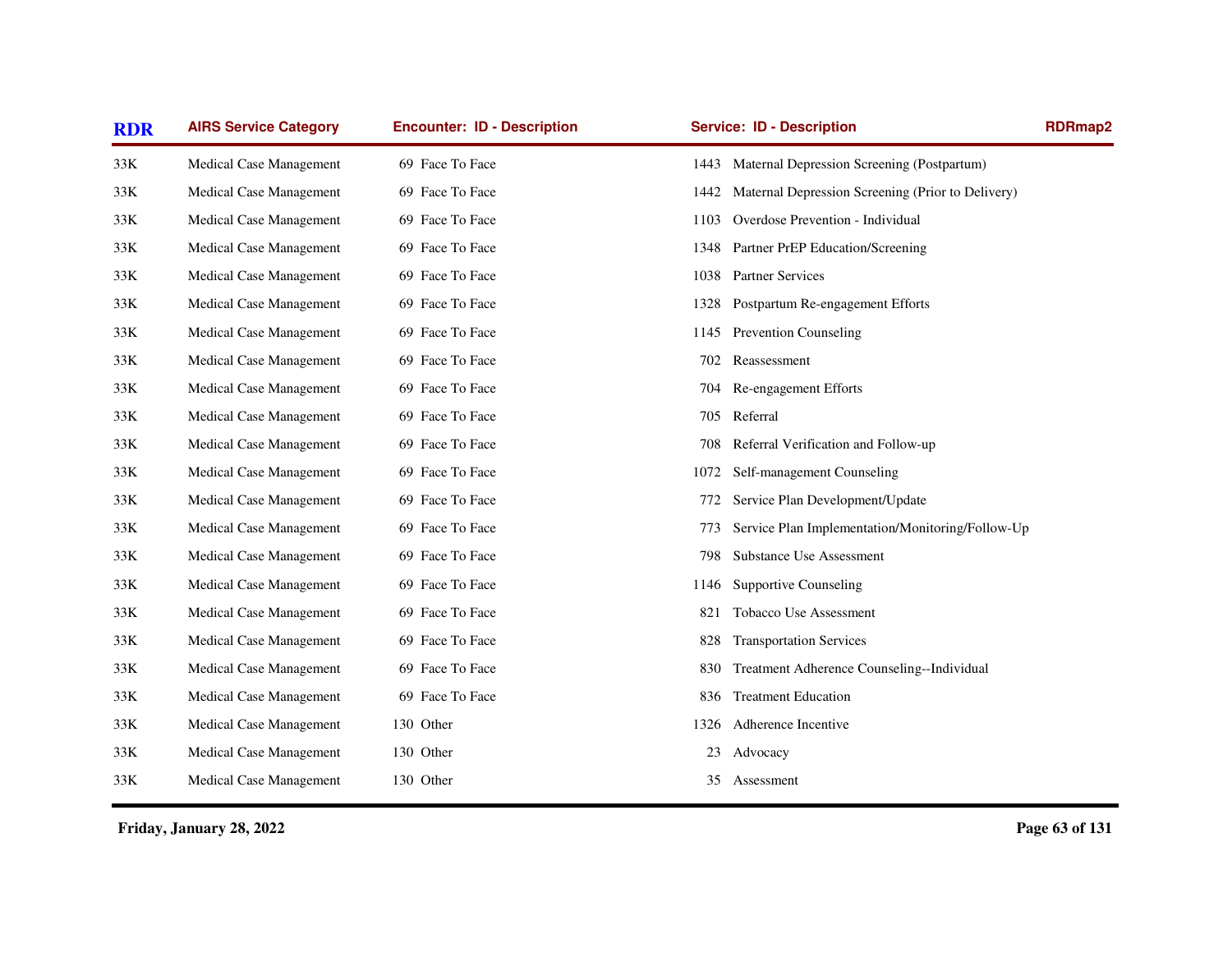| <b>RDR</b> | <b>AIRS Service Category</b>   | <b>Encounter: ID - Description</b> | <b>Service: ID - Description</b>                          | <b>RDRmap2</b> |
|------------|--------------------------------|------------------------------------|-----------------------------------------------------------|----------------|
| 33K        | Medical Case Management        | 130 Other                          | 1144 Assistance with Access to Benefits/Entitlements      |                |
| 33K        | Medical Case Management        | 130 Other                          | Case Closure/Discharge<br>72                              |                |
| 33K        | Medical Case Management        | 130 Other                          | Case Conference<br>73                                     |                |
| 33K        | <b>Medical Case Management</b> | 130 Other                          | Coordination with Other Medical Provider<br>1104          |                |
| 33K        | Medical Case Management        | 130 Other                          | 1105 Coordination with Primary Care Provider              |                |
| 33K        | Medical Case Management        | 130 Other                          | Coordination with Social Services Provider<br>1106        |                |
| 33K        | Medical Case Management        | 130 Other                          | Crisis Intervention<br>137                                |                |
| 33K        | Medical Case Management        | 130 Other                          | Discussion of Disclosure of HIV Status<br>180             |                |
| 33K        | Medical Case Management        | 130 Other                          | Discussion of Partner Services<br>189                     |                |
| 33K        | Medical Case Management        | 130 Other                          | Discussion of Sexual Health<br>191                        |                |
| 33K        | Medical Case Management        | 130 Other                          | Domestic Violence Screening<br>986                        |                |
| 33K        | Medical Case Management        | 130 Other                          | Engagement<br>1143                                        |                |
| 33K        | Medical Case Management        | 130 Other                          | Health Education - Individual<br>346                      |                |
| 33K        | Medical Case Management        | 130 Other                          | Health Literacy Verification<br>1207                      |                |
| 33K        | Medical Case Management        | 130 Other                          | <b>HIV Risk Reduction/Education</b><br>330                |                |
| 33K        | Medical Case Management        | 130 Other                          | Information on PrEP<br>1289                               |                |
| 33K        | Medical Case Management        | 130 Other                          | 436 Intake                                                |                |
| 33K        | Medical Case Management        | 130 Other                          | <b>Maternal Depression Counseling</b><br>1444             |                |
| 33K        | Medical Case Management        | 130 Other                          | Maternal Depression Screening (Postpartum)<br>1443        |                |
| 33K        | Medical Case Management        | 130 Other                          | Maternal Depression Screening (Prior to Delivery)<br>1442 |                |
| 33K        | Medical Case Management        | 130 Other                          | Overdose Prevention - Individual<br>1103                  |                |
| 33K        | Medical Case Management        | 130 Other                          | Partner PrEP Education/Screening<br>1348                  |                |
| 33K        | <b>Medical Case Management</b> | 130 Other                          | 1328 Postpartum Re-engagement Efforts                     |                |
|            |                                |                                    |                                                           |                |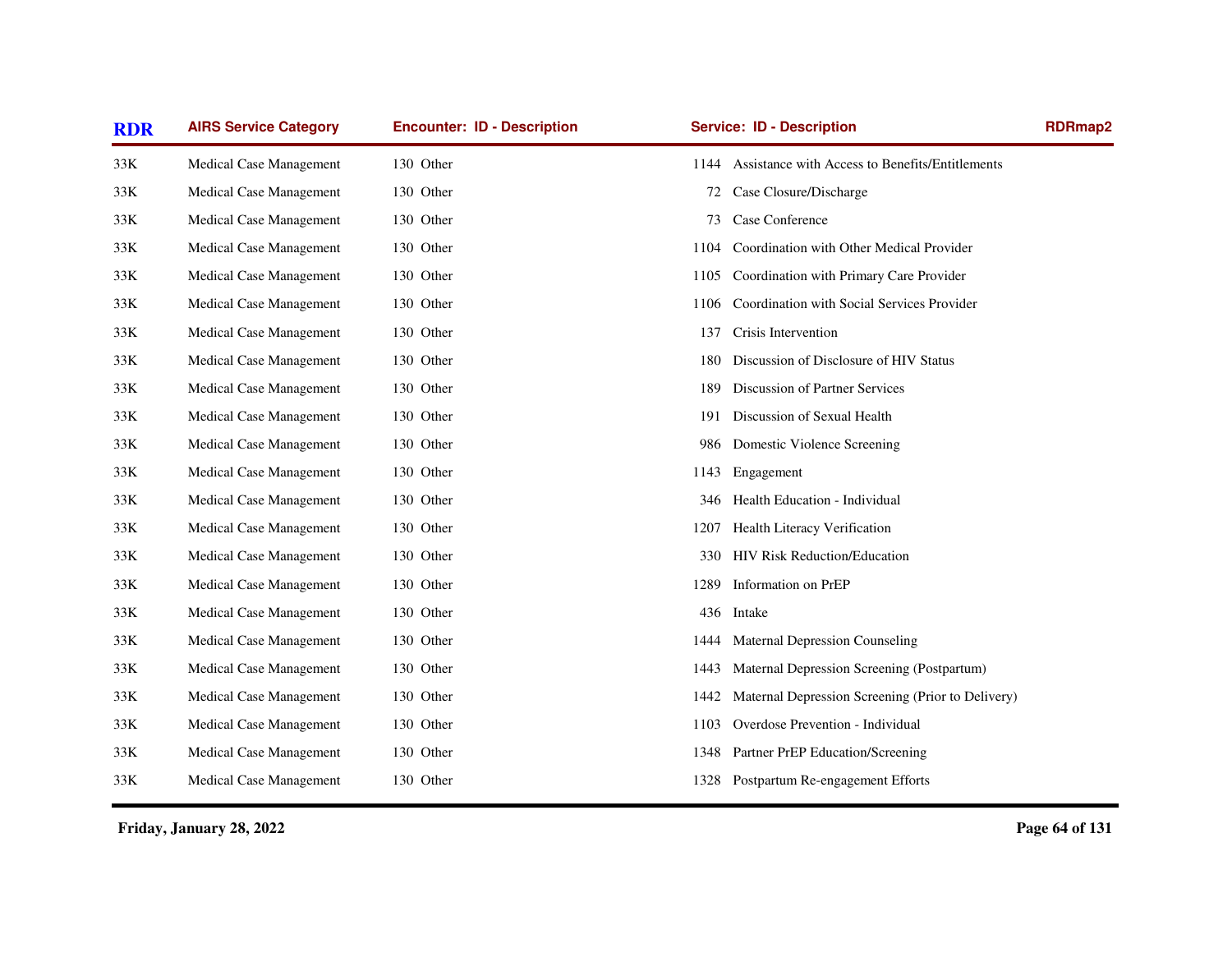| <b>RDR</b> | <b>AIRS Service Category</b> | <b>Encounter: ID - Description</b>            |      | <b>Service: ID - Description</b>                 | <b>RDRmap2</b> |
|------------|------------------------------|-----------------------------------------------|------|--------------------------------------------------|----------------|
| 33K        | Medical Case Management      | 130 Other                                     |      | 1145 Prevention Counseling                       |                |
| 33K        | Medical Case Management      | 130 Other                                     | 702  | Reassessment                                     |                |
| 33K        | Medical Case Management      | 130 Other                                     | 704  | Re-engagement Efforts                            |                |
| 33K        | Medical Case Management      | 130 Other                                     | 705  | Referral                                         |                |
| 33K        | Medical Case Management      | 130 Other                                     | 708  | Referral Verification and Follow-up              |                |
| 33K        | Medical Case Management      | 130 Other                                     | 1072 | Self-management Counseling                       |                |
| 33K        | Medical Case Management      | 130 Other                                     | 772  | Service Plan Development/Update                  |                |
| 33K        | Medical Case Management      | 130 Other                                     | 773  | Service Plan Implementation/Monitoring/Follow-Up |                |
| 33K        | Medical Case Management      | 130 Other                                     | 798  | Substance Use Assessment                         |                |
| 33K        | Medical Case Management      | 130 Other                                     | 1146 | <b>Supportive Counseling</b>                     |                |
| 33K        | Medical Case Management      | 130 Other                                     | 821  | Tobacco Use Assessment                           |                |
| 33K        | Medical Case Management      | 130 Other                                     | 828  | <b>Transportation Services</b>                   |                |
| 33K        | Medical Case Management      | 130 Other                                     | 830  | Treatment Adherence Counseling--Individual       |                |
| 33K        | Medical Case Management      | 130 Other                                     | 836  | <b>Treatment Education</b>                       |                |
| 33K        | Primary Medical Care 5 Tier  | 219 Initial/Annual Comprehensive HIV Med      | 836  | <b>Treatment Education</b>                       |                |
| 33K        | Primary Medical Care 7 Tier  | 103 Initial Visit (7 Tier)                    | 832  | <b>Treatment Adherence Monitoring</b>            |                |
| 33K        | Primary Medical Care 7 Tier  | 103 Initial Visit (7 Tier)                    | 836  | <b>Treatment Education</b>                       |                |
| 33K        | Primary Medical Care 7 Tier  | 106 Intermediate Visit (7 Tier) incl Focus Hx | 832  | <b>Treatment Adherence Monitoring</b>            |                |
| 33K        | Primary Medical Care 7 Tier  | 106 Intermediate Visit (7 Tier) incl Focus Hx | 836  | <b>Treatment Education</b>                       |                |
| 33K        | Primary Medical Care 7 Tier  | 165 Routine Visit (7 Tier)                    | 832  | Treatment Adherence Monitoring                   |                |
| 33K        | Primary Medical Care 7 Tier  | 165 Routine Visit (7 Tier)                    | 836  | <b>Treatment Education</b>                       |                |
| 33K        | Primary Medical Care 7 Tier  | 180 Subsequent Annual Comprehensive (7 T      | 832  | <b>Treatment Adherence Monitoring</b>            |                |
| 33K        | Primary Medical Care 7 Tier  | 180 Subsequent Annual Comprehensive (7 T      |      | 836 Treatment Education                          |                |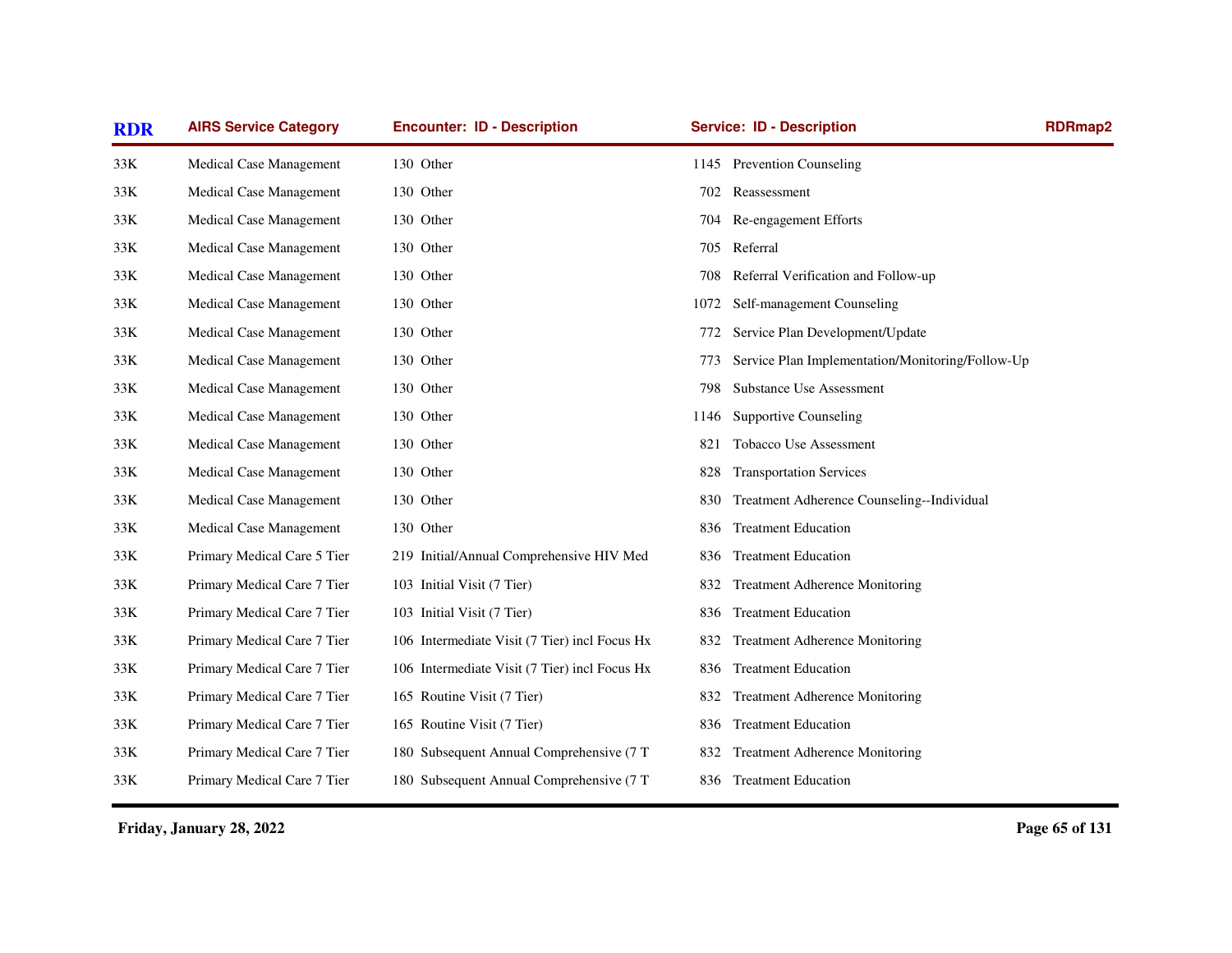| <b>RDR</b> | <b>AIRS Service Category</b> | <b>Encounter: ID - Description</b>       |      | <b>Service: ID - Description</b>                   | <b>RDRmap2</b> |
|------------|------------------------------|------------------------------------------|------|----------------------------------------------------|----------------|
| 33K        | Primary Medical Care 7 Tier  | 190 Therapeutic Visit (7 Tier)           | 832  | <b>Treatment Adherence Monitoring</b>              |                |
| 33K        | Primary Medical Care 7 Tier  | 190 Therapeutic Visit (7 Tier)           | 836  | <b>Treatment Education</b>                         |                |
| 33K        | Promoting Access to Care     | 277 Intake: CC-Directed                  | 1147 | Intervention A: Non-ARV Health Promotion-Quarterly |                |
| 33K        | Promoting Access to Care     | 278 Intake: Patient Self-selected        | 1147 | Intervention A: Non-ARV Health Promotion-Quarterly |                |
| 33K        | <b>Treatment Adherence</b>   | 4 Adherence Plan Development             |      | 13 Adherence Plan Development                      |                |
| 33K        | <b>Treatment Adherence</b>   | 4 Adherence Plan Development             |      | 14 Adherence Plan Review                           |                |
| 33K        | <b>Treatment Adherence</b>   | 70 Follow-up                             | 67   | Care Coordination                                  |                |
| 33K        | <b>Treatment Adherence</b>   | 70 Follow-up                             | 72   | Case Closure/Discharge                             |                |
| 33K        | <b>Treatment Adherence</b>   | 70 Follow-up                             | 445  | Intervention to Address Adherence Barrier          |                |
| 33K        | <b>Treatment Adherence</b>   | 70 Follow-up                             | 579  | Other                                              |                |
| 33K        | <b>Treatment Adherence</b>   | 70 Follow-up                             | 633  | Phone Call                                         |                |
| 33K        | <b>Treatment Adherence</b>   | 70 Follow-up                             | 704  | Re-engagement Efforts                              |                |
| 33K        | <b>Treatment Adherence</b>   | 105 Intake                               |      | 436 Intake                                         |                |
| 33K        | <b>Treatment Adherence</b>   | 277 Intake: CC-Directed                  | 1148 | Intervention B: ARV Health Promotion - Quarterly   |                |
| 33K        | <b>Treatment Adherence</b>   | 277 Intake: CC-Directed                  | 1149 | Intervention C1: Monthly                           |                |
| 33K        | <b>Treatment Adherence</b>   | 277 Intake: CC-Directed                  | 1150 | Intervention C2: Weekly                            |                |
| 33K        | <b>Treatment Adherence</b>   | 277 Intake: CC-Directed                  | 1151 | Intervention D: DOT                                |                |
| 33K        | <b>Treatment Adherence</b>   | 278 Intake: Patient Self-selected        | 1148 | Intervention B: ARV Health Promotion - Quarterly   |                |
| 33K        | <b>Treatment Adherence</b>   | 278 Intake: Patient Self-selected        | 1149 | Intervention C1: Monthly                           |                |
| 33K        | <b>Treatment Adherence</b>   | 278 Intake: Patient Self-selected        | 1150 | Intervention C2: Weekly                            |                |
| 33K        | <b>Treatment Adherence</b>   | 160 Quantitative Assessment of Adherence | 160  | Diaries                                            |                |
| 33K        | <b>Treatment Adherence</b>   | 160 Quantitative Assessment of Adherence | 164  | Directly Observed Therapy                          |                |
| 33K        | <b>Treatment Adherence</b>   | 160 Quantitative Assessment of Adherence | 221  | Electronic Monitoring (MEMS)                       |                |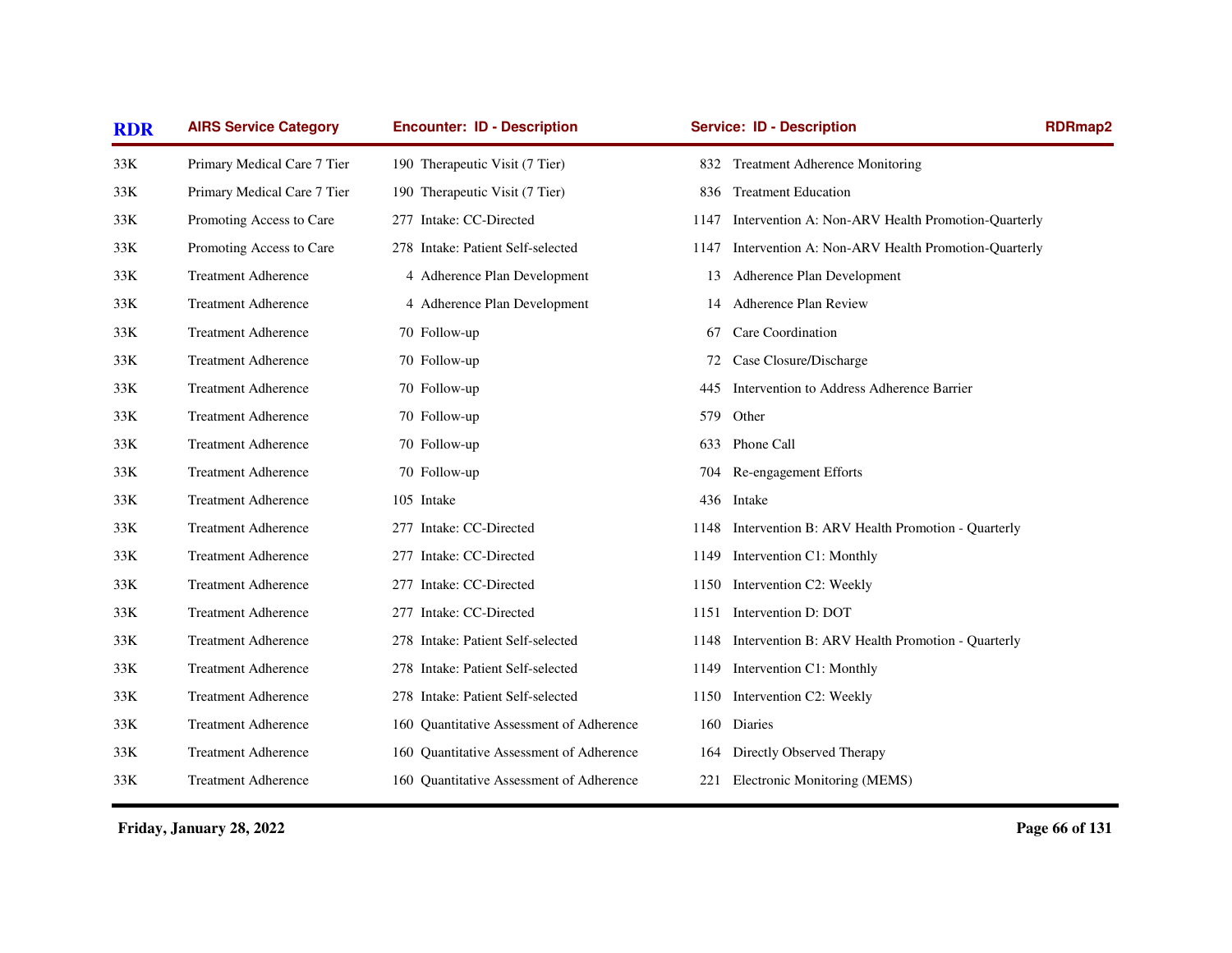| <b>RDR</b> | <b>AIRS Service Category</b> | <b>Encounter: ID - Description</b>        | <b>Service: ID - Description</b>                             | <b>RDRmap2</b> |
|------------|------------------------------|-------------------------------------------|--------------------------------------------------------------|----------------|
| 33K        | <b>Treatment Adherence</b>   | 160 Ouantitative Assessment of Adherence  | Family Reporting for Individuals who Cannot Self Repo<br>258 |                |
| 33K        | <b>Treatment Adherence</b>   | 160 Quantitative Assessment of Adherence  | Patient Self Report<br>610                                   |                |
| 33K        | <b>Treatment Adherence</b>   | 160 Quantitative Assessment of Adherence  | Pill Count<br>644                                            |                |
| 33K        | <b>Treatment Adherence</b>   | 160 Quantitative Assessment of Adherence  | Prescription Refill<br>681                                   |                |
| 33K        | <b>Treatment Adherence</b>   | 193 Treatment Adherence Baseline Assessm  | Completion of Baseline Assessment<br>123                     |                |
| 33K        | <b>Treatment Adherence</b>   | 194 Treatment Adherence Counseling        | Disclosure and Exposure Issues<br>170                        |                |
| 33K        | <b>Treatment Adherence</b>   | 194 Treatment Adherence Counseling        | Family Counseling<br>247                                     |                |
| 33K        | <b>Treatment Adherence</b>   | 194 Treatment Adherence Counseling        | Group Education<br>318                                       |                |
| 33K        | <b>Treatment Adherence</b>   | 194 Treatment Adherence Counseling        | <b>Individual Counseling</b><br>391                          |                |
| 33K        | <b>Treatment Adherence</b>   | 194 Treatment Adherence Counseling        | Modified DOT or Other Monitoring<br>525                      |                |
| 33K        | <b>Treatment Adherence</b>   | 194 Treatment Adherence Counseling        | <b>Support Group</b><br>808                                  |                |
| 33K        | <b>Treatment Adherence</b>   | 195 Treatment Adherence Periodic Assessme | Completion of Periodic Assessment<br>124                     |                |
| 33K        | <b>Treatment Adherence</b>   | 196 Treatment Adherence/Education         | Assessment<br>35                                             |                |
| 33K        | <b>Treatment Adherence</b>   | 196 Treatment Adherence/Education         | Case Conference<br>73                                        |                |
| 33K        | <b>Treatment Adherence</b>   | 196 Treatment Adherence/Education         | Family Counseling-Treatment Education and Adherence<br>255   |                |
| 33K        | <b>Treatment Adherence</b>   | 196 Treatment Adherence/Education         | Group Treatment Education and Adherence Counseling<br>327    |                |
| 33K        | <b>Treatment Adherence</b>   | 196 Treatment Adherence/Education         | HIV/Adherence Support Group<br>339                           |                |
| 33K        | <b>Treatment Adherence</b>   | 196 Treatment Adherence/Education         | Management of Disclosure and Exposure Issues<br>507          |                |
| 33K        | <b>Treatment Adherence</b>   | 196 Treatment Adherence/Education         | Treatment Adherence Counseling--Individual<br>830            |                |
| 33K        | <b>Treatment Adherence</b>   | 196 Treatment Adherence/Education         | Treatment Adherence Intake and Assessment<br>831             |                |
| 33K        | <b>Treatment Adherence</b>   | 196 Treatment Adherence/Education         | Treatment Adherence Monitoring--Modified DOT<br>833          |                |
| 33K        | <b>Treatment Adherence</b>   | 196 Treatment Adherence/Education         | <b>Treatment Adherence Quarterly Reassessment</b><br>834     |                |
| 33K        | <b>Treatment Adherence</b>   | 196 Treatment Adherence/Education         | Treatment Adherence Related Social Work<br>835               |                |
|            |                              |                                           |                                                              |                |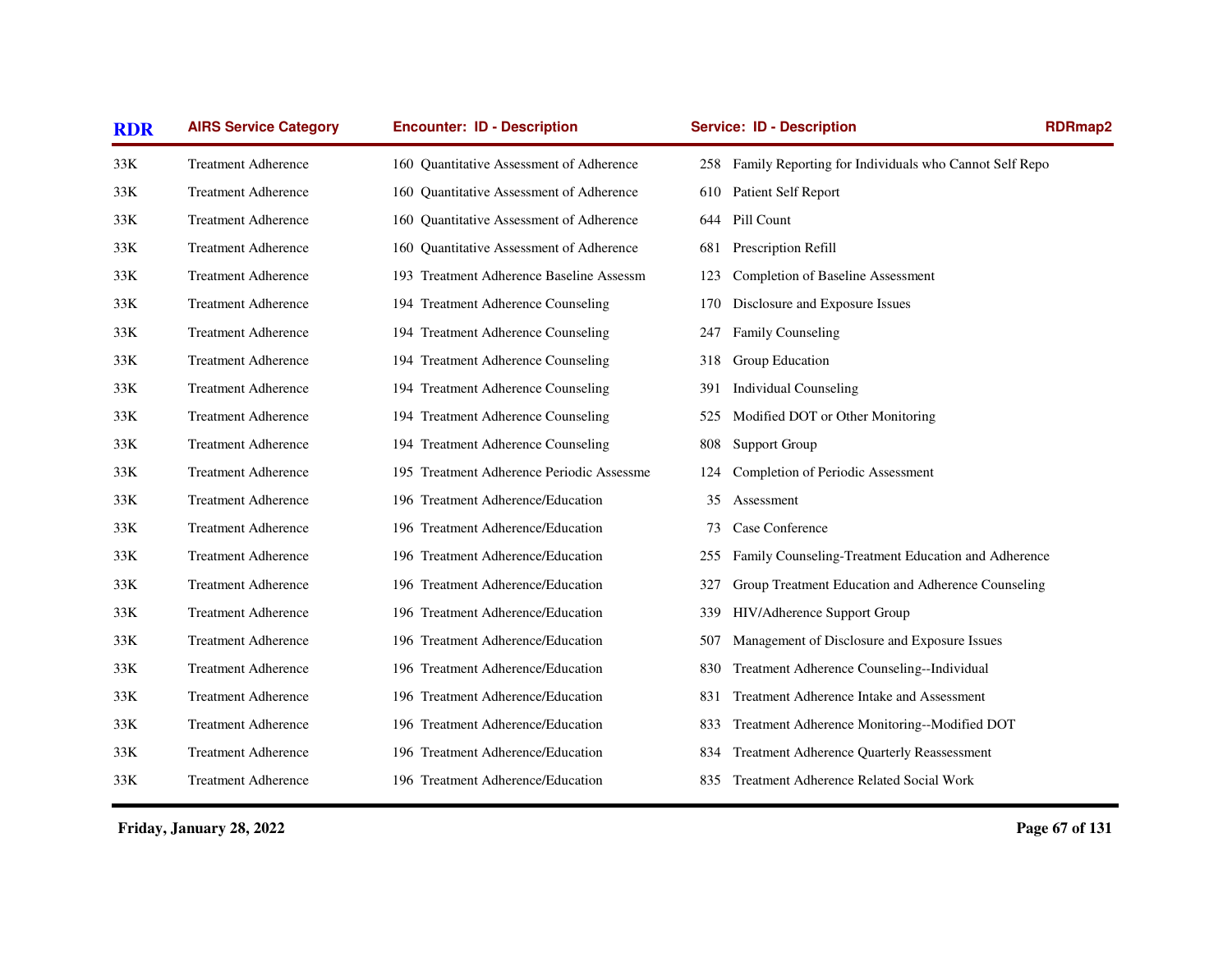| <b>RDR</b> | <b>AIRS Service Category</b> | <b>Encounter: ID - Description</b>             | <b>Service: ID - Description</b>                       | <b>RDRmap2</b> |
|------------|------------------------------|------------------------------------------------|--------------------------------------------------------|----------------|
| 33K        | <b>Treatment Adherence</b>   | 196 Treatment Adherence/Education              | <b>Treatment Resource Information/Education</b><br>842 |                |
| 33K        | <b>Treatment Adherence</b>   | 197 Treatment Education                        | <b>Adherence Discussion</b><br>12                      |                |
| 33K        | <b>Treatment Adherence</b>   | 197 Treatment Education                        | <b>Expected Outcomes/Goals</b><br>246                  |                |
| 33K        | <b>Treatment Adherence</b>   | 197 Treatment Education                        | <b>HIV Disease Progression</b><br>329                  |                |
| 33K        | <b>Treatment Adherence</b>   | 197 Treatment Education                        | Interpretation of Lab Results<br>444                   |                |
| 33K        | <b>Treatment Adherence</b>   | 197 Treatment Education                        | Management of Side Effects of ARV Meds<br>508          |                |
| 33K        | <b>Treatment Adherence</b>   | 197 Treatment Education                        | Medication Instructions/Dosage Information<br>516      |                |
| 33K        | <b>Treatment Adherence</b>   | 197 Treatment Education                        | Resistance to ARV Meds<br>727                          |                |
| 33L        |                              |                                                |                                                        |                |
| 33L        | Adult Day Health Care        | 14 Attendance                                  | Chemical Dependency Group<br>80                        |                |
| 33L        | Adult Day Health Care        | 14 Attendance                                  | <b>Chemical Dependency Services</b><br>81              |                |
| 33L        | Housing                      | 229 Substance Abuse Support Services           | Case Closure/Discharge<br>72                           |                |
| 33L        | Housing                      | 229 Substance Abuse Support Services           | Case Conference<br>73                                  |                |
| 33L        | Housing                      | 229 Substance Abuse Support Services           | <b>Consumer Outreach</b><br>936                        |                |
| 33L        | Housing                      | 229 Substance Abuse Support Services           | Group Session-Meeting<br>896                           |                |
| 33L        | Housing                      | 229 Substance Abuse Support Services           | <b>Individual Counseling</b><br>391                    |                |
| 33L        | Housing                      | 229 Substance Abuse Support Services           | Information/Referral<br>405                            |                |
| 33L        | Housing                      | <b>Substance Abuse Support Services</b><br>229 | Intake/Assessment<br>439                               |                |
| 33L        | Housing                      | 229 Substance Abuse Support Services           | Reassessment<br>702                                    |                |
| 33L        | Housing                      | 229 Substance Abuse Support Services           | Service Plan<br>905                                    |                |
| 33L        | Substance Use                | 12 Aftercare Relapse Prevention                | Assistance With Activities Of Daily Living<br>42       |                |
| 33L        | Substance Use                | 12 Aftercare Relapse Prevention                | <b>Bridge Registration</b><br>59                       |                |
| 33L        | Substance Use                | 12 Aftercare Relapse Prevention                | Case Closure/Discharge<br>72                           |                |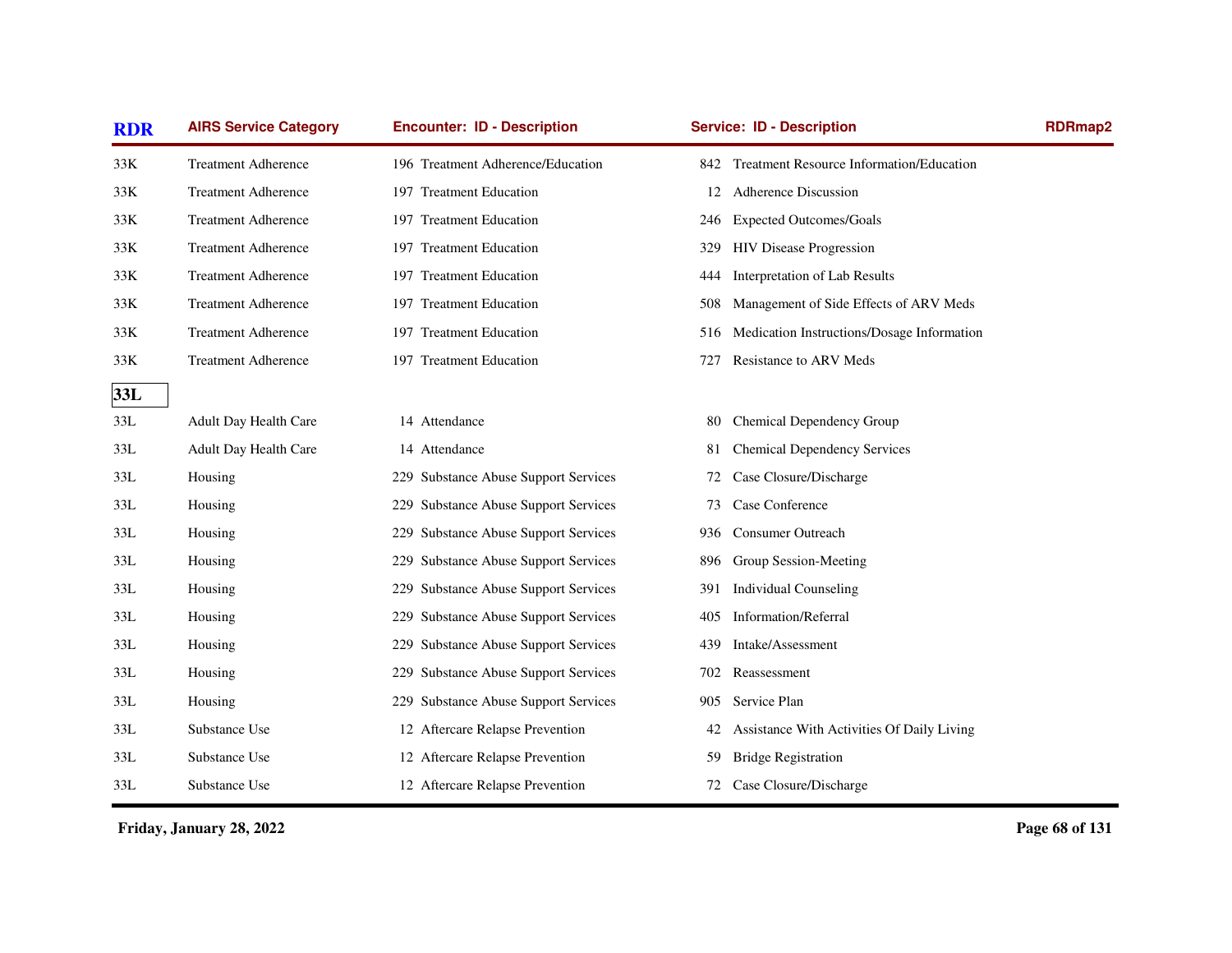| <b>RDR</b> | <b>AIRS Service Category</b> | <b>Encounter: ID - Description</b>   | <b>Service: ID - Description</b>                 | <b>RDRmap2</b> |
|------------|------------------------------|--------------------------------------|--------------------------------------------------|----------------|
| 33L        | Substance Use                | 12 Aftercare Relapse Prevention      | Crisis Intervention/Care<br>138                  |                |
| 33L        | Substance Use                | 12 Aftercare Relapse Prevention      | Discharge Planning<br>167                        |                |
| 33L        | Substance Use                | 12 Aftercare Relapse Prevention      | Escort<br>238                                    |                |
| 33L        | Substance Use                | 12 Aftercare Relapse Prevention      | <b>Family Counseling</b><br>247                  |                |
| 33L        | Substance Use                | 12 Aftercare Relapse Prevention      | Family Counseling (Substance Use)<br>251         |                |
| 33L        | Substance Use                | 12 Aftercare Relapse Prevention      | Group Counseling<br>314                          |                |
| 33L        | Substance Use                | 12 Aftercare Relapse Prevention      | Group Counseling (Substance Use)<br>317          |                |
| 33L        | Substance Use                | 12 Aftercare Relapse Prevention      | Home Visit<br>366                                |                |
| 33L        | Substance Use                | 12 Aftercare Relapse Prevention      | <b>Hospital Visit</b><br>369                     |                |
| 33L        | Substance Use                | 12 Aftercare Relapse Prevention      | Individual Counseling (General)<br>393           |                |
| 33L        | Substance Use                | 12 Aftercare Relapse Prevention      | Individual Counseling (Substance Use)<br>395     |                |
| 33L        | Substance Use                | 12 Aftercare Relapse Prevention      | Intake/Assessment<br>439                         |                |
| 33L        | Substance Use                | 12 Aftercare Relapse Prevention      | Other Follow-up<br>583.                          |                |
| 33L        | Substance Use                | 12 Aftercare Relapse Prevention      | Peer Led Groups<br>618                           |                |
| 33L        | Substance Use                | 12 Aftercare Relapse Prevention      | Reassessment<br>702                              |                |
| 33L        | Substance Use                | 12 Aftercare Relapse Prevention      | Referral<br>705                                  |                |
| 33L        | Substance Use                | 12 Aftercare Relapse Prevention      | Referral for Bridge Services<br>709              |                |
| 33L        | Substance Use                | 12 Aftercare Relapse Prevention      | Service Plan Development/Update<br>772           |                |
| 33L        | Substance Use                | 12 Aftercare Relapse Prevention      | <b>Support Group</b><br>808                      |                |
| 33L        | Substance Use                | 12 Aftercare Relapse Prevention      | <b>Training Groups</b><br>823                    |                |
| 33L        | Substance Use                | 87 Harm Reduction/Recovery Readiness | Assistance With Activities Of Daily Living<br>42 |                |
| 33L        | Substance Use                | 87 Harm Reduction/Recovery Readiness | <b>Bridge Registration</b><br>59                 |                |
| 33L        | Substance Use                | 87 Harm Reduction/Recovery Readiness | Case Closure/Discharge<br>72                     |                |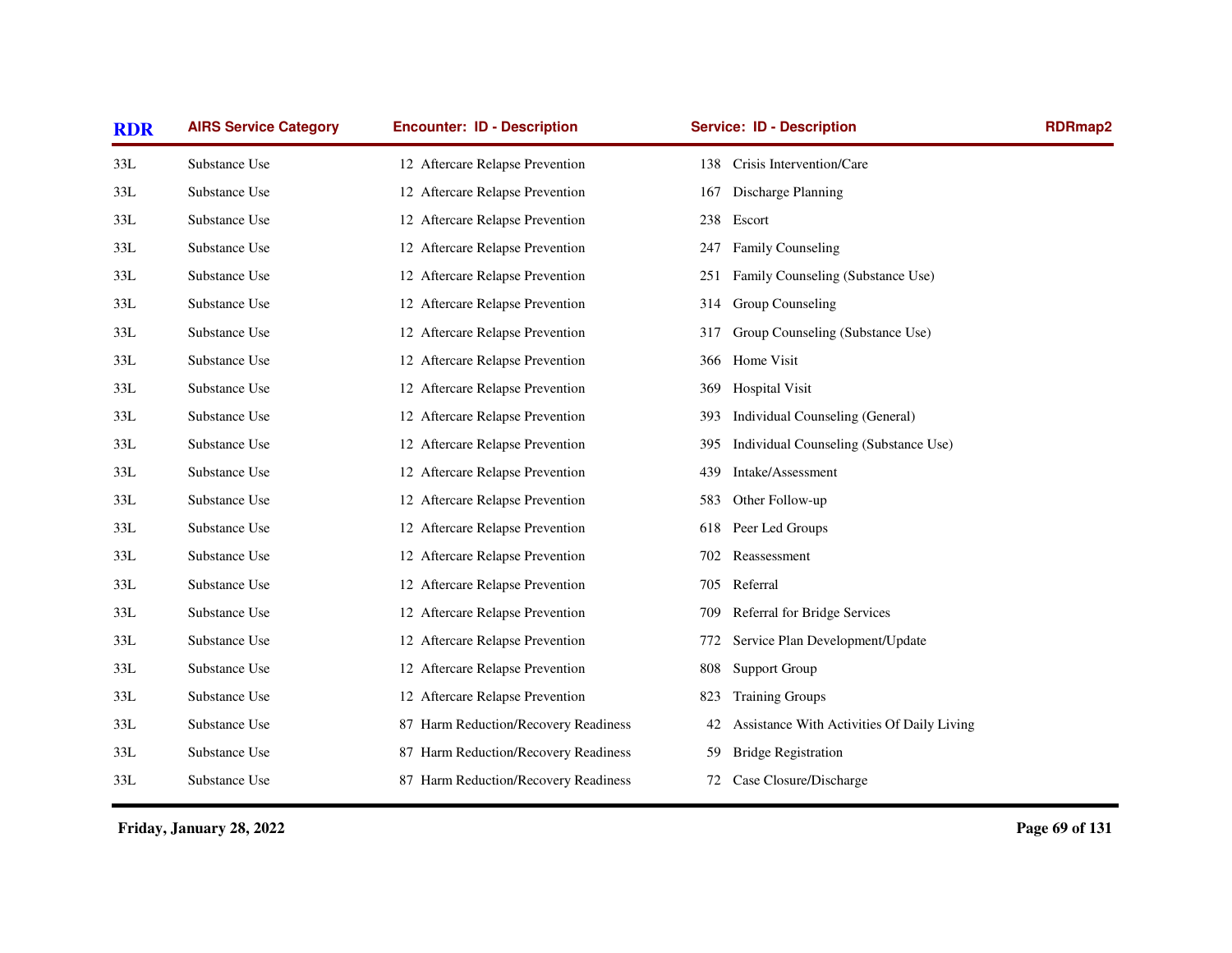| <b>RDR</b> | <b>AIRS Service Category</b> | <b>Encounter: ID - Description</b>   | <b>Service: ID - Description</b>             | <b>RDRmap2</b> |
|------------|------------------------------|--------------------------------------|----------------------------------------------|----------------|
| 33L        | Substance Use                | 87 Harm Reduction/Recovery Readiness | Crisis Intervention/Care<br>138              |                |
| 33L        | Substance Use                | 87 Harm Reduction/Recovery Readiness | Discharge Planning<br>167                    |                |
| 33L        | Substance Use                | 87 Harm Reduction/Recovery Readiness | 238 Escort                                   |                |
| 33L        | Substance Use                | 87 Harm Reduction/Recovery Readiness | <b>Family Counseling</b><br>247              |                |
| 33L        | Substance Use                | 87 Harm Reduction/Recovery Readiness | Family Counseling (Substance Use)<br>251     |                |
| 33L        | Substance Use                | 87 Harm Reduction/Recovery Readiness | Group Counseling<br>314                      |                |
| 33L        | Substance Use                | 87 Harm Reduction/Recovery Readiness | Group Counseling (Substance Use)<br>317      |                |
| 33L        | Substance Use                | 87 Harm Reduction/Recovery Readiness | Home Visit<br>366                            |                |
| 33L        | Substance Use                | 87 Harm Reduction/Recovery Readiness | <b>Hospital Visit</b><br>369                 |                |
| 33L        | Substance Use                | 87 Harm Reduction/Recovery Readiness | Individual Counseling (General)<br>393       |                |
| 33L        | Substance Use                | 87 Harm Reduction/Recovery Readiness | Individual Counseling (Substance Use)<br>395 |                |
| 33L        | Substance Use                | 87 Harm Reduction/Recovery Readiness | Intake/Assessment<br>439                     |                |
| 33L        | Substance Use                | 87 Harm Reduction/Recovery Readiness | Low Threshold Activities - Family<br>1099    |                |
| 33L        | Substance Use                | 87 Harm Reduction/Recovery Readiness | Low Threshold Activities - Group<br>1100     |                |
| 33L        | Substance Use                | 87 Harm Reduction/Recovery Readiness | 1101 Low Threshold Activities - Individual   |                |
| 33L        | Substance Use                | 87 Harm Reduction/Recovery Readiness | 583<br>Other Follow-up                       |                |
| 33L        | Substance Use                | 87 Harm Reduction/Recovery Readiness | Overdose Prevention - Group<br>1102          |                |
| 33L        | Substance Use                | 87 Harm Reduction/Recovery Readiness | Overdose Prevention - Individual<br>1103     |                |
| 33L        | Substance Use                | 87 Harm Reduction/Recovery Readiness | Peer Led Groups<br>618                       |                |
| 33L        | Substance Use                | 87 Harm Reduction/Recovery Readiness | Reassessment<br>702                          |                |
| 33L        | Substance Use                | 87 Harm Reduction/Recovery Readiness | Referral<br>705                              |                |
| 33L        | Substance Use                | 87 Harm Reduction/Recovery Readiness | Referral for Bridge Services<br>709          |                |
| 33L        | Substance Use                | 87 Harm Reduction/Recovery Readiness | 772 Service Plan Development/Update          |                |
|            |                              |                                      |                                              |                |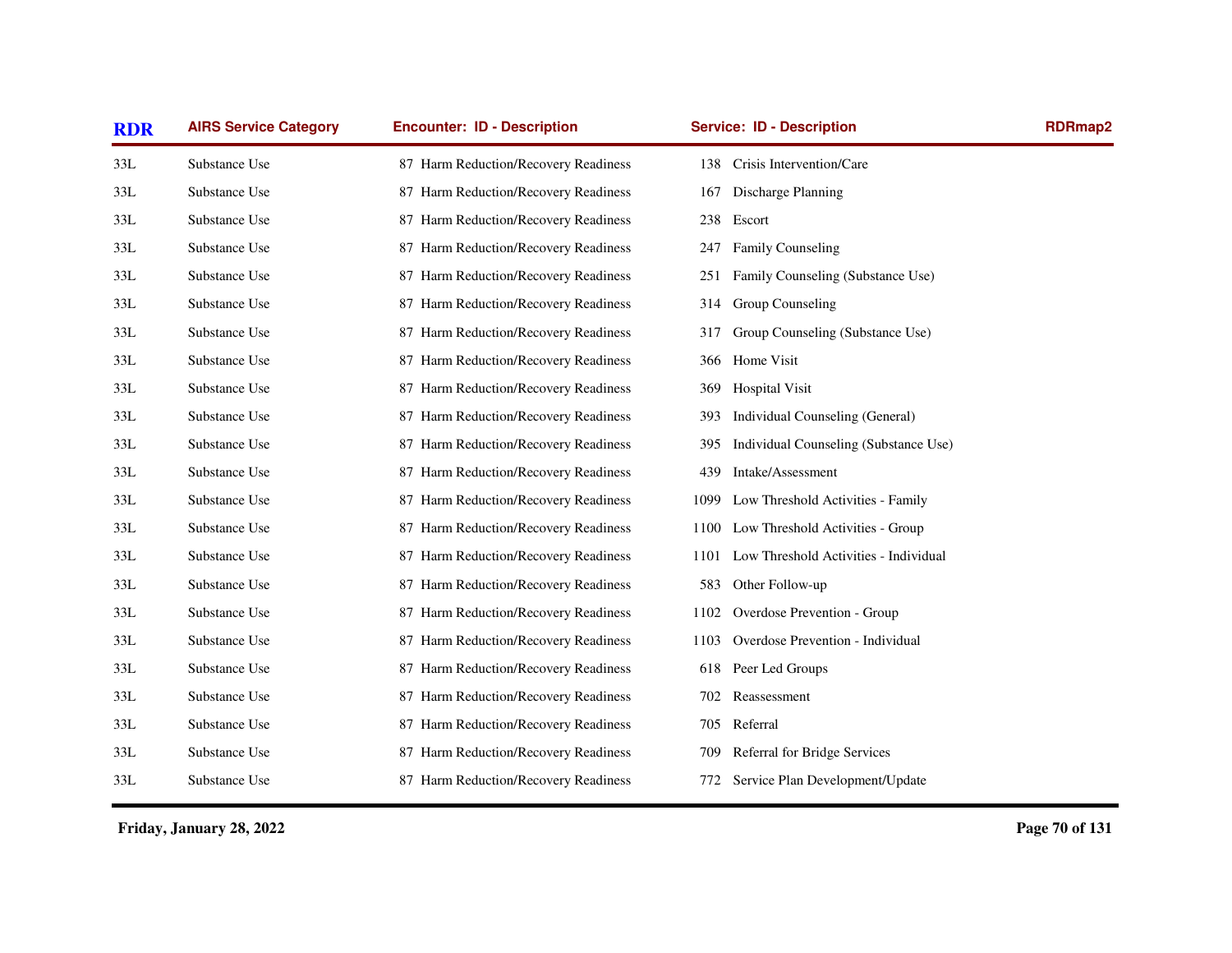| <b>RDR</b> | <b>AIRS Service Category</b> | <b>Encounter: ID - Description</b>   | <b>Service: ID - Description</b>                 | <b>RDRmap2</b> |
|------------|------------------------------|--------------------------------------|--------------------------------------------------|----------------|
| 33L        | Substance Use                | 87 Harm Reduction/Recovery Readiness | <b>Support Group</b><br>808                      |                |
| 33L        | Substance Use                | 87 Harm Reduction/Recovery Readiness | <b>Training Groups</b><br>823                    |                |
| 33L        | Substance Use                | 183 Substance Use Services           | Assistance With Activities Of Daily Living<br>42 |                |
| 33L        | Substance Use                | 183 Substance Use Services           | Case Closure/Discharge<br>72                     |                |
| 33L        | Substance Use                | 183 Substance Use Services           | Crisis Intervention/Care<br>138                  |                |
| 33L        | Substance Use                | 183 Substance Use Services           | Escort<br>238                                    |                |
| 33L        | Substance Use                | 183 Substance Use Services           | <b>Family Counseling</b><br>247                  |                |
| 33L        | Substance Use                | 183 Substance Use Services           | Family Counseling (Substance Use)<br>251         |                |
| 33L        | Substance Use                | 183 Substance Use Services           | Group Counseling<br>314                          |                |
| 33L        | Substance Use                | 183 Substance Use Services           | Group Counseling (Substance Use)<br>317          |                |
| 33L        | Substance Use                | 183 Substance Use Services           | 366 Home Visit                                   |                |
| 33L        | Substance Use                | 183 Substance Use Services           | <b>Hospital Visit</b><br>369                     |                |
| 33L        | Substance Use                | 183 Substance Use Services           | Individual Counseling (General)<br>393           |                |
| 33L        | Substance Use                | 183 Substance Use Services           | Individual Counseling (Substance Use)<br>395     |                |
| 33L        | Substance Use                | 183 Substance Use Services           | Intake/Assessment<br>439                         |                |
| 33L        | Substance Use                | 183 Substance Use Services           | Other Follow-up<br>583                           |                |
| 33L        | Substance Use                | 183 Substance Use Services           | Peer Led Groups<br>618                           |                |
| 33L        | Substance Use                | 183 Substance Use Services           | Reassessment<br>702                              |                |
| 33L        | Substance Use                | 183 Substance Use Services           | Referral<br>705                                  |                |
| 33L        | Substance Use                | 183 Substance Use Services           | Service Plan Development/Update<br>772           |                |
| 33L        | Substance Use                | 183 Substance Use Services           | <b>Support Group</b><br>808                      |                |
| 33L        | Substance Use                | 183 Substance Use Services           | <b>Training Groups</b><br>823                    |                |
| 33L        | Substance Use                | 184 Substance Use Treatment          | Assistance With Activities Of Daily Living<br>42 |                |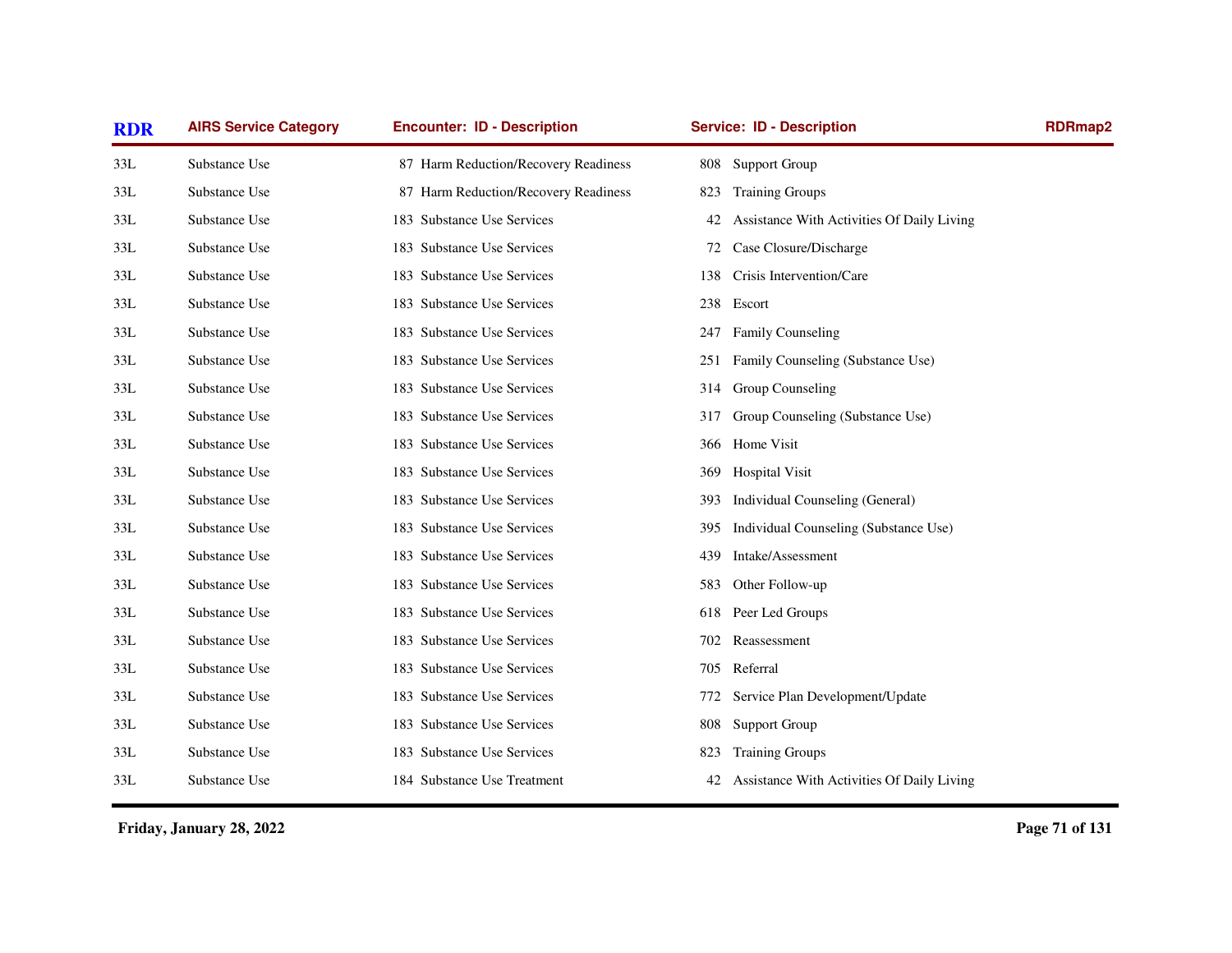| <b>RDR</b> | <b>AIRS Service Category</b> | <b>Encounter: ID - Description</b> | <b>Service: ID - Description</b>             | <b>RDRmap2</b> |
|------------|------------------------------|------------------------------------|----------------------------------------------|----------------|
| 33L        | Substance Use                | 184 Substance Use Treatment        | 59 Bridge Registration                       |                |
| 33L        | Substance Use                | 184 Substance Use Treatment        | Case Closure/Discharge<br>72                 |                |
| 33L        | Substance Use                | 184 Substance Use Treatment        | Crisis Intervention/Care<br>138              |                |
| 33L        | Substance Use                | 184 Substance Use Treatment        | Discharge Planning<br>167                    |                |
| 33L        | Substance Use                | 184 Substance Use Treatment        | Escort<br>238                                |                |
| 33L        | Substance Use                | 184 Substance Use Treatment        | Family Counseling<br>247                     |                |
| 33L        | Substance Use                | 184 Substance Use Treatment        | Family Counseling (Substance Use)<br>251     |                |
| 33L        | Substance Use                | 184 Substance Use Treatment        | Group Counseling<br>314                      |                |
| 33L        | Substance Use                | 184 Substance Use Treatment        | Group Counseling (Substance Use)<br>317      |                |
| 33L        | Substance Use                | 184 Substance Use Treatment        | Home Visit<br>366                            |                |
| 33L        | Substance Use                | 184 Substance Use Treatment        | <b>Hospital Visit</b><br>369                 |                |
| 33L        | Substance Use                | 184 Substance Use Treatment        | Individual Counseling (General)<br>393       |                |
| 33L        | Substance Use                | 184 Substance Use Treatment        | Individual Counseling (Substance Use)<br>395 |                |
| 33L        | Substance Use                | 184 Substance Use Treatment        | Intake/Assessment<br>439                     |                |
| 33L        | Substance Use                | 184 Substance Use Treatment        | 583<br>Other Follow-up                       |                |
| 33L        | Substance Use                | 184 Substance Use Treatment        | Peer Led Groups<br>618                       |                |
| 33L        | Substance Use                | 184 Substance Use Treatment        | Reassessment<br>702                          |                |
| 33L        | Substance Use                | 184 Substance Use Treatment        | Referral<br>705                              |                |
| 33L        | Substance Use                | 184 Substance Use Treatment        | Referral for Bridge Services<br>709          |                |
| 33L        | Substance Use                | 184 Substance Use Treatment        | Service Plan Development/Update<br>772       |                |
| 33L        | Substance Use                | 184 Substance Use Treatment        | Support Group<br>808                         |                |
| 33L        | Substance Use                | 184 Substance Use Treatment        | <b>Training Groups</b><br>823                |                |
| 33M        |                              |                                    |                                              |                |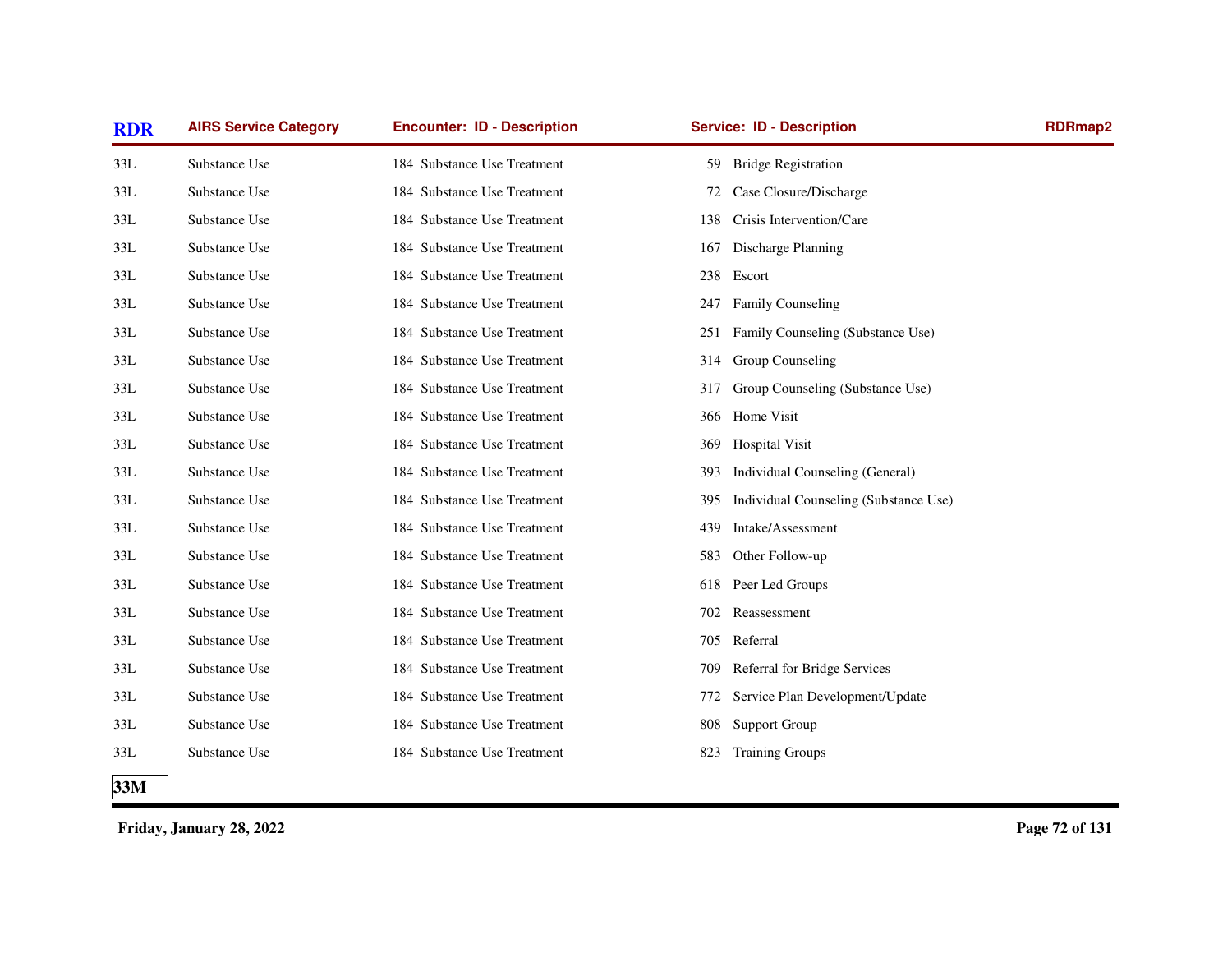| <b>RDR</b> | <b>AIRS Service Category</b> | <b>Encounter: ID - Description</b> | <b>Service: ID - Description</b>                        | <b>RDRmap2</b> |
|------------|------------------------------|------------------------------------|---------------------------------------------------------|----------------|
| 33M        | Care Coordination            | 197 Treatment Education            | <b>Group Treatment Education</b><br>326                 |                |
| 33M        | Care Coordination            | 197 Treatment Education            | <b>Treatment Education</b><br>836                       |                |
| 33M        | Case Management              | 24 Case Management                 | 35<br>Assessment                                        |                |
| 33M        | Case Management              | 24 Case Management                 | Case Closure/Discharge<br>72                            |                |
| 33M        | Case Management              | 24 Case Management                 | Case Conference<br>73                                   |                |
| 33M        | Case Management              | 24 Case Management                 | Crisis Intervention<br>137                              |                |
| 33M        | Case Management              | 24 Case Management                 | Home Visit<br>366                                       |                |
| 33M        | Case Management              | 24 Case Management                 | 436<br>Intake                                           |                |
| 33M        | Case Management              | 24 Case Management                 | Reassessment<br>702                                     |                |
| 33M        | Case Management              | 24 Case Management                 | Service Plan Development/Update<br>772                  |                |
| 33M        | Case Management              | 24 Case Management                 | Service Plan Implementation/Monitoring/Follow-Up<br>773 |                |
| 33M        | Case Management              | 31 Client Escort                   | Assessment<br>35                                        |                |
| 33M        | Case Management              | 31 Client Escort                   | Case Closure/Discharge<br>72                            |                |
| 33M        | Case Management              | 31 Client Escort                   | Case Conference<br>73                                   |                |
| 33M        | Case Management              | 31 Client Escort                   | Case Recording/Administrative Activities<br>76          |                |
| 33M        | Case Management              | 31 Client Escort                   | Case Specific Supervision<br>78                         |                |
| 33M        | Case Management              | 31 Client Escort                   | Crisis Intervention<br>137                              |                |
| 33M        | Case Management              | 31 Client Escort                   | 436<br>Intake                                           |                |
| 33M        | Case Management              | 31 Client Escort                   | Non-Billable Case Recording<br>536                      |                |
| 33M        | Case Management              | 31 Client Escort                   | Non-Billable Community Follow Up Worker<br>537          |                |
| 33M        | Case Management              | 31 Client Escort                   | Non-Billable Supervisory Review<br>538                  |                |
| 33M        | Case Management              | 31 Client Escort                   | Other Billable<br>582                                   |                |
| 33M        | Case Management              | 31 Client Escort                   | Other Non-billable<br>586                               |                |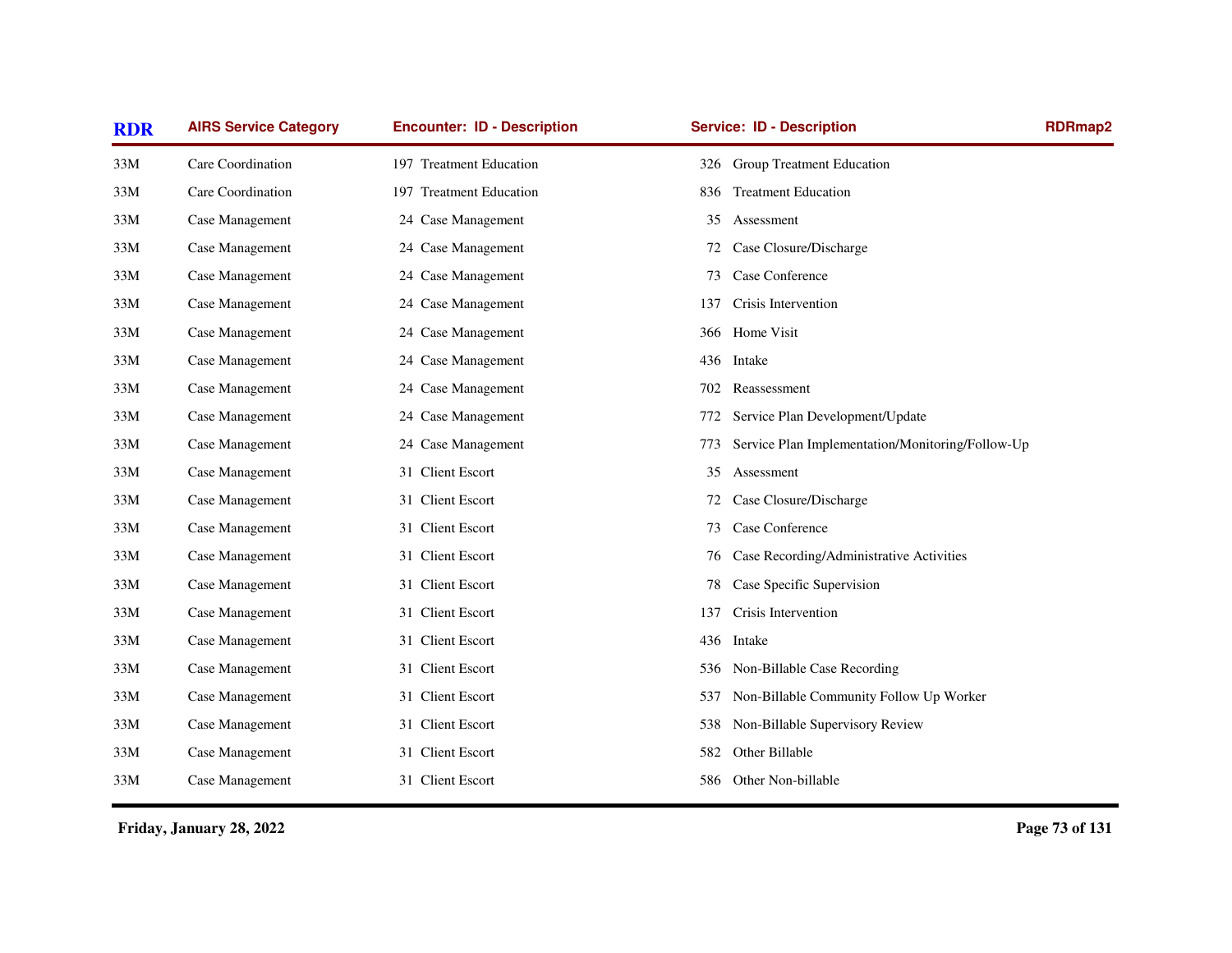| <b>RDR</b> | <b>AIRS Service Category</b> | <b>Encounter: ID - Description</b> | <b>Service: ID - Description</b>                        | <b>RDRmap2</b> |
|------------|------------------------------|------------------------------------|---------------------------------------------------------|----------------|
| 33M        | Case Management              | 31 Client Escort                   | 702 Reassessment                                        |                |
| 33M        | Case Management              | 31 Client Escort                   | Service Plan Development/Update<br>772                  |                |
| 33M        | Case Management              | 31 Client Escort                   | Service Plan Implementation/Monitoring/Follow-Up<br>773 |                |
| 33M        | Case Management              | 31 Client Escort                   | <b>Supervisory Review</b><br>807                        |                |
| 33M        | Case Management              | 21 CM Conference                   | Assessment<br>35                                        |                |
| 33M        | Case Management              | 21 CM Conference                   | Case Closure/Discharge<br>72                            |                |
| 33M        | Case Management              | 21 CM Conference                   | Case Conference<br>73                                   |                |
| 33M        | Case Management              | 21 CM Conference                   | Case Recording/Administrative Activities<br>76          |                |
| 33M        | Case Management              | 21 CM Conference                   | Case Specific Supervision<br>78                         |                |
| 33M        | Case Management              | 21 CM Conference                   | Crisis Intervention<br>137                              |                |
| 33M        | Case Management              | 21 CM Conference                   | 436<br>Intake                                           |                |
| 33M        | Case Management              | 21 CM Conference                   | Non-Billable Case Recording<br>536                      |                |
| 33M        | Case Management              | 21 CM Conference                   | Non-Billable Community Follow Up Worker<br>537          |                |
| 33M        | Case Management              | 21 CM Conference                   | Non-Billable Supervisory Review<br>538                  |                |
| 33M        | Case Management              | 21 CM Conference                   | Other Billable<br>582                                   |                |
| 33M        | Case Management              | 21 CM Conference                   | Other Non-billable<br>586                               |                |
| 33M        | Case Management              | 21 CM Conference                   | 702<br>Reassessment                                     |                |
| 33M        | Case Management              | 21 CM Conference                   | Service Plan Development/Update<br>772                  |                |
| 33M        | Case Management              | 21 CM Conference                   | Service Plan Implementation/Monitoring/Follow-Up<br>773 |                |
| 33M        | Case Management              | 21 CM Conference                   | <b>Supervisory Review</b><br>807                        |                |
| 33M        | Case Management              | 69 Face To Face                    | Advocacy<br>23                                          |                |
| 33M        | Case Management              | 69 Face To Face                    | Assessment<br>35                                        |                |
| 33M        | Case Management              | 69 Face To Face                    | Case Closure/Discharge<br>72                            |                |
|            |                              |                                    |                                                         |                |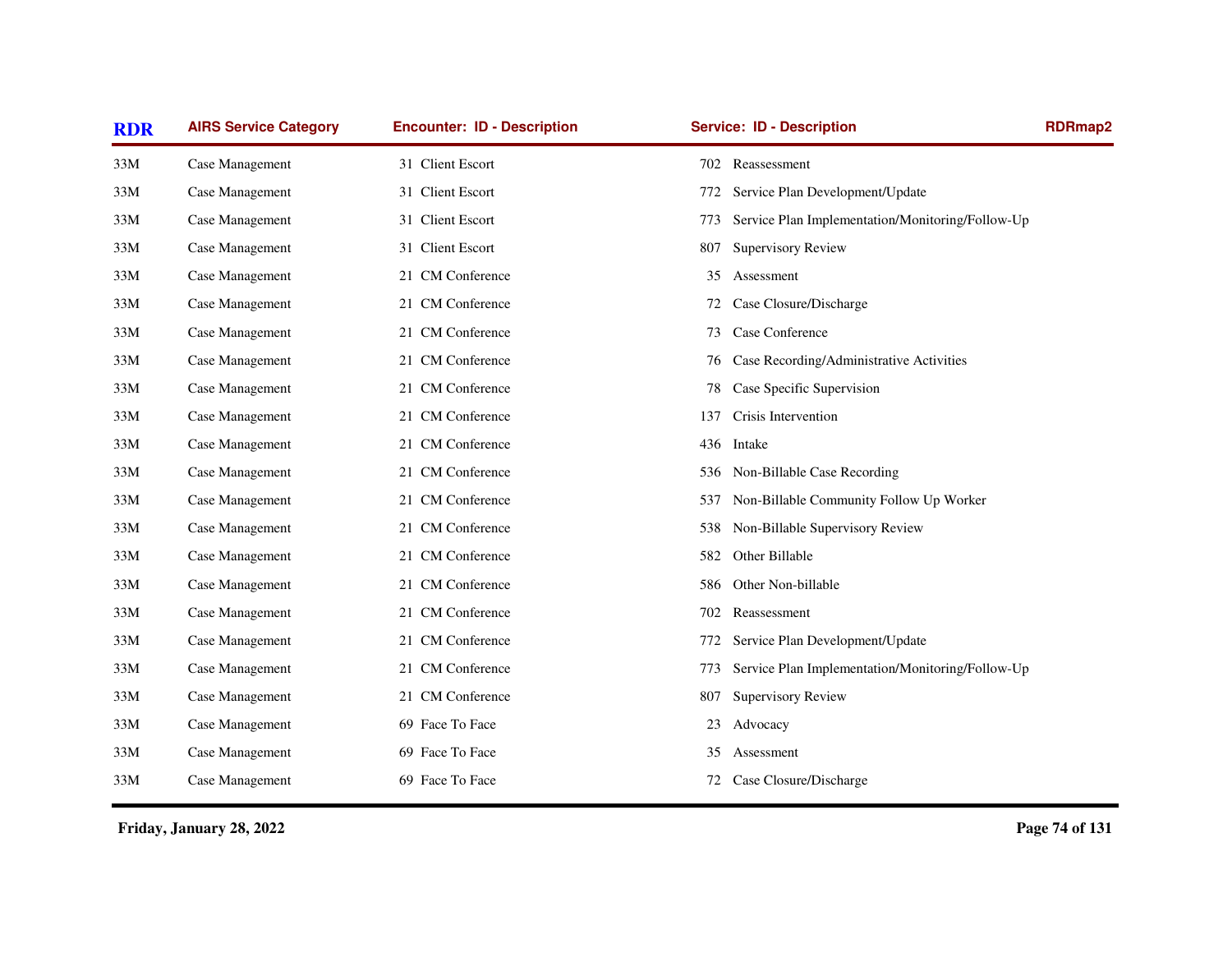| <b>AIRS Service Category</b> | <b>Encounter: ID - Description</b> | <b>Service: ID - Description</b>               | <b>RDRmap2</b>                                                                                                                         |
|------------------------------|------------------------------------|------------------------------------------------|----------------------------------------------------------------------------------------------------------------------------------------|
| Case Management              | 69 Face To Face                    | Case Conference<br>73                          |                                                                                                                                        |
| Case Management              | 69 Face To Face                    | Case Recording/Administrative Activities<br>76 |                                                                                                                                        |
| Case Management              | 69 Face To Face                    | Case Specific Supervision<br>78                |                                                                                                                                        |
| Case Management              | 69 Face To Face                    | Crisis Intervention<br>137                     |                                                                                                                                        |
| Case Management              | 69 Face To Face                    | 436<br>Intake                                  |                                                                                                                                        |
| Case Management              | 69 Face To Face                    | Non-Billable Case Recording<br>536             |                                                                                                                                        |
| Case Management              | 69 Face To Face                    | 537                                            |                                                                                                                                        |
| Case Management              | 69 Face To Face                    | Non-Billable Supervisory Review<br>538         |                                                                                                                                        |
| Case Management              | 69 Face To Face                    | Other Billable<br>582                          |                                                                                                                                        |
| Case Management              | 69 Face To Face                    | Other Non-billable<br>586                      |                                                                                                                                        |
| Case Management              | 69 Face To Face                    | Reassessment<br>702                            |                                                                                                                                        |
| Case Management              | 69 Face To Face                    | Service Plan Development/Update<br>772         |                                                                                                                                        |
| Case Management              | 69 Face To Face                    | 773                                            |                                                                                                                                        |
| Case Management              | 69 Face To Face                    | <b>Supervisory Review</b><br>807               |                                                                                                                                        |
| Case Management              | 290 Home Visit                     | Advocacy<br>23                                 |                                                                                                                                        |
| Case Management              | 290 Home Visit                     | Assessment<br>35                               |                                                                                                                                        |
| Case Management              | 290 Home Visit                     | Case Closure/Discharge<br>72                   |                                                                                                                                        |
| Case Management              | 290 Home Visit                     | Case Conference<br>73                          |                                                                                                                                        |
| Case Management              | 290 Home Visit                     | Crisis Intervention<br>137                     |                                                                                                                                        |
| Case Management              | 290 Home Visit                     | 436<br>Intake                                  |                                                                                                                                        |
| Case Management              | 290 Home Visit                     | 537                                            |                                                                                                                                        |
| Case Management              | 290 Home Visit                     | Other Non-billable<br>586                      |                                                                                                                                        |
| Case Management              | 290 Home Visit                     | 702 Reassessment                               |                                                                                                                                        |
|                              |                                    |                                                | Non-Billable Community Follow Up Worker<br>Service Plan Implementation/Monitoring/Follow-Up<br>Non-Billable Community Follow Up Worker |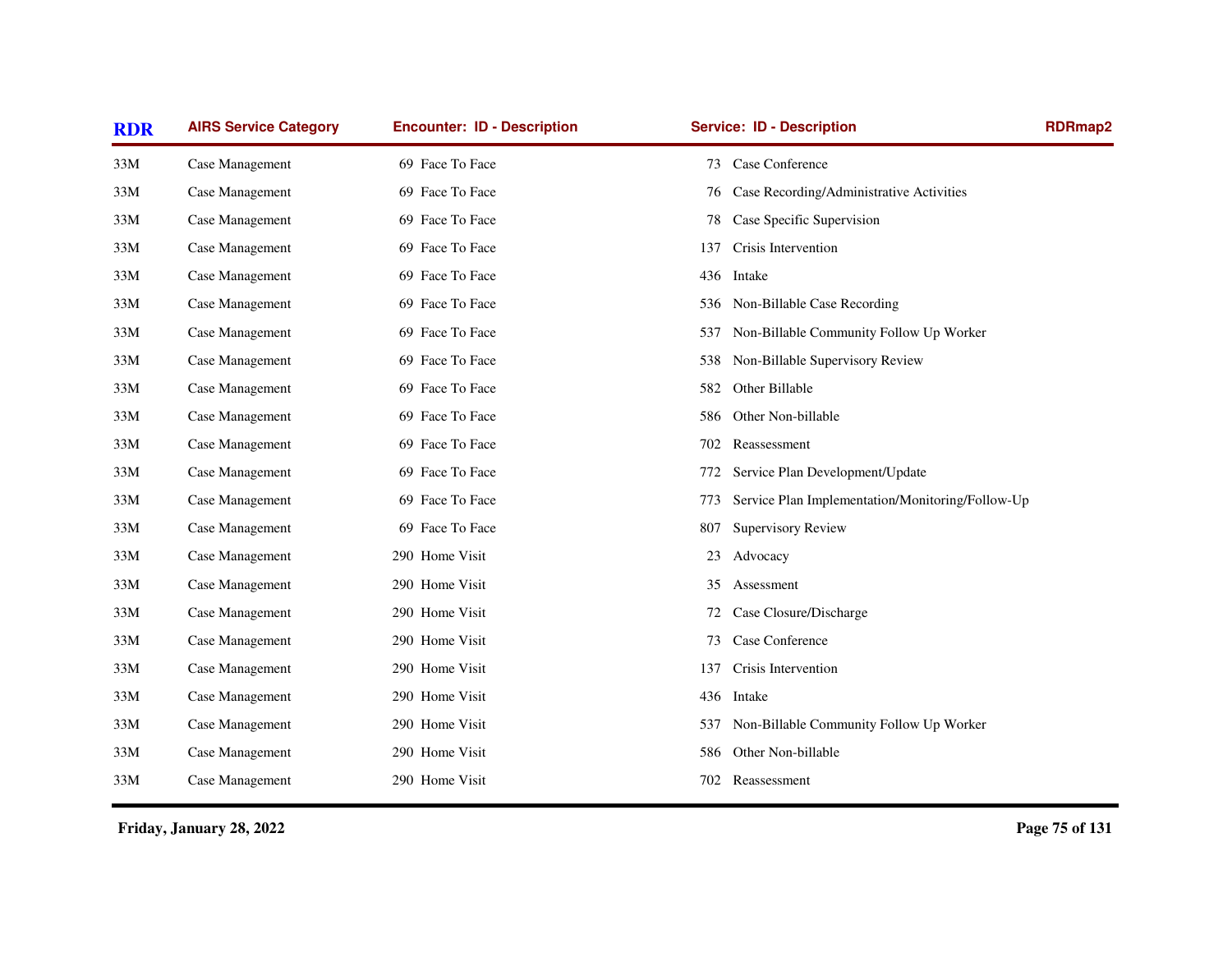| <b>RDR</b> | <b>AIRS Service Category</b> | <b>Encounter: ID - Description</b> | <b>Service: ID - Description</b>                         | <b>RDRmap2</b> |
|------------|------------------------------|------------------------------------|----------------------------------------------------------|----------------|
| 33M        | Case Management              | 290 Home Visit                     | Service Plan Development/Update<br>772                   |                |
| 33M        | Case Management              | 290 Home Visit                     | Service Plan Implementation/Monitoring/Follow-Up<br>773  |                |
| 33M        | Case Management              | 291 In Field with Client           | 23<br>Advocacy                                           |                |
| 33M        | Case Management              | 291 In Field with Client           | Assessment<br>35                                         |                |
| 33M        | Case Management              | 291 In Field with Client           | Case Closure/Discharge<br>72                             |                |
| 33M        | Case Management              | 291 In Field with Client           | Case Conference<br>73                                    |                |
| 33M        | Case Management              | 291 In Field with Client           | Crisis Intervention<br>137                               |                |
| 33M        | Case Management              | 291 In Field with Client           | Intake<br>436                                            |                |
| 33M        | Case Management              | 291 In Field with Client           | Non-Billable Community Follow Up Worker<br>537           |                |
| 33M        | Case Management              | 291 In Field with Client           | Other Non-billable<br>586                                |                |
| 33M        | Case Management              | 291 In Field with Client           | Reassessment<br>702                                      |                |
| 33M        | Case Management              | 291 In Field with Client           | Service Plan Development/Update<br>772                   |                |
| 33M        | Case Management              | 291 In Field with Client           | Service Plan Implementation/Monitoring/Follow-Up<br>773. |                |
| 33M        | Case Management              | 292 In Field without Client        | 23<br>Advocacy                                           |                |
| 33M        | Case Management              | 292 In Field without Client        | Assessment<br>35                                         |                |
| 33M        | Case Management              | 292 In Field without Client        | Case Closure/Discharge<br>72                             |                |
| 33M        | Case Management              | 292 In Field without Client        | Case Conference<br>73                                    |                |
| 33M        | Case Management              | 292 In Field without Client        | Crisis Intervention<br>137                               |                |
| 33M        | Case Management              | 292 In Field without Client        | 436 Intake                                               |                |
| 33M        | Case Management              | 292 In Field without Client        | Non-Billable Community Follow Up Worker<br>537           |                |
| 33M        | Case Management              | 292 In Field without Client        | Other Non-billable<br>586                                |                |
| 33M        | Case Management              | 292 In Field without Client        | Reassessment<br>702                                      |                |
| 33M        | Case Management              | 292 In Field without Client        | Service Plan Development/Update<br>772                   |                |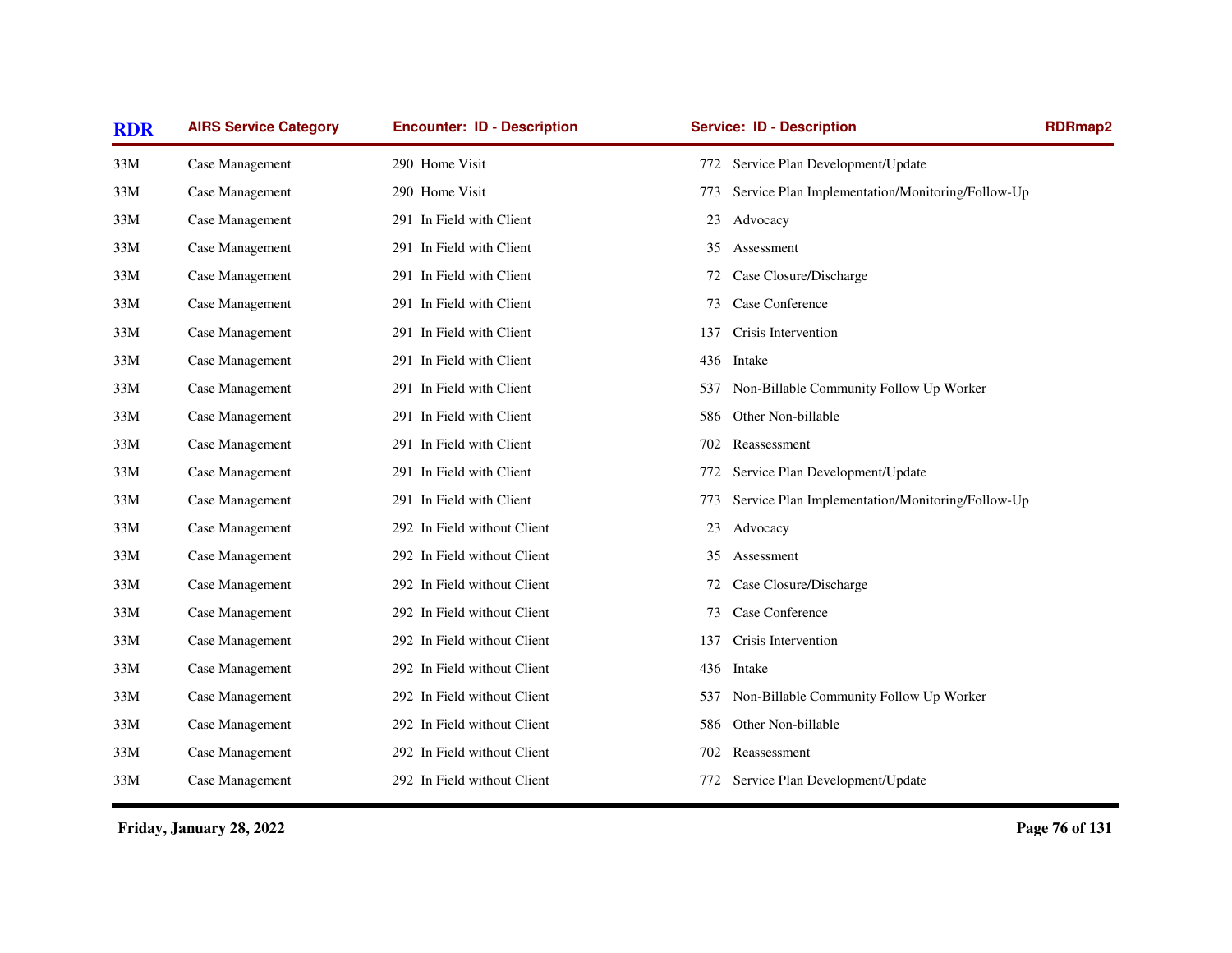| <b>RDR</b> | <b>AIRS Service Category</b> | <b>Encounter: ID - Description</b> | <b>Service: ID - Description</b>                        | <b>RDRmap2</b> |
|------------|------------------------------|------------------------------------|---------------------------------------------------------|----------------|
| 33M        | Case Management              | 292 In Field without Client        | Service Plan Implementation/Monitoring/Follow-Up<br>773 |                |
| 33M        | Case Management              | 294 In Office without Client       | 35<br>Assessment                                        |                |
| 33M        | Case Management              | 294 In Office without Client       | Case Closure/Discharge<br>72                            |                |
| 33M        | Case Management              | 294 In Office without Client       | Case Conference<br>73                                   |                |
| 33M        | Case Management              | 294 In Office without Client       | Case Recording/Administrative Activities<br>76          |                |
| 33M        | Case Management              | 294 In Office without Client       | Case Specific Supervision<br>78                         |                |
| 33M        | Case Management              | 294 In Office without Client       | Crisis Intervention<br>137                              |                |
| 33M        | Case Management              | 294 In Office without Client       | 436<br>Intake                                           |                |
| 33M        | Case Management              | 294 In Office without Client       | Non-Billable Community Follow Up Worker<br>537          |                |
| 33M        | Case Management              | 294 In Office without Client       | Reassessment<br>702                                     |                |
| 33M        | Case Management              | 294 In Office without Client       | Service Plan Development/Update<br>772                  |                |
| 33M        | Case Management              | 294 In Office without Client       | Service Plan Implementation/Monitoring/Follow-Up<br>773 |                |
| 33M        | Case Management              | 294 In Office without Client       | <b>Supervisory Review</b><br>807                        |                |
| 33M        | Case Management              | 130 Other                          | Assessment<br>35                                        |                |
| 33M        | Case Management              | 130 Other                          | Case Closure/Discharge<br>72                            |                |
| 33M        | Case Management              | 130 Other                          | Case Conference<br>73                                   |                |
| 33M        | Case Management              | 130 Other                          | Case Recording/Administrative Activities<br>76          |                |
| 33M        | Case Management              | 130 Other                          | Case Specific Supervision<br>78                         |                |
| 33M        | Case Management              | 130 Other                          | Crisis Intervention<br>137                              |                |
| 33M        | Case Management              | 130 Other                          | 436<br>Intake                                           |                |
| 33M        | Case Management              | 130 Other                          | Non-Billable Case Recording<br>536                      |                |
| 33M        | Case Management              | 130 Other                          | Non-Billable Community Follow Up Worker<br>537          |                |
| 33M        | Case Management              | 130 Other                          | 538 Non-Billable Supervisory Review                     |                |
|            |                              |                                    |                                                         |                |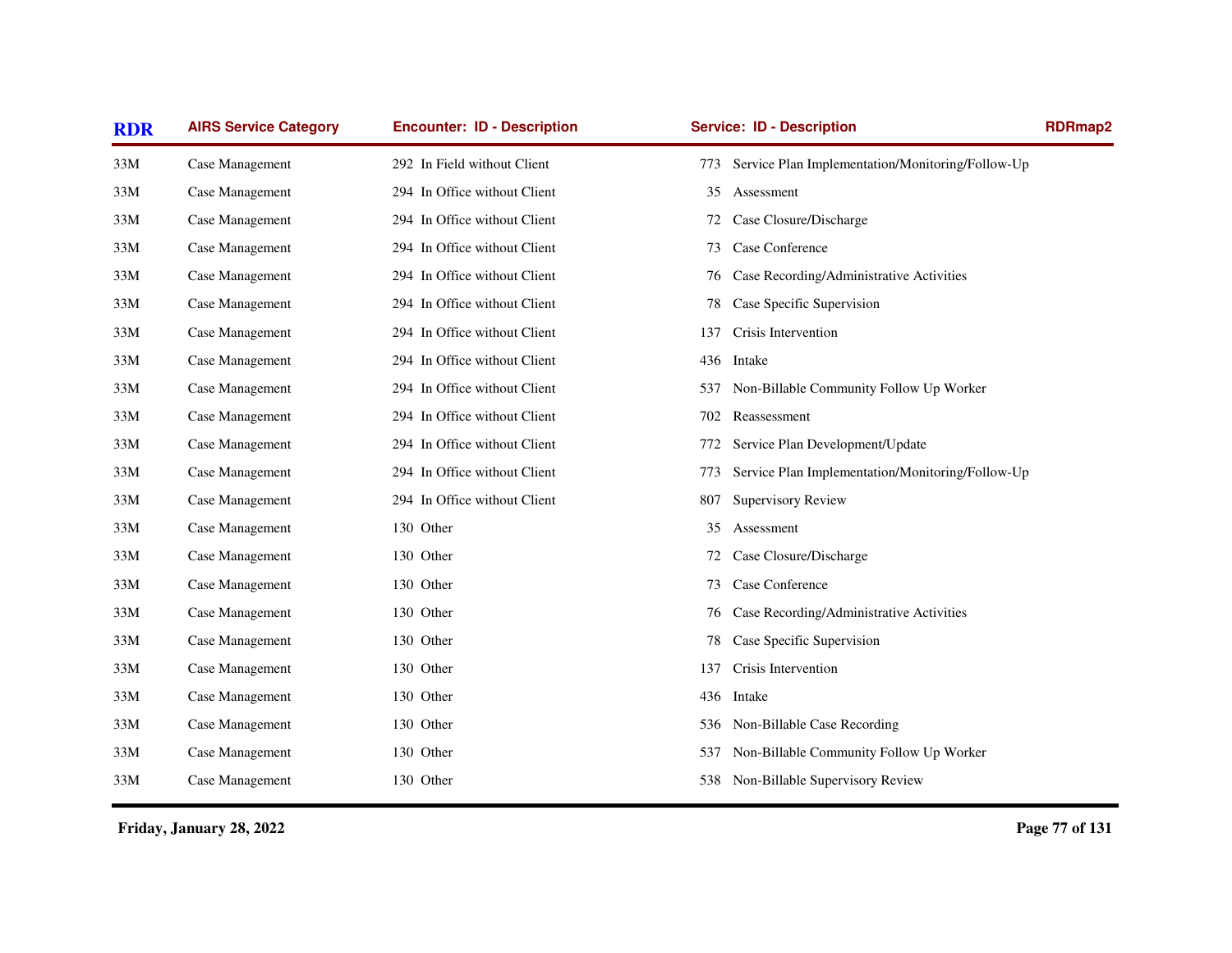| <b>AIRS Service Category</b> | <b>Encounter: ID - Description</b>          | <b>Service: ID - Description</b>     | <b>RDRmap2</b>                                   |
|------------------------------|---------------------------------------------|--------------------------------------|--------------------------------------------------|
| Case Management              | 130 Other                                   | Other Billable<br>582                |                                                  |
| Case Management              | 130 Other                                   | Other Non-billable<br>586            |                                                  |
| Case Management              | 130 Other                                   | 702<br>Reassessment                  |                                                  |
| Case Management              | 130 Other                                   | 772                                  | Service Plan Development/Update                  |
| Case Management              | 130 Other                                   | 773                                  | Service Plan Implementation/Monitoring/Follow-Up |
| Case Management              | 130 Other                                   | <b>Supervisory Review</b><br>807     |                                                  |
| Case Management              | 134 Other Supportive Services (Not Direct C | Advocacy<br>23                       |                                                  |
| Case Management              | 134 Other Supportive Services (Not Direct C | 42                                   | Assistance With Activities Of Daily Living       |
| Case Management              | 134 Other Supportive Services (Not Direct C | Compliance Issues/Follow-Up<br>125   |                                                  |
| Case Management              | 134 Other Supportive Services (Not Direct C | 238<br>Escort                        |                                                  |
| Case Management              | 134 Other Supportive Services (Not Direct C | Group Counseling<br>314              |                                                  |
| Case Management              | 134 Other Supportive Services (Not Direct C | Home Visit<br>366                    |                                                  |
| Case Management              | 134 Other Supportive Services (Not Direct C | <b>Hospital Visit</b><br>369         |                                                  |
| Case Management              | 134 Other Supportive Services (Not Direct C | Living Skills Training<br>499        |                                                  |
| Case Management              | 134 Other Supportive Services (Not Direct C | Living Skills Training--Group<br>500 |                                                  |
| Case Management              | 134 Other Supportive Services (Not Direct C | Other Follow-up<br>583               |                                                  |
| Case Management              | 134 Other Supportive Services (Not Direct C | Peer Group Meeting<br>616            |                                                  |
| Case Management              | 134 Other Supportive Services (Not Direct C | Referral<br>705                      |                                                  |
| Case Management              | 134 Other Supportive Services (Not Direct C | <b>Support Group</b><br>808          |                                                  |
| Case Management              | 139 Peer Services                           | <b>Appointment Reminder</b><br>1260  |                                                  |
| Case Management              | 139 Peer Services                           | Peer Escort<br>1228                  |                                                  |
| Case Management              | 139 Peer Services                           | Program Orientation<br>1319          |                                                  |
| Case Management              | 139 Peer Services                           | 773                                  | Service Plan Implementation/Monitoring/Follow-Up |
|                              |                                             |                                      |                                                  |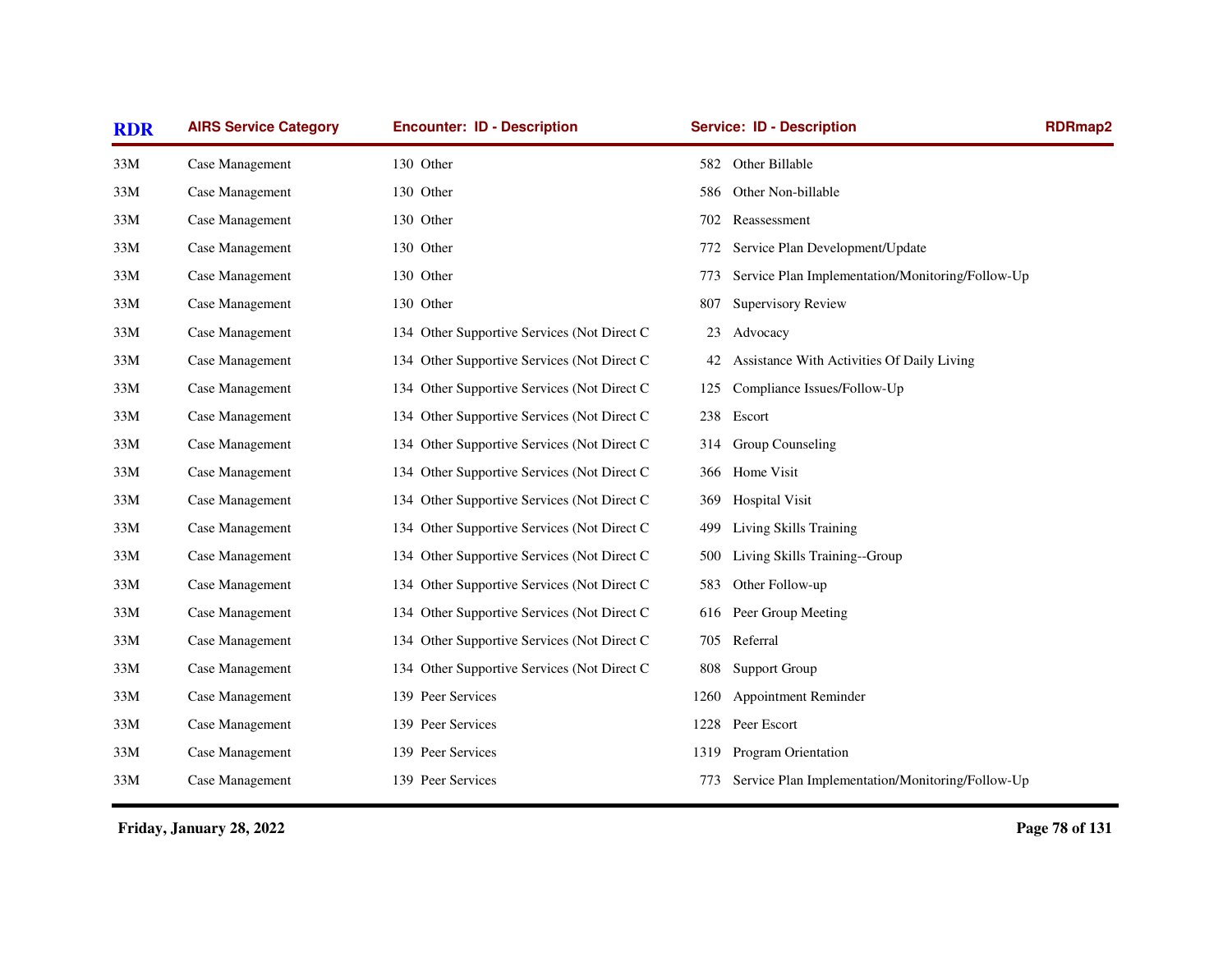| <b>RDR</b> | <b>AIRS Service Category</b> | <b>Encounter: ID - Description</b> | <b>Service: ID - Description</b>                        | <b>RDRmap2</b> |
|------------|------------------------------|------------------------------------|---------------------------------------------------------|----------------|
| 33M        | Case Management              | 142 Phone                          | 23<br>Advocacy                                          |                |
| 33M        | Case Management              | 142 Phone                          | Assessment<br>35                                        |                |
| 33M        | Case Management              | 142 Phone                          | Case Closure/Discharge<br>72                            |                |
| 33M        | Case Management              | 142 Phone                          | Case Conference<br>73                                   |                |
| 33M        | Case Management              | 142 Phone                          | Case Recording/Administrative Activities<br>76          |                |
| 33M        | Case Management              | 142 Phone                          | Case Specific Supervision<br>78                         |                |
| 33M        | Case Management              | 142 Phone                          | Crisis Intervention<br>137                              |                |
| 33M        | Case Management              | 142 Phone                          | Intake<br>436                                           |                |
| 33M        | Case Management              | 142 Phone                          | Non-Billable Case Recording<br>536                      |                |
| 33M        | Case Management              | 142 Phone                          | Non-Billable Community Follow Up Worker<br>537          |                |
| 33M        | Case Management              | 142 Phone                          | Non-Billable Supervisory Review<br>538                  |                |
| 33M        | Case Management              | 142 Phone                          | Other Billable<br>582                                   |                |
| 33M        | Case Management              | 142 Phone                          | Other Non-billable<br>586                               |                |
| 33M        | Case Management              | 142 Phone                          | Reassessment<br>702                                     |                |
| 33M        | Case Management              | 142 Phone                          | Service Plan Development/Update<br>772                  |                |
| 33M        | Case Management              | 142 Phone                          | Service Plan Implementation/Monitoring/Follow-Up<br>773 |                |
| 33M        | Case Management              | 142 Phone                          | <b>Supervisory Review</b><br>807                        |                |
| 33M        | Housing                      | 275 Housing Case Management        | Advocacy<br>23                                          |                |
| 33M        | Housing                      | 275 Housing Case Management        | Case Closure/Discharge<br>72                            |                |
| 33M        | Housing                      | 275 Housing Case Management        | Case Conference<br>73                                   |                |
| 33M        | Housing                      | 275 Housing Case Management        | Consumer Outreach<br>936                                |                |
| 33M        | Housing                      | 275 Housing Case Management        | Escort<br>238                                           |                |
| 33M        | Housing                      | 275 Housing Case Management        | 366 Home Visit                                          |                |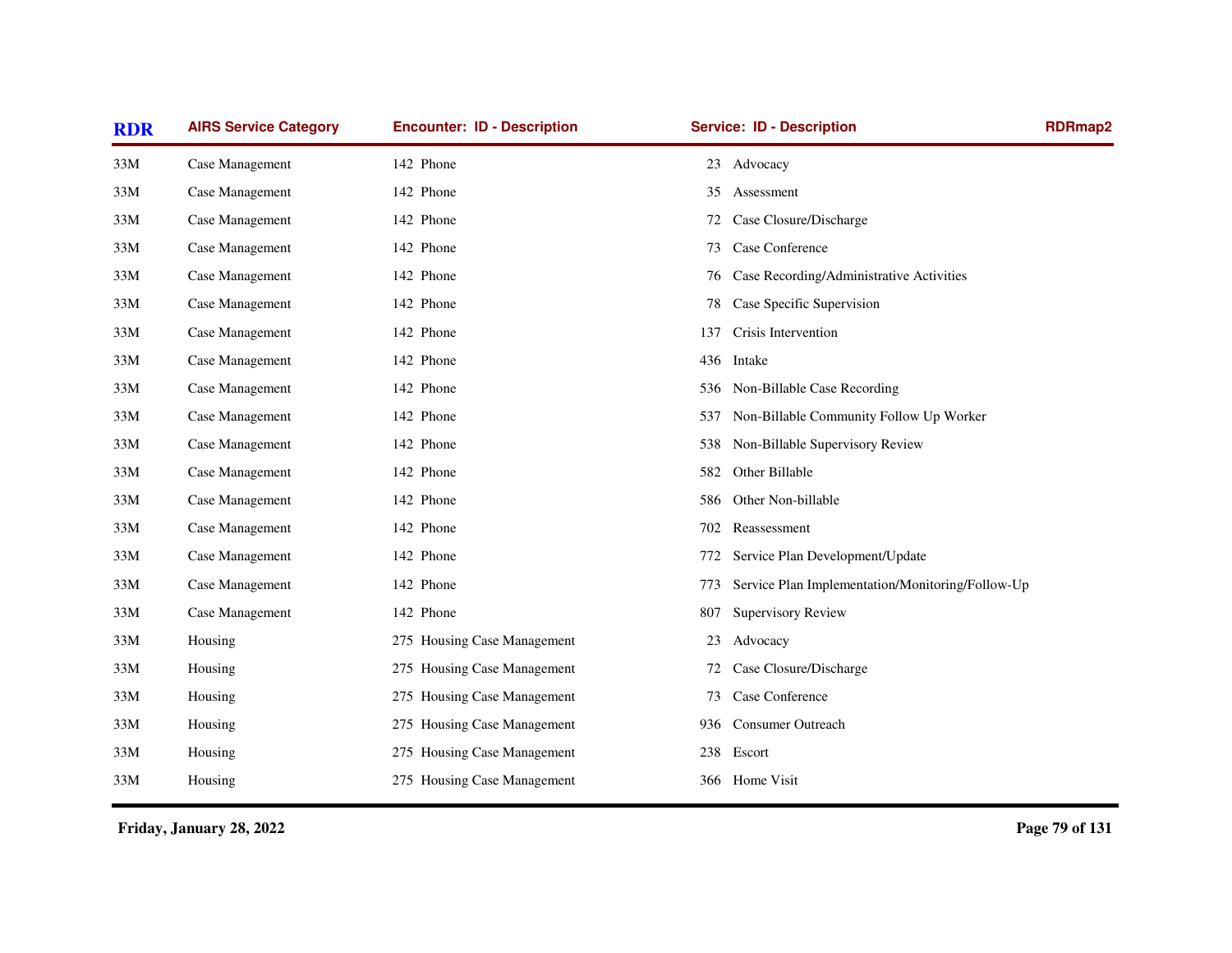| <b>RDR</b> | <b>AIRS Service Category</b> | <b>Encounter: ID - Description</b>       |     | <b>Service: ID - Description</b> | <b>RDRmap2</b> |
|------------|------------------------------|------------------------------------------|-----|----------------------------------|----------------|
| 33M        | Housing                      | 275 Housing Case Management              |     | 391 Individual Counseling        |                |
| 33M        | Housing                      | 275 Housing Case Management              | 405 | Information/Referral             |                |
| 33M        | Housing                      | 275 Housing Case Management              | 439 | Intake/Assessment                |                |
| 33M        | Housing                      | 275 Housing Case Management              | 702 | Reassessment                     |                |
| 33M        | Housing                      | 275 Housing Case Management              | 705 | Referral                         |                |
| 33M        | Housing                      | 275 Housing Case Management              | 905 | Service Plan                     |                |
| 33M        | Housing                      | 220 Non-Intensive Case Management (Supp  | 23  | Advocacy                         |                |
| 33M        | Housing                      | 220 Non-Intensive Case Management (Supp  | 35  | Assessment                       |                |
| 33M        | Housing                      | 220 Non-Intensive Case Management (Supp  | 67  | Care Coordination                |                |
| 33M        | Housing                      | 220 Non-Intensive Case Management (Supp  | 72  | Case Closure/Discharge           |                |
| 33M        | Housing                      | 220 Non-Intensive Case Management (Supp) | 73  | Case Conference                  |                |
| 33M        | Housing                      | 220 Non-Intensive Case Management (Supp) | 936 | <b>Consumer Outreach</b>         |                |
| 33M        | Housing                      | 220 Non-Intensive Case Management (Supp  | 223 | <b>Eligibility Determination</b> |                |
| 33M        | Housing                      | 220 Non-Intensive Case Management (Supp  | 238 | Escort                           |                |
| 33M        | Housing                      | 220 Non-Intensive Case Management (Supp  | 366 | Home Visit                       |                |
| 33M        | Housing                      | 220 Non-Intensive Case Management (Supp  | 391 | <b>Individual Counseling</b>     |                |
| 33M        | Housing                      | 220 Non-Intensive Case Management (Supp) | 405 | Information/Referral             |                |
| 33M        | Housing                      | 220 Non-Intensive Case Management (Supp  | 436 | Intake                           |                |
| 33M        | Housing                      | 220 Non-Intensive Case Management (Supp  | 439 | Intake/Assessment                |                |
| 33M        | Housing                      | 220 Non-Intensive Case Management (Supp  | 702 | Reassessment                     |                |
| 33M        | Housing                      | 220 Non-Intensive Case Management (Supp  | 704 | Re-engagement Efforts            |                |
| 33M        | Housing                      | 220 Non-Intensive Case Management (Supp  | 705 | Referral                         |                |
| 33M        | Housing                      | 220 Non-Intensive Case Management (Supp  | 905 | Service Plan                     |                |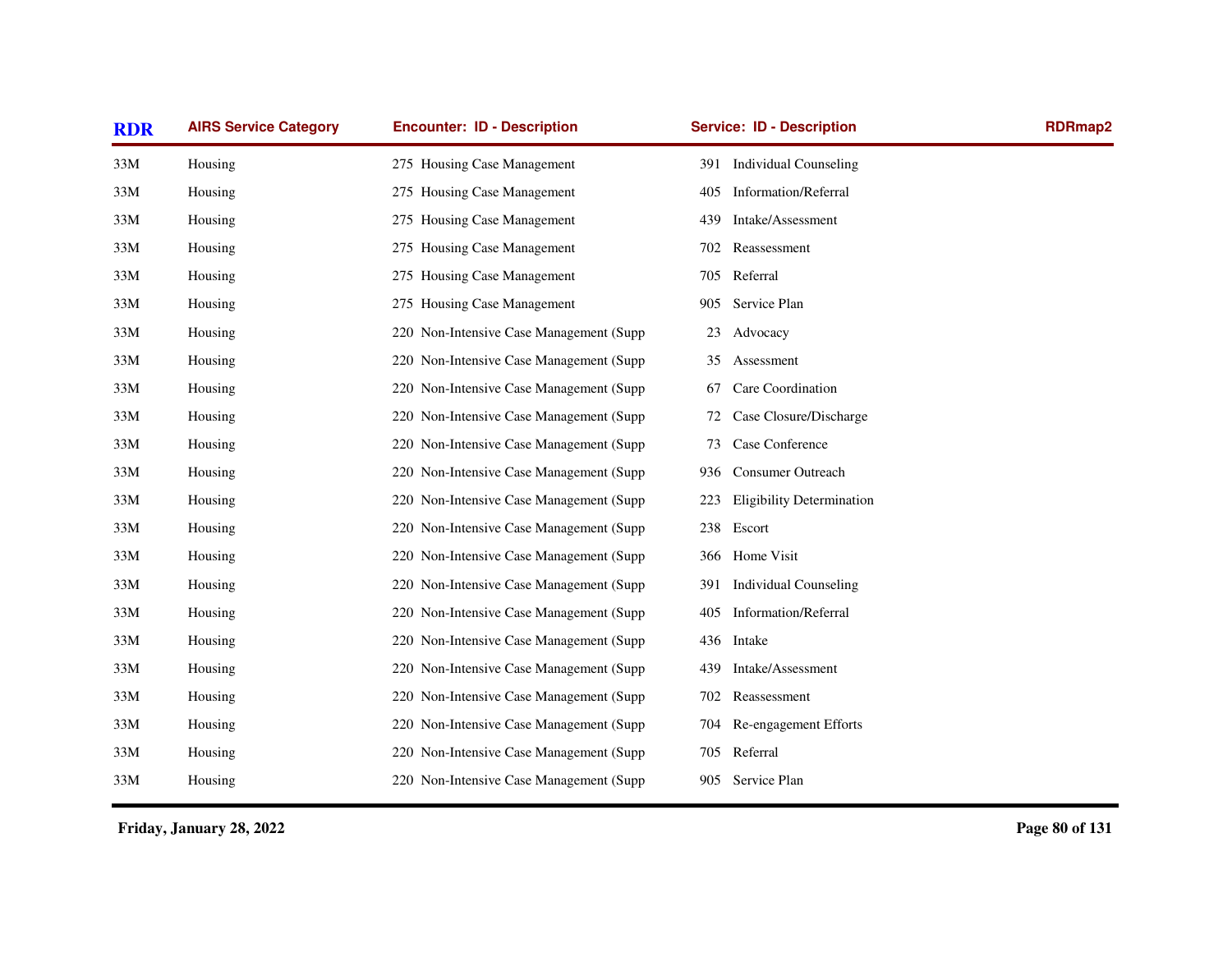| <b>RDR</b> | <b>AIRS Service Category</b> | <b>Encounter: ID - Description</b>          | <b>Service: ID - Description</b> |                                  | <b>RDRmap2</b> |
|------------|------------------------------|---------------------------------------------|----------------------------------|----------------------------------|----------------|
| 33M        | Housing                      | 220 Non-Intensive Case Management (Supp     | 807                              | Supervisory Review               |                |
| 33M        | Prison Project               | 299 Community Re-entry                      | 583                              | Other Follow-up                  |                |
| 33M        | Prison Project               | 154 Transitional Planning                   | 168                              | Discharge with Transitional Plan |                |
| 33M        | Prison Project               | 154 Transitional Planning                   | 583                              | Other Follow-up                  |                |
| 33M        | Prison Project               | 154 Transitional Planning                   | 826                              | <b>Transitional Planning</b>     |                |
| 33N        |                              |                                             |                                  |                                  |                |
| 33N        | Child Care/Child Life Servic | 26 Child Care                               | 88                               | Child Day Care                   |                |
| 33N        | Child Care/Child Life Servic | 26 Child Care                               | Child Group<br>89                |                                  |                |
| 33N        | Child Care/Child Life Servic | 26 Child Care                               | Consultation<br>135              |                                  |                |
| 33N        | Child Care/Child Life Servic | 26 Child Care                               | 256                              | Family Group Activity            |                |
| 33N        | Child Care/Child Life Servic | 26 Child Care                               | 275                              | Food Pantry Pick Up              |                |
| 33N        | Child Care/Child Life Servic | 26 Child Care                               | 359<br><b>Holiday Party</b>      |                                  |                |
| 33N        | Child Care/Child Life Servic | 26 Child Care                               | 369                              | <b>Hospital Visit</b>            |                |
| 33N        | Child Care/Child Life Servic | 26 Child Care                               | 439                              | Intake/Assessment                |                |
| 33N        | Child Care/Child Life Servic | 26 Child Care                               | Meals<br>510                     |                                  |                |
| 33N        | Child Care/Child Life Servic | 26 Child Care                               | 594                              | Outing/Field Trip                |                |
| 33N        | Child Care/Child Life Servic | 26 Child Care                               | Playroom<br>649                  |                                  |                |
| 33N        | Child Care/Child Life Servic | 26 Child Care                               | 782                              | Special Event                    |                |
| 33N        | Child Care/Child Life Servic | 26 Child Care                               | 790                              | <b>Structured Socialization</b>  |                |
| 33N        | Child Care/Child Life Servic | 26 Child Care                               | 820                              | <b>Ticket Distribution</b>       |                |
| 33N        | Child Care/Child Life Servic | 26 Child Care                               | 881<br>Workshop                  |                                  |                |
| 33P        |                              |                                             |                                  |                                  |                |
| 33P        | Housing                      | 221 Emergency Rental and Utility Assistance | 23 Advocacy                      |                                  |                |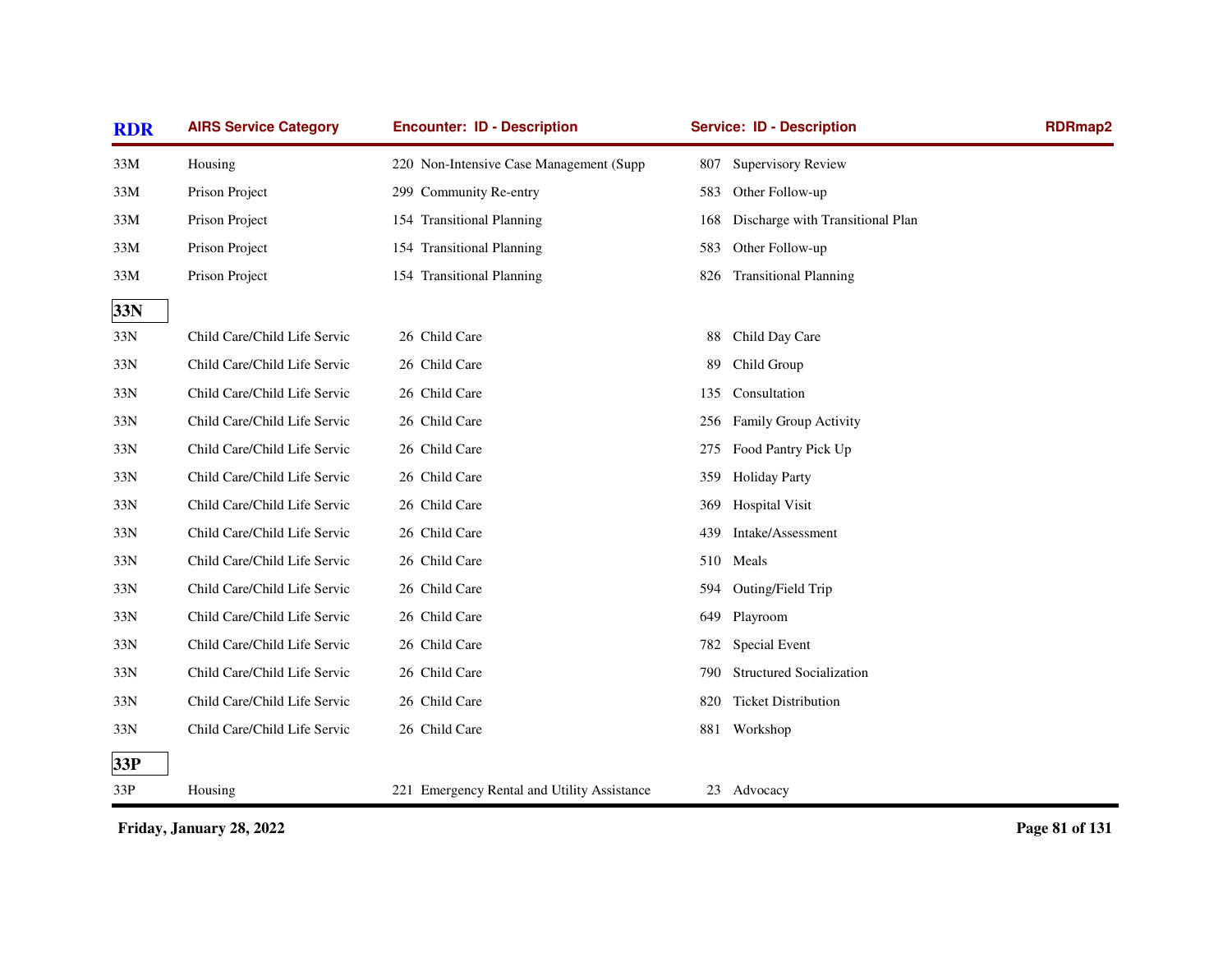| <b>RDR</b> | <b>AIRS Service Category</b> | <b>Encounter: ID - Description</b>          | <b>Service: ID - Description</b>                     | <b>RDRmap2</b> |
|------------|------------------------------|---------------------------------------------|------------------------------------------------------|----------------|
| 33P        | Housing                      | 221 Emergency Rental and Utility Assistance | 31 Apartment Maintenance/Minor Renovations           |                |
| 33P        | Housing                      | 221 Emergency Rental and Utility Assistance | Assessment<br>35                                     |                |
| 33P        | Housing                      | 221 Emergency Rental and Utility Assistance | <b>Broker Fees</b><br>60                             |                |
| 33P        | Housing                      | 221 Emergency Rental and Utility Assistance | Case Closure/Discharge<br>72                         |                |
| 33P        | Housing                      | 221 Emergency Rental and Utility Assistance | Case Conference<br>73                                |                |
| 33P        | Housing                      | 221 Emergency Rental and Utility Assistance | <b>Eligibility Determination</b><br>223              |                |
| 33P        | Housing                      | 221 Emergency Rental and Utility Assistance | <b>Emergency Rental Assistance</b><br>229            |                |
| 33P        | Housing                      | 221 Emergency Rental and Utility Assistance | <b>Emergency Utility Assistance</b><br>231           |                |
| 33P        | Housing                      | 221 Emergency Rental and Utility Assistance | Escort<br>238                                        |                |
| 33P        | Housing                      | 221 Emergency Rental and Utility Assistance | Financial Assistance<br>895                          |                |
| 33P        | Housing                      | 221 Emergency Rental and Utility Assistance | 366 Home Visit                                       |                |
| 33P        | Housing                      | 221 Emergency Rental and Utility Assistance | <b>Individual Counseling</b><br>391                  |                |
| 33P        | Housing                      | 221 Emergency Rental and Utility Assistance | Information/Referral<br>405                          |                |
| 33P        | Housing                      | 221 Emergency Rental and Utility Assistance | Intake<br>436                                        |                |
| 33P        | Housing                      | 221 Emergency Rental and Utility Assistance | Intake/Assessment<br>439                             |                |
| 33P        | Housing                      | 221 Emergency Rental and Utility Assistance | <b>Moving Expenses</b><br>528                        |                |
| 33P        | Housing                      | 221 Emergency Rental and Utility Assistance | Reassessment<br>702                                  |                |
| 33P        | Housing                      | 221 Emergency Rental and Utility Assistance | Referral<br>705                                      |                |
| 33P        | Housing                      | 221 Emergency Rental and Utility Assistance | <b>Security Deposit</b><br>763                       |                |
| 33P        | Housing                      | 221 Emergency Rental and Utility Assistance | Service Plan<br>905                                  |                |
| 33P        | Housing                      | 210 Food and Nutrition                      | Food Voucher Distribution<br>277                     |                |
| 33P        | Housing                      | 209 Long Term Rental and Utility Assistance | <b>Apartment Maintenance/Minor Renovations</b><br>31 |                |
| 33P        | Housing                      | 209 Long Term Rental and Utility Assistance | 231 Emergency Utility Assistance                     |                |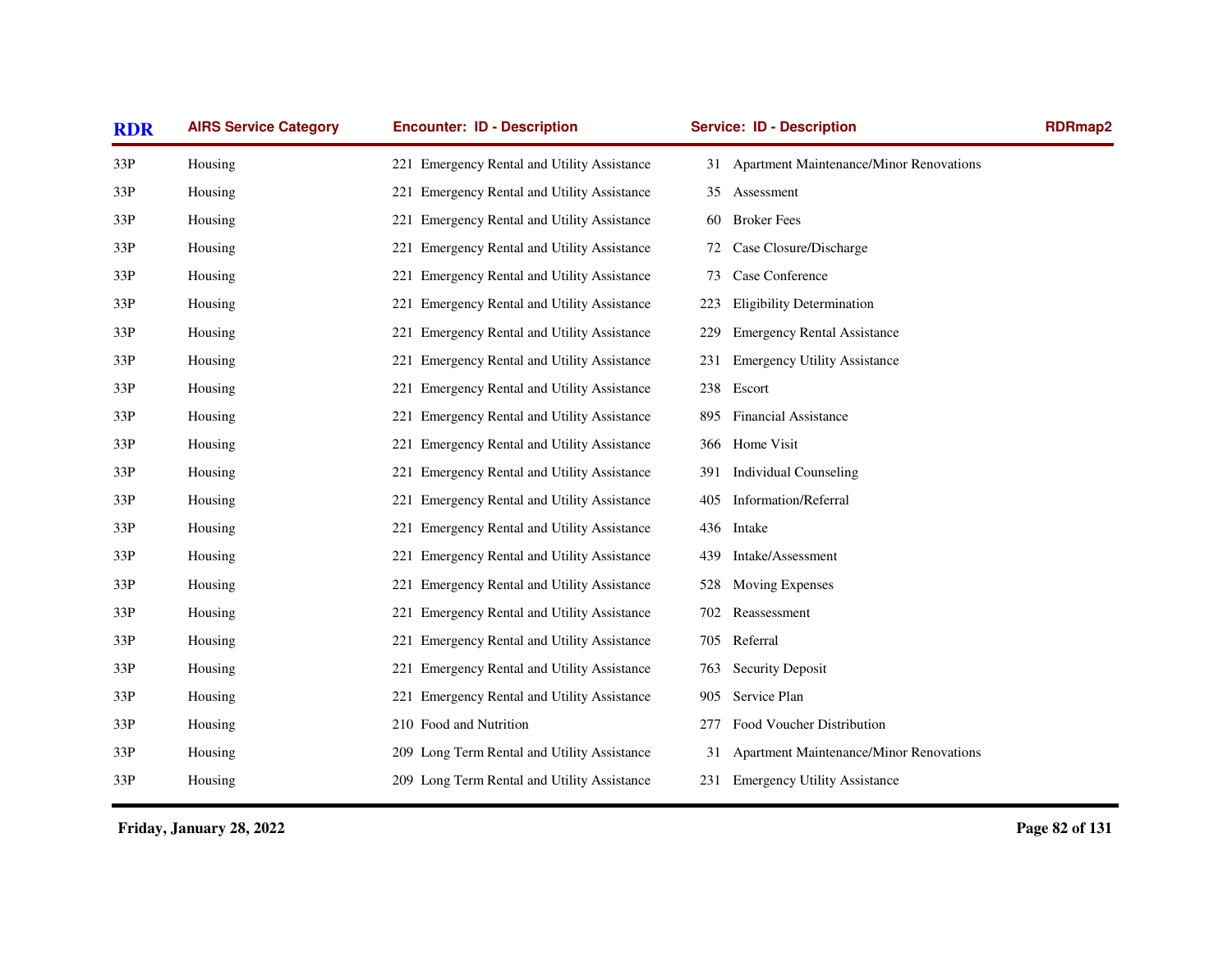| <b>RDR</b> | <b>AIRS Service Category</b> | <b>Encounter: ID - Description</b>          | <b>Service: ID - Description</b>        | RDRmap2 |
|------------|------------------------------|---------------------------------------------|-----------------------------------------|---------|
| 33P        | Housing                      | 209 Long Term Rental and Utility Assistance | <b>Rental Subsidy</b><br>725            |         |
| 33P        | Housing                      | 209 Long Term Rental and Utility Assistance | <b>Security Deposit</b><br>763          |         |
| 33P        | Housing                      | 209 Long Term Rental and Utility Assistance | <b>Utility Subsidy</b><br>854           |         |
| 33P        | Housing                      | 226 Short-Term Rental and Utility Assistanc | Advocacy<br>23                          |         |
| 33P        | Housing                      | 226 Short-Term Rental and Utility Assistanc | Assessment<br>35                        |         |
| 33P        | Housing                      | 226 Short-Term Rental and Utility Assistanc | Case Closure/Discharge<br>72            |         |
| 33P        | Housing                      | 226 Short-Term Rental and Utility Assistanc | Case Conference<br>73                   |         |
| 33P        | Housing                      | 226 Short-Term Rental and Utility Assistanc | <b>Eligibility Determination</b><br>223 |         |
| 33P        | Housing                      | 226 Short-Term Rental and Utility Assistanc | 238<br>Escort                           |         |
| 33P        | Housing                      | 226 Short-Term Rental and Utility Assistanc | <b>Financial Assistance</b><br>895      |         |
| 33P        | Housing                      | 226 Short-Term Rental and Utility Assistanc | Home Inspection<br>1000                 |         |
| 33P        | Housing                      | 226 Short-Term Rental and Utility Assistanc | 366 Home Visit                          |         |
| 33P        | Housing                      | 226 Short-Term Rental and Utility Assistanc | <b>Individual Counseling</b><br>391     |         |
| 33P        | Housing                      | 226 Short-Term Rental and Utility Assistanc | <b>Information/Referral</b><br>405      |         |
| 33P        | Housing                      | 226 Short-Term Rental and Utility Assistanc | 436 Intake                              |         |
| 33P        | Housing                      | 226 Short-Term Rental and Utility Assistanc | Intake/Assessment<br>439                |         |
| 33P        | Housing                      | 226 Short-Term Rental and Utility Assistanc | 702 Reassessment                        |         |
| 33P        | Housing                      | 226 Short-Term Rental and Utility Assistanc | Referral<br>705                         |         |
| 33P        | Housing                      | 226 Short-Term Rental and Utility Assistanc | <b>Rental Subsidy</b><br>725            |         |
| 33P        | Housing                      | 226 Short-Term Rental and Utility Assistanc | Service Plan<br>905                     |         |
| 33P        | Housing                      | 226 Short-Term Rental and Utility Assistanc | <b>Utility Subsidy</b><br>854           |         |
| 33P        | <b>Supportive Services</b>   | 45 Direct Emergency Assistance              | Consultation<br>135                     |         |
| 33P        | <b>Supportive Services</b>   | 45 Direct Emergency Assistance              | 224 Emergency Cash Grant Denied         |         |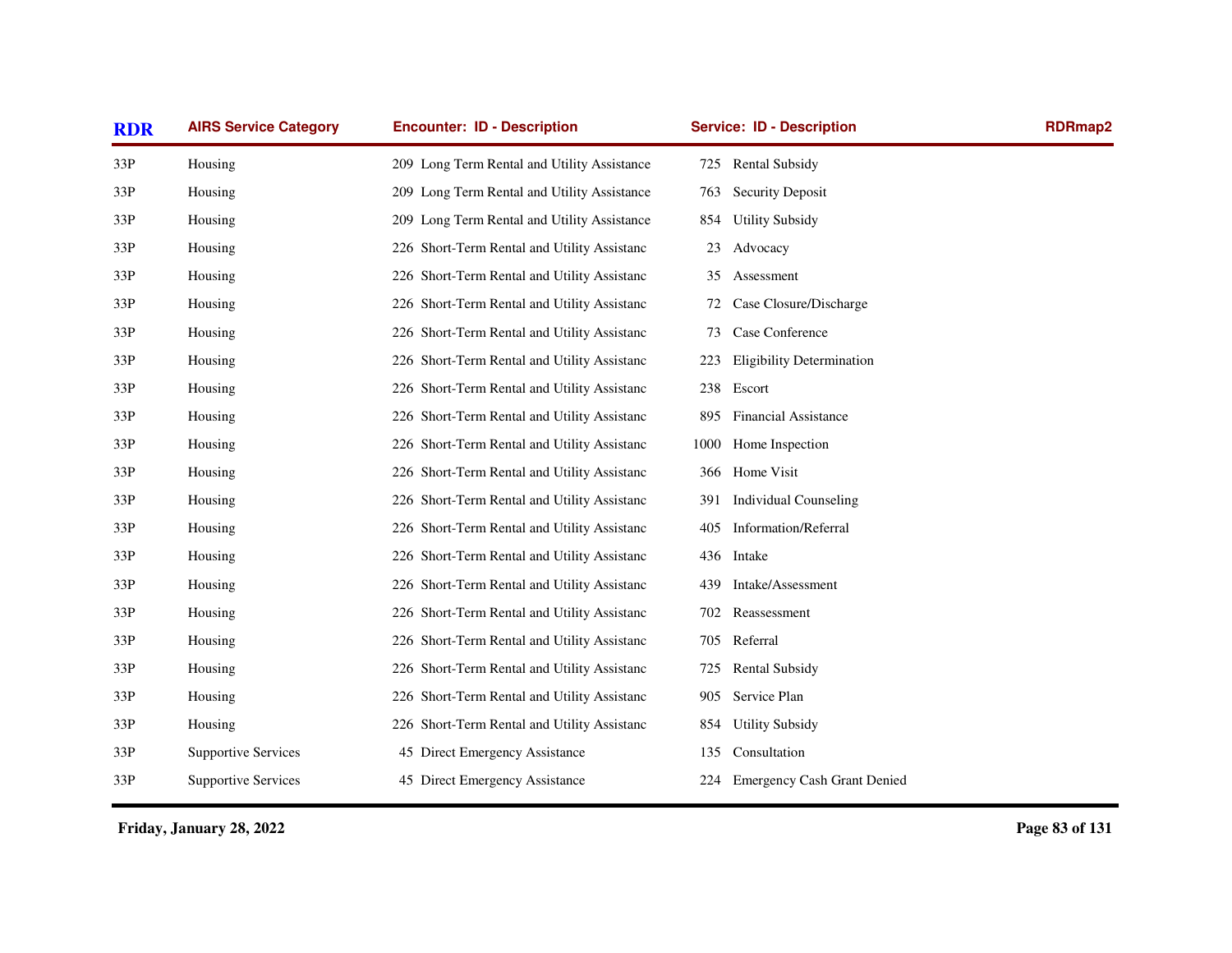| <b>RDR</b> | <b>AIRS Service Category</b> | <b>Encounter: ID - Description</b> | <b>Service: ID - Description</b>          | RDRmap2 |
|------------|------------------------------|------------------------------------|-------------------------------------------|---------|
| 33P        | <b>Supportive Services</b>   | 45 Direct Emergency Assistance     | Emergency Cash Grant Given<br>225         |         |
| 33P        | <b>Supportive Services</b>   | 45 Direct Emergency Assistance     | <b>Emergency Food Package</b><br>227      |         |
| 33P        | <b>Supportive Services</b>   | 45 Direct Emergency Assistance     | <b>Emergency Grant Application</b><br>228 |         |
| 33P        | <b>Supportive Services</b>   | 45 Direct Emergency Assistance     | <b>Financial Assessment</b><br>261        |         |
| 33P        | <b>Supportive Services</b>   | 45 Direct Emergency Assistance     | <b>Financial Reassessment</b><br>264      |         |
| 33P        | <b>Supportive Services</b>   | 45 Direct Emergency Assistance     | Intake/Assessment<br>439                  |         |
| 33P        | <b>Supportive Services</b>   | 45 Direct Emergency Assistance     | Petty Cash<br>630                         |         |
| 33P        | <b>Supportive Services</b>   | 45 Direct Emergency Assistance     | Petty Cash Denied<br>631                  |         |
| 33Q        |                              |                                    |                                           |         |
| 33Q        | Adult Day Health Care        | 14 Attendance                      | Nutrition Health Education - Group<br>547 |         |
| 33Q        | Adult Day Health Care        | 14 Attendance                      | 552 Nutrition Services                    |         |
| 33Q        | Housing                      | 210 Food and Nutrition             | Case Closure/Discharge<br>72              |         |
| 33Q        | Housing                      | 210 Food and Nutrition             | Congregate Meals<br>131                   |         |
| 33Q        | Housing                      | 210 Food and Nutrition             | Group Session-Meeting<br>896              |         |
| 33Q        | Housing                      | 210 Food and Nutrition             | Home Delivered Meal--Breakfast<br>360     |         |
| 33Q        | Housing                      | 210 Food and Nutrition             | Home Delivered Meal--Dinner<br>361        |         |
| 33Q        | Housing                      | 210 Food and Nutrition             | Home Delivered Meal--Lunch<br>362         |         |
| 33Q        | Housing                      | 210 Food and Nutrition             | Home Delivered Meals<br>363               |         |
| 33Q        | Housing                      | 210 Food and Nutrition             | <b>Individual Counseling</b><br>391       |         |
| 33Q        | Housing                      | 210 Food and Nutrition             | Intake/Assessment<br>439                  |         |
| 33Q        | Housing                      | 210 Food and Nutrition             | <b>Nutrition Services</b><br>552          |         |
| 33Q        | Housing                      | 210 Food and Nutrition             | On-site Meals - Breakfast<br>564          |         |
| 33Q        | Housing                      | 210 Food and Nutrition             | 565 On-site Meals - Dinner                |         |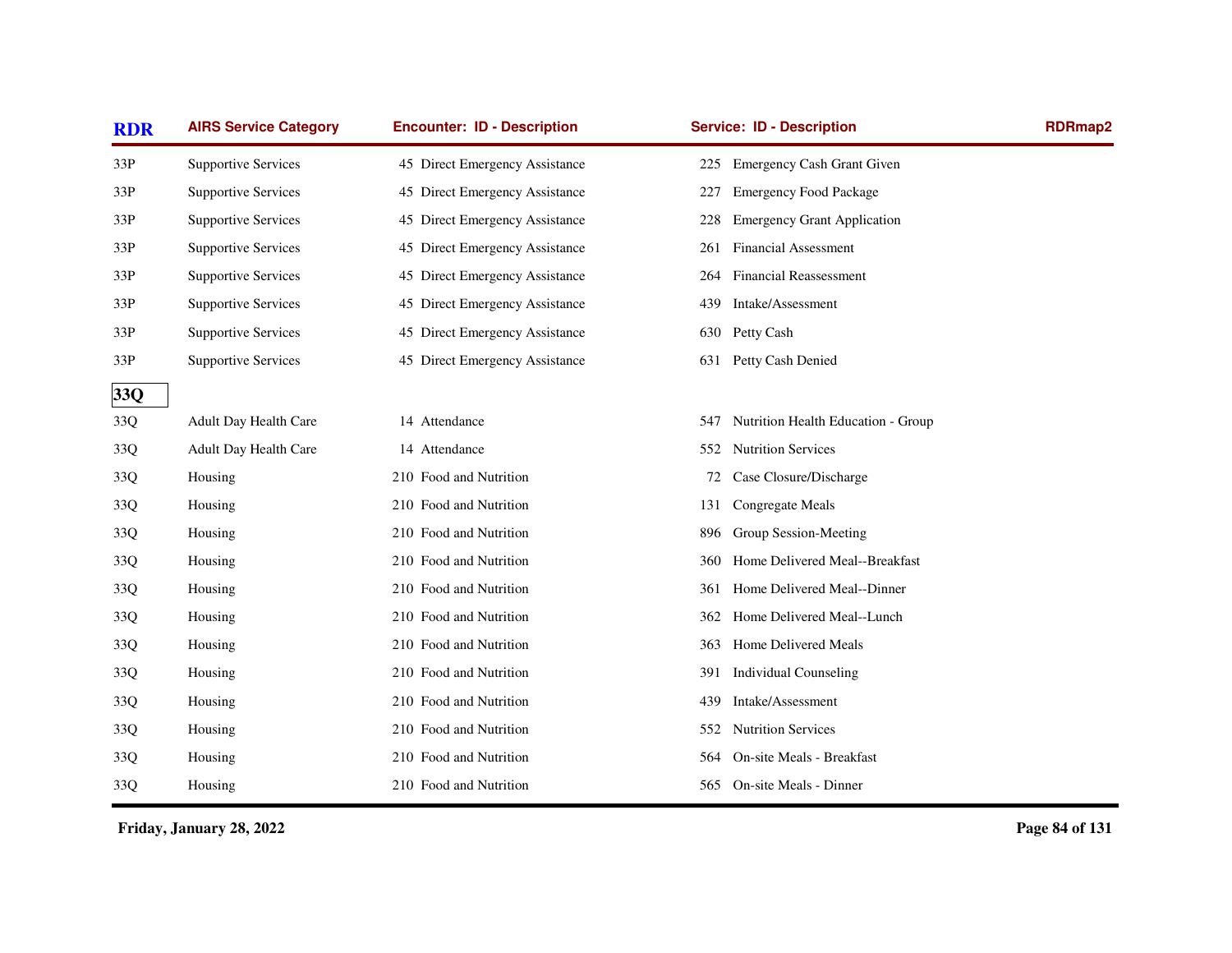| <b>AIRS Service Category</b> | <b>Encounter: ID - Description</b> | <b>Service: ID - Description</b>      | <b>RDRmap2</b> |
|------------------------------|------------------------------------|---------------------------------------|----------------|
| Housing                      | 210 Food and Nutrition             | On-site Meals - Lunch<br>566-         |                |
| Housing                      | 210 Food and Nutrition             | On-site Meals - Snack<br>567          |                |
| Housing                      | 210 Food and Nutrition             | Reassessment<br>702                   |                |
| Housing                      | 210 Food and Nutrition             | Service Plan<br>905                   |                |
| Nutrition and Food           | 72 Food/Home Delivered meals       | <b>Box Meal</b><br>58                 |                |
| Nutrition and Food           | 72 Food/Home Delivered meals       | Congregate Meals<br>131               |                |
| Nutrition and Food           | 72 Food/Home Delivered meals       | Food Pantry Delivery<br>990           |                |
| Nutrition and Food           | 72 Food/Home Delivered meals       | Food Pantry Pick Up<br>275            |                |
| Nutrition and Food           | 72 Food/Home Delivered meals       | Food Voucher Distribution<br>277      |                |
| Nutrition and Food           | 72 Food/Home Delivered meals       | Frozen Meals - Dinner<br>279          |                |
| Nutrition and Food           | 72 Food/Home Delivered meals       | Frozen Meals - Lunch<br>280           |                |
| Nutrition and Food           | 72 Food/Home Delivered meals       | Home Delivered Meal--Breakfast<br>360 |                |
| Nutrition and Food           | 72 Food/Home Delivered meals       | Home Delivered Meal--Dinner<br>361    |                |
| Nutrition and Food           | 72 Food/Home Delivered meals       | Home Delivered Meal--Lunch<br>362     |                |
| Nutrition and Food           | 72 Food/Home Delivered meals       | Home Delivered Meals<br>363           |                |
| Nutrition and Food           | 72 Food/Home Delivered meals       | Initial Screening<br>433              |                |
| Nutrition and Food           | 72 Food/Home Delivered meals       | Intake/Assessment<br>439              |                |
| Nutrition and Food           | 72 Food/Home Delivered meals       | Liquid Supplement<br>498              |                |
| Nutrition and Food           | 72 Food/Home Delivered meals       | Meal Orientation<br>511               |                |
| Nutrition and Food           | 72 Food/Home Delivered meals       | On-site Meals - Breakfast<br>564      |                |
| Nutrition and Food           | 72 Food/Home Delivered meals       | On-site Meals - Dinner<br>565         |                |
| Nutrition and Food           | 72 Food/Home Delivered meals       | On-site Meals - Lunch<br>566          |                |
| Nutrition and Food           | 72 Food/Home Delivered meals       | On-site Meals - Snack<br>567          |                |
|                              |                                    |                                       |                |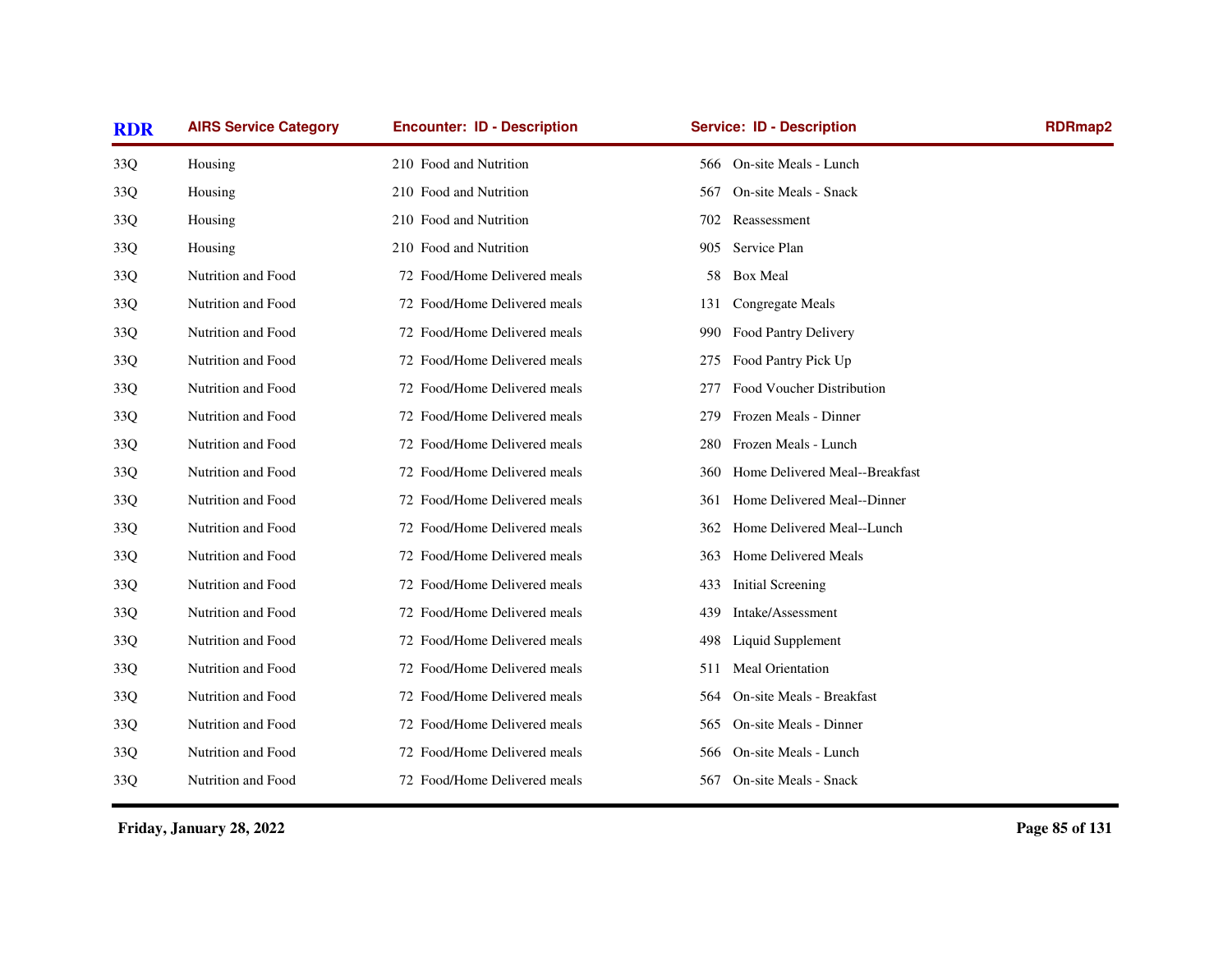| <b>RDR</b> | <b>AIRS Service Category</b>       | <b>Encounter: ID - Description</b> | <b>Service: ID - Description</b>                     | <b>RDRmap2</b> |
|------------|------------------------------------|------------------------------------|------------------------------------------------------|----------------|
| 33Q        | Nutrition and Food                 | 72 Food/Home Delivered meals       | 605 Pantry Bags                                      |                |
| 33Q        | Nutrition and Food                 | 72 Food/Home Delivered meals       | <b>Snack Pack</b><br>779                             |                |
| 33Q        | Nutrition and Food                 | 72 Food/Home Delivered meals       | Soup Kitchen<br>781                                  |                |
| 33Q        | Nutrition and Food                 | 325 Food/Meal Services             | Food Pantry Delivery<br>990                          |                |
| 33Q        | Nutrition and Food                 | 325 Food/Meal Services             | Food Pantry Pick Up<br>275                           |                |
| 33Q        | Nutrition and Food                 | 325 Food/Meal Services             | Food Voucher Distribution<br>277                     |                |
| 33Q        | <b>Supportive Services</b>         | 125 Non-Certified Adult Day Care   | 510 Meals                                            |                |
| 33R        |                                    |                                    |                                                      |                |
| 33R        | <b>Adult Day Health Care</b>       | 14 Attendance                      | Group Health Education<br>320                        |                |
| 33R        | Adult Day Health Care              | 14 Attendance                      | <b>HIV Risk Reduction/Education</b><br>330-          |                |
| 33R        | Adult Day Health Care              | 14 Attendance                      | HIV Risk Reduction/Education Group<br>331            |                |
| 33R        | <b>Behavioral Health Education</b> | 304 Behavioral Health Education    | Behavioral Health Education - Group<br>1230          |                |
| 33R        | <b>Behavioral Health Education</b> | 304 Behavioral Health Education    | Behavioral Health Education - Individual<br>1231     |                |
| 33R        | <b>Behavioral Health Education</b> | 304 Behavioral Health Education    | Behavioral Health Readiness Screen - MH<br>1232      |                |
| 33R        | <b>Behavioral Health Education</b> | 304 Behavioral Health Education    | Behavioral Health Readiness Screen - SA<br>1233      |                |
| 33R        | <b>Behavioral Health Education</b> | 304 Behavioral Health Education    | Case Closure/Discharge<br>72                         |                |
| 33R        | <b>Behavioral Health Education</b> | 304 Behavioral Health Education    | Coordination with Behavioral Health Provider<br>1234 |                |
| 33R        | <b>Behavioral Health Education</b> | 304 Behavioral Health Education    | Coordination with Care Manager<br>1235               |                |
| 33R        | <b>Behavioral Health Education</b> | 304 Behavioral Health Education    | Coordination with Primary Care Provider<br>1105      |                |
| 33R        | <b>Behavioral Health Education</b> | 304 Behavioral Health Education    | 238 Escort                                           |                |
| 33R        | <b>Behavioral Health Education</b> | 304 Behavioral Health Education    | 436 Intake                                           |                |
| 33R        | <b>Behavioral Health Education</b> | 304 Behavioral Health Education    | 1236 Perceived BH Stigma Screen                      |                |
| 33R        | <b>Behavioral Health Education</b> | 304 Behavioral Health Education    | 704 Re-engagement Efforts                            |                |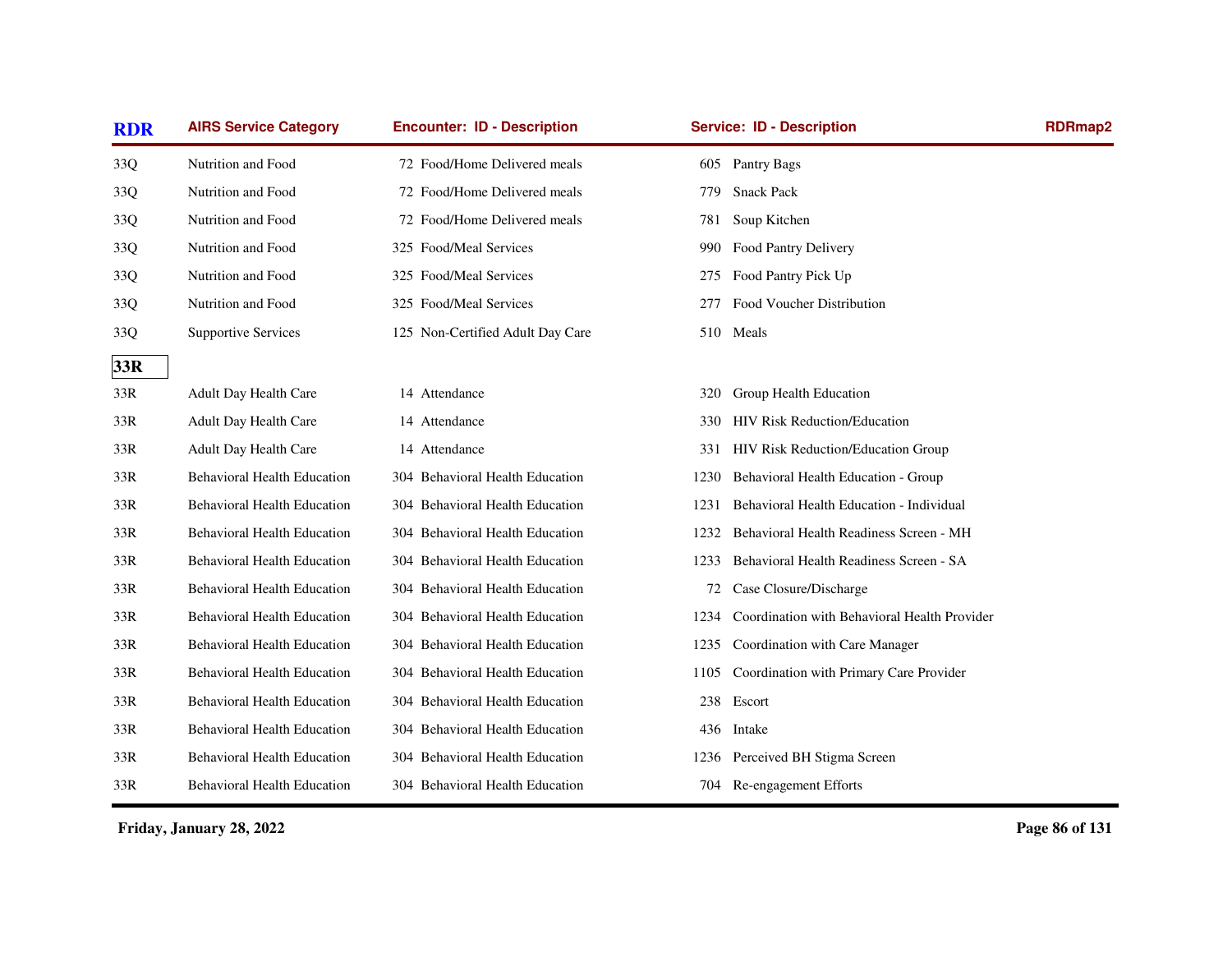| <b>RDR</b> | <b>AIRS Service Category</b>       | <b>Encounter: ID - Description</b>   | <b>Service: ID - Description</b>                     | <b>RDRmap2</b> |
|------------|------------------------------------|--------------------------------------|------------------------------------------------------|----------------|
| 33R        | <b>Behavioral Health Education</b> | 304 Behavioral Health Education      | 705 Referral                                         |                |
| 33R        | <b>Behavioral Health Education</b> | 304 Behavioral Health Education      | Referral Verification and Follow-up<br>708           |                |
| 33R        | <b>Behavioral Health Education</b> | 304 Behavioral Health Education      | Stage of Change Screen<br>1237                       |                |
| 33R        | <b>Behavioral Health Education</b> | 305 Behavioral Health Peer Education | Engagement<br>1143                                   |                |
| 33R        | <b>Behavioral Health Education</b> | 305 Behavioral Health Peer Education | 238 Escort                                           |                |
| 33R        | <b>Behavioral Health Education</b> | 305 Behavioral Health Peer Education | Peer Education One-On-One<br>615.                    |                |
| 33R        | <b>Behavioral Health Education</b> | 305 Behavioral Health Peer Education | Re-engagement Efforts<br>704                         |                |
| 33R        | <b>Behavioral Health Education</b> | 305 Behavioral Health Peer Education | Referral<br>705                                      |                |
| 33R        | <b>Behavioral Health Education</b> | 305 Behavioral Health Peer Education | Referral Verification and Follow-up<br>708           |                |
| 33R        | Care Coordination                  | 56 Education/Risk Reduction          | Health Education - Group<br>345                      |                |
| 33R        | Care Coordination                  | 56 Education/Risk Reduction          | Health Education - Individual<br>346                 |                |
| 33R        | Care Coordination                  | 56 Education/Risk Reduction          | <b>HIV Risk Reduction/Education</b><br>330           |                |
| 33R        | Care Coordination                  | 56 Education/Risk Reduction          | HIV Risk Reduction/Education Group<br>331            |                |
| 33R        | Case Management                    | 317 Health Education                 | Health Education - Group<br>345                      |                |
| 33R        | Case Management                    | 317 Health Education                 | Health Education - Individual<br>346                 |                |
| 33R        | Case Management                    | 317 Health Education                 | Health Education Plan Development/Update<br>1317     |                |
| 33R        | Case Management                    | 317 Health Education                 | 1318 Health Education Screening                      |                |
| 33R        | <b>Health Education/Risk Redu</b>  | 56 Education/Risk Reduction          | Adherence Incentive<br>1326                          |                |
| 33R        | <b>Health Education/Risk Redu</b>  | 56 Education/Risk Reduction          | Advanced Education/Risk Reduction - Group<br>1155    |                |
| 33R        | <b>Health Education/Risk Redu</b>  | 56 Education/Risk Reduction          | Advanced Education/Risk Reduction - Individual<br>22 |                |
| 33R        | Health Education/Risk Redu         | 56 Education/Risk Reduction          | 35<br>Assessment                                     |                |
| 33R        | <b>Health Education/Risk Redu</b>  | 56 Education/Risk Reduction          | Behavioral Intervention Workshop/Group<br>1439       |                |
| 33R        | Health Education/Risk Redu         | 56 Education/Risk Reduction          | Case Conference<br>73                                |                |
|            |                                    |                                      |                                                      |                |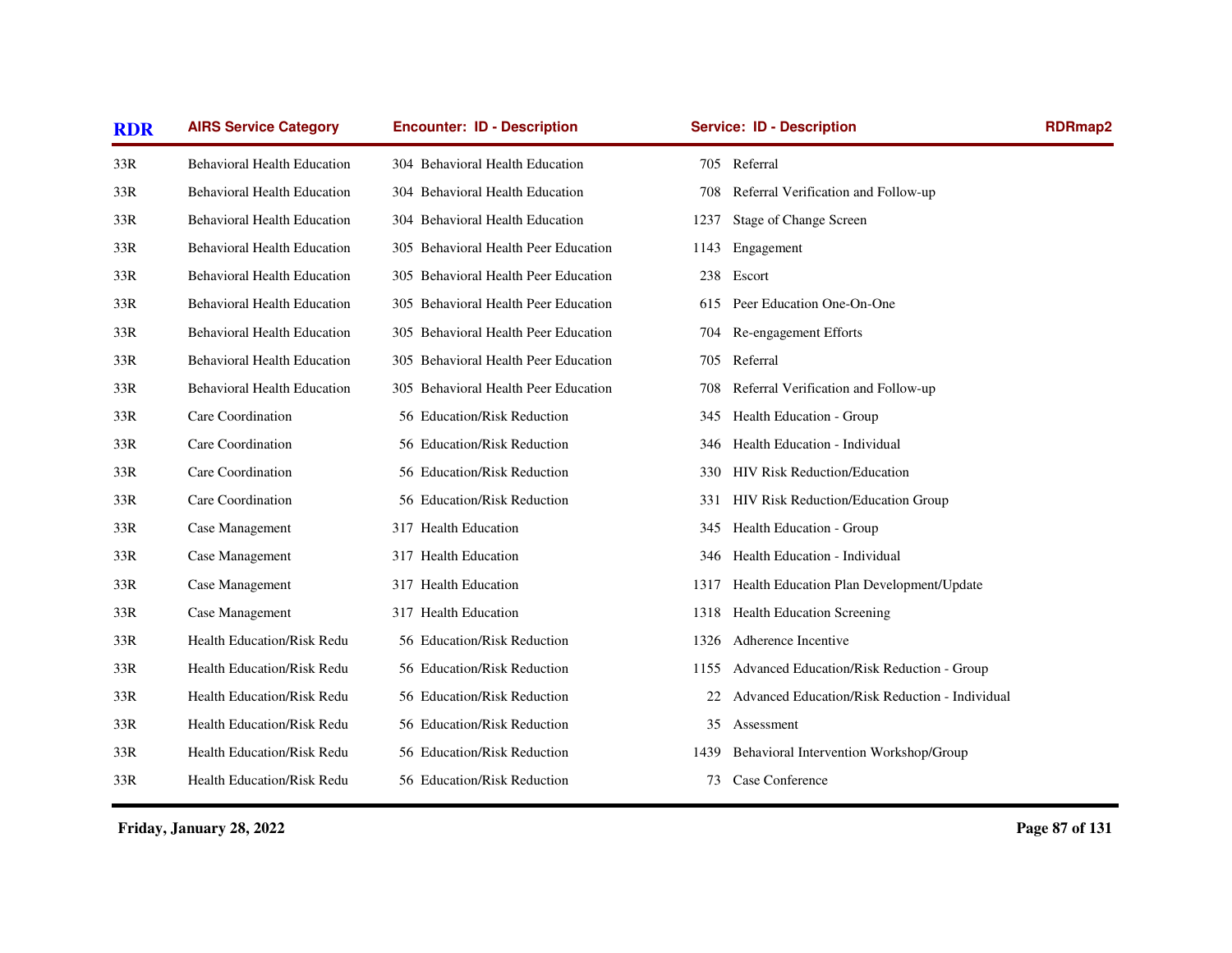| <b>AIRS Service Category</b>      | <b>Encounter: ID - Description</b>       | <b>Service: ID - Description</b>                     | RDRmap2                                        |
|-----------------------------------|------------------------------------------|------------------------------------------------------|------------------------------------------------|
| Health Education/Risk Redu        | 56 Education/Risk Reduction              | 135 Consultation                                     |                                                |
| Health Education/Risk Redu        | 56 Education/Risk Reduction              | Discussion of Sexual Health<br>191                   |                                                |
| <b>Health Education/Risk Redu</b> | 56 Education/Risk Reduction              | 304<br>General Education/Risk Reduction - Groups     |                                                |
| Health Education/Risk Redu        | 56 Education/Risk Reduction              | General Education/Risk Reduction - Individual<br>303 |                                                |
| <b>Health Education/Risk Redu</b> | 56 Education/Risk Reduction              | Health Education - Group<br>345                      |                                                |
| Health Education/Risk Redu        | 56 Education/Risk Reduction              | Health Education - Individual<br>346                 |                                                |
| <b>Health Education/Risk Redu</b> | 56 Education/Risk Reduction              | <b>HIV Risk Reduction/Education</b><br>330           |                                                |
| <b>Health Education/Risk Redu</b> | 56 Education/Risk Reduction              | HIV Risk Reduction/Education Group<br>331            |                                                |
| Health Education/Risk Redu        | 56 Education/Risk Reduction              | Intake/Assessment<br>439                             |                                                |
| Health Education/Risk Redu        | 56 Education/Risk Reduction              | Peer Education Group<br>614                          |                                                |
| Health Education/Risk Redu        | 56 Education/Risk Reduction              | Peer Education One-On-One<br>615                     |                                                |
| <b>Health Education/Risk Redu</b> | 56 Education/Risk Reduction              | <b>Transportation Services</b><br>828                |                                                |
| Interventions Delivered to Gr     | 215 HIV/STD Risk Reduction Counseling an | Demonstration of "Other"<br>146                      |                                                |
| Interventions Delivered to Gr     | 215 HIV/STD Risk Reduction Counseling an | Demonstration of Condom/Barrier Use<br>147           |                                                |
| Interventions Delivered to Gr     | 215 HIV/STD Risk Reduction Counseling an | Demonstration of Decision Making<br>148              |                                                |
| Interventions Delivered to Gr     | 215 HIV/STD Risk Reduction Counseling an | Demonstration of Disclosure of HIV Status<br>149     |                                                |
| Interventions Delivered to Gr     | 215 HIV/STD Risk Reduction Counseling an | Demonstration of IDU Risk Reduction<br>150           |                                                |
| Interventions Delivered to Gr     | 215 HIV/STD Risk Reduction Counseling an | Demonstration of Negotiation/Communication<br>151    |                                                |
| Interventions Delivered to Gr     | 215 HIV/STD Risk Reduction Counseling an | Demonstration of Partner Notification<br>152         |                                                |
| Interventions Delivered to Gr     | 215 HIV/STD Risk Reduction Counseling an | 153                                                  |                                                |
| Interventions Delivered to Gr     | 215 HIV/STD Risk Reduction Counseling an | Discussion of "Other"<br>171                         |                                                |
| Interventions Delivered to Gr     | 215 HIV/STD Risk Reduction Counseling an | Discussion of Abstinence/Postpone Sex<br>172         |                                                |
| Interventions Delivered to Gr     | 215 HIV/STD Risk Reduction Counseling an | 173 Discussion of Alcohol & Drug Use Prevention      |                                                |
|                                   |                                          |                                                      | Demonstration of Providing Preventive Services |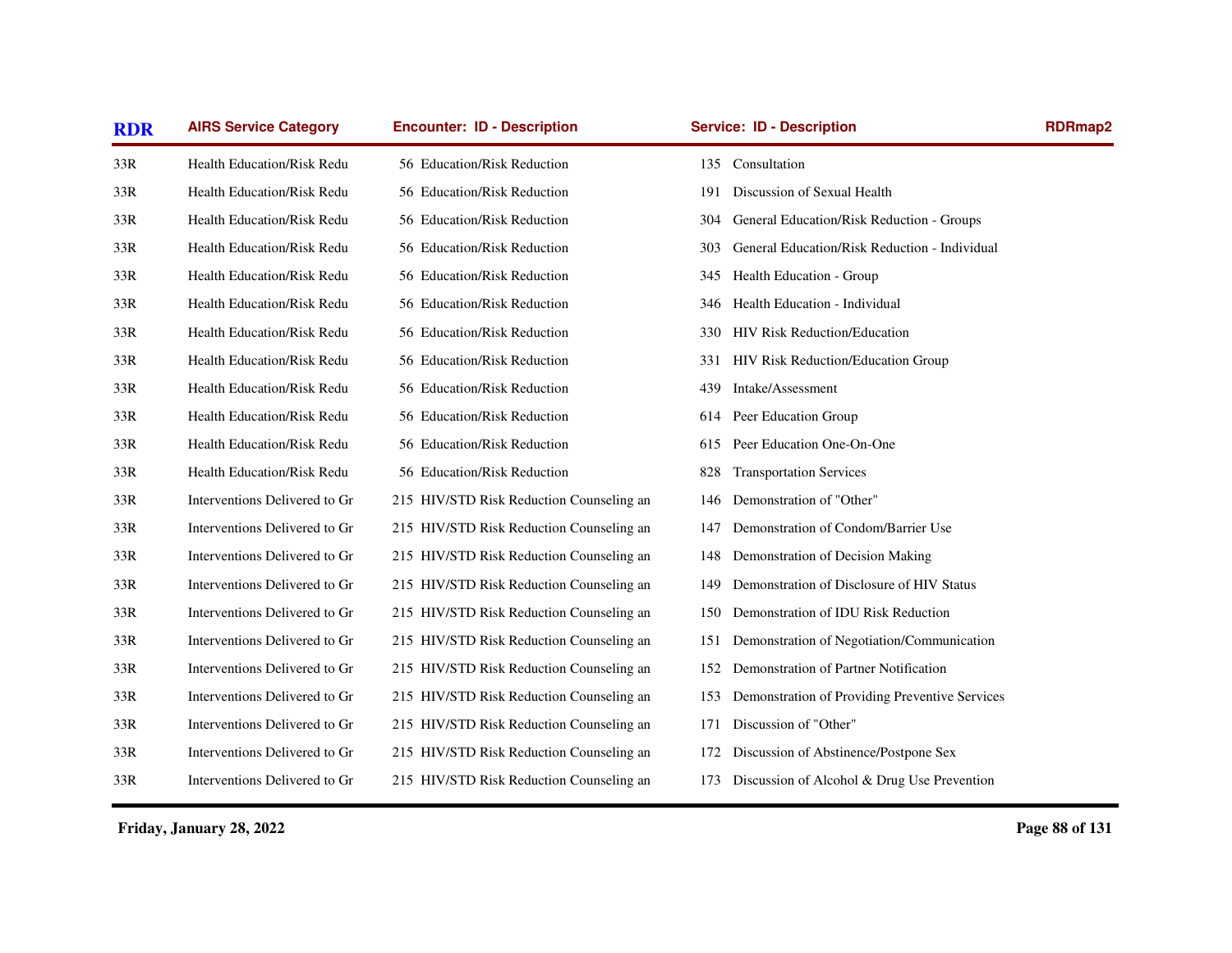| <b>AIRS Service Category</b>  | <b>Encounter: ID - Description</b>       | <b>Service: ID - Description</b>               | RDRmap2                                                                                                                                                                                                                                                                                                                  |
|-------------------------------|------------------------------------------|------------------------------------------------|--------------------------------------------------------------------------------------------------------------------------------------------------------------------------------------------------------------------------------------------------------------------------------------------------------------------------|
| Interventions Delivered to Gr | 215 HIV/STD Risk Reduction Counseling an |                                                |                                                                                                                                                                                                                                                                                                                          |
| Interventions Delivered to Gr | 215 HIV/STD Risk Reduction Counseling an | 176                                            |                                                                                                                                                                                                                                                                                                                          |
| Interventions Delivered to Gr | 215 HIV/STD Risk Reduction Counseling an | 175                                            |                                                                                                                                                                                                                                                                                                                          |
| Interventions Delivered to Gr | 215 HIV/STD Risk Reduction Counseling an | 177                                            |                                                                                                                                                                                                                                                                                                                          |
| Interventions Delivered to Gr | 215 HIV/STD Risk Reduction Counseling an | Discussion of Condom/Barrier Use<br>178        |                                                                                                                                                                                                                                                                                                                          |
| Interventions Delivered to Gr | 215 HIV/STD Risk Reduction Counseling an | Discussion of Decision Making<br>179           |                                                                                                                                                                                                                                                                                                                          |
| Interventions Delivered to Gr | 215 HIV/STD Risk Reduction Counseling an | Discussion of Disclosure of HIV Status<br>180  |                                                                                                                                                                                                                                                                                                                          |
| Interventions Delivered to Gr | 215 HIV/STD Risk Reduction Counseling an | 181                                            |                                                                                                                                                                                                                                                                                                                          |
| Interventions Delivered to Gr | 215 HIV/STD Risk Reduction Counseling an | Discussion of HIV Testing<br>182               |                                                                                                                                                                                                                                                                                                                          |
| Interventions Delivered to Gr | 215 HIV/STD Risk Reduction Counseling an | Discussion of HIV/AIDS Transmission<br>183     |                                                                                                                                                                                                                                                                                                                          |
| Interventions Delivered to Gr | 215 HIV/STD Risk Reduction Counseling an | Discussion of IDU Risk Free Behavior<br>184    |                                                                                                                                                                                                                                                                                                                          |
| Interventions Delivered to Gr | 215 HIV/STD Risk Reduction Counseling an | Discussion of IDU Risk Reduction<br>185        |                                                                                                                                                                                                                                                                                                                          |
| Interventions Delivered to Gr | 215 HIV/STD Risk Reduction Counseling an | Discussion of Living with HIV/AIDS<br>186      |                                                                                                                                                                                                                                                                                                                          |
| Interventions Delivered to Gr | 215 HIV/STD Risk Reduction Counseling an | Discussion of Negotiation/Communication<br>187 |                                                                                                                                                                                                                                                                                                                          |
| Interventions Delivered to Gr | 215 HIV/STD Risk Reduction Counseling an | Discussion of Other STDs<br>188                |                                                                                                                                                                                                                                                                                                                          |
| Interventions Delivered to Gr | 215 HIV/STD Risk Reduction Counseling an | Discussion of Partner Services<br>189          |                                                                                                                                                                                                                                                                                                                          |
| Interventions Delivered to Gr | 215 HIV/STD Risk Reduction Counseling an | 190                                            |                                                                                                                                                                                                                                                                                                                          |
| Interventions Delivered to Gr | 215 HIV/STD Risk Reduction Counseling an | Discussion of Sexual Health<br>191             |                                                                                                                                                                                                                                                                                                                          |
| Interventions Delivered to Gr | 215 HIV/STD Risk Reduction Counseling an | Discussion of Sexual Risk Reduction<br>192     |                                                                                                                                                                                                                                                                                                                          |
| Interventions Delivered to Gr | 215 HIV/STD Risk Reduction Counseling an | Discussion of TB<br>193                        |                                                                                                                                                                                                                                                                                                                          |
| Interventions Delivered to Gr | 215 HIV/STD Risk Reduction Counseling an | Discussion of Viral Hepatitis<br>194           |                                                                                                                                                                                                                                                                                                                          |
| Interventions Delivered to Gr | 215 HIV/STD Risk Reduction Counseling an | Distribution of "Other"<br>195                 |                                                                                                                                                                                                                                                                                                                          |
| Interventions Delivered to Gr | 215 HIV/STD Risk Reduction Counseling an | Distribution of Education Materials<br>196     |                                                                                                                                                                                                                                                                                                                          |
|                               |                                          |                                                | 174 Discussion of Availability of HIV/STD Counseling & T<br>Discussion of Availability of Medical Services<br>Discussion of Availability of Partner Notification & Ref<br>Discussion of Availability of Social Services<br>Discussion of HIV Medication Therapy Adherence<br>Discussion of Providing Preventive Services |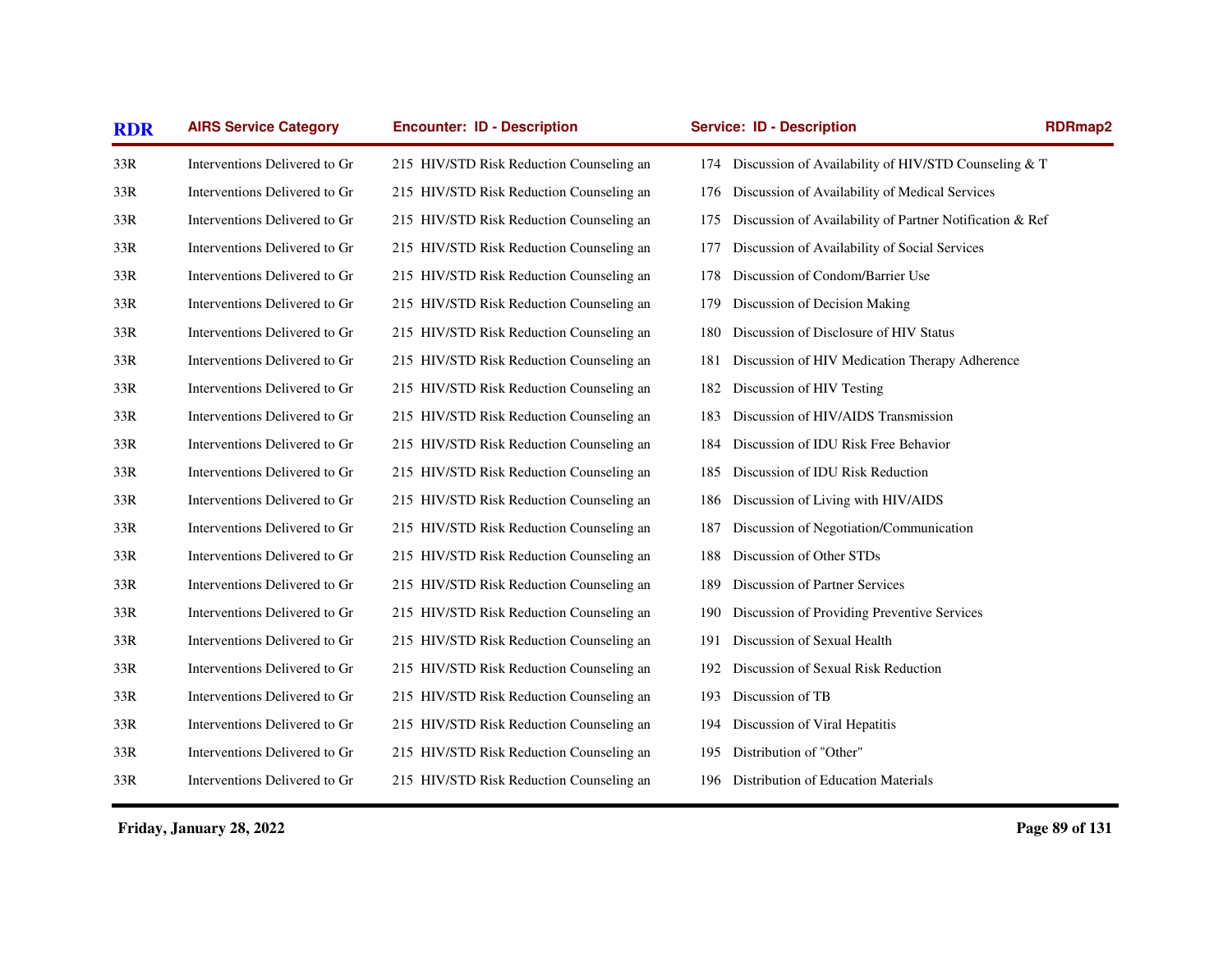| <b>RDR</b> | <b>AIRS Service Category</b>  | <b>Encounter: ID - Description</b>       | <b>Service: ID - Description</b>                                 | <b>RDRmap2</b> |
|------------|-------------------------------|------------------------------------------|------------------------------------------------------------------|----------------|
| 33R        | Interventions Delivered to Gr | 215 HIV/STD Risk Reduction Counseling an | Distribution of Female Condoms<br>197                            |                |
| 33R        | Interventions Delivered to Gr | 215 HIV/STD Risk Reduction Counseling an | Distribution of Lubricants<br>198                                |                |
| 33R        | Interventions Delivered to Gr | 215 HIV/STD Risk Reduction Counseling an | Distribution of Male Condoms<br>199                              |                |
| 33R        | Interventions Delivered to Gr | 215 HIV/STD Risk Reduction Counseling an | Distribution of Referral Lists<br>200                            |                |
| 33R        | Interventions Delivered to Gr | 215 HIV/STD Risk Reduction Counseling an | Distribution of Role Model Stories<br>201                        |                |
| 33R        | Interventions Delivered to Gr | 215 HIV/STD Risk Reduction Counseling an | Distribution of Safe Sex Kits<br>202                             |                |
| 33R        | Interventions Delivered to Gr | 215 HIV/STD Risk Reduction Counseling an | Distribution of Safer Injection/Bleach Kits<br>203               |                |
| 33R        | Interventions Delivered to Gr | 215 HIV/STD Risk Reduction Counseling an | Information on "Other"<br>407                                    |                |
| 33R        | Interventions Delivered to Gr | 215 HIV/STD Risk Reduction Counseling an | Information on Abstinence/Postpone Sex<br>408                    |                |
| 33R        | Interventions Delivered to Gr | 215 HIV/STD Risk Reduction Counseling an | Information on Alcohol and Drug Use Prevention<br>409            |                |
| 33R        | Interventions Delivered to Gr | 215 HIV/STD Risk Reduction Counseling an | Information on Availability of HIV/STD Counseling &<br>410       |                |
| 33R        | Interventions Delivered to Gr | 215 HIV/STD Risk Reduction Counseling an | Information on Availability of Medical Services<br>411           |                |
| 33R        | Interventions Delivered to Gr | 215 HIV/STD Risk Reduction Counseling an | Information on Availability of Partner Notification Servi<br>412 |                |
| 33R        | Interventions Delivered to Gr | 215 HIV/STD Risk Reduction Counseling an | Information on Availability of Social Services<br>413            |                |
| 33R        | Interventions Delivered to Gr | 215 HIV/STD Risk Reduction Counseling an | Information on Condom/Barrier Use<br>414                         |                |
| 33R        | Interventions Delivered to Gr | 215 HIV/STD Risk Reduction Counseling an | Information on Decision Making<br>415                            |                |
| 33R        | Interventions Delivered to Gr | 215 HIV/STD Risk Reduction Counseling an | Information on Disclosure of HIV Status<br>416                   |                |
| 33R        | Interventions Delivered to Gr | 215 HIV/STD Risk Reduction Counseling an | Information on HIV Medication Therapy Adherence<br>417           |                |
| 33R        | Interventions Delivered to Gr | 215 HIV/STD Risk Reduction Counseling an | Information on HIV Testing<br>418                                |                |
| 33R        | Interventions Delivered to Gr | 215 HIV/STD Risk Reduction Counseling an | Information on HIV/AIDS Transmission<br>419                      |                |
| 33R        | Interventions Delivered to Gr | 215 HIV/STD Risk Reduction Counseling an | Information on IDU Risk Free Behavior<br>420                     |                |
| 33R        | Interventions Delivered to Gr | 215 HIV/STD Risk Reduction Counseling an | Information on IDU Risk Reduction<br>421                         |                |
| 33R        | Interventions Delivered to Gr | 215 HIV/STD Risk Reduction Counseling an | 422 Information on Living with HIV/AIDS                          |                |
|            |                               |                                          |                                                                  |                |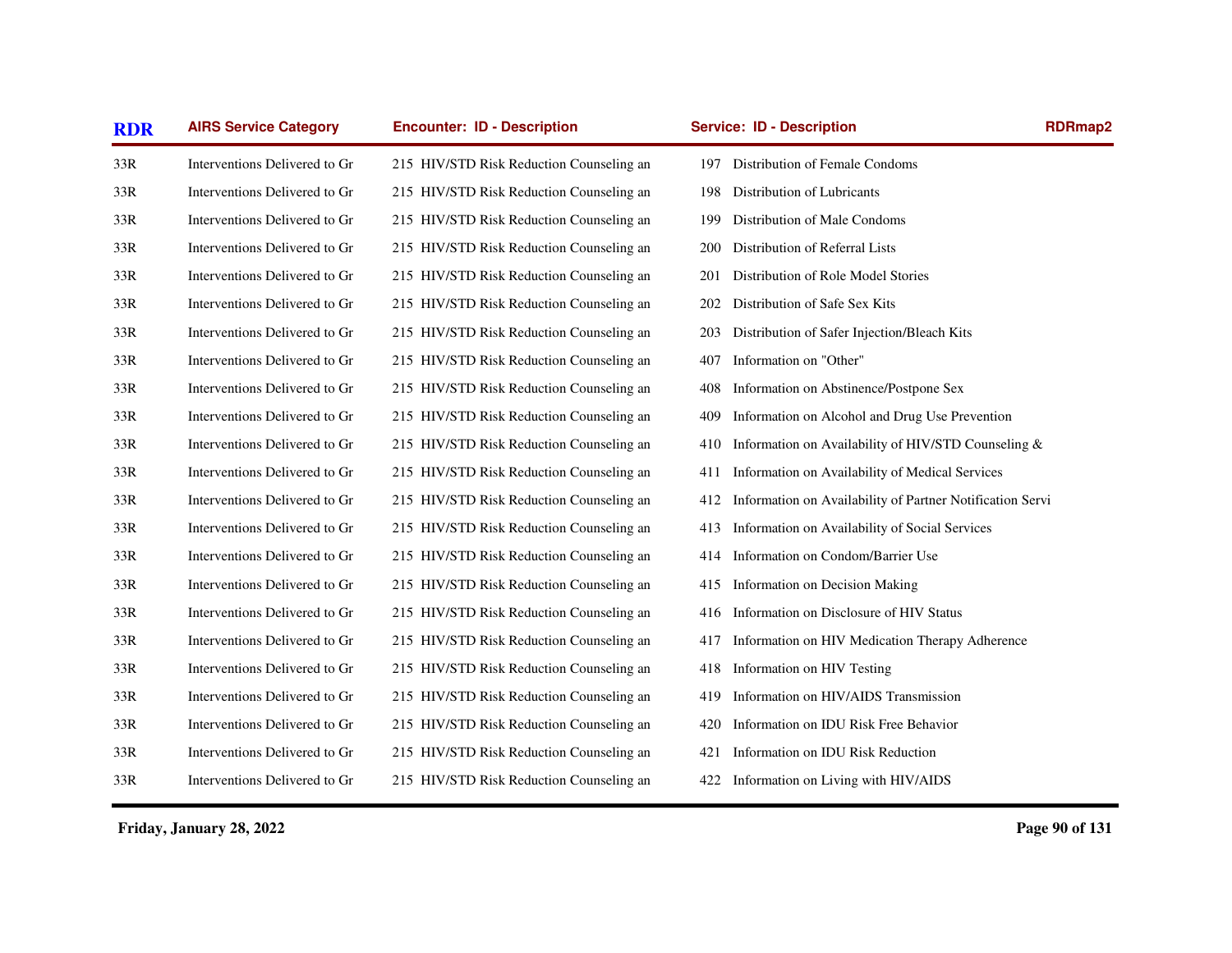| <b>RDR</b> | <b>AIRS Service Category</b>  | <b>Encounter: ID - Description</b>       | <b>Service: ID - Description</b>                    | <b>RDRmap2</b> |
|------------|-------------------------------|------------------------------------------|-----------------------------------------------------|----------------|
| 33R        | Interventions Delivered to Gr | 215 HIV/STD Risk Reduction Counseling an | Information on Negotiation/Communication<br>423     |                |
| 33R        | Interventions Delivered to Gr | 215 HIV/STD Risk Reduction Counseling an | Information on Other STDs<br>424                    |                |
| 33R        | Interventions Delivered to Gr | 215 HIV/STD Risk Reduction Counseling an | Information on Partner Notification<br>425          |                |
| 33R        | Interventions Delivered to Gr | 215 HIV/STD Risk Reduction Counseling an | Information on Providing Preventive Services<br>426 |                |
| 33R        | Interventions Delivered to Gr | 215 HIV/STD Risk Reduction Counseling an | Information on Sexual Health<br>428                 |                |
| 33R        | Interventions Delivered to Gr | 215 HIV/STD Risk Reduction Counseling an | Information on Sexual Risk Reduction<br>429         |                |
| 33R        | Interventions Delivered to Gr | 215 HIV/STD Risk Reduction Counseling an | Information on TB<br>430                            |                |
| 33R        | Interventions Delivered to Gr | 215 HIV/STD Risk Reduction Counseling an | Information on Viral Hepatitis<br>431               |                |
| 33R        | Interventions Delivered to Gr | 215 HIV/STD Risk Reduction Counseling an | 579<br>Other                                        |                |
| 33R        | Interventions Delivered to Gr | 215 HIV/STD Risk Reduction Counseling an | Other Testing - Pregnancy<br>589                    |                |
| 33R        | Interventions Delivered to Gr | 215 HIV/STD Risk Reduction Counseling an | Other Testing - STD<br>590                          |                |
| 33R        | Interventions Delivered to Gr | 215 HIV/STD Risk Reduction Counseling an | Other Testing - TB<br>591                           |                |
| 33R        | Interventions Delivered to Gr | 215 HIV/STD Risk Reduction Counseling an | Other Testing - Viral Hepatitis<br>592              |                |
| 33R        | Interventions Delivered to Gr | 215 HIV/STD Risk Reduction Counseling an | Post-Intervention Booster Session<br>653            |                |
| 33R        | Interventions Delivered to Gr | 215 HIV/STD Risk Reduction Counseling an | Practice of "Other"<br>666                          |                |
| 33R        | Interventions Delivered to Gr | 215 HIV/STD Risk Reduction Counseling an | Practice of Condom/Barrier Use<br>667               |                |
| 33R        | Interventions Delivered to Gr | 215 HIV/STD Risk Reduction Counseling an | Practice of Decision Making<br>668                  |                |
| 33R        | Interventions Delivered to Gr | 215 HIV/STD Risk Reduction Counseling an | Practice of Disclosure of HIV Status<br>669         |                |
| 33R        | Interventions Delivered to Gr | 215 HIV/STD Risk Reduction Counseling an | Practice of IDU Risk Reduction<br>670               |                |
| 33R        | Interventions Delivered to Gr | 215 HIV/STD Risk Reduction Counseling an | Practice of Negotiation/Communication<br>671        |                |
| 33R        | Interventions Delivered to Gr | 215 HIV/STD Risk Reduction Counseling an | Practice of Partner Notification<br>672             |                |
| 33R        | Interventions Delivered to Gr | 215 HIV/STD Risk Reduction Counseling an | Practice of Providing Preventive Services<br>673    |                |
| 33R        | Interventions Delivered to Gr | 215 HIV/STD Risk Reduction Counseling an | 705 Referral                                        |                |
|            |                               |                                          |                                                     |                |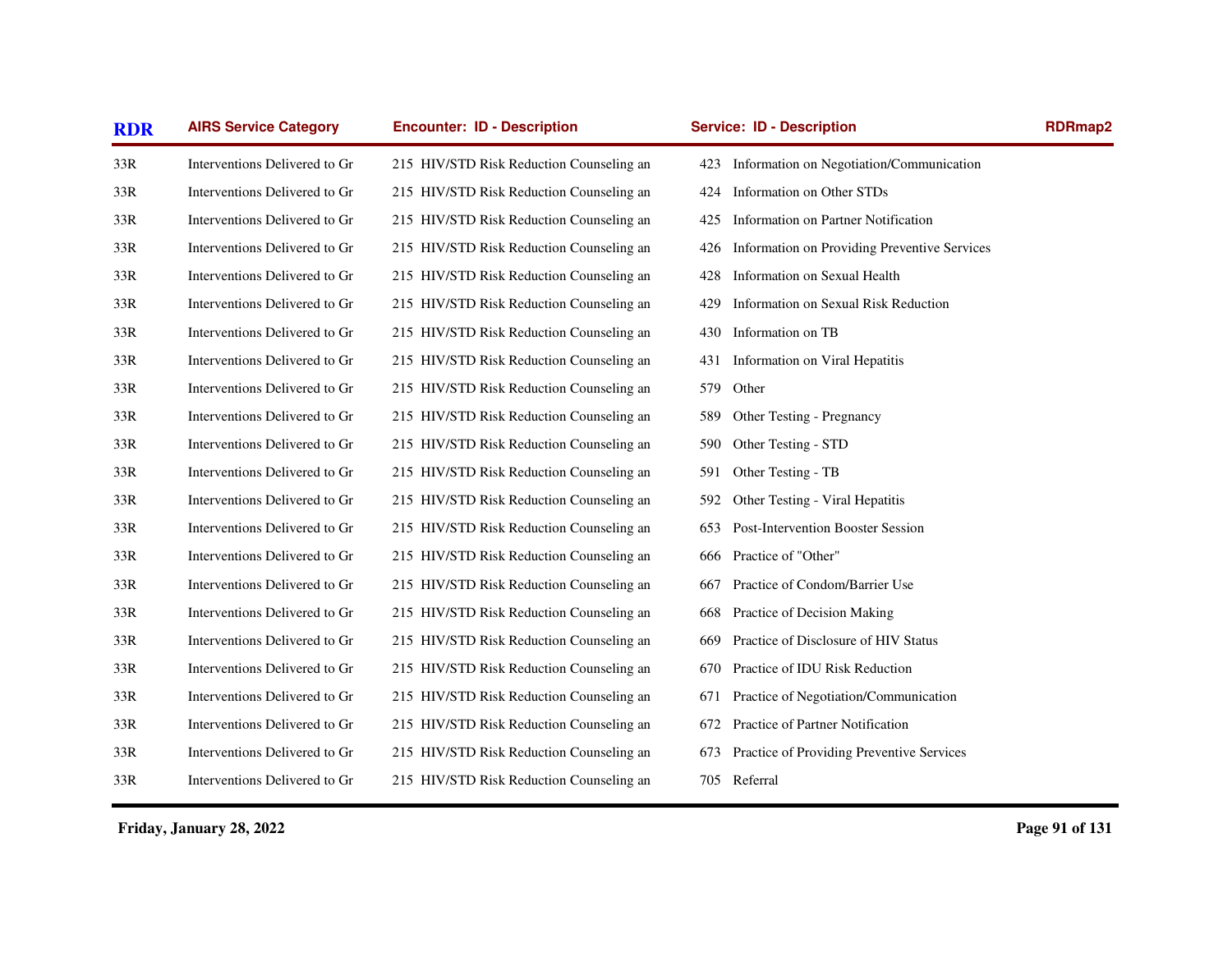| <b>RDR</b> | <b>AIRS Service Category</b>  | <b>Encounter: ID - Description</b>         | <b>Service: ID - Description</b>                                | <b>RDRmap2</b> |
|------------|-------------------------------|--------------------------------------------|-----------------------------------------------------------------|----------------|
| 33R        | Interventions Delivered to Gr | 215 HIV/STD Risk Reduction Counseling an   | <b>Risk Reduction Services</b><br>629                           |                |
| 33R        | Interventions Delivered to Gr | 246 Multiple Session Curriculum Based Prev | Demonstration of "Other"<br>146                                 |                |
| 33R        | Interventions Delivered to Gr | 246 Multiple Session Curriculum Based Prev | Demonstration of Condom/Barrier Use<br>147                      |                |
| 33R        | Interventions Delivered to Gr | 246 Multiple Session Curriculum Based Prev | Demonstration of Decision Making<br>148                         |                |
| 33R        | Interventions Delivered to Gr | 246 Multiple Session Curriculum Based Prev | Demonstration of Disclosure of HIV Status<br>149                |                |
| 33R        | Interventions Delivered to Gr | 246 Multiple Session Curriculum Based Prev | Demonstration of IDU Risk Reduction<br>150                      |                |
| 33R        | Interventions Delivered to Gr | 246 Multiple Session Curriculum Based Prev | Demonstration of Negotiation/Communication<br>151               |                |
| 33R        | Interventions Delivered to Gr | 246 Multiple Session Curriculum Based Prev | Demonstration of Partner Notification<br>152                    |                |
| 33R        | Interventions Delivered to Gr | 246 Multiple Session Curriculum Based Prev | Demonstration of Providing Preventive Services<br>153           |                |
| 33R        | Interventions Delivered to Gr | 246 Multiple Session Curriculum Based Prev | Discussion of "Other"<br>171                                    |                |
| 33R        | Interventions Delivered to Gr | 246 Multiple Session Curriculum Based Prev | Discussion of Abstinence/Postpone Sex<br>172                    |                |
| 33R        | Interventions Delivered to Gr | 246 Multiple Session Curriculum Based Prev | Discussion of Alcohol & Drug Use Prevention<br>173              |                |
| 33R        | Interventions Delivered to Gr | 246 Multiple Session Curriculum Based Prev | Discussion of Availability of HIV/STD Counseling & T<br>174     |                |
| 33R        | Interventions Delivered to Gr | 246 Multiple Session Curriculum Based Prev | Discussion of Availability of Medical Services<br>176           |                |
| 33R        | Interventions Delivered to Gr | 246 Multiple Session Curriculum Based Prev | Discussion of Availability of Partner Notification & Ref<br>175 |                |
| 33R        | Interventions Delivered to Gr | 246 Multiple Session Curriculum Based Prev | Discussion of Availability of Social Services<br>177            |                |
| 33R        | Interventions Delivered to Gr | 246 Multiple Session Curriculum Based Prev | Discussion of Condom/Barrier Use<br>178                         |                |
| 33R        | Interventions Delivered to Gr | 246 Multiple Session Curriculum Based Prev | Discussion of Decision Making<br>179                            |                |
| 33R        | Interventions Delivered to Gr | 246 Multiple Session Curriculum Based Prev | Discussion of Disclosure of HIV Status<br>180                   |                |
| 33R        | Interventions Delivered to Gr | 246 Multiple Session Curriculum Based Prev | Discussion of HIV Medication Therapy Adherence<br>181           |                |
| 33R        | Interventions Delivered to Gr | 246 Multiple Session Curriculum Based Prev | Discussion of HIV Testing<br>182                                |                |
| 33R        | Interventions Delivered to Gr | 246 Multiple Session Curriculum Based Prev | Discussion of HIV/AIDS Transmission<br>183                      |                |
| 33R        | Interventions Delivered to Gr | 246 Multiple Session Curriculum Based Prev | 184 Discussion of IDU Risk Free Behavior                        |                |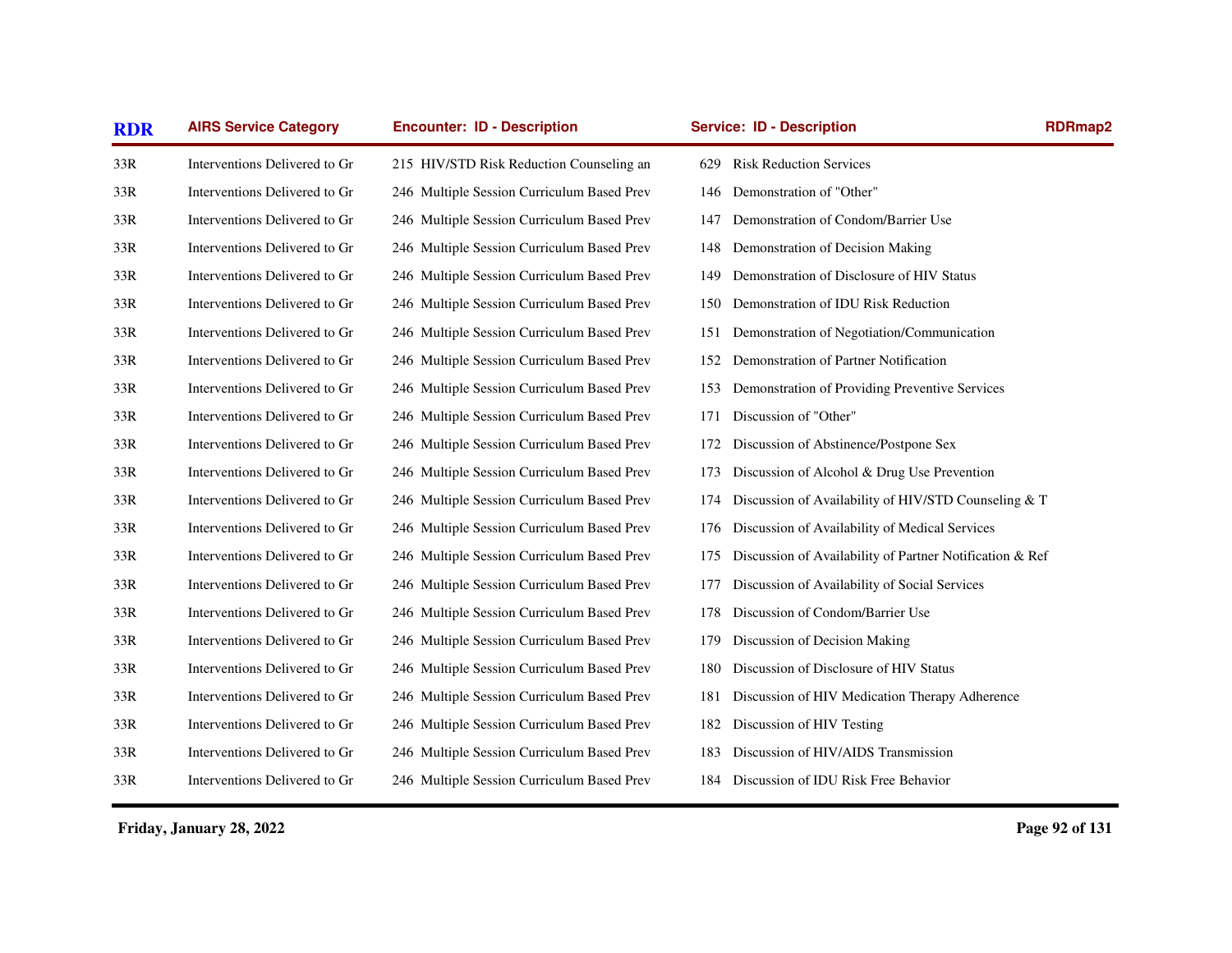| <b>RDR</b> | <b>AIRS Service Category</b>  | <b>Encounter: ID - Description</b>         | <b>Service: ID - Description</b>                           | <b>RDRmap2</b> |
|------------|-------------------------------|--------------------------------------------|------------------------------------------------------------|----------------|
| 33R        | Interventions Delivered to Gr | 246 Multiple Session Curriculum Based Prev | 185 Discussion of IDU Risk Reduction                       |                |
| 33R        | Interventions Delivered to Gr | 246 Multiple Session Curriculum Based Prev | Discussion of Living with HIV/AIDS<br>186                  |                |
| 33R        | Interventions Delivered to Gr | 246 Multiple Session Curriculum Based Prev | Discussion of Negotiation/Communication<br>187             |                |
| 33R        | Interventions Delivered to Gr | 246 Multiple Session Curriculum Based Prev | Discussion of Other STDs<br>188                            |                |
| 33R        | Interventions Delivered to Gr | 246 Multiple Session Curriculum Based Prev | Discussion of Partner Services<br>189                      |                |
| 33R        | Interventions Delivered to Gr | 246 Multiple Session Curriculum Based Prev | Discussion of Providing Preventive Services<br>190         |                |
| 33R        | Interventions Delivered to Gr | 246 Multiple Session Curriculum Based Prev | Discussion of Sexual Health<br>191                         |                |
| 33R        | Interventions Delivered to Gr | 246 Multiple Session Curriculum Based Prev | Discussion of Sexual Risk Reduction<br>192                 |                |
| 33R        | Interventions Delivered to Gr | 246 Multiple Session Curriculum Based Prev | Discussion of TB<br>193                                    |                |
| 33R        | Interventions Delivered to Gr | 246 Multiple Session Curriculum Based Prev | Discussion of Viral Hepatitis<br>194                       |                |
| 33R        | Interventions Delivered to Gr | 246 Multiple Session Curriculum Based Prev | Distribution of "Other"<br>195                             |                |
| 33R        | Interventions Delivered to Gr | 246 Multiple Session Curriculum Based Prev | Distribution of Education Materials<br>196                 |                |
| 33R        | Interventions Delivered to Gr | 246 Multiple Session Curriculum Based Prev | Distribution of Female Condoms<br>197                      |                |
| 33R        | Interventions Delivered to Gr | 246 Multiple Session Curriculum Based Prev | Distribution of Lubricants<br>198                          |                |
| 33R        | Interventions Delivered to Gr | 246 Multiple Session Curriculum Based Prev | Distribution of Male Condoms<br>199                        |                |
| 33R        | Interventions Delivered to Gr | 246 Multiple Session Curriculum Based Prev | Distribution of Referral Lists<br>200                      |                |
| 33R        | Interventions Delivered to Gr | 246 Multiple Session Curriculum Based Prev | Distribution of Role Model Stories<br>201                  |                |
| 33R        | Interventions Delivered to Gr | 246 Multiple Session Curriculum Based Prev | Distribution of Safe Sex Kits<br>202                       |                |
| 33R        | Interventions Delivered to Gr | 246 Multiple Session Curriculum Based Prev | Distribution of Safer Injection/Bleach Kits<br>203         |                |
| 33R        | Interventions Delivered to Gr | 246 Multiple Session Curriculum Based Prev | Information on "Other"<br>407                              |                |
| 33R        | Interventions Delivered to Gr | 246 Multiple Session Curriculum Based Prev | Information on Abstinence/Postpone Sex<br>408              |                |
| 33R        | Interventions Delivered to Gr | 246 Multiple Session Curriculum Based Prev | Information on Alcohol and Drug Use Prevention<br>409      |                |
| 33R        | Interventions Delivered to Gr | 246 Multiple Session Curriculum Based Prev | Information on Availability of HIV/STD Counseling &<br>410 |                |
|            |                               |                                            |                                                            |                |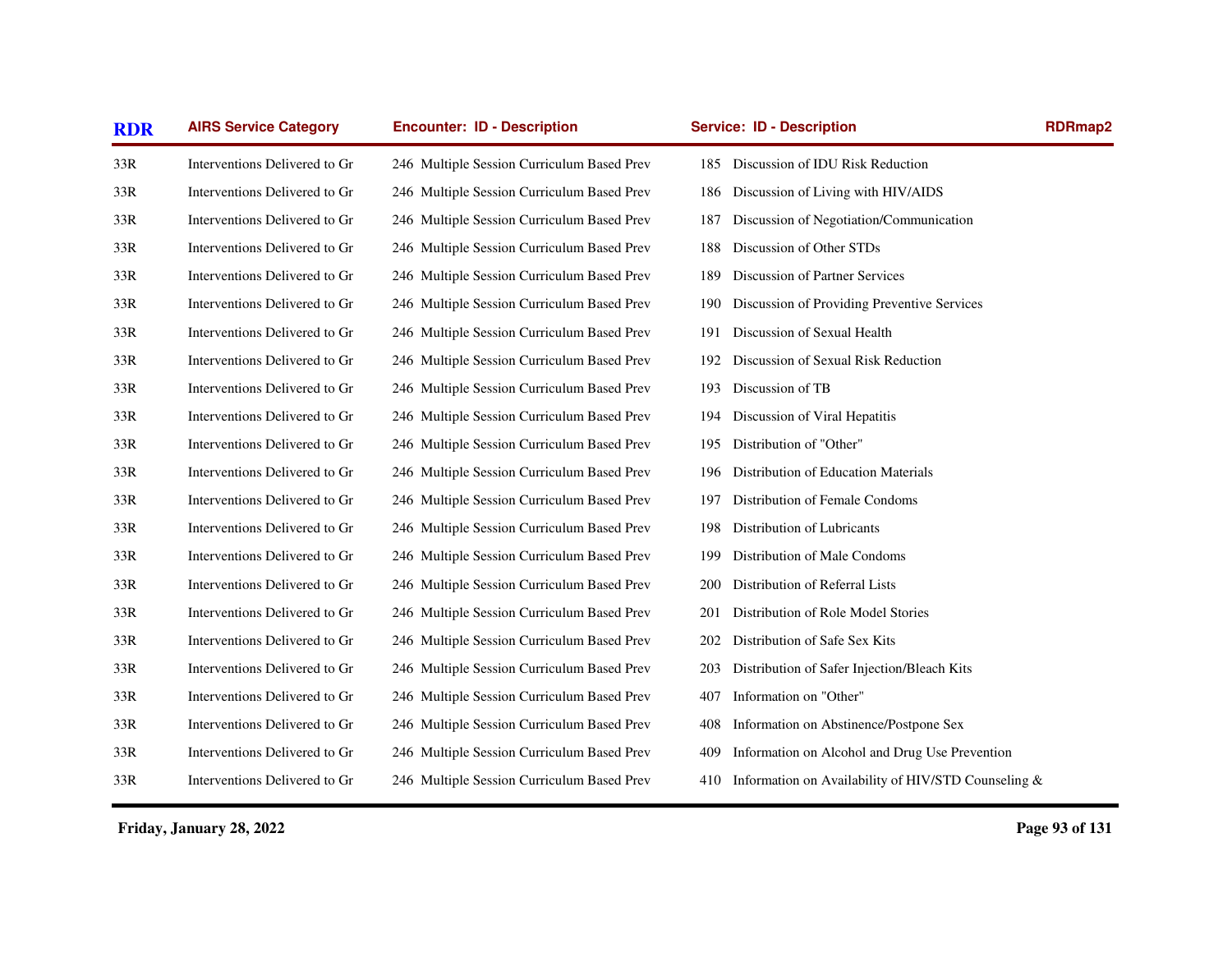| <b>RDR</b> | <b>AIRS Service Category</b>  | <b>Encounter: ID - Description</b>         | <b>Service: ID - Description</b>                                 | <b>RDRmap2</b> |
|------------|-------------------------------|--------------------------------------------|------------------------------------------------------------------|----------------|
| 33R        | Interventions Delivered to Gr | 246 Multiple Session Curriculum Based Prev | 411 Information on Availability of Medical Services              |                |
| 33R        | Interventions Delivered to Gr | 246 Multiple Session Curriculum Based Prev | Information on Availability of Partner Notification Servi<br>412 |                |
| 33R        | Interventions Delivered to Gr | 246 Multiple Session Curriculum Based Prev | Information on Availability of Social Services<br>413            |                |
| 33R        | Interventions Delivered to Gr | 246 Multiple Session Curriculum Based Prev | Information on Condom/Barrier Use<br>414                         |                |
| 33R        | Interventions Delivered to Gr | 246 Multiple Session Curriculum Based Prev | Information on Decision Making<br>415                            |                |
| 33R        | Interventions Delivered to Gr | 246 Multiple Session Curriculum Based Prev | Information on Disclosure of HIV Status<br>416                   |                |
| 33R        | Interventions Delivered to Gr | 246 Multiple Session Curriculum Based Prev | Information on HIV Medication Therapy Adherence<br>417           |                |
| 33R        | Interventions Delivered to Gr | 246 Multiple Session Curriculum Based Prev | Information on HIV Testing<br>418                                |                |
| 33R        | Interventions Delivered to Gr | 246 Multiple Session Curriculum Based Prev | Information on HIV/AIDS Transmission<br>419                      |                |
| 33R        | Interventions Delivered to Gr | 246 Multiple Session Curriculum Based Prev | Information on IDU Risk Free Behavior<br>420                     |                |
| 33R        | Interventions Delivered to Gr | 246 Multiple Session Curriculum Based Prev | Information on IDU Risk Reduction<br>421                         |                |
| 33R        | Interventions Delivered to Gr | 246 Multiple Session Curriculum Based Prev | Information on Living with HIV/AIDS<br>422                       |                |
| 33R        | Interventions Delivered to Gr | 246 Multiple Session Curriculum Based Prev | Information on Negotiation/Communication<br>423                  |                |
| 33R        | Interventions Delivered to Gr | 246 Multiple Session Curriculum Based Prev | Information on Other STDs<br>424                                 |                |
| 33R        | Interventions Delivered to Gr | 246 Multiple Session Curriculum Based Prev | Information on Partner Notification<br>425                       |                |
| 33R        | Interventions Delivered to Gr | 246 Multiple Session Curriculum Based Prev | Information on Providing Preventive Services<br>426              |                |
| 33R        | Interventions Delivered to Gr | 246 Multiple Session Curriculum Based Prev | Information on Sexual Health<br>428                              |                |
| 33R        | Interventions Delivered to Gr | 246 Multiple Session Curriculum Based Prev | Information on Sexual Risk Reduction<br>429                      |                |
| 33R        | Interventions Delivered to Gr | 246 Multiple Session Curriculum Based Prev | Information on TB<br>430                                         |                |
| 33R        | Interventions Delivered to Gr | 246 Multiple Session Curriculum Based Prev | Information on Viral Hepatitis<br>431                            |                |
| 33R        | Interventions Delivered to Gr | 246 Multiple Session Curriculum Based Prev | <b>Intervention Completed</b><br>1329                            |                |
| 33R        | Interventions Delivered to Gr | 246 Multiple Session Curriculum Based Prev | 579<br>Other                                                     |                |
| 33R        | Interventions Delivered to Gr | 246 Multiple Session Curriculum Based Prev | 589 Other Testing - Pregnancy                                    |                |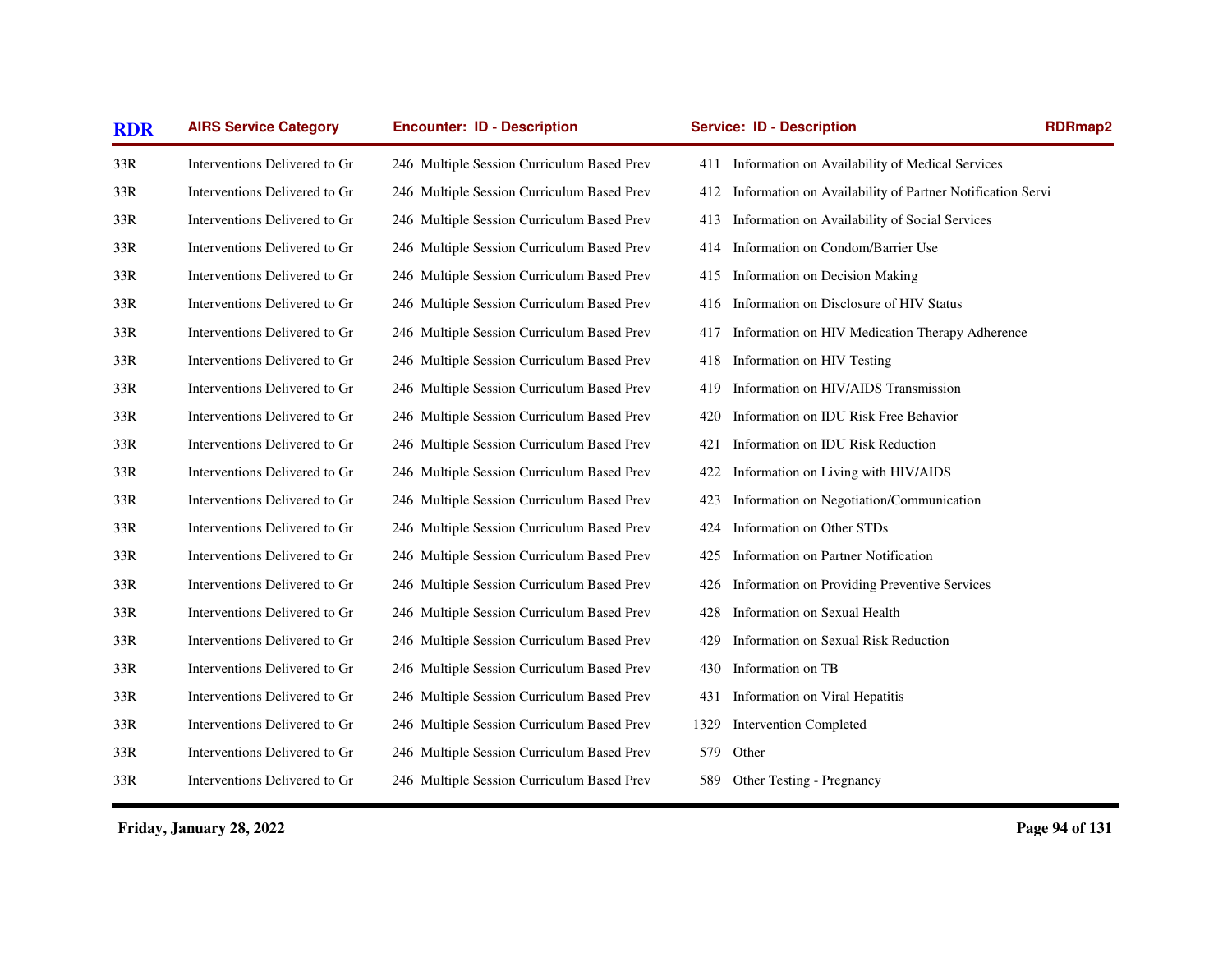| <b>RDR</b> | <b>AIRS Service Category</b>  | <b>Encounter: ID - Description</b>         | <b>Service: ID - Description</b>                      | <b>RDRmap2</b> |
|------------|-------------------------------|--------------------------------------------|-------------------------------------------------------|----------------|
| 33R        | Interventions Delivered to Gr | 246 Multiple Session Curriculum Based Prev | Other Testing - STD<br>590                            |                |
| 33R        | Interventions Delivered to Gr | 246 Multiple Session Curriculum Based Prev | Other Testing - TB<br>591                             |                |
| 33R        | Interventions Delivered to Gr | 246 Multiple Session Curriculum Based Prev | 592<br>Other Testing - Viral Hepatitis                |                |
| 33R        | Interventions Delivered to Gr | 246 Multiple Session Curriculum Based Prev | Post-Intervention Booster Session<br>653              |                |
| 33R        | Interventions Delivered to Gr | 246 Multiple Session Curriculum Based Prev | Practice of "Other"<br>666                            |                |
| 33R        | Interventions Delivered to Gr | 246 Multiple Session Curriculum Based Prev | Practice of Condom/Barrier Use<br>667                 |                |
| 33R        | Interventions Delivered to Gr | 246 Multiple Session Curriculum Based Prev | Practice of Decision Making<br>668                    |                |
| 33R        | Interventions Delivered to Gr | 246 Multiple Session Curriculum Based Prev | Practice of Disclosure of HIV Status<br>669           |                |
| 33R        | Interventions Delivered to Gr | 246 Multiple Session Curriculum Based Prev | Practice of IDU Risk Reduction<br>670                 |                |
| 33R        | Interventions Delivered to Gr | 246 Multiple Session Curriculum Based Prev | Practice of Negotiation/Communication<br>671          |                |
| 33R        | Interventions Delivered to Gr | 246 Multiple Session Curriculum Based Prev | Practice of Partner Notification<br>672               |                |
| 33R        | Interventions Delivered to Gr | 246 Multiple Session Curriculum Based Prev | Practice of Providing Preventive Services<br>673      |                |
| 33R        | Interventions Delivered to Gr | 246 Multiple Session Curriculum Based Prev | Referral<br>705                                       |                |
| 33R        | Interventions Delivered to Gr | 246 Multiple Session Curriculum Based Prev | <b>Risk Reduction Services</b><br>629                 |                |
| 33R        | Interventions Delivered to In | 215 HIV/STD Risk Reduction Counseling an   | Demonstration of "Other"<br>146                       |                |
| 33R        | Interventions Delivered to In | 215 HIV/STD Risk Reduction Counseling an   | Demonstration of Condom/Barrier Use<br>147            |                |
| 33R        | Interventions Delivered to In | 215 HIV/STD Risk Reduction Counseling an   | Demonstration of Decision Making<br>148               |                |
| 33R        | Interventions Delivered to In | 215 HIV/STD Risk Reduction Counseling an   | Demonstration of Disclosure of HIV Status<br>149      |                |
| 33R        | Interventions Delivered to In | 215 HIV/STD Risk Reduction Counseling an   | Demonstration of IDU Risk Reduction<br>150            |                |
| 33R        | Interventions Delivered to In | 215 HIV/STD Risk Reduction Counseling an   | Demonstration of Negotiation/Communication<br>151     |                |
| 33R        | Interventions Delivered to In | 215 HIV/STD Risk Reduction Counseling an   | Demonstration of Partner Notification<br>152          |                |
| 33R        | Interventions Delivered to In | 215 HIV/STD Risk Reduction Counseling an   | Demonstration of Providing Preventive Services<br>153 |                |
| 33R        | Interventions Delivered to In | 215 HIV/STD Risk Reduction Counseling an   | Discussion of "Other"<br>171                          |                |
|            |                               |                                            |                                                       |                |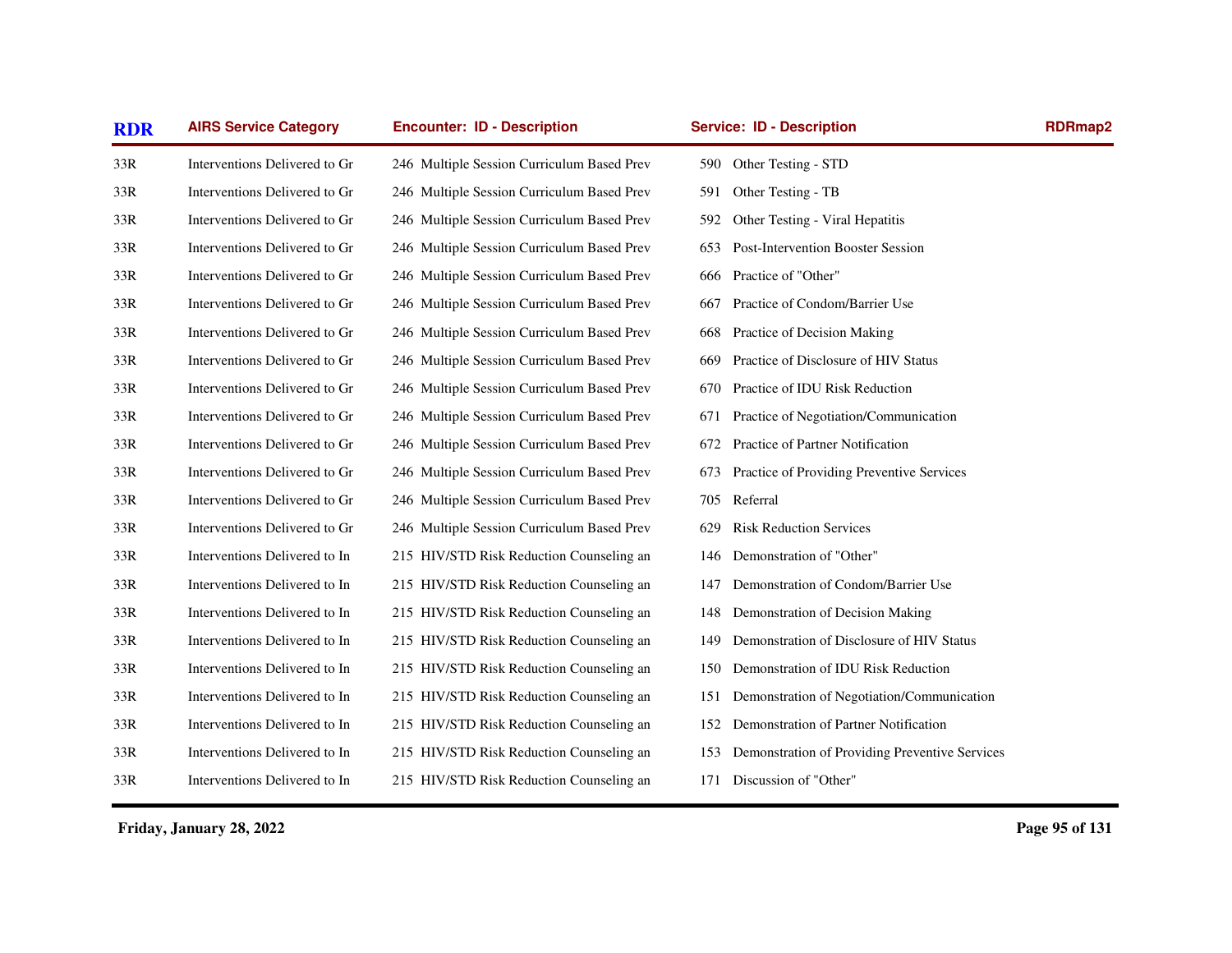| Interventions Delivered to In | 215 HIV/STD Risk Reduction Counseling an | 172 Discussion of Abstinence/Postpone Sex      |                                                                                                                                                                                                                                                                                                                                                                     |
|-------------------------------|------------------------------------------|------------------------------------------------|---------------------------------------------------------------------------------------------------------------------------------------------------------------------------------------------------------------------------------------------------------------------------------------------------------------------------------------------------------------------|
| Interventions Delivered to In | 215 HIV/STD Risk Reduction Counseling an | 173                                            |                                                                                                                                                                                                                                                                                                                                                                     |
| Interventions Delivered to In | 215 HIV/STD Risk Reduction Counseling an | 174                                            |                                                                                                                                                                                                                                                                                                                                                                     |
| Interventions Delivered to In | 215 HIV/STD Risk Reduction Counseling an | 176                                            |                                                                                                                                                                                                                                                                                                                                                                     |
| Interventions Delivered to In | 215 HIV/STD Risk Reduction Counseling an | 175                                            |                                                                                                                                                                                                                                                                                                                                                                     |
| Interventions Delivered to In | 215 HIV/STD Risk Reduction Counseling an | 177                                            |                                                                                                                                                                                                                                                                                                                                                                     |
| Interventions Delivered to In | 215 HIV/STD Risk Reduction Counseling an | Discussion of Condom/Barrier Use<br>178        |                                                                                                                                                                                                                                                                                                                                                                     |
| Interventions Delivered to In | 215 HIV/STD Risk Reduction Counseling an | Discussion of Decision Making<br>179           |                                                                                                                                                                                                                                                                                                                                                                     |
| Interventions Delivered to In | 215 HIV/STD Risk Reduction Counseling an | Discussion of Disclosure of HIV Status<br>180  |                                                                                                                                                                                                                                                                                                                                                                     |
| Interventions Delivered to In | 215 HIV/STD Risk Reduction Counseling an | 181                                            |                                                                                                                                                                                                                                                                                                                                                                     |
| Interventions Delivered to In | 215 HIV/STD Risk Reduction Counseling an | Discussion of HIV Testing<br>182               |                                                                                                                                                                                                                                                                                                                                                                     |
| Interventions Delivered to In | 215 HIV/STD Risk Reduction Counseling an | Discussion of HIV/AIDS Transmission<br>183     |                                                                                                                                                                                                                                                                                                                                                                     |
| Interventions Delivered to In | 215 HIV/STD Risk Reduction Counseling an | Discussion of IDU Risk Free Behavior<br>184    |                                                                                                                                                                                                                                                                                                                                                                     |
| Interventions Delivered to In | 215 HIV/STD Risk Reduction Counseling an | Discussion of IDU Risk Reduction<br>185        |                                                                                                                                                                                                                                                                                                                                                                     |
| Interventions Delivered to In | 215 HIV/STD Risk Reduction Counseling an | Discussion of Living with HIV/AIDS<br>186      |                                                                                                                                                                                                                                                                                                                                                                     |
| Interventions Delivered to In | 215 HIV/STD Risk Reduction Counseling an | Discussion of Negotiation/Communication<br>187 |                                                                                                                                                                                                                                                                                                                                                                     |
| Interventions Delivered to In | 215 HIV/STD Risk Reduction Counseling an | Discussion of Other STDs<br>188                |                                                                                                                                                                                                                                                                                                                                                                     |
| Interventions Delivered to In | 215 HIV/STD Risk Reduction Counseling an | Discussion of Partner Services<br>189          |                                                                                                                                                                                                                                                                                                                                                                     |
| Interventions Delivered to In | 215 HIV/STD Risk Reduction Counseling an | 190                                            |                                                                                                                                                                                                                                                                                                                                                                     |
| Interventions Delivered to In | 215 HIV/STD Risk Reduction Counseling an | Discussion of Sexual Health<br>191             |                                                                                                                                                                                                                                                                                                                                                                     |
| Interventions Delivered to In | 215 HIV/STD Risk Reduction Counseling an | Discussion of Sexual Risk Reduction<br>192     |                                                                                                                                                                                                                                                                                                                                                                     |
| Interventions Delivered to In | 215 HIV/STD Risk Reduction Counseling an | Discussion of TB<br>193                        |                                                                                                                                                                                                                                                                                                                                                                     |
| Interventions Delivered to In | 215 HIV/STD Risk Reduction Counseling an | 194 Discussion of Viral Hepatitis              |                                                                                                                                                                                                                                                                                                                                                                     |
|                               |                                          |                                                | Discussion of Alcohol & Drug Use Prevention<br>Discussion of Availability of HIV/STD Counseling & T<br>Discussion of Availability of Medical Services<br>Discussion of Availability of Partner Notification & Ref<br>Discussion of Availability of Social Services<br>Discussion of HIV Medication Therapy Adherence<br>Discussion of Providing Preventive Services |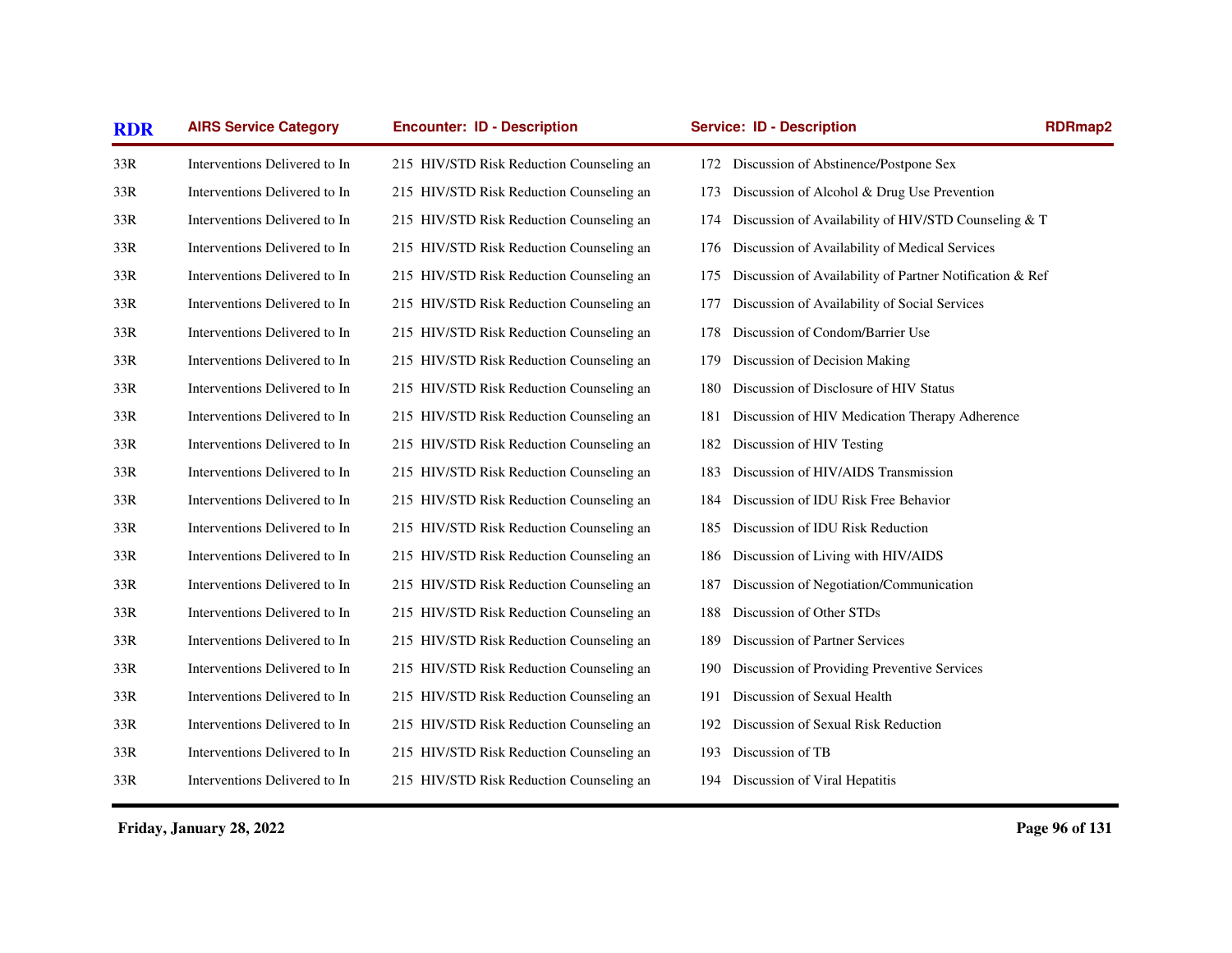| <b>RDR</b> | <b>AIRS Service Category</b>  | <b>Encounter: ID - Description</b>       | <b>Service: ID - Description</b>                                 | <b>RDRmap2</b> |
|------------|-------------------------------|------------------------------------------|------------------------------------------------------------------|----------------|
| 33R        | Interventions Delivered to In | 215 HIV/STD Risk Reduction Counseling an | 195 Distribution of "Other"                                      |                |
| 33R        | Interventions Delivered to In | 215 HIV/STD Risk Reduction Counseling an | Distribution of Education Materials<br>196                       |                |
| 33R        | Interventions Delivered to In | 215 HIV/STD Risk Reduction Counseling an | Distribution of Female Condoms<br>197                            |                |
| 33R        | Interventions Delivered to In | 215 HIV/STD Risk Reduction Counseling an | Distribution of Lubricants<br>198                                |                |
| 33R        | Interventions Delivered to In | 215 HIV/STD Risk Reduction Counseling an | Distribution of Male Condoms<br>199                              |                |
| 33R        | Interventions Delivered to In | 215 HIV/STD Risk Reduction Counseling an | Distribution of Referral Lists<br>200                            |                |
| 33R        | Interventions Delivered to In | 215 HIV/STD Risk Reduction Counseling an | Distribution of Role Model Stories<br>201                        |                |
| 33R        | Interventions Delivered to In | 215 HIV/STD Risk Reduction Counseling an | Distribution of Safe Sex Kits<br>202                             |                |
| 33R        | Interventions Delivered to In | 215 HIV/STD Risk Reduction Counseling an | Distribution of Safer Injection/Bleach Kits<br>203               |                |
| 33R        | Interventions Delivered to In | 215 HIV/STD Risk Reduction Counseling an | Information on "Other"<br>407                                    |                |
| 33R        | Interventions Delivered to In | 215 HIV/STD Risk Reduction Counseling an | Information on Abstinence/Postpone Sex<br>408                    |                |
| 33R        | Interventions Delivered to In | 215 HIV/STD Risk Reduction Counseling an | Information on Alcohol and Drug Use Prevention<br>409            |                |
| 33R        | Interventions Delivered to In | 215 HIV/STD Risk Reduction Counseling an | Information on Availability of HIV/STD Counseling &<br>410       |                |
| 33R        | Interventions Delivered to In | 215 HIV/STD Risk Reduction Counseling an | Information on Availability of Medical Services<br>411           |                |
| 33R        | Interventions Delivered to In | 215 HIV/STD Risk Reduction Counseling an | Information on Availability of Partner Notification Servi<br>412 |                |
| 33R        | Interventions Delivered to In | 215 HIV/STD Risk Reduction Counseling an | Information on Availability of Social Services<br>413            |                |
| 33R        | Interventions Delivered to In | 215 HIV/STD Risk Reduction Counseling an | Information on Condom/Barrier Use<br>414                         |                |
| 33R        | Interventions Delivered to In | 215 HIV/STD Risk Reduction Counseling an | Information on Decision Making<br>415                            |                |
| 33R        | Interventions Delivered to In | 215 HIV/STD Risk Reduction Counseling an | Information on Disclosure of HIV Status<br>416                   |                |
| 33R        | Interventions Delivered to In | 215 HIV/STD Risk Reduction Counseling an | Information on HIV Medication Therapy Adherence<br>417           |                |
| 33R        | Interventions Delivered to In | 215 HIV/STD Risk Reduction Counseling an | Information on HIV Testing<br>418                                |                |
| 33R        | Interventions Delivered to In | 215 HIV/STD Risk Reduction Counseling an | Information on HIV/AIDS Transmission<br>419                      |                |
| 33R        | Interventions Delivered to In | 215 HIV/STD Risk Reduction Counseling an | Information on IDU Risk Free Behavior<br>420                     |                |
|            |                               |                                          |                                                                  |                |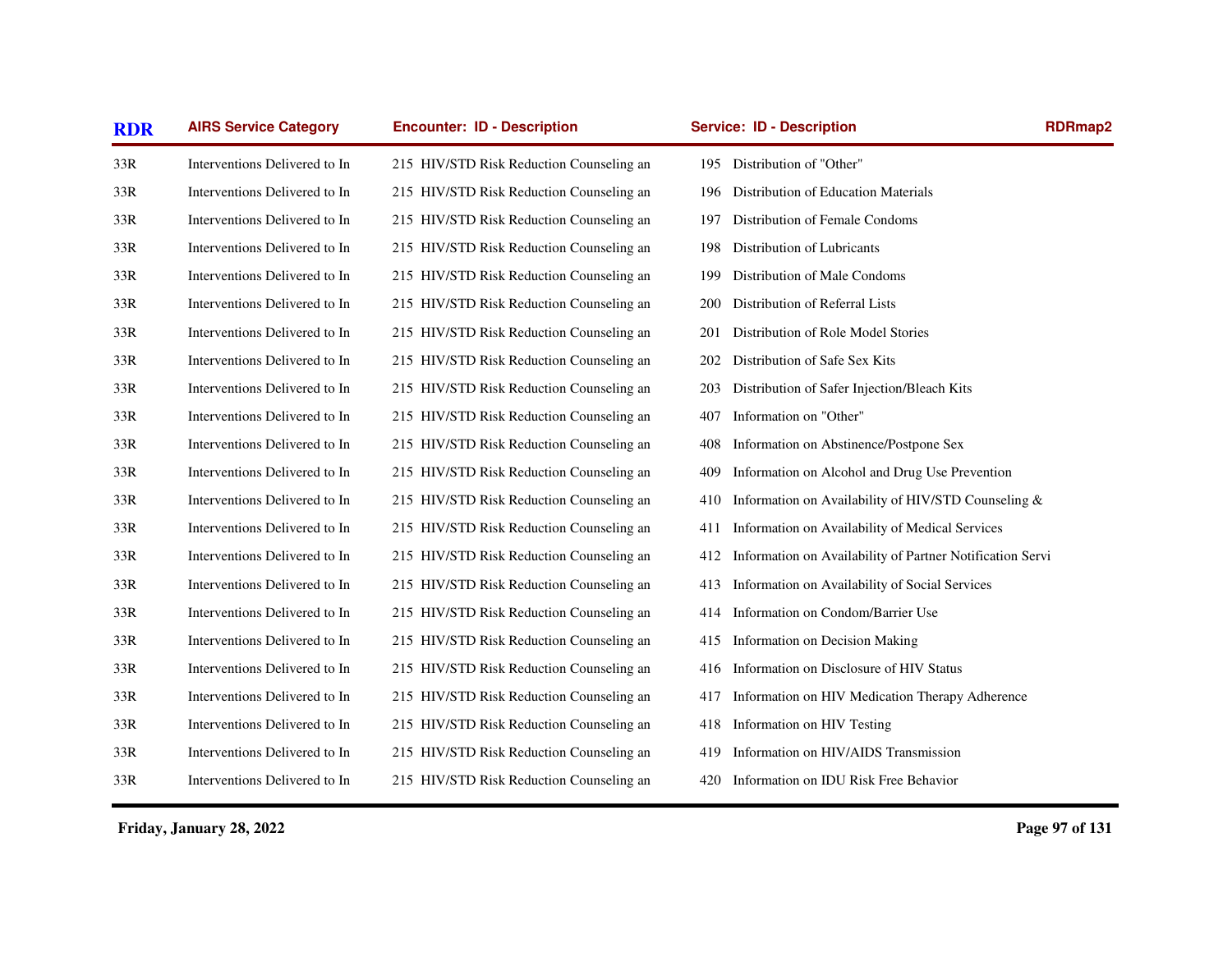| <b>AIRS Service Category</b><br><b>RDR</b> |                               | <b>Encounter: ID - Description</b>       | <b>Service: ID - Description</b>                    |  |  |
|--------------------------------------------|-------------------------------|------------------------------------------|-----------------------------------------------------|--|--|
| 33R                                        | Interventions Delivered to In | 215 HIV/STD Risk Reduction Counseling an | Information on IDU Risk Reduction<br>421            |  |  |
| 33R                                        | Interventions Delivered to In | 215 HIV/STD Risk Reduction Counseling an | Information on Living with HIV/AIDS<br>422          |  |  |
| 33R                                        | Interventions Delivered to In | 215 HIV/STD Risk Reduction Counseling an | Information on Negotiation/Communication<br>423     |  |  |
| 33R                                        | Interventions Delivered to In | 215 HIV/STD Risk Reduction Counseling an | Information on Other STDs<br>424                    |  |  |
| 33R                                        | Interventions Delivered to In | 215 HIV/STD Risk Reduction Counseling an | Information on Partner Notification<br>425          |  |  |
| 33R                                        | Interventions Delivered to In | 215 HIV/STD Risk Reduction Counseling an | Information on Providing Preventive Services<br>426 |  |  |
| 33R                                        | Interventions Delivered to In | 215 HIV/STD Risk Reduction Counseling an | Information on Sexual Health<br>428                 |  |  |
| 33R                                        | Interventions Delivered to In | 215 HIV/STD Risk Reduction Counseling an | Information on Sexual Risk Reduction<br>429         |  |  |
| 33R                                        | Interventions Delivered to In | 215 HIV/STD Risk Reduction Counseling an | Information on TB<br>430                            |  |  |
| 33R                                        | Interventions Delivered to In | 215 HIV/STD Risk Reduction Counseling an | Information on Viral Hepatitis<br>431               |  |  |
| 33R                                        | Interventions Delivered to In | 215 HIV/STD Risk Reduction Counseling an | 579<br>Other                                        |  |  |
| 33R                                        | Interventions Delivered to In | 215 HIV/STD Risk Reduction Counseling an | Other Testing - Pregnancy<br>589                    |  |  |
| 33R                                        | Interventions Delivered to In | 215 HIV/STD Risk Reduction Counseling an | Other Testing - STD<br>590                          |  |  |
| 33R                                        | Interventions Delivered to In | 215 HIV/STD Risk Reduction Counseling an | Other Testing - TB<br>591                           |  |  |
| 33R                                        | Interventions Delivered to In | 215 HIV/STD Risk Reduction Counseling an | Other Testing - Viral Hepatitis<br>592              |  |  |
| 33R                                        | Interventions Delivered to In | 215 HIV/STD Risk Reduction Counseling an | Practice of "Other"<br>666                          |  |  |
| 33R                                        | Interventions Delivered to In | 215 HIV/STD Risk Reduction Counseling an | Practice of Condom/Barrier Use<br>667               |  |  |
| 33R                                        | Interventions Delivered to In | 215 HIV/STD Risk Reduction Counseling an | Practice of Decision Making<br>668                  |  |  |
| 33R                                        | Interventions Delivered to In | 215 HIV/STD Risk Reduction Counseling an | Practice of Disclosure of HIV Status<br>669         |  |  |
| 33R                                        | Interventions Delivered to In | 215 HIV/STD Risk Reduction Counseling an | Practice of IDU Risk Reduction<br>670               |  |  |
| 33R                                        | Interventions Delivered to In | 215 HIV/STD Risk Reduction Counseling an | Practice of Negotiation/Communication<br>671        |  |  |
| 33R                                        | Interventions Delivered to In | 215 HIV/STD Risk Reduction Counseling an | Practice of Partner Notification<br>672             |  |  |
| 33R                                        | Interventions Delivered to In | 215 HIV/STD Risk Reduction Counseling an | Practice of Providing Preventive Services<br>673    |  |  |
|                                            |                               |                                          |                                                     |  |  |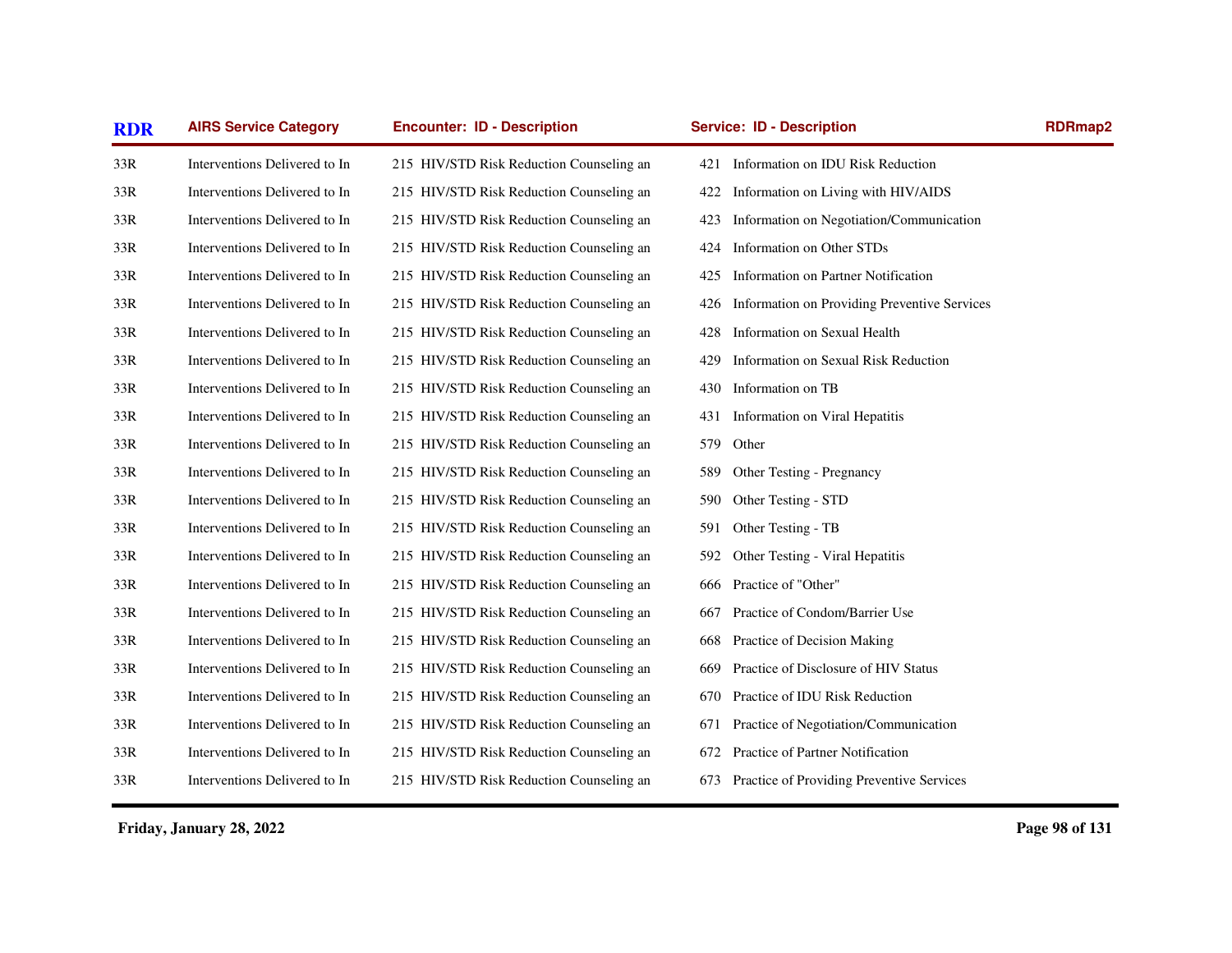| <b>RDR</b> | <b>AIRS Service Category</b>  | <b>Encounter: ID - Description</b>         | <b>Service: ID - Description</b>                                | <b>RDRmap2</b> |
|------------|-------------------------------|--------------------------------------------|-----------------------------------------------------------------|----------------|
| 33R        | Interventions Delivered to In | 215 HIV/STD Risk Reduction Counseling an   | 705 Referral                                                    |                |
| 33R        | Interventions Delivered to In | 215 HIV/STD Risk Reduction Counseling an   | <b>Risk Reduction Services</b><br>629                           |                |
| 33R        | Interventions Delivered to In | 246 Multiple Session Curriculum Based Prev | Demonstration of "Other"<br>146                                 |                |
| 33R        | Interventions Delivered to In | 246 Multiple Session Curriculum Based Prev | Demonstration of Condom/Barrier Use<br>147                      |                |
| 33R        | Interventions Delivered to In | 246 Multiple Session Curriculum Based Prev | Demonstration of Decision Making<br>148                         |                |
| 33R        | Interventions Delivered to In | 246 Multiple Session Curriculum Based Prev | Demonstration of Disclosure of HIV Status<br>149                |                |
| 33R        | Interventions Delivered to In | 246 Multiple Session Curriculum Based Prev | Demonstration of IDU Risk Reduction<br>150                      |                |
| 33R        | Interventions Delivered to In | 246 Multiple Session Curriculum Based Prev | Demonstration of Negotiation/Communication<br>151               |                |
| 33R        | Interventions Delivered to In | 246 Multiple Session Curriculum Based Prev | Demonstration of Partner Notification<br>152                    |                |
| 33R        | Interventions Delivered to In | 246 Multiple Session Curriculum Based Prev | Demonstration of Providing Preventive Services<br>153           |                |
| 33R        | Interventions Delivered to In | 246 Multiple Session Curriculum Based Prev | Discussion of "Other"<br>171                                    |                |
| 33R        | Interventions Delivered to In | 246 Multiple Session Curriculum Based Prev | Discussion of Abstinence/Postpone Sex<br>172                    |                |
| 33R        | Interventions Delivered to In | 246 Multiple Session Curriculum Based Prev | Discussion of Alcohol & Drug Use Prevention<br>173              |                |
| 33R        | Interventions Delivered to In | 246 Multiple Session Curriculum Based Prev | Discussion of Availability of HIV/STD Counseling & T<br>174     |                |
| 33R        | Interventions Delivered to In | 246 Multiple Session Curriculum Based Prev | Discussion of Availability of Medical Services<br>176           |                |
| 33R        | Interventions Delivered to In | 246 Multiple Session Curriculum Based Prev | Discussion of Availability of Partner Notification & Ref<br>175 |                |
| 33R        | Interventions Delivered to In | 246 Multiple Session Curriculum Based Prev | Discussion of Availability of Social Services<br>177            |                |
| 33R        | Interventions Delivered to In | 246 Multiple Session Curriculum Based Prev | Discussion of Condom/Barrier Use<br>178                         |                |
| 33R        | Interventions Delivered to In | 246 Multiple Session Curriculum Based Prev | Discussion of Decision Making<br>179                            |                |
| 33R        | Interventions Delivered to In | 246 Multiple Session Curriculum Based Prev | Discussion of Disclosure of HIV Status<br>180                   |                |
| 33R        | Interventions Delivered to In | 246 Multiple Session Curriculum Based Prev | Discussion of HIV Medication Therapy Adherence<br>181           |                |
| 33R        | Interventions Delivered to In | 246 Multiple Session Curriculum Based Prev | Discussion of HIV Testing<br>182                                |                |
| 33R        | Interventions Delivered to In | 246 Multiple Session Curriculum Based Prev | 183 Discussion of HIV/AIDS Transmission                         |                |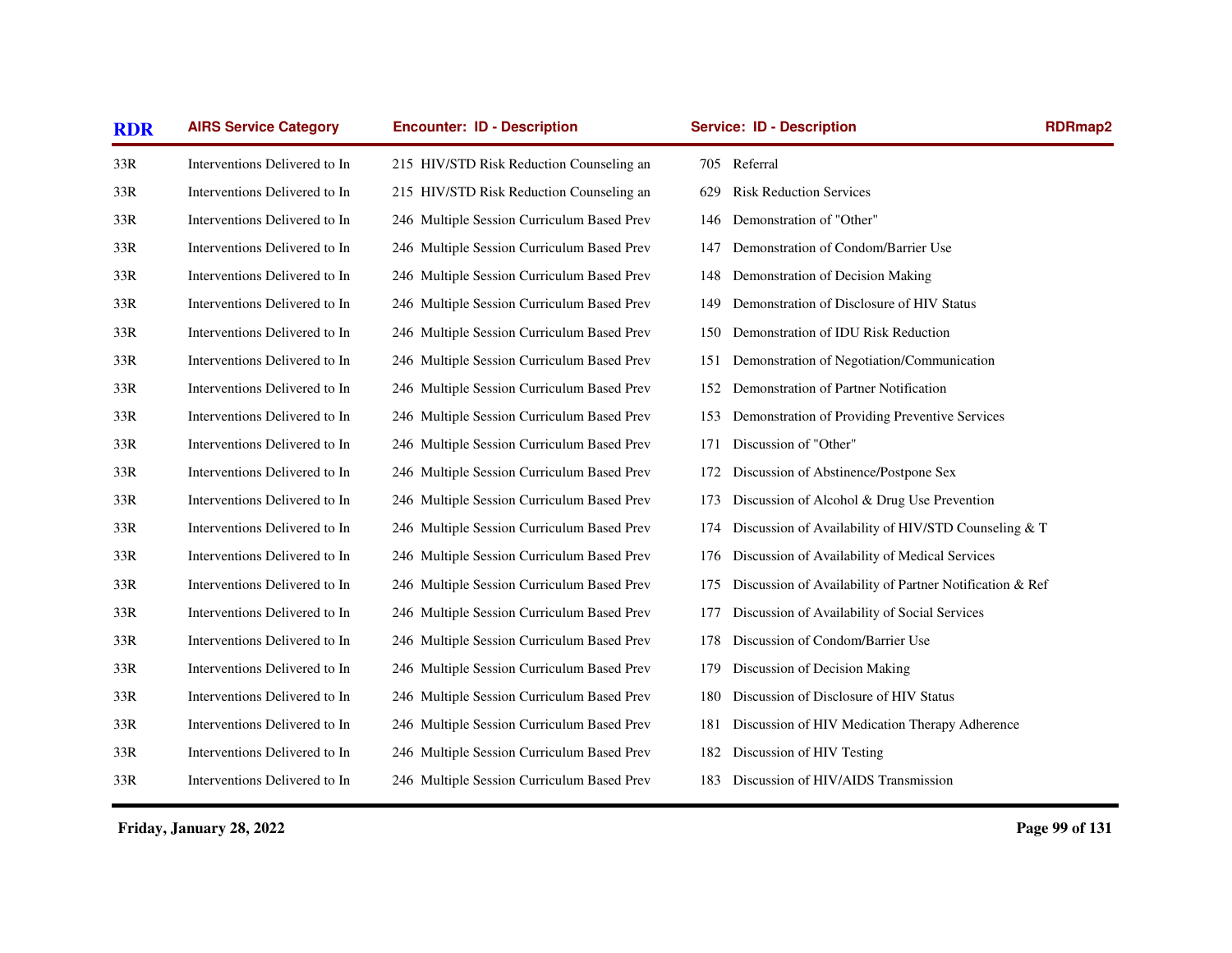| <b>RDR</b> | <b>AIRS Service Category</b>  | <b>Encounter: ID - Description</b>         | <b>Service: ID - Description</b>                      | <b>RDRmap2</b> |  |
|------------|-------------------------------|--------------------------------------------|-------------------------------------------------------|----------------|--|
| 33R        | Interventions Delivered to In | 246 Multiple Session Curriculum Based Prev | 184 Discussion of IDU Risk Free Behavior              |                |  |
| 33R        | Interventions Delivered to In | 246 Multiple Session Curriculum Based Prev | Discussion of IDU Risk Reduction<br>185               |                |  |
| 33R        | Interventions Delivered to In | 246 Multiple Session Curriculum Based Prev | Discussion of Living with HIV/AIDS<br>186             |                |  |
| 33R        | Interventions Delivered to In | 246 Multiple Session Curriculum Based Prev | 187<br>Discussion of Negotiation/Communication        |                |  |
| 33R        | Interventions Delivered to In | 246 Multiple Session Curriculum Based Prev | Discussion of Other STDs<br>188                       |                |  |
| 33R        | Interventions Delivered to In | 246 Multiple Session Curriculum Based Prev | Discussion of Partner Services<br>189                 |                |  |
| 33R        | Interventions Delivered to In | 246 Multiple Session Curriculum Based Prev | Discussion of Providing Preventive Services<br>190    |                |  |
| 33R        | Interventions Delivered to In | 246 Multiple Session Curriculum Based Prev | Discussion of Sexual Health<br>191                    |                |  |
| 33R        | Interventions Delivered to In | 246 Multiple Session Curriculum Based Prev | Discussion of Sexual Risk Reduction<br>192            |                |  |
| 33R        | Interventions Delivered to In | 246 Multiple Session Curriculum Based Prev | Discussion of TB<br>193                               |                |  |
| 33R        | Interventions Delivered to In | 246 Multiple Session Curriculum Based Prev | Discussion of Viral Hepatitis<br>194                  |                |  |
| 33R        | Interventions Delivered to In | 246 Multiple Session Curriculum Based Prev | Distribution of "Other"<br>195                        |                |  |
| 33R        | Interventions Delivered to In | 246 Multiple Session Curriculum Based Prev | Distribution of Education Materials<br>196            |                |  |
| 33R        | Interventions Delivered to In | 246 Multiple Session Curriculum Based Prev | Distribution of Female Condoms<br>197                 |                |  |
| 33R        | Interventions Delivered to In | 246 Multiple Session Curriculum Based Prev | Distribution of Lubricants<br>198                     |                |  |
| 33R        | Interventions Delivered to In | 246 Multiple Session Curriculum Based Prev | Distribution of Male Condoms<br>199                   |                |  |
| 33R        | Interventions Delivered to In | 246 Multiple Session Curriculum Based Prev | Distribution of Referral Lists<br>200                 |                |  |
| 33R        | Interventions Delivered to In | 246 Multiple Session Curriculum Based Prev | Distribution of Role Model Stories<br>201             |                |  |
| 33R        | Interventions Delivered to In | 246 Multiple Session Curriculum Based Prev | Distribution of Safe Sex Kits<br>202                  |                |  |
| 33R        | Interventions Delivered to In | 246 Multiple Session Curriculum Based Prev | Distribution of Safer Injection/Bleach Kits<br>203    |                |  |
| 33R        | Interventions Delivered to In | 246 Multiple Session Curriculum Based Prev | Information on "Other"<br>407                         |                |  |
| 33R        | Interventions Delivered to In | 246 Multiple Session Curriculum Based Prev | Information on Abstinence/Postpone Sex<br>408         |                |  |
| 33R        | Interventions Delivered to In | 246 Multiple Session Curriculum Based Prev | Information on Alcohol and Drug Use Prevention<br>409 |                |  |
|            |                               |                                            |                                                       |                |  |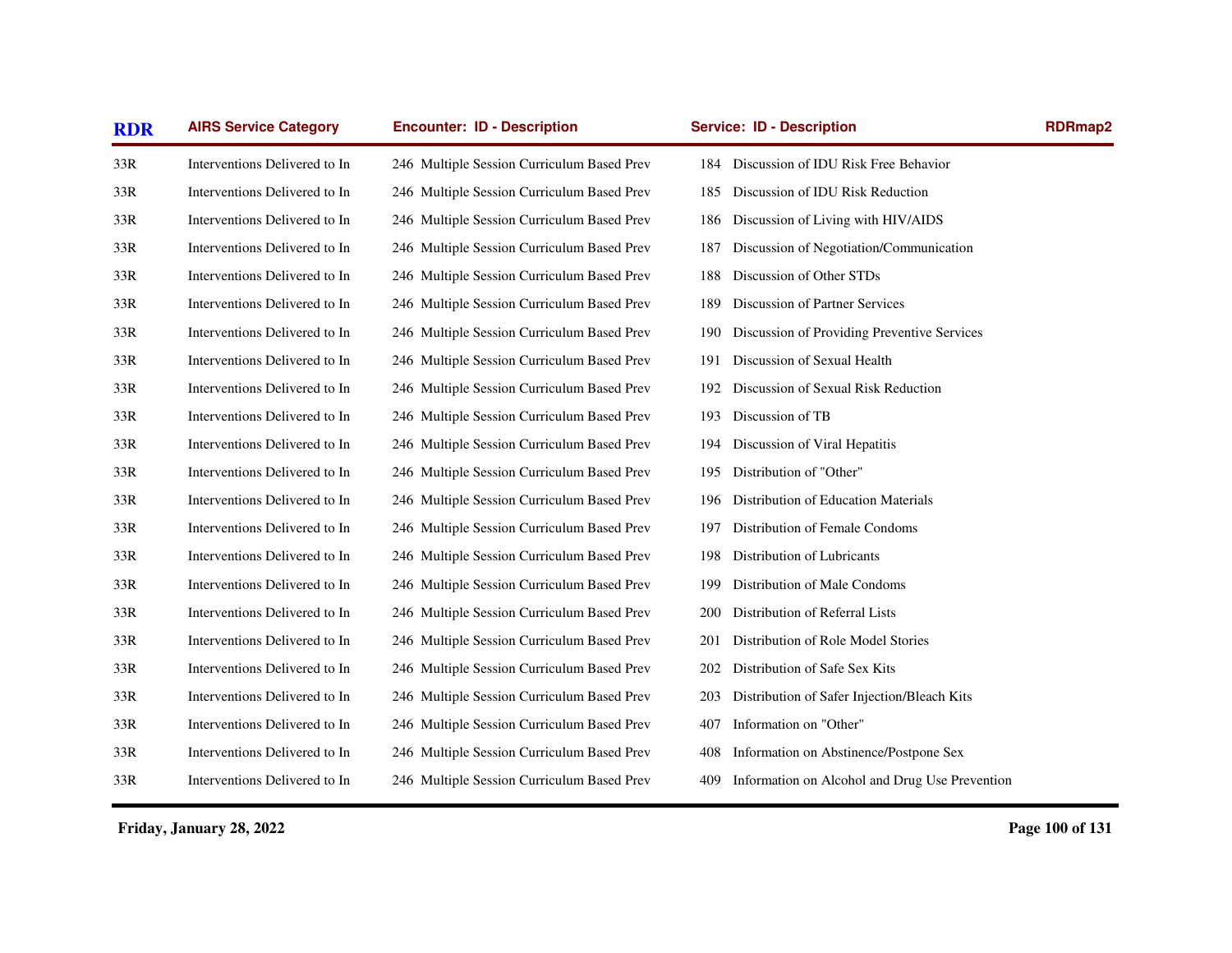| <b>RDR</b> | <b>AIRS Service Category</b>  | <b>Encounter: ID - Description</b>         | <b>Service: ID - Description</b>                                 | <b>RDRmap2</b> |
|------------|-------------------------------|--------------------------------------------|------------------------------------------------------------------|----------------|
| 33R        | Interventions Delivered to In | 246 Multiple Session Curriculum Based Prev | Information on Availability of HIV/STD Counseling &<br>410       |                |
| 33R        | Interventions Delivered to In | 246 Multiple Session Curriculum Based Prev | Information on Availability of Medical Services<br>411           |                |
| 33R        | Interventions Delivered to In | 246 Multiple Session Curriculum Based Prev | Information on Availability of Partner Notification Servi<br>412 |                |
| 33R        | Interventions Delivered to In | 246 Multiple Session Curriculum Based Prev | Information on Availability of Social Services<br>413            |                |
| 33R        | Interventions Delivered to In | 246 Multiple Session Curriculum Based Prev | Information on Condom/Barrier Use<br>414                         |                |
| 33R        | Interventions Delivered to In | 246 Multiple Session Curriculum Based Prev | Information on Decision Making<br>415                            |                |
| 33R        | Interventions Delivered to In | 246 Multiple Session Curriculum Based Prev | Information on Disclosure of HIV Status<br>416                   |                |
| 33R        | Interventions Delivered to In | 246 Multiple Session Curriculum Based Prev | Information on HIV Medication Therapy Adherence<br>417           |                |
| 33R        | Interventions Delivered to In | 246 Multiple Session Curriculum Based Prev | Information on HIV Testing<br>418                                |                |
| 33R        | Interventions Delivered to In | 246 Multiple Session Curriculum Based Prev | Information on HIV/AIDS Transmission<br>419                      |                |
| 33R        | Interventions Delivered to In | 246 Multiple Session Curriculum Based Prev | Information on IDU Risk Free Behavior<br>420                     |                |
| 33R        | Interventions Delivered to In | 246 Multiple Session Curriculum Based Prev | Information on IDU Risk Reduction<br>421                         |                |
| 33R        | Interventions Delivered to In | 246 Multiple Session Curriculum Based Prev | Information on Living with HIV/AIDS<br>422                       |                |
| 33R        | Interventions Delivered to In | 246 Multiple Session Curriculum Based Prev | Information on Negotiation/Communication<br>423                  |                |
| 33R        | Interventions Delivered to In | 246 Multiple Session Curriculum Based Prev | Information on Other STDs<br>424                                 |                |
| 33R        | Interventions Delivered to In | 246 Multiple Session Curriculum Based Prev | Information on Partner Notification<br>425                       |                |
| 33R        | Interventions Delivered to In | 246 Multiple Session Curriculum Based Prev | Information on Providing Preventive Services<br>426              |                |
| 33R        | Interventions Delivered to In | 246 Multiple Session Curriculum Based Prev | Information on Sexual Health<br>428                              |                |
| 33R        | Interventions Delivered to In | 246 Multiple Session Curriculum Based Prev | Information on Sexual Risk Reduction<br>429                      |                |
| 33R        | Interventions Delivered to In | 246 Multiple Session Curriculum Based Prev | 430<br>Information on TB                                         |                |
| 33R        | Interventions Delivered to In | 246 Multiple Session Curriculum Based Prev | Information on Viral Hepatitis<br>431                            |                |
| 33R        | Interventions Delivered to In | 246 Multiple Session Curriculum Based Prev | <b>Intervention Completed</b><br>1329                            |                |
| 33R        | Interventions Delivered to In | 246 Multiple Session Curriculum Based Prev | 579 Other                                                        |                |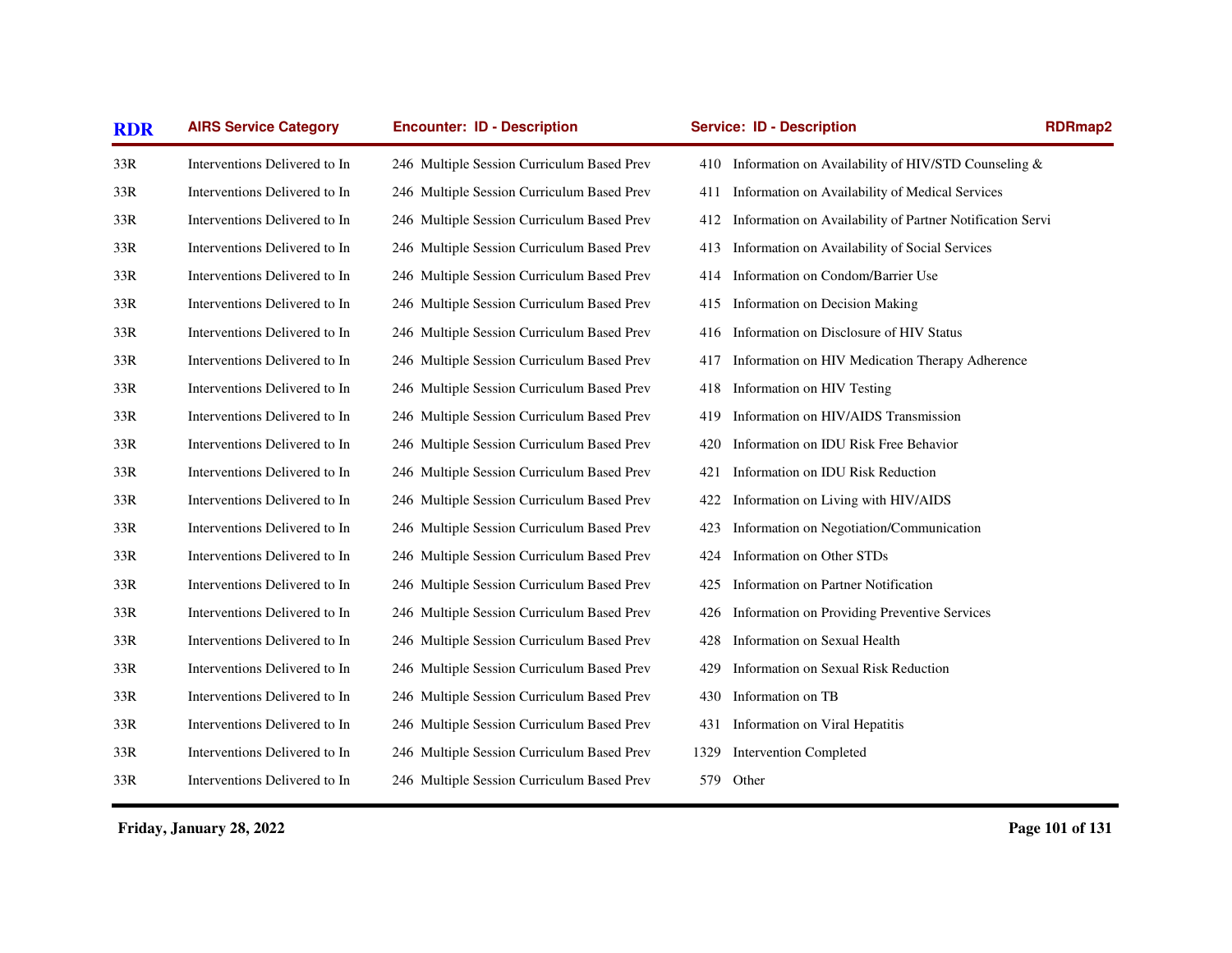| <b>AIRS Service Category</b><br><b>Encounter: ID - Description</b><br><b>RDR</b> |                               |                                            | <b>Service: ID - Description</b>                 | <b>RDRmap2</b> |
|----------------------------------------------------------------------------------|-------------------------------|--------------------------------------------|--------------------------------------------------|----------------|
| 33R                                                                              | Interventions Delivered to In | 246 Multiple Session Curriculum Based Prev | Other Testing - Pregnancy<br>589                 |                |
| 33R                                                                              | Interventions Delivered to In | 246 Multiple Session Curriculum Based Prev | Other Testing - STD<br>590                       |                |
| 33R                                                                              | Interventions Delivered to In | 246 Multiple Session Curriculum Based Prev | Other Testing - TB<br>591                        |                |
| 33R                                                                              | Interventions Delivered to In | 246 Multiple Session Curriculum Based Prev | Other Testing - Viral Hepatitis<br>592           |                |
| 33R                                                                              | Interventions Delivered to In | 246 Multiple Session Curriculum Based Prev | Post-Intervention Booster Session<br>653         |                |
| 33R                                                                              | Interventions Delivered to In | 246 Multiple Session Curriculum Based Prev | Practice of "Other"<br>666                       |                |
| 33R                                                                              | Interventions Delivered to In | 246 Multiple Session Curriculum Based Prev | Practice of Condom/Barrier Use<br>667            |                |
| 33R                                                                              | Interventions Delivered to In | 246 Multiple Session Curriculum Based Prev | Practice of Decision Making<br>668               |                |
| 33R                                                                              | Interventions Delivered to In | 246 Multiple Session Curriculum Based Prev | Practice of Disclosure of HIV Status<br>669      |                |
| 33R                                                                              | Interventions Delivered to In | 246 Multiple Session Curriculum Based Prev | Practice of IDU Risk Reduction<br>670            |                |
| 33R                                                                              | Interventions Delivered to In | 246 Multiple Session Curriculum Based Prev | Practice of Negotiation/Communication<br>671     |                |
| 33R                                                                              | Interventions Delivered to In | 246 Multiple Session Curriculum Based Prev | Practice of Partner Notification<br>672          |                |
| 33R                                                                              | Interventions Delivered to In | 246 Multiple Session Curriculum Based Prev | Practice of Providing Preventive Services<br>673 |                |
| 33R                                                                              | Interventions Delivered to In | 246 Multiple Session Curriculum Based Prev | Referral<br>705                                  |                |
| 33R                                                                              | Interventions Delivered to In | 246 Multiple Session Curriculum Based Prev | <b>Risk Reduction Services</b><br>629            |                |
| 33R                                                                              | Mental Health                 | 56 Education/Risk Reduction                | Health Education - Group<br>345                  |                |
| 33R                                                                              | Mental Health                 | 56 Education/Risk Reduction                | Health Education - Individual<br>346             |                |
| 33R                                                                              | Mental Health                 | 56 Education/Risk Reduction                | <b>HIV Risk Reduction/Education</b><br>330       |                |
| 33R                                                                              | Mental Health                 | 56 Education/Risk Reduction                | HIV Risk Reduction/Education Group<br>331        |                |
| 33R                                                                              | Nutrition and Food            | 72 Food/Home Delivered meals               | <b>Initial Nutritional Screening</b><br>1026     |                |
| 33R                                                                              | Nutrition and Food            | 72 Food/Home Delivered meals               | Living Skills Training<br>499                    |                |
| 33R                                                                              | Nutrition and Food            | 72 Food/Home Delivered meals               | Living Skills Training--Group<br>500             |                |
| 33R                                                                              | Nutrition and Food            | 72 Food/Home Delivered meals               | <b>Nutrition Assessment</b><br>544               |                |
|                                                                                  |                               |                                            |                                                  |                |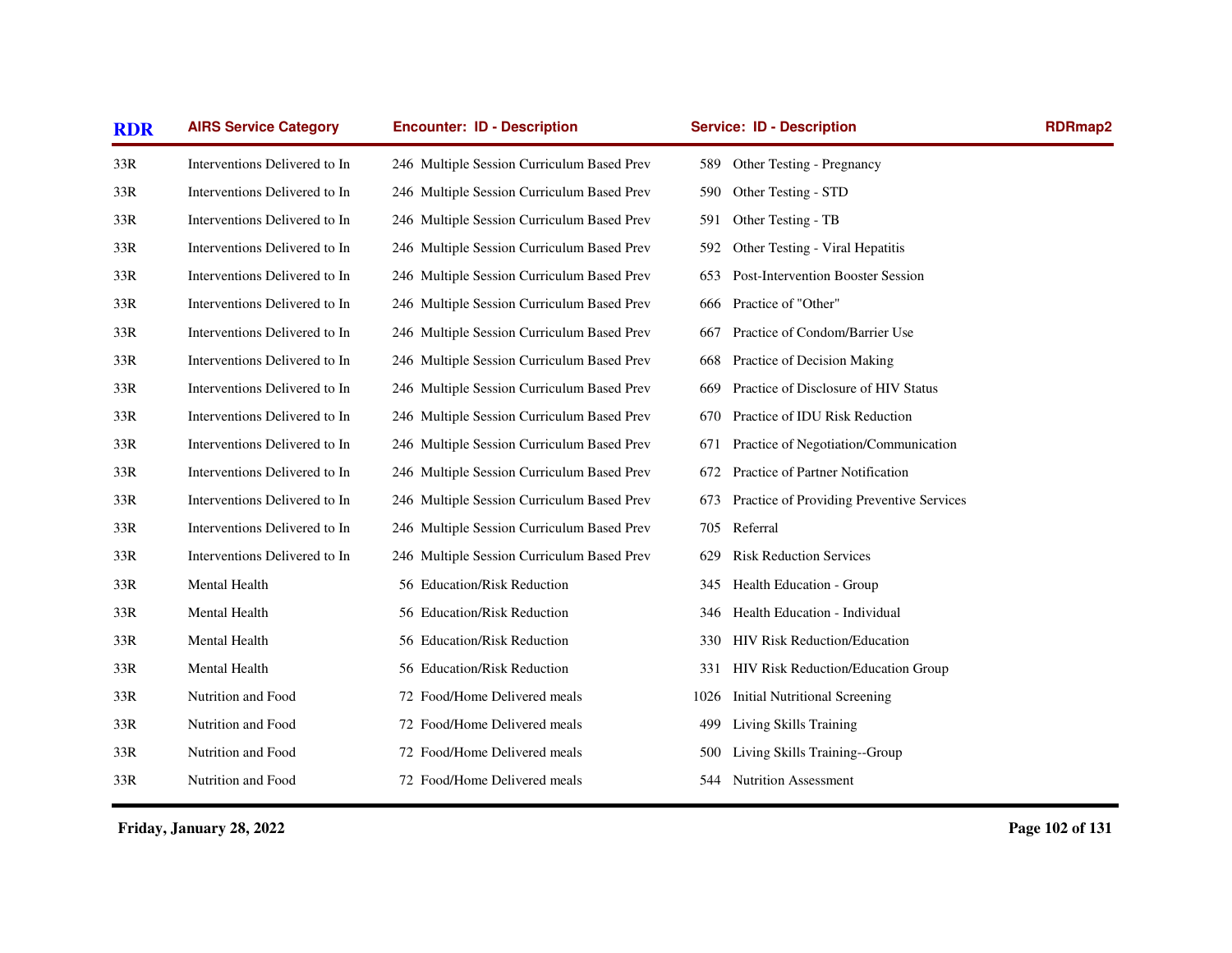| <b>RDR</b> | <b>AIRS Service Category</b> | <b>Encounter: ID - Description</b> | <b>Service: ID - Description</b>                | <b>RDRmap2</b> |
|------------|------------------------------|------------------------------------|-------------------------------------------------|----------------|
| 33R        | Nutrition and Food           | 72 Food/Home Delivered meals       | 556 Nutrition Counseling--Individual            |                |
| 33R        | Nutrition and Food           | 72 Food/Home Delivered meals       | Nutrition Health Education - Group<br>547       |                |
| 33R        | Nutrition and Food           | 72 Food/Home Delivered meals       | Nutrition Health Education - Individual<br>1210 |                |
| 33R        | Nutrition and Food           | 72 Food/Home Delivered meals       | 553<br><b>Nutrition Workshop</b>                |                |
| 33R        | Nutrition and Food           | 72 Food/Home Delivered meals       | Nutritional Assessment Completed<br>1197        |                |
| 33R        | Nutrition and Food           | 72 Food/Home Delivered meals       | Nutritional Reassessment Completed<br>1198      |                |
| 33R        | Nutrition and Food           | 72 Food/Home Delivered meals       | Nutritional Screening Completed<br>1196         |                |
| 33R        | Nutrition and Food           | 72 Food/Home Delivered meals       | Reassessment<br>702                             |                |
| 33R        | Nutrition and Food           | 72 Food/Home Delivered meals       | <b>Support Group</b><br>808                     |                |
| 33R        | Nutrition and Food           | 326 Nutrition Health Education     | Attempt to contact client<br>1316               |                |
| 33R        | Nutrition and Food           | 326 Nutrition Health Education     | Case Closure/Discharge<br>72                    |                |
| 33R        | Nutrition and Food           | 326 Nutrition Health Education     | Case Conference<br>73                           |                |
| 33R        | Nutrition and Food           | 326 Nutrition Health Education     | 1235 Coordination with Care Manager             |                |
| 33R        | Nutrition and Food           | 326 Nutrition Health Education     | Coordination with Primary Care Provider<br>1105 |                |
| 33R        | Nutrition and Food           | 326 Nutrition Health Education     | 433<br>Initial Screening                        |                |
| 33R        | Nutrition and Food           | 326 Nutrition Health Education     | Intake<br>436                                   |                |
| 33R        | Nutrition and Food           | 326 Nutrition Health Education     | Nutrition Health Education - Group<br>547       |                |
| 33R        | Nutrition and Food           | 326 Nutrition Health Education     | Nutrition Health Education - Individual<br>1210 |                |
| 33R        | Nutrition and Food           | 326 Nutrition Health Education     | Referral<br>705                                 |                |
| 33R        | Nutrition and Food           | 326 Nutrition Health Education     | 1375<br>Re-screening                            |                |
| 33R        | Nutrition and Food           | 128 Nutrition Services             | <b>Nutrition Assessment</b><br>544              |                |
| 33R        | Nutrition and Food           | 128 Nutrition Services             | 702<br>Reassessment                             |                |
| 33R        | Nutrition and Food           | 139 Peer Services                  | 1260 Appointment Reminder                       |                |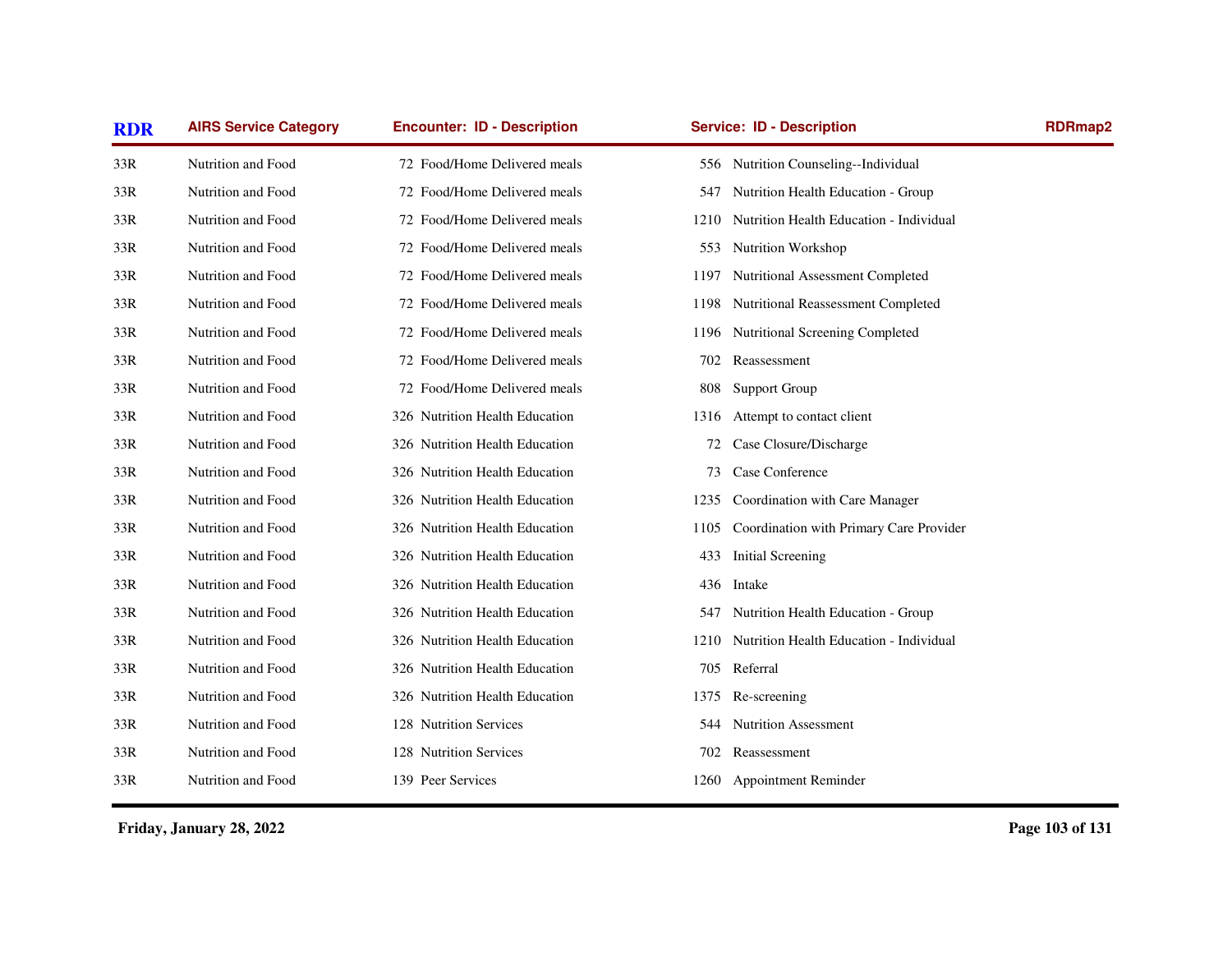| <b>RDR</b> | <b>AIRS Service Category</b> | <b>Encounter: ID - Description</b>     | <b>Service: ID - Description</b>                   | <b>RDRmap2</b> |
|------------|------------------------------|----------------------------------------|----------------------------------------------------|----------------|
| 33R        | Nutrition and Food           | 139 Peer Services                      | 366 Home Visit                                     |                |
| 33R        | Nutrition and Food           | 139 Peer Services                      | Peer Nutrition Support<br>1374                     |                |
| 33R        | Nutrition and Food           | 139 Peer Services                      | Program Orientation<br>1319                        |                |
| 33R        | Promoting Access to Care     | 265 Assistance with Access to Benefits | 1124 Assistance with ADAP - New Application        |                |
| 33R        | Promoting Access to Care     | 265 Assistance with Access to Benefits | Assistance with ADAP - Reactivation<br>1125        |                |
| 33R        | Promoting Access to Care     | 265 Assistance with Access to Benefits | Assistance with APIC - New Application<br>1128     |                |
| 33R        | Promoting Access to Care     | 265 Assistance with Access to Benefits | Assistance with Health Insurance<br>1423           |                |
| 33R        | Promoting Access to Care     | 265 Assistance with Access to Benefits | Assistance with Medicaid - New Application<br>1126 |                |
| 33R        | Promoting Access to Care     | 265 Assistance with Access to Benefits | Assistance with Medicaid - Reactivation<br>1127    |                |
| 33R        | Promoting Access to Care     | 265 Assistance with Access to Benefits | Assistance with Medicaid Spenddown<br>1339         |                |
| 33R        | Promoting Access to Care     | 265 Assistance with Access to Benefits | Assistance with Medicare<br>1129                   |                |
| 33R        | Promoting Access to Care     | 265 Assistance with Access to Benefits | Assistance with Other Health Benefits<br>1130      |                |
| 33R        | Promoting Access to Care     | 265 Assistance with Access to Benefits | Follow-up Activities<br>266                        |                |
| 33R        | Promoting Access to Care     | 156 Promoting Access                   | Assessment of Need for STI Screening<br>1122       |                |
| 33R        | Promoting Access to Care     | 156 Promoting Access                   | Case Closure / Exit Interview<br>1337              |                |
| 33R        | Promoting Access to Care     | 156 Promoting Access                   | Case Closure/Discharge<br>72                       |                |
| 33R        | Promoting Access to Care     | 156 Promoting Access                   | Coordinating Entitlements & Insurance<br>1336      |                |
| 33R        | Promoting Access to Care     | 156 Promoting Access                   | <b>Education/Service Orientation</b><br>218        |                |
| 33R        | Promoting Access to Care     | 156 Promoting Access                   | Education/Service Orientation - Group<br>219       |                |
| 33R        | Promoting Access to Care     | 156 Promoting Access                   | Escort<br>238                                      |                |
| 33R        | Promoting Access to Care     | 156 Promoting Access                   | Follow-up Activities<br>266                        |                |
| 33R        | Promoting Access to Care     | 156 Promoting Access                   | Health Education - Group<br>345                    |                |
| 33R        | Promoting Access to Care     | 156 Promoting Access                   | Health Education - Individual<br>346               |                |
|            |                              |                                        |                                                    |                |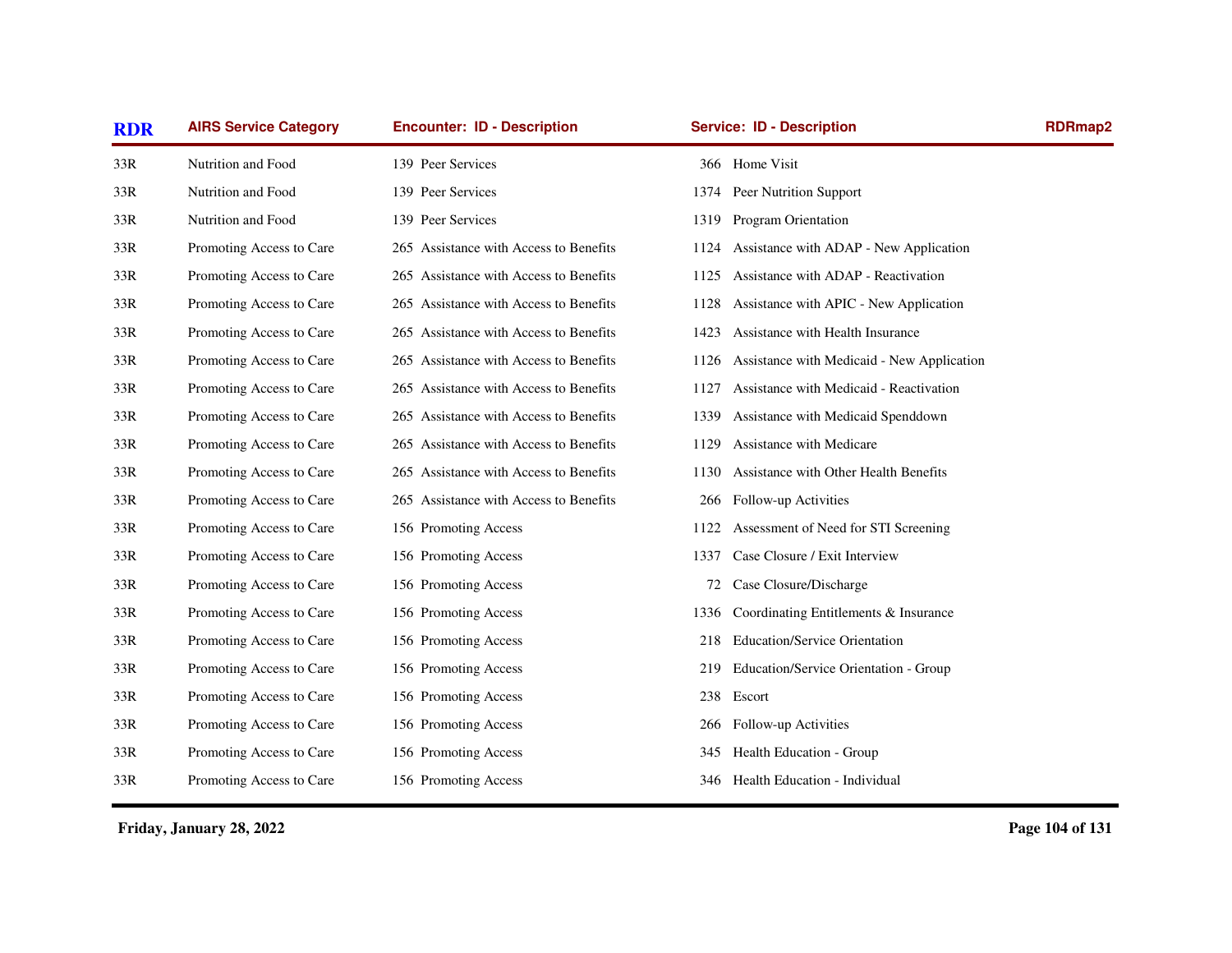| <b>RDR</b> | <b>AIRS Service Category</b> | <b>Encounter: ID - Description</b>        |      | <b>Service: ID - Description</b>     | <b>RDRmap2</b> |
|------------|------------------------------|-------------------------------------------|------|--------------------------------------|----------------|
| 33R        | Promoting Access to Care     | 156 Promoting Access                      | 439  | Intake/Assessment                    |                |
| 33R        | Promoting Access to Care     | 156 Promoting Access                      | 1338 | Preparation for Marketplace          |                |
| 33R        | Promoting Access to Care     | 156 Promoting Access                      | 702  | Reassessment                         |                |
| 33R        | Promoting Access to Care     | 156 Promoting Access                      | 705  | Referral                             |                |
| 33R        | Promoting Access to Care     | 156 Promoting Access                      | 712  | Referral for Care                    |                |
| 33R        | Promoting Access to Care     | 156 Promoting Access                      | 1055 | Referral for Case Management         |                |
| 33R        | Promoting Access to Care     | 156 Promoting Access                      | 1119 | Referral for Case Management - COBRA |                |
| 33R        | Promoting Access to Care     | 156 Promoting Access                      | 1120 | Referral for Supportive Services     |                |
| 33R        | Promoting Access to Care     | 156 Promoting Access                      | 713  | Referral for Testing                 |                |
| 33R        | Promoting Access to Care     | 156 Promoting Access                      | 1121 | Referrals for STI Screening          |                |
| 33R        | Promoting Access to Care     | 156 Promoting Access                      | 1123 | Return to Care Escort                |                |
| 33S        |                              |                                           |      |                                      |                |
| 33S        | Housing                      | 216 Housing Placement Assistance and Refe | 23   | Advocacy                             |                |
| 33S        | Housing                      | 216 Housing Placement Assistance and Refe | 908  | <b>Apartment Viewing</b>             |                |
| 33S        | Housing                      | 216 Housing Placement Assistance and Refe | 35   | Assessment                           |                |
| 33S        | Housing                      | 216 Housing Placement Assistance and Refe | 40   | Assistance In Furnishing Apartment   |                |
| 33S        | Housing                      | 216 Housing Placement Assistance and Refe | 41   | Assistance In Moving                 |                |
| 33S        | Housing                      | 216 Housing Placement Assistance and Refe | 72   | Case Closure/Discharge               |                |
| 33S        | Housing                      | 216 Housing Placement Assistance and Refe | 73   | Case Conference                      |                |
| 33S        | Housing                      | 216 Housing Placement Assistance and Refe | 936  | <b>Consumer Outreach</b>             |                |
| 33S        | Housing                      | 216 Housing Placement Assistance and Refe | 223  | <b>Eligibility Determination</b>     |                |
| 33S        | Housing                      | 216 Housing Placement Assistance and Refe |      | 238 Escort                           |                |
| 33S        | Housing                      | 216 Housing Placement Assistance and Refe | 894  | <b>Essential Household Items</b>     |                |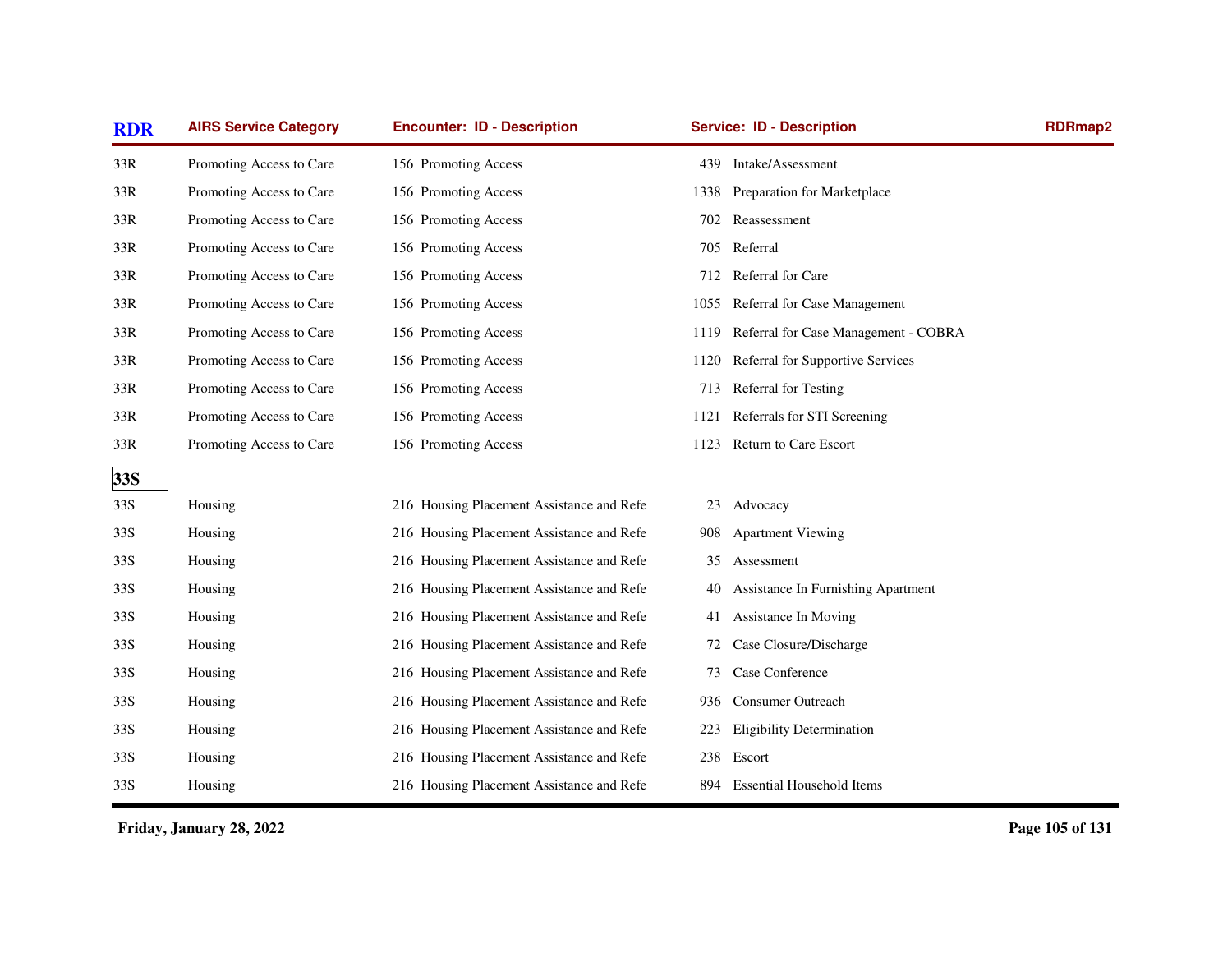| <b>RDR</b> | <b>AIRS Service Category</b> | <b>Encounter: ID - Description</b>        | <b>Service: ID - Description</b> |                                      | <b>RDRmap2</b> |
|------------|------------------------------|-------------------------------------------|----------------------------------|--------------------------------------|----------------|
| 33S        | Housing                      | 216 Housing Placement Assistance and Refe |                                  | 896 Group Session-Meeting            |                |
| 33S        | Housing                      | 216 Housing Placement Assistance and Refe | 1000 Home Inspection             |                                      |                |
| 33S        | Housing                      | 216 Housing Placement Assistance and Refe | 366 Home Visit                   |                                      |                |
| 33S        | Housing                      | 216 Housing Placement Assistance and Refe | 374                              | Housing Placement                    |                |
| 33S        | Housing                      | 216 Housing Placement Assistance and Refe | 391                              | <b>Individual Counseling</b>         |                |
| 33S        | Housing                      | 216 Housing Placement Assistance and Refe | 405                              | Information/Referral                 |                |
| 33S        | Housing                      | 216 Housing Placement Assistance and Refe | 436 Intake                       |                                      |                |
| 33S        | Housing                      | 216 Housing Placement Assistance and Refe | 439                              | Intake/Assessment                    |                |
| 33S        | Housing                      | 216 Housing Placement Assistance and Refe | 1027                             | Lease Negotiation                    |                |
| 33S        | Housing                      | 216 Housing Placement Assistance and Refe | 1039 Placement                   |                                      |                |
| 33S        | Housing                      | 216 Housing Placement Assistance and Refe | 1109                             | Pre-placement Coordination           |                |
| 33S        | Housing                      | 216 Housing Placement Assistance and Refe | 702 Reassessment                 |                                      |                |
| 33S        | Housing                      | 216 Housing Placement Assistance and Refe | 705 Referral                     |                                      |                |
| 33S        | Housing                      | 216 Housing Placement Assistance and Refe | Service Plan<br>905              |                                      |                |
| 33S        | Housing                      | 216 Housing Placement Assistance and Refe | 807                              | <b>Supervisory Review</b>            |                |
| 33S        | Housing                      | 217 Housing Provision                     | 743                              | Housing Services - 1 Bedroom         |                |
| 33S        | Housing                      | 217 Housing Provision                     | 744                              | Housing Services - 2 Bedroom         |                |
| 33S        | Housing                      | 217 Housing Provision                     | 745                              | Housing Services - 3 Bedroom         |                |
| 33S        | Housing                      | 217 Housing Provision                     | 746                              | Housing Services - 4 Bedrooms        |                |
| 33S        | Housing                      | 217 Housing Provision                     | 747                              | Housing Services - Studio            |                |
| 33S        | Housing                      | 217 Housing Provision                     | 688                              | Provision of Shelter                 |                |
| 33S        | Housing                      | 217 Housing Provision                     | 742                              | <b>Scatter Site Housing Services</b> |                |
| 33S        | Housing                      | 300 Housing Retention Services            | 23 Advocacy                      |                                      |                |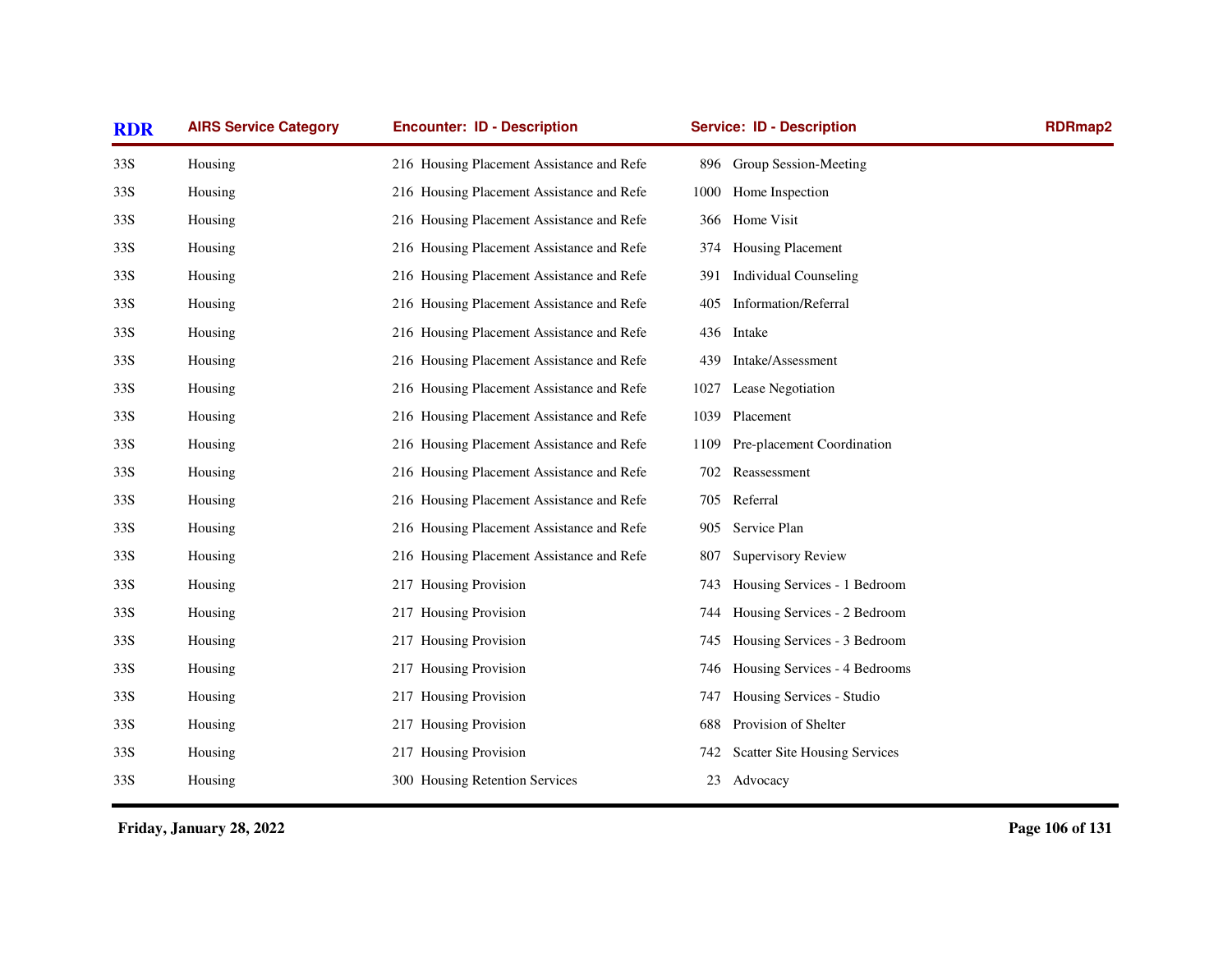| <b>RDR</b> | <b>AIRS Service Category</b> | <b>Encounter: ID - Description</b> | <b>Service: ID - Description</b>                 | RDRmap2 |
|------------|------------------------------|------------------------------------|--------------------------------------------------|---------|
| 33S        | Housing                      | 300 Housing Retention Services     | 908 Apartment Viewing                            |         |
| 33S        | Housing                      | 300 Housing Retention Services     | 35<br>Assessment                                 |         |
| 33S        | Housing                      | 300 Housing Retention Services     | Assistance In Furnishing Apartment<br>40         |         |
| 33S        | Housing                      | 300 Housing Retention Services     | Assistance In Moving<br>41                       |         |
| 33S        | Housing                      | 300 Housing Retention Services     | Assistance With Activities Of Daily Living<br>42 |         |
| 33S        | Housing                      | 300 Housing Retention Services     | Care Coordination<br>67                          |         |
| 33S        | Housing                      | 300 Housing Retention Services     | Case Conference<br>73                            |         |
| 33S        | Housing                      | 300 Housing Retention Services     | <b>Client Recruitment</b><br>105                 |         |
| 33S        | Housing                      | 300 Housing Retention Services     | Crisis Intervention<br>137                       |         |
| 33S        | Housing                      | 300 Housing Retention Services     | <b>Eligibility Determination</b><br>223          |         |
| 33S        | Housing                      | 300 Housing Retention Services     | 238 Escort                                       |         |
| 33S        | Housing                      | 300 Housing Retention Services     | Group Education<br>318                           |         |
| 33S        | Housing                      | 300 Housing Retention Services     | Home Inspection<br>1000                          |         |
| 33S        | Housing                      | 300 Housing Retention Services     | 366 Home Visit                                   |         |
| 33S        | Housing                      | 300 Housing Retention Services     | Housing Placement<br>374                         |         |
| 33S        | Housing                      | 300 Housing Retention Services     | <b>Individual Counseling</b><br>391              |         |
| 33S        | Housing                      | 300 Housing Retention Services     | <b>Individual Education</b><br>397               |         |
| 33S        | Housing                      | 300 Housing Retention Services     | Lease Negotiation<br>1027                        |         |
| 33S        | Housing                      | 300 Housing Retention Services     | Peer Support Services<br>619                     |         |
| 33S        | Housing                      | 300 Housing Retention Services     | Reassessment<br>702                              |         |
| 33S        | Housing                      | 300 Housing Retention Services     | Re-engagement Efforts<br>704                     |         |
| 33S        | Housing                      | 300 Housing Retention Services     | Re-engagement in HIV Care and Treatment<br>1327  |         |
| 33S        | Housing                      | 300 Housing Retention Services     | 705 Referral                                     |         |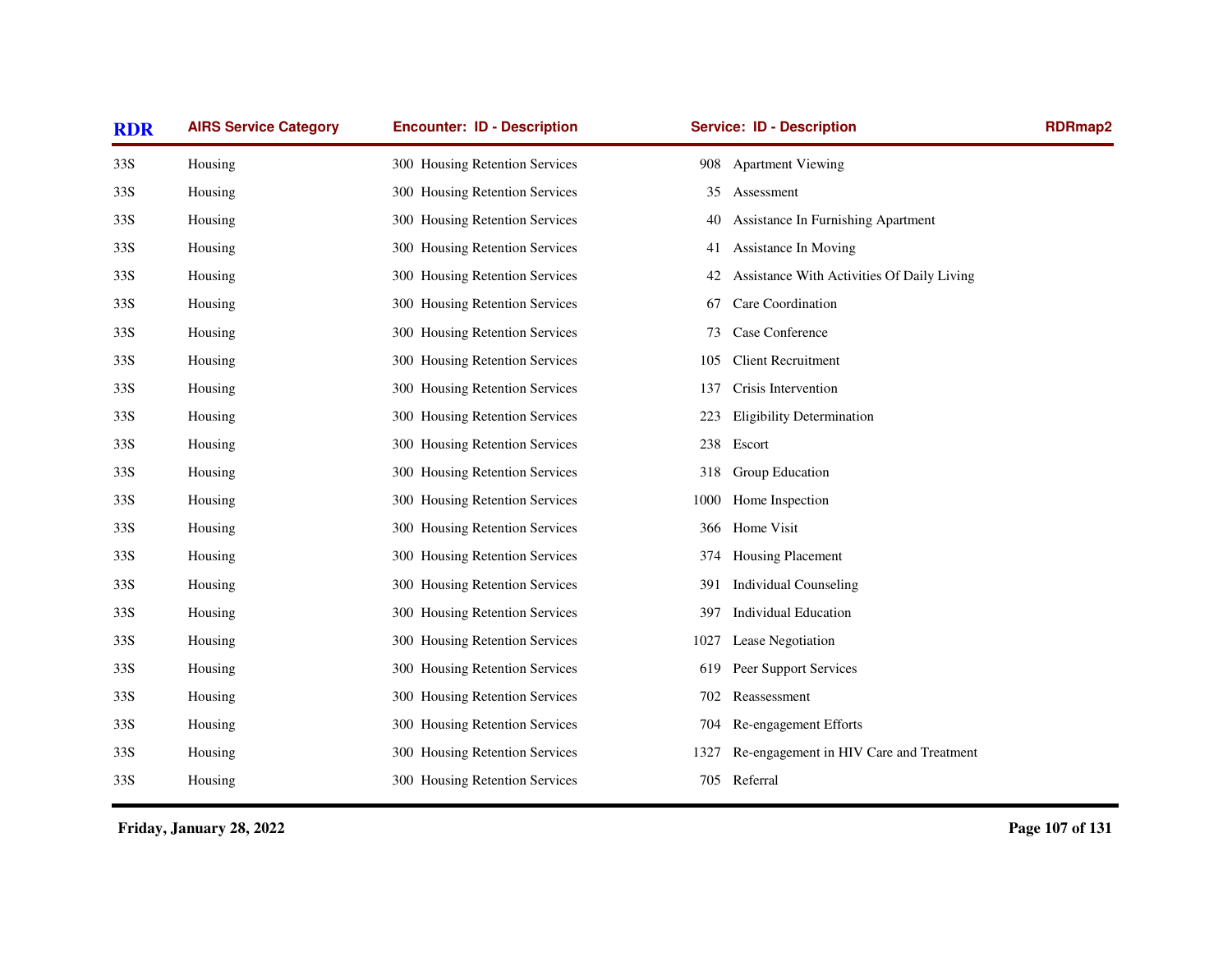| <b>RDR</b> | <b>AIRS Service Category</b> | <b>Encounter: ID - Description</b>          |      | <b>Service: ID - Description</b>        |  |
|------------|------------------------------|---------------------------------------------|------|-----------------------------------------|--|
| 33S        | Housing                      | 300 Housing Retention Services              | 905  | Service Plan                            |  |
| 33S        | Housing                      | 300 Housing Retention Services              | 1441 | Start-up Kits                           |  |
| 33S        | Housing                      | 300 Housing Retention Services              | 876  | <b>Vocational Education Services</b>    |  |
| 33S        | Housing                      | 209 Long Term Rental and Utility Assistance | 60   | <b>Broker Fees</b>                      |  |
| 33S        | Housing                      | 209 Long Term Rental and Utility Assistance | 528  | <b>Moving Expenses</b>                  |  |
| 33S        | Housing                      | 306 Rent and Utility Assistance             | 31   | Apartment Maintenance/Minor Renovations |  |
| 33S        | Housing                      | 306 Rent and Utility Assistance             | 35   | Assessment                              |  |
| 33S        | Housing                      | 306 Rent and Utility Assistance             | 60   | <b>Broker Fees</b>                      |  |
| 33S        | Housing                      | 306 Rent and Utility Assistance             | 73   | Case Conference                         |  |
| 33S        | Housing                      | 306 Rent and Utility Assistance             | 223  | <b>Eligibility Determination</b>        |  |
| 33S        | Housing                      | 306 Rent and Utility Assistance             | 229  | <b>Emergency Rental Assistance</b>      |  |
| 33S        | Housing                      | 306 Rent and Utility Assistance             | 231  | <b>Emergency Utility Assistance</b>     |  |
| 33S        | Housing                      | 306 Rent and Utility Assistance             | 1000 | Home Inspection                         |  |
| 33S        | Housing                      | 306 Rent and Utility Assistance             | 366  | Home Visit                              |  |
| 33S        | Housing                      | 306 Rent and Utility Assistance             | 528  | <b>Moving Expenses</b>                  |  |
| 33S        | Housing                      | 306 Rent and Utility Assistance             | 702  | Reassessment                            |  |
| 33S        | Housing                      | 306 Rent and Utility Assistance             | 725  | <b>Rental Subsidy</b>                   |  |
| 33S        | Housing                      | 306 Rent and Utility Assistance             | 763  | <b>Security Deposit</b>                 |  |
| 33S        | Housing                      | 306 Rent and Utility Assistance             | 854  | <b>Utility Subsidy</b>                  |  |
| 33S        | Housing                      | 231 Supportive Housing Coordination         | 35   | Assessment                              |  |
| 33S        | Housing                      | 231 Supportive Housing Coordination         | 67   | Care Coordination                       |  |
| 33S        | Housing                      | 231 Supportive Housing Coordination         | 72   | Case Closure/Discharge                  |  |
| 33S        | Housing                      | 231 Supportive Housing Coordination         | 73   | Case Conference                         |  |
|            |                              |                                             |      |                                         |  |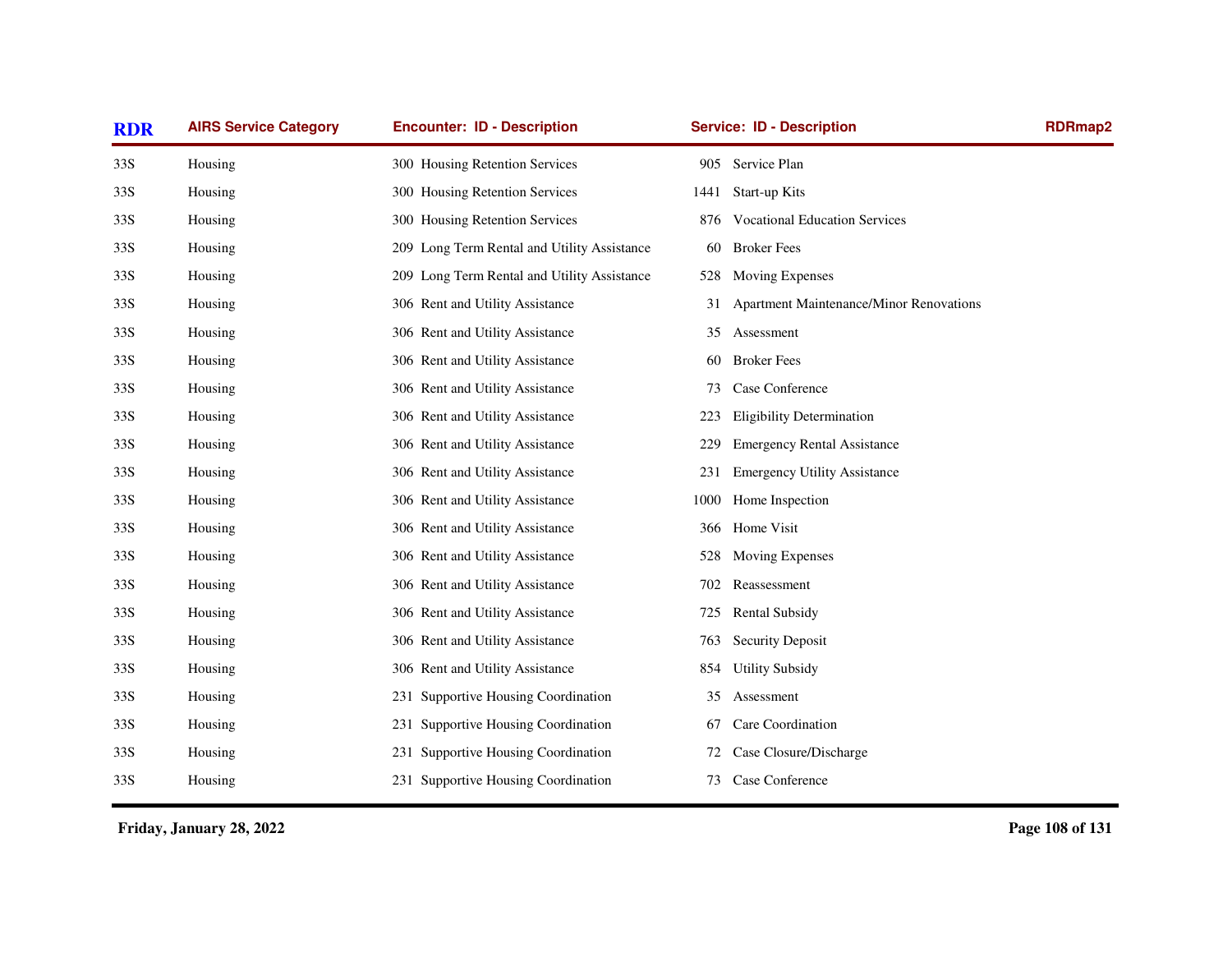| <b>AIRS Service Category</b> | <b>Encounter: ID - Description</b>  | <b>Service: ID - Description</b>     | <b>RDRmap2</b> |
|------------------------------|-------------------------------------|--------------------------------------|----------------|
| Housing                      | 231 Supportive Housing Coordination | 238 Escort                           |                |
| Housing                      | 231 Supportive Housing Coordination | 896 Group Session-Meeting            |                |
| Housing                      | 231 Supportive Housing Coordination | Home Visit<br>366                    |                |
| Housing                      | 231 Supportive Housing Coordination | <b>Individual Counseling</b><br>391  |                |
| Housing                      | 231 Supportive Housing Coordination | <b>Information/Referral</b><br>405   |                |
| Housing                      | 231 Supportive Housing Coordination | 436 Intake                           |                |
| Housing                      | 231 Supportive Housing Coordination | Intake/Assessment<br>439             |                |
| Housing                      | 231 Supportive Housing Coordination | Reassessment<br>702                  |                |
| Housing                      | 231 Supportive Housing Coordination | Referral<br>705                      |                |
| Housing                      | 231 Supportive Housing Coordination | Residence Management<br>1067         |                |
| Housing                      | 231 Supportive Housing Coordination | Service Plan<br>905                  |                |
| Housing                      | 260 Transitional Housing Placement  | Housing Services - 1 Bedroom<br>743  |                |
| Housing                      | 260 Transitional Housing Placement  | Housing Services - 2 Bedroom<br>744  |                |
| Housing                      | 260 Transitional Housing Placement  | Housing Services - 3 Bedroom<br>745  |                |
| Housing                      | 260 Transitional Housing Placement  | Housing Services - 4 Bedrooms<br>746 |                |
| Housing                      | 260 Transitional Housing Placement  | Housing Services - Studio<br>747     |                |
| <b>HUD/HOPWA Housing</b>     | 13 Alcohol or Drug Abuse Services   | Alcohol or Drug Abuse Services<br>27 |                |
| HUD/HOPWA Housing            | 24 Case Management                  | Case Management<br>75                |                |
| HUD/HOPWA Housing            | 26 Child Care                       | Child Care<br>84                     |                |
| HUD/HOPWA Housing            | 55 Education                        | 215<br>Education                     |                |
| <b>HUD/HOPWA Housing</b>     | 60 Employment Assistance            | <b>Employment Assistance</b><br>232  |                |
| HUD/HOPWA Housing            | 85 HIV/AIDS-related Services        | HIV/AIDS-related Services<br>338     |                |
| <b>HUD/HOPWA Housing</b>     | 95 Housing Placement                | 374 Housing Placement                |                |
|                              |                                     |                                      |                |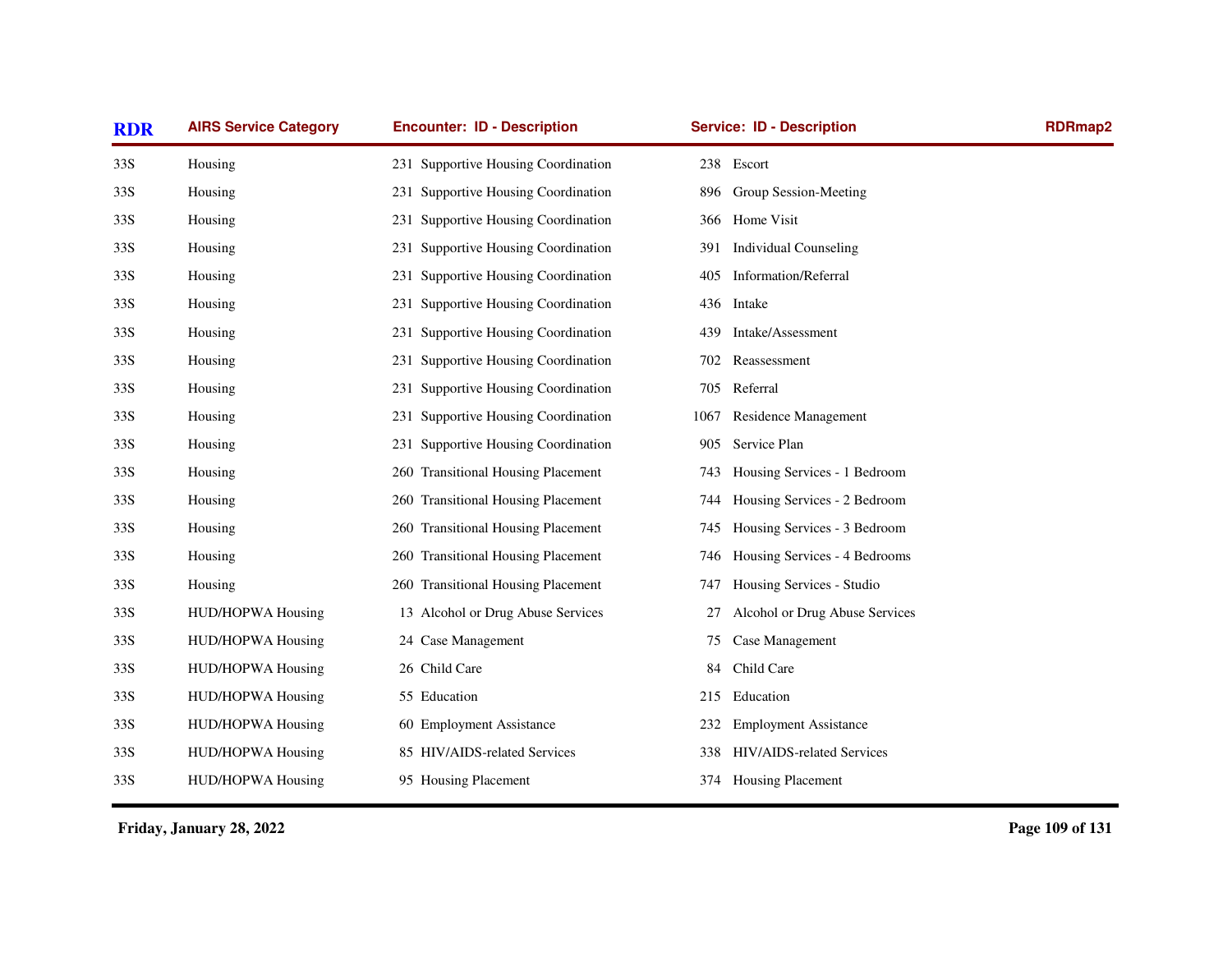| <b>RDR</b> | <b>AIRS Service Category</b> | <b>Encounter: ID - Description</b>           |      | <b>Service: ID - Description</b>            | <b>RDRmap2</b> |
|------------|------------------------------|----------------------------------------------|------|---------------------------------------------|----------------|
| 33S        | HUD/HOPWA Housing            | 110 Legal                                    |      | 458 Legal                                   |                |
| 33S        | HUD/HOPWA Housing            | 111 Life Skills (oustide of case management) | 497  | Life Skills (oustide of case management)    |                |
| 33S        | HUD/HOPWA Housing            | 117 Mental Health Support Services           | 520  | <b>Mental Health Services</b>               |                |
| 33S        | <b>HUD/HOPWA Housing</b>     | 130 Other                                    | 579  | Other                                       |                |
| 33S        | HUD/HOPWA Housing            | 131 Other Health Care Services               | 585  | Other Health Care Services                  |                |
| 33S        | <b>HUD/HOPWA Housing</b>     | 135 Outreach                                 | 595. | Outreach                                    |                |
| 33S        | <b>HUD/HOPWA Housing</b>     | 192 Transportation                           | 828  | <b>Transportation Services</b>              |                |
| 33S        | <b>Supportive Services</b>   | 45 Direct Emergency Assistance               | 722  | Renovations (or Renovations/Weatherization) |                |
| 33S        | <b>Supportive Services</b>   | 45 Direct Emergency Assistance               | 723  | <b>Rental Arrears</b>                       |                |
| 33S        | <b>Supportive Services</b>   | 45 Direct Emergency Assistance               | 724  | <b>Rental Assistance</b>                    |                |
| 33S        | <b>Supportive Services</b>   | 45 Direct Emergency Assistance               | 853  | <b>Utility Assistance</b>                   |                |
| 33U        |                              |                                              |      |                                             |                |
| 33U        | <b>Supportive Services</b>   | 30 Client Advocacy                           | 827  | Translation/Interpretation                  |                |
| 33U        | <b>Supportive Services</b>   | 138 Peer Support                             | 827  | Translation/Interpretation                  |                |
| 33U        | <b>Supportive Services</b>   | 289 Translation/Interpretation               | 35   | Assessment                                  |                |
| 33U        | <b>Supportive Services</b>   | 289 Translation/Interpretation               | 73   | Case Conference                             |                |
| 33U        | <b>Supportive Services</b>   | 289 Translation/Interpretation               | 1190 | Sign Language Interpretation                |                |
| 33U        | <b>Supportive Services</b>   | 289 Translation/Interpretation               | 1191 | Spoken Language Interpretation              |                |
| 33V        |                              |                                              |      |                                             |                |
| 33V        | Care Coordination            | 162 Referral and Linkage to Services         | 916  | Cab Fare provided (voucher)                 |                |
| 33V        | Care Coordination            | 162 Referral and Linkage to Services         | 917  | Car/Van to Agency                           |                |
| 33V        | Care Coordination            | 162 Referral and Linkage to Services         | 1080 | Token/MetroCard/Bus Fare                    |                |
| 33V        | Housing                      | 192 Transportation                           |      | 1139 Car/Van to Mental Health Services      |                |

**Page 110 of 131**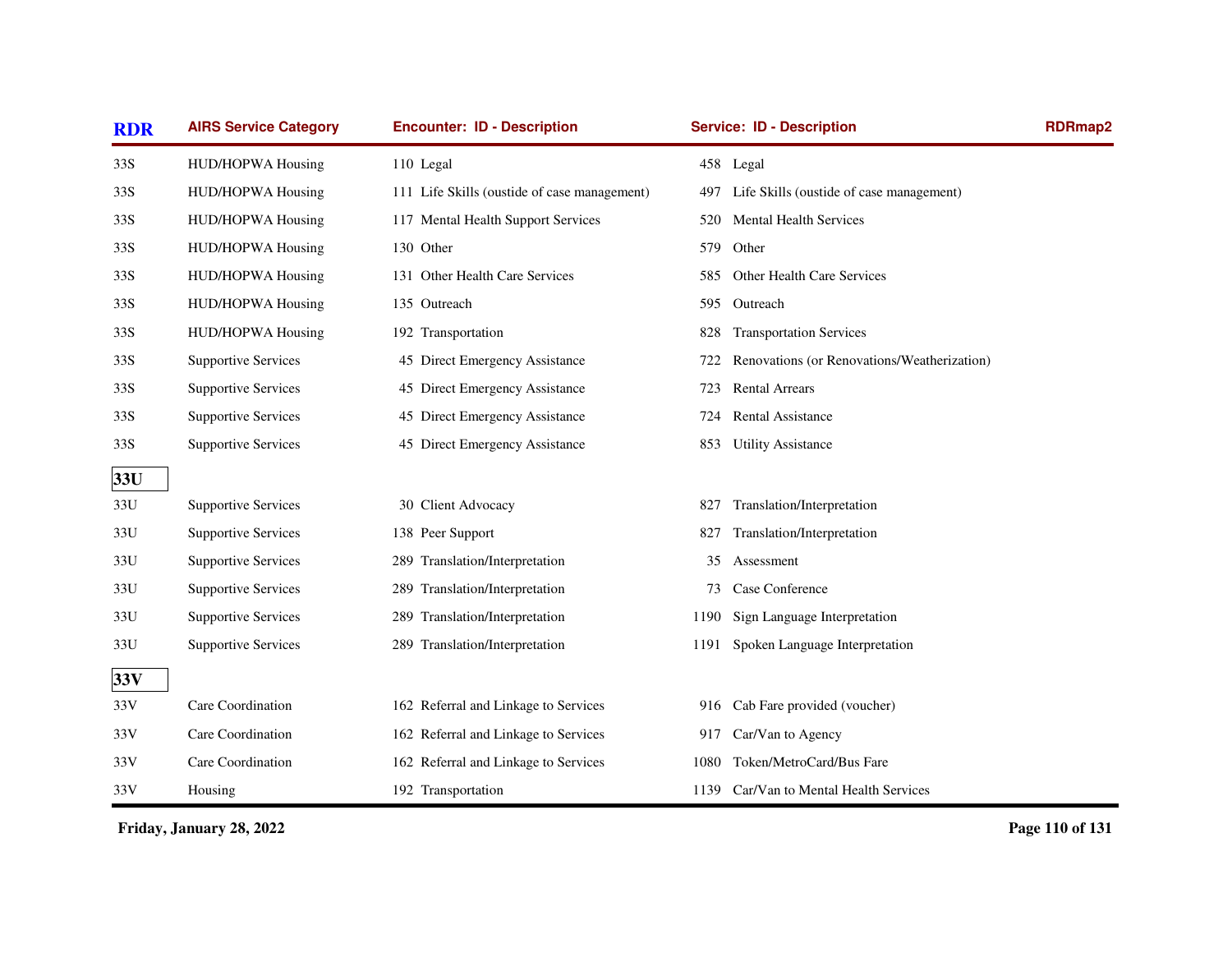| <b>AIRS Service Category</b> | <b>Encounter: ID - Description</b>    | <b>Service: ID - Description</b>                 | <b>RDRmap2</b> |
|------------------------------|---------------------------------------|--------------------------------------------------|----------------|
| <b>Supportive Services</b>   | 30 Client Advocacy                    | 161 Direct Agency Transport (Car/Van)            |                |
| <b>Supportive Services</b>   | 30 Client Advocacy                    | Provision of Cab Fare<br>689                     |                |
| <b>Supportive Services</b>   | 30 Client Advocacy                    | Provision of Tokens/Bus Fare<br>690              |                |
| <b>Supportive Services</b>   | 30 Client Advocacy                    | Subcontracted Transport (Car/Van)<br>796         |                |
| <b>Supportive Services</b>   | 45 Direct Emergency Assistance        | <b>Emergency Transportation</b><br>230           |                |
| <b>Supportive Services</b>   | 125 Non-Certified Adult Day Care      | Direct Agency Transport (Car/Van)<br>161         |                |
| <b>Supportive Services</b>   | 125 Non-Certified Adult Day Care      | Provision of Cab Fare<br>689                     |                |
| <b>Supportive Services</b>   | 125 Non-Certified Adult Day Care      | Provision of Tokens/Bus Fare<br>690              |                |
| <b>Supportive Services</b>   | 163 Respite                           | Provision of Cab Fare<br>689                     |                |
| <b>Supportive Services</b>   | 163 Respite                           | Provision of Tokens/Bus Fare<br>690              |                |
| <b>Supportive Services</b>   | 163 Respite                           | Subcontracted Transport (Car/Van)<br>796         |                |
| Transportation               | 234 Direct Agency Transport (Car/Van) | Car/Van to Agency<br>917                         |                |
| Transportation               | 234 Direct Agency Transport (Car/Van) | Car/Van to Case Management<br>918                |                |
| Transportation               | 234 Direct Agency Transport (Car/Van) | Car/Van to Dental<br>919                         |                |
| Transportation               | 234 Direct Agency Transport (Car/Van) | Car/Van to Food Service Provision<br>920         |                |
| Transportation               | 234 Direct Agency Transport (Car/Van) | Car/Van to Home<br>921                           |                |
| Transportation               | 234 Direct Agency Transport (Car/Van) | Car/Van to Housing Services<br>922               |                |
| Transportation               | 234 Direct Agency Transport (Car/Van) | Car/Van to Legal Services<br>923                 |                |
| Transportation               | 234 Direct Agency Transport (Car/Van) | Car/Van to Medical<br>924                        |                |
| Transportation               | 234 Direct Agency Transport (Car/Van) | Car/Van to Pharmacy<br>925                       |                |
| Transportation               | 234 Direct Agency Transport (Car/Van) | Car/Van to Social Services (entitlements)<br>926 |                |
| Transportation               | 234 Direct Agency Transport (Car/Van) | Car/Van to Substance Use Service<br>927          |                |
| Transportation               | 234 Direct Agency Transport (Car/Van) | 1193 To Mental Health Services                   |                |
|                              |                                       |                                                  |                |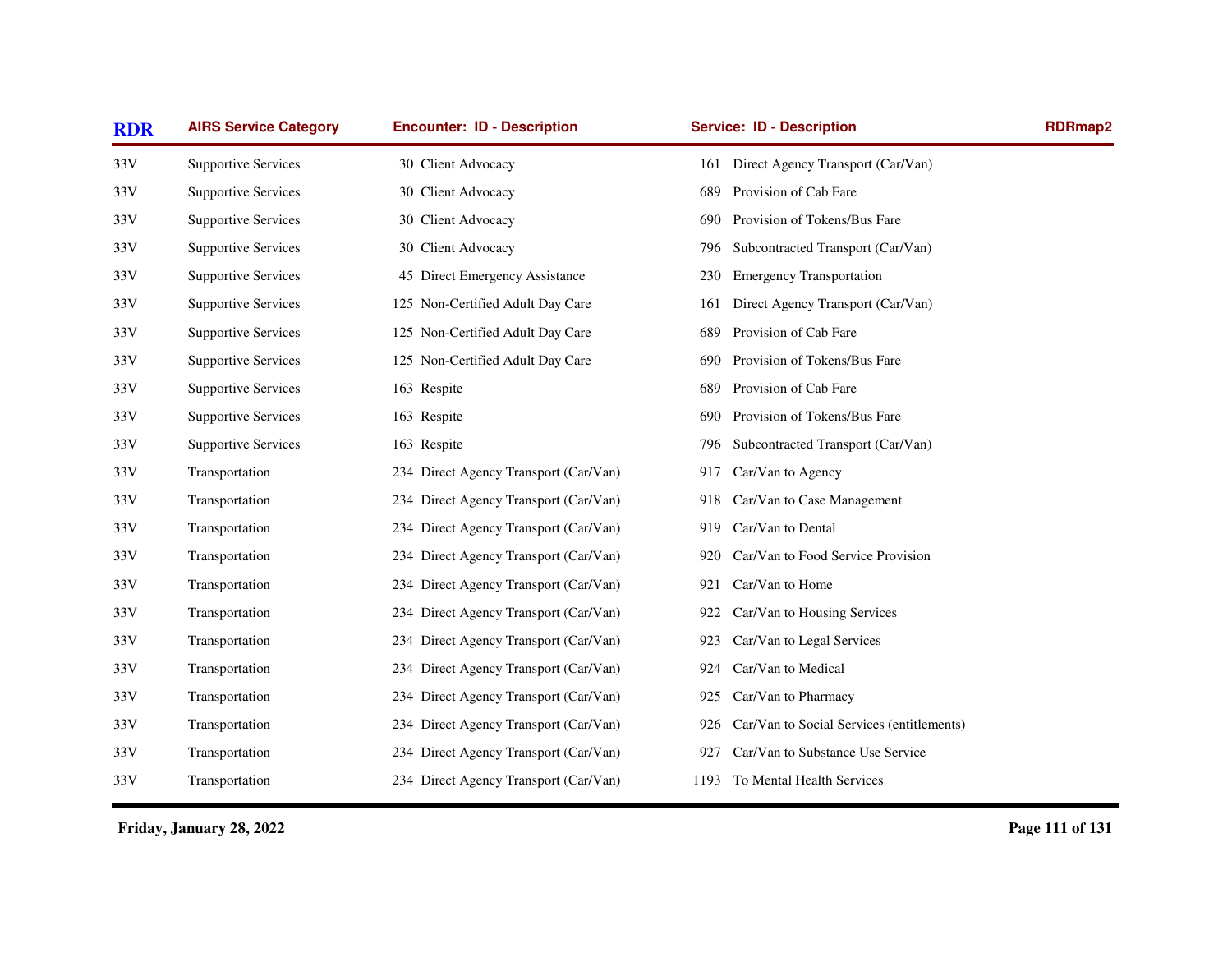| <b>RDR</b> | <b>AIRS Service Category</b> | <b>Encounter: ID - Description</b>    | <b>Service: ID - Description</b>   | <b>RDRmap2</b> |
|------------|------------------------------|---------------------------------------|------------------------------------|----------------|
| 33V        | Transportation               | 234 Direct Agency Transport (Car/Van) | 1194 To RW Network Activities      |                |
| 33V        | Transportation               | 234 Direct Agency Transport (Car/Van) | To Supportive Services<br>1192     |                |
| 33V        | Transportation               | 235 Gasoline Card Distributed         | Gasoline Card Provided<br>991      |                |
| 33V        | Transportation               | 235 Gasoline Card Distributed         | To Case Management<br>1088         |                |
| 33V        | Transportation               | 235 Gasoline Card Distributed         | To Dental<br>1089                  |                |
| 33V        | Transportation               | 235 Gasoline Card Distributed         | To Food Service Provision<br>1090  |                |
| 33V        | Transportation               | 235 Gasoline Card Distributed         | 1091<br>To Home                    |                |
| 33V        | Transportation               | 235 Gasoline Card Distributed         | To Housing Services<br>1092        |                |
| 33V        | Transportation               | 235 Gasoline Card Distributed         | To Legal Services<br>1093          |                |
| 33V        | Transportation               | 235 Gasoline Card Distributed         | 1094 To Medical                    |                |
| 33V        | Transportation               | 235 Gasoline Card Distributed         | To Mental Health Services<br>1193  |                |
| 33V        | Transportation               | 235 Gasoline Card Distributed         | 1095 To Pharmacy                   |                |
| 33V        | Transportation               | 235 Gasoline Card Distributed         | To RW Network Activities<br>1194   |                |
| 33V        | Transportation               | 235 Gasoline Card Distributed         | To Social Services<br>1096         |                |
| 33V        | Transportation               | 235 Gasoline Card Distributed         | To Substance Use Service<br>1097   |                |
| 33V        | Transportation               | 235 Gasoline Card Distributed         | To Supportive Services<br>1192     |                |
| 33 V       | Transportation               | 249 Provision of Cab Fare             | Cab Fare provided (cash)<br>915    |                |
| 33V        | Transportation               | 249 Provision of Cab Fare             | Cab Fare provided (voucher)<br>916 |                |
| 33V        | Transportation               | 249 Provision of Cab Fare             | To Agency<br>1087                  |                |
| 33V        | Transportation               | 249 Provision of Cab Fare             | To Case Management<br>1088         |                |
| 33V        | Transportation               | 249 Provision of Cab Fare             | To Dental<br>1089                  |                |
| 33V        | Transportation               | 249 Provision of Cab Fare             | To Food Service Provision<br>1090  |                |
| 33V        | Transportation               | 249 Provision of Cab Fare             | 1091 To Home                       |                |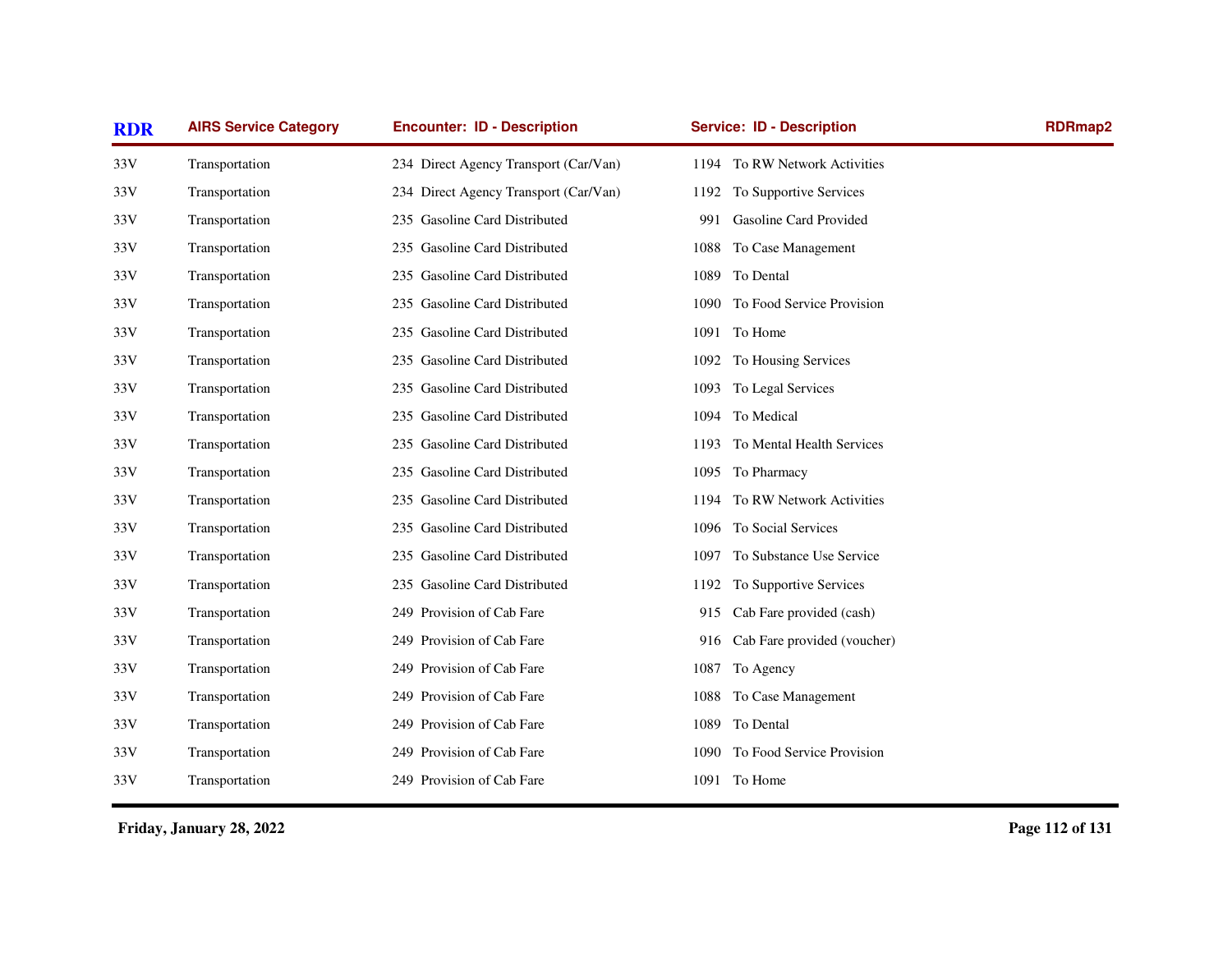| <b>RDR</b> | <b>AIRS Service Category</b> | <b>Encounter: ID - Description</b>          | <b>Service: ID - Description</b>  | <b>RDRmap2</b> |
|------------|------------------------------|---------------------------------------------|-----------------------------------|----------------|
| 33V        | Transportation               | 249 Provision of Cab Fare                   | 1092 To Housing Services          |                |
| 33V        | Transportation               | 249 Provision of Cab Fare                   | 1093 To Legal Services            |                |
| 33V        | Transportation               | 249 Provision of Cab Fare                   | 1094 To Medical                   |                |
| 33V        | Transportation               | 249 Provision of Cab Fare                   | To Mental Health Services<br>1193 |                |
| 33V        | Transportation               | 249 Provision of Cab Fare                   | 1095 To Pharmacy                  |                |
| 33V        | Transportation               | 249 Provision of Cab Fare                   | To RW Network Activities<br>1194  |                |
| 33V        | Transportation               | 249 Provision of Cab Fare                   | To Social Services<br>1096        |                |
| 33V        | Transportation               | 249 Provision of Cab Fare                   | To Substance Use Service<br>1097  |                |
| 33V        | Transportation               | 249 Provision of Cab Fare                   | To Supportive Services<br>1192    |                |
| 33V        | Transportation               | 276 Provision of MetroCard/Public Transit F | Fare Provided (cash)<br>987       |                |
| 33V        | Transportation               | 276 Provision of MetroCard/Public Transit F | 1142<br>Metrocard                 |                |
| 33V        | Transportation               | 276 Provision of MetroCard/Public Transit F | To Case Management<br>1088        |                |
| 33V        | Transportation               | 276 Provision of MetroCard/Public Transit F | To Dental<br>1089                 |                |
| 33V        | Transportation               | 276 Provision of MetroCard/Public Transit F | 1090 To Food Service Provision    |                |
| 33V        | Transportation               | 276 Provision of MetroCard/Public Transit F | 1091 To Home                      |                |
| 33V        | Transportation               | 276 Provision of MetroCard/Public Transit F | 1092 To Housing Services          |                |
| 33V        | Transportation               | 276 Provision of MetroCard/Public Transit F | To Legal Services<br>1093         |                |
| 33V        | Transportation               | 276 Provision of MetroCard/Public Transit F | To Medical<br>1094                |                |
| 33V        | Transportation               | 276 Provision of MetroCard/Public Transit F | To Mental Health Services<br>1193 |                |
| 33V        | Transportation               | 276 Provision of MetroCard/Public Transit F | To Pharmacy<br>1095               |                |
| 33V        | Transportation               | 276 Provision of MetroCard/Public Transit F | To RW Network Activities<br>1194  |                |
| 33V        | Transportation               | 276 Provision of MetroCard/Public Transit F | To Social Services<br>1096        |                |
| 33V        | Transportation               | 276 Provision of MetroCard/Public Transit F | 1097 To Substance Use Service     |                |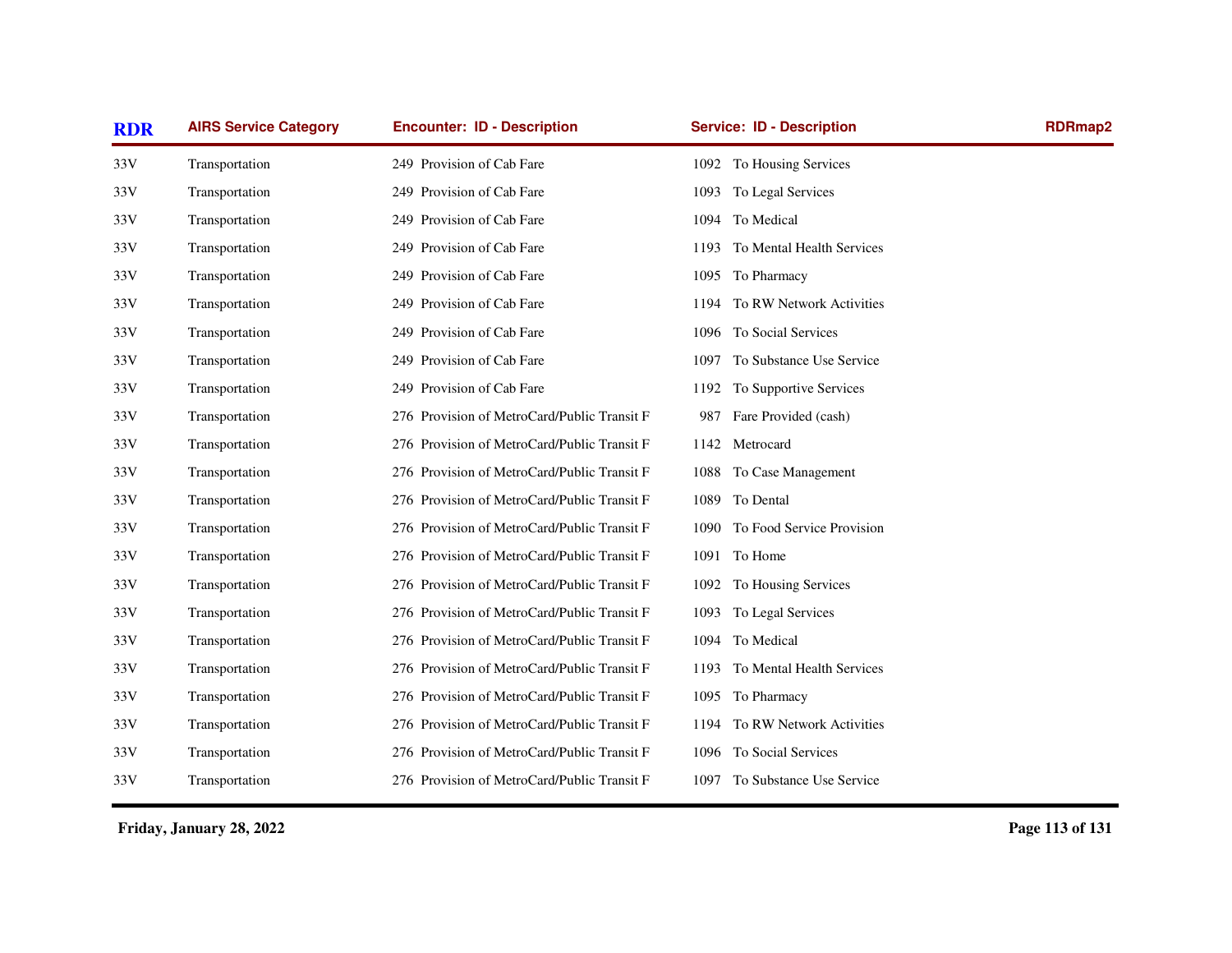| <b>RDR</b> | <b>AIRS Service Category</b> | <b>Encounter: ID - Description</b>           | <b>Service: ID - Description</b>                 | <b>RDRmap2</b> |
|------------|------------------------------|----------------------------------------------|--------------------------------------------------|----------------|
| 33V        | Transportation               | 276 Provision of MetroCard/Public Transit F  | 1192 To Supportive Services                      |                |
| 33V        | Transportation               | 276 Provision of MetroCard/Public Transit F  | Train Tickets Provided<br>1081                   |                |
| 33V        | Transportation               | 250 Provision of Tokens/Bus Fare             | 987<br>Fare Provided (cash)                      |                |
| 33V        | Transportation               | 250 Provision of Tokens/Bus Fare             | <b>Train Tickets Provided</b><br>1081            |                |
| 33V        | Transportation               | 259 Subcontracted Transport (Car/Van/Amb     | Car/Van to Agency<br>917                         |                |
| 33V        | Transportation               | 259 Subcontracted Transport (Car/Van/Amb     | Car/Van to Case Management<br>918                |                |
| 33V        | Transportation               | Subcontracted Transport (Car/Van/Amb<br>259. | Car/Van to Dental<br>919                         |                |
| 33V        | Transportation               | 259 Subcontracted Transport (Car/Van/Amb     | Car/Van to Food Service Provision<br>920         |                |
| 33V        | Transportation               | 259 Subcontracted Transport (Car/Van/Amb     | Car/Van to Home<br>921                           |                |
| 33V        | Transportation               | 259 Subcontracted Transport (Car/Van/Amb     | Car/Van to Housing Services<br>922               |                |
| 33V        | Transportation               | 259 Subcontracted Transport (Car/Van/Amb     | Car/Van to Legal Services<br>923                 |                |
| 33V        | Transportation               | 259 Subcontracted Transport (Car/Van/Amb     | Car/Van to Medical<br>924                        |                |
| 33V        | Transportation               | 259 Subcontracted Transport (Car/Van/Amb     | Car/Van to Pharmacy<br>925                       |                |
| 33V        | Transportation               | 259 Subcontracted Transport (Car/Van/Amb     | Car/Van to Social Services (entitlements)<br>926 |                |
| 33V        | Transportation               | 259 Subcontracted Transport (Car/Van/Amb     | Car/Van to Substance Use Service<br>927          |                |
| 33V        | Transportation               | 259 Subcontracted Transport (Car/Van/Amb     | To Mental Health Services<br>1193                |                |
| 33V        | Transportation               | 259 Subcontracted Transport (Car/Van/Amb     | To RW Network Activities<br>1194                 |                |
| 33V        | Transportation               | 259 Subcontracted Transport (Car/Van/Amb     | To Supportive Services<br>1192                   |                |
| 33V        | Transportation               | 192 Transportation                           | Direct Agency Transport (Car/Van)<br>161         |                |
| 33V        | Transportation               | 192 Transportation                           | Gasoline Card Provided<br>991                    |                |
| 33V        | Transportation               | 192 Transportation                           | Metrocard<br>1142                                |                |
| 33V        | Transportation               | 192 Transportation                           | Provision of Cab Fare<br>689                     |                |
| 33V        | Transportation               | 192 Transportation                           | Provision of Tokens/Bus Fare<br>690              |                |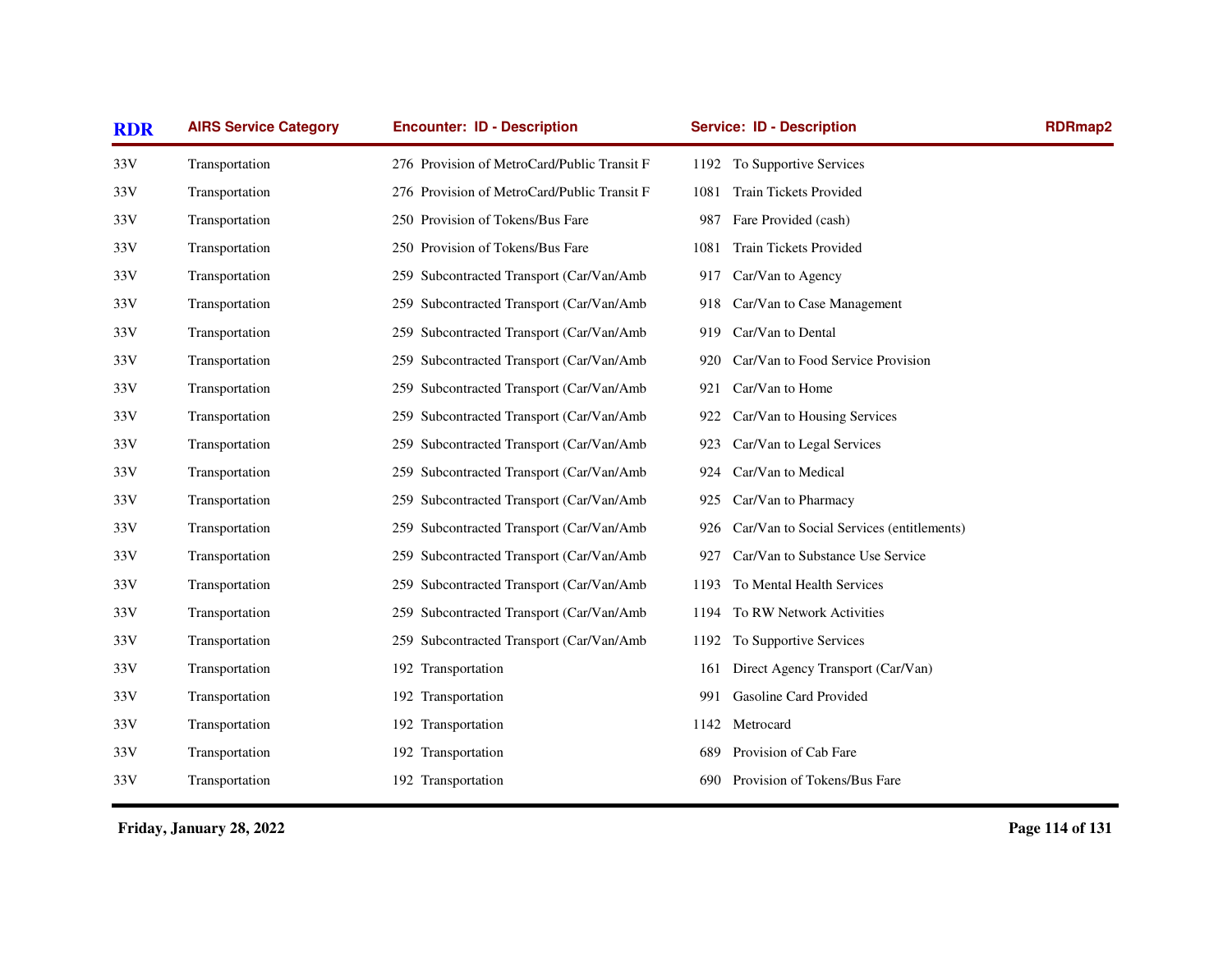| <b>RDR</b> | <b>AIRS Service Category</b> | <b>Encounter: ID - Description</b>     | <b>Service: ID - Description</b>               | <b>RDRmap2</b> |
|------------|------------------------------|----------------------------------------|------------------------------------------------|----------------|
| 33V        | Transportation               | 192 Transportation                     | 702 Reassessment                               |                |
| 33V        | Transportation               | 192 Transportation                     | 796<br>Subcontracted Transport (Car/Van)       |                |
| 33V        | Transportation               | 192 Transportation                     | 1087 To Agency                                 |                |
| 33V        | Transportation               | 192 Transportation                     | To Case Management<br>1088                     |                |
| 33V        | Transportation               | 192 Transportation                     | To Dental<br>1089                              |                |
| 33V        | Transportation               | 192 Transportation                     | To Health Education and Risk Reduction<br>1394 |                |
| 33V        | Transportation               | 192 Transportation                     | To HIV Support Groups<br>1393                  |                |
| 33V        | Transportation               | 192 Transportation                     | To Housing Services<br>1092                    |                |
| 33V        | Transportation               | 192 Transportation                     | To Legal Services<br>1093                      |                |
| 33V        | Transportation               | 192 Transportation                     | To Medical - HIV<br>1395                       |                |
| 33V        | Transportation               | 192 Transportation                     | To Medical - Other<br>1396                     |                |
| 33V        | Transportation               | 192 Transportation                     | To Mental Health Services<br>1193              |                |
| 33V        | Transportation               | 192 Transportation                     | To Nutritional Services<br>1397                |                |
| 33V        | Transportation               | 192 Transportation                     | 1454 To obtain Food/Supplies                   |                |
| 33V        | Transportation               | 192 Transportation                     | To Pharmacy<br>1095                            |                |
| 33V        | Transportation               | 192 Transportation                     | To Social Services<br>1096                     |                |
| 33V        | Transportation               | 192 Transportation                     | To Substance Use Service<br>1097               |                |
| 33V        | Transportation               | 192 Transportation                     | <b>Train Tickets Provided</b><br>1081          |                |
| 33V        | Transportation               | 192 Transportation                     | <b>Transportation Assessment</b><br>1307       |                |
| 33V        | Transportation               | 192 Transportation                     | <b>Transportation Coordination</b><br>1201     |                |
| 33W        |                              |                                        |                                                |                |
| 33W        | <b>Supportive Services</b>   | 136 Outreach, Information And Referral | Consultation<br>135                            |                |
| 33W        | <b>Supportive Services</b>   | 136 Outreach, Information And Referral | 266 Follow-up Activities                       |                |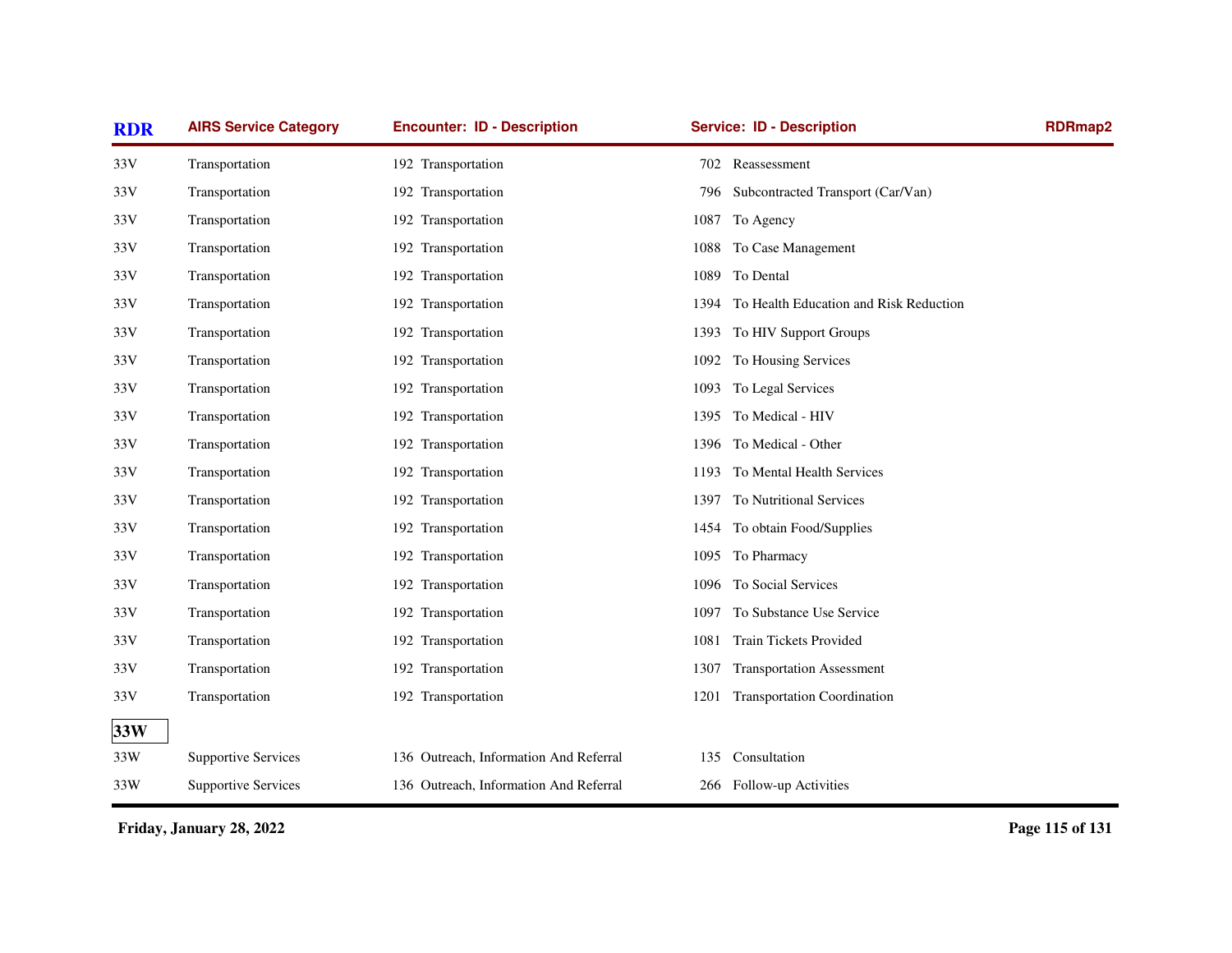| <b>RDR</b>       | <b>AIRS Service Category</b> | <b>Encounter: ID - Description</b>     | <b>Service: ID - Description</b> |                                                        | <b>RDRmap2</b> |
|------------------|------------------------------|----------------------------------------|----------------------------------|--------------------------------------------------------|----------------|
| 33W              | <b>Supportive Services</b>   | 136 Outreach, Information And Referral | 305                              | <b>General Information</b>                             |                |
| 33W              | <b>Supportive Services</b>   | 136 Outreach, Information And Referral | 387                              | In-Reach (One-On-One)                                  |                |
| 33W              | <b>Supportive Services</b>   | 136 Outreach, Information And Referral | 439                              | Intake/Assessment                                      |                |
| 33W              | <b>Supportive Services</b>   | 136 Outreach, Information And Referral | 596                              | Outreach (One On One)                                  |                |
| 33W              | <b>Supportive Services</b>   | 136 Outreach, Information And Referral | 705 Referral                     |                                                        |                |
| 33Y              |                              |                                        |                                  |                                                        |                |
| $33\,\mathrm{Y}$ | Adult Day Health Care        | 14 Attendance                          | 608                              | <b>Pastoral Counseling</b>                             |                |
| 33Y              | Care Coordination            | 286 Access to Entitlements             | 38                               | Assist with SSI/SSD Appeals                            |                |
| 33Y              | Care Coordination            | 286 Access to Entitlements             | 39                               | Assist with SSI/SSD Application                        |                |
| 33Y              | Care Coordination            | 286 Access to Entitlements             | 1124                             | Assistance with ADAP - New Application                 |                |
| 33Y              | Care Coordination            | 286 Access to Entitlements             | 1125                             | Assistance with ADAP - Reactivation                    |                |
| 33Y              | Care Coordination            | 286 Access to Entitlements             | 1128                             | Assistance with APIC - New Application                 |                |
| 33Y              | Care Coordination            | 286 Access to Entitlements             | 1158                             | Assistance with enrollment in HCV medication assistanc |                |
| 33Y              | Care Coordination            | 286 Access to Entitlements             | 1157                             | Assistance with HepCAP- New Application                |                |
| 33Y              | Care Coordination            | 286 Access to Entitlements             | 1126                             | Assistance with Medicaid - New Application             |                |
| 33Y              | Care Coordination            | 286 Access to Entitlements             | 1127                             | Assistance with Medicaid - Reactivation                |                |
| 33Y              | Care Coordination            | 286 Access to Entitlements             | 1129                             | Assistance with Medicare                               |                |
| 33Y              | Care Coordination            | 286 Access to Entitlements             | <b>Benefits: DAS</b><br>47       |                                                        |                |
| 33Y              | Care Coordination            | 286 Access to Entitlements             | 48                               | Benefits: Other/General                                |                |
| 33Y              | Care Coordination            | 286 Access to Entitlements             | Benefits: PA<br>49               |                                                        |                |
| 33Y              | Care Coordination            | 286 Access to Entitlements             | Benefits: SSD<br>50              |                                                        |                |
| 33Y              | Care Coordination            | 286 Access to Entitlements             | Benefits: SSI<br>51              |                                                        |                |
| 33Y              | Care Coordination            | 286 Access to Entitlements             | 73                               | Case Conference                                        |                |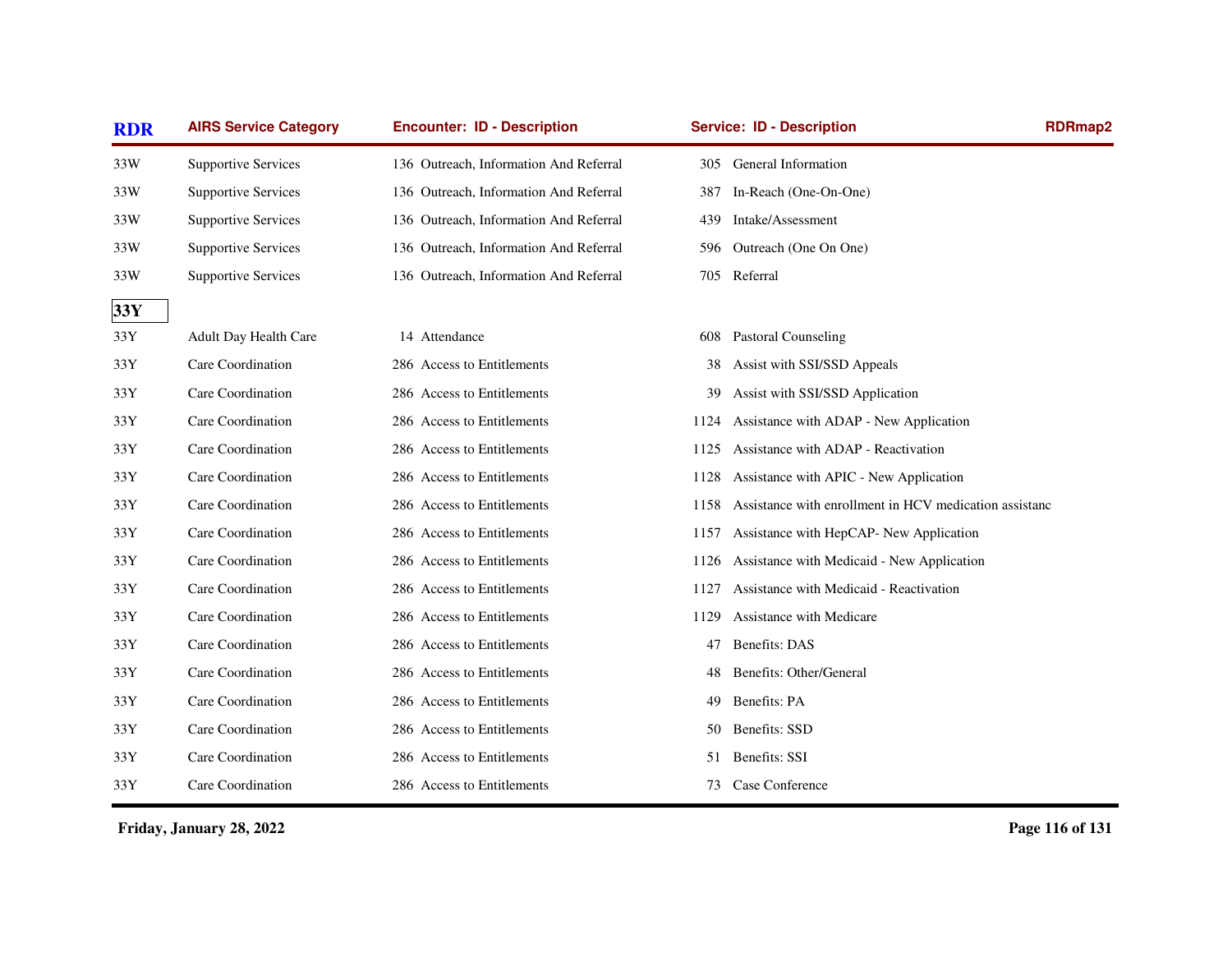| <b>RDR</b> | <b>AIRS Service Category</b> | <b>Encounter: ID - Description</b>           | <b>Service: ID - Description</b>                    | <b>RDRmap2</b> |
|------------|------------------------------|----------------------------------------------|-----------------------------------------------------|----------------|
| 33Y        | Care Coordination            | 22 Care Coordination Follow-Up               | Care Needs Conferencing<br>68                       |                |
| 33Y        | Care Coordination            | 22 Care Coordination Follow-Up               | Case Closure/Discharge<br>72                        |                |
| 33Y        | Care Coordination            | 22 Care Coordination Follow-Up               | Case Conference<br>73                               |                |
| 33Y        | Care Coordination            | 22 Care Coordination Follow-Up               | <b>Client Counseling</b><br>97                      |                |
| 33Y        | Care Coordination            | 22 Care Coordination Follow-Up               | Home Care Coordination<br>1132                      |                |
| 33Y        | Care Coordination            | 22 Care Coordination Follow-Up               | Office Care Coordination<br>1134                    |                |
| 33Y        | Care Coordination            | 22 Care Coordination Follow-Up               | Other Follow-up<br>583                              |                |
| 33Y        | Care Coordination            | 22 Care Coordination Follow-Up               | Phone Care Coordination<br>1136                     |                |
| 33Y        | Care Coordination            | 22 Care Coordination Follow-Up               | Reassessment<br>702                                 |                |
| 33Y        | Care Coordination            | 22 Care Coordination Follow-Up               | Re-engagement Efforts<br>704                        |                |
| 33Y        | Care Coordination            | 41 Crisis Intervention                       | Direct Client Intervention<br>162                   |                |
| 33Y        | Care Coordination            | 41 Crisis Intervention                       | Intervention with Others on Behalf of Client<br>446 |                |
| 33Y        | Care Coordination            | 61 Engagement (Intake/Assessment)            | Adherence Incentive<br>1326                         |                |
| 33Y        | Care Coordination            | 61 Engagement (Intake/Assessment)            | <b>Eligibility Determination</b><br>223             |                |
| 33Y        | Care Coordination            | 61 Engagement (Intake/Assessment)            | 436 Intake                                          |                |
| 33Y        | Care Coordination            | 61 Engagement (Intake/Assessment)            | Services Description<br>774                         |                |
| 33Y        | Care Coordination            | 61 Engagement (Intake/Assessment)            | Services Discussion<br>775                          |                |
| 33Y        | Care Coordination            | 61 Engagement (Intake/Assessment)            | <b>Transportation Services</b><br>828               |                |
| 33Y        | Care Coordination            | 268 Home-based Reassessment                  | Reassessment<br>702                                 |                |
| 33Y        | Care Coordination            | 269 Home-based Service Needs Identificatio   | Development of Plan<br>158                          |                |
| 33Y        | Care Coordination            | 269 Home-based Service Needs Identificatio   | Plan Update<br>648                                  |                |
| 33Y        | Care Coordination            | 271 Office-based Reassessment                | Reassessment<br>702                                 |                |
| 33Y        | Care Coordination            | 272 Office-based Service Needs Identificatio | Development of Plan<br>158                          |                |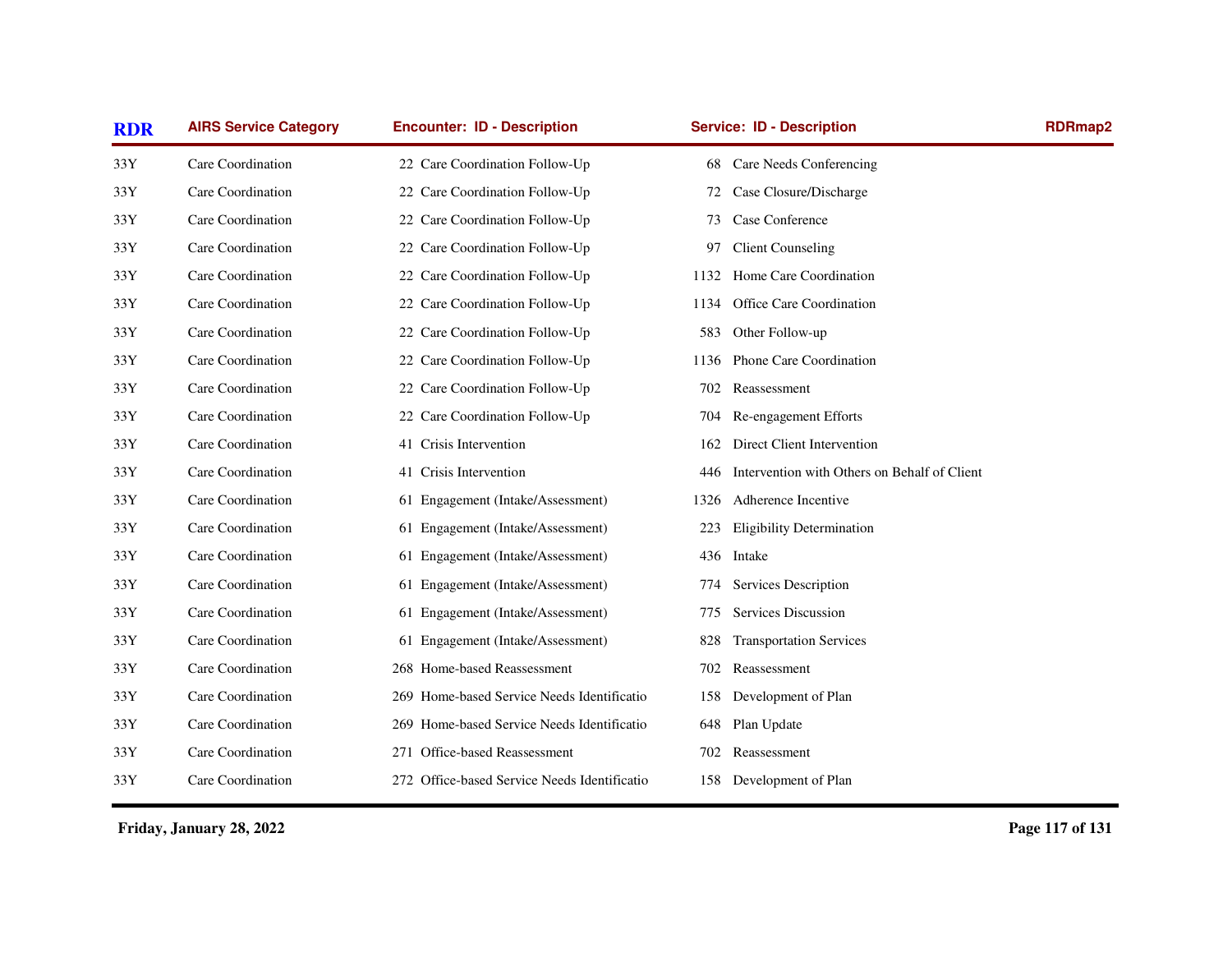| <b>RDR</b>     | <b>AIRS Service Category</b> | <b>Encounter: ID - Description</b>           |            | <b>Service: ID - Description</b>           | <b>RDRmap2</b> |
|----------------|------------------------------|----------------------------------------------|------------|--------------------------------------------|----------------|
| 33Y            | Care Coordination            | 272 Office-based Service Needs Identificatio |            | 648 Plan Update                            |                |
| $33\mathrm{Y}$ | Care Coordination            | 169 Service Needs Identification             | 1326       | Adherence Incentive                        |                |
| 33Y            | Care Coordination            | 169 Service Needs Identification             | 157        | Determination of Client Needs              |                |
| 33Y            | Care Coordination            | 169 Service Needs Identification             | 158        | Development of Plan                        |                |
| 33Y            | Care Coordination            | 169 Service Needs Identification             | 648        | Plan Update                                |                |
| 33Y            | Care Coordination            | 169 Service Needs Identification             | 828        | <b>Transportation Services</b>             |                |
| 33Y            | Case Management - Groups     | 134 Other Supportive Services (Not Direct C  | 42         | Assistance With Activities Of Daily Living |                |
| 33Y            | Case Management - Groups     | 134 Other Supportive Services (Not Direct C  | 125        | Compliance Issues/Follow-Up                |                |
| 33Y            | Case Management - Groups     | 134 Other Supportive Services (Not Direct C  | 238        | Escort                                     |                |
| 33Y            | Case Management - Groups     | 134 Other Supportive Services (Not Direct C  | 314        | Group Counseling                           |                |
| 33Y            | Case Management - Groups     | 134 Other Supportive Services (Not Direct C  |            | 366 Home Visit                             |                |
| 33Y            | Case Management - Groups     | 134 Other Supportive Services (Not Direct C  | 369        | <b>Hospital Visit</b>                      |                |
| 33Y            | Case Management - Groups     | 134 Other Supportive Services (Not Direct C  | 499        | Living Skills Training                     |                |
| 33Y            | Case Management - Groups     | 134 Other Supportive Services (Not Direct C  | 500        | Living Skills Training--Group              |                |
| 33Y            | Case Management - Groups     | 134 Other Supportive Services (Not Direct C  | 583        | Other Follow-up                            |                |
| 33Y            | Case Management - Groups     | 134 Other Supportive Services (Not Direct C  | 616        | Peer Group Meeting                         |                |
| 33Y            | Case Management - Groups     | 134 Other Supportive Services (Not Direct C  | 705        | Referral                                   |                |
| 33Y            | Case Management - Groups     | 134 Other Supportive Services (Not Direct C  | 808        | <b>Support Group</b>                       |                |
| 33Y            | Housing                      | 218 Health and Independent Living Skills De  | 23         | Advocacy                                   |                |
| 33Y            | Housing                      | 218 Health and Independent Living Skills De  | 35         | Assessment                                 |                |
| 33Y            | Housing                      | 218 Health and Independent Living Skills De  | 72         | Case Closure/Discharge                     |                |
| 33Y            | Housing                      | 218 Health and Independent Living Skills De  | 73         | Case Conference                            |                |
| 33Y            | Housing                      | 218 Health and Independent Living Skills De  | 238 Escort |                                            |                |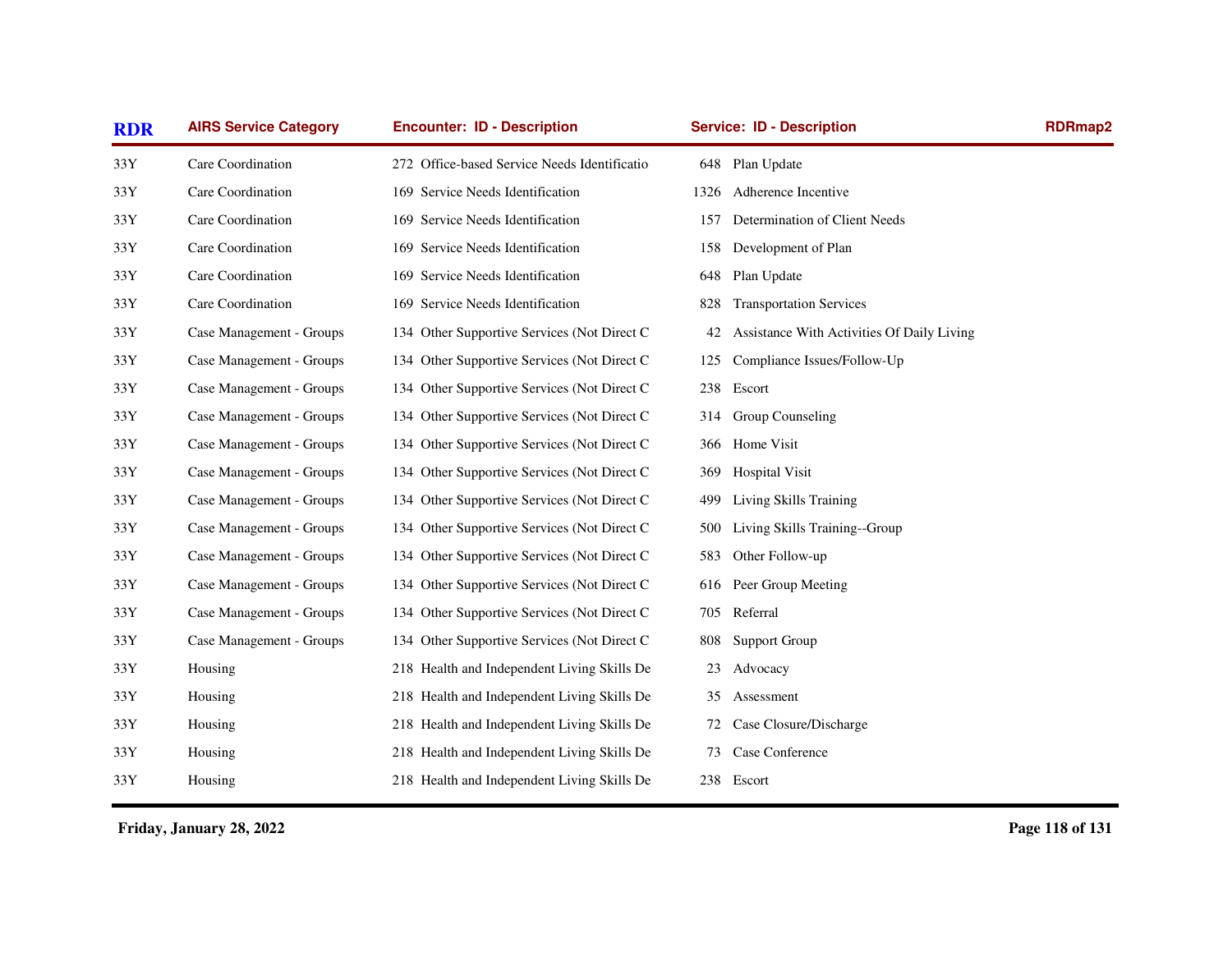| <b>RDR</b>       | <b>AIRS Service Category</b> | <b>Encounter: ID - Description</b>          | <b>Service: ID - Description</b>    | <b>RDRmap2</b> |
|------------------|------------------------------|---------------------------------------------|-------------------------------------|----------------|
| 33Y              | Housing                      | 218 Health and Independent Living Skills De | 318 Group Education                 |                |
| $33\,\mathrm{Y}$ | Housing                      | 218 Health and Independent Living Skills De | Group Session-Meeting<br>896        |                |
| 33Y              | Housing                      | 218 Health and Independent Living Skills De | <b>Individual Counseling</b><br>391 |                |
| 33Y              | Housing                      | 218 Health and Independent Living Skills De | <b>Individual Education</b><br>397  |                |
| 33Y              | Housing                      | 218 Health and Independent Living Skills De | <b>Information/Referral</b><br>405  |                |
| 33Y              | Housing                      | 218 Health and Independent Living Skills De | Intake<br>436                       |                |
| 33Y              | Housing                      | 218 Health and Independent Living Skills De | Intake/Assessment<br>439            |                |
| 33Y              | Housing                      | 218 Health and Independent Living Skills De | Reassessment<br>702                 |                |
| 33Y              | Housing                      | 218 Health and Independent Living Skills De | Referral<br>705                     |                |
| 33Y              | Housing                      | 218 Health and Independent Living Skills De | Service Plan<br>905                 |                |
| 33Y              | Housing                      | 274 Health Skills in Housing                | Case Closure/Discharge<br>72        |                |
| 33Y              | Housing                      | 274 Health Skills in Housing                | Case Conference<br>73               |                |
| 33Y              | Housing                      | 274 Health Skills in Housing                | Group Session-Meeting<br>896        |                |
| 33Y              | Housing                      | 274 Health Skills in Housing                | <b>Individual Counseling</b><br>391 |                |
| 33Y              | Housing                      | 274 Health Skills in Housing                | Information/Referral<br>405         |                |
| 33Y              | Housing                      | 274 Health Skills in Housing                | Intake/Assessment<br>439            |                |
| 33Y              | Housing                      | 274 Health Skills in Housing                | Reassessment<br>702                 |                |
| 33Y              | Housing                      | 274 Health Skills in Housing                | Service Plan<br>905                 |                |
| 33Y              | Housing                      | 117 Mental Health Support Services          | Advocacy<br>23                      |                |
| 33Y              | Housing                      | 117 Mental Health Support Services          | Case Closure/Discharge<br>72        |                |
| 33Y              | Housing                      | 117 Mental Health Support Services          | Case Conference<br>73               |                |
| 33Y              | Housing                      | 117 Mental Health Support Services          | Group Session-Meeting<br>896        |                |
| 33Y              | Housing                      | 117 Mental Health Support Services          | <b>Individual Counseling</b><br>391 |                |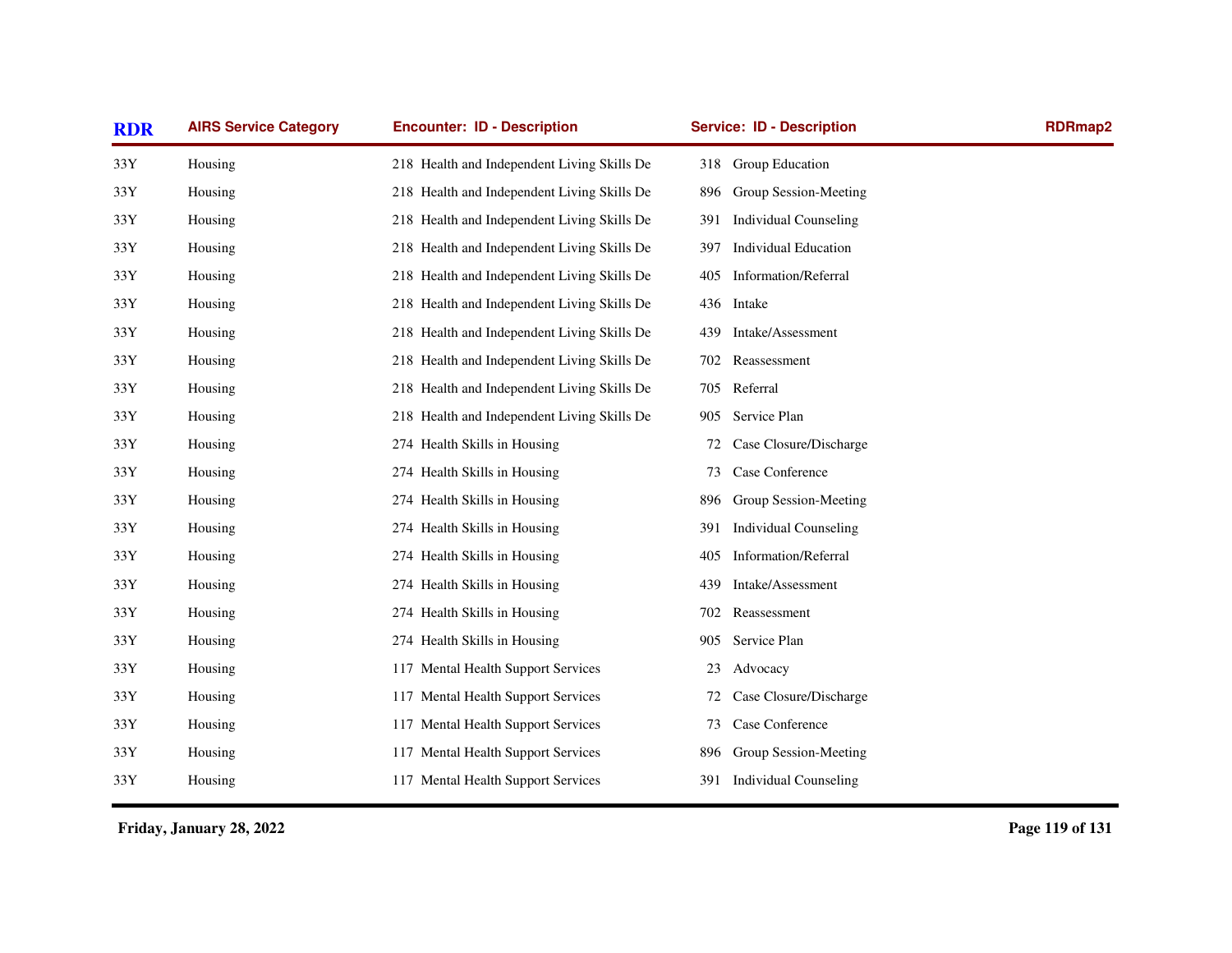| <b>RDR</b> | <b>AIRS Service Category</b> | <b>Encounter: ID - Description</b> | <b>Service: ID - Description</b>                 | <b>RDRmap2</b> |
|------------|------------------------------|------------------------------------|--------------------------------------------------|----------------|
| 33Y        | Housing                      | 117 Mental Health Support Services | Intake/Assessment<br>439                         |                |
| 33Y        | Housing                      | 117 Mental Health Support Services | Reassessment<br>702                              |                |
| 33Y        | Housing                      | 117 Mental Health Support Services | 905<br>Service Plan                              |                |
| 33Y        | Housing                      | 207 Psychosocial Support Services  | Adherence Counseling<br>11                       |                |
| 33Y        | Housing                      | 207 Psychosocial Support Services  | Advocacy<br>23                                   |                |
| 33Y        | Housing                      | 207 Psychosocial Support Services  | Assessment<br>35                                 |                |
| 33Y        | Housing                      | 207 Psychosocial Support Services  | Assistance With Activities Of Daily Living<br>42 |                |
| 33Y        | Housing                      | 207 Psychosocial Support Services  | Care Coordination<br>67                          |                |
| 33Y        | Housing                      | 207 Psychosocial Support Services  | Case Closure/Discharge<br>72                     |                |
| 33Y        | Housing                      | 207 Psychosocial Support Services  | Case Conference<br>73                            |                |
| 33Y        | Housing                      | 207 Psychosocial Support Services  | Crisis Intervention/Care<br>138                  |                |
| 33Y        | Housing                      | 207 Psychosocial Support Services  | Escort<br>238                                    |                |
| 33Y        | Housing                      | 207 Psychosocial Support Services  | Group Session-Meeting<br>896                     |                |
| 33Y        | Housing                      | 207 Psychosocial Support Services  | Health Education/Risk Reduction<br>347           |                |
| 33Y        | Housing                      | 207 Psychosocial Support Services  | <b>HIV Treatment Education</b><br>335            |                |
| 33Y        | Housing                      | 207 Psychosocial Support Services  | Home Visit<br>366                                |                |
| 33Y        | Housing                      | 207 Psychosocial Support Services  | <b>Hospital Visit</b><br>369                     |                |
| 33Y        | Housing                      | 207 Psychosocial Support Services  | Individual Counseling<br>391                     |                |
| 33Y        | Housing                      | 207 Psychosocial Support Services  | In-Home Assessment<br>383                        |                |
| 33Y        | Housing                      | 207 Psychosocial Support Services  | 436 Intake                                       |                |
| 33Y        | Housing                      | 207 Psychosocial Support Services  | Mental Health Support Services<br>521            |                |
| 33Y        | Housing                      | 207 Psychosocial Support Services  | Moving Expenses<br>528                           |                |
| 33Y        | Housing                      | 207 Psychosocial Support Services  | On-site Health Care<br>562                       |                |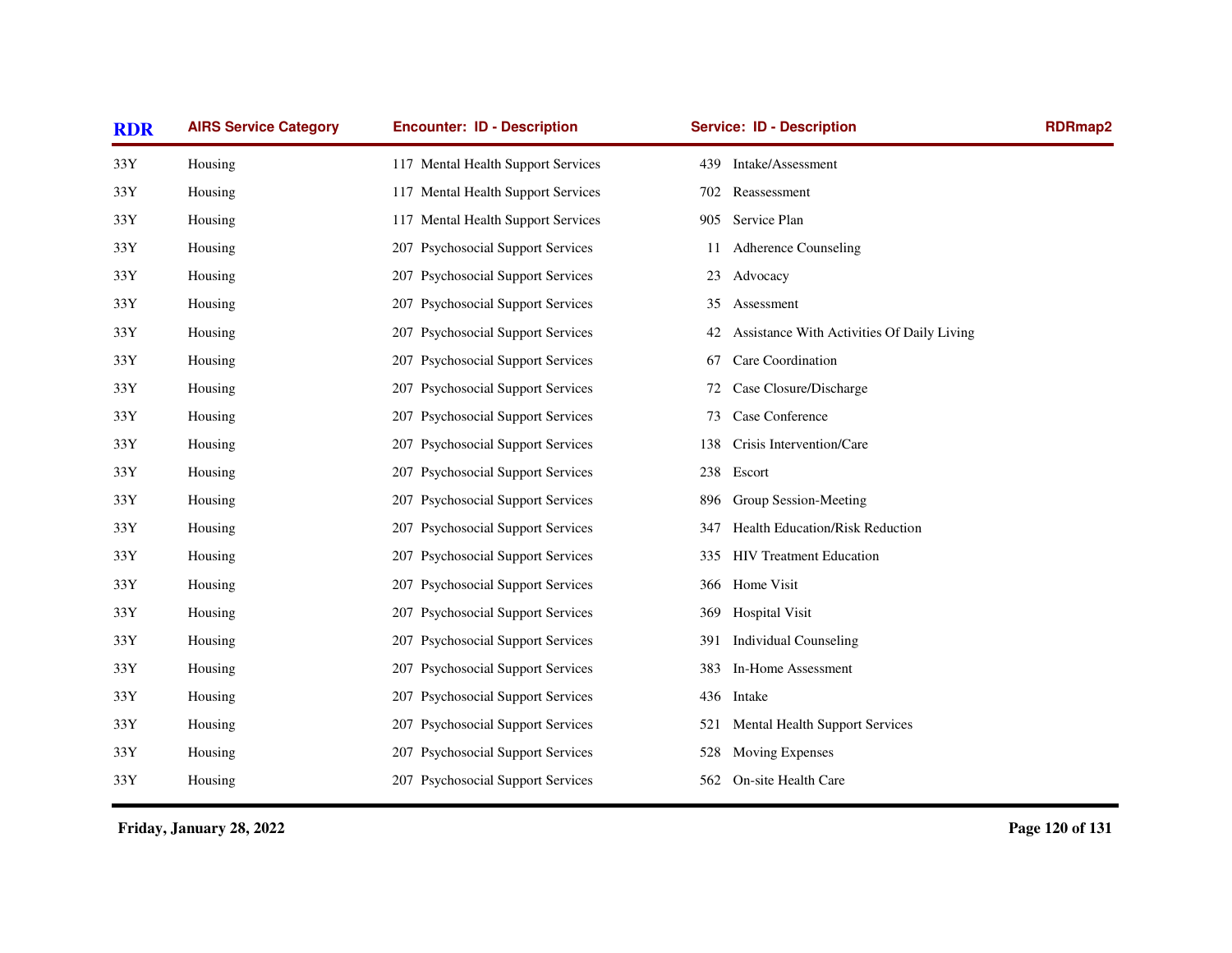| <b>RDR</b> | <b>AIRS Service Category</b> | <b>Encounter: ID - Description</b>   | <b>Service: ID - Description</b>               | RDRmap2 |
|------------|------------------------------|--------------------------------------|------------------------------------------------|---------|
| 33Y        | Housing                      | 207 Psychosocial Support Services    | On-site Personal Care<br>563                   |         |
| 33Y        | Housing                      | 207 Psychosocial Support Services    | Other Follow-up<br>583                         |         |
| 33Y        | Housing                      | 207 Psychosocial Support Services    | Peer Support Services<br>619                   |         |
| 33Y        | Housing                      | 207 Psychosocial Support Services    | Reassessment<br>702                            |         |
| 33Y        | Housing                      | 207 Psychosocial Support Services    | Re-engagement Efforts<br>704                   |         |
| 33Y        | Housing                      | 207 Psychosocial Support Services    | Referral<br>705                                |         |
| 33Y        | Housing                      | 207 Psychosocial Support Services    | Screening<br>750                               |         |
| 33Y        | Housing                      | 207 Psychosocial Support Services    | Service Plan<br>905                            |         |
| 33Y        | Housing                      | 207 Psychosocial Support Services    | <b>Structured Socialization</b><br>790         |         |
| 33Y        | Housing                      | 207 Psychosocial Support Services    | <b>Substance Abuse Support Services</b><br>797 |         |
| 33Y        | Housing                      | 207 Psychosocial Support Services    | <b>Support Group</b><br>808                    |         |
| 33Y        | Housing                      | 207 Psychosocial Support Services    | TB Control Services<br>813                     |         |
| 33Y        | Housing                      | 207 Psychosocial Support Services    | <b>Transportation Services</b><br>828          |         |
| 33Y        | Housing                      | 207 Psychosocial Support Services    | <b>Volunteer Services</b><br>878               |         |
| 33Y        | Housing                      | 229 Substance Abuse Support Services | Advocacy<br>23                                 |         |
| 33Y        | Housing                      | 231 Supportive Housing Coordination  | Advocacy<br>23                                 |         |
| 33Y        | Housing                      | 232 Vocational Education Services    | Advocacy<br>23                                 |         |
| 33Y        | Housing                      | 232 Vocational Education Services    | Case Closure/Discharge<br>72                   |         |
| 33Y        | Housing                      | 232 Vocational Education Services    | Case Conference<br>73                          |         |
| 33Y        | Housing                      | 232 Vocational Education Services    | Group Session-Meeting<br>896                   |         |
| 33Y        | Housing                      | 232 Vocational Education Services    | <b>Individual Counseling</b><br>391            |         |
| 33Y        | Housing                      | 232 Vocational Education Services    | Information/Referral<br>405                    |         |
| 33Y        | Housing                      | 232 Vocational Education Services    | Intake/Assessment<br>439                       |         |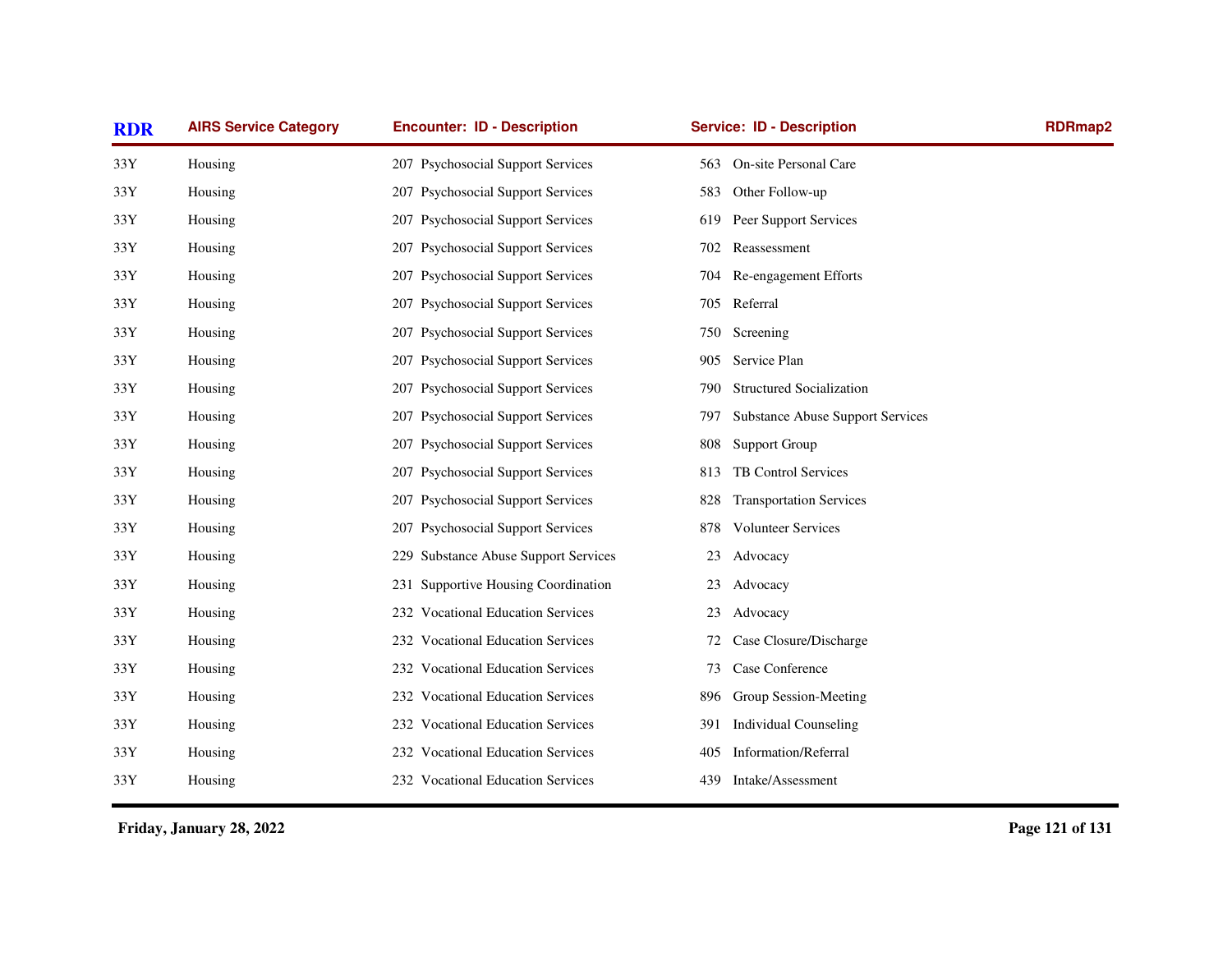| <b>AIRS Service Category</b><br><b>RDR</b> |                                 | <b>Encounter: ID - Description</b> | <b>Service: ID - Description</b>                 | <b>RDRmap2</b> |
|--------------------------------------------|---------------------------------|------------------------------------|--------------------------------------------------|----------------|
| 33Y                                        | Housing                         | 232 Vocational Education Services  | 702 Reassessment                                 |                |
| 33Y                                        | Housing                         | 232 Vocational Education Services  | Service Plan<br>905                              |                |
| 33Y                                        | Permanency Planning             | 141 Permanency Planning            | Client Advocacy<br>95                            |                |
| 33Y                                        | <b>Psychological Counseling</b> | 40 Counseling (Psychological)      | Advocacy<br>23                                   |                |
| 33Y                                        | <b>Psychological Counseling</b> | 40 Counseling (Psychological)      | Assistance With Activities Of Daily Living<br>42 |                |
| $33\,\mathrm{Y}$                           | <b>Psychological Counseling</b> | 40 Counseling (Psychological)      | Bereavement Group(s)<br>53                       |                |
| 33Y                                        | <b>Psychological Counseling</b> | 40 Counseling (Psychological)      | Case Closure/Discharge<br>72                     |                |
| 33Y                                        | <b>Psychological Counseling</b> | 40 Counseling (Psychological)      | Case Disposition Meeting<br>74                   |                |
| 33Y                                        | <b>Psychological Counseling</b> | 40 Counseling (Psychological)      | Consultation<br>135                              |                |
| 33Y                                        | <b>Psychological Counseling</b> | 40 Counseling (Psychological)      | <b>Couples Counseling</b><br>136                 |                |
| $33\,\mathrm{Y}$                           | <b>Psychological Counseling</b> | 40 Counseling (Psychological)      | Crisis Intervention/Care<br>138                  |                |
| 33Y                                        | <b>Psychological Counseling</b> | 40 Counseling (Psychological)      | 238<br>Escort                                    |                |
| $33\,\mathrm{Y}$                           | <b>Psychological Counseling</b> | 40 Counseling (Psychological)      | Family Counseling (Psych)<br>250                 |                |
| 33Y                                        | <b>Psychological Counseling</b> | 40 Counseling (Psychological)      | Follow-up Activities<br>266                      |                |
| $33\,\mathrm{Y}$                           | <b>Psychological Counseling</b> | 40 Counseling (Psychological)      | Group Counseling<br>314                          |                |
| 33Y                                        | <b>Psychological Counseling</b> | 40 Counseling (Psychological)      | Group Counseling (Psychological)<br>316          |                |
| 33Y                                        | <b>Psychological Counseling</b> | 40 Counseling (Psychological)      | Home Visit<br>366                                |                |
| 33Y                                        | <b>Psychological Counseling</b> | 40 Counseling (Psychological)      | <b>Hospital Visit</b><br>369                     |                |
| 33Y                                        | <b>Psychological Counseling</b> | 40 Counseling (Psychological)      | Individual Counseling (Psych)<br>394             |                |
| 33Y                                        | <b>Psychological Counseling</b> | 40 Counseling (Psychological)      | Intake/Assessment<br>439                         |                |
| 33Y                                        | <b>Psychological Counseling</b> | 40 Counseling (Psychological)      | Living Skills Training<br>499                    |                |
| 33Y                                        | <b>Psychological Counseling</b> | 40 Counseling (Psychological)      | Psychological Assessment<br>693                  |                |
| 33Y                                        | <b>Psychological Counseling</b> | 40 Counseling (Psychological)      | 702<br>Reassessment                              |                |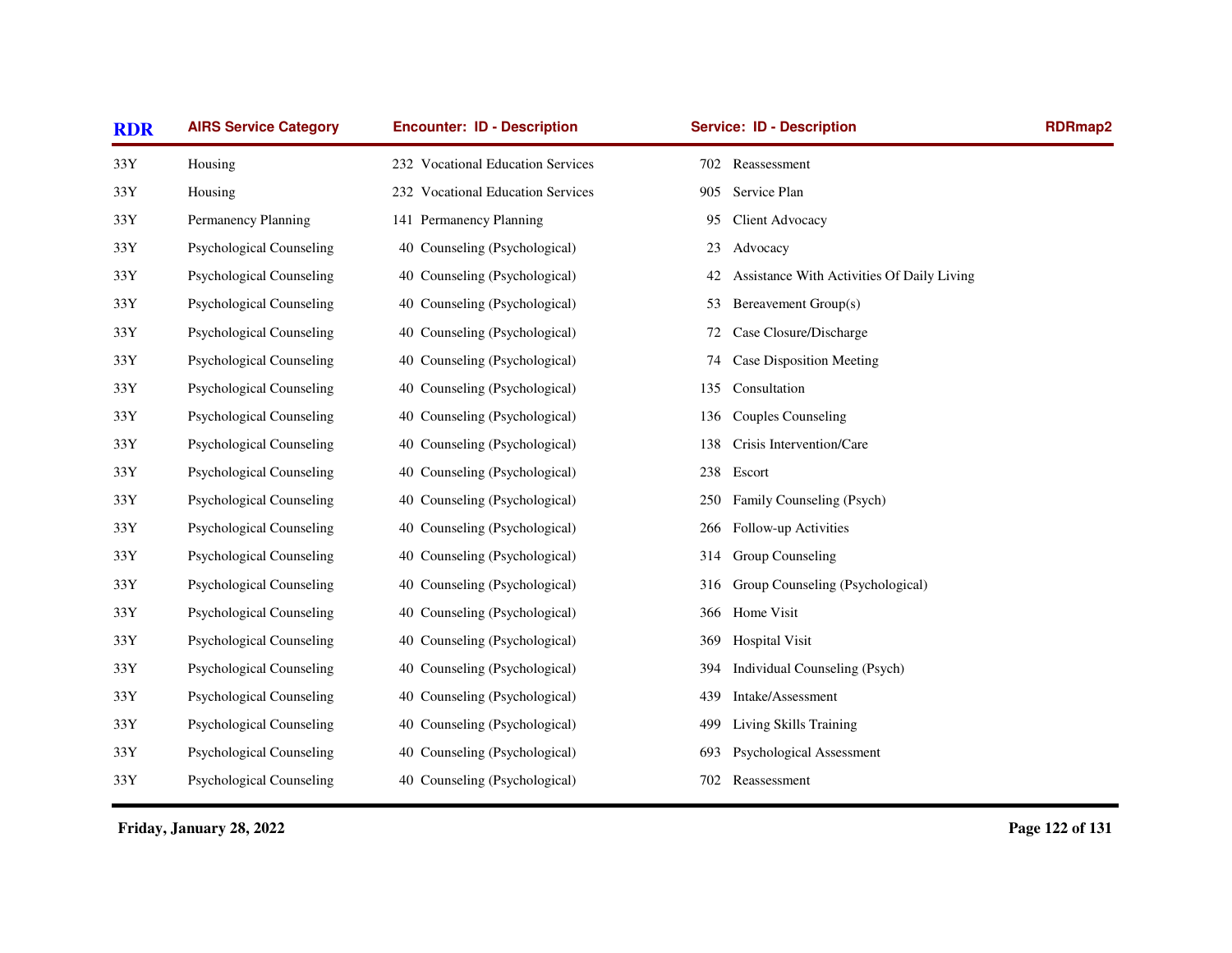| <b>RDR</b>       | <b>AIRS Service Category</b>    | <b>Encounter: ID - Description</b> | <b>Service: ID - Description</b>                        | <b>RDRmap2</b> |
|------------------|---------------------------------|------------------------------------|---------------------------------------------------------|----------------|
| 33Y              | Psychological Counseling        | 40 Counseling (Psychological)      | 705 Referral                                            |                |
| 33Y              | <b>Psychological Counseling</b> | 40 Counseling (Psychological)      | 750<br>Screening                                        |                |
| 33Y              | <b>Psychological Counseling</b> | 40 Counseling (Psychological)      | Service Plan Development/Update<br>772                  |                |
| 33Y              | <b>Psychological Counseling</b> | 40 Counseling (Psychological)      | Service Plan Implementation/Monitoring/Follow-Up<br>773 |                |
| 33Y              | <b>Psychological Counseling</b> | 40 Counseling (Psychological)      | Substance Use Counseling (Psych)<br>801                 |                |
| 33Y              | <b>Psychological Counseling</b> | 40 Counseling (Psychological)      | Support Group<br>808                                    |                |
| 33Y              | Substance Use                   | 12 Aftercare Relapse Prevention    | Advocacy<br>23                                          |                |
| 33Y              | Substance Use                   | 183 Substance Use Services         | Advocacy<br>23                                          |                |
| 33Y              | Substance Use                   | 184 Substance Use Treatment        | Advocacy<br>23                                          |                |
| 33Y              | <b>Supportive Counseling</b>    | 39 Counseling (General)            | Adherence Incentive<br>1326                             |                |
| $33\,\mathrm{Y}$ | <b>Supportive Counseling</b>    | 39 Counseling (General)            | Advocacy<br>23                                          |                |
| 33Y              | <b>Supportive Counseling</b>    | 39 Counseling (General)            | 35<br>Assessment                                        |                |
| $33\,\mathrm{Y}$ | <b>Supportive Counseling</b>    | 39 Counseling (General)            | Assistance With Activities Of Daily Living<br>42        |                |
| 33Y              | <b>Supportive Counseling</b>    | 39 Counseling (General)            | Bereavement Group(s)<br>53                              |                |
| $33\,\mathrm{Y}$ | <b>Supportive Counseling</b>    | 39 Counseling (General)            | Case Closure/Discharge<br>72                            |                |
| 33Y              | <b>Supportive Counseling</b>    | 39 Counseling (General)            | Case Conference<br>73                                   |                |
| 33Y              | <b>Supportive Counseling</b>    | 39 Counseling (General)            | Consultation<br>135                                     |                |
| $33\,\mathrm{Y}$ | <b>Supportive Counseling</b>    | 39 Counseling (General)            | <b>Couples Counseling</b><br>136                        |                |
| 33Y              | <b>Supportive Counseling</b>    | 39 Counseling (General)            | Crisis Intervention<br>137                              |                |
| 33Y              | <b>Supportive Counseling</b>    | 39 Counseling (General)            | Direct Agency Transport (Car/Van)<br>161                |                |
| 33Y              | <b>Supportive Counseling</b>    | 39 Counseling (General)            | Discussion of Disclosure of HIV Status<br>180           |                |
| 33Y              | <b>Supportive Counseling</b>    | 39 Counseling (General)            | 238 Escort                                              |                |
| 33Y              | <b>Supportive Counseling</b>    | 39 Counseling (General)            | 247 Family Counseling                                   |                |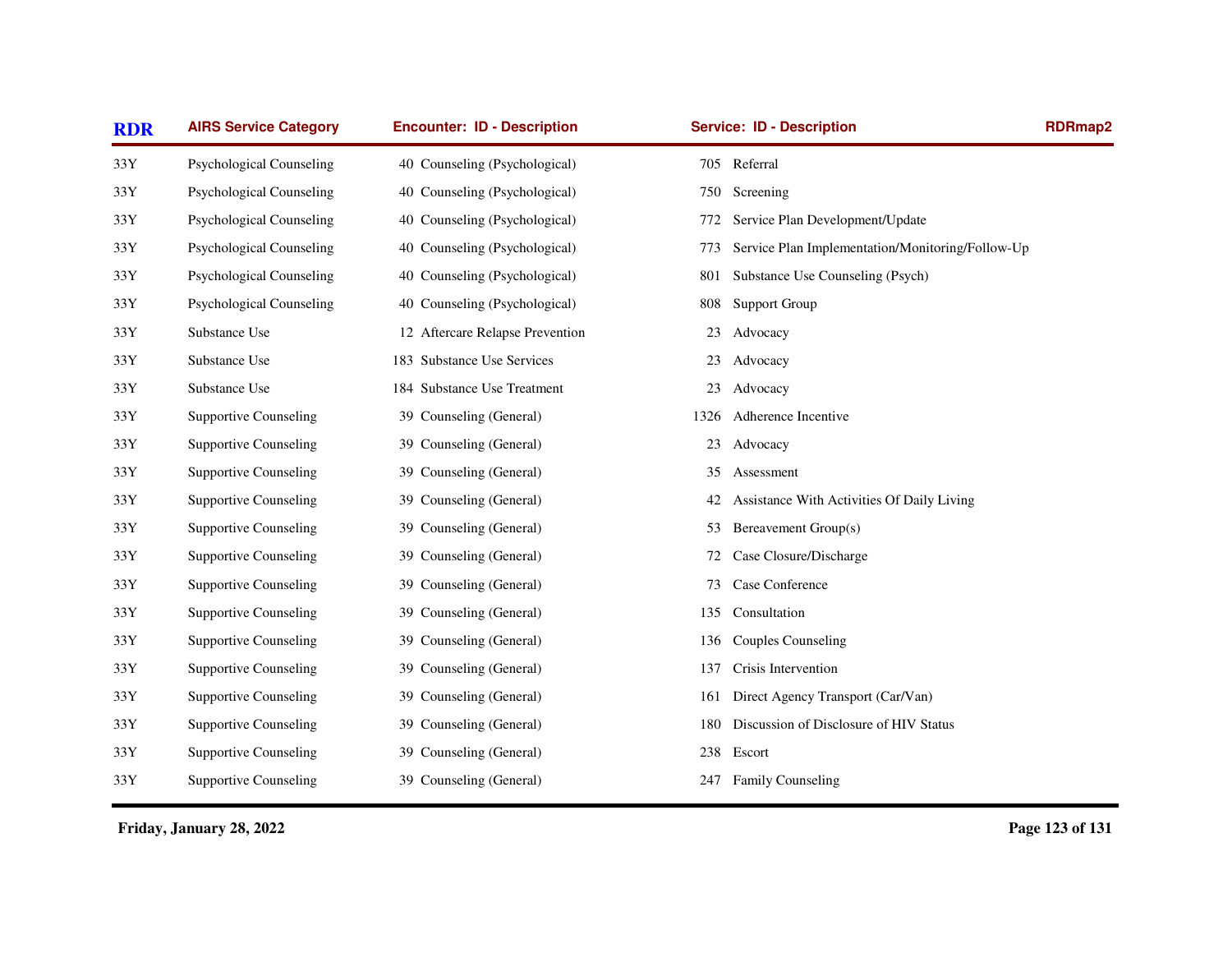| <b>AIRS Service Category</b> | <b>Encounter: ID - Description</b> | <b>Service: ID - Description</b>            | <b>RDRmap2</b>                       |
|------------------------------|------------------------------------|---------------------------------------------|--------------------------------------|
| <b>Supportive Counseling</b> | 39 Counseling (General)            | <b>Financial Counseling</b><br>262          |                                      |
| <b>Supportive Counseling</b> | 39 Counseling (General)            | 1133<br>Home Follow-up                      |                                      |
| <b>Supportive Counseling</b> | 39 Counseling (General)            | 366 Home Visit                              |                                      |
| <b>Supportive Counseling</b> | 39 Counseling (General)            | <b>Hospital Visit</b><br>369                |                                      |
| <b>Supportive Counseling</b> | 39 Counseling (General)            | <b>Individual Counseling</b><br>391         |                                      |
| <b>Supportive Counseling</b> | 39 Counseling (General)            | 419                                         |                                      |
| <b>Supportive Counseling</b> | 39 Counseling (General)            | Information on IDU Risk Reduction<br>421    |                                      |
| <b>Supportive Counseling</b> | 39 Counseling (General)            | Intake/Assessment<br>439                    |                                      |
| <b>Supportive Counseling</b> | 39 Counseling (General)            | Living Skills Training<br>499               |                                      |
| <b>Supportive Counseling</b> | 39 Counseling (General)            | Nutrition Clinic<br>545                     |                                      |
| <b>Supportive Counseling</b> | 39 Counseling (General)            | <b>Nutrition Counseling</b><br>546          |                                      |
| <b>Supportive Counseling</b> | 39 Counseling (General)            | Nutrition Orientation<br>549                |                                      |
| <b>Supportive Counseling</b> | 39 Counseling (General)            | Nutrition Presentation<br>550               |                                      |
| <b>Supportive Counseling</b> | 39 Counseling (General)            | Nutrition Screening<br>551                  |                                      |
| <b>Supportive Counseling</b> | 39 Counseling (General)            | Office Follow-up<br>1135                    |                                      |
| <b>Supportive Counseling</b> | 39 Counseling (General)            | 583<br>Other Follow-up                      |                                      |
| <b>Supportive Counseling</b> | 39 Counseling (General)            | 608<br>Pastoral Counseling                  |                                      |
| <b>Supportive Counseling</b> | 39 Counseling (General)            | Peer Counseling<br>613                      |                                      |
| <b>Supportive Counseling</b> | 39 Counseling (General)            | Peer Led Groups<br>618                      |                                      |
| <b>Supportive Counseling</b> | 39 Counseling (General)            | Phone Follow-up<br>1137                     |                                      |
| <b>Supportive Counseling</b> | 39 Counseling (General)            | Practice of Disclosure of HIV Status<br>669 |                                      |
| <b>Supportive Counseling</b> | 39 Counseling (General)            | Provision of Cab Fare<br>689                |                                      |
| <b>Supportive Counseling</b> | 39 Counseling (General)            | Provision of Tokens/Bus Fare<br>690         |                                      |
|                              |                                    |                                             | Information on HIV/AIDS Transmission |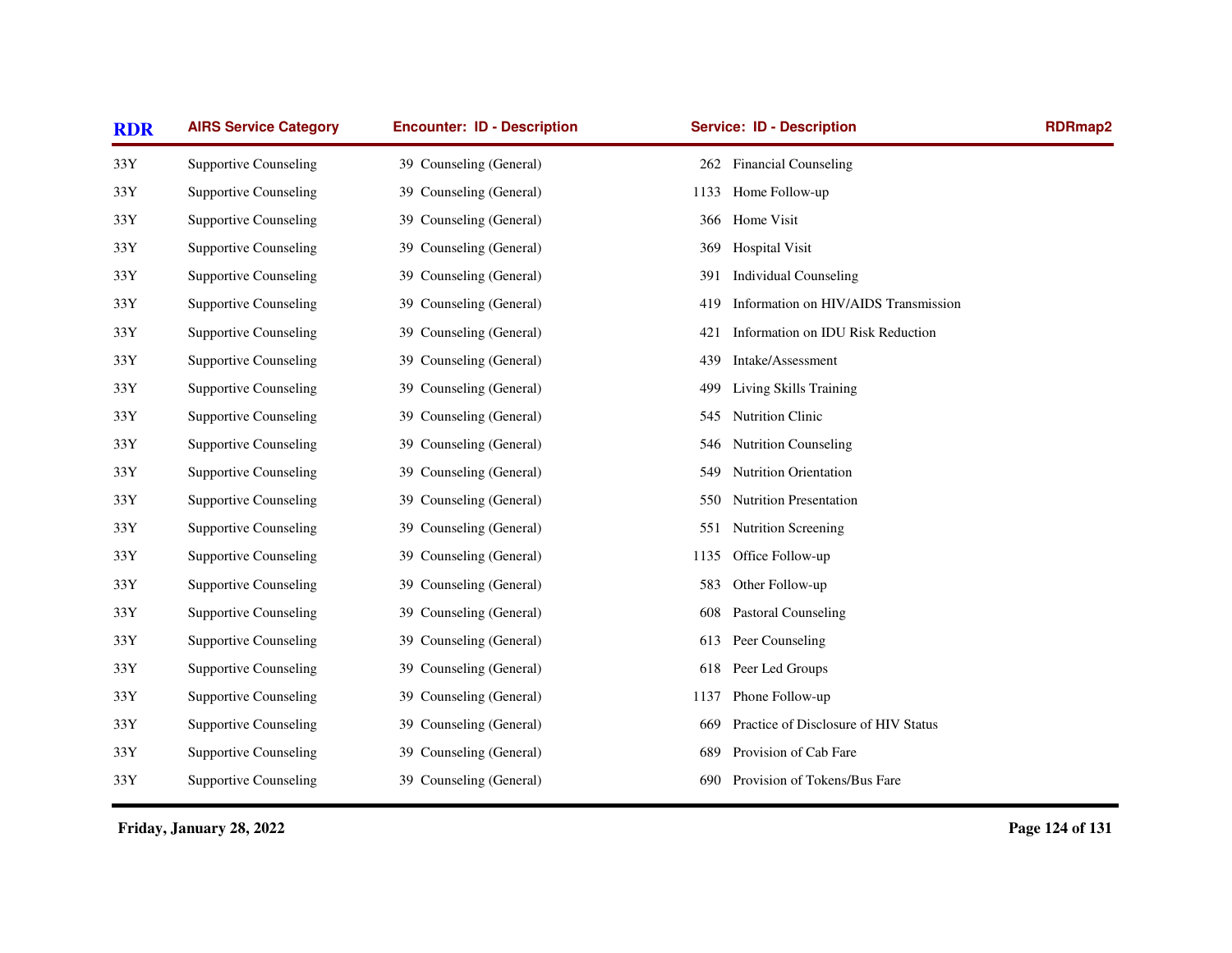| <b>RDR</b>       | <b>AIRS Service Category</b> | <b>Encounter: ID - Description</b> | <b>Service: ID - Description</b>                        | <b>RDRmap2</b> |
|------------------|------------------------------|------------------------------------|---------------------------------------------------------|----------------|
| 33Y              | <b>Supportive Counseling</b> | 39 Counseling (General)            | 702 Reassessment                                        |                |
| $33\mathrm{Y}$   | <b>Supportive Counseling</b> | 39 Counseling (General)            | Referral<br>705                                         |                |
| 33Y              | <b>Supportive Counseling</b> | 39 Counseling (General)            | Service Plan Development/Update<br>772                  |                |
| 33Y              | <b>Supportive Counseling</b> | 39 Counseling (General)            | Service Plan Implementation/Monitoring/Follow-Up<br>773 |                |
| $33\mathrm{Y}$   | <b>Supportive Counseling</b> | 39 Counseling (General)            | Subcontracted Transport (Car/Van)<br>796                |                |
| 33Y              | <b>Supportive Counseling</b> | 39 Counseling (General)            | Substance Use Counseling (Individual)<br>799            |                |
| 33Y              | <b>Supportive Counseling</b> | 39 Counseling (General)            | Substance Use Group<br>802                              |                |
| 33Y              | <b>Supportive Counseling</b> | 39 Counseling (General)            | Suicide Intervention<br>806                             |                |
| 33Y              | <b>Supportive Counseling</b> | 39 Counseling (General)            | <b>Support Group</b><br>808                             |                |
| 33Y              | <b>Supportive Counseling</b> | 39 Counseling (General)            | <b>Transportation Services</b><br>828                   |                |
| $33\,\mathrm{Y}$ | <b>Supportive Counseling</b> | 267 Home-based Counseling          | <b>Individual Counseling</b><br>391                     |                |
| 33Y              | <b>Supportive Counseling</b> | 267 Home-based Counseling          | Intake/Assessment<br>439                                |                |
| 33Y              | <b>Supportive Counseling</b> | 270 Office-based Counseling        | <b>Family Counseling</b><br>247                         |                |
| $33\mathrm{Y}$   | <b>Supportive Counseling</b> | 270 Office-based Counseling        | <b>Individual Counseling</b><br>391                     |                |
| $33\mathrm{Y}$   | <b>Supportive Counseling</b> | 270 Office-based Counseling        | Intake/Assessment<br>439                                |                |
| 33Y              | <b>Supportive Counseling</b> | 270 Office-based Counseling        | <b>Support Group</b><br>808                             |                |
| 33Y              | <b>Supportive Counseling</b> | 273 Off-site Counseling            | Family Counseling<br>247                                |                |
| 33Y              | <b>Supportive Counseling</b> | 273 Off-site Counseling            | Support Group<br>808                                    |                |
| 33Y              | <b>Supportive Services</b>   | 30 Client Advocacy                 | Advocacy<br>23                                          |                |
| 33Y              | <b>Supportive Services</b>   | 30 Client Advocacy                 | Article 81<br>34                                        |                |
| 33Y              | <b>Supportive Services</b>   | 30 Client Advocacy                 | Assist with SSI/SSD Appeals<br>38                       |                |
| 33Y              | <b>Supportive Services</b>   | 30 Client Advocacy                 | Assist with SSI/SSD Application<br>39                   |                |
| 33Y              | <b>Supportive Services</b>   | 30 Client Advocacy                 | Benefits: DAS<br>47                                     |                |
|                  |                              |                                    |                                                         |                |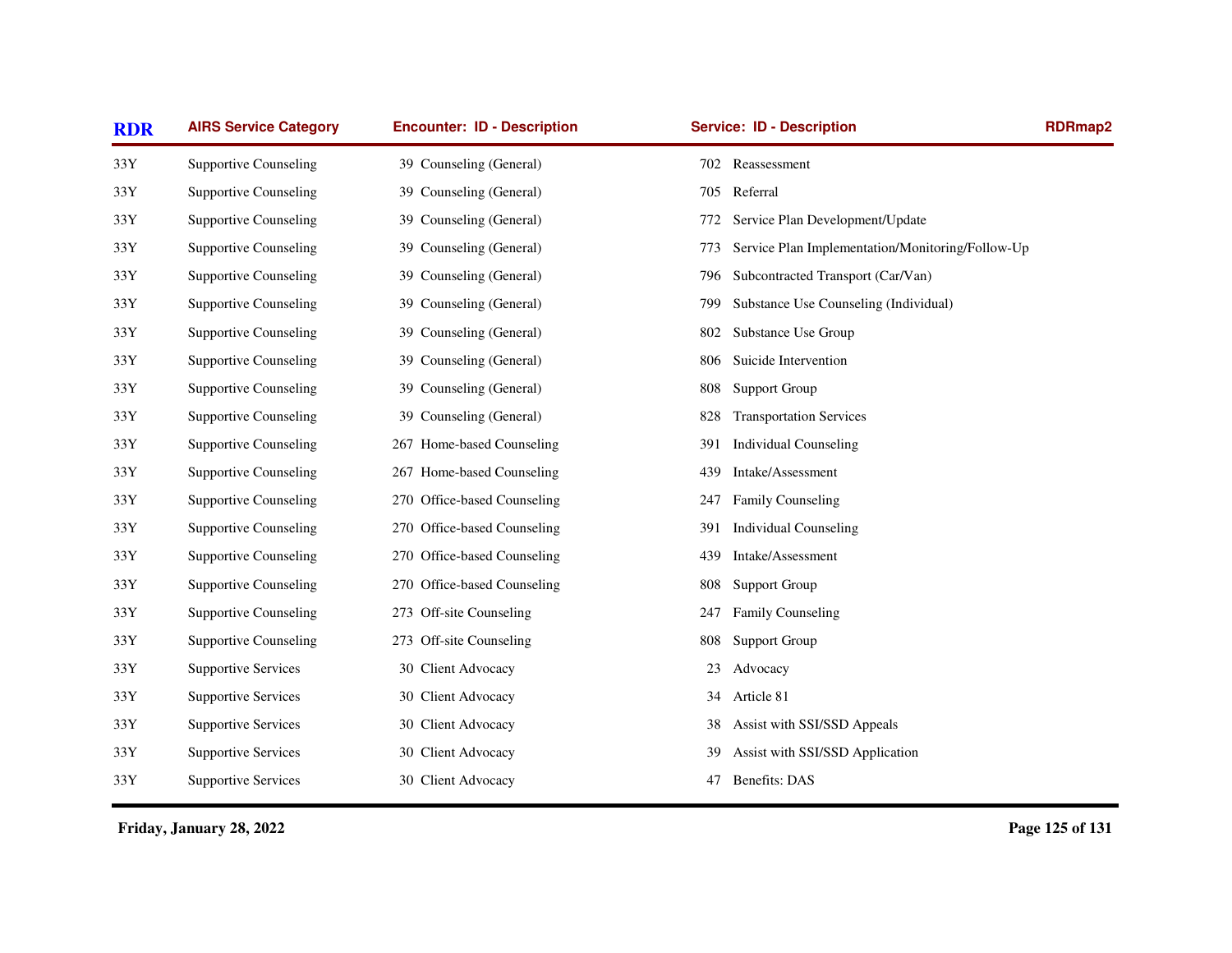| <b>RDR</b>     | <b>AIRS Service Category</b> | <b>Encounter: ID - Description</b> | <b>Service: ID - Description</b>                 | <b>RDRmap2</b> |
|----------------|------------------------------|------------------------------------|--------------------------------------------------|----------------|
| 33Y            | <b>Supportive Services</b>   | 30 Client Advocacy                 | Benefits: PA<br>49                               |                |
| 33Y            | <b>Supportive Services</b>   | 30 Client Advocacy                 | Benefits: SSD<br>50                              |                |
| 33Y            | <b>Supportive Services</b>   | 30 Client Advocacy                 | 51 Benefits: SSI                                 |                |
| 33Y            | <b>Supportive Services</b>   | 30 Client Advocacy                 | Case Closure/Discharge<br>72                     |                |
| $33\mathrm{Y}$ | <b>Supportive Services</b>   | 30 Client Advocacy                 | Consultation<br>135                              |                |
| 33Y            | <b>Supportive Services</b>   | 30 Client Advocacy                 | Disability Insurance<br>166                      |                |
| 33Y            | <b>Supportive Services</b>   | 30 Client Advocacy                 | Financial Advocacy<br>260                        |                |
| 33Y            | <b>Supportive Services</b>   | 30 Client Advocacy                 | <b>Financial Management</b><br>263               |                |
| 33Y            | <b>Supportive Services</b>   | 30 Client Advocacy                 | Health Insurance<br>348                          |                |
| 33Y            | <b>Supportive Services</b>   | 30 Client Advocacy                 | Health Insurance Seminar<br>349                  |                |
| $33\mathrm{Y}$ | <b>Supportive Services</b>   | 30 Client Advocacy                 | Housing Advocacy<br>373                          |                |
| 33Y            | <b>Supportive Services</b>   | 30 Client Advocacy                 | Money Management Seminar<br>526                  |                |
| 33Y            | <b>Supportive Services</b>   | 30 Client Advocacy                 | Other Follow-up<br>583                           |                |
| 33Y            | <b>Supportive Services</b>   | 30 Client Advocacy                 | <b>Regulatory Agency Complaint</b><br>718        |                |
| $33\mathrm{Y}$ | <b>Supportive Services</b>   | 30 Client Advocacy                 | Request SSI/SSD Hearing<br>726                   |                |
| 33Y            | <b>Supportive Services</b>   | 30 Client Advocacy                 | Verify SSI/SSD Approved<br>869                   |                |
| 33Y            | <b>Supportive Services</b>   | 30 Client Advocacy                 | Verify SSI/SSD Denied<br>870                     |                |
| 33Y            | <b>Supportive Services</b>   | 45 Direct Emergency Assistance     | <b>Emergency Clinical Response</b><br>226        |                |
| 33Y            | <b>Supportive Services</b>   | 318 General Supportive Services    | Adherence Incentive<br>1326                      |                |
| 33Y            | <b>Supportive Services</b>   | 318 General Supportive Services    | Advocacy<br>23                                   |                |
| 33Y            | <b>Supportive Services</b>   | 318 General Supportive Services    | Assessment of Mental Health & Social Needs<br>36 |                |
| 33Y            | <b>Supportive Services</b>   | 318 General Supportive Services    | 238 Escort                                       |                |
| 33Y            | <b>Supportive Services</b>   | 318 General Supportive Services    | 366 Home Visit                                   |                |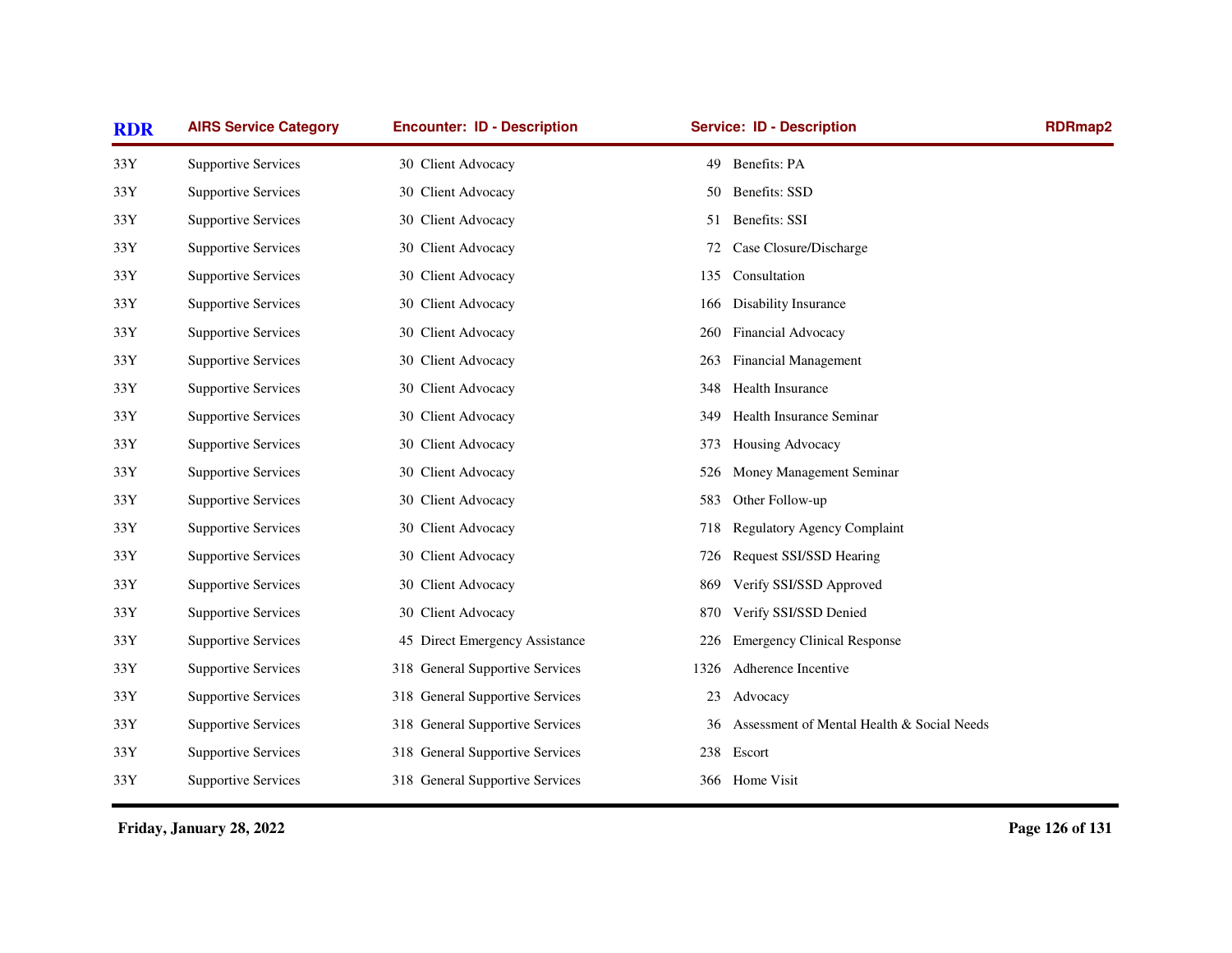| <b>RDR</b>     | <b>AIRS Service Category</b> | <b>Encounter: ID - Description</b> | <b>Service: ID - Description</b>                 | RDRmap2 |
|----------------|------------------------------|------------------------------------|--------------------------------------------------|---------|
| $33\mathrm{Y}$ | <b>Supportive Services</b>   | 318 General Supportive Services    | 391 Individual Counseling                        |         |
| 33Y            | <b>Supportive Services</b>   | 318 General Supportive Services    | Peer Adherence Support<br>1298                   |         |
| 33Y            | <b>Supportive Services</b>   | 318 General Supportive Services    | 1228 Peer Escort                                 |         |
| 33Y            | <b>Supportive Services</b>   | 318 General Supportive Services    | <b>Support Group</b><br>808                      |         |
| $33\mathrm{Y}$ | <b>Supportive Services</b>   | 318 General Supportive Services    | 828<br><b>Transportation Services</b>            |         |
| 33Y            | <b>Supportive Services</b>   | 125 Non-Certified Adult Day Care   | Assistance With Activities Of Daily Living<br>42 |         |
| 33Y            | <b>Supportive Services</b>   | 125 Non-Certified Adult Day Care   | Case Closure/Discharge<br>72                     |         |
| 33Y            | <b>Supportive Services</b>   | 125 Non-Certified Adult Day Care   | Crisis Intervention/Care<br>138                  |         |
| $33\mathrm{Y}$ | <b>Supportive Services</b>   | 125 Non-Certified Adult Day Care   | Escort<br>238                                    |         |
| 33Y            | <b>Supportive Services</b>   | 125 Non-Certified Adult Day Care   | <b>Family Counseling</b><br>247                  |         |
| $33\mathrm{Y}$ | <b>Supportive Services</b>   | 125 Non-Certified Adult Day Care   | Family Counseling - AOD<br>252                   |         |
| 33Y            | <b>Supportive Services</b>   | 125 Non-Certified Adult Day Care   | Family Counseling - MH<br>253                    |         |
| $33\mathrm{Y}$ | <b>Supportive Services</b>   | 125 Non-Certified Adult Day Care   | General Counseling<br>302                        |         |
| 33Y            | <b>Supportive Services</b>   | 125 Non-Certified Adult Day Care   | Group Activity<br>311                            |         |
| $33\mathrm{Y}$ | <b>Supportive Services</b>   | 125 Non-Certified Adult Day Care   | Group Counseling<br>314                          |         |
| 33Y            | <b>Supportive Services</b>   | 125 Non-Certified Adult Day Care   | Group Education<br>318                           |         |
| 33Y            | <b>Supportive Services</b>   | 125 Non-Certified Adult Day Care   | Home Visit<br>366                                |         |
| 33Y            | <b>Supportive Services</b>   | 125 Non-Certified Adult Day Care   | <b>Hospital Visit</b><br>369                     |         |
| 33Y            | <b>Supportive Services</b>   | 125 Non-Certified Adult Day Care   | Individual Counseling - Mental Health<br>396     |         |
| 33Y            | <b>Supportive Services</b>   | 125 Non-Certified Adult Day Care   | <b>Individual Education</b><br>397               |         |
| 33Y            | <b>Supportive Services</b>   | 125 Non-Certified Adult Day Care   | Information/Referral<br>405                      |         |
| 33Y            | <b>Supportive Services</b>   | 125 Non-Certified Adult Day Care   | Intake/Assessment<br>439                         |         |
| 33Y            | <b>Supportive Services</b>   | 125 Non-Certified Adult Day Care   | Living Skills Training<br>499                    |         |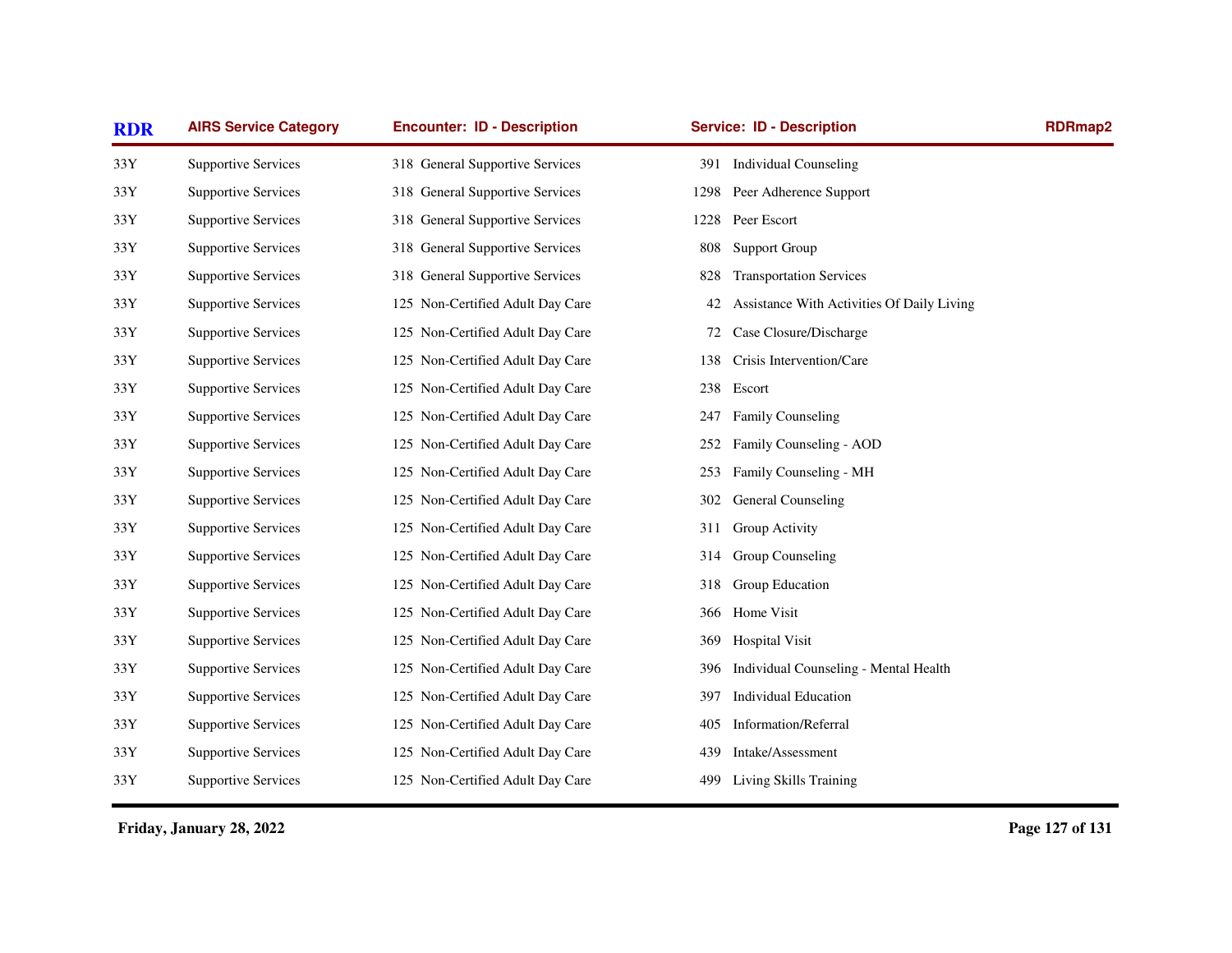| <b>RDR</b>     | <b>AIRS Service Category</b> | <b>Encounter: ID - Description</b> | <b>Service: ID - Description</b>                        | <b>RDRmap2</b> |
|----------------|------------------------------|------------------------------------|---------------------------------------------------------|----------------|
| 33Y            | <b>Supportive Services</b>   | 125 Non-Certified Adult Day Care   | 519 Mental Health Counseling                            |                |
| $33\mathrm{Y}$ | <b>Supportive Services</b>   | 125 Non-Certified Adult Day Care   | <b>Nutrition Counseling</b><br>546                      |                |
| 33Y            | <b>Supportive Services</b>   | 125 Non-Certified Adult Day Care   | Nutrition Health Education - Group<br>547               |                |
| 33Y            | <b>Supportive Services</b>   | 125 Non-Certified Adult Day Care   | Occupational Therapy<br>561                             |                |
| 33Y            | <b>Supportive Services</b>   | 125 Non-Certified Adult Day Care   | Other Follow-up<br>583                                  |                |
| 33Y            | <b>Supportive Services</b>   | 125 Non-Certified Adult Day Care   | Outing/Field Trip<br>594                                |                |
| 33Y            | <b>Supportive Services</b>   | 125 Non-Certified Adult Day Care   | Peer Group Meeting<br>616                               |                |
| 33Y            | <b>Supportive Services</b>   | 125 Non-Certified Adult Day Care   | Reassessment<br>702                                     |                |
| $33\mathrm{Y}$ | <b>Supportive Services</b>   | 125 Non-Certified Adult Day Care   | Service Plan Development/Update<br>772                  |                |
| 33Y            | <b>Supportive Services</b>   | 125 Non-Certified Adult Day Care   | Service Plan Implementation/Monitoring/Follow-Up<br>773 |                |
| 33Y            | <b>Supportive Services</b>   | 125 Non-Certified Adult Day Care   | Substance Use Counseling (Individual)<br>799            |                |
| 33Y            | <b>Supportive Services</b>   | 125 Non-Certified Adult Day Care   | <b>Support Group</b><br>808                             |                |
| 33Y            | <b>Supportive Services</b>   | 125 Non-Certified Adult Day Care   | <b>Vocational Counseling</b><br>874                     |                |
| 33Y            | <b>Supportive Services</b>   | 125 Non-Certified Adult Day Care   | <b>Vocational Education</b><br>875                      |                |
| 33Y            | <b>Supportive Services</b>   | 125 Non-Certified Adult Day Care   | <b>Volunteer Counseling</b><br>877                      |                |
| $33\mathrm{Y}$ | <b>Supportive Services</b>   | 138 Peer Support                   | Errands - Hospital<br>236                               |                |
| 33Y            | <b>Supportive Services</b>   | 138 Peer Support                   | Errands - Non-Hospital<br>237                           |                |
| 33Y            | <b>Supportive Services</b>   | 138 Peer Support                   | Escort<br>238                                           |                |
| 33Y            | <b>Supportive Services</b>   | 138 Peer Support                   | Home Visit<br>366                                       |                |
| 33Y            | <b>Supportive Services</b>   | 138 Peer Support                   | Hospital Discharge Assist<br>368                        |                |
| 33Y            | <b>Supportive Services</b>   | 138 Peer Support                   | <b>Hospital Visit</b><br>369                            |                |
| 33Y            | <b>Supportive Services</b>   | 138 Peer Support                   | Intake/Assessment<br>439                                |                |
| 33Y            | <b>Supportive Services</b>   | 138 Peer Support                   | 616 Peer Group Meeting                                  |                |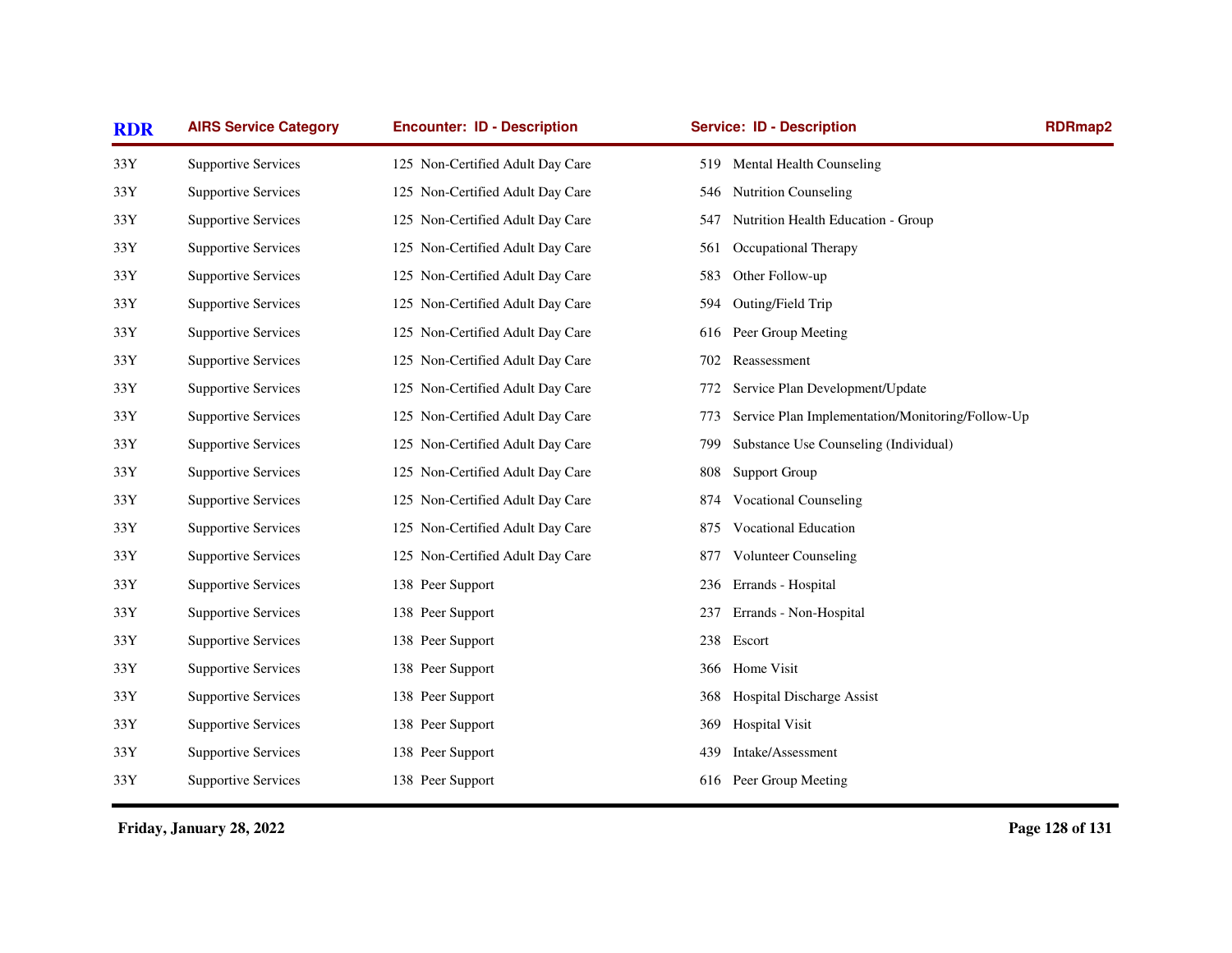| <b>RDR</b> | <b>AIRS Service Category</b> | <b>Encounter: ID - Description</b>          |      | <b>Service: ID - Description</b>                | <b>RDRmap2</b> |
|------------|------------------------------|---------------------------------------------|------|-------------------------------------------------|----------------|
| 33Z        |                              |                                             |      |                                                 |                |
| 33Z        | Care Coordination            | 162 Referral and Linkage to Services        |      | 1326 Adherence Incentive                        |                |
| 33Z        | Care Coordination            | 162 Referral and Linkage to Services        | 427  | Information on Referral Service Availability    |                |
| 33Z        | Care Coordination            | 162 Referral and Linkage to Services        |      | 436 Intake                                      |                |
| 33Z        | Care Coordination            | 162 Referral and Linkage to Services        | 707  | Referral Management                             |                |
| 33Z        | Care Coordination            | 162 Referral and Linkage to Services        | 708  | Referral Verification and Follow-up             |                |
| 33Z        | Care Coordination            | 162 Referral and Linkage to Services        | 828  | <b>Transportation Services</b>                  |                |
| 33Z        | Housing                      | 210 Food and Nutrition                      | 405  | <b>Information/Referral</b>                     |                |
| 33Z        | Housing                      | 117 Mental Health Support Services          | 405  | Information/Referral                            |                |
| 33Z        | Retention in Care            | 233 Care Engagement - Onsite Medical clien  | 938  | Counseling on Self-Management                   |                |
| 33Z        | Retention in Care            | 233 Care Engagement - Onsite Medical clien  | 1049 | <b>Pre-Visit Patient Contact</b>                |                |
| 33Z        | Retention in Care            | 233 Care Engagement - Onsite Medical clien  | 1073 | Service Description and Discussion              |                |
| 33Z        | Retention in Care            | 251 Retention Baseline Assessment - Offsite | 123  | <b>Completion of Baseline Assessment</b>        |                |
| 33Z        | Retention in Care            | 251 Retention Baseline Assessment - Offsite | 1068 | <b>Retention Plan Development</b>               |                |
| 33Z        | Retention in Care            | 252 Retention Baseline Assessment - Onsite  | 123  | Completion of Baseline Assessment               |                |
| 33Z        | Retention in Care            | 252 Retention Baseline Assessment - Onsite  | 1068 | <b>Retention Plan Development</b>               |                |
| 33Z        | Retention in Care            | 253 Retention Case Conferencing             | 73   | Case Conference                                 |                |
| 33Z        | Retention in Care            | 254 Retention Follow-up Face-to-Face        | 930  | Client Counseling - Individual                  |                |
| 33Z        | Retention in Care            | 254 Retention Follow-up Face-to-Face        | 99   | <b>Client Escort</b>                            |                |
| 33Z        | Retention in Care            | 254 Retention Follow-up Face-to-Face        | 933  | Communication with Outside provider             |                |
| 33Z        | Retention in Care            | 254 Retention Follow-up Face-to-Face        | 1072 | Self-management Counseling                      |                |
| 33Z        | Retention in Care            | 254 Retention Follow-up Face-to-Face        | 1083 | <b>Treatment Adherence Retention Counseling</b> |                |
| 33Z        | Retention in Care            | 255 Retention Follow-up Group               |      | 993 Group Retention Counseling                  |                |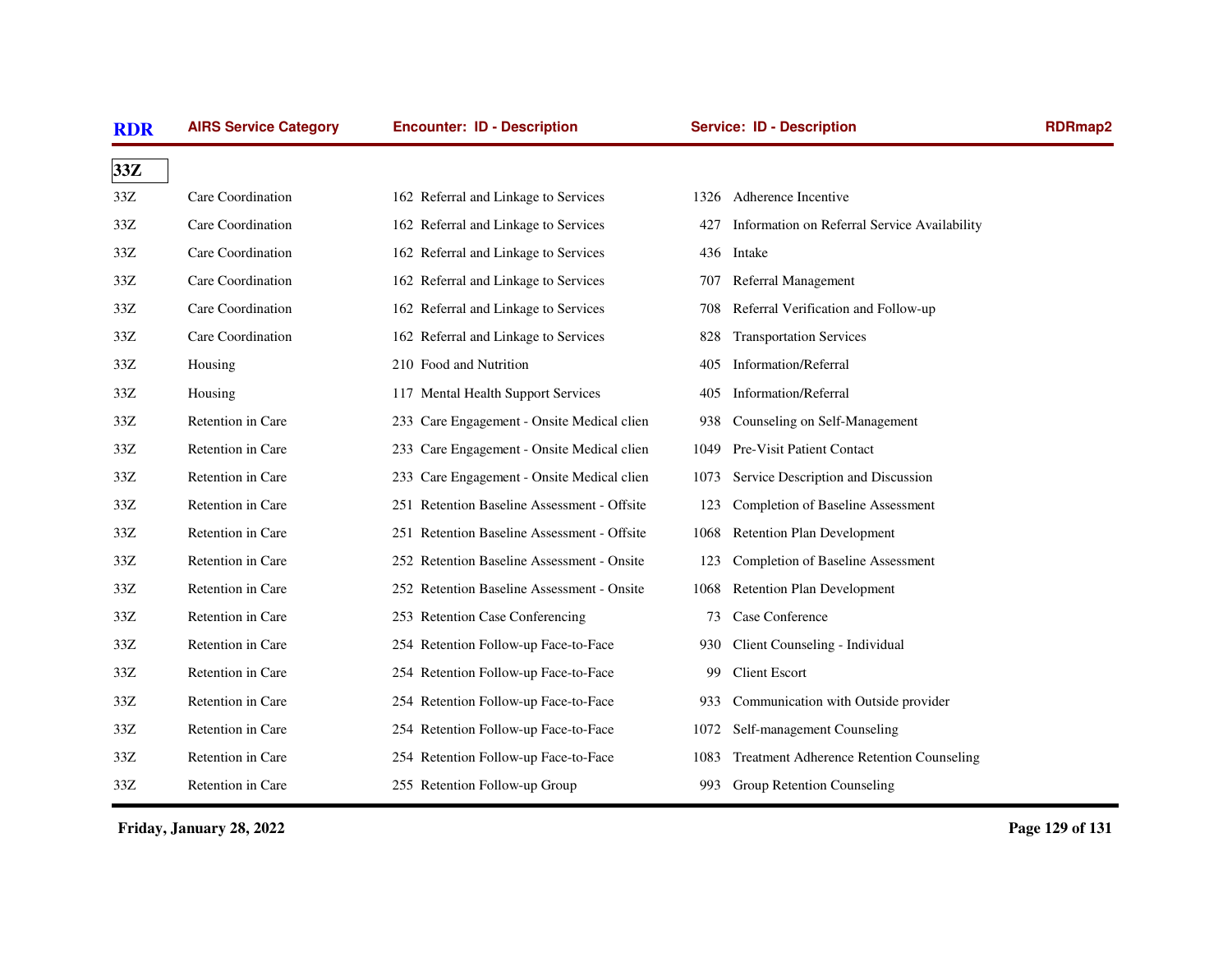| <b>RDR</b> | <b>AIRS Service Category</b>  | <b>Encounter: ID - Description</b>           |      | <b>Service: ID - Description</b>                | <b>RDRmap2</b> |
|------------|-------------------------------|----------------------------------------------|------|-------------------------------------------------|----------------|
| $33Z$      | Retention in Care             | 255 Retention Follow-up Group                |      | 1072 Self-management Counseling                 |                |
| 33Z        | Retention in Care             | 255 Retention Follow-up Group                | 1083 | <b>Treatment Adherence Retention Counseling</b> |                |
| 33Z        | Retention in Care             | 256 Retention Follow-up Phone                | 932  | Communication with Client                       |                |
| 33Z        | Retention in Care             | 256 Retention Follow-up Phone                | 933  | Communication with Outside provider             |                |
| 33Z        | Retention in Care             | 256 Retention Follow-up Phone                |      | 705 Referral                                    |                |
| 33Z        | Retention in Care             | 256 Retention Follow-up Phone                | 1073 | Service Description and Discussion              |                |
| 33Z        | Retention in Care             | 257 Retention Periodic Reassessment - Offsit | 934  | Completion of Periodic Reassessment             |                |
| 33Z        | Retention in Care             | 257 Retention Periodic Reassessment - Offsit | 1069 | <b>Retention Plan Review</b>                    |                |
| 33Z        | Retention in Care             | 258 Retention Periodic Reassessment - Onsit  | 934  | Completion of Periodic Reassessment             |                |
| 33Z        | Retention in Care             | 258 Retention Periodic Reassessment - Onsit  | 1069 | Retention Plan Review                           |                |
| 36         |                               |                                              |      |                                                 |                |
| 36         | <b>Integrated HIV Testing</b> | 238 HIV Counseling without Testing (Integr   | 937  | Counseling                                      |                |
| 36         | <b>Integrated HIV Testing</b> | 238 HIV Counseling without Testing (Integr   |      | 705 Referral                                    |                |
| 37         |                               |                                              |      |                                                 |                |
| 37         | <b>Integrated HIV Testing</b> | 239 HIV Testing (Integrated)                 | 1113 | Confirmatory Indeterminate                      |                |
| 37         | Integrated HIV Testing        | 239 HIV Testing (Integrated)                 | 1114 | <b>Confirmatory Negative</b>                    |                |
| 37         | <b>Integrated HIV Testing</b> | 239 HIV Testing (Integrated)                 | 1115 | Confirmatory Negative NOT provided to Patient   |                |
| 37         | <b>Integrated HIV Testing</b> | 239 HIV Testing (Integrated)                 | 1034 | No Confirmatory Sample Provided                 |                |
| 37         | <b>Integrated HIV Testing</b> | 239 HIV Testing (Integrated)                 |      | 1051 Rapid HIV Test                             |                |
| 37         | <b>Integrated HIV Testing</b> | 239 HIV Testing (Integrated)                 |      | 1116 Rapid Negative                             |                |
| 37         | <b>Integrated HIV Testing</b> | 239 HIV Testing (Integrated)                 |      | 705 Referral                                    |                |
| 37         | Integrated HIV Testing        | 239 HIV Testing (Integrated)                 | 1209 | Standard HIV Test - Negative                    |                |
| 37         | <b>Integrated HIV Testing</b> | 239 HIV Testing (Integrated)                 |      | 1075 Standard HIV Test (confirmatory)           |                |